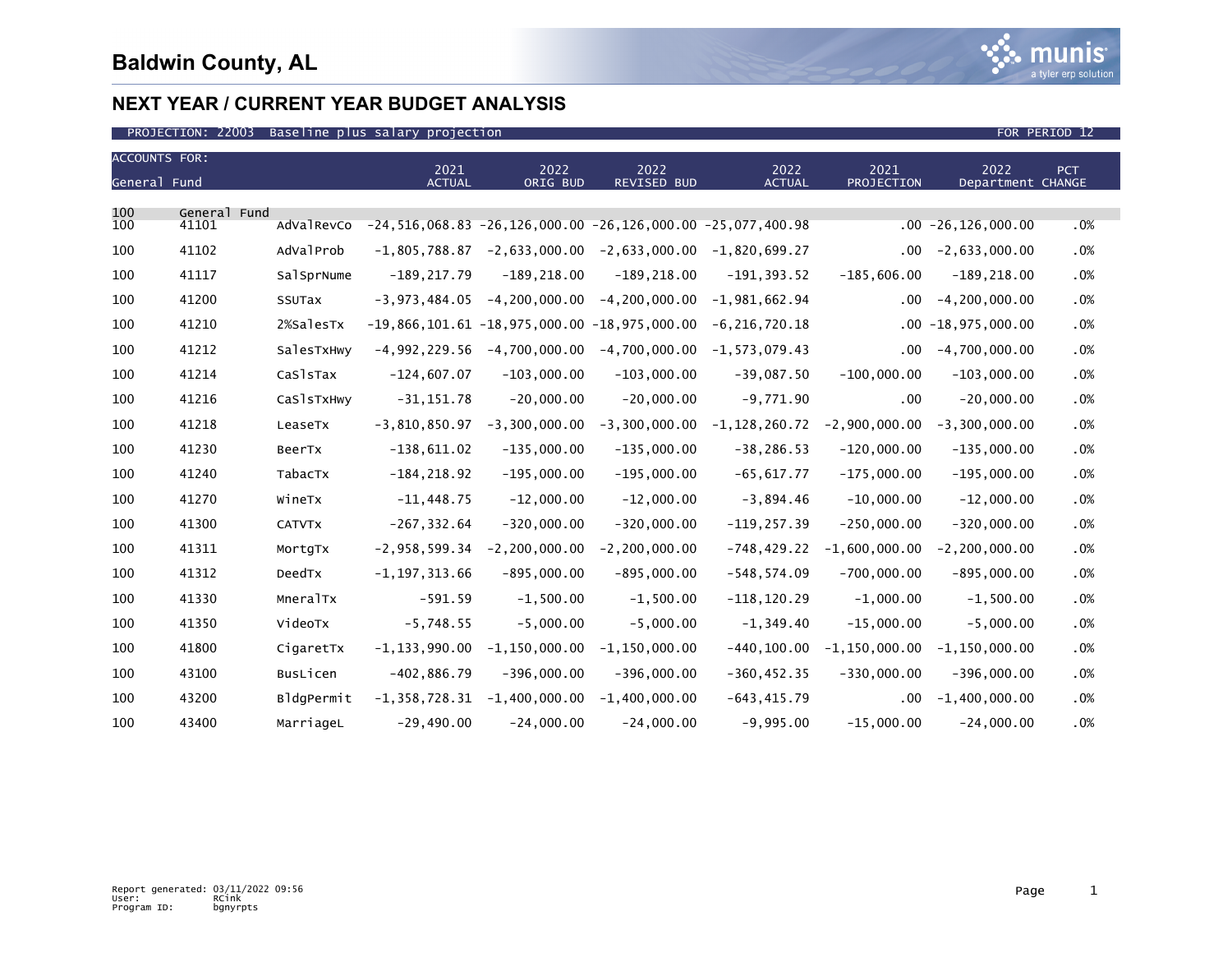

| <b>ACCOUNTS FOR:</b> |       |                  |                       |                  |                            |                       |                    |                           |            |
|----------------------|-------|------------------|-----------------------|------------------|----------------------------|-----------------------|--------------------|---------------------------|------------|
| General Fund         |       |                  | 2021<br><b>ACTUAL</b> | 2022<br>ORIG BUD | 2022<br><b>REVISED BUD</b> | 2022<br><b>ACTUAL</b> | 2021<br>PROJECTION | 2022<br>Department CHANGE | <b>PCT</b> |
| 100                  | 43800 | MHDecal          | $-45,783.25$          | $-44,000.00$     | $-44,000.00$               | $-31, 363.25$         | $-44,000.00$       | $-44,000.00$              | .0%        |
| 100                  | 44111 | ABCProf          | $-17, 337.37$         | $-15,000.00$     | $-15,000.00$               | $.00 \,$              | $-10,000.00$       | $-15,000.00$              | .0%        |
| 100                  | 44112 | ABCLicen         | $-111,506.00$         | $-325,000.00$    | $-325,000.00$              | $-17,698.00$          | $-155,000.00$      | $-325,000.00$             | .0%        |
| 100                  | 44113 | StateABC         | $-103, 402.84$        | $-100,000.00$    | $-100,000.00$              | $-47,822.03$          | $-75,000.00$       | $-100,000.00$             | .0%        |
| 100                  | 44120 | ABCB&W           | $-122, 104.70$        | $-120,000.00$    | $-120,000.00$              | $-47,762.26$          | $-110,000.00$      | $-120,000.00$             | .0%        |
| 100                  | 44130 | FinInstExc       | $-1,051,065.69$       | $-450,000.00$    | $-450,000.00$              | $-633, 105.45$        | $-450,000.00$      | $-450,000.00$             | .0%        |
| 100                  | 44140 | StSlsTx          | $-10,027.92$          | $-10,000.00$     | $-10,000.00$               | $-4, 178.30$          | $-10,000.00$       | $-10,000.00$              | .0%        |
| 100                  | 44150 | BusPrivTx        | $-853, 806.55$        | $-610,000.00$    | $-610,000.00$              | $.00 \,$              | $-600,000.00$      | $-610,000.00$             | .0%        |
| 100                  | 44160 | OilPrivTx        | $-66, 533.50$         | $-125,000.00$    | $-125,000.00$              | $-60, 196.93$         | $-125,000.00$      | $-125,000.00$             | .0%        |
| 100                  | 44166 | Form Fees        | $-193,400.00$         | $-125,000.00$    | $-125,000.00$              | $-117,000.00$         | .00                | $-125,000.00$             | .0%        |
| 100                  | 44201 | StCorCost        | $-7, 300.00$          | $-10,500.00$     | $-10,500.00$               | $-425.00$             | $-10,500.00$       | $-10,500.00$              | .0%        |
| 100                  | 44230 | ElecReimb        | $-186, 977.77$        | $-400,000.00$    | $-400,000.00$              | $-1,609.80$           | .00                | $-400,000.00$             | .0%        |
| 100                  | 44240 | <b>BORReimb</b>  | $-53, 443.64$         | $-60,000.00$     | $-60,000.00$               | $-17, 310.12$         | $-60,000.00$       | $-60,000.00$              | .0%        |
| 100                  | 44280 | JudSSReim        | $-1,758.32$           | $-1,900.00$      | $-1,900.00$                | $-659.34$             | $-1,900.00$        | $-1,900.00$               | .0%        |
| 100                  | 44283 | 85%WCFee         | $-3,084.56$           | $-9,500.00$      | $-9,500.00$                | $-811.82$             | $-9,500.00$        | $-9,500.00$               | .0%        |
| 100                  | 44300 | Grants           | $-66, 419.00$         | $-115,000.00$    | $-115,000.00$              | $.00 \,$              | $-115,000.00$      | $-115,000.00$             | .0%        |
| 100                  | 44375 | <b>GCAPR</b>     | $-30, 329.19$         | .00              | .00                        | .00.                  | .00                | .00                       | .0%        |
| 100                  | 44800 | PILT             | $-28, 963.94$         | $-28,000.00$     | $-28,000.00$               | $-27,962.27$          | $-28,000.00$       | $-28,000.00$              | .0%        |
| 100                  | 44880 | <b>FEMASally</b> | $-38, 255, 413.92$    | $.00 \,$         | .00                        | 5,237,761.96          | .00.               | .00                       | .0%        |
| 100                  | 44881 | COVIDReimb       | $-1,809,899.97$       | $.00 \,$         | .00                        | $.00 \,$              | .00                | .00                       | .0%        |
| 100                  | 44882 | StateSally       | .00                   | $.00 \,$         | .00                        | 8,819,058.68          | .00                | .00                       | .0%        |
| 100                  | 44911 | CityCoron        | $-46, 250.00$         | $-42,000.00$     | $-42,000.00$               | $-9,475.00$           | $-30,000.00$       | $-42,000.00$              | .0%        |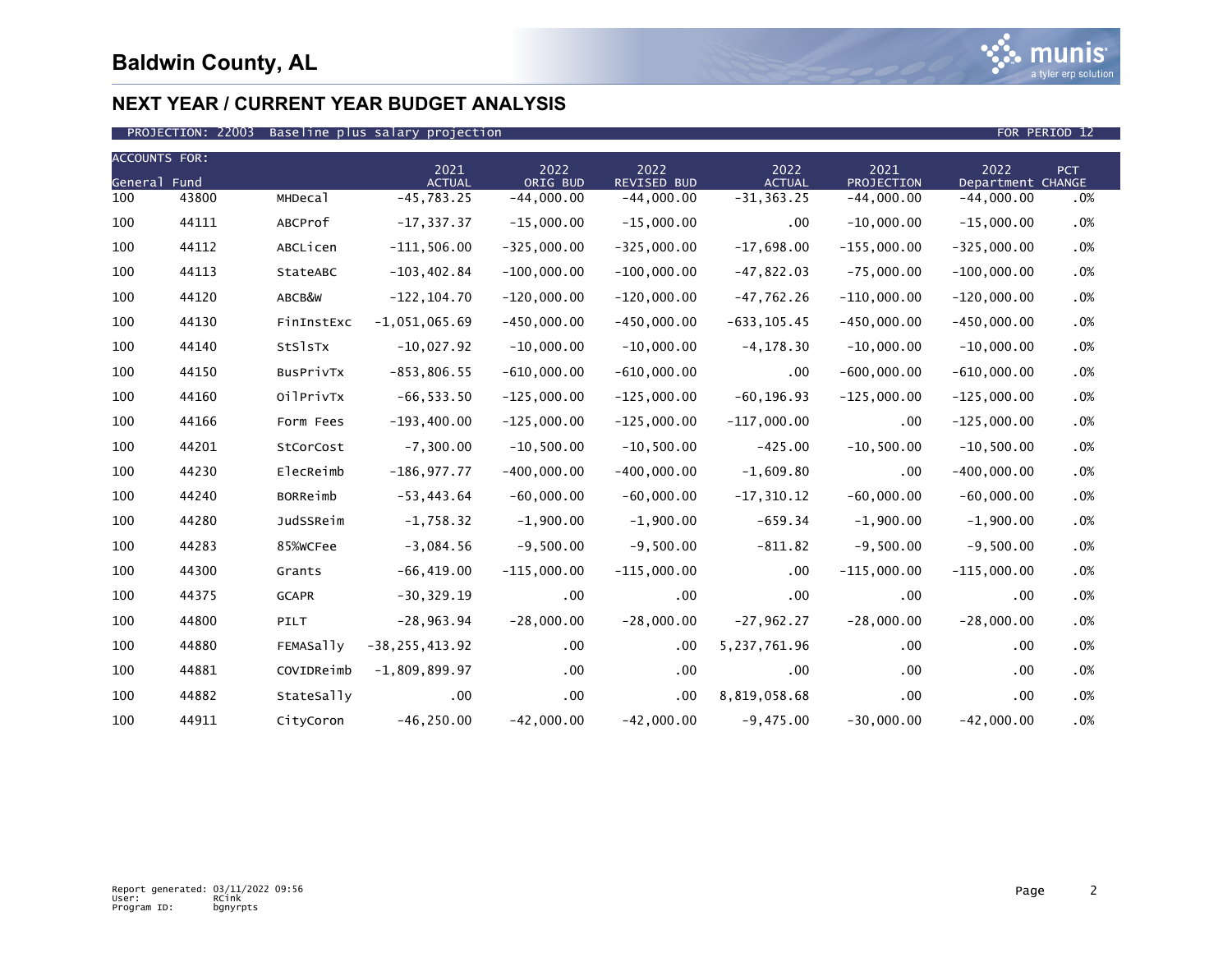

| <b>ACCOUNTS FOR:</b> |       |            |                       |                   |                            |                       |                    |                           |            |
|----------------------|-------|------------|-----------------------|-------------------|----------------------------|-----------------------|--------------------|---------------------------|------------|
| General Fund         |       |            | 2021<br><b>ACTUAL</b> | 2022<br>ORIG BUD  | 2022<br><b>REVISED BUD</b> | 2022<br><b>ACTUAL</b> | 2021<br>PROJECTION | 2022<br>Department CHANGE | <b>PCT</b> |
| 100                  | 45100 | ClerkFees  | $-231, 255.02$        | $-240,000.00$     | $-240,000.00$              | $-73,781.66$          | $-240,000.00$      | $-240,000.00$             | .0%        |
| 100                  | 45103 | Coroner    | $-30.00$              | $-168, 839.00$    | $-168, 839.00$             | .00                   | .00                | $-168, 839.00$            | .0%        |
| 100                  | 45110 | Expunge    | $-2, 100.00$          | $-2,000.00$       | $-2,000.00$                | $-900.00$             | $-2,000.00$        | $-2,000.00$               | .0%        |
| 100                  | 45211 | ProbComFee | $-4, 258, 545.22$     | $-3, 200, 000.00$ | $-3, 200, 000.00$          | $-1, 147, 772.53$     | $-2,600,000.00$    | $-3, 200, 000.00$         | .0%        |
| 100                  | 45221 | ProbTaxAss | $-318, 127.69$        | $-290,000.00$     | $-290,000.00$              | $-105,742.52$         | $-250,000.00$      | $-290,000.00$             | .0%        |
| 100                  | 45222 | RevTaxAss  | $-3,057,879.60$       | $-3,075,000.00$   | $-3,075,000.00$            | $-3,080,369.12$       | $-2,980,000.00$    | $-3,075,000.00$           | .0%        |
| 100                  | 45231 | ProbColl   | $-318, 127.78$        | $-290,000.00$     | $-290,000.00$              | $-105,742.41$         | $-250,000.00$      | $-290,000.00$             | .0%        |
| 100                  | 45232 | RevColl    | $-3, 105, 817.13$     | $-3,075,000.00$   | $-3,075,000.00$            | $-3,081,682.05$       | $-3,025,000.00$    | $-3,075,000.00$           | .0%        |
| 100                  | 45240 | LicInspCit | $-32,072.74$          | $-50,000.00$      | $-50,000.00$               | $-23, 163.97$         | $-80,000.00$       | $-50,000.00$              | .0%        |
| 100                  | 45290 | MHDecal    | $-14,684.00$          | $-15,500.00$      | $-15,500.00$               | $-12,688.00$          | $-15,500.00$       | $-15,500.00$              | .0%        |
| 100                  | 45680 | CopyFees   | $-2, 113.80$          | $-2,500.00$       | $-2,500.00$                | $-1,070.00$           | $-2,500.00$        | $-2,500.00$               | .0%        |
| 100                  | 45688 | RadioTow   | $-6, 352.50$          | $-14,000.00$      | $-14,000.00$               | .00                   | $-14,000.00$       | $-14,000.00$              | .0%        |
| 100                  | 45691 | SubdivF    | $-55,662.80$          | $-45,000.00$      | $-45,000.00$               | $-69.879.31$          | $-40,000.00$       | $-45,000.00$              | .0%        |
| 100                  | 45820 | HseFedPri  | $-592,754.01$         | $-1, 215, 000.00$ | $-1, 215, 000.00$          | $-582, 862.97$        | $-1,606,185.00$    | $-1, 215, 000.00$         | .0%        |
| 100                  | 45880 | TeleReimb  | $-171,885.07$         | $-195,000.00$     | $-195,000.00$              | $-41,810.00$          | $-185,000.00$      | $-195,000.00$             | .0%        |
| 100                  | 45885 | 2% colle   | $-3,348,613.00$       | $-3,086,000.00$   | $-3,086,000.00$            | $-1, 369, 372.20$     | $-2,670,000.00$    | $-3,086,000.00$           | .0%        |
| 100                  | 46500 | FinesFor   | $-20, 101.52$         | $-35,000.00$      | $-35,000.00$               | $-7,745.75$           | $-35,000.00$       | $-35,000.00$              | .0%        |
| 100                  | 47100 | IntInc     | $-58,836.07$          | $-50,000.00$      | $-50,000.00$               | $-18, 954.69$         | $-300,000.00$      | $-50,000.00$              | .0%        |
| 100                  | 47109 | IntSlsTx   | $-2,654.72$           | $-1,000.00$       | $-1,000.00$                | $-1, 360.12$          | $-1,000.00$        | $-1,000.00$               | .0%        |
| 100                  | 47116 | IntGF      | $-23,504.48$          | $-70,000.00$      | $-70,000.00$               | $-7,846.21$           | $-95,000.00$       | $-70,000.00$              | .0%        |
| 100                  | 47210 | RIBldgs    | $-103, 962.38$        | $-171,740.00$     | $-171,740.00$              | $-44,858.70$          | $-171,740.00$      | $-171,740.00$             | .0%        |
| 100                  | 47330 | MapSls     | $-153.00$             | $-25.00$          | $-25.00$                   | .00                   | $-25.00$           | $-25.00$                  | .0%        |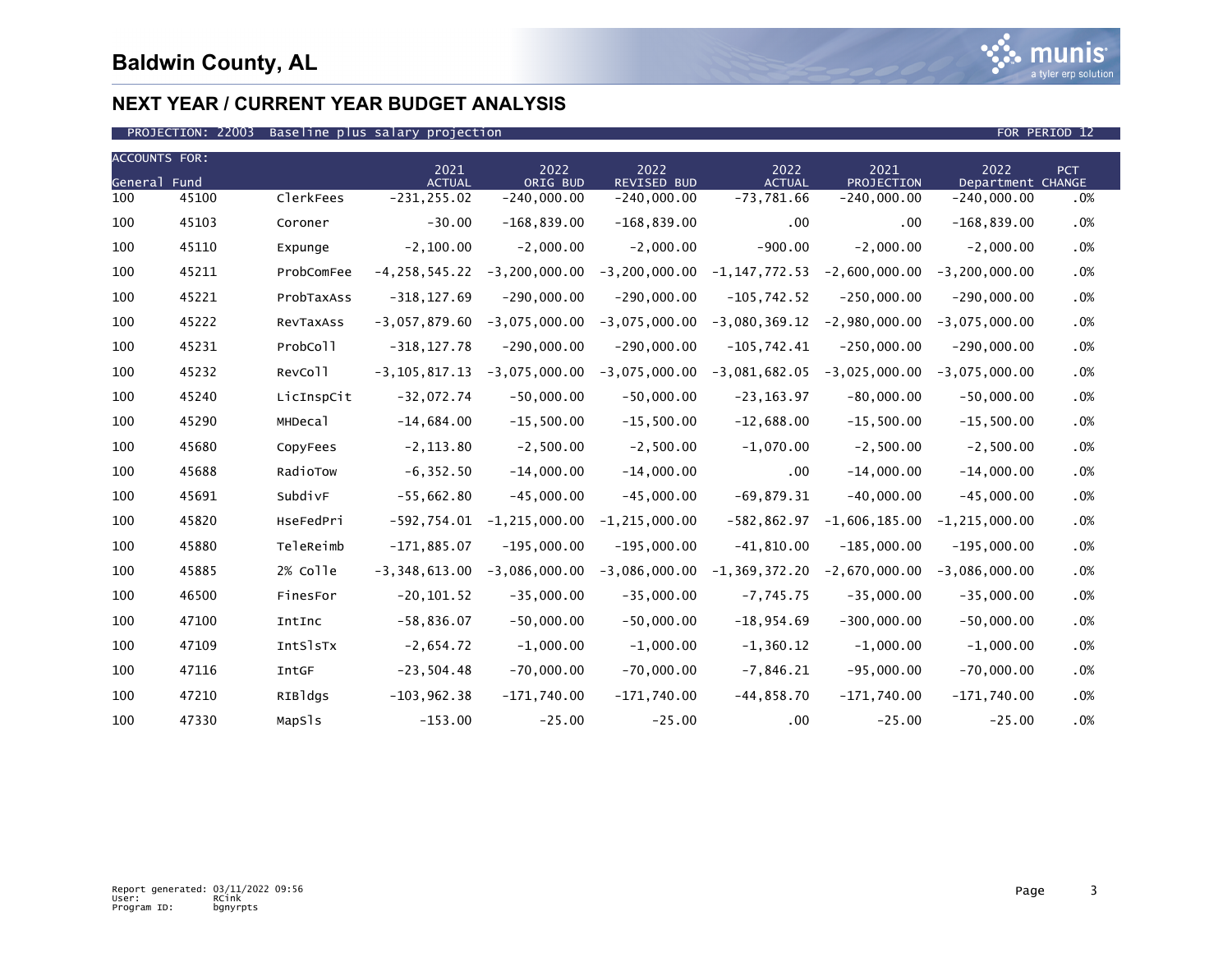

#### PROJECTION: 22003 Baseline plus salary projection FOR PERIOD 12 Ann and the extension of the PERIOD 12 FOR PERIOD 12

| <b>ACCOUNTS FOR:</b> |                                |                  | 2021                                                                                                   | 2022            | 2022              | 2022           | 2021              | 2022              | PCT |
|----------------------|--------------------------------|------------------|--------------------------------------------------------------------------------------------------------|-----------------|-------------------|----------------|-------------------|-------------------|-----|
| General Fund         |                                |                  | <b>ACTUAL</b>                                                                                          | ORIG BUD        | REVISED BUD       | <b>ACTUAL</b>  | <b>PROJECTION</b> | Department CHANGE |     |
| 100                  | 47331                          | GISData          | $-775.00$                                                                                              | $-350.00$       | $-350.00$         | $-150.00$      | $-350.00$         | $-350.00$         | .0% |
| 100                  | 47701                          | Donations        | $-85, 430.00$                                                                                          | .00             | $.00 \,$          | $-32,570.00$   | .00               | .00               | .0% |
| 100                  | 47850                          | Misc Rev         | $-1,071,408.52$                                                                                        | $-1,400,000.00$ | $-1,400,000.00$   | $-134, 155.26$ | $-1, 105, 300.00$ | $-1,400,000.00$   | .0% |
| 100                  | 47851                          | COBRA            | $-16.77$                                                                                               | $.00 \,$        | $.00 \,$          | $.00 \,$       | .00               | .00               | .0% |
| 100                  | 47852                          | SOReimb          | $-29, 291.44$                                                                                          | $-326, 726.00$  | $-326,726.00$     | $-36,061.52$   | $-640,000.00$     | $-326,726.00$     | .0% |
| 100                  | 47853                          | RegFees          | $-16, 405.00$                                                                                          | $-13,500.00$    | $-13,500.00$      | $-6,925.00$    | $-12,000.00$      | $-13,500.00$      | .0% |
| 100                  | 47854                          | InterLock        | $-5,827.50$                                                                                            | $-5,000.00$     | $-5,000.00$       | $-3, 172.50$   | $-5,000.00$       | $-5,000.00$       | .0% |
| 100                  | 47855                          | CommSyst         | $-206,680.08$                                                                                          | $-230,000.00$   | $-230,000.00$     | 1,680.00       | $-220,000.00$     | $-230,000.00$     | .0% |
| 100                  | 47856                          | LawSuit          | $-10, 300.45$                                                                                          | $.00 \,$        | .00               | $-500.00$      | .00               | .00               | .0% |
| 100                  | 47862                          | SWLandfill       | $-355, 523.00$                                                                                         | $-270,000.00$   | $-270,000.00$     | $.00 \,$       | $-270,000.00$     | $-270,000.00$     | .0% |
| 100                  | 47863                          | <b>SWColleck</b> | $-283, 890.00$                                                                                         | $-270,000.00$   | $-270,000.00$     | $.00 \times$   | $-270,000.00$     | $-270,000.00$     | .0% |
| 100                  | 47864                          | MiscLL           | $-6,000.00$                                                                                            | $-6,000.00$     | $-6,000.00$       | $-2,500.00$    | $-6,000.00$       | $-6,000.00$       | .0% |
| 100                  | 47900                          | CatFair          | $-15,000.00$                                                                                           | $-15,000.00$    | $-15,000.00$      | .00            | $-15,000.00$      | $-15,000.00$      | .0% |
| 100                  | 47902                          | SlsUseNSF        | $-1,644.18$                                                                                            | $-2,500.00$     | $-2,500.00$       | $-890.58$      | $-2,500.00$       | $-2,500.00$       | .0% |
| 100                  | 47905                          | <b>InsRec</b>    | $-40, 905.87$                                                                                          | $-15,000.00$    | $-15,000.00$      | $-20, 475.00$  | $-15,000.00$      | $-15,000.00$      | .0% |
| 100                  | 47950                          | TxColPrint       | $-2, 332.94$                                                                                           | $-3,000.00$     | $-3,000.00$       | $-442.18$      | $-3,000.00$       | $-3,000.00$       | .0% |
| 100                  | 47951                          | LeinAuct         | $-38,025.00$                                                                                           | $-25,000.00$    | $-25,000.00$      | $-570.00$      | $-25,000.00$      | $-25,000.00$      | .0% |
| 100                  | 47980                          | PrisMedRe        | $-11, 505.55$                                                                                          | $-35,000.00$    | $-35,000.00$      | $-20, 398.48$  | $-35,000.00$      | $-35,000.00$      | .0% |
| 100                  | 49000                          | FBRBudget        | $.00 \,$                                                                                               | $-151,000.00$   | $-1, 237, 936.00$ | $.00 \,$       | .00               | $-151,000.00$     | .0% |
| 100                  | 49505                          | BadCk            | $-2,711.66$                                                                                            | $-200.00$       | $-200.00$         | .00            | $-200.00$         | $-200.00$         | .0% |
|                      | TOTAL General Fund             |                  | $-127,972,173.72$ $-87,630,498.00$ $-88,717,434.00$ $-38,130,860.39$ $-26,572,806.00$ $-87,630,498.00$ |                 |                   |                |                   |                   | .0% |
| 10051000 51500       | 10051000 Disaster General Fund | ContrSvcs        | 109,271.62                                                                                             | .00             | $.00 \,$          | .00            | .00               | .00               | .0% |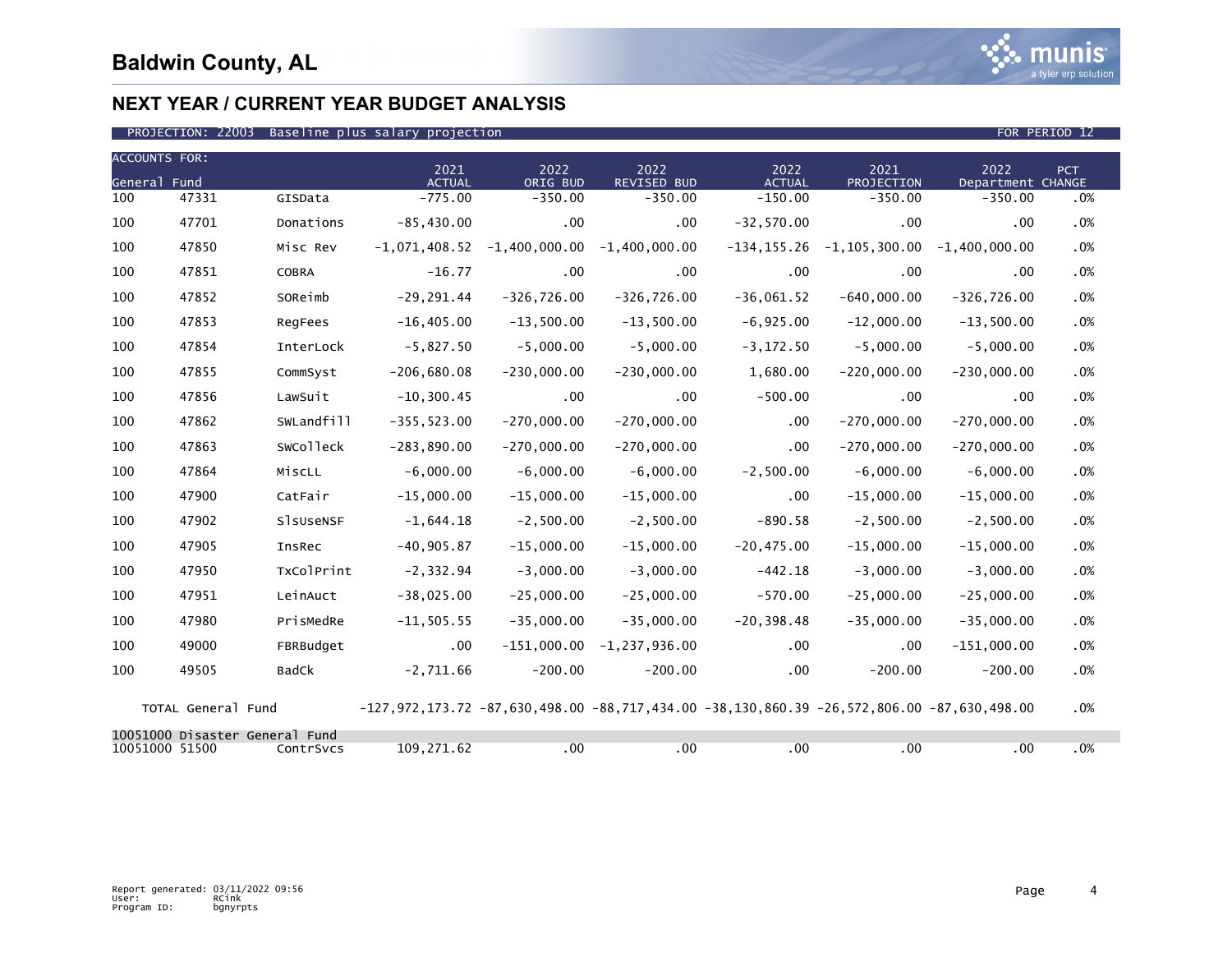| <b>ACCOUNTS FOR:</b>                                 |             | 2021             |                  |                            |                       |                    |                           |            |
|------------------------------------------------------|-------------|------------------|------------------|----------------------------|-----------------------|--------------------|---------------------------|------------|
| General Fund                                         |             | <b>ACTUAL</b>    | 2022<br>ORIG BUD | 2022<br><b>REVISED BUD</b> | 2022<br><b>ACTUAL</b> | 2021<br>PROJECTION | 2022<br>Department CHANGE | <b>PCT</b> |
| 10051000 52110                                       | OffSupp     | 355,974.76       | .00              | .00                        | .00                   | .00                | .00                       | .0%        |
| 10051000 52190                                       | MiscSupp    | 604,740.95       | .00              | .00                        | .00                   | .00                | .00                       | .0%        |
| 10051000 52310                                       | RMBldgs     | 11,597.26        | .00              | .00                        | .00                   | .00                | .00                       | .0%        |
| 10051000 52350                                       | CompMain    | 14,616.70        | .00              | .00                        | .00                   | .00                | .00                       | .0%        |
| 10051000 54990                                       | MiscExp     | 1,323.35         | .00              | .00                        | .00                   | .00                | .00                       | .0%        |
| 10051000 55240                                       | CapImpro    | 36,655.35        | .00              | .00                        | .00                   | .00                | .00                       | .0%        |
| TOTAL Disaster General Fund                          |             | 1, 134, 179.99   | $.00 \,$         | .00                        | .00                   | .00                | .00                       | .0%        |
| 10051018 Disaster Weather General                    |             | Fund             |                  |                            |                       |                    |                           |            |
| 10051018 51500                                       | ContrSvcs   | 130,706.42       | .00              | .00                        | .00                   | .00                | .00                       | .0%        |
| 10051018 52110                                       | OffSupp     | 6,829.52         | .00              | .00                        | .00                   | .00                | .00                       | .0%        |
| 10051018 52150                                       | Tire        | 2,530.60         | .00              | .00                        | .00                   | .00                | .00                       | .0%        |
| 10051018 52180                                       | EmerFSupp   | 130.80           | .00              | .00                        | .00                   | .00                | .00                       | .0%        |
| 10051018 52190                                       | MiscSupp    | 8,756.63         | .00              | .00                        | .00                   | .00                | .00                       | .0%        |
| 10051018 52310                                       | RMBldgs     | 194, 320.65      | .00              | .00                        | 602,560.00            | .00                | .00                       | .0%        |
| 10051018 52340                                       | <b>RMMV</b> | 4,402.36         | .00              | .00                        | .00                   | .00                | .00                       | .0%        |
| 10051018 52350                                       | CompMain    | 10,313.64        | .00              | .00                        | .00                   | .00                | .00                       | .0%        |
| 10051018 54760                                       | CAT A DC    | 67, 185, 068. 74 | .00              | .00                        | 633.00                | .00                | .00                       | .0%        |
| 10051018 54770                                       | CAT B ProM  | 6,168.88         | .00              | .00                        | .00                   | .00                | .00                       | .0%        |
| 10051018 54860                                       | CAT E BE    | 62,453.35        | .00              | .00                        | .00                   | .00                | .00                       | .0%        |
| 10051018 54990                                       | MiscExp     | 780.00           | .00              | .00                        | .00                   | .00                | .00                       | .0%        |
| 10051018 55410                                       | CapFurnEq   | 16,630.00        | .00              | .00                        | .00                   | .00                | .00                       | .0%        |
| TOTAL Disaster Weather Gener                         |             | 67,629,091.59    | .00              | .00                        | 603,193.00            | .00                | .00                       | .0%        |
| 10051033 Disaster Weather2 General<br>10051033 51500 | ContrSvcs   | Fund<br>8,798.85 | .00              | .00                        | .00                   | .00                | .00                       | .0%        |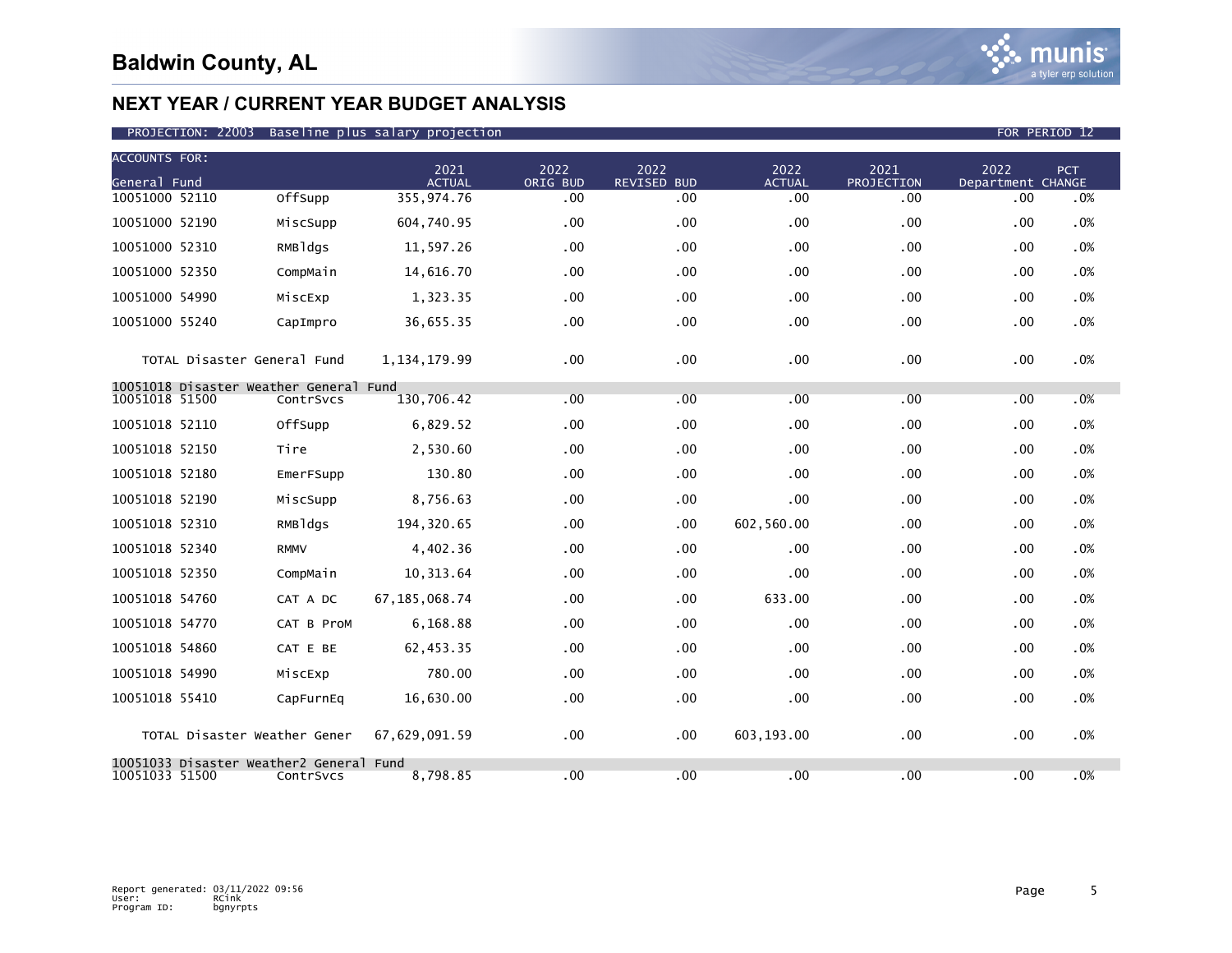

| <b>ACCOUNTS FOR:</b>         |               |                       |                  |                     |                       |                    |                           |            |
|------------------------------|---------------|-----------------------|------------------|---------------------|-----------------------|--------------------|---------------------------|------------|
| General Fund                 |               | 2021<br><b>ACTUAL</b> | 2022<br>ORIG BUD | 2022<br>REVISED BUD | 2022<br><b>ACTUAL</b> | 2021<br>PROJECTION | 2022<br>Department CHANGE | <b>PCT</b> |
| 10051033 52180               | EmerFSupp     | 5,330.89              | .00              | .00                 | .00                   | .00                | .00                       | .0%        |
| TOTAL Disaster Weather2 Gene |               | 14, 129. 74           | .00              | .00                 | .00                   | .00                | .00                       | .0%        |
| 10051100 County Commission   |               |                       |                  |                     |                       |                    |                           |            |
| 10051100 51130               | Salaries      | 209,885.04            | 209,884.00       | 209,884.00          | 104,942.51            | 209,885.00         | 209,884.00                | .0%        |
| 10051100 51212               | RetTirII      | 6,541.78              | 7,100.00         | 7,100.00            | 3,694.00              | .00                | 7,100.00                  | .0%        |
| 10051100 51220               | HlthIns       | 26,376.00             | 27,234.00        | 27,234.00           | 13,476.00             | 26,666.00          | 27,234.00                 | .0%        |
| 10051100 51221               | <b>RETINS</b> | $.00 \,$              | 75,830.00        | 75,830.00           | .00                   | .00                | 75,830.00                 | .0%        |
| 10051100 51230               | Life Ins      | 158.40                | 228.00           | 228.00              | 79.20                 | 220.00             | 228.00                    | .0%        |
| 10051100 51240               | Ssecur        | 15,422.91             | 15,310.00        | 15,310.00           | 7,711.66              | 16,055.00          | 15,310.00                 | .0%        |
| 10051100 51250               | WorkComp      | 4,743.99              | 5,003.00         | 5,003.00            | 4,708.16              | .00                | 5,003.00                  | .0%        |
| 10051100 51270               | Air Medc      | .00                   | 220.00           | 220.00              | 55.00                 | .00                | 220.00                    | .0%        |
| 10051100 51500               | ContrSvcs     | 378.00                | .00              | .00                 | .00                   | .00                | .00                       | .0%        |
| 10051100 51700               | Training      | 1,400.00              | 8,000.00         | 8,000.00            | 270.00                | 8,000.00           | 8,000.00                  | .0%        |
| 10051100 52120               | GasOil        | 2,544.16              | 3,732.00         | 3,732.00            | 1,152.28              | .00                | 3,732.00                  | .0%        |
| 10051100 52150               | Tire          | .00                   | 2,400.00         | 2,400.00            | .00                   | 2,400.00           | 2,400.00                  | .0%        |
| 10051100 52340               | <b>RMMV</b>   | 1,201.93              | 3,000.00         | 3,000.00            | 748.74                | 3,000.00           | 3,000.00                  | .0%        |
| 10051100 52510               | Telephone     | 4,719.00              | 4,800.00         | 4,800.00            | 1,886.41              | 4,800.00           | 4,800.00                  | .0%        |
| 10051100 52600               | Trave1        | 80.08                 | 40,000.00        | 40,000.00           | 1,758.91              | 40,000.00          | 40,000.00                 | .0%        |
| 10051100 52620               | MileageR      | 4,276.54              | 10,000.00        | 10,000.00           | 1,419.90              | .00                | 10,000.00                 | .0%        |
| 10051100 52720               | InsMV         | 623.86                | 750.00           | 943.00              | 824.80                | .00                | 750.00                    | .0%        |
| 10051100 54070               | LiceL&Tag     | .00                   | 100.00           | 100.00              | 24.25                 | .00                | 100.00                    | .0%        |
| 10051100 55240               | CapImpr       | 45.741.70             | .00              | $.00 \,$            | .00                   | .00                | .00                       | .0%        |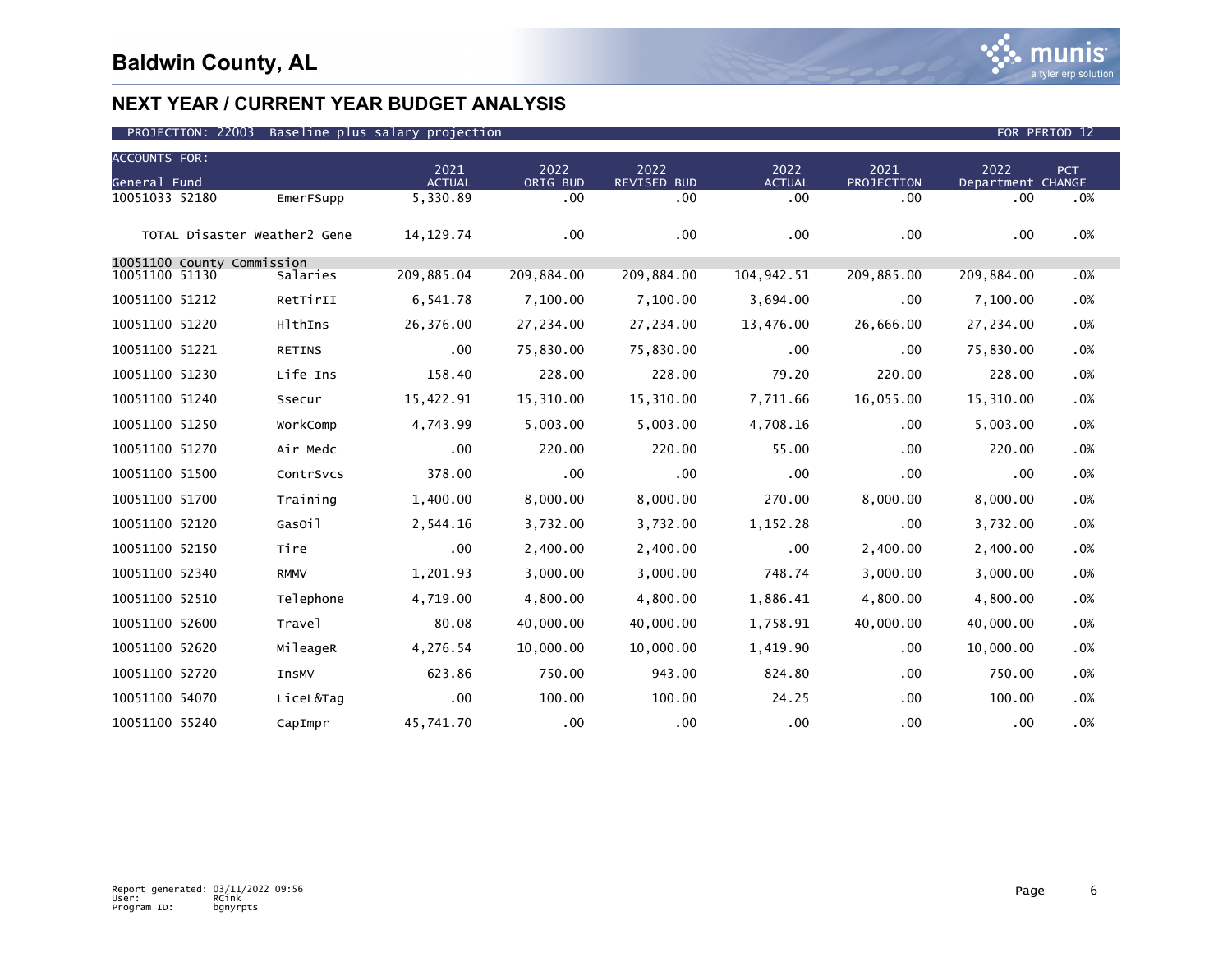

| <b>ACCOUNTS FOR:</b> |                                 |              |                       |                  |                                 |                       |                    |                            |        |
|----------------------|---------------------------------|--------------|-----------------------|------------------|---------------------------------|-----------------------|--------------------|----------------------------|--------|
| General Fund         |                                 |              | 2021<br><b>ACTUAL</b> | 2022<br>ORIG BUD | 2022<br><b>REVISED BUD</b>      | 2022<br><b>ACTUAL</b> | 2021<br>PROJECTION | 2022<br>Department CHANGE  | PCT    |
| 10051100 55500       |                                 | CapMv        | .00                   | 55,000.00        | 62,450.00                       | 62,425.00             | .00                | 55,000.00                  | .0%    |
| 10051100 62103       |                                 | TT103        | 65,376.00             | 67,490.00        | 67,490.00                       | 67,490.00             | 65,376.00          | 67,490.00                  | .0%    |
| 10051100 62104       |                                 | <b>TT104</b> | 200,000.00            | 200,000,00       | 200,000.00                      | 200,000.00            | 200,000,00         | 200,000.00                 | .0%    |
| 10051100 62105       |                                 | TT105        | 623,041.00            | 314,000.00       | 314,000.00                      | 314,000.00            | 623,041.00         | 314,000.00                 | .0%    |
| 10051100 62106       |                                 | TT106        | 220,898.00            | 228,180.00       | 239,680.00                      | 239,680.00            | 220,898.00         | 228,180.00                 | .0%    |
| 10051100 62111       |                                 | TT111        | .00                   | 300,000.00       | 300,000.00                      | $.00 \times$          | .00                | 300,000.00                 | .0%    |
| 10051100 62140       |                                 | TT140        | 518,633.00            | 615,558.00       | 615,558.00                      | 615,558.00            | 518,633.00         | 615,558.00                 | $.0\%$ |
| 10051100 62144       |                                 | TT144        | 3,967,140.00          | 2,549,158.00     | 2,549,158.00                    | 1,000,000.00          | 1,967,140.00       | 2,549,158.00               | .0%    |
| 10051100 62304       |                                 | <b>TT304</b> | 41,749,275.10         | 7,669,312.00     | 7,669,312.00                    | 5,764,786.24          | .00                | 7,669,312.00               | .0%    |
| 10051100 62708       |                                 | <b>TT708</b> | 746,174.00            | 772,877.00       | 772,877.00                      | $.00 \,$              | 746,174.00         | 772,877.00                 | .0%    |
| 10051100 62810       |                                 | <b>TT810</b> | 344, 107.34           | 350,000.00       | 350,000.00                      | 110,606.90            | .00                | 350,000.00                 | .0%    |
| 10051100 62812       |                                 | Tr HWY       | 4,992,229.56          | 4,700,000.00     | 4,700,000.00                    | $.00 \,$              | .00                | 4,700,000.00               | .0%    |
|                      | TOTAL County Commission         |              | 53,750,967.39         |                  | 18, 235, 166.00 18, 254, 309.00 | 8,517,297.96          |                    | 4,652,288.00 18,235,166.00 | $.0\%$ |
|                      | 10051101 Telephone System       |              |                       |                  |                                 |                       |                    |                            |        |
| 10051101 51500       |                                 | ContrSvcs    | 11,774.51             | 10,000.00        | 10,000.00                       | 329.44                | .00.               | 10,000.00                  | .0%    |
| 10051101 52290       |                                 | OthrChqs     | $-239, 299.19$        | 375,000.00       | 375,000.00                      | $-60,668.65$          | .00.               | 375,000.00                 | $.0\%$ |
| 10051101 52351       |                                 | CompSupp     | 47, 475. 12           | 75,000.00        | 75,000.00                       | 71,083.00             | .00                | 75,000.00                  | .0%    |
| 10051101 52510       |                                 | Telephone    | $-121,582.01$         | $-888,000.00$    | $-888,000.00$                   | .00.                  | .00                | $-888,000.00$              | .0%    |
|                      | TOTAL Telephone System          |              | $-301,631.57$         | $-428,000.00$    | $-428,000.00$                   | 10,743.79             | .00                | $-428,000.00$              | $.0\%$ |
| 10051102 52110       | 10051102 Copy & Mail Department | OffSupp      | 2,113.35              | 1.000.00         | 1,000.00                        | 2,125.95              | 1,000.00           | 1,000.00                   | .0%    |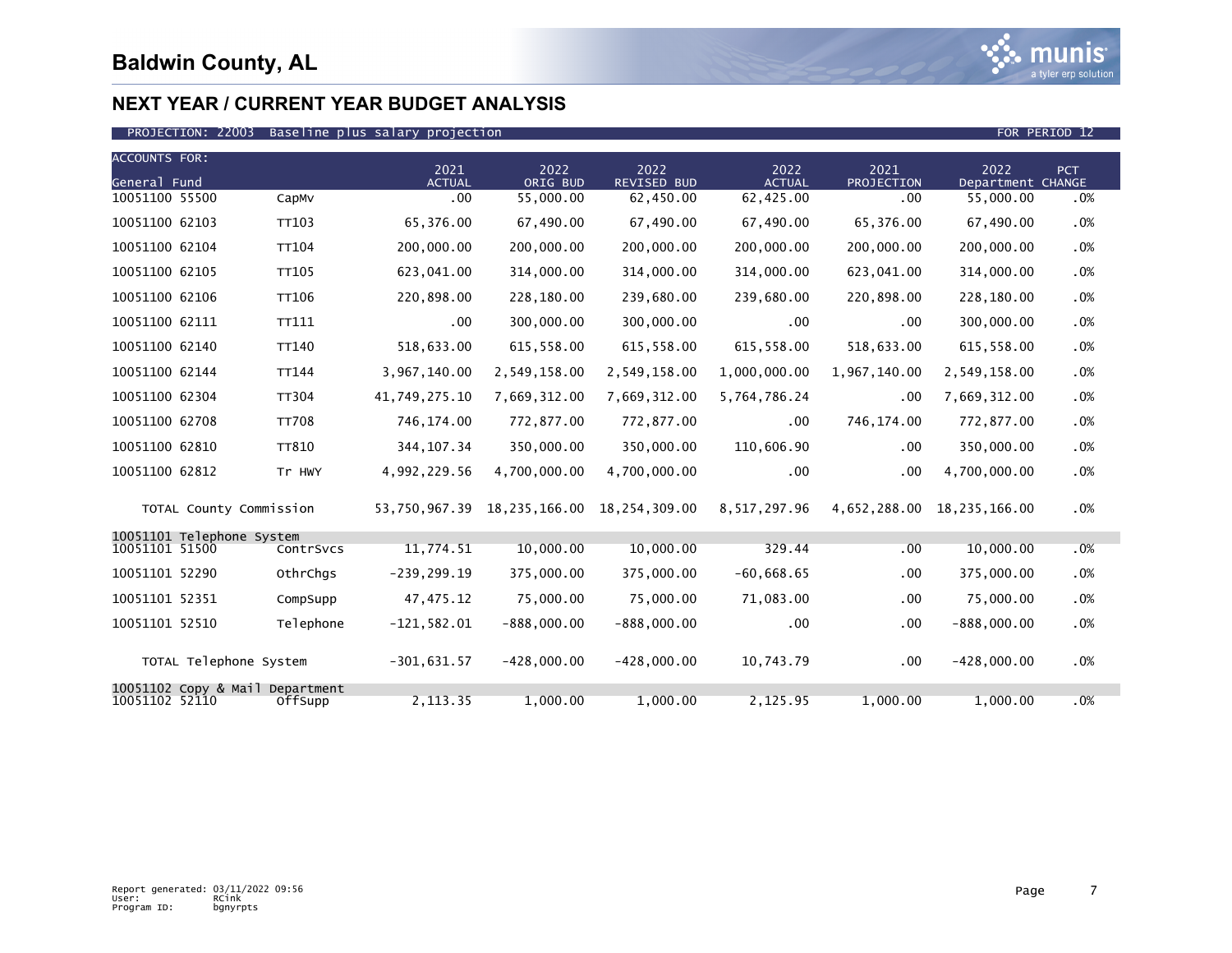

| <b>ACCOUNTS FOR:</b>                                      |                 |                       |                  |                            |                       |                    |                           |      |
|-----------------------------------------------------------|-----------------|-----------------------|------------------|----------------------------|-----------------------|--------------------|---------------------------|------|
| General Fund                                              |                 | 2021<br><b>ACTUAL</b> | 2022<br>ORIG BUD | 2022<br><b>REVISED BUD</b> | 2022<br><b>ACTUAL</b> | 2021<br>PROJECTION | 2022<br>Department CHANGE | PCT. |
| 10051102 52210                                            | RentExp         | 11,698.20             | 12,000.00        | 12,000.00                  | 2,924.55              | 12,000.00          | 12,000.00                 | .0%  |
| 10051102 52510                                            | Telephone       | 768.00                | 768.00           | 768.00                     | 256.00                | 768.00             | 768.00                    | .0%  |
| TOTAL Copy & Mail Department                              |                 | 14,579.55             | 13,768.00        | 13,768.00                  | 5,306.50              | 13,768.00          | 13,768.00                 | .0%  |
| 10051103 Enterprise Technology Projects<br>10051103 51500 | ContrSvcs       | 28,681.87             | 180,000.00       | 180,000.00                 | 42,562.49             | .00                | 180,000.00                | .0%  |
|                                                           |                 |                       |                  |                            |                       |                    |                           |      |
| 10051103 52120                                            | GasOil          | 40.56                 | $.00 \,$         | .00                        | $.00 \,$              | .00                | $.00 \,$                  | .0%  |
| 10051103 52350                                            | CompMain        | 9,364.00              | 15,000.00        | 15,000.00                  | $.00 \,$              | 15,000.00          | 15,000.00                 | .0%  |
| TOTAL Enterprise Technology                               |                 | 38.086.43             | 195,000.00       | 195,000,00                 | 42.562.49             | 15,000.00          | 195,000,00                | .0%  |
| 10051104 Statutory Appropriations                         |                 |                       |                  |                            |                       |                    |                           |      |
| 10051104 53000                                            | LibrarySvc      | 3,586.77              | 3,200.00         | 3,200.00                   | 398.86                | 11,000.00          | 3,200.00                  | .0%  |
| 10051104 53010                                            | Literacy        | 1,793.43              | 1,600.00         | 1,600.00                   | 199.44                | 5,000.00           | 1,600.00                  | .0%  |
| 10051104 53100                                            | SOSearch        | 19,514.01             | 26,900.00        | 26,667.00                  | 20,491.52             | 26,900.00          | 26,900.00                 | .0%  |
| 10051104 53110                                            | LALsearch       | 19,514.01             | 26,900.00        | 26,667.00                  | 20,491.52             | 26,900.00          | 26,900.00                 | .0%  |
| 10051104 53120                                            | DaphSearch      | 19,514.01             | 26,900.00        | 26,667.00                  | 20,491.52             | 26,900.00          | 26,900.00                 | .0%  |
| 10051104 53130                                            | SWALAbuse       | 39,999.87             | 40,000.00        | 40,000.00                  | $.00 \,$              | 40,000.00          | 40,000.00                 | .0%  |
| 10051104 53200                                            | <b>BCSORnch</b> | 23,461.91             | 24,000.00        | 24,000.00                  | 7,541.40              | 24,000.00          | 24,000.00                 | .0%  |
| 10051104 53300                                            | <b>DATObTX</b>  | 76,169.22             | 33,000.00        | 33,000.00                  | .00                   | 33,000.00          | 33,000.00                 | .0%  |
| 10051104 53400                                            | SORegFee        | 16,405.00             | 12,000.00        | 12,000.00                  | 5,165.00              | 12,000.00          | 12,000.00                 | .0%  |
| TOTAL Statutory Appropriatio                              |                 | 219,958.23            | 194,500.00       | 193,801.00                 | 74,779.26             | 205,700.00         | 194,500.00                | .0%  |
| 10051105 Commission Contingency<br>10051105 52900         | Contin          | 25,000.00             | 168,463.00       | 93,263.00                  | 1,000.00              | .00                | 168,463.00                | .0%  |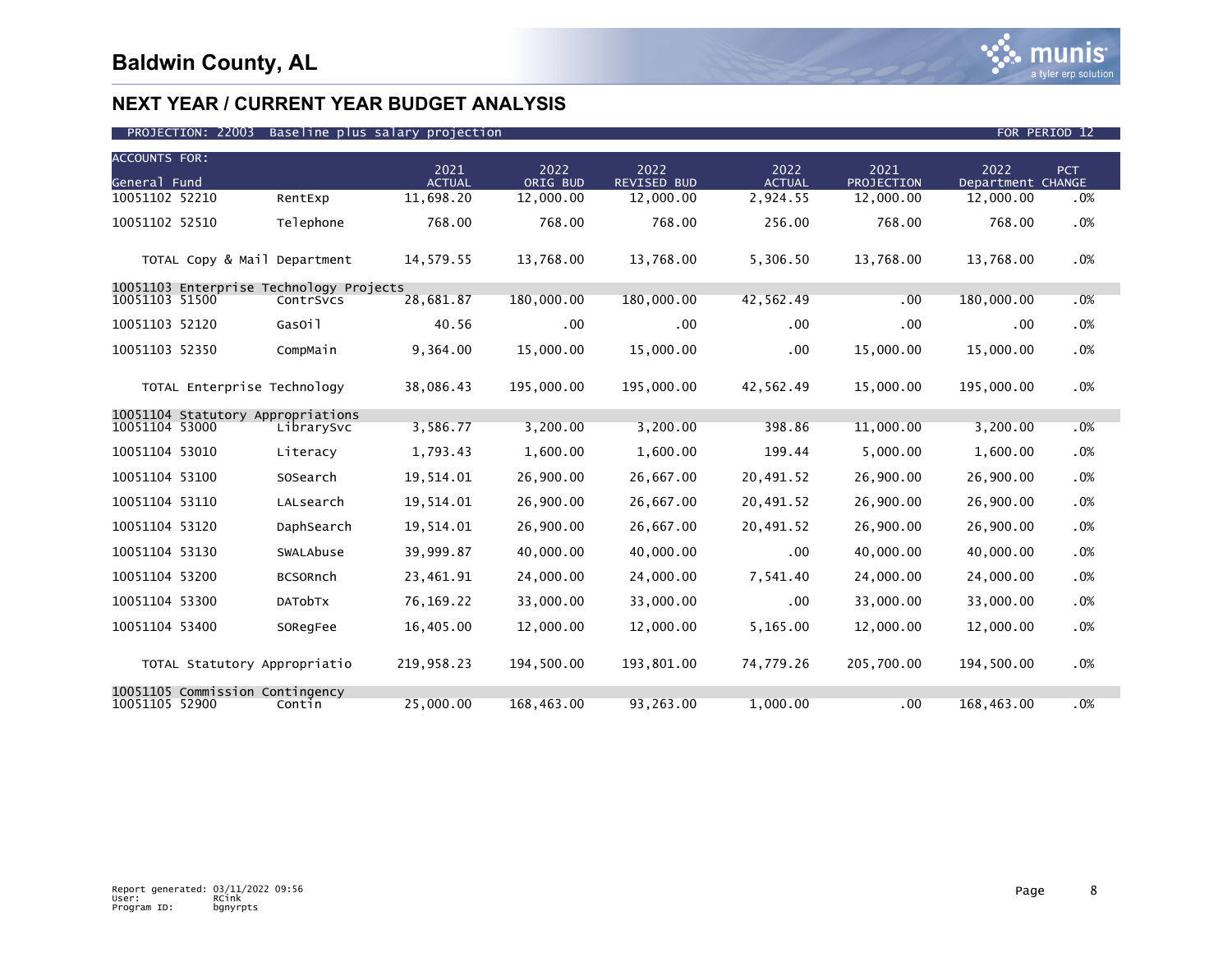

| <b>ACCOUNTS FOR:</b> |                              |                                         |                       |                  |                     |                       |                    |                           |     |
|----------------------|------------------------------|-----------------------------------------|-----------------------|------------------|---------------------|-----------------------|--------------------|---------------------------|-----|
| General Fund         |                              |                                         | 2021<br><b>ACTUAL</b> | 2022<br>ORIG BUD | 2022<br>REVISED BUD | 2022<br><b>ACTUAL</b> | 2021<br>PROJECTION | 2022<br>Department CHANGE | PCT |
| 10051105 52901       |                              | ContRes                                 | .00                   | 2,000,000.00     | 1,937,550.00        | .00                   | .00                | 2,000,000.00              | .0% |
|                      | TOTAL Commission Contingency |                                         | 25,000.00             | 2,168,463.00     | 2,030,813.00        | 1,000.00              | .00                | 2,168,463.00              | .0% |
|                      |                              | 10051125 Administrator & Central Admin. |                       |                  |                     |                       |                    |                           |     |
| 10051125 51030       |                              | Overtime                                | 1,673.76              | 4,000.00         | 4,000.00            | 189.86                | 2,000.00           | 4,000.00                  | .0% |
| 10051125 51060       |                              | Longevity                               | 3,500.00              | 2,000.00         | 2,000.00            | 2,000.00              | .00                | 2,000.00                  | .0% |
| 10051125 51130       |                              | Salaries                                | 444, 923. 10          | 485,135.00       | 485,135.00          | 183,555.82            | 502,486.00         | 485,135.00                | .0% |
| 10051125 51211       |                              | RetTirI                                 | 17, 191.57            | 16,290.00        | 16,290.00           | 6,695.74              | 29,261.00          | 16,290.00                 | .0% |
| 10051125 51212       |                              | RetTirII                                | 9,731.14              | 16,797.00        | 16,797.00           | 3,866.19              | .00                | 16,797.00                 | .0% |
| 10051125 51220       |                              | HlthIns                                 | 81,601.30             | 80,623.00        | 80,623.00           | 31,666.20             | 85,073.00          | 80,623.00                 | .0% |
| 10051125 51230       |                              | Life Ins                                | 405.06                | 399.00           | 399.00              | 141.30                | 440.00             | 399.00                    | .0% |
| 10051125 51240       |                              | Ssecur                                  | 32, 117.38            | 35,097.00        | 35,097.00           | 13,426.55             | 38,862.00          | 35,097.00                 | .0% |
| 10051125 51250       |                              | WorkComp                                | 873.27                | 676.00           | 701.00              | 697.21                | .00                | 676.00                    | .0% |
| 10051125 51260       |                              | Unemploy                                | .00                   | 753.00           | 753.00              | .00                   | 753.00             | 753.00                    | .0% |
| 10051125 51270       |                              | Air Medc                                | .00                   | 440.00           | 440.00              | 440.00                | .00                | 440.00                    | .0% |
| 10051125 51290       |                              | Disablil                                | 804.95                | 936.00           | 936.00              | 276.10                | 933.00             | 936.00                    | .0% |
| 10051125 51500       |                              | ContrSvcs                               | 37,688.02             | 90,000.00        | 90,000.00           | 8,447.76              | .00                | 90,000.00                 | .0% |
| 10051125 51515       |                              | AV ComMeet                              | 48,348.50             | 50,000.00        | 50,000.00           | 23, 277. 17           | 65,000.00          | 50,000.00                 | .0% |
| 10051125 51530       |                              | Pest Con                                | 355.00                | 350.00           | 350.00              | 65.00                 | 350.00             | 350.00                    | .0% |
| 10051125 51560       |                              | EEDrugTest                              | 10.75                 | 300.00           | 300.00              | 98.75                 | 150.00             | 300.00                    | .0% |
| 10051125 51700       |                              | Training                                | 660.00                | 5,000.00         | 5,000.00            | 125.00                | 3,000.00           | 5,000.00                  | .0% |
| 10051125 51710       |                              | Dues                                    | 20,051.00             | 21,500.00        | 21,500.00           | 21, 313.00            | 18,500.00          | 21,500.00                 | .0% |
| 10051125 52110       |                              | OffSupp                                 | 17,210.68             | 37,500.00        | 37,500.00           | 25,410.23             | .00                | 37,500.00                 | .0% |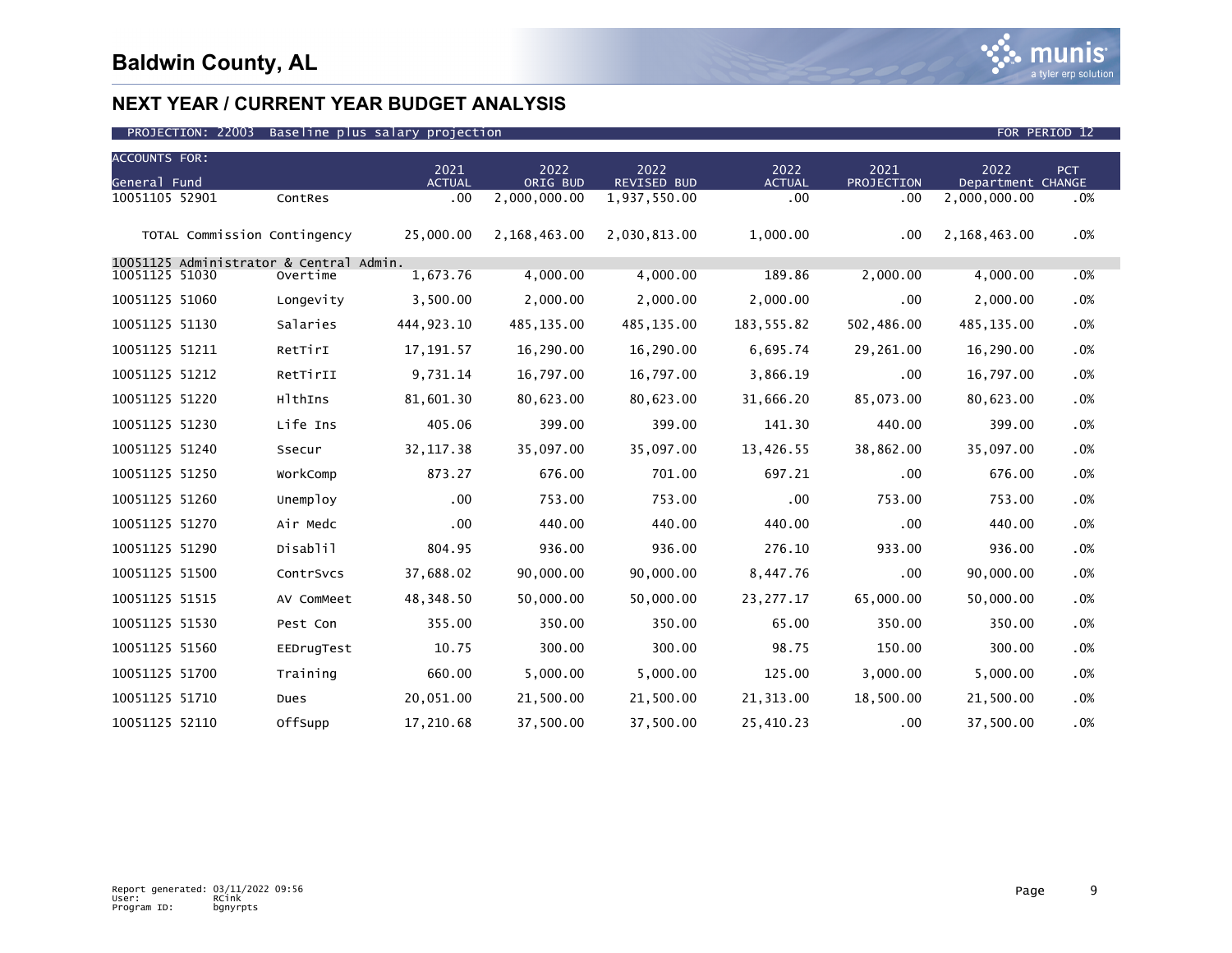

### PROJECTION: 22003 Baseline plus salary projection FOR PERIOD 12

| <b>ACCOUNTS FOR:</b> |                                  |             |                       |                  |                            |                       |                    |                           |        |
|----------------------|----------------------------------|-------------|-----------------------|------------------|----------------------------|-----------------------|--------------------|---------------------------|--------|
| General Fund         |                                  |             | 2021<br><b>ACTUAL</b> | 2022<br>ORIG BUD | 2022<br><b>REVISED BUD</b> | 2022<br><b>ACTUAL</b> | 2021<br>PROJECTION | 2022<br>Department CHANGE | PCT    |
| 10051125 52120       |                                  | GasOil      | 678.18                | 1,536.00         | 1,536.00                   | 168.91                | .00.               | 1,536.00                  | .0%    |
| 10051125 52190       |                                  | MiscSupp    | 17,819.05             | 1,000.00         | 1,000.00                   | 336.90                | 1,000.00           | 1,000.00                  | $.0\%$ |
| 10051125 52210       |                                  | RentExp     | 36,642.43             | 42,000.00        | 42,000.00                  | 9,977.49              | 38,249.00          | 42,000.00                 | .0%    |
| 10051125 52300       |                                  | Landscape   | 6,968.50              | 5,000.00         | 5,000.00                   | .00                   | 5,000.00           | 5,000.00                  | .0%    |
| 10051125 52310       |                                  | RMBldgs     | 55,922.79             | $.00 \,$         | $.00 \,$                   | 2,031.39              | .00                | .00                       | $.0\%$ |
| 10051125 52330       |                                  | RMOffEq     | .00                   | 100.00           | 100.00                     | .00                   | 100.00             | 100.00                    | .0%    |
| 10051125 52340       |                                  | <b>RMMV</b> | 277.65                | 2,000.00         | 2,000.00                   | 739.69                | 1,000.00           | 2,000.00                  | .0%    |
| 10051125 52350       |                                  | CompMain    | 4,578.24              | 35,500.00        | 35,500.00                  | $.00 \times$          | 35,500.00          | 35,500.00                 | .0%    |
| 10051125 52351       |                                  | CompSupp    | 7,925.19              | 19,749.00        | 19,749.00                  | 23,071.00             | .00                | 19,749.00                 | .0%    |
| 10051125 52510       |                                  | Telephone   | 39,937.85             | 37,000.00        | 37,000.00                  | 13,669.03             | 37,000.00          | 37,000.00                 | .0%    |
| 10051125 52520       |                                  | Postage     | 10,247.03             | 10,000.00        | 10,000.00                  | 5,868.67              | 10,000.00          | 10,000.00                 | .0%    |
| 10051125 52530       |                                  | Advertis    | 859.30                | 1,700.00         | 1,700.00                   | 377.88                | 1,700.00           | 1,700.00                  | .0%    |
| 10051125 52600       |                                  | Travel      | 2,927.01              | 5,000.00         | 5,000.00                   | 3,425.39              | 3,500.00           | 5,000.00                  | .0%    |
| 10051125 52730       |                                  | Surety      | 105.00                | 200.00           | 200.00                     | 170.00                | 100.00             | 200.00                    | .0%    |
| 10051125 54070       |                                  | LiceL&Tag   | 24.25                 | .00              | .00                        | $.00 \,$              | .00                | .00                       | .0%    |
| 10051125 54090       |                                  | Subscrip    | 1,043.40              | 500.00           | 500.00                     | .00                   | 500.00             | 500.00                    | .0%    |
|                      | TOTAL Administrator & Centra     |             | 903, 101.35           | 1,009,081.00     | 1,009,106.00               | 381, 528.23           | 880,457.00         | 1,009,081.00              | $.0\%$ |
| 10051130 51030       | 10051130 Public Info/Call Center | Overtime    | 4,697.41              | 500.00           | 500.00                     | 6.94                  | 500.00             | 500.00                    | .0%    |
| 10051130 51060       |                                  | Longevity   | 6,500.00              | 7,000.00         | 7,000.00                   | 7,000.00              | .00                | 7,000.00                  | .0%    |
| 10051130 51130       |                                  | Salaries    | 433, 192. 35          | 478,052.00       | 478,052.00                 | 199,820.41            | 423,630.00         | 478,052.00                | $.0\%$ |
| 10051130 51211       |                                  | RetTirI     | 19,788.34             | 21,740.00        | 21,740.00                  | 8,626.20              | 24,600.00          | 21,740.00                 | .0%    |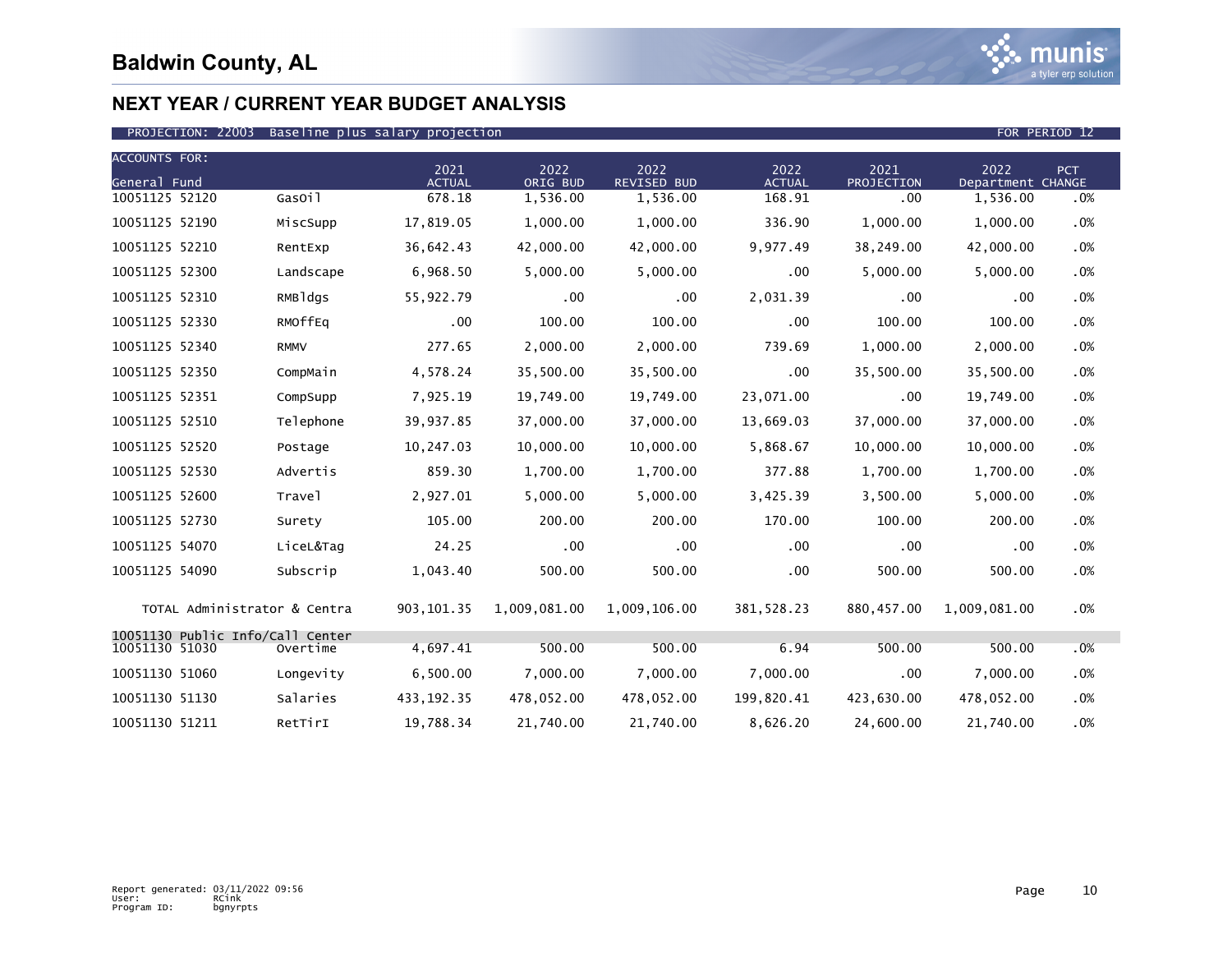

| <b>ACCOUNTS FOR:</b> |             |                       |                  |                            |                       |                    |                           |            |
|----------------------|-------------|-----------------------|------------------|----------------------------|-----------------------|--------------------|---------------------------|------------|
| General Fund         |             | 2021<br><b>ACTUAL</b> | 2022<br>ORIG BUD | 2022<br><b>REVISED BUD</b> | 2022<br><b>ACTUAL</b> | 2021<br>PROJECTION | 2022<br>Department CHANGE | <b>PCT</b> |
| 10051130 51212       | RetTirII    | 7,776.87              | 10,676.00        | 10,676.00                  | 4,245.91              | .00                | 10,676.00                 | .0%        |
| 10051130 51220       | HlthIns     | 90,436.00             | 108,217.00       | 108,217.00                 | 39,405.50             | 92,682.00          | 108,217.00                | .0%        |
| 10051130 51230       | Life Ins    | 508.68                | 513.00           | 513.00                     | 230.79                | 495.00             | 513.00                    | .0%        |
| 10051130 51240       | Ssecur      | 30,783.78             | 33, 334.00       | 33, 334.00                 | 14,506.67             | 32,943.00          | 33, 334.00                | .0%        |
| 10051130 51250       | WorkComp    | .00                   | 726.00           | 726.00                     | 686.80                | .00                | 726.00                    | .0%        |
| 10051130 51260       | Unemploy    | .00                   | 636.00           | 636.00                     | .00                   | 636.00             | 636.00                    | .0%        |
| 10051130 51270       | Air Medc    | .00                   | 550.00           | 550.00                     | 550.00                | .00                | 550.00                    | .0%        |
| 10051130 51290       | Disablil    | 852.38                | 924.00           | 924.00                     | 394.79                | 787.00             | 924.00                    | .0%        |
| 10051130 51500       | ContrSvcs   | 6,804.00              | 36,500.00        | 36,500.00                  | 1,711.12              | .00                | 36,500.00                 | .0%        |
| 10051130 51560       | EEDrugTest  | 10.75                 | 100.00           | 100.00                     | 111.75                | 100.00             | 100.00                    | .0%        |
| 10051130 51700       | Training    | $.00 \,$              | 3,000.00         | 3,000.00                   | 20.00                 | 3,000.00           | 3,000.00                  | .0%        |
| 10051130 51710       | Dues        | 75.00                 | 280.00           | 280.00                     | 100.00                | 180.00             | 280.00                    | .0%        |
| 10051130 52110       | OffSupp     | 3,109.19              | 2,950.00         | 2,950.00                   | 1,367.81              | 2,950.00           | 2.950.00                  | .0%        |
| 10051130 52120       | GasOil      | 327.31                | 318.00           | 318.00                     | 220.81                | .00                | 318.00                    | .0%        |
| 10051130 52190       | MiscSupp    | .00                   | 20,000.00        | 20,000.00                  | .00                   | .00                | 20,000.00                 | .0%        |
| 10051130 52210       | RentExp     | 1,840.71              | 1,800.00         | 1,800.00                   | 743.55                | 1,800.00           | 1,800.00                  | .0%        |
| 10051130 52310       | RMBldgs     | .00                   | 500.00           | 500.00                     | .00                   | 500.00             | 500.00                    | .0%        |
| 10051130 52340       | <b>RMMV</b> | 691.00                | 1.000.00         | 1.000.00                   | 94.70                 | 1,000.00           | 1.000.00                  | .0%        |
| 10051130 52350       | CompMain    | 4,777.89              | 24,100.00        | 24,100.00                  | 15,312.84             | .00                | 24,100.00                 | .0%        |
| 10051130 52351       | CompSupp    | 14,261.76             | 3,835.00         | 3,835.00                   | 11,023.00             | .00                | 3,835.00                  | .0%        |
| 10051130 52510       | Telephone   | 932.02                | 2,400.00         | 2,400.00                   | 444.28                | 2,400.00           | 2,400.00                  | .0%        |
| 10051130 52520       | Postage     | $.00 \,$              | 100.00           | 100.00                     | .00                   | 100.00             | 100.00                    | .0%        |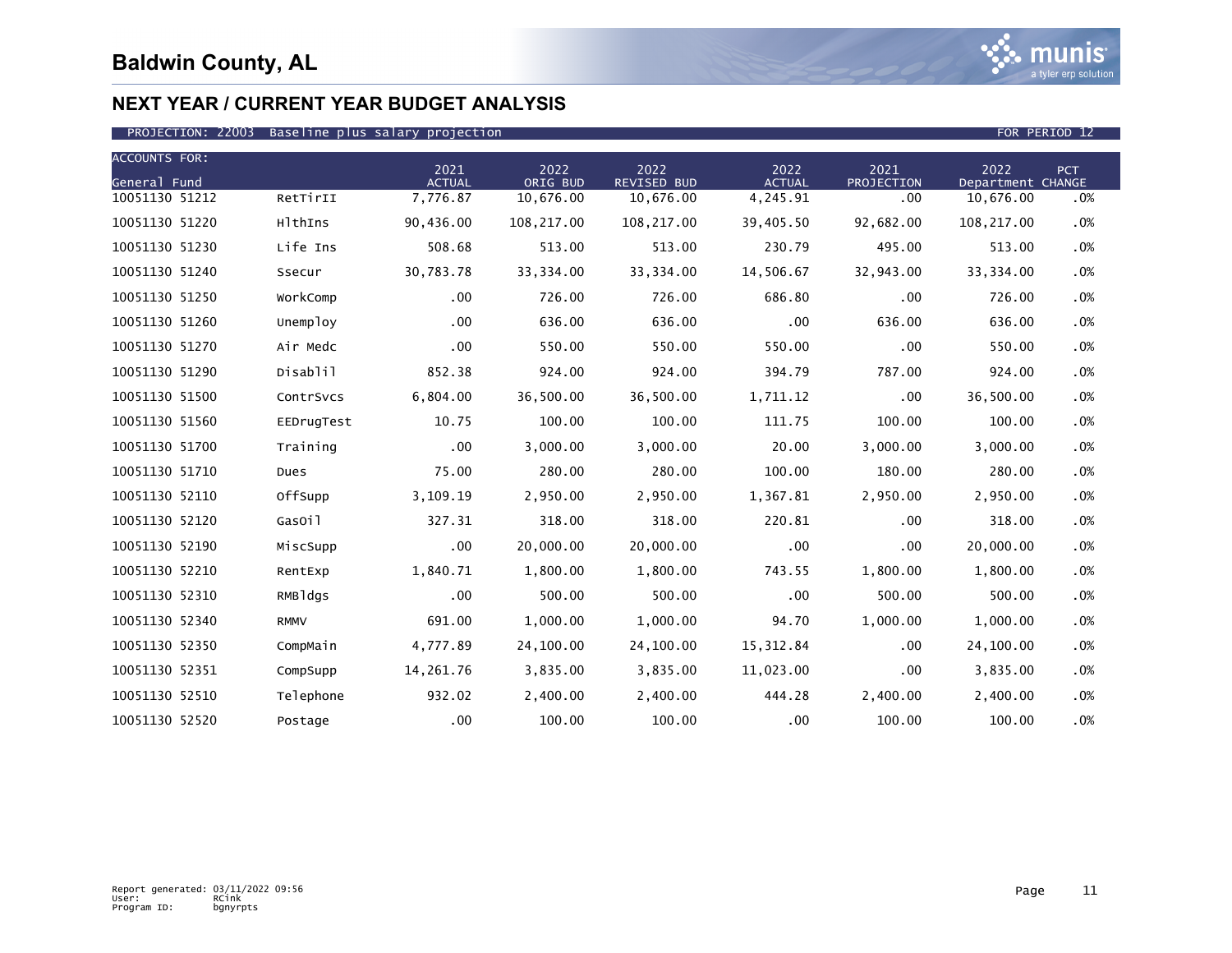

| <b>ACCOUNTS FOR:</b> |                              |                                                  |                       |                  |                            |                       |                           |                           |            |
|----------------------|------------------------------|--------------------------------------------------|-----------------------|------------------|----------------------------|-----------------------|---------------------------|---------------------------|------------|
| General Fund         |                              |                                                  | 2021<br><b>ACTUAL</b> | 2022<br>ORIG BUD | 2022<br><b>REVISED BUD</b> | 2022<br><b>ACTUAL</b> | 2021<br><b>PROJECTION</b> | 2022<br>Department CHANGE | <b>PCT</b> |
| 10051130 52530       |                              | Advertis                                         | 2,000.00              | 8,500.00         | 8,500.00                   | 5,142.27              | .00                       | 8,500.00                  | .0%        |
| 10051130 52600       |                              | Travel                                           | $.00 \,$              | 1,600.00         | 1,600.00                   | 1,129.50              | 1,600.00                  | 1,600.00                  | .0%        |
| 10051130 54090       |                              | Subscrip                                         | .00                   | 1,060.00         | 1,060.00                   | 1,176.00              | .00                       | 1,060.00                  | .0%        |
| 10051130 55240       |                              | CapImpr                                          | .00                   | 75,000.00        | 75,000.00                  | .00                   | .00                       | 75,000.00                 | .0%        |
|                      | TOTAL Public Info/Call Cente |                                                  | 629, 365.44           | 845,911.00       | 845,911.00                 | 314,071.64            | 589,903.00                | 845, 911.00               | .0%        |
| 10051200 51120       |                              | 10051200 Court System - Fed. & State<br>ExpAllow | 4,600.00              | 4.600.00         | 4.600.00                   | 1,916.65              | 4,600.00                  | 4.600.00                  | .0%        |
|                      | TOTAL Court System - Fed. &  |                                                  | 4.600.00              | 4,600.00         | 4,600.00                   | 1,916.65              | 4,600.00                  | 4,600.00                  | .0%        |
| 10051220 51130       | 10051220 Circuit Court       | Salaries                                         | 24,996.22             | 24,900.00        | 24,900.00                  | 10, 151, 74           | 24,900.00                 | 24,900.00                 | .0%        |
| 10051220 51240       |                              | Ssecur                                           | 1,912.13              | 1,904.00         | 1,904.00                   | 776.58                | 1,904.00                  | 1,904.00                  | .0%        |
| 10051220 52351       |                              | CompSupp                                         | 3,810.18              | .00              | $.00 \,$                   | .00                   | .00                       | .00                       | .0%        |
| 10051220 52510       |                              | Telephone                                        | 62,255.00             | 60,000.00        | 60.000.00                  | 20,719.00             | 60.000.00                 | 60,000.00                 | .0%        |
| 10051220 52520       |                              | Postage                                          | 34, 340.65            | 36,000.00        | 36,000.00                  | 16,537.51             | .00                       | 36,000.00                 | .0%        |
| 10051220 52521       |                              | Passports                                        | $-15, 192.08$         | .00 <sub>1</sub> | .00                        | 801.18                | .00                       | .00                       | .0%        |
| 10051220 54990       |                              | MiscExp                                          | 126,293.51            | .00              | $.00 \,$                   | .00                   | .00                       | .00                       | .0%        |
|                      | TOTAL Circuit Court          |                                                  | 238,415.61            | 122,804.00       | 122,804.00                 | 48,986.01             | 86,804.00                 | 122,804.00                | .0%        |
| 10051230 52510       | 10051230 District Court      | Telephone                                        | 5,928.00              | 13,000.00        | 13,000.00                  | 1,976.00              | 13,000.00                 | 13,000.00                 | .0%        |
|                      | TOTAL District Court         |                                                  | 5,928.00              | 13,000.00        | 13,000.00                  | 1,976.00              | 13,000.00                 | 13,000.00                 | .0%        |
| 10051260 51530       | 10051260 District Attorney   | Pest Con                                         | 112.50                | 160.00           | 160.00                     | 75.00                 | 160.00                    | 160.00                    | .0%        |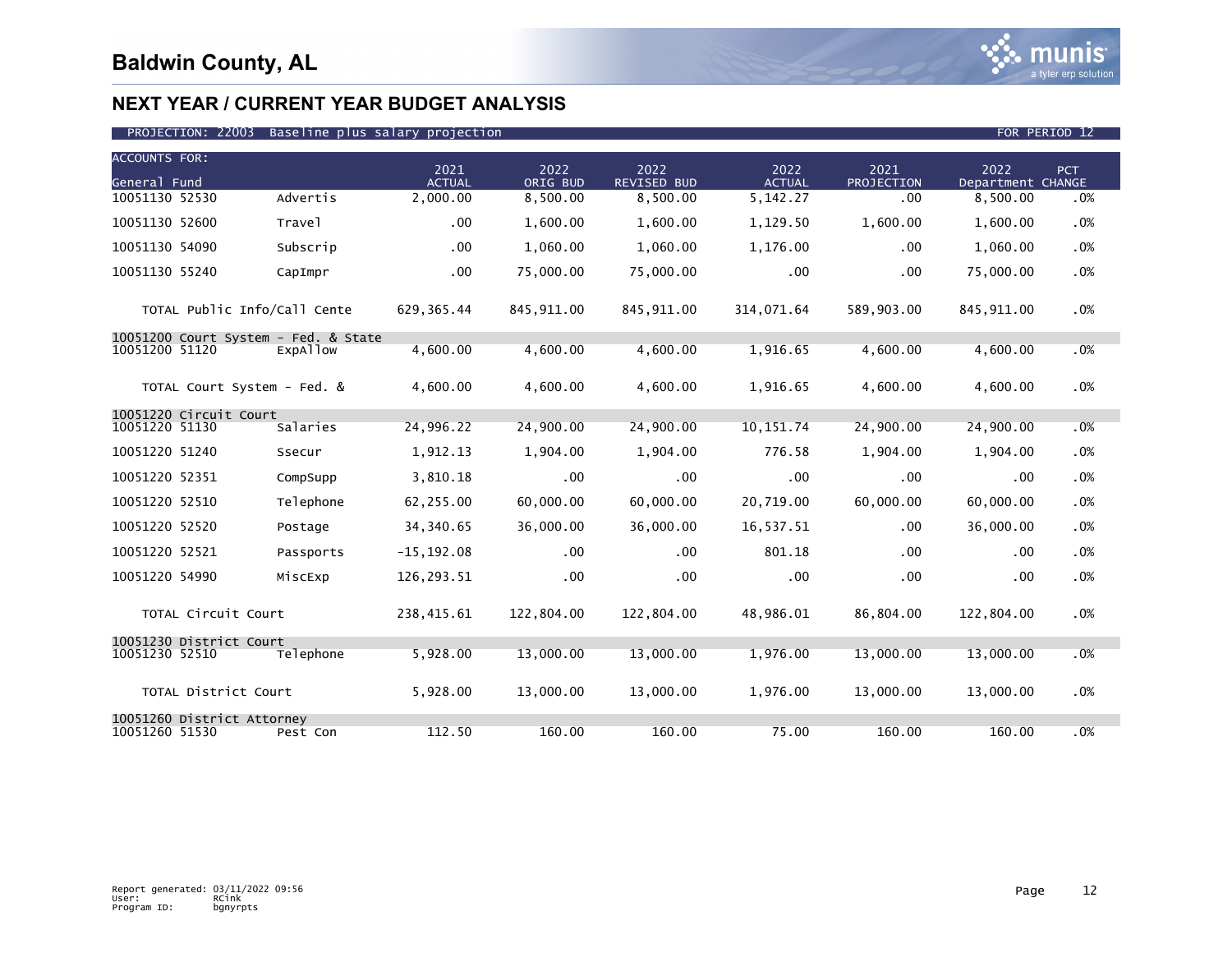

| <b>ACCOUNTS FOR:</b> |                         |            |                       |                  |                            |                       |                    |                           |            |
|----------------------|-------------------------|------------|-----------------------|------------------|----------------------------|-----------------------|--------------------|---------------------------|------------|
| General Fund         |                         |            | 2021<br><b>ACTUAL</b> | 2022<br>ORIG BUD | 2022<br><b>REVISED BUD</b> | 2022<br><b>ACTUAL</b> | 2021<br>PROJECTION | 2022<br>Department CHANGE | <b>PCT</b> |
| 10051260 52120       |                         | GasOil     | 28,436.37             | 33,838.00        | 33,838.00                  | 10,472.23             | .00                | 33,838.00                 | .0%        |
| 10051260 52310       |                         | RMBldgs    | 1,472.77              | 2,000.00         | 2,000.00                   | 295.79                | 2,000.00           | 2,000.00                  | .0%        |
| 10051260 52510       |                         | Telephone  | 71,948.00             | 73,000.00        | 73,000.00                  | 24,052.00             | 73,000.00          | 73,000.00                 | .0%        |
| 10051260 52903       |                         | DA Appr    | 150,580.00            | 150,580.00       | 150,580.00                 | 112,935.00            | 150,580.00         | 150,580.00                | .0%        |
| 10051260 52911       |                         | DASubsidy  | 36,000.00             | 36,000.00        | 36,000.00                  | 27,000.00             | 36,000.00          | 36,000.00                 | .0%        |
|                      | TOTAL District Attorney |            | 288,549.64            | 295,578.00       | 295,578.00                 | 174,830.02            | 261,740.00         | 295,578.00                | .0%        |
|                      | 10051300 Probate Judge  |            |                       |                  |                            |                       |                    |                           |            |
| 10051300 51030       |                         | Overtime   | 45,613.78             | 50,000.00        | 50,000.00                  | 12,460.29             | 50,000.00          | 50,000.00                 | .0%        |
| 10051300 51060       |                         | Longevity  | 37,500.00             | 38,000.00        | 38,000.00                  | 38,500.00             | .00                | 38,000.00                 | .0%        |
| 10051300 51130       |                         | Salaries   | 2,574,196.29          | 2,920,930.00     | 2,920,930.00               | 1,196,036.27          | 2,742,524.00       | 2,920,930.00              | .0%        |
| 10051300 51211       |                         | RetTirI    | 94,430.45             | 103,245.00       | 103,245.00                 | 40,791.62             | 161,968.00         | 103,245.00                | .0%        |
| 10051300 51212       |                         | RetTirII   | 61,469.18             | 86,691.00        | 86,691.00                  | 30, 374.29            | .00                | 86,691.00                 | .0%        |
| 10051300 51220       |                         | HlthIns    | 532,896.30            | 620,966.00       | 620,966.00                 | 233,927.70            | 580,028.00         | 620,966.00                | .0%        |
| 10051300 51230       |                         | Life Ins   | 3,448.66              | 3,648.00         | 3,648.00                   | 1,475.90              | 3,630.00           | 3,648.00                  | .0%        |
| 10051300 51240       |                         | Ssecur     | 189,485.59            | 209,118.00       | 209,118.00                 | 89,751.01             | 216,539.00         | 209,118.00                | .0%        |
| 10051300 51250       |                         | WorkComp   | 7,917.07              | 8,507.00         | 8,507.00                   | 8,267.58              | .00                | 8,507.00                  | .0%        |
| 10051300 51260       |                         | Unemploy   | 1,252.51              | 4,121.00         | 4,121.00                   | .00                   | 4,121.00           | 4,121.00                  | .0%        |
| 10051300 51270       |                         | Air Medc   | .00                   | 3,740.00         | 3,740.00                   | 3,740.00              | .00                | 3,740.00                  | .0%        |
| 10051300 51290       |                         | Disablil   | 4,853.19              | 5,437.00         | 5,437.00                   | 2,121.68              | 4,857.00           | 5,437.00                  | .0%        |
| 10051300 51500       |                         | ContrSvcs  | 37,824.03             | 35,000.00        | 35,000.00                  | 35,657.01             | 35,000.00          | 35,000.00                 | .0%        |
| 10051300 51530       |                         | Pest Con   | 90.00                 | 100.00           | 100.00                     | 45.00                 | 100.00             | 100.00                    | .0%        |
| 10051300 51560       |                         | EEDrugTest | 1,596.90              | 600.00           | 600.00                     | 207.50                | 600.00             | 600.00                    | .0%        |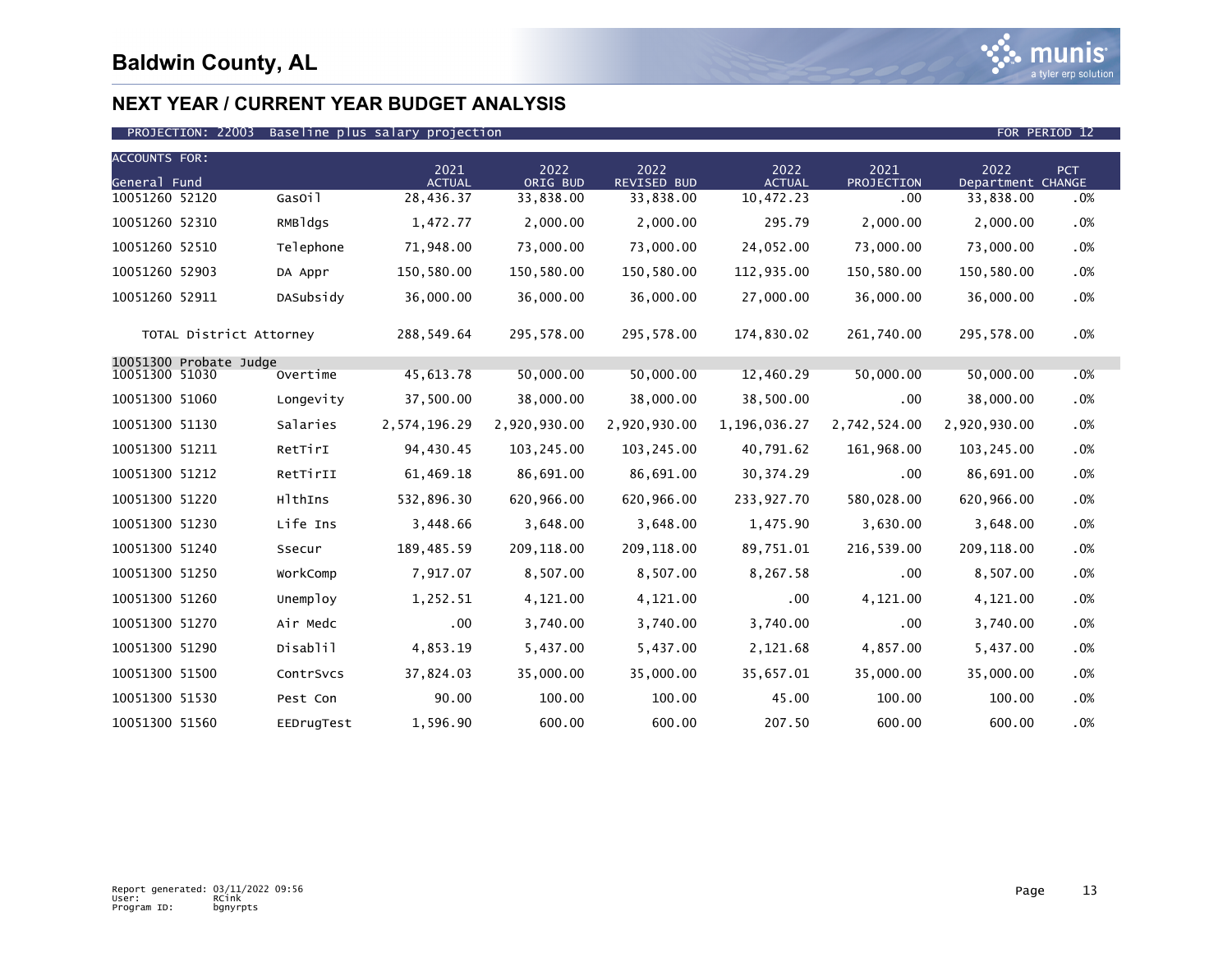

### PROJECTION: 22003 Baseline plus salary projection FOR PERIOD 12

| <b>ACCOUNTS FOR:</b> |             | 2021          | 2022       | 2022        | 2022          | 2021       | 2022              | <b>PCT</b> |
|----------------------|-------------|---------------|------------|-------------|---------------|------------|-------------------|------------|
| General Fund         |             | <b>ACTUAL</b> | ORIG BUD   | REVISED BUD | <b>ACTUAL</b> | PROJECTION | Department CHANGE |            |
| 10051300 51630       | Data Pro    | $.00 \,$      | .00        | .00         | 1,310.60      | .00        | .00               | .0%        |
| 10051300 51700       | Training    | 2,161.91      | 4,000.00   | 4,000.00    | 850.00        | 4,000.00   | 4,000.00          | .0%        |
| 10051300 51710       | Dues        | 2,100.00      | 2,000.00   | 2,000.00    | 2,400.00      | 2,000.00   | 2,000.00          | .0%        |
| 10051300 52110       | OffSupp     | 91,523.17     | 88,000.00  | 88,000.00   | 43,875.15     | 88,000.00  | 88,000.00         | .0%        |
| 10051300 52120       | GasOil      | 4,338.48      | 4,822.00   | 4,822.00    | 1,583.63      | .00        | 4,822.00          | .0%        |
| 10051300 52150       | Tire        | 610.92        | 1,000.00   | 1,000.00    | .00           | 1,000.00   | 1,000.00          | .0%        |
| 10051300 52190       | MiscSupp    | 1,778.23      | 1,000.00   | 1,000.00    | 1,556.47      | 1,000.00   | 1,000.00          | .0%        |
| 10051300 52210       | RentExp     | 21, 138.37    | 24,000.00  | 24,000.00   | 7,546.03      | 24,000.00  | 24,000.00         | .0%        |
| 10051300 52310       | RMBldgs     | 9,190.08      | 15,000.00  | 15,000.00   | 1,202.23      | 15,000.00  | 15,000.00         | .0%        |
| 10051300 52330       | RMOffEq     | .00           | 1,000.00   | 1,000.00    | 99.90         | 1,000.00   | 1,000.00          | .0%        |
| 10051300 52340       | <b>RMMV</b> | 162.74        | 1,000.00   | 1,000.00    | 149.30        | 1,000.00   | 1,000.00          | .0%        |
| 10051300 52350       | CompMain    | 143,000.40    | 210,000.00 | 210,000.00  | 71,160.84     | 210,000.00 | 210,000.00        | .0%        |
| 10051300 52351       | CompSupp    | 42,606.67     | 85,185.00  | 85,185.00   | 44,467.00     | .00        | 85,185.00         | .0%        |
| 10051300 52510       | Telephone   | 55,817.04     | 61,000.00  | 61,000.00   | 19,084.89     | 61,000.00  | 61,000.00         | $.0\%$     |
| 10051300 52520       | Postage     | 206,809.23    | 250,000.00 | 250,000.00  | 121,340.34    | .00        | 250,000.00        | .0%        |
| 10051300 52530       | Advertis    | $.00 \,$      | 300.00     | 300.00      | .00           | 300.00     | 300.00            | .0%        |
| 10051300 52600       | Travel      | 3,728.91      | 13,000.00  | 13,000.00   | 2,760.23      | 13,000.00  | 13,000.00         | .0%        |
| 10051300 52720       | InsMV       | 230.77        | .00        | 240.00      | 239.63        | .00        | .00               | .0%        |
| 10051300 52730       | Surety      | 2,280.25      | 3,500.00   | 3,500.00    | 5,587.25      | 3,500.00   | 3,500.00          | .0%        |
| 10051300 52901       | ContRes     | 12,779.18     | 25,000.00  | 25,000.00   | 1,105.00      | 25,000.00  | 25,000.00         | .0%        |
| 10051300 54090       | Subscrip    | 442.00        | 500.00     | 500.00      | 42.00         | 500.00     | 500.00            | .0%        |
| 10051300 54990       | MiscExp     | 506.87        | 500.00     | 500.00      | 2,066.29      | .00        | 500.00            | .0%        |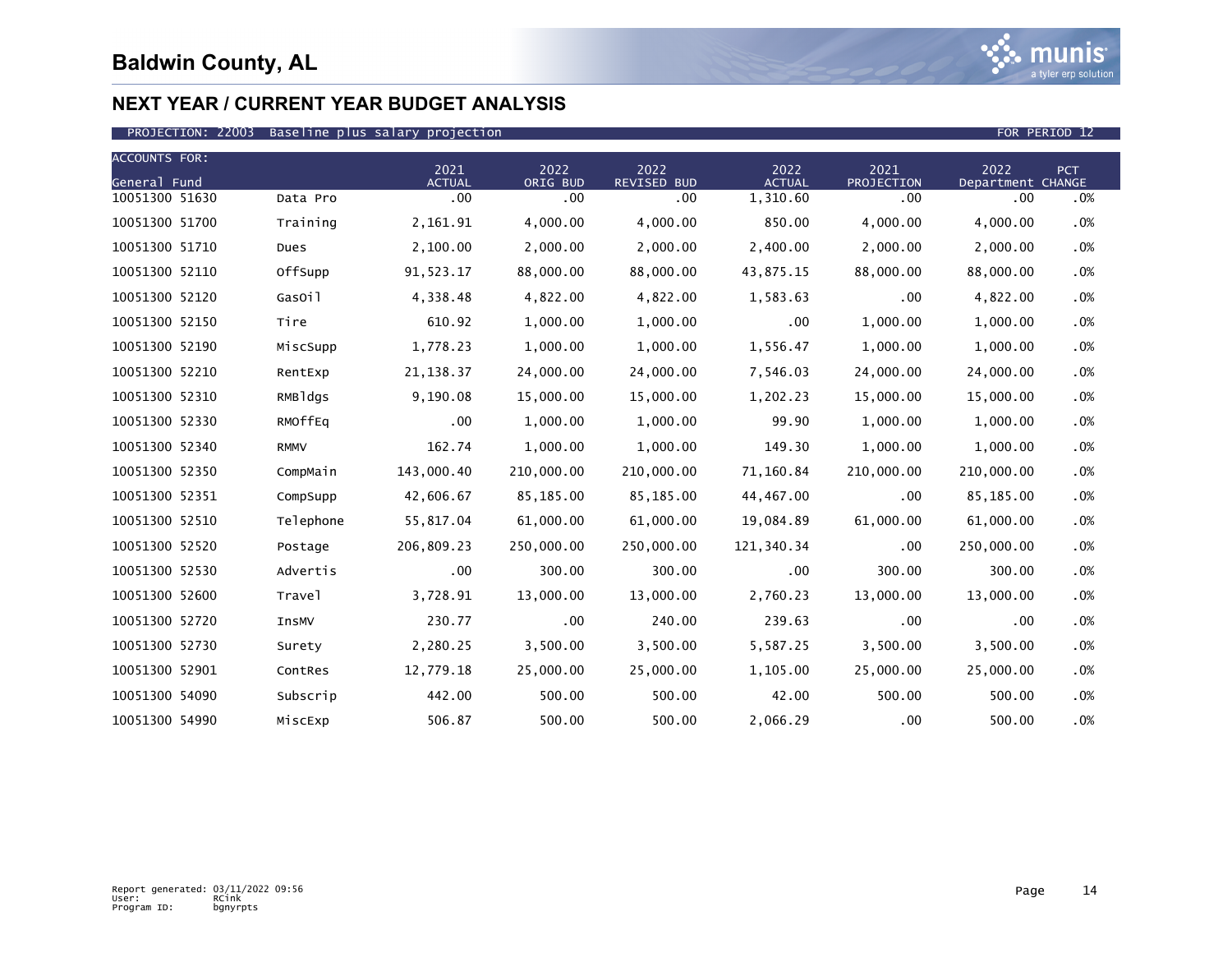

| <b>ACCOUNTS FOR:</b> |                               |                                      |                       |                  |                     |                       |                    |                           |            |
|----------------------|-------------------------------|--------------------------------------|-----------------------|------------------|---------------------|-----------------------|--------------------|---------------------------|------------|
| General Fund         |                               |                                      | 2021<br><b>ACTUAL</b> | 2022<br>ORIG BUD | 2022<br>REVISED BUD | 2022<br><b>ACTUAL</b> | 2021<br>PROJECTION | 2022<br>Department CHANGE | <b>PCT</b> |
| 10051300 55410       |                               | CapFurEqu                            | 35,515.00             | .00              | .00 <sub>1</sub>    | .00                   | .00                | .00                       | .0%        |
|                      | TOTAL Probate Judge           |                                      | 4,229,294.17          | 4,880,910.00     | 4,881,150.00        | 2,021,782.63          | 4,249,667.00       | 4,880,910.00              | .0%        |
|                      |                               | 10051555 General Fund Building Costs |                       |                  |                     |                       |                    |                           |            |
| 10051555 51500       |                               | ContrSvcs                            | 70,814.25             | 93,000.00        | 93,000.00           | 38,470.50             | 93,000.00          | 93,000.00                 | .0%        |
| 10051555 52310       |                               | RMBldgs                              | 388, 174.66           | 416,000.00       | 416,000.00          | 154,058.00            | 466,000.00         | 416,000.00                | .0%        |
| 10051555 52311       |                               | RMLED                                | 16, 192.54            | 50,000.00        | 50,000.00           | 36, 262. 13           | .00                | 50,000.00                 | .0%        |
| 10051555 52401       |                               | Electricit                           | 1,197,084.56          | 1,159,400.00     | 1,159,400.00        | 574,910.06            | 1,159,400.00       | 1,159,400.00              | .0%        |
| 10051555 52402       |                               | WatSewer                             | 234, 574. 25          | 242,270.00       | 242,270.00          | 75,868.63             | 242,270.00         | 242,270.00                | .0%        |
| 10051555 52403       |                               | Gas                                  | 257,790.42            | 225,000.00       | 225,000.00          | 145,847.81            | .00                | 225,000.00                | .0%        |
| 10051555 52404       |                               | Garbage                              | 21,591.94             | 26,400.00        | 26,400.00           | 9,971.91              | 26,400.00          | 26,400.00                 | .0%        |
| 10051555 52700       |                               | Insurance                            | 5,383.03              | 433,605.00       | $-70,646.00$        | $-70,646.38$          | 433,605.00         | 433,605.00                | .0%        |
| 10051555 52750       |                               | InsGL                                | 494, 223.05           | 525,000.00       | 525,000.00          | 524,563.44            | 525,000.00         | 525,000.00                | .0%        |
| 10051555 55240       |                               | CapImpr                              | .00                   | 405,000.00       | 405,000.00          | 7,314.52              | .00                | 405,000.00                | .0%        |
|                      | TOTAL General Fund Building   |                                      | 2,685,828.70          | 3,575,675.00     | 3,071,424.00        | 1,496,620.62          | 2,945,675.00       | 3,575,675.00              | .0%        |
| 10051600 51030       | 10051600 Revenue Commissioner | Overtime                             | 1,100.69              | 2,000.00         | 2,000.00            | 480.21                | 2,000.00           | 2,000.00                  | .0%        |
| 10051600 51060       |                               | Longevity                            | 18,500.00             | 17,500.00        | 17,500.00           | 16,000.00             | .00                | 17,500.00                 | .0%        |
| 10051600 51120       |                               | <b>EXPATIOW</b>                      | 6,666.68              | .00              | $.00 \times$        | .00                   | .00                | .00                       | .0%        |
| 10051600 51130       |                               | Salaries                             | 1,015,069.94          | 1,262,541.00     | 1,262,541.00        | 454,467.75            | 1,106,599.00       | 1,262,541.00              | .0%        |
| 10051600 51190       |                               | Supernum                             | 49,600.01             | 49,600.00        | 49,600.00           | 24,799.98             | 49,600.00          | 49,600.00                 | .0%        |
| 10051600 51211       |                               | RetTirI                              | 46,753.12             | 49,925.00        | 49,925.00           | 19,283.46             | 64,298.00          | 49,925.00                 | .0%        |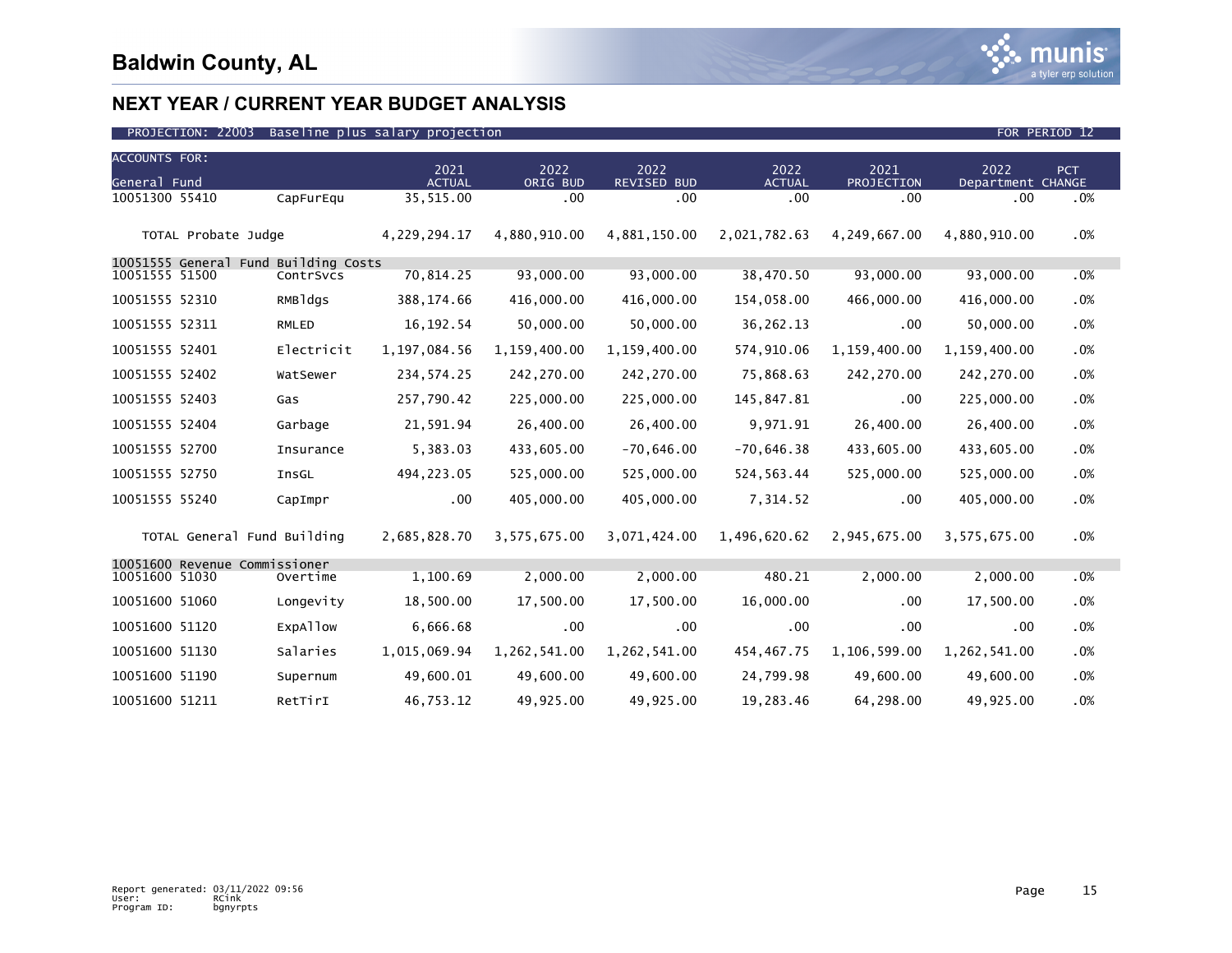

| <b>ACCOUNTS FOR:</b> |                 |                       |                  |                     |                       |                    |                           |            |
|----------------------|-----------------|-----------------------|------------------|---------------------|-----------------------|--------------------|---------------------------|------------|
| General Fund         |                 | 2021<br><b>ACTUAL</b> | 2022<br>ORIG BUD | 2022<br>REVISED BUD | 2022<br><b>ACTUAL</b> | 2021<br>PROJECTION | 2022<br>Department CHANGE | <b>PCT</b> |
| 10051600 51212       | RetTirII        | 14,309.80             | 30,495.00        | 30,495.00           | 7,461.29              | .00                | 30,495.00                 | .0%        |
| 10051600 51220       | HlthIns         | 176,849.50            | 240,791.00       | 240,791.00          | 72,238.50             | 176,426.00         | 240,791.00                | .0%        |
| 10051600 51230       | Life Ins        | 1,058.89              | 1,197.00         | 1,197.00            | 448.16                | 1,210.00           | 1,197.00                  | .0%        |
| 10051600 51240       | Ssecur          | 74,991.77             | 91,384.00        | 91,384.00           | 34,047.37             | 86,107.00          | 91,384.00                 | .0%        |
| 10051600 51250       | WorkComp        | 4,856.74              | 5,239.00         | 5,239.00            | 4,995.54              | .00                | 5,239.00                  | .0%        |
| 10051600 51260       | Unemploy        | .00                   | 1,658.00         | 1,658.00            | .00                   | 1,658.00           | 1,658.00                  | .0%        |
| 10051600 51270       | Air Medc        | .00                   | 1,430.00         | 1,430.00            | 1,430.00              | .00                | 1,430.00                  | .0%        |
| 10051600 51290       | Disablil        | 1,736.81              | 2,113.00         | 2,113.00            | 663.82                | 1,850.00           | 2,113.00                  | .0%        |
| 10051600 51500       | ContrSvcs       | 12,995.78             | 54,000.00        | 54,000.00           | 17, 151. 76           | 54,000.00          | 54,000.00                 | .0%        |
| 10051600 51530       | Pest Con        | 150.00                | 160.00           | 160.00              | 75.00                 | 160.00             | 160.00                    | .0%        |
| 10051600 51540       | LegalSvcs       | 15,287.25             | 30,000.00        | 30,000.00           | 1,493.25              | .00                | 30,000.00                 | .0%        |
| 10051600 51560       | EEDrugTest      | 322.40                | 400.00           | 400.00              | 191.50                | 400.00             | 400.00                    | .0%        |
| 10051600 51600       | PrintBook       | 2,365.79              | 5,000.00         | 5,000.00            | 36.86                 | 5,000.00           | 5,000.00                  | .0%        |
| 10051600 51620       | <b>BankFees</b> | 30, 337. 25           | 45,000.00        | 45,000.00           | .00                   | .00                | 45,000.00                 | .0%        |
| 10051600 51700       | Training        | 1,248.00              | 4,000.00         | 4,000.00            | 250.00                | 4,000.00           | 4,000.00                  | .0%        |
| 10051600 51710       | Dues            | 1,220.00              | 1,500.00         | 1,500.00            | 1,000.00              | 1,500.00           | 1,500.00                  | .0%        |
| 10051600 52110       | OffSupp         | 44,986.97             | 50,000.00        | 50,000.00           | 9,824.71              | 40,000.00          | 50,000.00                 | .0%        |
| 10051600 52120       | GasOil          | 1,192.68              | 1,357.00         | 1,357.00            | 661.78                | .00                | 1,357.00                  | .0%        |
| 10051600 52150       | Tire            | $.00 \,$              | 1,000.00         | 1,000.00            | .00                   | 1,000.00           | 1,000.00                  | .0%        |
| 10051600 52160       | CleanSupp       | 366.08                | 500.00           | 500.00              | .00                   | 500.00             | 500.00                    | .0%        |
| 10051600 52190       | MiscSupp        | 5.00                  | 1,000.00         | 1,000.00            | .00.                  | 1,000.00           | 1,000.00                  | $.0\%$     |
| 10051600 52210       | RentExp         | 5,927.14              | 5,000.00         | 5,000.00            | 3,357.17              | 5,000.00           | 5,000.00                  | .0%        |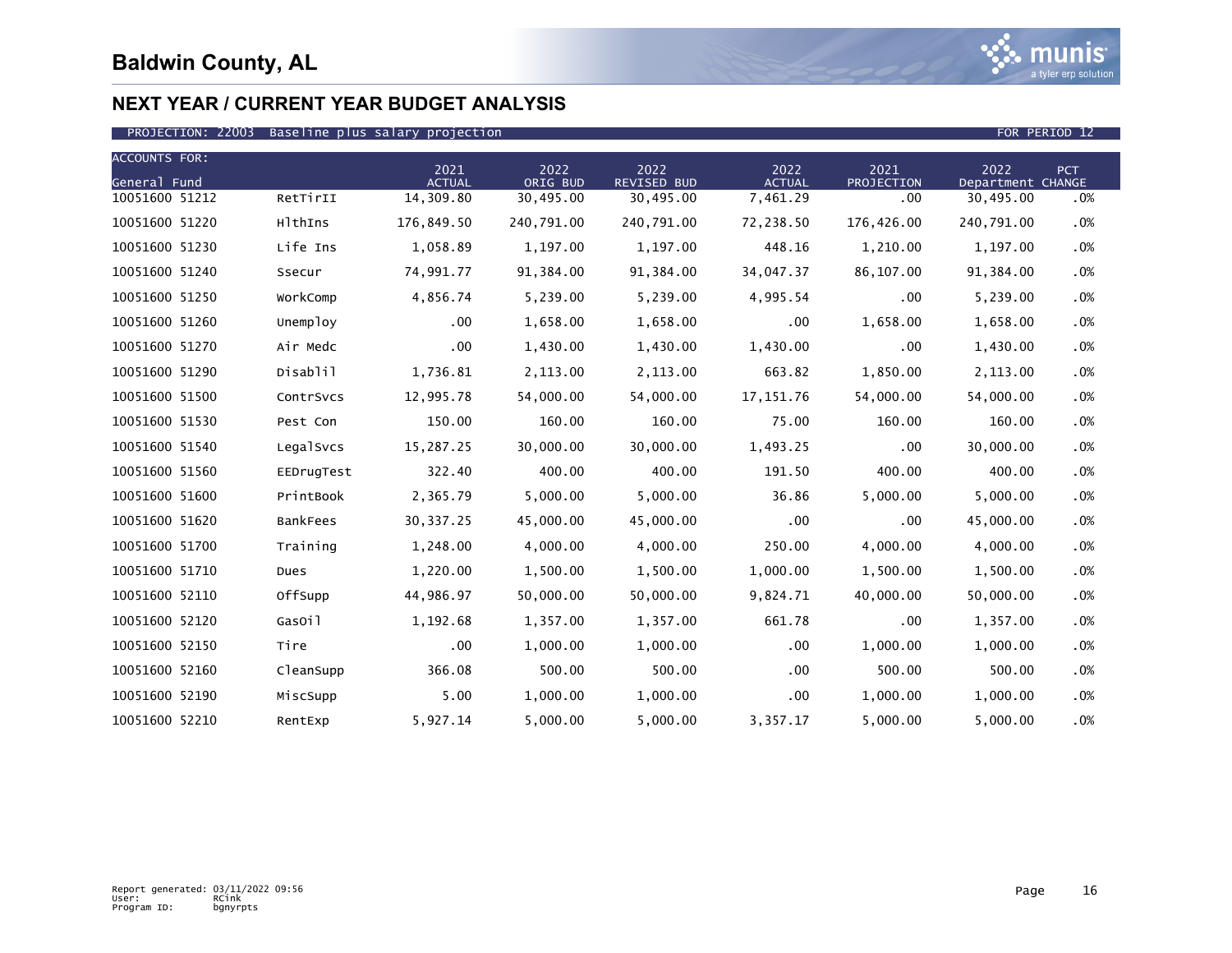

| <b>ACCOUNTS FOR:</b> |                               |             |                       |                  |                            |                       |                    |                           |     |
|----------------------|-------------------------------|-------------|-----------------------|------------------|----------------------------|-----------------------|--------------------|---------------------------|-----|
| General Fund         |                               |             | 2021<br><b>ACTUAL</b> | 2022<br>ORIG BUD | 2022<br><b>REVISED BUD</b> | 2022<br><b>ACTUAL</b> | 2021<br>PROJECTION | 2022<br>Department CHANGE | PCT |
| 10051600 52310       |                               | RMBldgs     | 9,874.20              | 3,500.00         | 3,500.00                   | 1,071.83              | 3,500.00           | 3,500.00                  | .0% |
| 10051600 52340       |                               | <b>RMMV</b> | 178.64                | 2,000.00         | 2,000.00                   | .00                   | 2,000.00           | 2,000.00                  | .0% |
| 10051600 52350       |                               | CompMain    | 20,740.00             | 25,000.00        | 25,000.00                  | 10,800.00             | 25,000.00          | 25,000.00                 | .0% |
| 10051600 52351       |                               | CompSupp    | 38,501.60             | 53,959.00        | 53,959.00                  | 27,992.00             | .00                | 53,959.00                 | .0% |
| 10051600 52510       |                               | Telephone   | 23, 156.49            | 24, 255.00       | 24,255.00                  | 7,922.43              | 24, 255.00         | 24, 255.00                | .0% |
| 10051600 52520       |                               | Postage     | 71,224.95             | 85,000.00        | 84,970.00                  | 15,740.99             | 85,000.00          | 85,000.00                 | .0% |
| 10051600 52530       |                               | Advertis    | 1,764.40              | 2,500.00         | 2,500.00                   | 1,431.98              | .00                | 2,500.00                  | .0% |
| 10051600 52600       |                               | Travel      | 7,850.84              | 10,000.00        | 10,000.00                  | 1,241.29              | 10,000.00          | 10,000.00                 | .0% |
| 10051600 52720       |                               | InsMV       | $.00 \,$              | .00              | 314.00                     | 328.75                | .00                | .00                       | .0% |
| 10051600 52730       |                               | Surety      | 5,825.88              | 1,000.00         | 1,000.00                   | 917.88                | 1,000.00           | 1,000.00                  | .0% |
| 10051600 52901       |                               | ContRes     | .00                   | 15,000.00        | 15,000.00                  | .00                   | 25,000.00          | 15,000.00                 | .0% |
| 10051600 54090       |                               | Subscrip    | 109.90                | .00              | $.00 \,$                   | 95.40                 | $.00 \,$           | .00                       | .0% |
| 10051600 54990       |                               | MiscExp     | 14,842.00             | .00              | .00                        | .00                   | .00                | .00                       | .0% |
| 10051600 55500       |                               | CapMv       | .00                   | 26,000.00        | 48,775.00                  | 46,511.30             | .00                | 26,000.00                 | .0% |
|                      | TOTAL Revenue Commissioner    |             | 1,721,967.19          | 2,203,004.00     | 2,226,063.00               | 784,411.96            | 1,778,063.00       | 2,203,004.00              | .0% |
| 10051700 51030       | 10051700 Finance & Accounting | Overtime    | 8,841.44              | 4,000.00         | 4,000.00                   | 802.07                | .00                | 4,000.00                  | .0% |
|                      |                               |             |                       |                  |                            |                       |                    |                           |     |
| 10051700 51060       |                               | Longevity   | 6,500.00              | 5,500.00         | 5,500.00                   | 6,500.00              | .00                | 5,500.00                  | .0% |
| 10051700 51130       |                               | Salaries    | 795,388.20            | 959,412.00       | 959,412.00                 | 350,043.28            | 802, 342.00        | 959,412.00                | .0% |
| 10051700 51211       |                               | RetTirI     | 25,727.13             | 26,160.00        | 26,160.00                  | 11,284.56             | 46,710.00          | 26,160.00                 | .0% |
| 10051700 51212       |                               | RetTirII    | 21,357.93             | 44,723.00        | 44,723.00                  | 11,279.42             | .00                | 44,723.00                 | .0% |
| 10051700 51220       |                               | HlthIns     | 81, 313.60            | 158,729.00       | 158,729.00                 | 37,084.90             | 97,077.00          | 158,729.00                | .0% |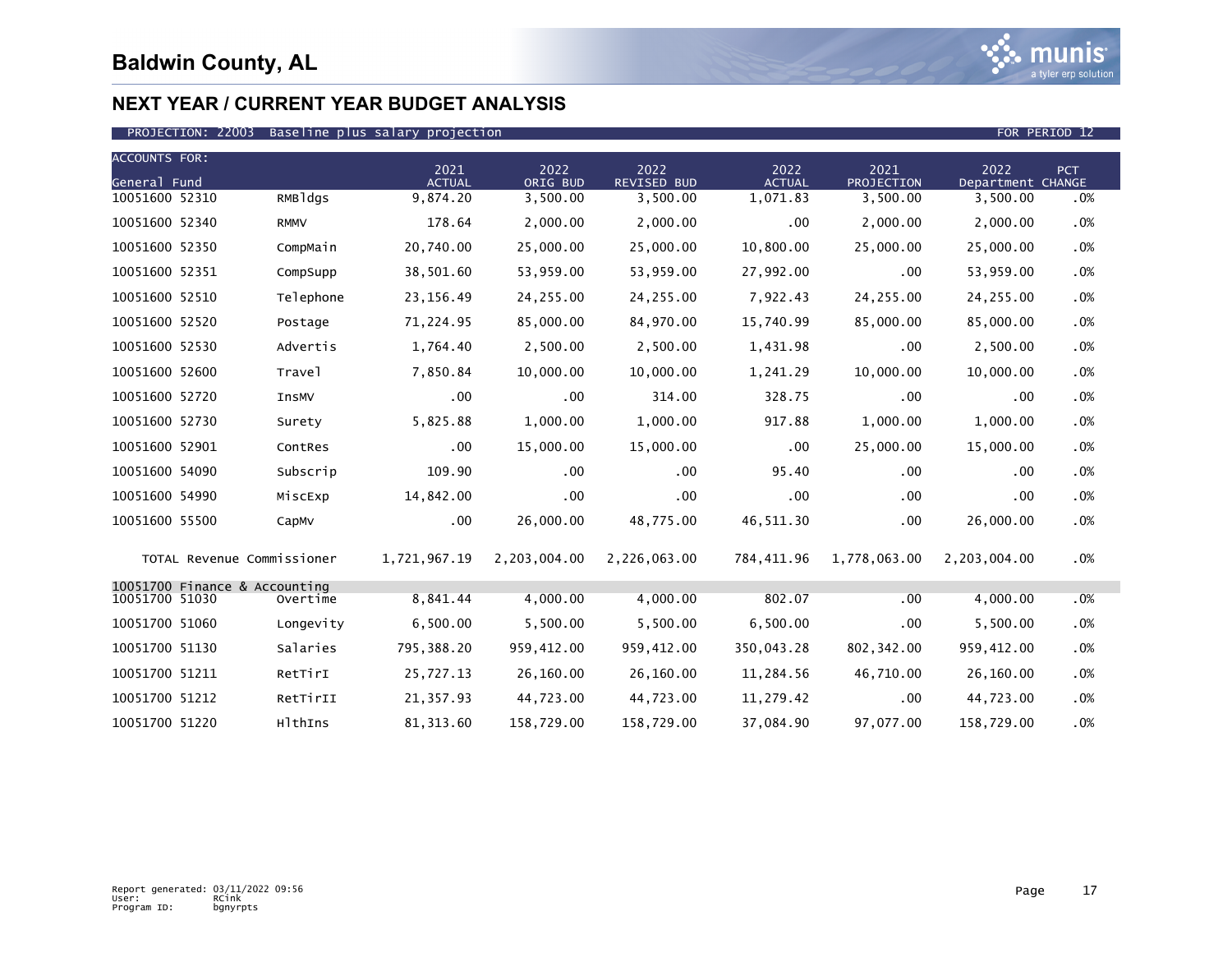

| <b>ACCOUNTS FOR:</b> |            |                       |                  |                            |                       |                    |                           |            |
|----------------------|------------|-----------------------|------------------|----------------------------|-----------------------|--------------------|---------------------------|------------|
| General Fund         |            | 2021<br><b>ACTUAL</b> | 2022<br>ORIG BUD | 2022<br><b>REVISED BUD</b> | 2022<br><b>ACTUAL</b> | 2021<br>PROJECTION | 2022<br>Department CHANGE | <b>PCT</b> |
| 10051700 51230       | Life Ins   | 663.15                | 741.00           | 741.00                     | 315.33                | 715.00             | 741.00                    | .0%        |
| 10051700 51240       | Ssecur     | 59,985.56             | 71,511.00        | 71,511.00                  | 26,580.60             | 62,107.00          | 71,511.00                 | .0%        |
| 10051700 51250       | WorkComp   | 1,115.38              | 1,289.00         | 1,295.00                   | 1,292.28              | .00                | 1,289.00                  | .0%        |
| 10051700 51260       | Unemploy   | .00                   | 1,202.00         | 1,202.00                   | .00                   | 1,202.00           | 1,202.00                  | .0%        |
| 10051700 51270       | Air Medc   | .00                   | 880.00           | 880.00                     | 440.00                | .00                | 880.00                    | .0%        |
| 10051700 51290       | Disablil   | 1,388.06              | 1,744.00         | 1,744.00                   | 658.93                | 1,490.00           | 1,744.00                  | .0%        |
| 10051700 51500       | ContrSvcs  | 32,246.74             | 22,500.00        | 22,500.00                  | 60,702.85             | .00                | 22,500.00                 | .0%        |
| 10051700 51560       | EEDrugTest | 172.25                | 250.00           | 250.00                     | 262.25                | .00                | 250.00                    | .0%        |
| 10051700 51620       | BankFees   | 9,155.92              | 15,000.00        | 15,000.00                  | 5,949.11              | 15,000.00          | 15,000.00                 | .0%        |
| 10051700 51640       | AuditSvcs  | 19,276.00             | 22,000.00        | 22,000.00                  | .00                   | .00                | 22,000.00                 | .0%        |
| 10051700 51700       | Training   | 2,075.00              | 6,750.00         | 6,750.00                   | 800.00                | .00                | 6,750.00                  | .0%        |
| 10051700 51710       | Dues       | 1,320.00              | 1,600.00         | 1,600.00                   | .00                   | .00                | 1,600.00                  | .0%        |
| 10051700 52110       | OffSupp    | 45,759.96             | 30,000.00        | 30,000.00                  | 16,204.68             | .00                | 30,000.00                 | .0%        |
| 10051700 52120       | GasOil     | 40.94                 | .00              | $.00 \,$                   | .00                   | .00                | .00                       | .0%        |
| 10051700 52190       | MiscSupp   | $-449.29$             | .00              | .00                        | .00                   | .00                | .00                       | .0%        |
| 10051700 52210       | RentExp    | 7,340.18              | 6,750.00         | 6,750.00                   | 3,871.62              | .00                | 6,750.00                  | .0%        |
| 10051700 52310       | RMBldgs    | .00                   | 500.00           | 500.00                     | 796.00                | 500.00             | 500.00                    | .0%        |
| 10051700 52350       | CompMain   | 13,785.00             | 20,000,00        | 20,000.00                  | .00                   | 20,000.00          | 20,000,00                 | .0%        |
| 10051700 52351       | CompSupp   | 13,013.34             | 14,544.00        | 14,544.00                  | 8,103.15              | .00                | 14,544.00                 | .0%        |
| 10051700 52510       | Telephone  | 12,820.44             | 9,750.00         | 9,750.00                   | 5,370.62              | .00                | 9,750.00                  | .0%        |
| 10051700 52520       | Postage    | 211.67                | 250.00           | 250.00                     | .00.                  | .00                | 250.00                    | $.0\%$     |
| 10051700 52530       | Advertis   | 2,957.86              | 3,500.00         | 3,500.00                   | 4,006.80              | .00                | 3,500.00                  | .0%        |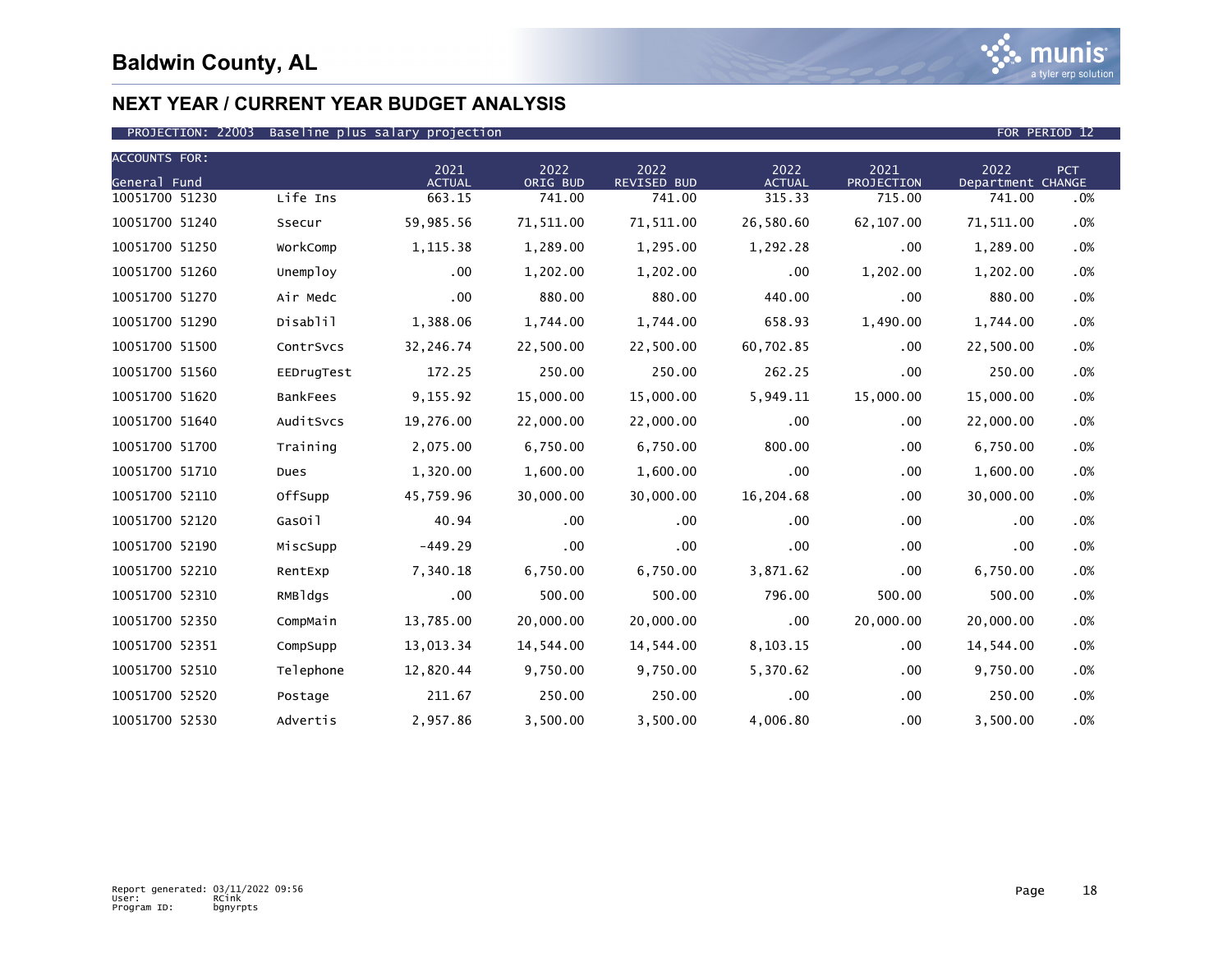

| <b>ACCOUNTS FOR:</b>                              |            |                       |                  |                            |                       |                    |                           |            |
|---------------------------------------------------|------------|-----------------------|------------------|----------------------------|-----------------------|--------------------|---------------------------|------------|
| General Fund                                      |            | 2021<br><b>ACTUAL</b> | 2022<br>ORIG BUD | 2022<br><b>REVISED BUD</b> | 2022<br><b>ACTUAL</b> | 2021<br>PROJECTION | 2022<br>Department CHANGE | <b>PCT</b> |
| 10051700 52600                                    | Travel     | 667.35                | 3,200.00         | 3,200.00                   | 436.45                | .00                | 3,200.00                  | .0%        |
| 10051700 52730                                    | Surety     | 382.45                | 2,500.00         | 2,500.00                   | 382.45                | 2,500.00           | 2,500.00                  | .0%        |
| 10051700 54090                                    | Subscrip   | 2,188.30              | 2,850.00         | 2,850.00                   | .00 <sub>1</sub>      | .00                | 2,850.00                  | .0%        |
| 10051700 54990                                    | MiscExp    | 8,607.31              | .00              | $.00 \times$               | .00                   | .00                | .00                       | .0%        |
| TOTAL Finance & Accounting                        |            | 1, 173, 851.87        | 1,437,835.00     | 1,437,841.00               | 553, 167.35           | 1,049,643.00       | 1,437,835.00              | .0%        |
| 10051725 Budgeting & Purchasing<br>10051725 51030 | Overtime   | 242.89                | 2,000.00         | 2,000.00                   | .00                   | 2,000.00           | 2,000.00                  | .0%        |
| 10051725 51060                                    | Longevity  | 6,000.00              | 6,500.00         | 6,500.00                   | 6,000.00              | .00                | 6,500.00                  | .0%        |
| 10051725 51130                                    | Salaries   | 431,995.37            | 545,538.00       | 527,538.00                 | 161,070.42            | 478,346.00         | 545,538.00                | .0%        |
| 10051725 51211                                    | RetTirI    | 24,731.35             | 26,038.00        | 26,038.00                  | 9,028.53              | 27,861.00          | 26,038.00                 | .0%        |
| 10051725 51212                                    | RetTirII   | 2,110.08              | 18,526.00        | 18,526.00                  | 1,421.86              | .00                | 18,526.00                 | .0%        |
| 10051725 51220                                    | HlthIns    | 52,665.10             | 121,834.00       | 121,834.00                 | 21,322.40             | 59,025.00          | 121,834.00                | .0%        |
| 10051725 51230                                    | Life Ins   | 336.51                | 342.00           | 342.00                     | 114.21                | 385.00             | 342.00                    | .0%        |
| 10051725 51240                                    | Ssecur     | 31,820.08             | 40,047.00        | 40,047.00                  | 12, 139. 71           | 37,206.00          | 40,047.00                 | .0%        |
| 10051725 51250                                    | WorkComp   | 749.91                | 684.00           | 710.00                     | 695.69                | .00                | 684.00                    | .0%        |
| 10051725 51260                                    | Unemploy   | .00                   | 717.00           | 717.00                     | .00                   | 717.00             | 717.00                    | .0%        |
| 10051725 51270                                    | Air Medc   | .00                   | 495.00           | 495.00                     | 495.00                | .00                | 495.00                    | .0%        |
| 10051725 51290                                    | Disablil   | 869.55                | 1,070.00         | 1,070.00                   | 311.64                | 890.00             | 1,070.00                  | .0%        |
| 10051725 51500                                    | ContrSvcs  | 9,162.25              | 1,000.00         | 19,000.00                  | 5,029.75              | .00                | 1,000.00                  | .0%        |
| 10051725 51530                                    | Pest Con   | 130.00                | 150.00           | 150.00                     | 65.00                 | 150.00             | 150.00                    | .0%        |
| 10051725 51560                                    | EEDrugTest | 10.75                 | 100.00           | 100.00                     | 152.50                | 100.00             | 100.00                    | .0%        |
| 10051725 51700                                    | Training   | .00                   | 3,500.00         | 3,500.00                   | 125.00                | .00                | 3,500.00                  | .0%        |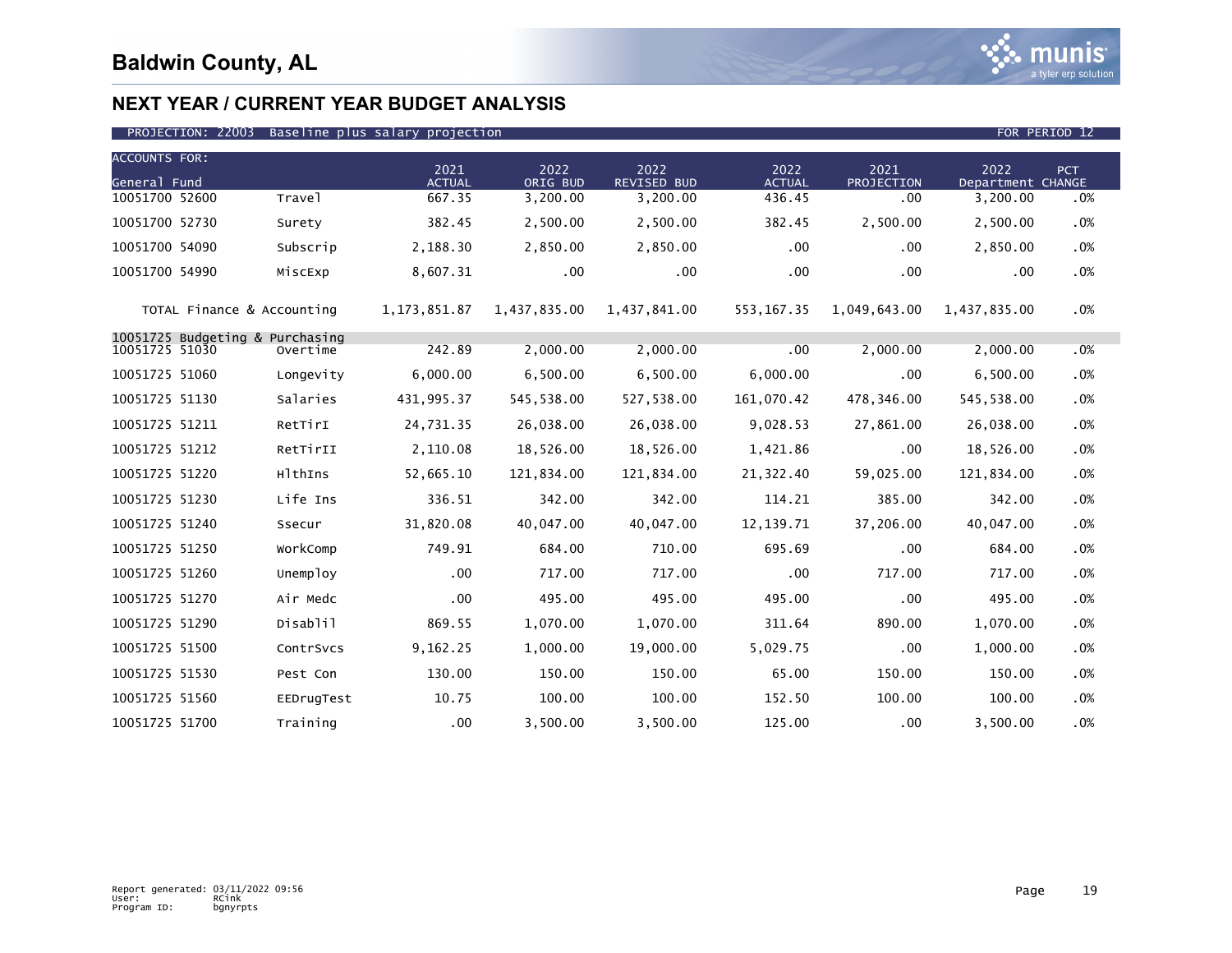

| <b>ACCOUNTS FOR:</b>                                      |           |                       |                  |                            |                       |                    |                           |     |
|-----------------------------------------------------------|-----------|-----------------------|------------------|----------------------------|-----------------------|--------------------|---------------------------|-----|
| General Fund                                              |           | 2021<br><b>ACTUAL</b> | 2022<br>ORIG BUD | 2022<br><b>REVISED BUD</b> | 2022<br><b>ACTUAL</b> | 2021<br>PROJECTION | 2022<br>Department CHANGE | PCT |
| 10051725 51710                                            | Dues      | 864.00                | 900.00           | 1,175.00                   | 1,250.00              | 800.00             | 900.00                    | .0% |
| 10051725 52110                                            | OffSupp   | 13, 104. 36           | 15,500.00        | 15,500.00                  | 2,188.14              | 15,500.00          | 15,500.00                 | .0% |
| 10051725 52120                                            | GasOil    | 35.00                 | .00              | $.00 \,$                   | .00                   | .00.               | .00                       | .0% |
| 10051725 52190                                            | MiscSupp  | 1,652.43              | 1,000.00         | 1,000.00                   | 314.60                | .00.               | 1,000.00                  | .0% |
| 10051725 52210                                            | RentExp   | 5,204.51              | 5,000.00         | 5,000.00                   | 1,986.73              | 5,000.00           | 5,000.00                  | .0% |
| 10051725 52310                                            | RMBldgs   | 1,542.35              | 6,000.00         | 6,000.00                   | 183.25                | 6,000.00           | 6,000.00                  | .0% |
| 10051725 52350                                            | CompMain  | .00                   | 2,500.00         | 2,500.00                   | 412.84                | 2,500.00           | 2,500.00                  | .0% |
| 10051725 52351                                            | CompSupp  | 5,910.19              | 5,146.00         | 5,146.00                   | 3,796.00              | .00                | 5,146.00                  | .0% |
| 10051725 52510                                            | Telephone | 7,502.38              | 8,400.00         | 8,400.00                   | 2,562.91              | 8,400.00           | 8,400.00                  | .0% |
| 10051725 52520                                            | Postage   | 10,487.45             | 8,500.00         | 8,500.00                   | 4,505.18              | 8,500.00           | 8,500.00                  | .0% |
| 10051725 52530                                            | Advertis  | 417.23                | 1,000.00         | 1,000.00                   | 589.11                | 1,000.00           | 1,000.00                  | .0% |
| 10051725 52600                                            | Travel    | .00                   | 3,200.00         | 3,200.00                   | 2,064.43              | 2,200.00           | 3,200.00                  | .0% |
| 10051725 54090                                            | Subscrip  | 1,993.20              | 2,000.00         | 2,000.00                   | 2,137.59              | 2,000.00           | 2,000.00                  | .0% |
| 10051725 54999                                            | MthlyOPO  | 4,010.00              | .00              | .00                        | 14.20                 | .00                | .00                       | .0% |
| TOTAL Budgeting & Purchasing                              |           | 613,546.94            | 827,687.00       | 827,988.00                 | 239,976.69            | 658,580.00         | 827,687.00                | .0% |
| 10051750 Sales Tax & License Inspection<br>10051750 51030 | Overtime  | 1,145.84              | 2,000.00         | 2,000.00                   | 343.19                | 2,000.00           | 2,000.00                  | .0% |
| 10051750 51060                                            | Longevity | 10,500.00             | 9,000.00         | 9,000.00                   | 9,000.00              | .00                | 9,000.00                  | .0% |
| 10051750 51130                                            | Salaries  | 760,785.99            | 790,688.00       | 790,688.00                 | 310,038.84            | 802, 322.00        | 790,688.00                | .0% |
| 10051750 51211                                            | RetTirI   | 36,786.01             | 42,546.00        | 42,546.00                  | 15,626.77             | 46,650.00          | 42,546.00                 | .0% |
| 10051750 51212                                            | RetTirII  | 9,931.05              | 10,855.00        | 10,855.00                  | 4,400.27              | .00                | 10,855.00                 | .0% |
| 10051750 51220                                            | HlthIns   | 127, 145.80           | 153,719.00       | 153,719.00                 | 54,747.70             | 124,392.00         | 153,719.00                | .0% |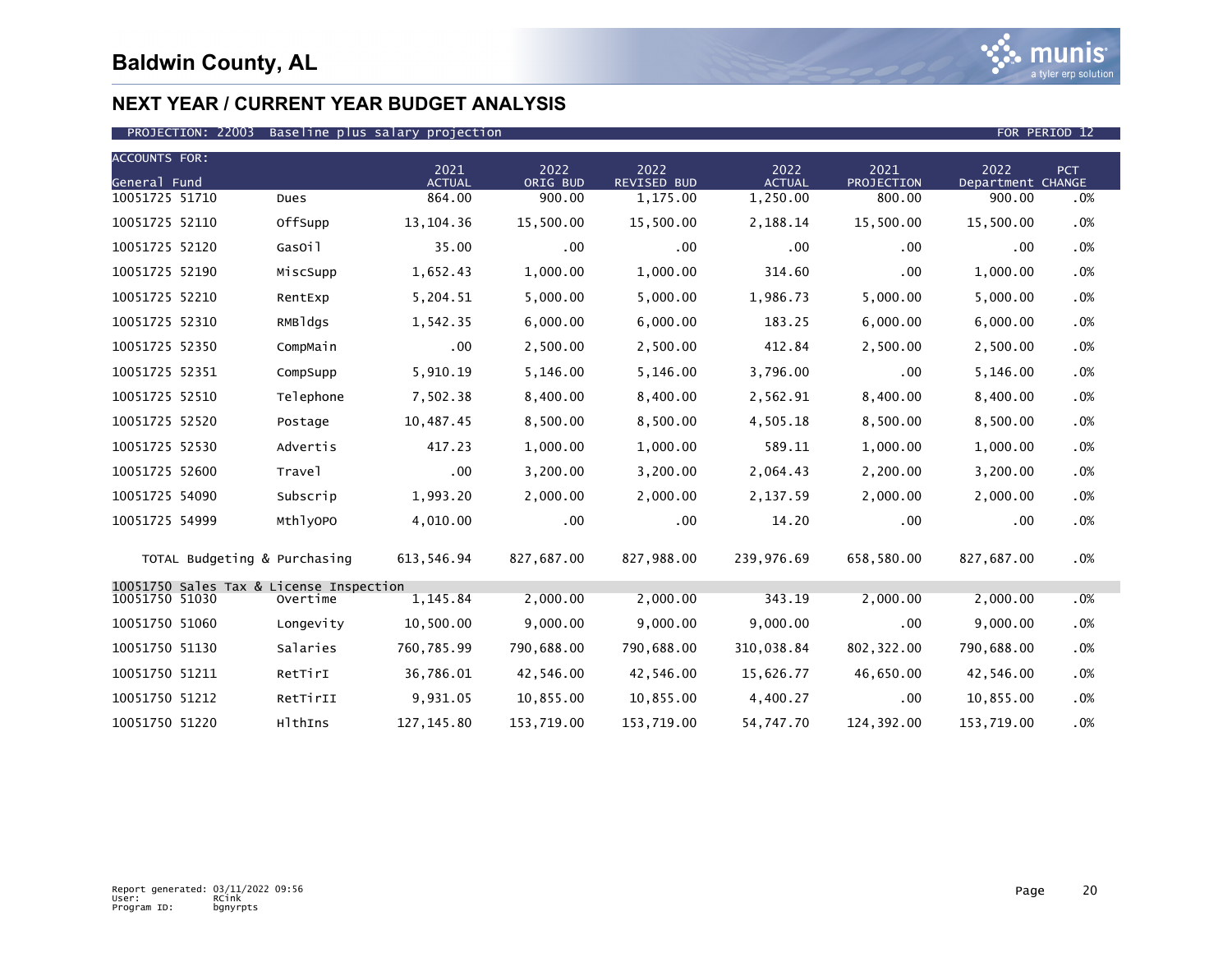

| <b>ACCOUNTS FOR:</b> |                 | 2021          | 2022      | 2022               | 2022          | 2021              | 2022              | PCT |
|----------------------|-----------------|---------------|-----------|--------------------|---------------|-------------------|-------------------|-----|
| General Fund         |                 | <b>ACTUAL</b> | ORIG BUD  | <b>REVISED BUD</b> | <b>ACTUAL</b> | <b>PROJECTION</b> | Department CHANGE |     |
| 10051750 51230       | Life Ins        | 844.50        | 912.00    | 912.00             | 320.28        | 880.00            | 912.00            | .0% |
| 10051750 51240       | Ssecur          | 56,448.30     | 57,350.00 | 57,350.00          | 23,234.60     | 62,333.00         | 57,350.00         | .0% |
| 10051750 51250       | WorkComp        | 12,750.18     | 8,620.00  | 8,620.00           | 8,462.60      | .00               | 8,620.00          | .0% |
| 10051750 51260       | Unemploy        | 1,236.70      | 1,204.00  | 1,204.00           | .00           | 1,204.00          | 1,204.00          | .0% |
| 10051750 51270       | Air Medc        | .00           | 880.00    | 880.00             | 440.00        | .00.              | 880.00            | .0% |
| 10051750 51290       | Disablil        | 1,470.59      | 1,538.00  | 1,538.00           | 595.77        | 1,490.00          | 1,538.00          | .0% |
| 10051750 51500       | ContrSvcs       | 1,173.20      | 200.00    | 200.00             | 966.16        | 200.00            | 200.00            | .0% |
| 10051750 51540       | LegalSvcs       | 15,379.98     | 25,000.00 | 25,000.00          | 9,159.05      | .00               | 25,000.00         | .0% |
| 10051750 51560       | EEDrugTest      | 648.00        | 600.00    | 600.00             | $.00 \times$  | 500.00            | 600.00            | .0% |
| 10051750 51620       | <b>BankFees</b> | 1,679.26      | 3,200.00  | 3,200.00           | 882.51        | 3,200.00          | 3,200.00          | .0% |
| 10051750 51640       | AuditSvcs       | .00           | 5,000.00  | 5,000.00           | .00           | 5,000.00          | 5,000.00          | .0% |
| 10051750 51700       | Training        | 7,725.00      | 12,000.00 | 12,000.00          | 1,470.00      | .00               | 12,000.00         | .0% |
| 10051750 51710       | Dues            | .00           | 350.00    | 350.00             | 160.00        | 200.00            | 350.00            | .0% |
| 10051750 52110       | OffSupp         | 12,847.53     | 14,000.00 | 14,000.00          | 3,710.58      | .00               | 14,000.00         | .0% |
| 10051750 52120       | GasOil          | 1,578.85      | 1,231.00  | 1,231.00           | 365.67        | .00               | 1,231.00          | .0% |
| 10051750 52150       | Tire            | 21.25         | 2,000.00  | 2,000.00           | $.00 \,$      | 2,000.00          | 2,000.00          | .0% |
| 10051750 52190       | MiscSupp        | 312.27        | .00       | $.00 \times$       | $.00 \,$      | .00               | .00               | .0% |
| 10051750 52210       | RentExp         | 6,670.58      | 6,000.00  | 6,000.00           | 4,185.21      | 6,000.00          | 6,000.00          | .0% |
| 10051750 52280       | Uniforms        | .00           | 500.00    | 500.00             | .00           | .00               | 500.00            | .0% |
| 10051750 52290       | OthrChqs        | 4,540.31      | 5,500.00  | 5,500.00           | 8.33          | 5,500.00          | 5,500.00          | .0% |
| 10051750 52310       | RMBldgs         | 65.00         | 1,000.00  | 1,000.00           | $.00 \,$      | 1,000.00          | 1,000.00          | .0% |
| 10051750 52340       | <b>RMMV</b>     | 2,139.53      | 2,000.00  | 2,000.00           | 423.39        | 2,000.00          | 2,000.00          | .0% |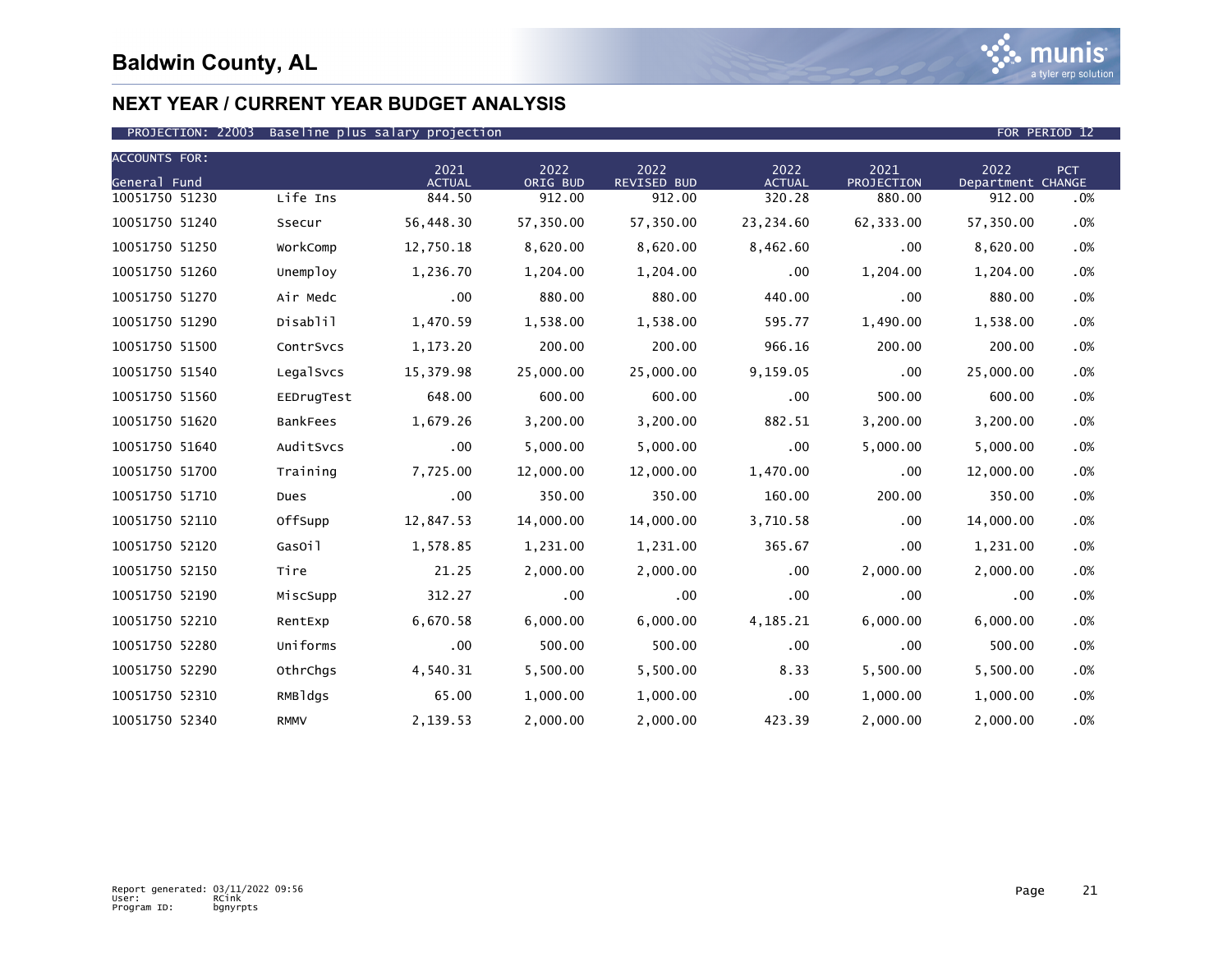

### PROJECTION: 22003 Baseline plus salary projection FOR PERIOD 12

| <b>ACCOUNTS FOR:</b>                 |           |                       |                  |                            |                       |                    |                           |        |
|--------------------------------------|-----------|-----------------------|------------------|----------------------------|-----------------------|--------------------|---------------------------|--------|
| General Fund                         |           | 2021<br><b>ACTUAL</b> | 2022<br>ORIG BUD | 2022<br><b>REVISED BUD</b> | 2022<br><b>ACTUAL</b> | 2021<br>PROJECTION | 2022<br>Department CHANGE | PCT    |
| 10051750 52350                       | CompMain  | 14, 135.00            | 18,000.00        | 18,000.00                  | 8,025.00              | .00                | 18,000.00                 | .0%    |
| 10051750 52351                       | CompSupp  | 22,800.53             | 30,565.00        | 30,565.00                  | 14,934.00             | .00                | 30,565.00                 | .0%    |
| 10051750 52510                       | Telephone | 16, 186. 15           | 16,000.00        | 16,000.00                  | 6,583.34              | 16,000.00          | 16,000.00                 | .0%    |
| 10051750 52520                       | Postage   | 12,035.60             | 15,000.00        | 15,000.00                  | 4,549.43              | 15,000.00          | 15,000.00                 | .0%    |
| 10051750 52600                       | Travel    | 3,139.04              | 6,000.00         | 6,000.00                   | 2,401.25              | .00                | 6,000.00                  | .0%    |
| 10051750 52720                       | InsMV     | 648.14                | 1,000.00         | 668.00                     | 667.14                | .00                | 1,000.00                  | .0%    |
| 10051750 52730                       | Surety    | 458.94                | 500.00           | 500.00                     | 458.94                | 500.00             | 500.00                    | .0%    |
| 10051750 54070                       | LiceL&Tag | $.00 \,$              | 200.00           | 200.00                     | .00                   | .00                | 200.00                    | .0%    |
| 10051750 54090                       | Subscrip  | 2,830.93              | 3,000.00         | 3,000.00                   | 710.14                | 3,000.00           | 3,000.00                  | .0%    |
| 10051750 54100                       | BksPamph  | 326.86                | 350.00           | 350.00                     | .00                   | 350.00             | 350.00                    | .0%    |
| 10051750 55500                       | CapMotVeh | $.00 \,$              | 43,455.00        | 43,455.00                  | .00                   | .00                | 43,455.00                 | .0%    |
| TOTAL Sales Tax & License In         |           | 1,146,386.91          | 1,291,963.00     | 1,291,631.00               | 486,870.16            | 1,101,721.00       | 1,291,963.00              | .0%    |
| 10051910 Elections<br>10051910 51130 | Salaries  | 12,360.00             | 18,400.00        | 18,400.00                  |                       | 18,400.00          |                           |        |
|                                      |           |                       |                  |                            | 1,440.00              |                    | 18,400.00                 | .0%    |
| 10051910 51211                       | RetTirI   | $.00 \,$              | 1,067.00         | 1,067.00                   | .00                   | 1,067.00           | 1,067.00                  | .0%    |
| 10051910 51240                       | Ssecur    | 945.55                | 1,408.00         | 1,408.00                   | 110.16                | 1,408.00           | 1,408.00                  | .0%    |
| 10051910 51500                       | ContrSvcs | 45,212.61             | 40,000.00        | 40,000.00                  | 10,587.50             | 40,000.00          | 40,000.00                 | .0%    |
| 10051910 51750                       | Electwrkr | 103,260.00            | 120,000.00       | 120,000.00                 | 2,975.00              | 120,000.00         | 120,000.00                | .0%    |
| 10051910 52110                       | OffSupp   | 112,848.23            | 200,000.00       | 200,000.00                 | 6,737.61              | 175,000.00         | 200,000.00                | .0%    |
| 10051910 52120                       | GasOil    | 131.23                | $.00 \,$         | .00                        | 100.00                | .00                | .00                       | .0%    |
| 10051910 52190                       | MiscSupp  | 4,375.95              | 1,000.00         | 1,000.00                   | 5,025.00              | 1,000.00           | 1,000.00                  | .0%    |
| 10051910 52210                       | RentExp   | 1,744.90              | 25,000.00        | 25,000.00                  | 1,310.00              | 25,000.00          | 25,000.00                 | $.0\%$ |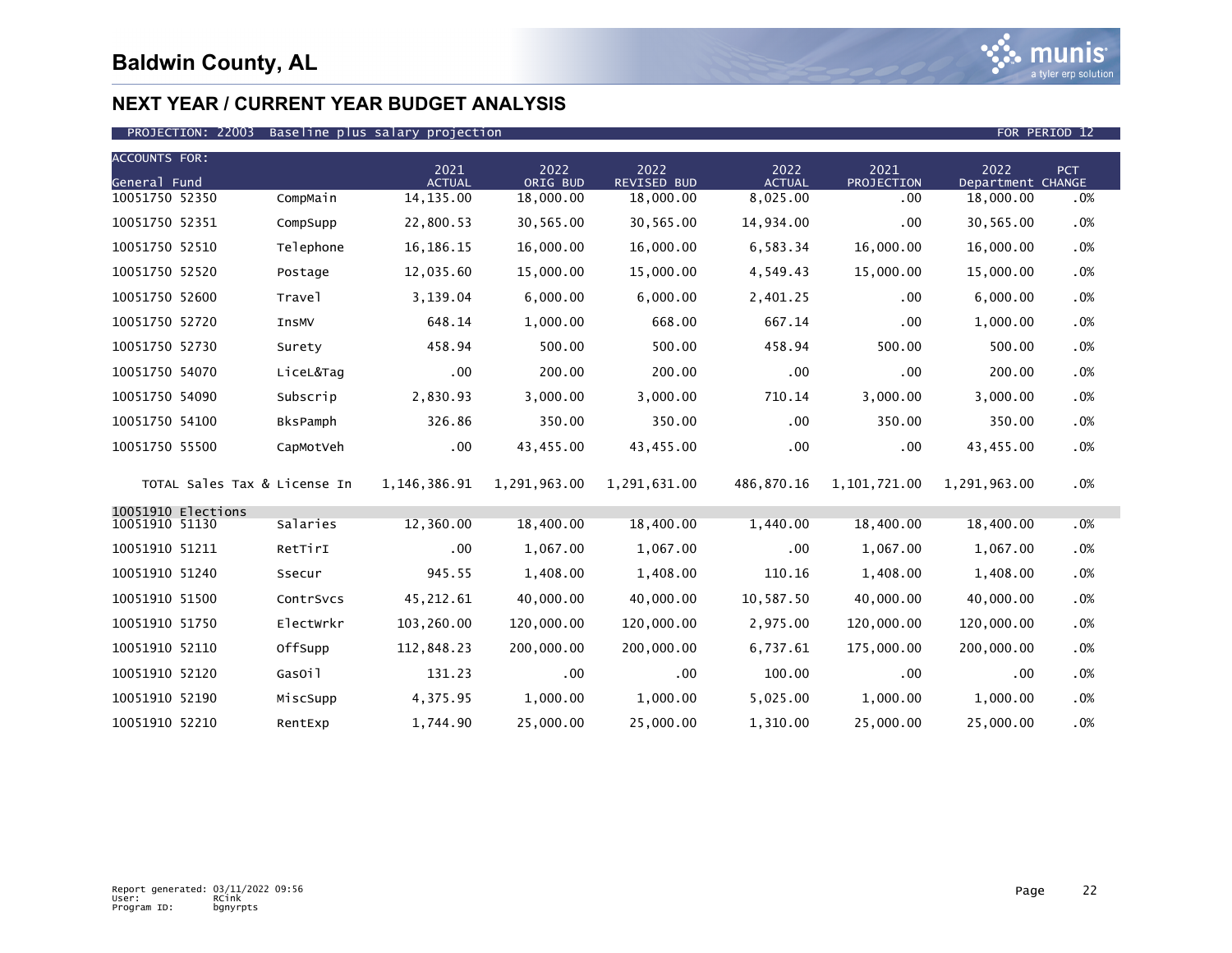

| <b>ACCOUNTS FOR:</b>         |            |                       |                  |                            |                       |                    |                           |            |
|------------------------------|------------|-----------------------|------------------|----------------------------|-----------------------|--------------------|---------------------------|------------|
| General Fund                 |            | 2021<br><b>ACTUAL</b> | 2022<br>ORIG BUD | 2022<br><b>REVISED BUD</b> | 2022<br><b>ACTUAL</b> | 2021<br>PROJECTION | 2022<br>Department CHANGE | <b>PCT</b> |
| 10051910 52310               | RMBldgs    | .00                   | 250.00           | 250.00                     | .00                   | 250.00             | 250.00                    | .0%        |
| 10051910 52510               | Telephone  | 2,567.11              | 5,000.00         | 5,000.00                   | 379.15                | 5,000.00           | 5,000.00                  | .0%        |
| 10051910 52520               | Postage    | 337.40                | 1,300.00         | 1,300.00                   | 444.31                | 1,300.00           | 1,300.00                  | .0%        |
| 10051910 52530               | Advertis   | 49,043.68             | 80,000.00        | 80,000.00                  | 6,365.10              | 80,000.00          | 80,000.00                 | .0%        |
| 10051910 54160               | Absentee   | 8,168.84              | 5,000.00         | 5,000.00                   | 4.71                  | 5,000.00           | 5,000.00                  | .0%        |
| TOTAL Elections              |            | 340,995.50            | 498,425.00       | 498,425.00                 | 35,478.54             | 473,425.00         | 498,425.00                | .0%        |
| 10051920 Board of Registrars |            |                       |                  |                            |                       |                    |                           |            |
| 10051920 51030               | Overtime   | 3,214.54              | 10,000.00        | 10,000.00                  | 33.81                 | 10,000.00          | 10,000.00                 | .0%        |
| 10051920 51060               | Longevity  | 500.00                | 500.00           | 500.00                     | 500.00                | .00                | 500.00                    | .0%        |
| 10051920 51130               | Salaries   | 205, 274.02           | 225,514.00       | 225,514.00                 | 87,906.93             | 223,047.00         | 225,514.00                | .0%        |
| 10051920 51211               | RetTirI    | 1,964.73              | 2,133.00         | 2,133.00                   | 876.19                | 13,518.00          | 2,133.00                  | .0%        |
| 10051920 51212               | RetTirII   | 6,220.67              | 6,939.00         | 6,939.00                   | 2,824.89              | .00                | 6,939.00                  | .0%        |
| 10051920 51220               | HlthIns    | 37,603.80             | 39,772.00        | 39,772.00                  | 15,777.20             | 39,350.00          | 39,772.00                 | .0%        |
| 10051920 51230               | Life Ins   | 226.08                | 228.00           | 228,00                     | 94.20                 | 220.00             | 228,00                    | .0%        |
| 10051920 51240               | Ssecur     | 15,409.18             | 16,672.00        | 16,672.00                  | 6,534.36              | 17,905.00          | 16,672.00                 | .0%        |
| 10051920 51250               | WorkComp   | 342.45                | 216.00           | 228.00                     | 225.61                | .00                | 216.00                    | .0%        |
| 10051920 51260               | Unemploy   | .00                   | 336.00           | 336.00                     | .00                   | 336.00             | 336.00                    | .0%        |
| 10051920 51270               | Air Medc   | .00                   | 220.00           | 220.00                     | 220.00                | .00                | 220.00                    | .0%        |
| 10051920 51290               | Disablil   | 257.64                | 260.00           | 260.00                     | 110.76                | 415.00             | 260.00                    | .0%        |
| 10051920 51500               | ContrSvcs  | 12,835.53             | 8,000.00         | 8,000.00                   | 3,849.13              | 8,000.00           | 8,000.00                  | .0%        |
| 10051920 51530               | Pest Con   | 112.00                | 100.00           | 100.00                     | 206.00                | 100.00             | 100.00                    | .0%        |
| 10051920 51560               | EEDrugTest | .00                   | 100.00           | 100.00                     | .00                   | 100.00             | 100.00                    | .0%        |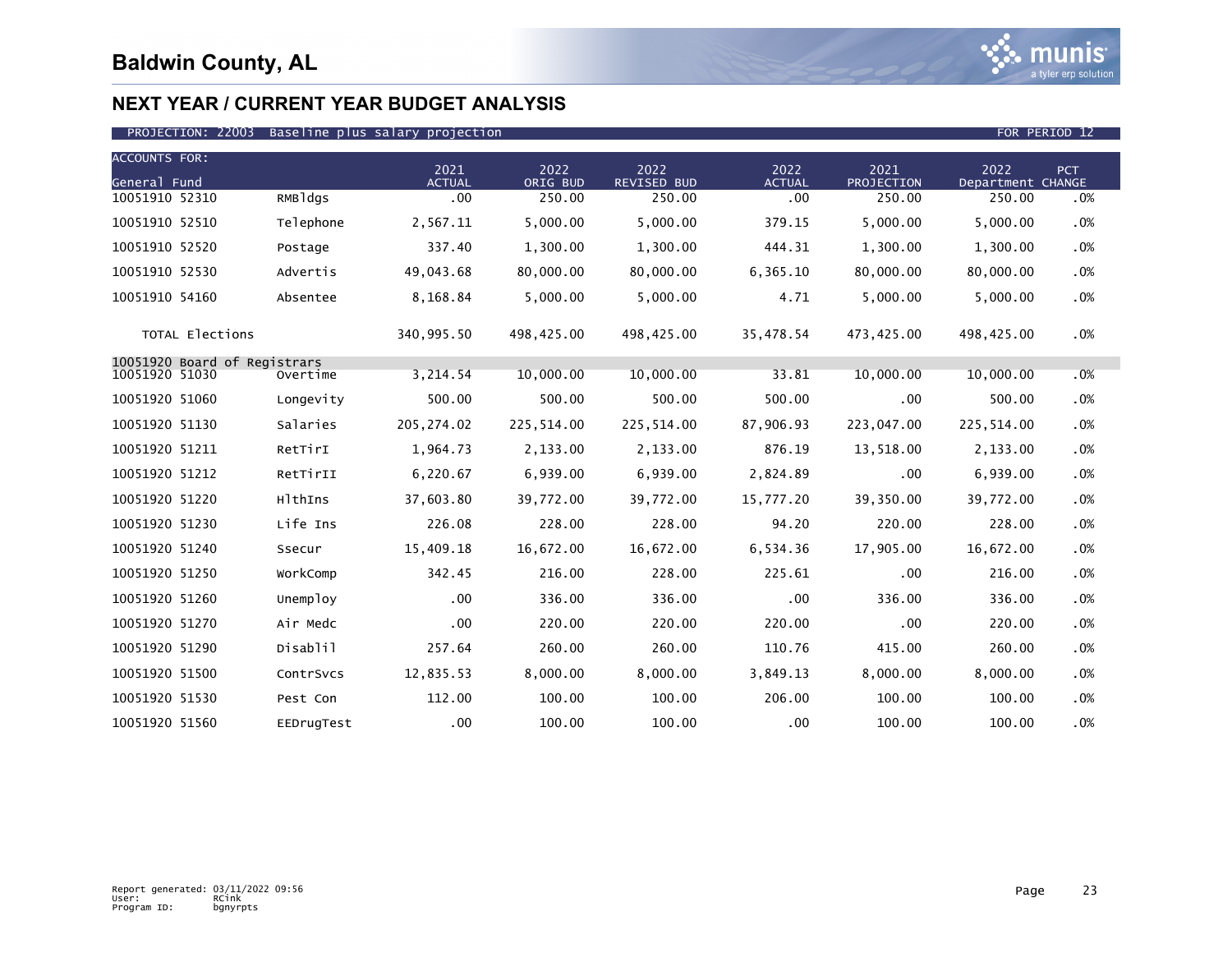

| <b>ACCOUNTS FOR:</b>          |                           | 2021          | 2022       | 2022               | 2022          | 2021       | 2022              |            |
|-------------------------------|---------------------------|---------------|------------|--------------------|---------------|------------|-------------------|------------|
| General Fund                  |                           | <b>ACTUAL</b> | ORIG BUD   | <b>REVISED BUD</b> | <b>ACTUAL</b> | PROJECTION | Department CHANGE | <b>PCT</b> |
| 10051920 51700                | Training                  | .00           | 800.00     | 800.00             | 125.00        | 800.00     | 800.00            | .0%        |
| 10051920 51710                | Dues                      | 105.00        | 170.00     | 170.00             | .00           | 170.00     | 170.00            | .0%        |
| 10051920 52110                | OffSupp                   | 3,315.00      | 3,400.00   | 3,400.00           | 864.18        | 3,400.00   | 3,400.00          | .0%        |
| 10051920 52190                | MiscSupp                  | 39.95         | .00        | .00                | .00           | .00        | .00               | .0%        |
| 10051920 52210                | RentExp                   | 14, 117. 10   | 14,500.00  | 14,500.00          | 5,884.65      | 14,500.00  | 14,500.00         | .0%        |
| 10051920 52310                | RMBldgs                   | 125.00        | 1,200.00   | 1,200.00           | 68.16         | 1,200.00   | 1,200.00          | .0%        |
| 10051920 52350                | CompMain                  | 9.000.00      | 9.000.00   | 9.000.00           | 2,250.00      | 9.000.00   | 9,000.00          | .0%        |
| 10051920 52351                | CompSupp                  | 4,346.21      | 4,120.00   | 4,120.00           | 4,505.04      | .00        | 4,120.00          | .0%        |
| 10051920 52401                | Electricit                | 3,944.25      | 3,700.00   | 3,700.00           | 1,820.35      | 3,700.00   | 3,700.00          | .0%        |
| 10051920 52402                | WatSewer                  | 389.99        | 400.00     | 400.00             | 170.54        | 400.00     | 400.00            | .0%        |
| 10051920 52403                | Gas                       | 1,888.21      | 2,000.00   | 2,000.00           | 1,433.19      | 2,000.00   | 2,000.00          | .0%        |
| 10051920 52404                | Garbage                   | 611.00        | 600.00     | 600.00             | 235.00        | 600.00     | 600.00            | .0%        |
| 10051920 52510                | Telephone                 | 6,492.00      | 7.600.00   | 7.600.00           | 2,164.00      | 7.600.00   | 7.600.00          | .0%        |
| 10051920 52520                | Postage                   | 16,907.93     | 42,000.00  | 42,000.00          | 15,580.75     | 42,000.00  | 42,000.00         | .0%        |
| 10051920 52600                | Trave <sub>1</sub>        | 887.81        | 5.500.00   | 5.500.00           | 30.15         | 5.500.00   | 5.500.00          | .0%        |
|                               | TOTAL Board of Registrars | 346,130.09    | 405,980.00 | 405,992.00         | 154,290.09    | 403,861.00 | 405,980.00        | .0%        |
| 10051940 VA<br>10051940 52510 | Telephone                 | 4,968.00      | 4,700.00   | 4,700.00           | 1,656.00      | 4,700.00   | 4,700.00          | .0%        |
|                               |                           |               |            |                    |               |            |                   |            |
| TOTAL VA                      |                           | 4,968.00      | 4,700.00   | 4,700.00           | 1,656.00      | 4,700.00   | 4,700.00          | .0%        |
| 10051962 Personnel            | Department                |               |            |                    |               |            |                   |            |
| 10051962 51030                | Overtime                  | 1,446.94      | 2.000.00   | 2.000.00           | 216.69        | 2.000.00   | 2.000.00          | .0%        |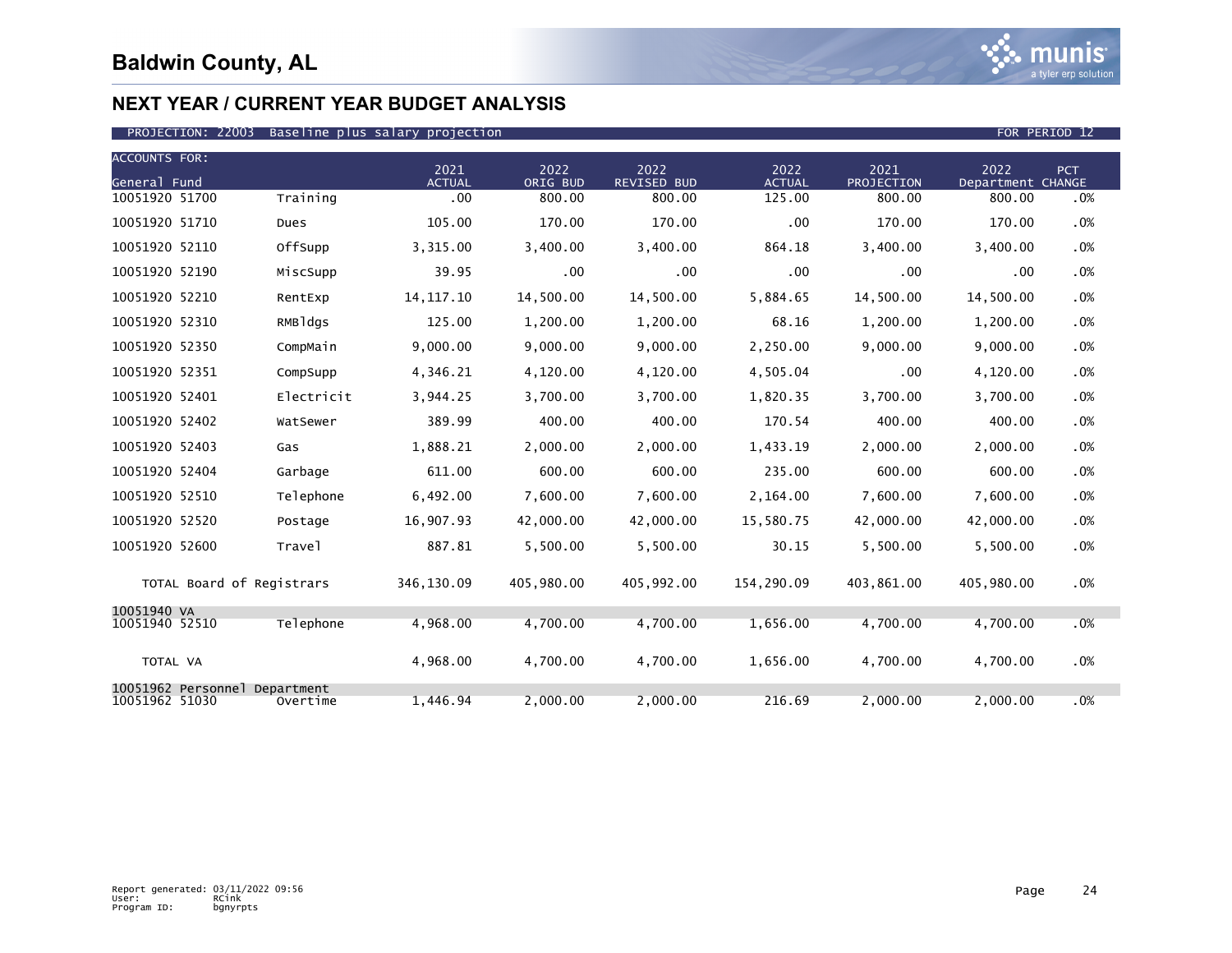

| <b>ACCOUNTS FOR:</b> |            |                       |                  |                     |                       |                    |                           |            |
|----------------------|------------|-----------------------|------------------|---------------------|-----------------------|--------------------|---------------------------|------------|
| General Fund         |            | 2021<br><b>ACTUAL</b> | 2022<br>ORIG BUD | 2022<br>REVISED BUD | 2022<br><b>ACTUAL</b> | 2021<br>PROJECTION | 2022<br>Department CHANGE | <b>PCT</b> |
| 10051962 51060       | Longevity  | 2,500.00              | 2,500.00         | 2,500.00            | 2,500.00              | $.00 \,$           | 2,500.00                  | .0%        |
| 10051962 51130       | Salaries   | 444, 212.84           | 497,565.00       | 497,565.00          | 200,895.71            | 444,692.00         | 497,565.00                | .0%        |
| 10051962 51211       | RetTirI    | 15,566.04             | 17,011.00        | 17,011.00           | 7,064.67              | 25,909.00          | 17,011.00                 | .0%        |
| 10051962 51212       | RetTirII   | 12,406.12             | 16,912.00        | 16,912.00           | 6,086.40              | .00                | 16,912.00                 | .0%        |
| 10051962 51220       | HlthIns    | 94, 575. 77           | 122, 193.00      | 122, 193.00         | 46,082.69             | 104,640.00         | 122, 193.00               | .0%        |
| 10051962 51230       | Life Ins   | 279.06                | 399.00           | 399.00              | 107.78                | 440.00             | 399.00                    | .0%        |
| 10051962 51240       | Ssecur     | 31,253.91             | 34,964.00        | 34,964.00           | 14, 133. 72           | 34, 364.00         | 34,964.00                 | .0%        |
| 10051962 51250       | WorkComp   | 4,260.48              | 3,593.00         | 3,593.00            | 3,470.19              | .00                | 3,593.00                  | .0%        |
| 10051962 51260       | Unemploy   | .00                   | 667.00           | 667.00              | .00                   | 667.00             | 667.00                    | .0%        |
| 10051962 51270       | Air Medc   | $.00 \,$              | 18,783.00        | 6,573.00            | 495.00                | .00                | 18,783.00                 | .0%        |
| 10051962 51280       | EAPSVCS    | 22,863.00             | 8,208.00         | 8,208.00            | 3,094.82              | .00                | 8,208.00                  | .0%        |
| 10051962 51290       | Disablil   | 876.46                | 976.00           | 976.00              | 367.85                | 827.00             | 976.00                    | .0%        |
| 10051962 51410       | CafeAdmin  | 10,472.50             | 10,500.00        | 10,500.00           | 3,457.80              | 10,500.00          | 10,500.00                 | .0%        |
| 10051962 51500       | ContrSvcs  | 7,726.00              | 15,000.00        | 15,000.00           | 7,457.81              | 15,000.00          | 15,000.00                 | .0%        |
| 10051962 51560       | EEDrugTest | 223.50                | 300.00           | 300.00              | .00                   | 300.00             | 300.00                    | .0%        |
| 10051962 51700       | Training   | 1,935.00              | 10,000.00        | 10,000.00           | .00                   | 10,000.00          | 10,000.00                 | .0%        |
| 10051962 51710       | Dues       | 685.00                | 1,600.00         | 1,600.00            | 810.00                | 1,500.00           | 1,600.00                  | .0%        |
| 10051962 52110       | OffSupp    | 9,483.55              | 21,000.00        | 21,000.00           | 7,800.40              | 21,000.00          | 21,000.00                 | .0%        |
| 10051962 52120       | GasOil     | 1,464.31              | 1,723.00         | 1,723.00            | 1,070.21              | .00                | 1,723.00                  | $.0\%$     |
| 10051962 52150       | Tire       | .00                   | 1,000.00         | 1,000.00            | .00                   | 1,000.00           | 1,000.00                  | .0%        |
| 10051962 52190       | MiscSupp   | 50.32                 | 500.00           | 5,500.00            | 3,990.72              | 500.00             | 500.00                    | $.0\%$     |
| 10051962 52210       | RentExp    | 5,167.82              | 6,500.00         | 6,500.00            | 2,643.52              | 6,500.00           | 6,500.00                  | .0%        |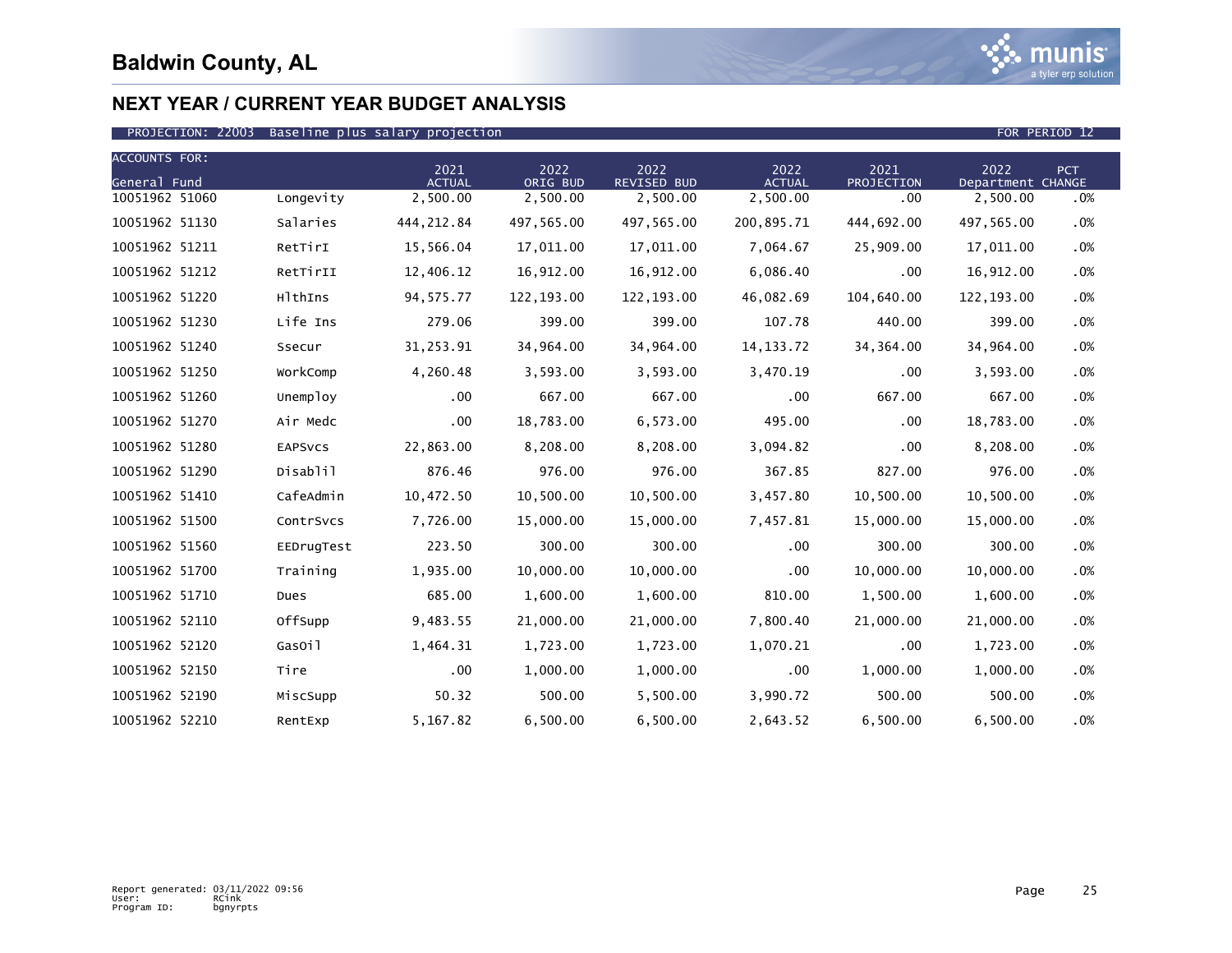

### PROJECTION: 22003 Baseline plus salary projection FOR PERIOD 12

| <b>ACCOUNTS FOR:</b> |                            |              |                       |                  |                            |                       |                           |                           |        |
|----------------------|----------------------------|--------------|-----------------------|------------------|----------------------------|-----------------------|---------------------------|---------------------------|--------|
| General Fund         |                            |              | 2021<br><b>ACTUAL</b> | 2022<br>ORIG BUD | 2022<br><b>REVISED BUD</b> | 2022<br><b>ACTUAL</b> | 2021<br><b>PROJECTION</b> | 2022<br>Department CHANGE | PCT    |
| 10051962 52280       |                            | Uniforms     | .00                   | 100.00           | 100.00                     | .00                   | 100.00                    | 100.00                    | .0%    |
| 10051962 52310       |                            | RMBldgs      | 12,493.99             | 3,000.00         | 3,000.00                   | 35.67                 | .00.                      | 3,000.00                  | .0%    |
| 10051962 52340       |                            | <b>RMMV</b>  | 1,848.73              | 2,000.00         | 2,000.00                   | 75.00                 | .00                       | 2,000.00                  | .0%    |
| 10051962 52350       |                            | CompMain     | 933.91                | 10,000.00        | 10,000.00                  | $.00 \,$              | 10,000.00                 | 10,000.00                 | .0%    |
| 10051962 52351       |                            | CompSupp     | 3,346.65              | 7,484.00         | 7,484.00                   | 8,817.15              | .00                       | 7,484.00                  | .0%    |
| 10051962 52510       |                            | Telephone    | 14,223.15             | 15,500.00        | 15,500.00                  | 5,298.10              | 15,500.00                 | 15,500.00                 | .0%    |
| 10051962 52530       |                            | Advertis     | 276.09                | 500.00           | 500.00                     | $.00 \,$              | 500.00                    | 500.00                    | .0%    |
| 10051962 52600       |                            | Travel       | 632.38                | 3,800.00         | 3.800.00                   | 689.44                | 3,800.00                  | 3,800.00                  | $.0\%$ |
| 10051962 52720       |                            | <b>InsMV</b> | 205.90                | 200.00           | 212.00                     | 211.16                | 200.00                    | 200.00                    | .0%    |
| 10051962 54990       |                            | MiscExp      | 343.71                | 1,000.00         | 1,000.00                   | $-25.31$              | 1,000.00                  | 1,000.00                  | .0%    |
|                      | TOTAL Personnel Department |              | 701,753.13            | 837,478.00       | 830.280.00                 | 326,847.19            | 710,939.00                | 837.478.00                | .0%    |
| 10051965 51030       | 10051965 CIS Department    | Overtime     | 4,896.57              | 12,000.00        | 12,000.00                  | 330.32                | 12,000.00                 | 12,000.00                 | $.0\%$ |
|                      |                            |              |                       |                  |                            |                       |                           |                           |        |
| 10051965 51060       |                            | Longevity    | 13,500.00             | 15,500.00        | 15,500.00                  | 14,000.00             | .00.                      | 15,500.00                 | .0%    |
| 10051965 51130       |                            | Salaries     | 1,540,101.73          | 1,648,823.00     | 1,648,823.00               | 633, 155.81           | 1,614,826.00              | 1,648,823.00              | .0%    |
| 10051965 51211       |                            | RetTirI      | 59,820.06             | 63,524.00        | 63,524.00                  | 25,944.68             | 94,358.00                 | 63,524.00                 | $.0\%$ |
| 10051965 51212       |                            | RetTirII     | 35,407.18             | 48,659.00        | 48,659.00                  | 15,208.45             | .00                       | 48,659.00                 | .0%    |
| 10051965 51220       |                            | HlthIns      | 191,389.50            | 214,635.00       | 214,635.00                 | 77,577.00             | 200,106.00                | 214,635.00                | .0%    |
| 10051965 51230       |                            | Life Ins     | 1,249.33              | 1,311.00         | 1,311.00                   | 524.69                | 1,320.00                  | 1,311.00                  | .0%    |
| 10051965 51240       |                            | Ssecur       | 115,075.63            | 121,993.00       | 121,993.00                 | 47,783.70             | 125,488.00                | 121,993.00                | .0%    |
| 10051965 51250       |                            | WorkComp     | 9,226.66              | 7,904.00         | 7,904.00                   | 7,694.99              | .00                       | 7,904.00                  | .0%    |
| 10051965 51260       |                            | Unemploy     | .00                   | 2,422.00         | 2,422.00                   | $.00 \,$              | 2,422.00                  | 2,422.00                  | .0%    |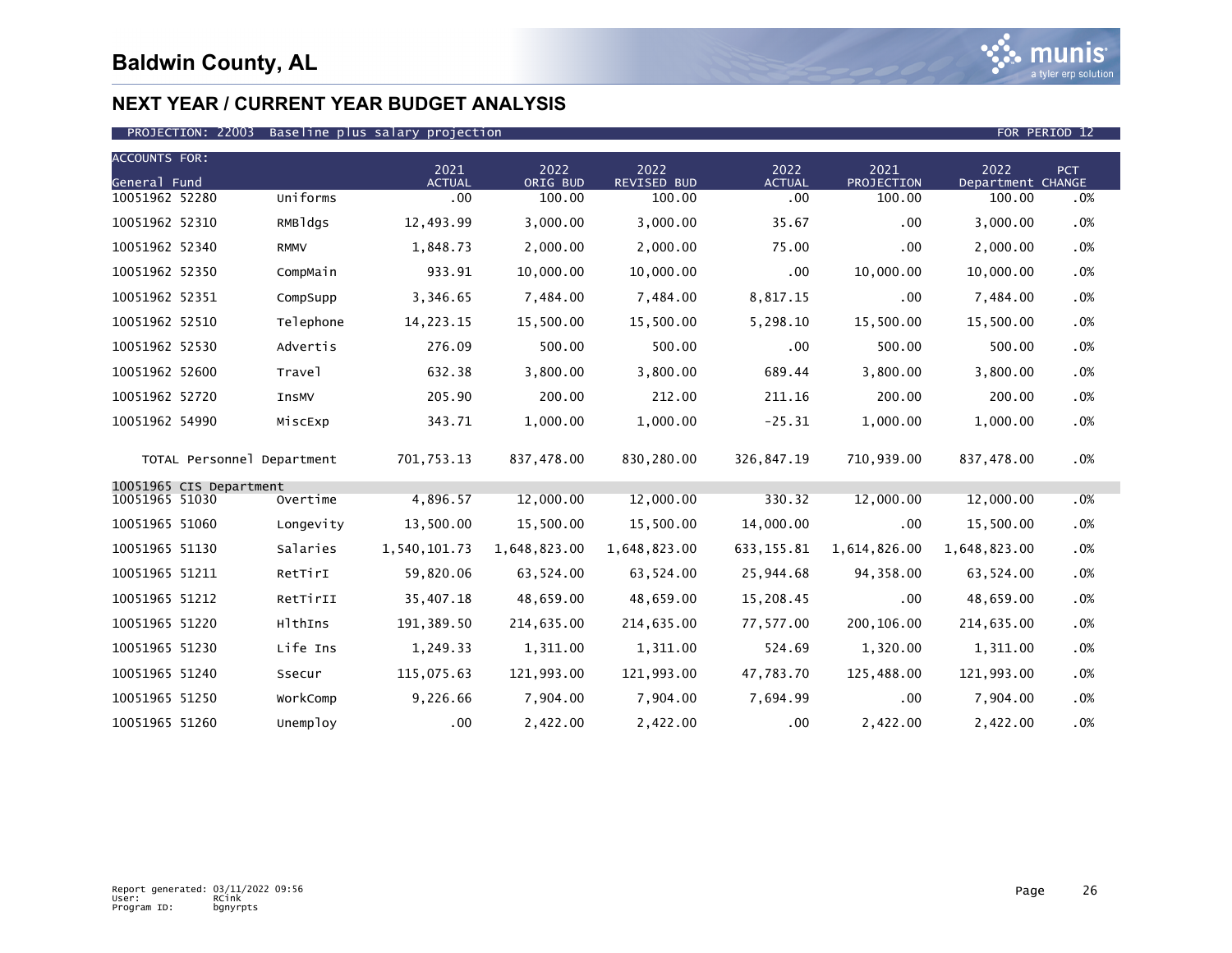

| <b>ACCOUNTS FOR:</b> |             |                       |                  |                     |                       |                    |                           |            |
|----------------------|-------------|-----------------------|------------------|---------------------|-----------------------|--------------------|---------------------------|------------|
| General Fund         |             | 2021<br><b>ACTUAL</b> | 2022<br>ORIG BUD | 2022<br>REVISED BUD | 2022<br><b>ACTUAL</b> | 2021<br>PROJECTION | 2022<br>Department CHANGE | <b>PCT</b> |
| 10051965 51270       | Air Medc    | $.00 \,$              | 1,375.00         | 1,375.00            | 511.50                | .00                | 1,375.00                  | .0%        |
| 10051965 51290       | Disablil    | 2,957.40              | 3,232.00         | 3,232.00            | 1,230.08              | 2,999.00           | 3,232.00                  | .0%        |
| 10051965 51500       | ContrSvcs   | 663,443.40            | 700,000.00       | 700,000.00          | 657,925.47            | 700,000.00         | 700,000.00                | .0%        |
| 10051965 51511       | RadioTwr    | 32,763.82             | 55,000.00        | 55,000.00           | 38, 143.88            | .00                | 55,000.00                 | .0%        |
| 10051965 51512       | GISData     | 85,700.00             | 87,000.00        | 87,000.00           | 81,000.00             | .00                | 87,000.00                 | .0%        |
| 10051965 51530       | Pest Con    | 240.00                | 600.00           | 600.00              | 120.00                | 600.00             | 600.00                    | .0%        |
| 10051965 51560       | EEDrugTest  | 1,021.25              | 1,000.00         | 1,000.00            | 308.25                | .00                | 1,000.00                  | .0%        |
| 10051965 51700       | Training    | 9,089.00              | 6,300.00         | 6,300.00            | 5,198.00              | .00                | 6,300.00                  | .0%        |
| 10051965 51710       | Dues        | 420.00                | 700.00           | 700.00              | 345.00                | .00                | 700.00                    | .0%        |
| 10051965 52110       | OffSupp     | 23,849.15             | 20,000.00        | 20,000.00           | 2,663.08              | 20,000.00          | 20,000.00                 | .0%        |
| 10051965 52120       | GasOil      | 6,302.43              | 7,884.00         | 7,884.00            | 2,571.46              | .00                | 7,884.00                  | .0%        |
| 10051965 52130       | Material    | 4,902.48              | 5,000.00         | 5,000.00            | 1,525.87              | 5,000.00           | 5,000.00                  | .0%        |
| 10051965 52140       | SmTools     | 9,201.76              | 5,500.00         | 5,500.00            | 242.60                | 5,500.00           | 5,500.00                  | .0%        |
| 10051965 52150       | Tire        | .00                   | 2,000.00         | 2,000.00            | .00                   | .00                | 2,000.00                  | .0%        |
| 10051965 52190       | MiscSupp    | 6,812.59              | 5,000.00         | 5,000.00            | 1,534.77              | 5,000.00           | 5,000.00                  | .0%        |
| 10051965 52210       | RentExp     | 6,626.65              | 10,000.00        | 10,000.00           | 2,755.19              | 10,000.00          | 10,000.00                 | .0%        |
| 10051965 52310       | RMBldgs     | 8,323.21              | 12,000.00        | 12,000.00           | 2,936.97              | 12,000.00          | 12,000.00                 | .0%        |
| 10051965 52340       | <b>RMMV</b> | 4,805.76              | 5,000.00         | 5,000.00            | 2,138.32              | .00                | 5,000.00                  | .0%        |
| 10051965 52350       | CompMain    | 159,759.53            | 171,000.00       | 171,000.00          | .00                   | .00                | 171,000.00                | $.0\%$     |
| 10051965 52351       | CompSupp    | 368,568.08            | 467,000.00       | 467,000.00          | 323,887.38            | .00                | 467,000.00                | .0%        |
| 10051965 52401       | Electricit  | 3,647.03              | 4,200.00         | 4,200.00            | 2,014.15              | 4,200.00           | 4,200.00                  | $.0\%$     |
| 10051965 52510       | Telephone   | 40, 315.66            | 37,000.00        | 37,000.00           | 13,903.39             | 37,000.00          | 37,000.00                 | .0%        |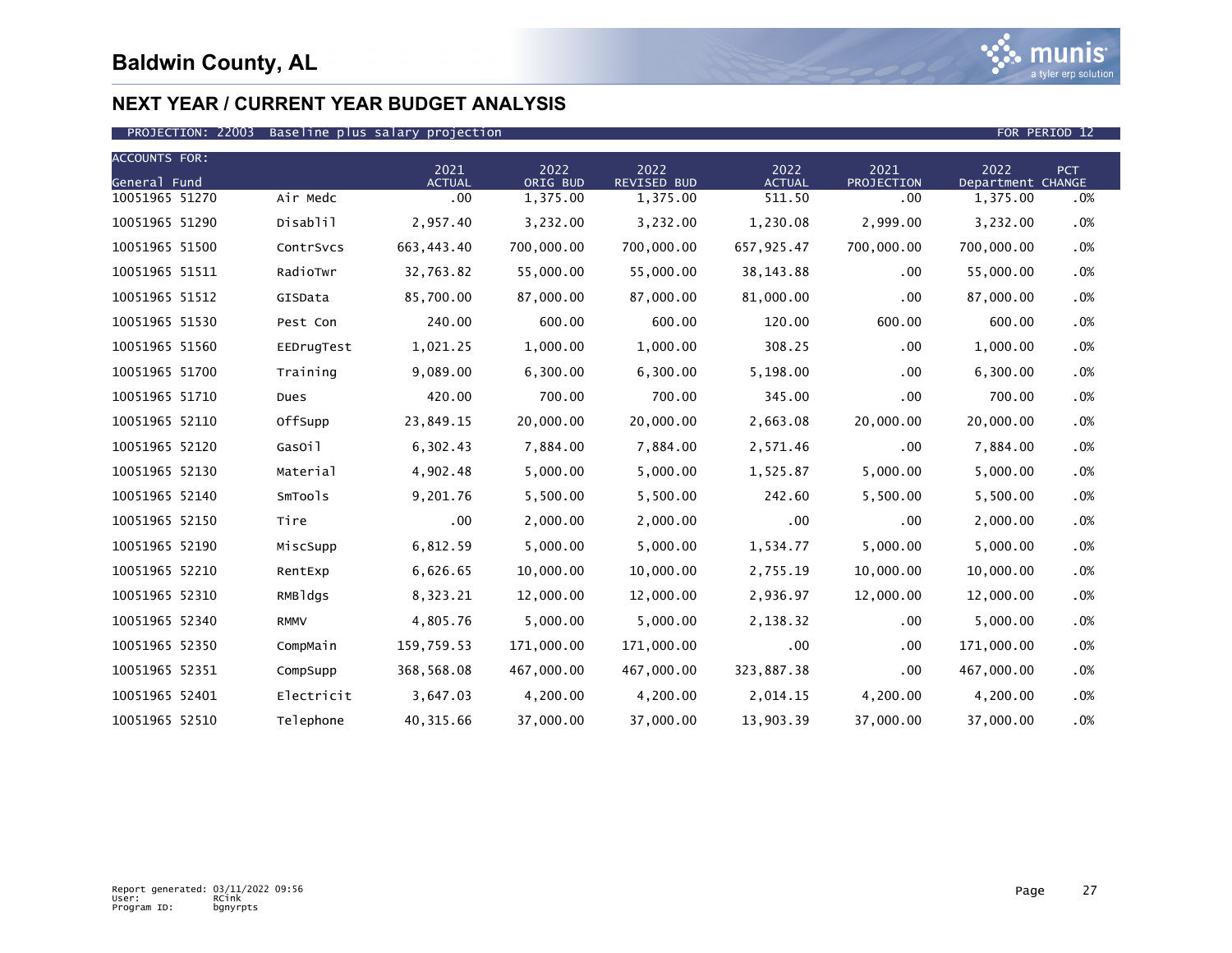

| <b>ACCOUNTS FOR:</b><br>General Fund |                          |           | 2021<br><b>ACTUAL</b> | 2022<br>ORIG BUD | 2022<br>REVISED BUD | 2022<br><b>ACTUAL</b> | 2021<br>PROJECTION | 2022<br>Department CHANGE | PCT |
|--------------------------------------|--------------------------|-----------|-----------------------|------------------|---------------------|-----------------------|--------------------|---------------------------|-----|
| 10051965 52520                       |                          | Postage   | 84.66                 | 400.00           | 400.00              | 84.89                 | 400.00             | 400.00                    | .0% |
| 10051965 52530                       |                          | Advertis  | 1,169.44              | 1,200.00         | 1,200.00            | 431.65                | 1,200.00           | 1,200.00                  | .0% |
| 10051965 52600                       |                          | Travel    | $.00 \,$              | 10,000.00        | 10,000.00           | .00                   | $.00 \times$       | 10,000.00                 | .0% |
| 10051965 52720                       |                          | InsMV     | 956.14                | 2,000.00         | 947.00              | 946.83                | 2,000.00           | 2,000.00                  | .0% |
| 10051965 54990                       |                          | MiscExp   | .00                   | 1,000.00         | 1,000.00            | .00                   | 1,000.00           | 1,000.00                  | .0% |
| 10051965 55240                       |                          | CapImpr   | 383,998.21            | 445,000.00       | 445,000.00          | 198,059.68            | $.00 \,$           | 445,000.00                | .0% |
| 10051965 55500                       |                          | CapMotVeh | $.00 \,$              | 25,000.00        | 25,000.00           | .00                   | .00                | 25,000.00                 | .0% |
| 10051965 55800                       |                          | CapComp   | 1,426,116.77          | 329,000.00       | 329,000.00          | 272,506.58            | .00                | 329,000.00                | .0% |
|                                      | TOTAL CIS Department     |           | 5,221,741.08          | 4,557,162.00     | 4,556,109.00        | 2,435,204.63          | 2,857,419.00       | 4,557,162.00              | .0% |
|                                      | 10051975 County Attorney |           |                       |                  |                     |                       |                    |                           |     |
| 10051975 51540                       |                          | LegalSvcs | 354,890.61            | 400,000.00       | 400,000.00          | 129, 314.54           | 400,000.00         | 400,000.00                | .0% |
|                                      | TOTAL County Attorney    |           | 354,890.61            | 400,000.00       | 400,000.00          | 129, 314.54           | 400,000.00         | 400,000.00                | .0% |
|                                      | 10051984 Mega Site       |           |                       |                  |                     |                       |                    |                           |     |
| 10051984 51500                       |                          | ContrSvcs | 45.00                 | 100,000.00       | 100,000.00          | 45.00                 | 100,000.00         | 100,000.00                | .0% |
| 10051984 52130                       |                          | Materials | .00                   | 10,000.00        | 10,000.00           | .00                   | 10,000.00          | 10,000.00                 | .0% |
| 10051984 56227                       |                          | Int791    | 301,618.00            | 308,909.00       | 308,909.00          | 82,420.59             | 308,909.00         | 308,909.00                | .0% |
|                                      | TOTAL Mega Site          |           | 301,663.00            | 418,909.00       | 418,909.00          | 82,465.59             | 418,909.00         | 418,909.00                | .0% |
|                                      | 10051986 BC Coliseum     |           |                       |                  |                     |                       |                    |                           |     |
| 10051986 51500                       |                          | ContrSvcs | 1,815.42              | 1,500.00         | 1,500.00            | 534.21                | 1,500.00           | 1,500.00                  | .0% |
| 10051986 51530                       |                          | Pest Con  | 342.00                | 150.00           | 150.00              | 80.50                 | 150.00             | 150.00                    | .0% |
| 10051986 52120                       |                          | GasOil    | 618.36                | .00              | .00                 | .00                   | $.00 \,$           | .00                       | .0% |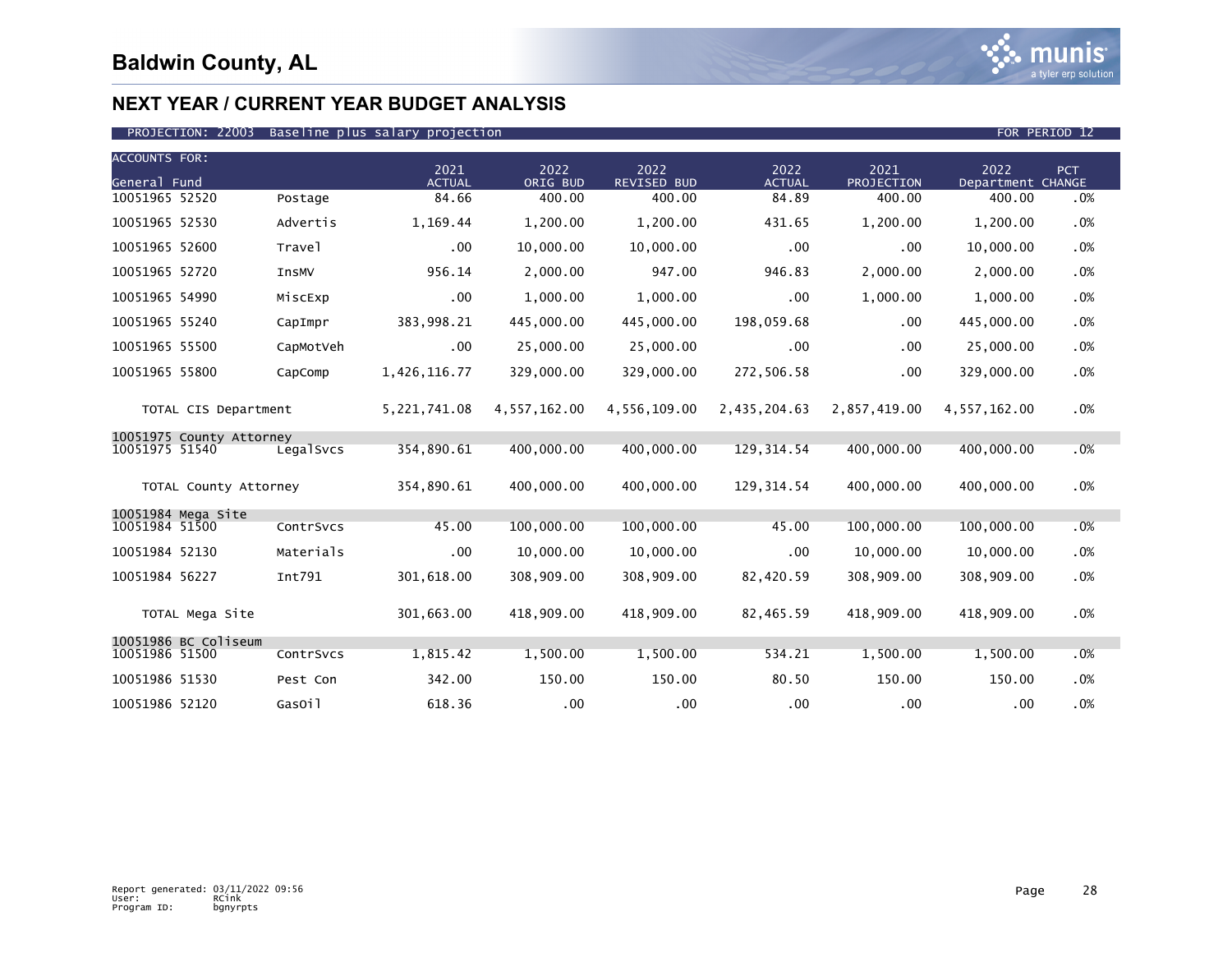

| <b>ACCOUNTS FOR:</b> |                                         |            |                       |                  |                     |                       |                    |                           |            |
|----------------------|-----------------------------------------|------------|-----------------------|------------------|---------------------|-----------------------|--------------------|---------------------------|------------|
| General Fund         |                                         |            | 2021<br><b>ACTUAL</b> | 2022<br>ORIG BUD | 2022<br>REVISED BUD | 2022<br><b>ACTUAL</b> | 2021<br>PROJECTION | 2022<br>Department CHANGE | <b>PCT</b> |
| 10051986 52310       |                                         | $RMB$ ldgs | 17,288.98             | 25,305.00        | 25,305.00           | 150.00                | 25,000.00          | 25,305.00                 | .0%        |
| 10051986 52510       |                                         | Telephone  | 1,751.41              | 1,700.00         | 1,700.00            | 731.43                | 1,700.00           | 1,700.00                  | .0%        |
|                      | TOTAL BC Coliseum                       |            | 21,816.17             | 28,655.00        | 28,655.00           | 1,496.14              | 28,350.00          | 28,655.00                 | .0%        |
|                      | 10051987 DHR Robertsdale                |            |                       |                  |                     |                       |                    |                           |            |
| 10051987 52510       |                                         | Telephone  | .00                   | 100.00           | 100.00              | .00                   | 100.00             | 100.00                    | .0%        |
|                      | TOTAL DHR Robertsdale                   |            | .00                   | 100.00           | 100.00              | .00                   | 100.00             | 100.00                    | .0%        |
|                      | 10051988 BM Courthouse Building         |            |                       |                  |                     |                       |                    |                           |            |
| 10051988 51500       |                                         | ContrSvcs  | 3,127.00              | 3,000.00         | 3,000.00            | 1,443.00              | 3,000.00           | 3,000.00                  | .0%        |
| 10051988 51530       |                                         | Pest Con   | 200.00                | 1,000.00         | 1,000.00            | 37.50                 | 1,000.00           | 1,000.00                  | .0%        |
| 10051988 52190       |                                         | MiscSupp   | 1,342.59              | 600.00           | 600.00              | 1,840.96              | 600.00             | 600.00                    | .0%        |
| 10051988 52300       |                                         | Landscape  | .00                   | 3.000.00         | 3.000.00            | .00                   | 3,000.00           | 3.000.00                  | .0%        |
| 10051988 52310       |                                         | RMBldgs    | 47,704.19             | 70,000.00        | 70,000.00           | 12,593.72             | 70,000.00          | 70,000.00                 | .0%        |
|                      | TOTAL BM Courthouse Building            |            | 52.373.78             | 77.600.00        | 77.600.00           | 15,915.18             | 77.600.00          | 77.600.00                 | .0%        |
|                      | 10051989 Central Annex II Reg Bank Bldg |            |                       |                  |                     |                       |                    |                           |            |
| 10051989 51500       |                                         | ContrSvcs  | 6,887.64              | 6.000.00         | 6.000.00            | 2,711.68              | 6,000.00           | 6,000.00                  | .0%        |
| 10051989 51530       |                                         | Pest Con   | 170.00                | 550.00           | 550.00              | 85.00                 | 550.00             | 550.00                    | .0%        |
| 10051989 52160       |                                         | CleanSupp  | 3,883.47              | 3,000.00         | 3,000.00            | 1,861.04              | 3,000.00           | 3,000.00                  | .0%        |
| 10051989 52190       |                                         | MiscSupp   | 215.62                | 100.00           | 100.00              | .00                   | 100.00             | 100.00                    | .0%        |
| 10051989 52310       |                                         | RMBldgs    | 31,715.74             | 60,000.00        | 60,000.00           | 7,796.23              | .00                | 60,000.00                 | .0%        |
| 10051989 52510       |                                         | Telephone  | 1,105.91              | 1,200.00         | 1,200.00            | 458.76                | 1,200.00           | 1,200.00                  | .0%        |
|                      | TOTAL Central Annex II Reg B            |            | 43,978.38             | 70,850.00        | 70,850.00           | 12,912.71             | 10,850.00          | 70,850.00                 | .0%        |
| 10051990 51500       | 10051990 Miscellaneous Appropriations   | ContrSvcs  | 209,600.00            | 216,000.00       | 216,000.00          | 81,420.00             | .00                | 216,000.00                | .0%        |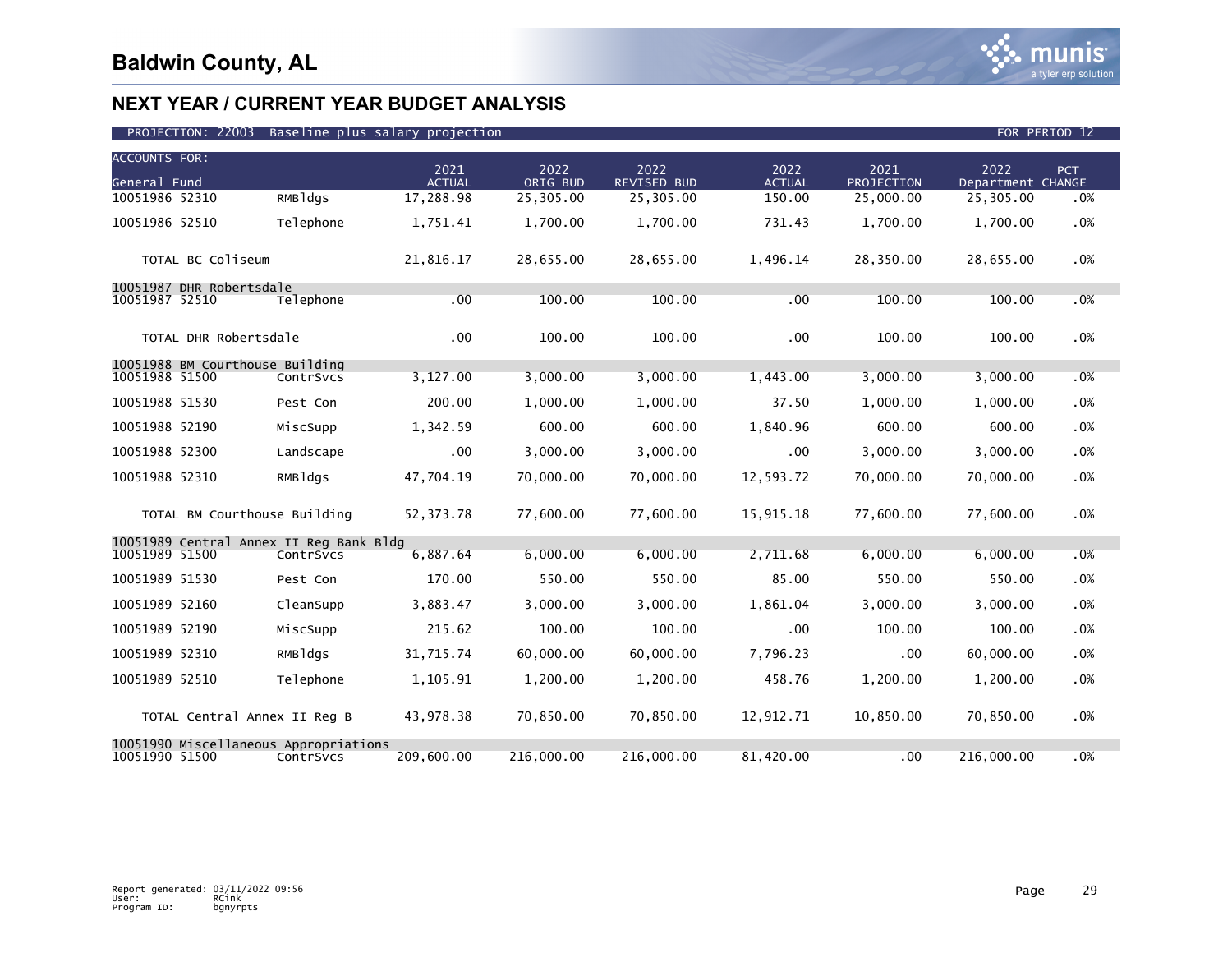

### PROJECTION: 22003 Baseline plus salary projection FOR PERIOD 12

| <b>ACCOUNTS FOR:</b>                     |           | 2021          | 2022         | 2022               | 2022           | 2021         | 2022              | PCT. |
|------------------------------------------|-----------|---------------|--------------|--------------------|----------------|--------------|-------------------|------|
| General Fund                             |           | <b>ACTUAL</b> | ORIG BUD     | <b>REVISED BUD</b> | <b>ACTUAL</b>  | PROJECTION   | Department CHANGE |      |
| 10051990 52300                           | Landscape | 49.40         | .00          | .00                | .00            | .00          | .00               | .0%  |
| 10051990 52900                           | Approp    | $.00 \,$      | 1,318,995.00 | 1,299,995.00       | .00            | .00          | 1,318,995.00      | .0%  |
| 10051990 52905                           | AMAPP     | 1,322,021.89  | .00          | $-30,000.00$       | 1, 134, 652.00 | 1,354,627.00 | .00               | .0%  |
| 10051990 53320                           | SARPC     | $.00 \,$      | 97,674.00    | 97,674.00          | .00            | .00          | 97,674.00         | .0%  |
| 10051990 53420                           | CommDisc  | 15,000.00     | 25,000.00    | 25,000.00          | 15,000.00      | 25,000.00    | 25,000.00         | .0%  |
| 10051990 55210                           | CapB1dq   | 79,176.19     | .00          | 70,825.00          | 93,576.53      | .00          | .00               | .0%  |
| 10051990 55240                           | CapImpr   | 138,686.28    | $.00 \,$     | 119,500.00         | 79,050.61      | .00          | .00               | .0%  |
| TOTAL Miscellaneous Appropri             |           | 1,764,533.76  | 1,657,669.00 | 1,798,994.00       | 1,403,699.14   | 1,379,627.00 | 1.657.669.00      | .0%  |
| 10051992 Central Annex<br>10051992 51030 | Overtime  | 357.25        | 2,000.00     | 2,000.00           | 33.62          | 1,000.00     | 2,000.00          | .0%  |
| 10051992 51060                           | Longevity | 1,000.00      | 1,500.00     | 1,500.00           | 1,500.00       | .00          | 1,500.00          | .0%  |
| 10051992 51130                           | Salaries  | 86,090.27     | 104, 312.00  | 104, 312.00        | 45,271.99      | 100,893.00   | 104, 312.00       | .0%  |
| 10051992 51211                           | RetTirI   | 2,798.22      | 3,101.00     | 3,101.00           | 1,261.37       | 5,910.00     | 3,101.00          | .0%  |
| 10051992 51212                           | RetTirII  | 2,631.62      | 4,026.00     | 4,026.00           | 1,629.11       | .00          | 4,026.00          | .0%  |
| 10051992 51220                           | HlthIns   | 19,322.50     | 20,066.00    | 20,066.00          | 10,481.00      | 19,675.00    | 20,066.00         | .0%  |
| 10051992 51230                           | Life Ins  | 155.43        | 171.00       | 171.00             | 70.65          | 165.00       | 171.00            | .0%  |
| 10051992 51240                           | Ssecur    | 5,944.53      | 7,132.00     | 7,132.00           | 3,313.17       | 7,872.00     | 7,132.00          | .0%  |
| 10051992 51250                           | WorkComp  | 2,059.61      | 2,288.00     | 2,288.00           | 2,091.42       | .00          | 2,288.00          | .0%  |
| 10051992 51260                           | Unemploy  | $.00 \,$      | 151.00       | 151.00             | .00            | 151.00       | 151.00            | .0%  |
| 10051992 51270                           | Air Medc  | .00           | 165.00       | 165.00             | 165.00         | .00          | 165.00            | .0%  |
| 10051992 51290                           | Disablil  | 190.39        | 205.00       | 205.00             | 86.75          | 188.00       | 205.00            | .0%  |
| 10051992 51500                           | ContrSvcs | 10,487.49     | 3,500.00     | 3,500.00           | 300.00         | 2,000.00     | 3,500.00          | .0%  |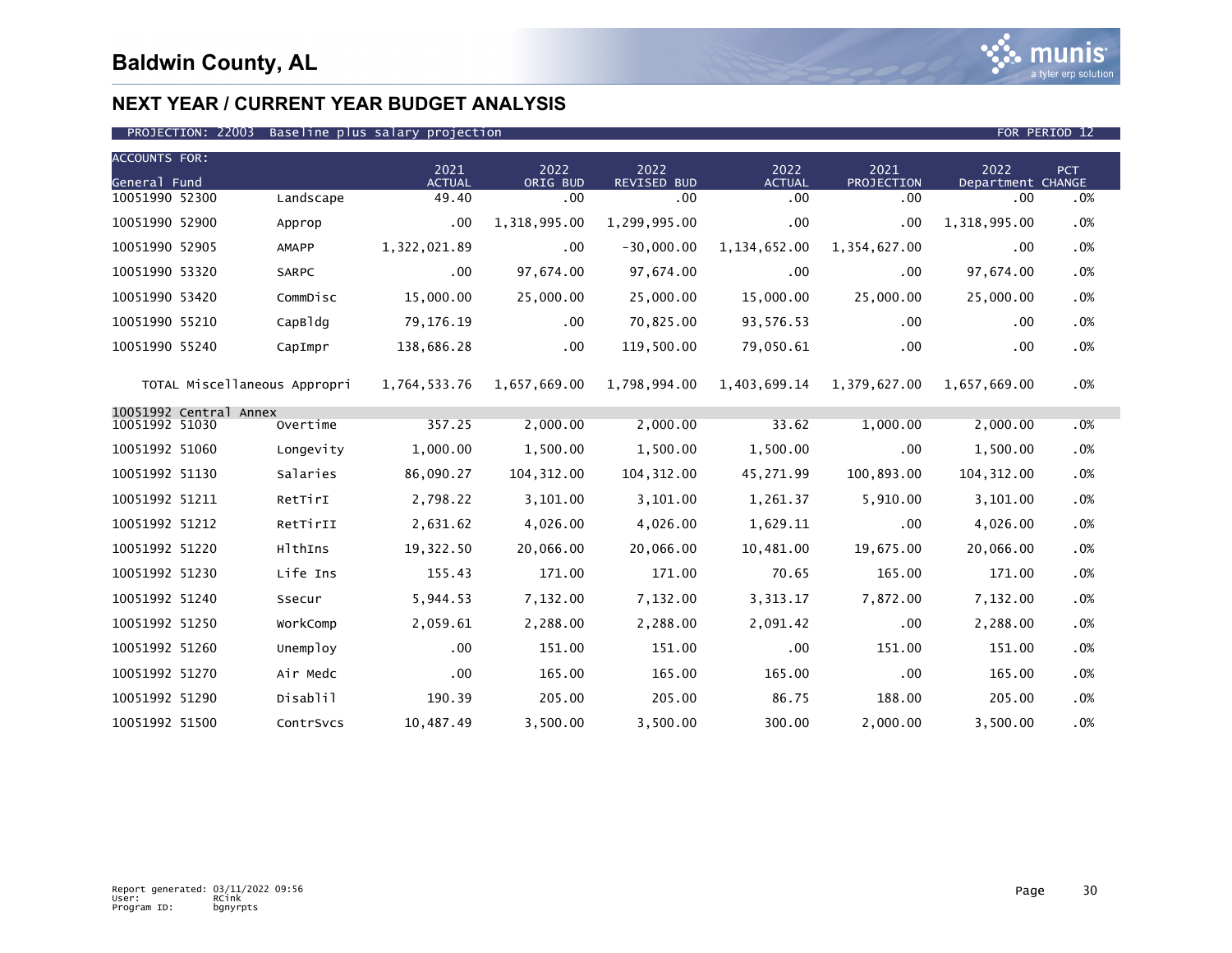| <b>ACCOUNTS FOR:</b>                        |            |                       |                  |                            |                       |                    |                           |     |
|---------------------------------------------|------------|-----------------------|------------------|----------------------------|-----------------------|--------------------|---------------------------|-----|
| General Fund                                |            | 2021<br><b>ACTUAL</b> | 2022<br>ORIG BUD | 2022<br><b>REVISED BUD</b> | 2022<br><b>ACTUAL</b> | 2021<br>PROJECTION | 2022<br>Department CHANGE | PCT |
| 10051992 51530                              | Pest Con   | 160.00                | 600.00           | 600.00                     | 22.50                 | 600.00             | 600.00                    | .0% |
| 10051992 51560                              | EEDrugTest | 103.75                | .00              | .00 <sub>1</sub>           | .00                   | .00                | .00                       | .0% |
| 10051992 51700                              | Training   | .00                   | 100.00           | 100.00                     | .00                   | 100.00             | 100.00                    | .0% |
| 10051992 52110                              | OffSupp    | 3,754.92              | 5,300.00         | 5,300.00                   | 528.48                | 7,000.00           | 5,300.00                  | .0% |
| 10051992 52160                              | CleanSupp  | 7,513.71              | 12,500.00        | 12,500.00                  | 4,577.26              | 8,000.00           | 12,500.00                 | .0% |
| 10051992 52190                              | MiscSupp   | 2,015.95              | 2,200.00         | 2,200.00                   | 47.20                 | 500.00             | 2,200.00                  | .0% |
| 10051992 52210                              | RentExp    | 4,095.63              | 2,900.00         | 2,900.00                   | 2,616.01              | 2,900.00           | 2,900.00                  | .0% |
| 10051992 52280                              | Uniforms   | $-13.00$              | 100.00           | 100.00                     | 451.48                | 100.00             | 100.00                    | .0% |
| 10051992 52290                              | OthrChgs   | 4,764.43              | 4,500.00         | 4,500.00                   | 8.33                  | 4,500.00           | 4,500.00                  | .0% |
| 10051992 52300                              | Landscape  | .00                   | 1,000.00         | 1,000.00                   | .00                   | 1,000.00           | 1,000.00                  | .0% |
| 10051992 52310                              | RMBldgs    | 34, 177. 23           | 135,000.00       | 135,000.00                 | 38,904.82             | .00                | 135,000.00                | .0% |
| 10051992 52330                              | RMOffEq    | 355.80                | 2,400.00         | 2,400.00                   | $.00 \,$              | .00                | 2,400.00                  | .0% |
| 10051992 52510                              | Telephone  | $.00 \,$              | 150.00           | 150.00                     | .00                   | 150.00             | 150.00                    | .0% |
| 10051992 52520                              | Postage    | 2.01                  | 100.00           | 100.00                     | 2.99                  | 100.00             | 100.00                    | .0% |
| 10051992 52600                              | Travel     | .00                   | 100.00           | 100.00                     | .00                   | 100.00             | 100.00                    | .0% |
| 10051992 54990                              | MiscExp    | 838.34                | .00              | $.00 \,$                   | $.00 \,$              | .00                | .00                       | .0% |
| TOTAL Central Annex                         |            | 188,806.08            | 315,567.00       | 315,567.00                 | 113,363.15            | 162,904.00         | 315,567.00                | .0% |
| 10051993 Foley Courthouse<br>10051993 51030 | Overtime   | 2,161.80              | 1,200.00         | 1,200.00                   | 292.18                | 1,200.00           | 1,200.00                  | .0% |
|                                             |            |                       |                  |                            |                       |                    |                           |     |
| 10051993 51060                              | Longevity  | 2,000.00              | 2,000.00         | 2,000.00                   | 2,000.00              | .00                | 2,000.00                  | .0% |
| 10051993 51130                              | Salaries   | 108,893.58            | 111,259.00       | 111,259.00                 | 48,311.07             | 108,721.00         | 111,259.00                | .0% |
| 10051993 51211                              | RetTirI    | 5, 155. 53            | 5,632.00         | 5,632.00                   | 2,299.26              | 6,375.00           | 5,632.00                  | .0% |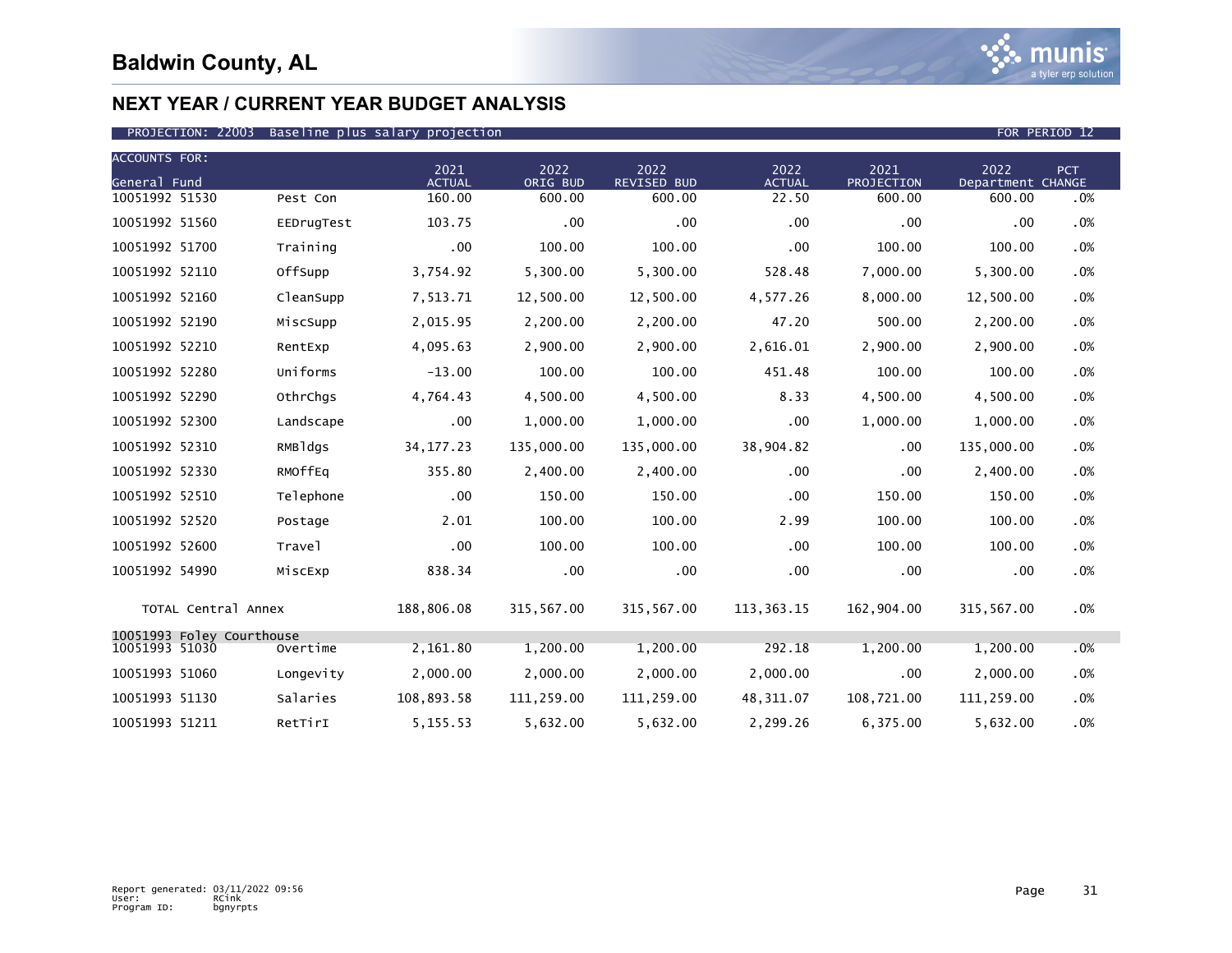

| <b>ACCOUNTS FOR:</b> |           |                       |                  |                            |                       |                    |                           |            |
|----------------------|-----------|-----------------------|------------------|----------------------------|-----------------------|--------------------|---------------------------|------------|
| General Fund         |           | 2021<br><b>ACTUAL</b> | 2022<br>ORIG BUD | 2022<br><b>REVISED BUD</b> | 2022<br><b>ACTUAL</b> | 2021<br>PROJECTION | 2022<br>Department CHANGE | <b>PCT</b> |
| 10051993 51212       | RetTirII  | 1,775.18              | 1,894.00         | 1,894.00                   | 785.69                | .00                | 1,894.00                  | .0%        |
| 10051993 51220       | HlthIns   | 24,715.50             | 26, 155.00       | 26,155.00                  | 10,376.00             | 26,017.00          | 26,155.00                 | .0%        |
| 10051993 51230       | Life Ins  | 154.71                | 171.00           | 171.00                     | 62.40                 | 165.00             | 171.00                    | .0%        |
| 10051993 51240       | Ssecur    | 7,991.45              | 7,861.00         | 7,861.00                   | 3,610.47              | 8,562.00           | 7,861.00                  | .0%        |
| 10051993 51250       | WorkComp  | 2,050.46              | 2,294.00         | 2,294.00                   | 2,096.88              | .00                | 2,294.00                  | .0%        |
| 10051993 51260       | Unemploy  | .00                   | 163.00           | 163.00                     | .00                   | 163.00             | 163.00                    | .0%        |
| 10051993 51290       | Disablil  | 218.02                | 219.00           | 219.00                     | 93.49                 | 202.00             | 219.00                    | .0%        |
| 10051993 51500       | ContrSvcs | 1,245.00              | 1,200.00         | 1,200.00                   | 530.00                | 1,200.00           | 1,200.00                  | .0%        |
| 10051993 51530       | Pest Con  | 2,235.00              | 900.00           | 900.00                     | 560.00                | 900.00             | 900.00                    | .0%        |
| 10051993 51700       | Training  | .00                   | 100.00           | 100.00                     | .00                   | 100.00             | 100.00                    | .0%        |
| 10051993 52110       | OffSupp   | 1,794.82              | 3,500.00         | 3,500.00                   | 990.40                | 3,500.00           | 3,500.00                  | .0%        |
| 10051993 52150       | Tire      | 64.51                 | .00              | $.00 \,$                   | .00                   | .00                | .00                       | .0%        |
| 10051993 52160       | CleanSupp | 7,498.57              | 7,000.00         | 7,000.00                   | 3,864.75              | 7,000.00           | 7,000.00                  | .0%        |
| 10051993 52190       | MiscSupp  | .00                   | 500.00           | 500.00                     | 287.40                | 500.00             | 500.00                    | .0%        |
| 10051993 52210       | RentExp   | 3,877.86              | 5,600.00         | 5,600.00                   | 2,957.04              | 4,200.00           | 5,600.00                  | .0%        |
| 10051993 52280       | Uniforms  | 2,355.12              | 150.00           | 150.00                     | 55.93                 | 150.00             | 150.00                    | .0%        |
| 10051993 52290       | OthrChgs  | 19,591.79             | 4,000.00         | 4,000.00                   | 8.33                  | 4,000.00           | 4,000.00                  | .0%        |
| 10051993 52300       | Landscape | 707.50                | 1,000.00         | 1,000.00                   | 523.50                | 1,000.00           | 1.000.00                  | .0%        |
| 10051993 52310       | RMBldgs   | 37,080.07             | 35,000.00        | 35,000.00                  | 13,244.69             | 35,000.00          | 35,000.00                 | .0%        |
| 10051993 52405       | CableTv   | 1,078.13              | 1,000.00         | 1,000.00                   | 468.75                | 1,000.00           | 1,000.00                  | .0%        |
| 10051993 52510       | Telephone | 449.93                | 700.00           | 700.00                     | 202.79                | 700.00             | 700.00                    | .0%        |
| 10051993 52520       | Postage   | 6.56                  | 20.00            | 20.00                      | .53                   | 20.00              | 20.00                     | .0%        |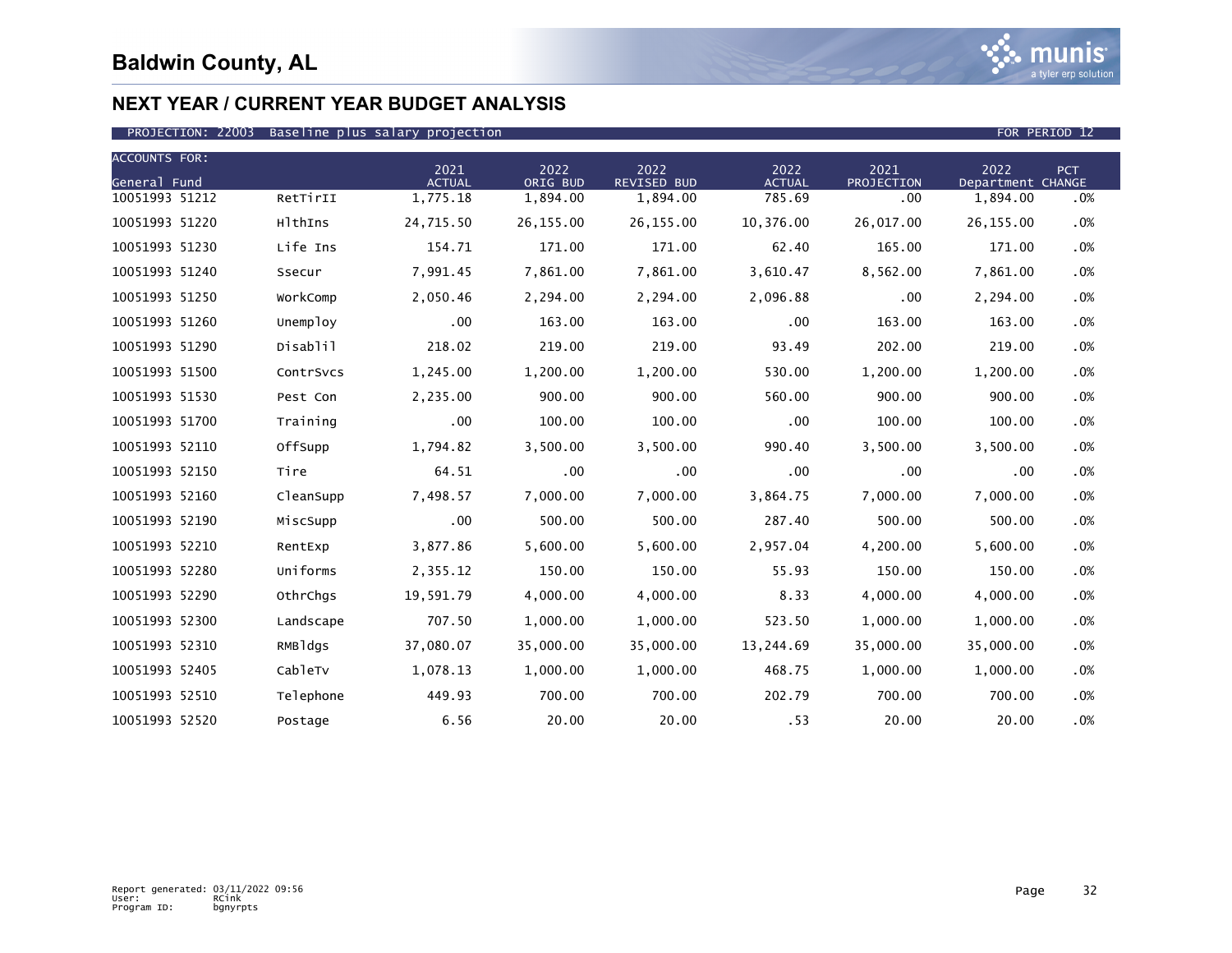

| <b>ACCOUNTS FOR:</b>                           |            |                       |                  |                     |                       |                    |                           |            |
|------------------------------------------------|------------|-----------------------|------------------|---------------------|-----------------------|--------------------|---------------------------|------------|
| General Fund                                   |            | 2021<br><b>ACTUAL</b> | 2022<br>ORIG BUD | 2022<br>REVISED BUD | 2022<br><b>ACTUAL</b> | 2021<br>PROJECTION | 2022<br>Department CHANGE | <b>PCT</b> |
| 10051993 54090                                 | Subscrip   | 354.99                | 160.00           | 160.00              | .00                   | 160.00             | 160.00                    | .0%        |
| TOTAL Foley Courthouse                         |            | 233,456.08            | 219,678.00       | 219,678.00          | 93,621.55             | 210,835.00         | 219,678.00                | .0%        |
| 10051994 Fairhope Courthouse<br>10051994 51030 |            | 113.68                | 1,000.00         | 1,000.00            |                       | 1,000.00           |                           |            |
|                                                | Overtime   |                       |                  |                     | 181.49                |                    | 1,000.00                  | .0%        |
| 10051994 51060                                 | Longevity  | 1,000.00              | 1,500.00         | 1,500.00            | 1,000.00              | .00                | 1,500.00                  | .0%        |
| 10051994 51130                                 | Salaries   | 102,474.05            | 105,727.00       | 105,727.00          | 41,539.69             | 101,780.00         | 105,727.00                | .0%        |
| 10051994 51211                                 | RetTirI    | 3,681.99              | 4,123.00         | 4,123.00            | 1,287.90              | 5,961.00           | 4,123.00                  | $.0\%$     |
| 10051994 51212                                 | RetTirII   | 2,748.71              | 3,069.00         | 3,069.00            | 1,304.22              | .00                | 3,069.00                  | .0%        |
| 10051994 51220                                 | HlthIns    | 18,977.40             | 20,066.00        | 20,066.00           | 5,762.60              | 12,684.00          | 20,066.00                 | .0%        |
| 10051994 51230                                 | Life Ins   | 135.72                | 171.00           | 171.00              | 37.71                 | 165.00             | 171.00                    | .0%        |
| 10051994 51240                                 | Ssecur     | 7,476.13              | 7,645.00         | 7,645.00            | 3,187.80              | 7,939.00           | 7,645.00                  | .0%        |
| 10051994 51250                                 | WorkComp   | 2,217.37              | 2,411.00         | 2,411.00            | 2,206.65              | .00                | 2,411.00                  | .0%        |
| 10051994 51260                                 | Unemploy   | .00                   | 152.00           | 152.00              | .00                   | 152.00             | 152.00                    | $.0\%$     |
| 10051994 51270                                 | Air Medc   | .00                   | 165.00           | 165.00              | 165.00                | .00                | 165.00                    | .0%        |
| 10051994 51290                                 | Disablil   | 204.72                | 206.00           | 206.00              | 65.63                 | 189.00             | 206.00                    | .0%        |
| 10051994 51500                                 | ContrSvcs  | 5,383.14              | 12,000.00        | 12,000.00           | 8,850.26              | 2,000.00           | 12,000.00                 | $.0\%$     |
| 10051994 51530                                 | Pest Con   | 177.50                | 900.00           | 900.00              | 570.00                | 900.00             | 900.00                    | .0%        |
| 10051994 51560                                 | EEDrugTest | .00                   | .00              | .00                 | 40.75                 | .00                | .00                       | .0%        |
| 10051994 51700                                 | Training   | .00.                  | 100.00           | 100.00              | .00                   | 100.00             | 100.00                    | .0%        |
| 10051994 52110                                 | OffSupp    | 43,867.58             | 31,000.00        | 31,000.00           | 1,601.00              | 5,000.00           | 31,000.00                 | .0%        |
| 10051994 52120                                 | GasOil     | 355.05                | .00              | .00.                | .00                   | .00                | .00                       | .0%        |
| 10051994 52160                                 | CleanSupp  | 10,585.04             | 10,000.00        | 10,000.00           | 5,162.06              | 8,200.00           | 10,000.00                 | .0%        |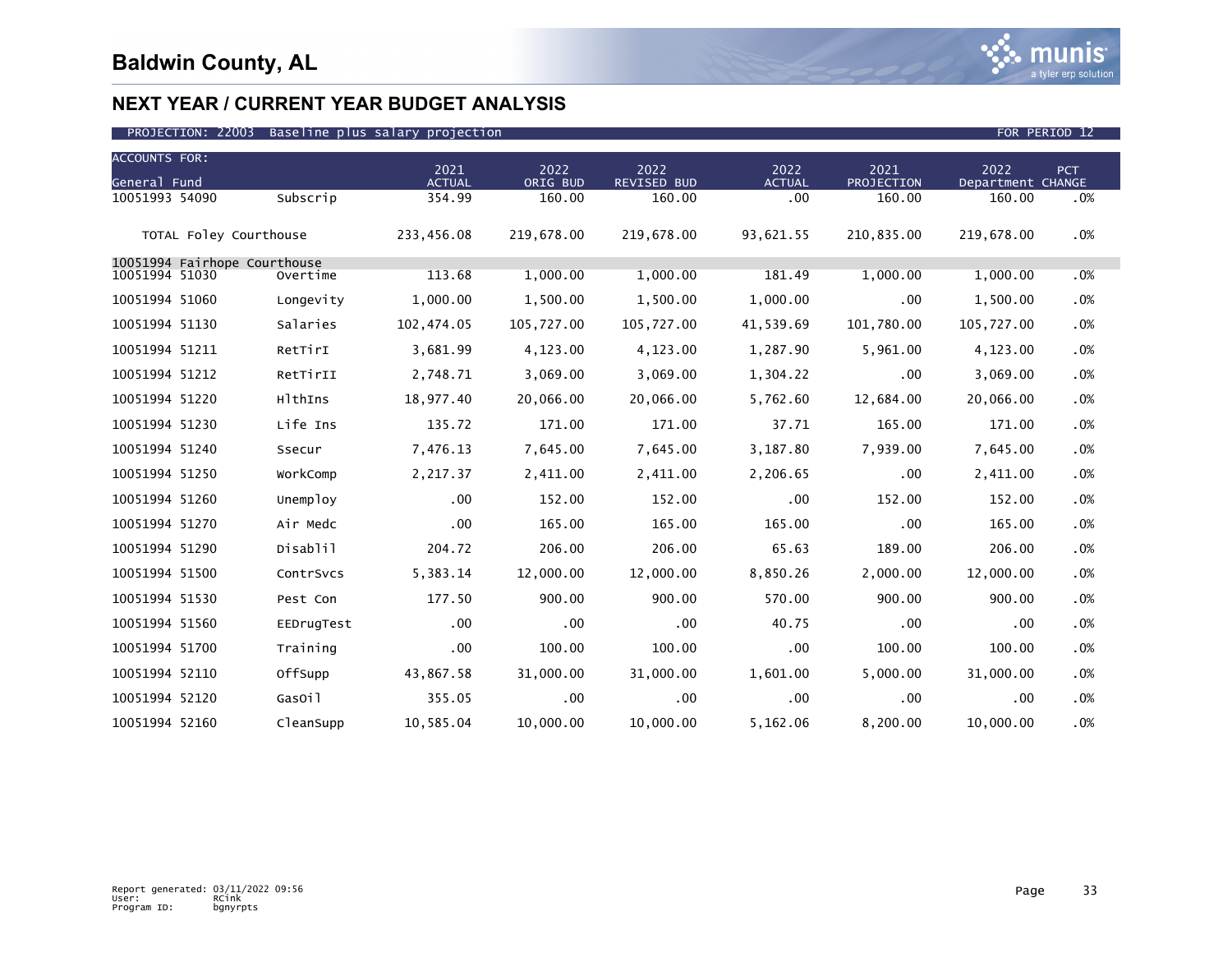

| <b>ACCOUNTS FOR:</b> |                                     |                       |                  |                            |                       |                           |                           |     |
|----------------------|-------------------------------------|-----------------------|------------------|----------------------------|-----------------------|---------------------------|---------------------------|-----|
| General Fund         |                                     | 2021<br><b>ACTUAL</b> | 2022<br>ORIG BUD | 2022<br><b>REVISED BUD</b> | 2022<br><b>ACTUAL</b> | 2021<br><b>PROJECTION</b> | 2022<br>Department CHANGE | PCT |
| 10051994 52190       | MiscSupp                            | 3,223.76              | 500.00           | 500.00                     | 72.34                 | 500.00                    | 500.00                    | .0% |
| 10051994 52210       | RentExp                             | 5,037.54              | 2,500.00         | 2,500.00                   | 1,865.97              | 2,500.00                  | 2,500.00                  | .0% |
| 10051994 52280       | Uniforms                            | 451.66                | 150.00           | 150.00                     | 170.37                | 150.00                    | 150.00                    | .0% |
| 10051994 52290       | OthrChgs                            | 682.91                | 2,800.00         | 2,800.00                   | 8.33                  | 2,800.00                  | 2,800.00                  | .0% |
| 10051994 52300       | Landscape                           | .00                   | 3,500.00         | 3,500.00                   | 67.00                 | 3,500.00                  | 3,500.00                  | .0% |
| 10051994 52310       | RMBldgs                             | 26,549.73             | 31,000.00        | 31,000.00                  | 11,813.89             | 30,000.00                 | 31,000.00                 | .0% |
| 10051994 52340       | <b>RMMV</b>                         | $.00 \,$              | 500.00           | 500.00                     | .00                   | 500.00                    | 500.00                    | .0% |
| 10051994 52351       | CompSupp                            | 93.24                 | .00              | $.00 \,$                   | .00                   | .00                       | .00                       | .0% |
| 10051994 52510       | Telephone                           | 1,193.37              | 1,300.00         | 1,300.00                   | 534.21                | 1,300.00                  | 1,300.00                  | .0% |
| 10051994 52520       | Postage                             | 74.49                 | 60.00            | 60.00                      | 1.46                  | 60.00                     | 60.00                     | .0% |
| 10051994 52600       | Travel                              | 121.17                | .00              | $.00 \,$                   | .00                   | .00                       | .00                       | .0% |
| 10051994 54090       | Subscrip                            | 42.00                 | 40.00            | 40.00                      | $.00 \,$              | 40.00                     | 40.00                     | .0% |
| 10051994 55240       | CapImpr                             | $-20.86$              | .00              | .00.                       | .00                   | .00                       | .00                       | .0% |
|                      | TOTAL Fairhope Courthouse           | 236,847.09            | 242,585.00       | 242,585.00                 | 87,496.33             | 187,420.00                | 242,585.00                | .0% |
| 10051995 51030       | 10051995 Building Maintenance Dept. | 8, 117.48             | 15,000.00        | 15,000.00                  | 4,519.39              | 15,000.00                 | 15,000.00                 |     |
|                      | Overtime                            |                       |                  |                            |                       |                           |                           | .0% |
| 10051995 51060       | Longevity                           | 9,500.00              | 9,000.00         | 9,000.00                   | 9,000.00              | .00                       | 9,000.00                  | .0% |
| 10051995 51130       | Salaries                            | 718,644.13            | 827,450.00       | 827,450.00                 | 340,920.16            | 820,719.00                | 827,450.00                | .0% |
| 10051995 51211       | RetTirI                             | 30,531.71             | 32, 327.00       | 32, 327.00                 | 14, 344. 13           | 48,474.00                 | 32, 327.00                | .0% |
| 10051995 51212       | RetTirII                            | 14,202.14             | 27,645.00        | 27,645.00                  | 8,015.69              | .00                       | 27,645.00                 | .0% |
| 10051995 51220       | HlthIns                             | 131,776.90            | 175,223.00       | 175,223.00                 | 65,207.10             | 125,041.00                | 175,223.00                | .0% |
| 10051995 51230       | Life Ins                            | 738.50                | 741.00           | 741.00                     | 351.36                | 880.00                    | 741.00                    | .0% |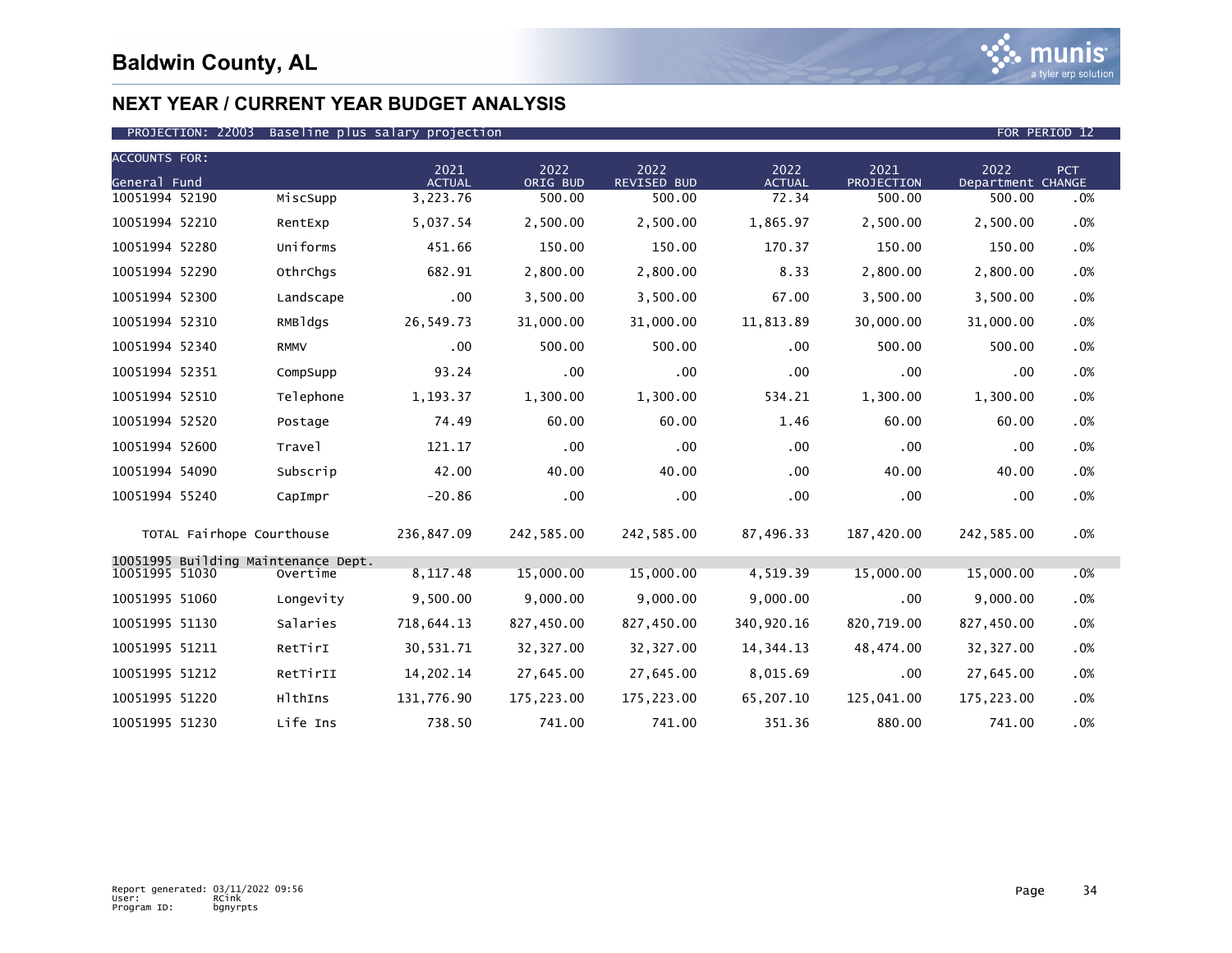

| <b>ACCOUNTS FOR:</b> |             |                       |                  |                            |                       |                    |                           |            |
|----------------------|-------------|-----------------------|------------------|----------------------------|-----------------------|--------------------|---------------------------|------------|
| General Fund         |             | 2021<br><b>ACTUAL</b> | 2022<br>ORIG BUD | 2022<br><b>REVISED BUD</b> | 2022<br><b>ACTUAL</b> | 2021<br>PROJECTION | 2022<br>Department CHANGE | <b>PCT</b> |
| 10051995 51240       | Ssecur      | 53, 313.91            | 60,307.00        | 60,307.00                  | 25,718.35             | 64,662.00          | 60,307.00                 | .0%        |
| 10051995 51250       | WorkComp    | 27,127.09             | 26,424.00        | 26,424.00                  | 24,299.83             | $.00 \,$           | 26,424.00                 | .0%        |
| 10051995 51260       | Unemploy    | $.00 \,$              | 1,229.00         | 1,229.00                   | $.00 \,$              | 1,229.00           | 1,229.00                  | .0%        |
| 10051995 51270       | Air Medc    | .00                   | 880.00           | 880.00                     | 220.00                | .00                | 880.00                    | .0%        |
| 10051995 51290       | Disablil    | 1,422.74              | 1,525.00         | 1,525.00                   | 687.56                | 1,524.00           | 1,525.00                  | .0%        |
| 10051995 51500       | ContrSvcs   | 39,841.13             | 10,000.00        | 10,000.00                  | 28,283.80             | 10,000.00          | 10,000.00                 | .0%        |
| 10051995 51530       | Pest Con    | 461.50                | 1,000.00         | 1,000.00                   | 563.50                | 1,000.00           | 1,000.00                  | .0%        |
| 10051995 51560       | EEDrugTest  | 414.75                | 200.00           | 200.00                     | 63.00                 | 200.00             | 200.00                    | .0%        |
| 10051995 51700       | Training    | .00                   | 2,000.00         | 2,000.00                   | .00                   | 2,000.00           | 2,000.00                  | .0%        |
| 10051995 52110       | OffSupp     | 2,021.31              | 3,000.00         | 3,000.00                   | 1,189.88              | 3,000.00           | 3,000.00                  | .0%        |
| 10051995 52120       | GasOil      | 23,176.65             | 28,043.00        | 28,043.00                  | 55,320.98             | .00                | 28,043.00                 | .0%        |
| 10051995 52130       | Material    | 16,419.25             | 13,000.00        | 13,000.00                  | 13,330.73             | 13,000.00          | 13,000.00                 | .0%        |
| 10051995 52140       | SmTools     | 10,928.98             | 15,000.00        | 15,000.00                  | 13,901.87             | 15,000.00          | 15,000.00                 | .0%        |
| 10051995 52150       | Tire        | 4,377.10              | 2,500.00         | 2,500.00                   | 157.61                | 2,500.00           | 2,500.00                  | .0%        |
| 10051995 52160       | CleanSupp   | 390.65                | 600.00           | 600.00                     | $-36.20$              | 600.00             | 600.00                    | .0%        |
| 10051995 52190       | MiscSupp    | 6,347.71              | 11,000.00        | 11,000.00                  | 2,114.63              | 11,000.00          | 11,000.00                 | .0%        |
| 10051995 52210       | RentExp     | 363.69                | 5,000.00         | 5,000.00                   | 165.66                | 450.00             | 5,000.00                  | .0%        |
| 10051995 52280       | Uniforms    | 7.844.01              | 7,000.00         | 7.000.00                   | 951.40                | 7.000.00           | 7.000.00                  | .0%        |
| 10051995 52281       | PersProte   | .00                   | 500.00           | 500.00                     | $.00 \,$              | 500.00             | 500.00                    | $.0\%$     |
| 10051995 52310       | RMBldgs     | 130,892.06            | 130,000.00       | 130,000.00                 | 39,586.39             | 150,000.00         | 130,000.00                | .0%        |
| 10051995 52313       | RMFed       | 137.95                | 10,000.00        | 10,000.00                  | $.00 \,$              | 10,000.00          | 10,000.00                 | $.0\%$     |
| 10051995 52340       | <b>RMMV</b> | 6,791.04              | 10,000.00        | 10,000.00                  | 3,414.81              | 10,000.00          | 10,000.00                 | .0%        |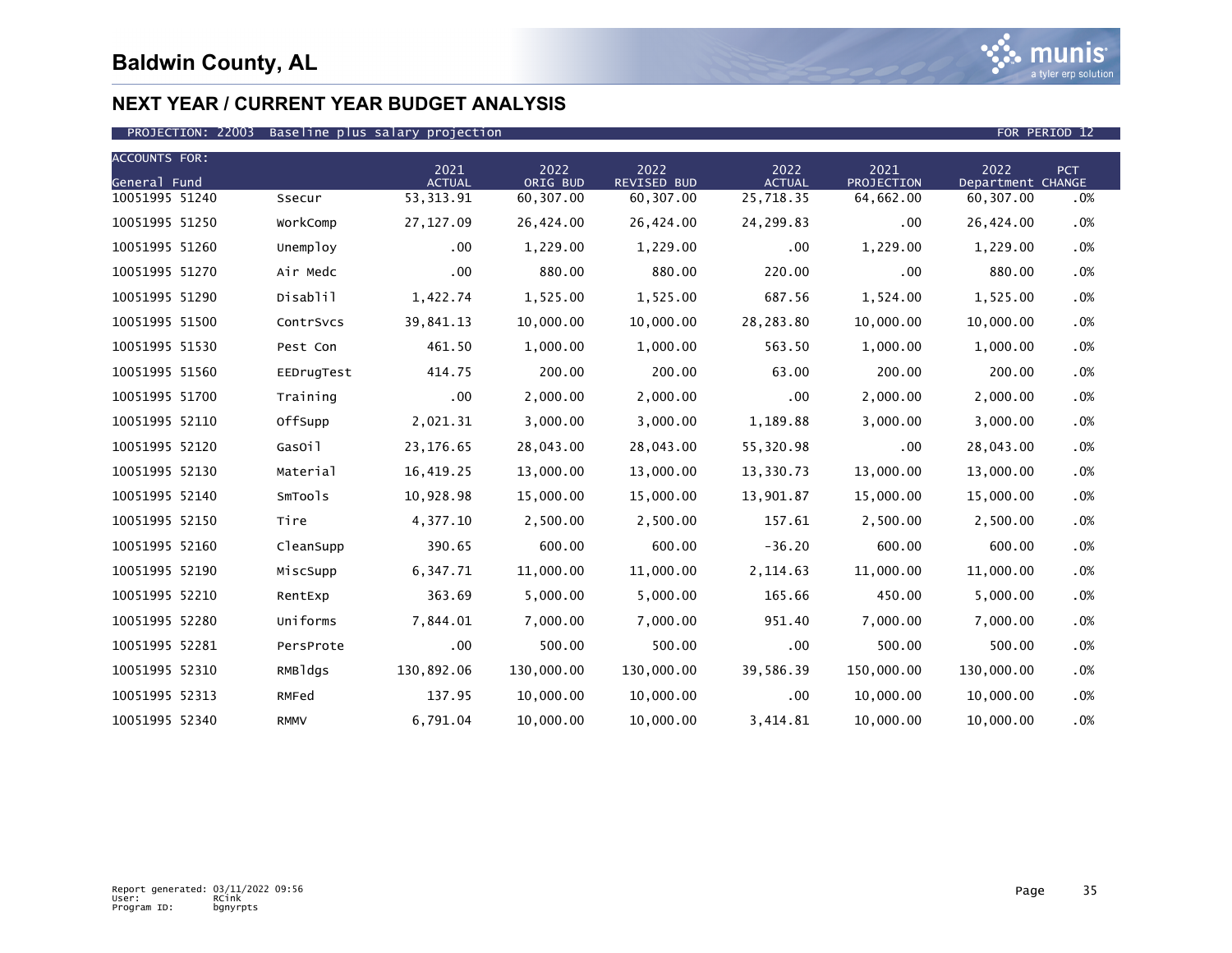

### PROJECTION: 22003 Baseline plus salary projection FOR PERIOD 12

| <b>ACCOUNTS FOR:</b><br>General Fund |                              |            | 2021<br><b>ACTUAL</b> | 2022<br>ORIG BUD | 2022<br>REVISED BUD | 2022<br><b>ACTUAL</b> | 2021<br>PROJECTION | 2022<br>Department CHANGE | PCT |
|--------------------------------------|------------------------------|------------|-----------------------|------------------|---------------------|-----------------------|--------------------|---------------------------|-----|
| 10051995 52351                       |                              | CompSupp   | 3,621.86              | 4,185.00         | 4,185.00            | 4,185.00              | .00                | 4,185.00                  | .0% |
| 10051995 52401                       |                              | Electricit | 9,769.41              | 9,000.00         | 9,000.00            | 5,086.23              | 9,000.00           | 9,000.00                  | .0% |
| 10051995 52510                       |                              | Telephone  | 15,426.19             | 14,000.00        | 14,000.00           | 6,513.11              | 14,000.00          | 14,000.00                 | .0% |
| 10051995 52530                       |                              | Advertis   | 4,558.31              | 1,700.00         | 1,700.00            | 32.72                 | 1,700.00           | 1,700.00                  | .0% |
| 10051995 52600                       |                              | Trave]     | $.00 \,$              | 1,000.00         | 1,000.00            | $.00 \,$              | 1,000.00           | 1,000.00                  | .0% |
| 10051995 52700                       |                              | Insurance  | 671, 195.98           | 3,000.00         | 3,000.00            | 61.48                 | 3,000.00           | 3,000.00                  | .0% |
| 10051995 52720                       |                              | InsMV      | 755,850.24            | 2,400.00         | 9,033.00            | 8,680.41              | 2,400.00           | 2,400.00                  | .0% |
| 10051995 54070                       |                              | LiceL&Tag  | 28.00                 | $.00 \,$         | .00                 | .00                   | .00                | $.00 \,$                  | .0% |
| 10051995 55500                       |                              | CapMotVeh  | 80,877.20             | 250,000.00       | 250,000.00          | .00                   | .00                | 250,000.00                | .0% |
| 10051995 55600                       |                              | CapConstr  | $.00 \,$              | 30,000.00        | 30,000.00           | .00                   | 30,000.00          | 30,000.00                 | .0% |
|                                      | TOTAL Building Maintenance D |            | 2,787,109.57          | 1,741,879.00     | 1,748,512.00        | 676,850.58            | 1,374,879.00       | 1,741,879.00              | .0% |
| 10051996 Custodial<br>10051996 51030 |                              | Overtime   | 99.87                 | 1,500.00         | 1,500.00            | 171.83                | 1,500.00           | 1,500.00                  | .0% |
| 10051996 51060                       |                              | Longevity  | 3,500.00              | 2,500.00         | 2,500.00            | 2,500.00              | .00                | 2,500.00                  | .0% |
| 10051996 51130                       |                              | Salaries   | 257,888.08            | 260,895.00       | 260,895.00          | 114,435.78            | 257,979.00         | 260,895.00                | .0% |
| 10051996 51211                       |                              | RetTirI    | 9,098.60              | 9,949.00         | 9,949.00            | 4,024.96              | 15,049.00          | 9,949.00                  | .0% |
| 10051996 51212                       |                              | RetTirII   | 6,405.74              | 7,807.00         | 7,807.00            | 3,161.71              | .00                | 7,807.00                  | .0% |
| 10051996 51220                       |                              | HlthIns    | 62,905.30             | 65,927.00        | 65,927.00           | 28,032.70             | 78,051.00          | 65,927.00                 | .0% |
| 10051996 51230                       |                              | Life Ins   | 477.84                | 513.00           | 513.00              | 197.85                | 495.00             | 513.00                    | .0% |
| 10051996 51240                       |                              | Ssecur     | 18,575.64             | 18,514.00        | 18,514.00           | 8,367.23              | 20,118.00          | 18,514.00                 | .0% |
| 10051996 51250                       |                              | WorkComp   | 8,970.19              | 9,935.00         | 9,935.00            | 9,052.24              | .00                | 9,935.00                  | .0% |
| 10051996 51260                       |                              | Unemploy   | .00                   | 385.00           | 385.00              | .00                   | 385.00             | 385.00                    | .0% |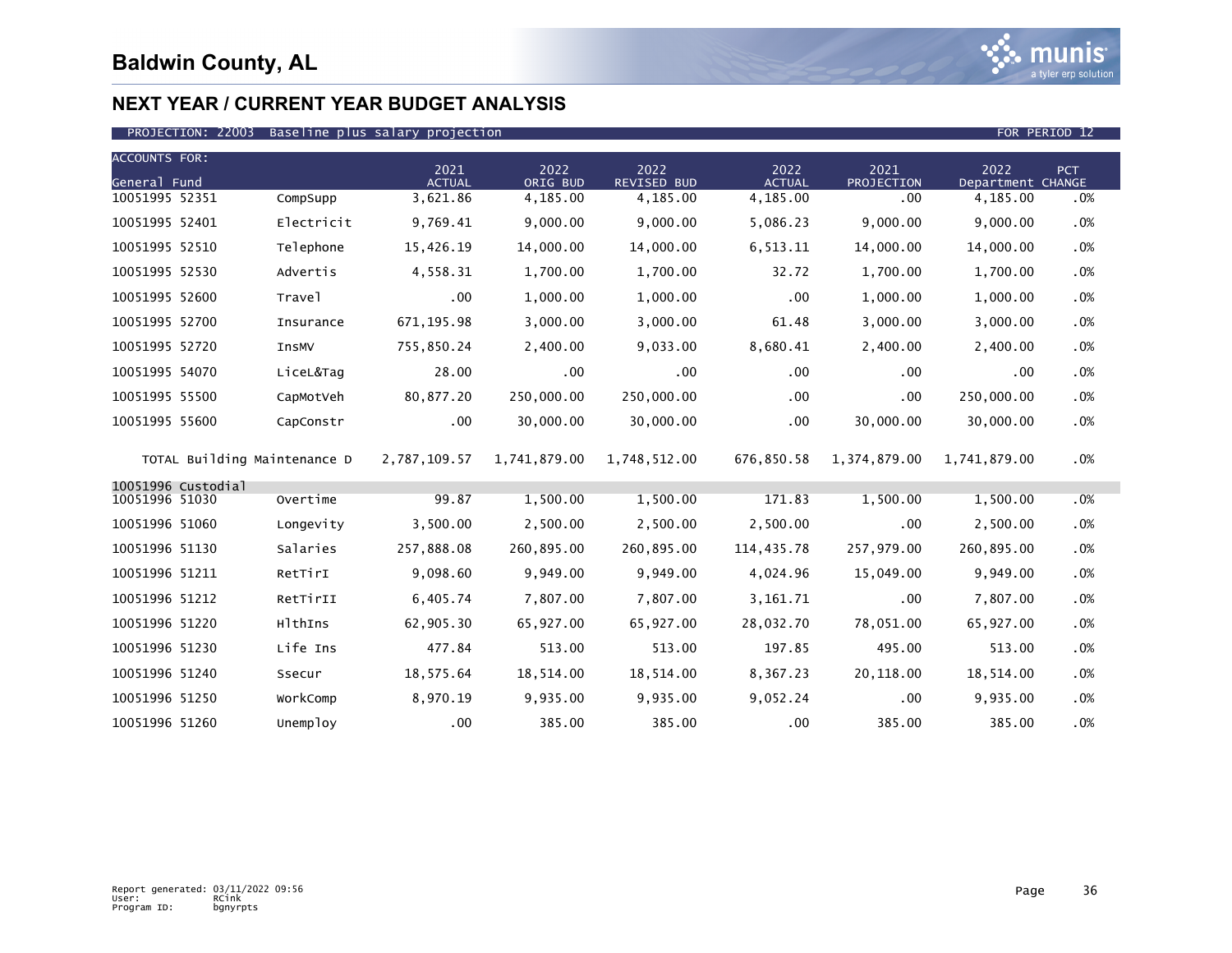

| <b>ACCOUNTS FOR:</b> |                               |             |                       |                  |                            |                       |                    |                           |     |
|----------------------|-------------------------------|-------------|-----------------------|------------------|----------------------------|-----------------------|--------------------|---------------------------|-----|
| General Fund         |                               |             | 2021<br><b>ACTUAL</b> | 2022<br>ORIG BUD | 2022<br><b>REVISED BUD</b> | 2022<br><b>ACTUAL</b> | 2021<br>PROJECTION | 2022<br>Department CHANGE | PCT |
| 10051996 51270       |                               | Air Medc    | .00                   | 495.00           | 495.00                     | 495.00                | .00                | 495.00                    | .0% |
| 10051996 51290       |                               | Disablil    | 504.51                | 510.00           | 510.00                     | 216.57                | 480.00             | 510.00                    | .0% |
| 10051996 51500       |                               | ContrSvcs   | 12,380.34             | 3,000.00         | 3,000.00                   | 10,735.13             | 3,000.00           | 3,000.00                  | .0% |
| 10051996 51560       |                               | EEDrugTest  | 384.25                | 200.00           | 200.00                     | 10.75                 | 200.00             | 200.00                    | .0% |
| 10051996 52120       |                               | GasOil      | 385.36                | 150.00           | 150.00                     | 288.27                | .00                | 150.00                    | .0% |
| 10051996 52150       |                               | Tire        | .00                   | 1,000.00         | 1,000.00                   | .00.                  | 1,000.00           | 1,000.00                  | .0% |
| 10051996 52160       |                               | CleanSupp   | 27,861.17             | 27,500.00        | 27.500.00                  | 16,431.38             | .00                | 27,500.00                 | .0% |
| 10051996 52190       |                               | MiscSupp    | 481.93                | 200.00           | 200.00                     | .00 <sub>1</sub>      | 200.00             | 200.00                    | .0% |
| 10051996 52280       |                               | Uniforms    | 505.79                | 500.00           | 500.00                     | 191.94                | 500.00             | 500.00                    | .0% |
| 10051996 52310       |                               | RMBldgs     | .00                   | 500.00           | 500.00                     | .00                   | 500.00             | 500.00                    | .0% |
| 10051996 52340       |                               | <b>RMMV</b> | 844.12                | 500.00           | 500.00                     | 49.19                 | 500.00             | 500.00                    | .0% |
| 10051996 52510       |                               | Telephone   | 729.98                | 1,000.00         | 1.000.00                   | 1.00                  | 1,000.00           | 1,000.00                  | .0% |
| 10051996 52600       |                               | Trave1      | 115.70                | .00              | $.00 \,$                   | 229.23                | .00                | .00                       | .0% |
|                      | TOTAL Custodial               |             | 412, 114.41           | 413,480.00       | 413,480.00                 | 198,592.76            | 380,957.00         | 413,480.00                | .0% |
| 10051999 51030       | 10051999 Coastal Area Program |             |                       | 200.00           | 200.00                     | .00                   | 200.00             |                           |     |
|                      |                               | Overtime    | .00                   |                  |                            |                       |                    | 200.00                    | .0% |
| 10051999 51130       |                               | Salaries    | 47,497.49             | 51,542.00        | 51,542.00                  | 21,669.71             | 49,974.00          | 51,542.00                 | .0% |
| 10051999 51211       |                               | RetTirI     | .00                   | 2,910.00         | 2,910.00                   | .00                   | 2,910.00           | 2,910.00                  | .0% |
| 10051999 51212       |                               | RetTirII    | 3,025.20              | 3,572.00         | 3,572.00                   | 1,432.39              | .00                | 3,572.00                  | .0% |
| 10051999 51220       |                               | HlthIns     | 7,572.30              | 13,257.00        | 13,257.00                  | 5,362.20              | .00                | 13,257.00                 | .0% |
| 10051999 51230       |                               | Life Ins    | 51.81                 | 57.00            | 57.00                      | 23.55                 | 55.00              | 57.00                     | .0% |
| 10051999 51240       |                               | Ssecur      | 3,435.07              | 3,524.00         | 3,524.00                   | 1,522.68              | 3,838.00           | 3,524.00                  | .0% |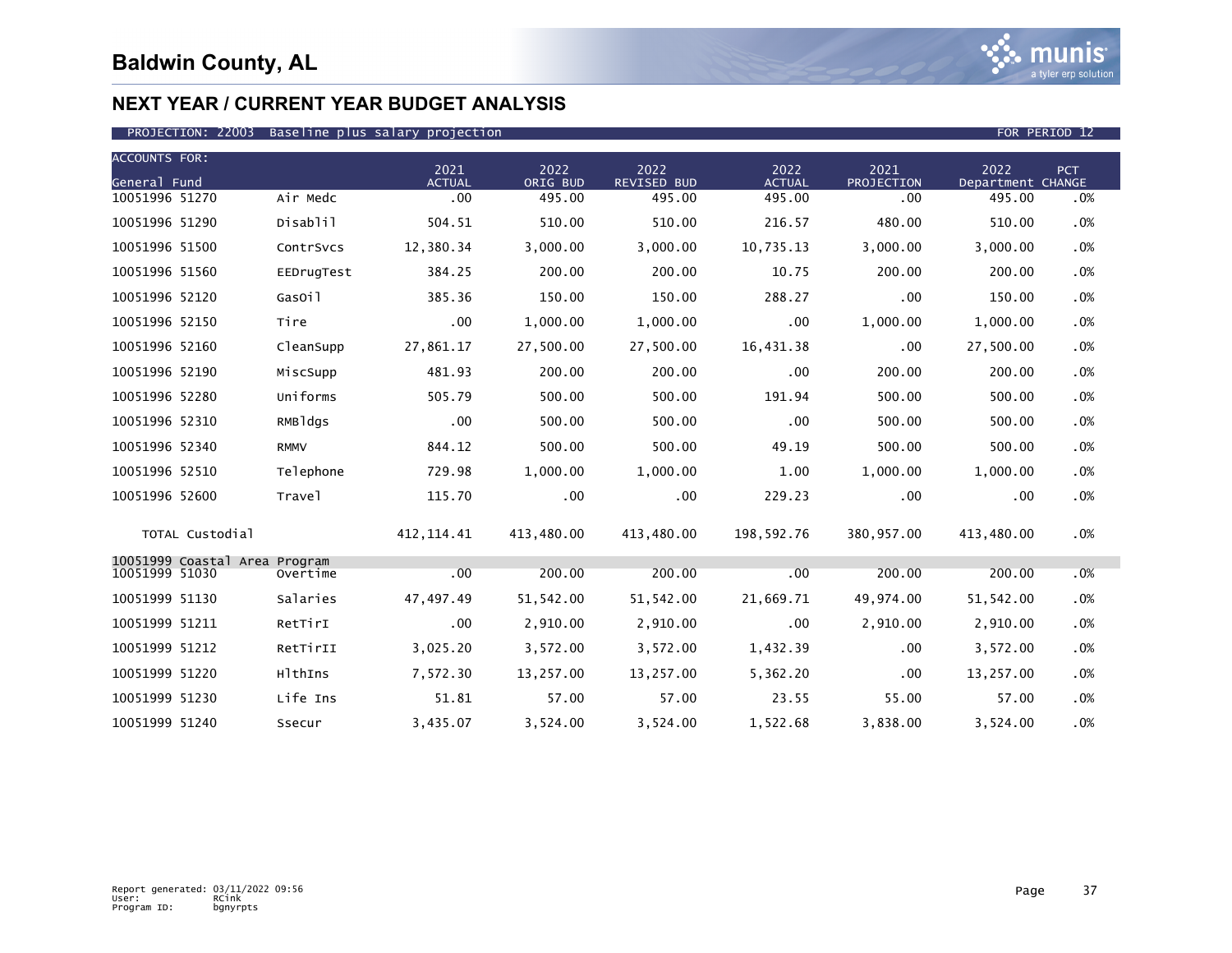

| <b>ACCOUNTS FOR:</b>                                |             | 2021          | 2022      | 2022        | 2022          | 2021       | 2022              | PCT |
|-----------------------------------------------------|-------------|---------------|-----------|-------------|---------------|------------|-------------------|-----|
| General Fund                                        |             | <b>ACTUAL</b> | ORIG BUD  | REVISED BUD | <b>ACTUAL</b> | PROJECTION | Department CHANGE |     |
| 10051999 51250                                      | WorkComp    | 980.88        | 1,191.00  | 1,191.00    | 1,111.00      | .00        | 1,191.00          | .0% |
| 10051999 51260                                      | Unemploy    | $.00 \,$      | 75.00     | 75.00       | $.00 \,$      | 75.00      | 75.00             | .0% |
| 10051999 51270                                      | Air Medc    | .00           | 55.00     | 55.00       | 55.00         | .00        | 55.00             | .0% |
| 10051999 51290                                      | Disablil    | 92.10         | 102.00    | 102.00      | 42.62         | 93.00      | 102.00            | .0% |
| 10051999 51560                                      | EEDrugTest  | 158.50        | 50.00     | 50.00       | .00           | .00        | 50.00             | .0% |
| 10051999 51700                                      | Training    | 1,075.00      | 1,500.00  | 1,500.00    | .00           | 1,500.00   | 1,500.00          | .0% |
| 10051999 51710                                      | Dues        | .00           | 1,200.00  | 1,200.00    | .00           | 1,200.00   | 1,200.00          | .0% |
| 10051999 52110                                      | OffSupp     | 5,622.08      | 7,500.00  | 7,500.00    | 7,492.42      | 5,000.00   | 7,500.00          | .0% |
| 10051999 52120                                      | GasOil      | 116.73        | 620.00    | 620.00      | .00           | .00        | 620.00            | .0% |
| 10051999 52190                                      | MiscSupp    | 96.64         | 1,000.00  | 1.000.00    | .00           | .00        | 1,000.00          | .0% |
| 10051999 52280                                      | Uniforms    | 365.00        | 500.00    | 500.00      | 150.00        | 100.00     | 500.00            | .0% |
| 10051999 52340                                      | <b>RMMV</b> | 722.92        | 1,000.00  | 1,000.00    | 867.16        | 300.00     | 1,000.00          | .0% |
| 10051999 52351                                      | CompSupp    | .00           | 3,000.00  | 3,000.00    | $.00 \,$      | .00        | 3,000.00          | .0% |
| 10051999 52510                                      | Telephone   | 3,562.10      | 200.00    | 200.00      | 1,723.17      | 200.00     | 200.00            | .0% |
| 10051999 52520                                      | Postage     | 79.65         | 200.00    | 200.00      | 49.94         | 200.00     | 200.00            | .0% |
| 10051999 52530                                      | Advertis    | 1,406.30      | 1,000.00  | 1,000.00    | 1,323.84      | 1,000.00   | 1,000.00          | .0% |
| 10051999 52600                                      | Travel      | 644.12        | 3,000.00  | 3,000.00    | .00           | 3,000.00   | 3,000.00          | .0% |
| 10051999 52720                                      | InsMV       | .00           | 50.00     | 44.00       | 43.11         | 50.00      | 50.00             | .0% |
| 10051999 54090                                      | Subscrip    | 42.00         | 100.00    | 100.00      | .00           | 100.00     | 100.00            | .0% |
| 10051999 55500                                      | CapMv       | 14,272.97     | .00       | .00         | .00           | 15,000.00  | .00               | .0% |
| TOTAL Coastal Area Program                          |             | 90,818.86     | 97,405.00 | 97,399.00   | 42,868.79     | 84,795.00  | 97,405.00         | .0% |
| 10052100 Sheriff's Department (2)<br>10052100 51190 | Supernum    | 85.346.47     | 93.105.00 | 93.105.00   | 46.552.62     | 93.105.00  | 93.105.00         | .0% |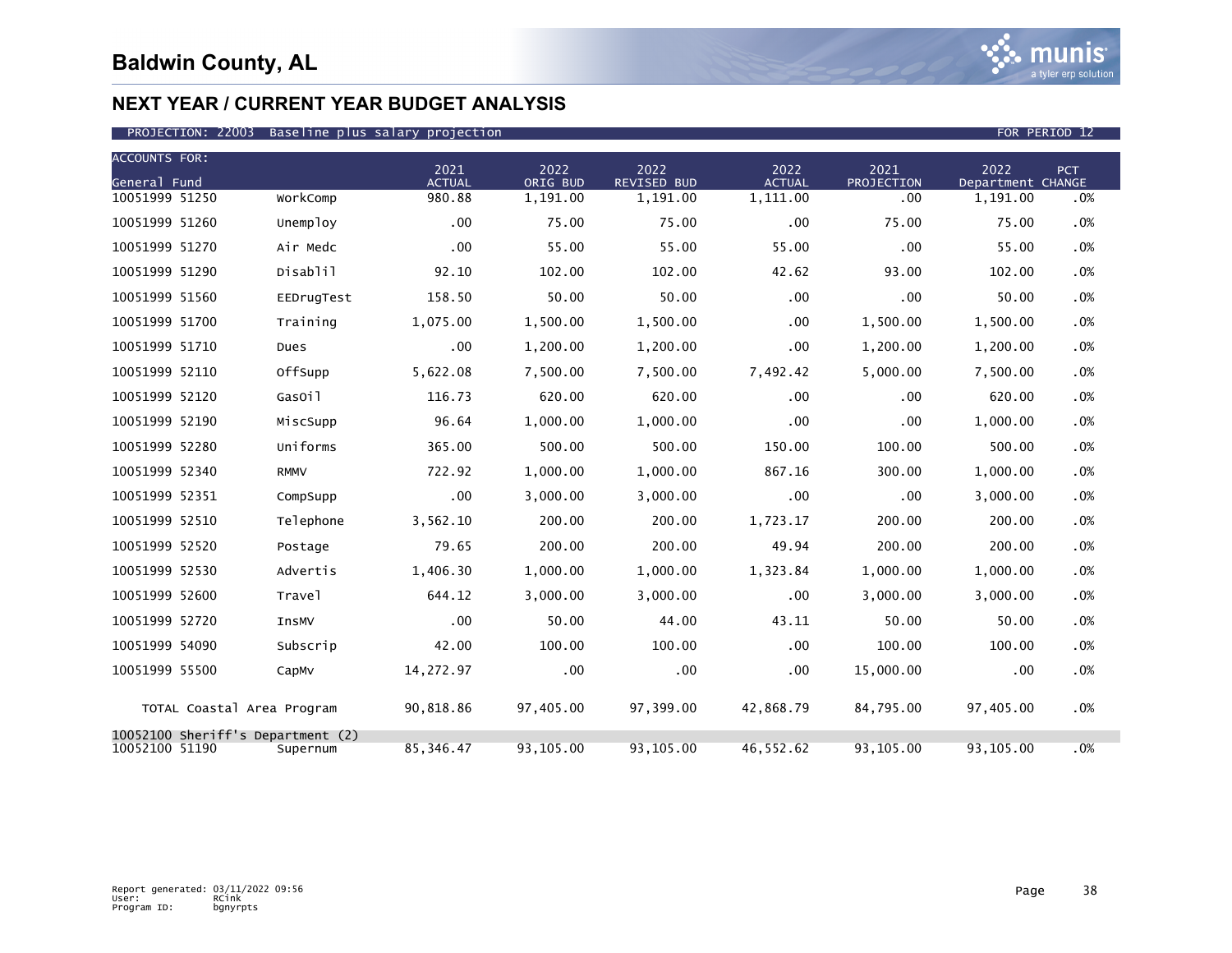

| <b>ACCOUNTS FOR:</b> |             | 2021          | 2022       | 2022        | 2022          |                    | 2022              |     |
|----------------------|-------------|---------------|------------|-------------|---------------|--------------------|-------------------|-----|
| General Fund         |             | <b>ACTUAL</b> | ORIG BUD   | REVISED BUD | <b>ACTUAL</b> | 2021<br>PROJECTION | Department CHANGE | PCT |
| 10052100 51270       | Air Medc    | .00           | .00        | 12,210.00   | 12,210.00     | $.00 \,$           | .00               | .0% |
| 10052100 51280       | EAPSVCS     | 6,694.43      | .00        | .00         | $.00 \,$      | .00                | .00               | .0% |
| 10052100 51500       | ContrSvcs   | 83,620.19     | 320,000.00 | 320,000.00  | 87,501.64     | 314,000.00         | 320,000.00        | .0% |
| 10052100 51530       | Pest Con    | 2,719.46      | 5,000.00   | 5,000.00    | 1,006.00      | 5,000.00           | 5,000.00          | .0% |
| 10052100 51560       | EEDrugTest  | 6,769.60      | 13,000.00  | 13,000.00   | 4,103.20      | 13,000.00          | 13,000.00         | .0% |
| 10052100 51710       | Dues        | 5,790.00      | 5,790.00   | 5,790.00    | 5,790.00      | 5,790.00           | 5,790.00          | .0% |
| 10052100 51760       | LawEnfTr    | 289,948.07    | $.00 \,$   | .00         | $.00 \,$      | 113,500.00         | .00               | .0% |
| 10052100 51990       | ProfesSvs   | 12,938.27     | 5,000.00   | 5,000.00    | 2,632.50      | 4,500.00           | 5,000.00          | .0% |
| 10052100 52110       | OffSupp     | 52,493.69     | 60,000.00  | 60,000.00   | 33, 189. 33   | 60,000.00          | 60,000.00         | .0% |
| 10052100 52112       | SheriffSup  | 153,805.61    | $.00 \,$   | $.00 \,$    | 65,403.80     | .00                | .00               | .0% |
| 10052100 52113       | VehEquip    | 185,520.70    | 355,776.00 | 355,776.00  | 378,459.38    | 171,800.00         | 355,776.00        | .0% |
| 10052100 52120       | GasOil      | 473,359.96    | 586,030.00 | 586,030.00  | 173,899.64    | $.00 \,$           | 586,030.00        | .0% |
| 10052100 52140       | SmTools     | 179.99        | 5,000.00   | 5,000.00    | 2,706.19      | 6,000.00           | 5,000.00          | .0% |
| 10052100 52150       | Tire        | 56,370.12     | 70,000.00  | 70,000.00   | 23,268.08     | 60,000.00          | 70,000.00         | .0% |
| 10052100 52190       | MiscSupp    | 21,588.85     | 28,000.00  | 28,000.00   | 21,643.59     | 18,000.00          | 28,000.00         | .0% |
| 10052100 52210       | RentExp     | 31, 177.67    | 30,000.00  | 30,000.00   | 14,766.28     | 33,500.00          | 30,000.00         | .0% |
| 10052100 52280       | Uniforms    | 81,796.49     | 81,000.00  | 81,000.00   | 45,509.30     | 79,000.00          | 81,000.00         | .0% |
| 10052100 52310       | RMBldgs     | 53, 392. 26   | 55,000.00  | 55,000.00   | 42,849.32     | .00                | 55,000.00         | .0% |
| 10052100 52340       | <b>RMMV</b> | 269,886.82    | 185,000.00 | 185,000.00  | 108,617.09    | 165,000.00         | 185,000.00        | .0% |
| 10052100 52350       | CompMain    | $.00 \,$      | 5,000.00   | 5,000.00    | .00           | 10,000.00          | 5,000.00          | .0% |
| 10052100 52351       | CompSupp    | 109,241.31    | 173,518.00 | 173,518.00  | 159,632.00    | $.00 \,$           | 173,518.00        | .0% |
| 10052100 52404       | Garbage     | 151.15        | 250.00     | 250.00      | 49.36         | 250.00             | 250.00            | .0% |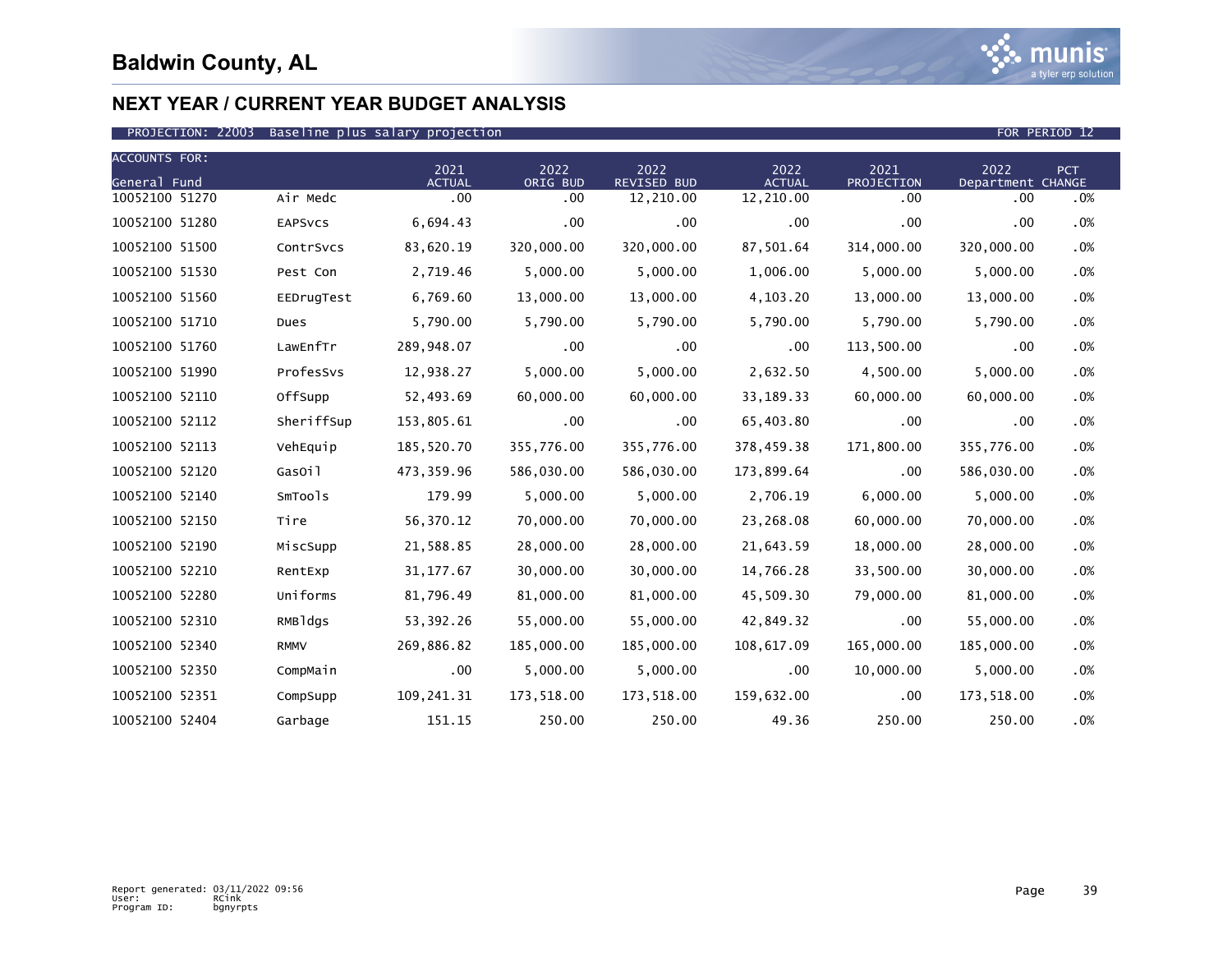

### PROJECTION: 22003 Baseline plus salary projection FOR PERIOD 12

| <b>ACCOUNTS FOR:</b>            |                              |                       |                  |                                                        |                       |                    |                            |      |
|---------------------------------|------------------------------|-----------------------|------------------|--------------------------------------------------------|-----------------------|--------------------|----------------------------|------|
| General Fund                    |                              | 2021<br><b>ACTUAL</b> | 2022<br>ORIG BUD | 2022<br><b>REVISED BUD</b>                             | 2022<br><b>ACTUAL</b> | 2021<br>PROJECTION | 2022<br>Department CHANGE  | PCT. |
| 10052100 52510                  | Telephone                    | 286,094.41            | 256,000.00       | 256,000.00                                             | 132, 427.42           | 250,000.00         | 256,000.00                 | .0%  |
| 10052100 52520                  | Postage                      | 13,700.07             | 11,000.00        | 11,000.00                                              | 4,938.47              | 8,000.00           | 11,000.00                  | .0%  |
| 10052100 52530                  | Advertis                     | 3,494.20              | 3,200.00         | 3,200.00                                               | 1,356.25              | 3,200.00           | 3,200.00                   | .0%  |
| 10052100 52550                  | Communic                     | 2,404.80              | 81,400.00        | 81,400.00                                              | 6,376.34              | 106,000.00         | 81,400.00                  | .0%  |
| 10052100 52700                  | Insurance                    | 6,829.35              | 8,000.00         | 8,000.00                                               | 4,193.00              | 8,000.00           | 8,000.00                   | .0%  |
| 10052100 52720                  | InsMV                        | 30,396.89             | 48,000.00        | 40,914.00                                              | 42,211.65             | 48,000.00          | 48,000.00                  | .0%  |
| 10052100 52730                  | Surety                       | 200.00                | 500.00           | 500.00                                                 | $.00 \,$              | 1,050.00           | 500.00                     | .0%  |
| 10052100 52910                  | DirectSupp                   | 14,659,537.17         | 17,419,307.00    | 17.419.307.00                                          | 7,028,051.64          | .00                | 17,419,307.00              | .0%  |
| 10052100 54070                  | LiceL&Tag                    | 412.25                | 700.00           | 700.00                                                 | 72.75                 | 700.00             | 700.00                     | .0%  |
| 10052100 54990                  | MiscExp                      | 192,496.34            | 115,000.00       | 115,000.00                                             | .00                   | .00                | 115,000.00                 | .0%  |
| 10052100 55240                  | CapImpr                      | 295, 275.58           | $.00 \,$         | 720,550.00                                             | $-44,024.60$          | 1,389,470.00       | .00                        | .0%  |
| 10052100 55410                  | CapFurEqu                    | $.00 \,$              | 138,855.00       | 138,855.00                                             | 64,975.00             | 146,300.00         | 138,855.00                 | .0%  |
| 10052100 55500                  | CapMotVeh                    | 999,616.86            | 984,000.00       | 984,000.00                                             | 851,822.63            | 782,820.00         | 984,000.00                 | .0%  |
| 10052100 55510                  | MVEquip                      | 34,889.75             | 133,000.00       | 133,000.00                                             | 131,400.00            | .00                | 133,000.00                 | .0%  |
| 10052100 55800                  | CapComp                      | .00                   | 18,000.00        | 18,000.00                                              | 63,420.04             | 137,400.00         | 18,000.00                  | .0%  |
|                                 | TOTAL Sheriff's Department ( |                       |                  | 18,508,138.78 21,293,431.00 22,019,105.00 9,517,009.91 |                       |                    | 4,033,385.00 21,293,431.00 | .0%  |
| 10052200 Jail<br>10052200 51270 | Air Medc                     | .00                   | 7,810.00         | 7,810.00                                               | 7,810.00              | .00                | 7,810.00                   | .0%  |
| 10052200 51280                  | <b>EAPSVCS</b>               | 2,901.33              | 2,846.00         | 2,846.00                                               | .00                   | .00.               | 2,846.00                   | .0%  |
| 10052200 51500                  | ContrSvcs                    | 2,022,688.35          | 1,900,000.00     | 1,900,000.00                                           | 615,726.86            | 1,875,000.00       | 1,900,000.00               | .0%  |
|                                 |                              |                       |                  |                                                        |                       |                    |                            |      |
| 10052200 51530                  | Pest Con                     | 2,227.10              | 3,200.00         | 3,200.00                                               | 1,095.00              | 3,200.00           | 3,200.00                   | .0%  |
| 10052200 51560                  | EEDrugTest                   | 3,782.00              | 8,000.00         | 8,000.00                                               | 1,472.00              | 10,000.00          | 8,000.00                   | .0%  |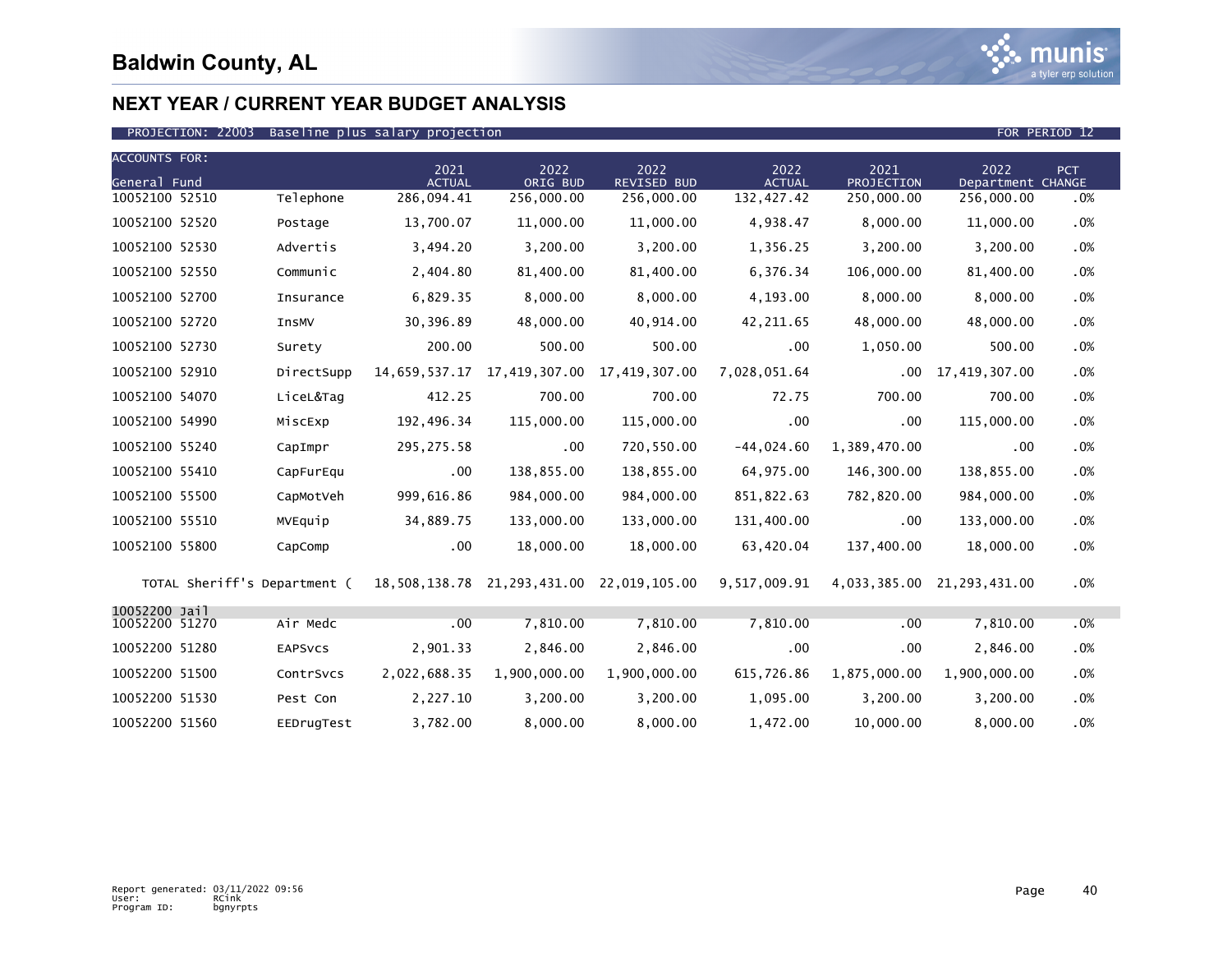

| <b>ACCOUNTS FOR:</b> |             |                       |                  |                            |                       |                           |                           |            |
|----------------------|-------------|-----------------------|------------------|----------------------------|-----------------------|---------------------------|---------------------------|------------|
| General Fund         |             | 2021<br><b>ACTUAL</b> | 2022<br>ORIG BUD | 2022<br><b>REVISED BUD</b> | 2022<br><b>ACTUAL</b> | 2021<br><b>PROJECTION</b> | 2022<br>Department CHANGE | <b>PCT</b> |
| 10052200 51580       | MedDentPr   | 588, 577.14           | 450,000.00       | 450,000.00                 | 185,821.13            | 445,000.00                | 450,000.00                | .0%        |
| 10052200 52060       | Medical     | .00                   | 15,000.00        | 15,000.00                  | $.00 \,$              | .00                       | 15,000.00                 | .0%        |
| 10052200 52110       | OffSupp     | 7,966.74              | 20,000.00        | 20,000.00                  | 3,507.21              | 28,200.00                 | 20,000.00                 | .0%        |
| 10052200 52112       | SheriffSup  | 37,015.96             | .00              | $.00 \,$                   | 47,158.10             | .00                       | .00                       | .0%        |
| 10052200 52113       | VehEquip    | 355.00                | .00              | $.00 \,$                   | 223.20                | .00                       | .00                       | .0%        |
| 10052200 52114       | JailSupp    | 28,421.15             | .00              | $.00 \,$                   | .00                   | .00                       | .00                       | .0%        |
| 10052200 52115       | InmateSupp  | 55,567.26             | 65,000.00        | 65,000.00                  | 21,506.52             | 65,000.00                 | 65,000.00                 | .0%        |
| 10052200 52120       | GasOil      | 36,988.14             | 40,138.00        | 40,138.00                  | 13,924.49             | .00                       | 40,138.00                 | .0%        |
| 10052200 52150       | Tire        | 21,443.06             | 5,000.00         | 5,000.00                   | 1,350.40              | 7,000.00                  | 5,000.00                  | .0%        |
| 10052200 52160       | CleanSupp   | 59, 362. 74           | 50,000.00        | 50,000.00                  | 26,876.04             | 45,000.00                 | 50,000.00                 | .0%        |
| 10052200 52190       | MiscSupp    | 15,312.29             | 35,000.00        | 35,000.00                  | 3,183.23              | 25,000.00                 | 35,000.00                 | .0%        |
| 10052200 52210       | RentExp     | 15,028.64             | 15,000.00        | 15,000.00                  | 6,258.63              | 15,000.00                 | 15,000.00                 | .0%        |
| 10052200 52280       | Uniforms    | 28,279.82             | 32,000.00        | 32,000.00                  | 20,545.63             | 34,000.00                 | 32,000.00                 | .0%        |
| 10052200 52310       | RMBldgs     | 95,613.52             | 225,000.00       | 225,000.00                 | 25,930.15             | 225,000.00                | 225,000.00                | .0%        |
| 10052200 52340       | <b>RMMV</b> | 15,190.19             | 10,000.00        | 10,000.00                  | 3,789.06              | 10,000.00                 | 10,000.00                 | .0%        |
| 10052200 52350       | CompMain    | $.00 \,$              | 5,000.00         | 5,000.00                   | $.00 \,$              | 6,500.00                  | 5,000.00                  | .0%        |
| 10052200 52404       | Garbage     | 147.18                | 500.00           | 500.00                     | 85.90                 | 500.00                    | 500.00                    | .0%        |
| 10052200 52510       | Telephone   | 60,917.75             | 60,000.00        | 60,000.00                  | 27,468.77             | 55,000.00                 | 60,000.00                 | .0%        |
| 10052200 52520       | Postage     | 3.40                  | 100.00           | 100.00                     | $.00 \,$              | .00                       | 100.00                    | .0%        |
| 10052200 52530       | Advertis    | 1,299.81              | 500.00           | 500.00                     | $.00 \,$              | 500.00                    | 500.00                    | .0%        |
| 10052200 52550       | Communic    | $.00 \,$              | 9,300.00         | 9,300.00                   | 12,128.50             | 4,200.00                  | 9,300.00                  | .0%        |
| 10052200 52720       | InsMV       | 2,788.35              | 4,000.00         | 4,000.00                   | 2,199.62              | 4,000.00                  | 4,000.00                  | .0%        |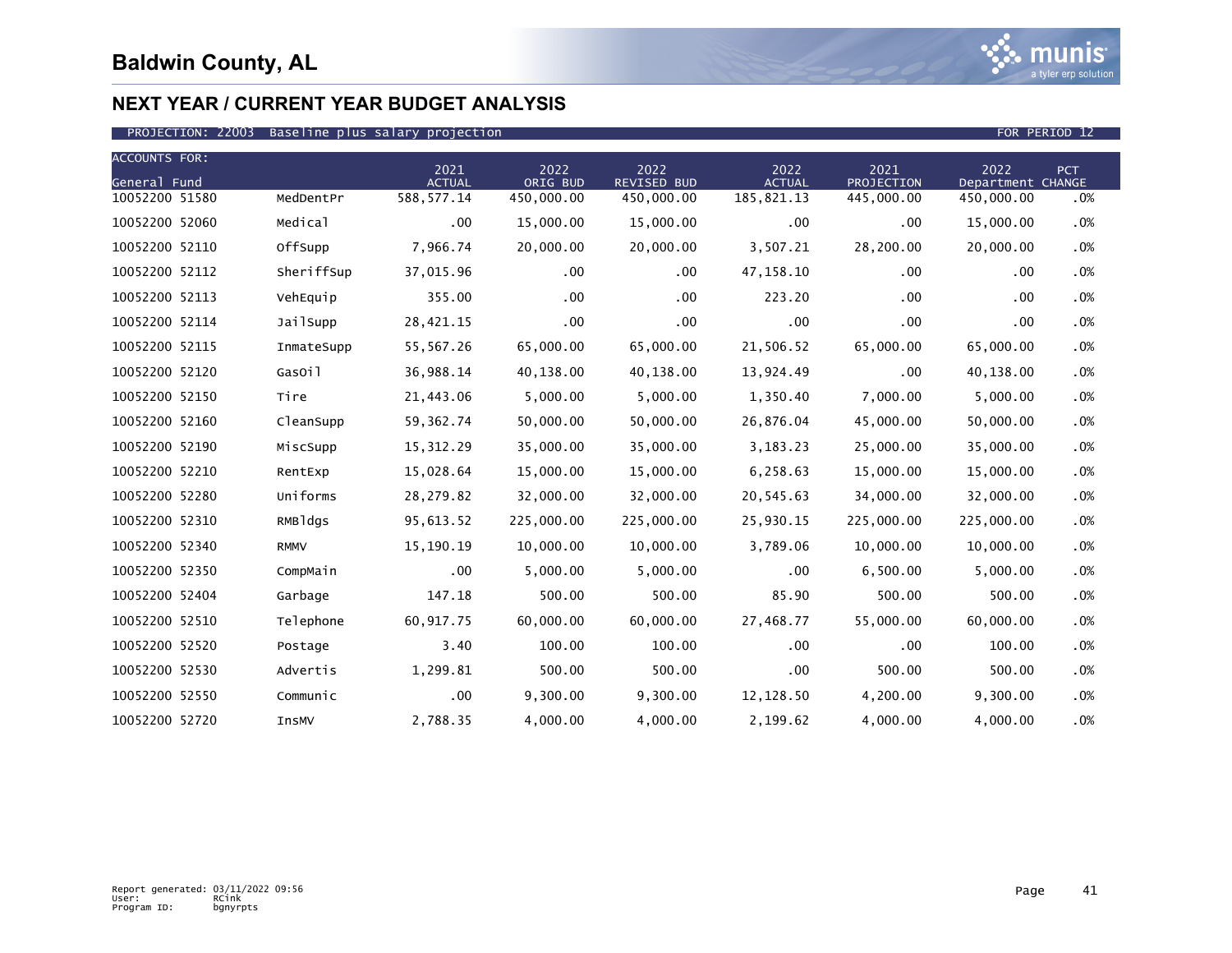

### PROJECTION: 22003 Baseline plus salary projection FOR PERIOD 12

| <b>ACCOUNTS FOR:</b> |                               |            |                       |                  |                                           |                       |                    |                                |        |
|----------------------|-------------------------------|------------|-----------------------|------------------|-------------------------------------------|-----------------------|--------------------|--------------------------------|--------|
| General Fund         |                               |            | 2021<br><b>ACTUAL</b> | 2022<br>ORIG BUD | 2022<br>REVISED BUD                       | 2022<br><b>ACTUAL</b> | 2021<br>PROJECTION | 2022<br>Department CHANGE      | PCT    |
| 10052200 52910       |                               | DirectSupp | 7,878,161.49          | 9,195,831.00     | 9,195,831.00                              | 3,773,945.98          | .00                | 9,195,831.00                   | .0%    |
| 10052200 54070       |                               | LiceL&Tag  | .00                   | 25.00            | 25.00                                     | $.00 \,$              | .00                | 25.00                          | .0%    |
| 10052200 54990       |                               | MiscExp    | 20,390.70             | .00              | .00                                       | .00                   | .00                | .00                            | .0%    |
| 10052200 55240       |                               | CapImpr    | $.00 \,$              | 114,087.00       | 114,087.00                                | 42,236.00             | .00                | 114,087.00                     | .0%    |
| 10052200 55410       |                               | CapFurEqu  | 12,313.50             | 5,450.00         | 5,450.00                                  | 6,040.00              | 128,000.00         | 5,450.00                       | .0%    |
| 10052200 55500       |                               | CapMotVeh  | 79,068.00             | 37,500.00        | 37,500.00                                 | 31,405.00             | 63,460.00          | 37,500.00                      | .0%    |
| 10052200 55950       |                               | CapCIP     | 2,570,893.67          | .00              | .00.                                      | 99, 362. 19           | 1,200,000.00       | $.00 \,$                       | .0%    |
|                      | TOTAL Jail                    |            |                       |                  | 13,662,704.28 12,316,287.00 12,316,287.00 | 4,981,049.61          |                    | 4, 249, 560.00 12, 316, 287.00 | .0%    |
| 10052300 51030       | 10052300 Emergency Management | Overtime   | 19,148.02             | 2,000.00         | 2,000.00                                  | 394.58                | 2,000.00           | 2,000.00                       | .0%    |
|                      |                               |            |                       |                  |                                           |                       |                    |                                |        |
| 10052300 51060       |                               | Longevity  | 2,500.00              | 3,000.00         | 3,000.00                                  | 3,000.00              | .00                | 3,000.00                       | .0%    |
| 10052300 51130       |                               | Salaries   | 433,179.30            | 482,733.00       | 482,733.00                                | 207,984.71            | 435,199.00         | 482,733.00                     | .0%    |
| 10052300 51211       |                               | RetTirI    | 16,034.32             | 17,204.00        | 17,204.00                                 | 5,783.34              | 25,357.00          | 17,204.00                      | .0%    |
| 10052300 51212       |                               | RetTirII   | 12,160.10             | 15,686.00        | 15,686.00                                 | 6,754.95              | .00                | 15,686.00                      | .0%    |
| 10052300 51220       |                               | HlthIns    | 33,455.60             | 46,581.00        | 46,581.00                                 | 13,754.90             | 38,610.00          | 46,581.00                      | .0%    |
| 10052300 51230       |                               | Life Ins   | 381.51                | 399.00           | 399.00                                    | 178.98                | 385.00             | 399.00                         | .0%    |
| 10052300 51240       |                               | Ssecur     | 33,687.95             | 35,555.00        | 35,555.00                                 | 15,765.47             | 33,637.00          | 35,555.00                      | .0%    |
| 10052300 51250       |                               | WorkComp   | 5,061.40              | 10, 137.00       | 10, 137.00                                | 9,211.52              | .00                | 10,137.00                      | .0%    |
| 10052300 51260       |                               | Unemploy   | .00                   | 653.00           | 653.00                                    | .00                   | 653.00             | 653.00                         | .0%    |
| 10052300 51270       |                               | Air Medc   | .00                   | 385.00           | 385.00                                    | 385.00                | .00                | 385.00                         | .0%    |
| 10052300 51290       |                               | Disablil   | 857.92                | 949.00           | 949.00                                    | 329.85                | 807.00             | 949.00                         | .0%    |
| 10052300 51500       |                               | ContrSvcs  | 135,693.97            | 332,200.00       | 329,200.00                                | 68,601.98             | .00                | 332,200.00                     | $.0\%$ |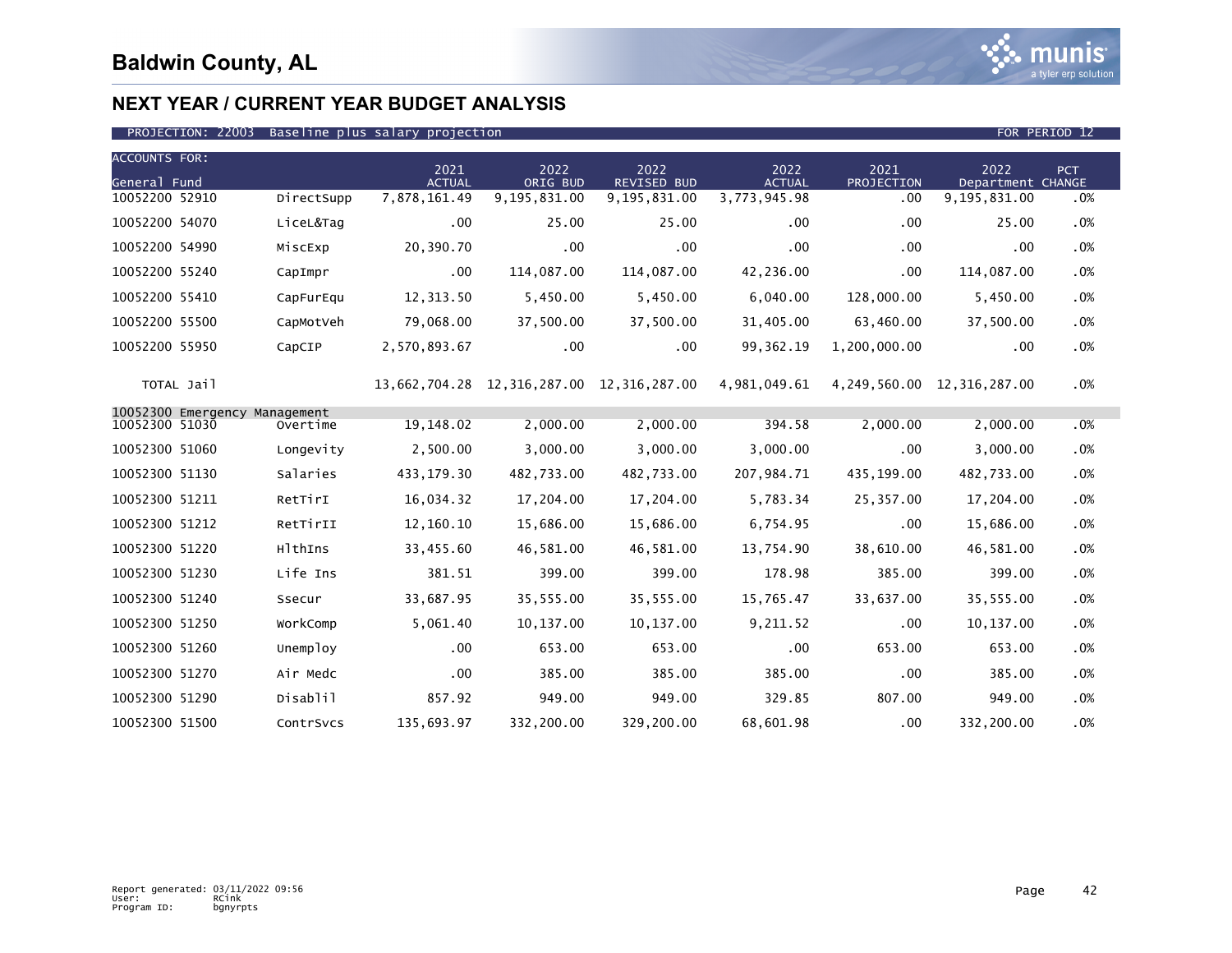

| <b>ACCOUNTS FOR:</b> |             |                       |                  |                            |                       |                    |                           |            |
|----------------------|-------------|-----------------------|------------------|----------------------------|-----------------------|--------------------|---------------------------|------------|
| General Fund         |             | 2021<br><b>ACTUAL</b> | 2022<br>ORIG BUD | 2022<br><b>REVISED BUD</b> | 2022<br><b>ACTUAL</b> | 2021<br>PROJECTION | 2022<br>Department CHANGE | <b>PCT</b> |
| 10052300 51530       | Pest Con    | 990.00                | 750.00           | 750.00                     | 95.00                 | 750.00             | 750.00                    | .0%        |
| 10052300 51560       | EEDrugTest  | 64.50                 | 100.00           | 100.00                     | 415.00                | 100.00             | 100.00                    | .0%        |
| 10052300 51700       | Training    | 2,510.00              | 10,000.00        | 10,000.00                  | 8,195.00              | 10,000.00          | 10,000.00                 | .0%        |
| 10052300 51710       | Dues        | 410.00                | 3,600.00         | 3,600.00                   | 820.00                | .00                | 3,600.00                  | .0%        |
| 10052300 52110       | OffSupp     | 25,650.35             | 60,629.00        | 60,629.00                  | 20,859.81             | 26,500.00          | 60,629.00                 | .0%        |
| 10052300 52116       | ShelSupp    | 13,548.24             | 5,000.00         | 5,000.00                   | 42.00                 | 5,000.00           | 5,000.00                  | .0%        |
| 10052300 52120       | GasOil      | 5,197.80              | 5,890.00         | 5,890.00                   | 1,503.90              | .00                | 5,890.00                  | .0%        |
| 10052300 52130       | Material    | 1,089.27              | 1,500.00         | 1,500.00                   | 359.96                | 25,000.00          | 1,500.00                  | .0%        |
| 10052300 52150       | Tire        | 2,012.27              | 2,000.00         | 2,000.00                   | 176.35                | 2,000.00           | 2,000.00                  | .0%        |
| 10052300 52160       | CleanSupp   | 2,479.95              | 2,500.00         | 2,500.00                   | 1,553.82              | 2,500.00           | 2,500.00                  | .0%        |
| 10052300 52180       | EmerFSupp   | 218.43                | 2,000.00         | 2,000.00                   | .00                   | 2,000.00           | 2,000.00                  | .0%        |
| 10052300 52190       | MiscSupp    | 42,242.10             | 2,100.00         | 2,100.00                   | 1,615.56              | 2,100.00           | 2,100.00                  | .0%        |
| 10052300 52210       | RentExp     | 6,522.59              | 4,200.00         | 4,200.00                   | 3,868.80              | 4,200.00           | 4,200.00                  | .0%        |
| 10052300 52280       | Uniforms    | 1,917.70              | 2,400.00         | 2,400.00                   | 2,363.00              | 2,400.00           | 2,400.00                  | .0%        |
| 10052300 52310       | RMBldgs     | 55,170.20             | 30,000.00        | 30,000.00                  | 3,288.63              | 25,000.00          | 30,000.00                 | .0%        |
| 10052300 52340       | <b>RMMV</b> | 14,529.83             | 15,000.00        | 15,000.00                  | 8,175.57              | 8,000.00           | 15,000.00                 | .0%        |
| 10052300 52350       | CompMain    | 7,506.56              | 71,000.00        | 71,000.00                  | .00                   | 71,000.00          | 71,000.00                 | .0%        |
| 10052300 52351       | CompSupp    | 77,542.18             | 13,470.00        | 13,470.00                  | 14, 116.00            | .00                | 13,470.00                 | .0%        |
| 10052300 52385       | RMOthr      | 7,429.28              | 31,000.00        | 31,000.00                  | $.00 \,$              | .00                | 31,000.00                 | .0%        |
| 10052300 52510       | Telephone   | 41,909.46             | 45,000.00        | 45,000.00                  | 16,347.44             | 45,000.00          | 45,000.00                 | .0%        |
| 10052300 52520       | Postage     | 203.80                | 300.00           | 300.00                     | 9.50                  | 300.00             | 300.00                    | $.0\%$     |
| 10052300 52530       | Advertis    | 36,604.45             | 25,000.00        | 25,000.00                  | 14,649.52             | 17,000.00          | 25,000.00                 | .0%        |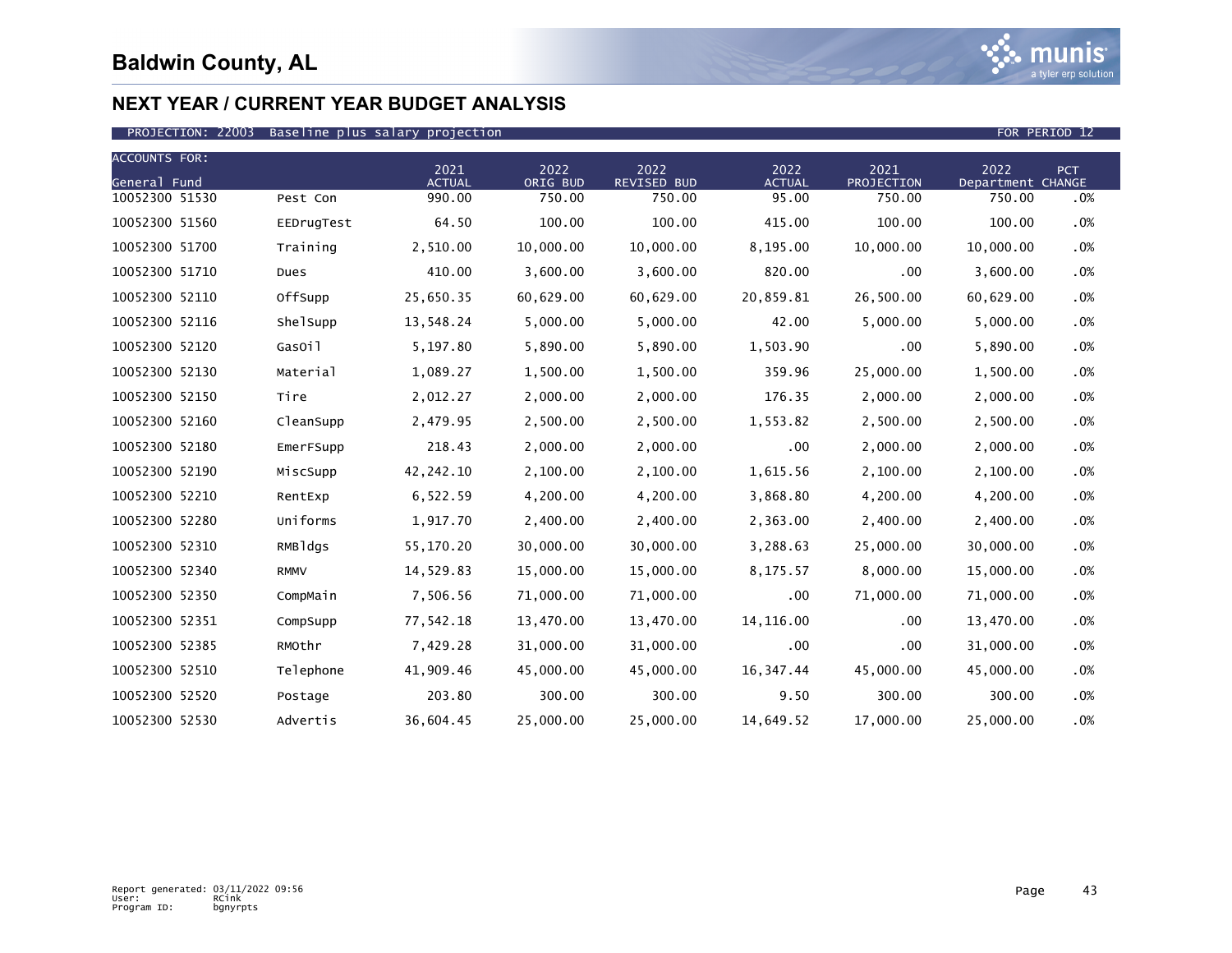

| <b>ACCOUNTS FOR:</b><br>General Fund |                              |                                                    | 2021<br><b>ACTUAL</b> | 2022<br>ORIG BUD | 2022<br><b>REVISED BUD</b> | 2022<br><b>ACTUAL</b> | 2021<br>PROJECTION | 2022<br>Department CHANGE | PCT |
|--------------------------------------|------------------------------|----------------------------------------------------|-----------------------|------------------|----------------------------|-----------------------|--------------------|---------------------------|-----|
| 10052300 52600                       |                              | Trave1                                             | 3,904.96              | 10,000.00        | 13,000.00                  | 552.21                | 10,000.00          | 10,000.00                 | .0% |
| 10052300 52720                       |                              | InsMV                                              | 521.97                | 1,000.00         | 878.00                     | 501.22                | 1,000.00           | 1,000.00                  | .0% |
| 10052300 54100                       |                              | BksPamph                                           | 341.25                | 5,000.00         | 5,000.00                   | .00                   | 5,000.00           | 5,000.00                  | .0% |
| 10052300 55240                       |                              | CapImpr                                            | 30,653.20             | 20,000.00        | 40,150.00                  | 20,130.00             | .00                | 20,000.00                 | .0% |
|                                      | TOTAL Emergency Management   |                                                    | 1,073,330.43          | 1,316,921.00     | 1,336,949.00               | 451,783.57            | 801,498.00         | 1,316,921.00              | .0% |
| 10052301 51500                       |                              | 10052301 Emergency Shelter BM Level 2<br>ContrSvcs | 108.00                | 200.00           | 200.00                     | 45.00                 | 200.00             | 200.00                    | .0% |
| 10052301 51530                       |                              | Pest Con                                           | 90.00                 | 100.00           | 100.00                     | 45.00                 | 100.00             | 100.00                    | .0% |
| 10052301 52310                       |                              | RMBldgs                                            | 3,407.34              | 3,300.00         | 3,300.00                   | 1,050.98              | 1,600.00           | 3,300.00                  | .0% |
|                                      | TOTAL Emergency Shelter BM L |                                                    | 3,605.34              | 3,600.00         | 3,600.00                   | 1,140.98              | 1,900.00           | 3,600.00                  | .0% |
| 10052400 Coroner                     |                              |                                                    |                       |                  |                            |                       |                    |                           |     |
| 10052400 51030                       |                              | Overtime                                           | 824.87                | 500.00           | 500.00                     | 454.05                | 500.00             | 500.00                    | .0% |
| 10052400 51060                       |                              | Longevity                                          | 500.00                | 1,000.00         | 1,000.00                   | 1,000.00              | .00                | 1,000.00                  | .0% |
| 10052400 51120                       |                              | ExpAllow                                           | 85.08                 | .00              | .00                        | $.00 \,$              | .00                | .00                       | .0% |
| 10052400 51130                       |                              | Salaries                                           | 91,762.49             | 128,514.00       | 128,514.00                 | 58,445.93             | 90,800.00          | 128,514.00                | .0% |
| 10052400 51211                       |                              | RetTirI                                            | 2,698.45              | 2,967.00         | 2,967.00                   | 2,305.60              | 5,295.00           | 2,967.00                  | .0% |
| 10052400 51212                       |                              | RetTirII                                           | 2.034.96              | 2,226.00         | 2,226.00                   | 897.33                | .00                | 2,226.00                  | .0% |
| 10052400 51220                       |                              | HlthIns                                            | 18,977.40             | 20,066.00        | 20,066.00                  | 11,828.10             | 19,675.00          | 20,066.00                 | .0% |
| 10052400 51230                       |                              | Life Ins                                           | 113.04                | 114.00           | 114.00                     | 65.94                 | 165.00             | 114.00                    | .0% |
| 10052400 51240                       |                              | Ssecur                                             | 6,571.51              | 9,254.00         | 9,254.00                   | 4,362.69              | 7,023.00           | 9,254.00                  | .0% |
| 10052400 51250                       |                              | WorkComp                                           | 175.31                | 190.00           | 190.00                     | 188.17                | .00                | 190.00                    | .0% |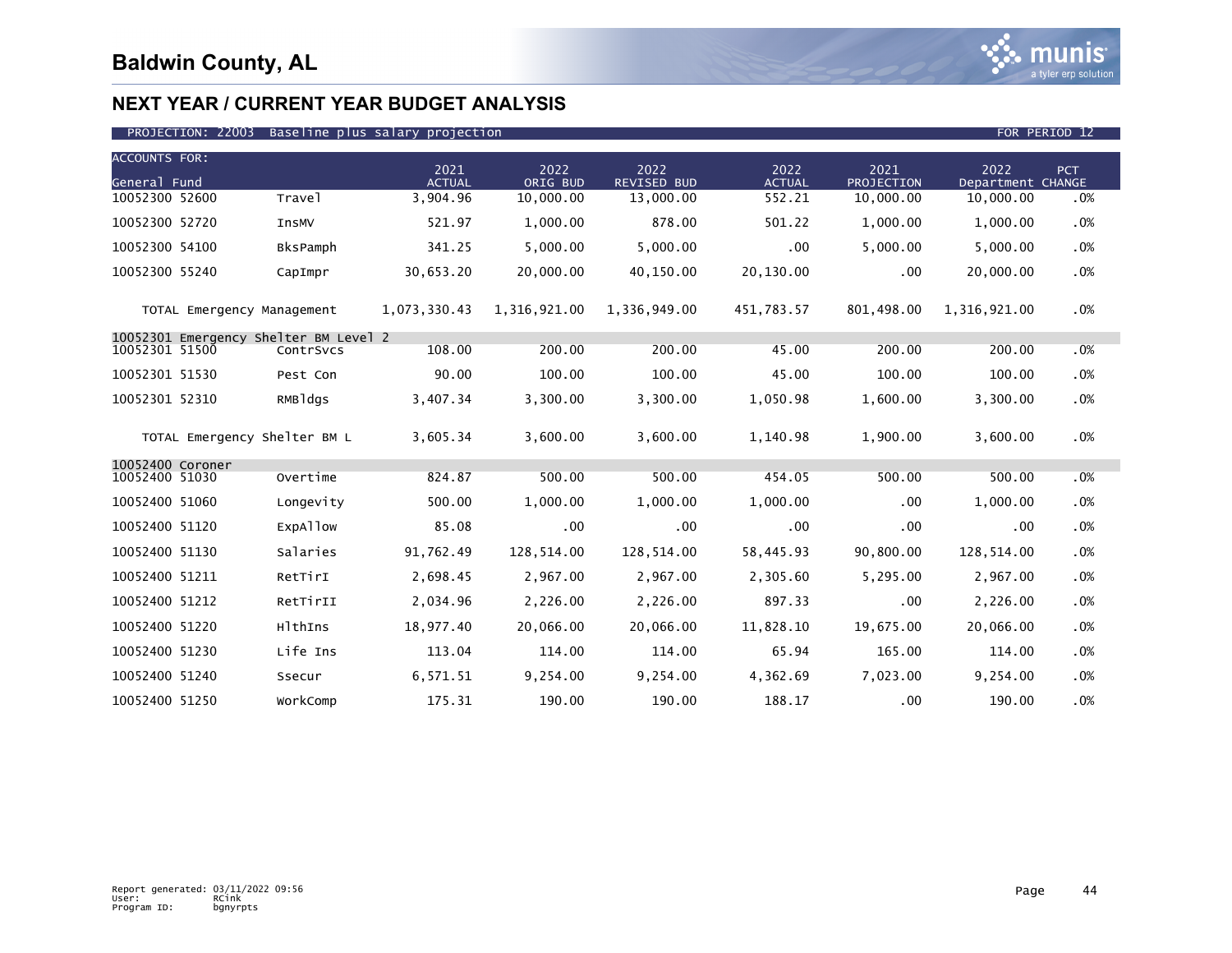

| <b>ACCOUNTS FOR:</b> |             | 2021          | 2022       | 2022               | 2022          | 2021       | 2022              | PCT    |
|----------------------|-------------|---------------|------------|--------------------|---------------|------------|-------------------|--------|
| General Fund         |             | <b>ACTUAL</b> | ORIG BUD   | <b>REVISED BUD</b> | <b>ACTUAL</b> | PROJECTION | Department CHANGE |        |
| 10052400 51260       | Unemploy    | .00           | 137.00     | 137.00             | .00           | 137.00     | 137.00            | .0%    |
| 10052400 51270       | Air Medc    | .00           | 220.00     | 220.00             | 220.00        | .00        | 220.00            | .0%    |
| 10052400 51290       | Disablil    | 146.73        | 147.00     | 147.00             | 96.34         | 137.00     | 147.00            | .0%    |
| 10052400 51500       | ContrSvcs   | 272,639.06    | 287,760.00 | 287,760.00         | 84,772.48     | .00        | 287,760.00        | .0%    |
| 10052400 51530       | Pest Con    | 74.00         | 200.00     | 200.00             | 59.50         | 200.00     | 200.00            | .0%    |
| 10052400 51560       | EEDrugTest  | 75.25         | 300.00     | 300.00             | .00           | 300.00     | 300.00            | .0%    |
| 10052400 51640       | AuditSvcs   | 671.00        | 1,200.00   | 1,200.00           | 900.00        | 1,200.00   | 1,200.00          | .0%    |
| 10052400 51700       | Training    | 2,337.57      | 3,000.00   | 3,000.00           | .00           | 3,000.00   | 3,000.00          | .0%    |
| 10052400 51710       | Dues        | 2,021.13      | 1,200.00   | 1,200.00           | 712.00        | 1,200.00   | 1,200.00          | .0%    |
| 10052400 52110       | OffSupp     | 11,650.16     | 6,000.00   | 6,000.00           | 2,980.13      | 6,000.00   | 6,000.00          | .0%    |
| 10052400 52120       | GasOil      | 4,367.29      | 2,680.00   | 2,680.00           | 2,024.05      | .00        | 2,680.00          | .0%    |
| 10052400 52130       | Material    | 1,292.50      | 20,000.00  | 20,000.00          | 2,340.88      | 20,000.00  | 20,000.00         | .0%    |
| 10052400 52190       | MiscSupp    | 23, 155.44    | 30,420.00  | 25,420.00          | 6,590.17      | 26,000.00  | 30,420.00         | $.0\%$ |
| 10052400 52210       | RentExp     | 3,501.95      | 3,500.00   | 3,500.00           | 1,484.79      | 3,500.00   | 3,500.00          | .0%    |
| 10052400 52280       | Uniforms    | 1,019.85      | 2,000.00   | 2,000.00           | 802.00        | 1,000.00   | 2,000.00          | .0%    |
| 10052400 52310       | RMBldgs     | 17,892.23     | 10,000.00  | 15,000.00          | 11,258.23     | 25,000.00  | 10,000.00         | .0%    |
| 10052400 52340       | <b>RMMV</b> | 4,496.81      | 5,000.00   | 5,000.00           | 2,363.86      | 600.00     | 5,000.00          | .0%    |
| 10052400 52351       | CompSupp    | 2,788.87      | 4,956.00   | 4,956.00           | 4,956.00      | .00        | 4,956.00          | .0%    |
| 10052400 52510       | Telephone   | 9,961.93      | 9,000.00   | 9,000.00           | 4,210.43      | 9,000.00   | 9,000.00          | .0%    |
| 10052400 52520       | Postage     | 327.82        | 450.00     | 450.00             | 90.46         | 300.00     | 450.00            | .0%    |
| 10052400 52600       | Travel      | 5,710.53      | 6,000.00   | 5,500.00           | 188.11        | 5,000.00   | 6,000.00          | .0%    |
| 10052400 52720       | InsMV       | .00           | 900.00     | .00                | $-.48$        | 300.00     | 900.00            | .0%    |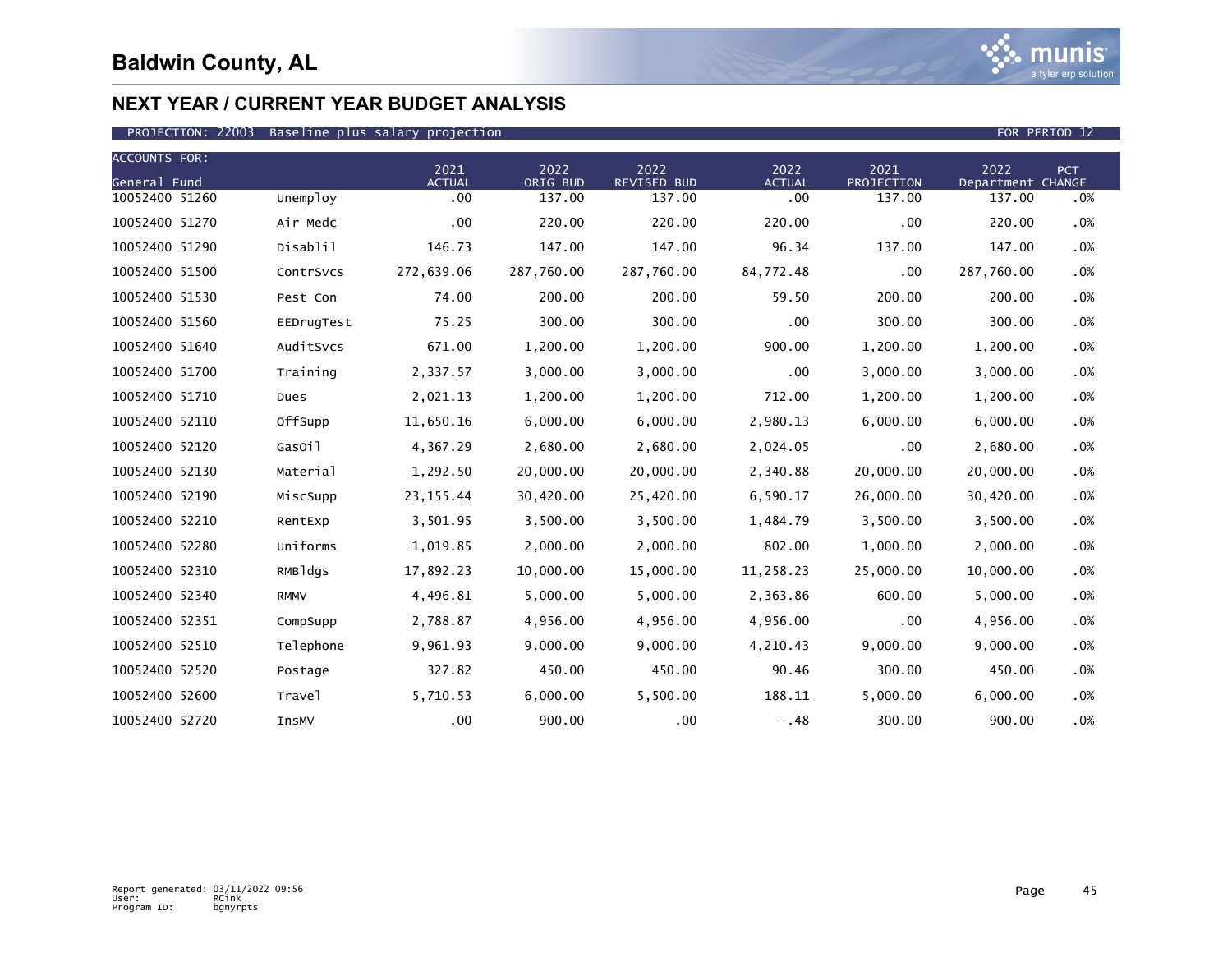

| <b>ACCOUNTS FOR:</b><br>General Fund |                                |                                     | 2021<br><b>ACTUAL</b> | 2022<br>ORIG BUD | 2022<br><b>REVISED BUD</b> | 2022<br><b>ACTUAL</b> | 2021<br>PROJECTION | 2022<br>Department CHANGE | PCT |
|--------------------------------------|--------------------------------|-------------------------------------|-----------------------|------------------|----------------------------|-----------------------|--------------------|---------------------------|-----|
| 10052400 52730                       |                                | Surety                              | 752.98                | 700.00           | 700.00                     | 552.98                | 700.00             | 700.00                    | .0% |
| 10052400 54070                       |                                | LiceL&Tag                           | 1.25                  | 150.00           | 150.00                     | $.00 \,$              | .00                | 150.00                    | .0% |
| 10052400 54100                       |                                | BksPamph                            | 1,511.00              | 1,500.00         | 1,500.00                   | .00                   | .00                | 1,500.00                  | .0% |
| 10052400 55500                       |                                | CapMv                               | .00                   | 67,404.00        | 67,404.00                  | 57,404.00             | .00                | 67,404.00                 | .0% |
|                                      | TOTAL Coroner                  |                                     | 490,138.46            | 629,655.00       | 628,255.00                 | 263,553.74            | 227,032.00         | 629,655.00                | .0% |
|                                      |                                | 10052600 Juvenile Probation Officer |                       |                  |                            |                       |                    |                           |     |
| 10052600 51500                       |                                | ContrSvcs                           | 11,750.00             | 15,000.00        | 15,000,00                  | 4,345.00              | 15,000.00          | 15,000.00                 | .0% |
| 10052600 52510                       |                                | Telephone                           | 7,992.00              | 8,000.00         | 8,000.00                   | 2,664.00              | 8,000.00           | 8,000.00                  | .0% |
|                                      | TOTAL Juvenile Probation Off   |                                     | 19,742.00             | 23,000.00        | 23,000.00                  | 7,009.00              | 23,000.00          | 23,000.00                 | .0% |
|                                      | 10052620 Baldwin Youth Service |                                     |                       |                  |                            |                       |                    |                           |     |
| 10052620 52120                       |                                | GasOil                              | 1,335.52              | 1,513.00         | 8,513.00                   | 1,868.41              | .00                | 1,513.00                  | .0% |
|                                      | TOTAL Baldwin Youth Service    |                                     | 1,335.52              | 1,513.00         | 8,513.00                   | 1,868.41              | .00                | 1,513.00                  | .0% |
|                                      |                                | 10052710 Building Inspection Dept.  |                       |                  |                            |                       |                    |                           |     |
| 10052710 51030                       |                                | Overtime                            | 4,716.53              | 600.00           | 600.00                     | .00                   | 600.00             | 600.00                    | .0% |
| 10052710 51060                       |                                | Longevity                           | 4,000.00              | 3,500.00         | 3,500.00                   | 3,500.00              | .00                | 3,500.00                  | .0% |
| 10052710 51130                       |                                | Salaries                            | 628,544.66            | 766,558.00       | 766,558.00                 | 318, 198. 16          | 631, 143.00        | 766,558.00                | .0% |
| 10052710 51211                       |                                | RetTirI                             | 12,668.47             | 13,793.00        | 13,793.00                  | 7,075.89              | 36,641.00          | 13,793.00                 | .0% |
| 10052710 51212                       |                                | RetTirII                            | 27, 178. 16           | 38,876.00        | 38,876.00                  | 13,773.05             | .00                | 38,876.00                 | .0% |
| 10052710 51220                       |                                | HlthIns                             | 114,935.30            | 142,619.00       | 142,619.00                 | 55,283.70             | 119,348.00         | 142,619.00                | .0% |
| 10052710 51230                       |                                | Life Ins                            | 664.11                | 627.00           | 627.00                     | 324.99                | 660.00             | 627.00                    | .0% |
| 10052710 51240                       |                                | Ssecur                              | 45,654.20             | 55,885.00        | 55,885.00                  | 23, 145.67            | 48,635.00          | 55,885.00                 | .0% |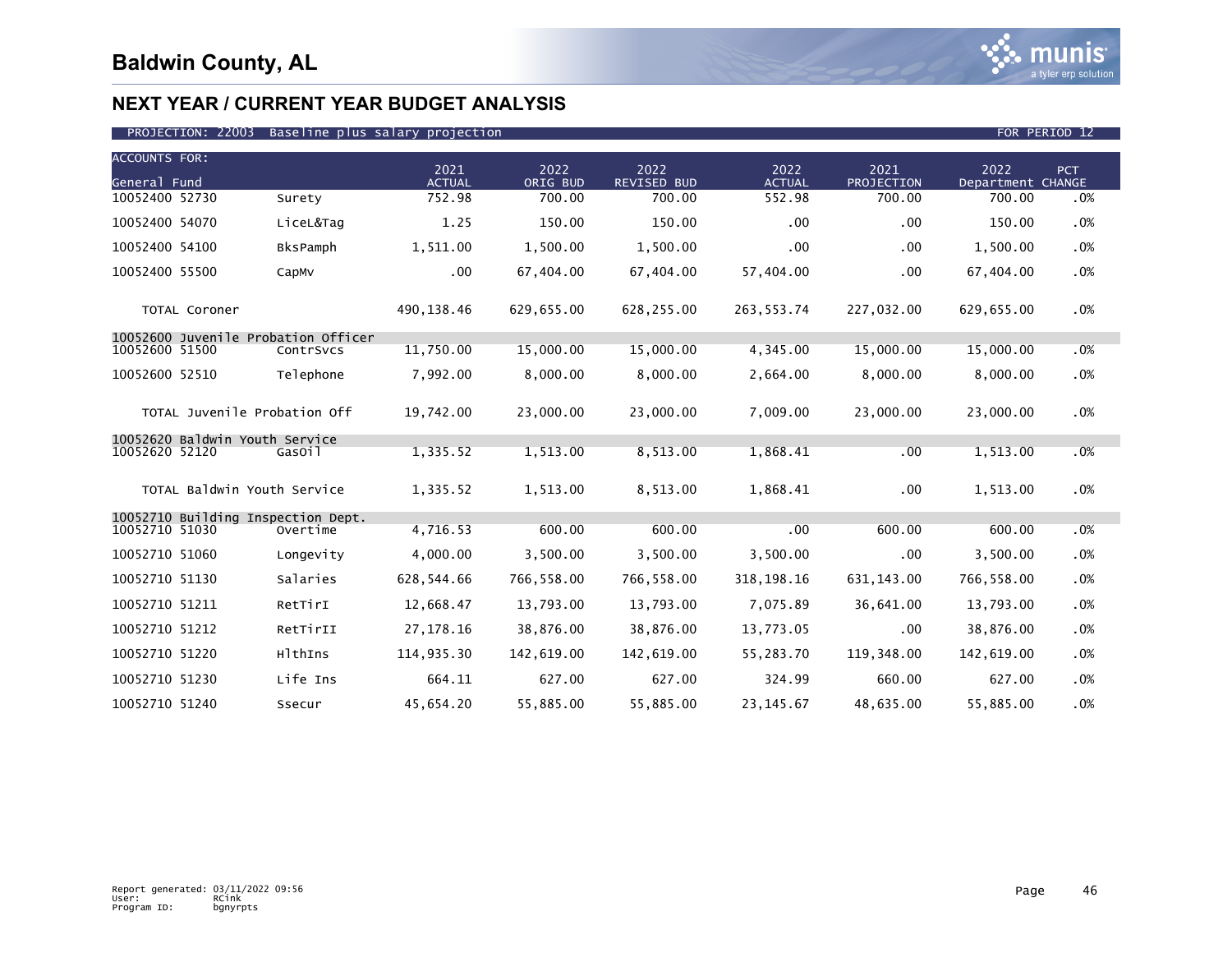

| <b>ACCOUNTS FOR:</b> |             |                       |                  |                            |                       |                    |                           |            |
|----------------------|-------------|-----------------------|------------------|----------------------------|-----------------------|--------------------|---------------------------|------------|
| General Fund         |             | 2021<br><b>ACTUAL</b> | 2022<br>ORIG BUD | 2022<br><b>REVISED BUD</b> | 2022<br><b>ACTUAL</b> | 2021<br>PROJECTION | 2022<br>Department CHANGE | <b>PCT</b> |
| 10052710 51250       | WorkComp    | 9,232.19              | 9,541.00         | 9,541.00                   | 9,020.37              | .00                | 9,541.00                  | .0%        |
| 10052710 51260       | Unemploy    | .00                   | 947.00           | 947.00                     | .00                   | 947.00             | 947.00                    | .0%        |
| 10052710 51270       | Air Medc    | .00                   | 770.00           | 770.00                     | 385.00                | .00                | 770.00                    | .0%        |
| 10052710 51290       | Disablil    | 1,242.15              | 1,457.00         | 1,457.00                   | 624.18                | 1,172.00           | 1,457.00                  | .0%        |
| 10052710 51500       | ContrSvcs   | 24, 283.61            | 3,650.00         | 3,650.00                   | 45.00                 | .00                | 3,650.00                  | .0%        |
| 10052710 51530       | Pest Con    | 130.00                | 150.00           | 150.00                     | 65.00                 | 150.00             | 150.00                    | .0%        |
| 10052710 51560       | EEDrugTest  | 574.75                | 250.00           | 250.00                     | 103.75                | 250.00             | 250.00                    | .0%        |
| 10052710 51700       | Training    | 5,692.60              | 7,500.00         | 7,500.00                   | 3,415.00              | .00                | 7,500.00                  | .0%        |
| 10052710 51710       | Dues        | 1,500.00              | 3,100.00         | 3,100.00                   | 1,275.00              | 3,000.00           | 3,100.00                  | .0%        |
| 10052710 52110       | OffSupp     | 10,904.51             | 26,500.00        | 26,500.00                  | 25,090.25             | .00                | 26,500.00                 | .0%        |
| 10052710 52120       | GasOil      | 16,092.92             | 17,688.00        | 17,688.00                  | 6,007.96              | .00                | 17,688.00                 | .0%        |
| 10052710 52150       | Tire        | .00                   | 2,500.00         | 2,500.00                   | 662.00                | 2,500.00           | 2,500.00                  | .0%        |
| 10052710 52190       | MiscSupp    | 656.06                | 500.00           | 500.00                     | .00                   | 500.00             | 500.00                    | .0%        |
| 10052710 52210       | RentExp     | 9,366.09              | 8,000.00         | 8,000.00                   | 3,571.87              | 8,000.00           | 8,000.00                  | .0%        |
| 10052710 52280       | Uniforms    | 2,035.40              | 4,900.00         | 4,900.00                   | 4,409.46              | .00                | 4,900.00                  | .0%        |
| 10052710 52310       | RMBldgs     | $.00 \,$              | 3,000.00         | 3,000.00                   | 958.64                | 3,000.00           | 3,000.00                  | .0%        |
| 10052710 52330       | RMOffEq     | .00                   | 500.00           | 500.00                     | .00                   | 500.00             | 500.00                    | .0%        |
| 10052710 52340       | <b>RMMV</b> | 6,012.51              | 2,500.00         | 2,500.00                   | 5,974.51              | 2,500.00           | 2,500.00                  | .0%        |
| 10052710 52350       | CompMain    | 28,009.20             | 31,000.00        | 31,000.00                  | .00                   | .00                | 31,000.00                 | .0%        |
| 10052710 52351       | CompSupp    | 22,953.65             | 13,640.00        | 13,640.00                  | 16,511.00             | .00                | 13,640.00                 | .0%        |
| 10052710 52510       | Telephone   | 13,396.17             | 11,000.00        | 11,000.00                  | 5,512.32              | 11,000.00          | 11,000.00                 | $.0\%$     |
| 10052710 52520       | Postage     | 562.72                | 500.00           | 500.00                     | 131.59                | 500.00             | 500.00                    | $.0\%$     |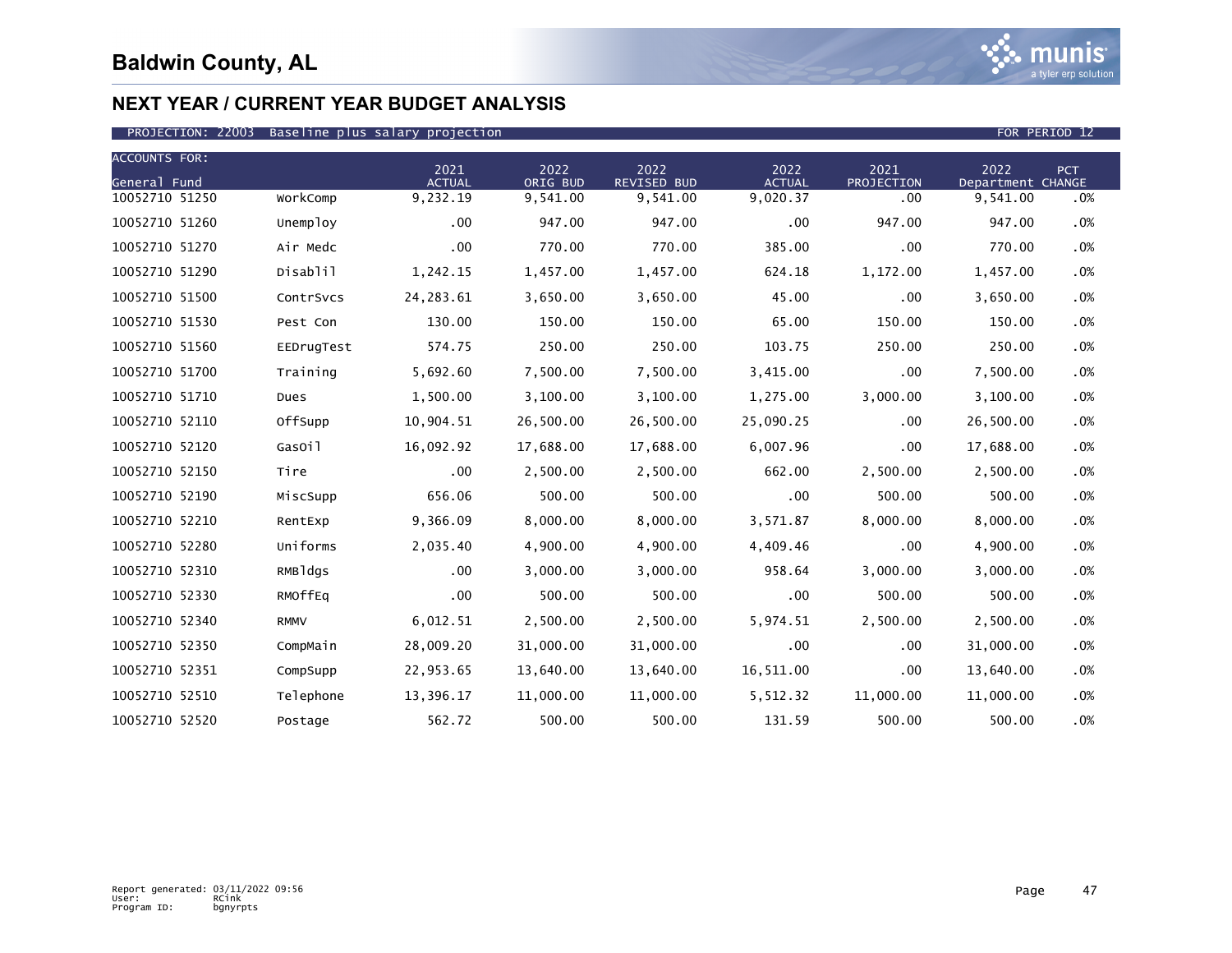

### PROJECTION: 22003 Baseline plus salary projection FOR PERIOD 12

| <b>ACCOUNTS FOR:</b>         |                              |                       |                  |                            |                       |                           |                           |        |
|------------------------------|------------------------------|-----------------------|------------------|----------------------------|-----------------------|---------------------------|---------------------------|--------|
| General Fund                 |                              | 2021<br><b>ACTUAL</b> | 2022<br>ORIG BUD | 2022<br><b>REVISED BUD</b> | 2022<br><b>ACTUAL</b> | 2021<br><b>PROJECTION</b> | 2022<br>Department CHANGE | PCT    |
| 10052710 52530               | Advertis                     | $.00 \,$              | 1,000.00         | 1,000.00                   | 820.16                | 1,000.00                  | 1,000.00                  | .0%    |
| 10052710 52600               | Travel                       | 2,985.21              | 10,000.00        | 10,000.00                  | 529.20                | 10,000.00                 | 10,000.00                 | .0%    |
| 10052710 52720               | InsMV                        | 980.44                | 1,000.00         | 984.00                     | 983.87                | 1,000.00                  | 1,000.00                  | .0%    |
| 10052710 52730               | Surety                       | 152.98                | 150.00           | 150.00                     | 152.98                | 150.00                    | 150.00                    | .0%    |
| 10052710 54070               | LiceL&Tag                    | .00                   | 100.00           | 100.00                     | .00                   | 50.00                     | 100.00                    | .0%    |
| 10052710 54100               | <b>BksPamph</b>              | 77.95                 | 2,000.00         | 2,000.00                   | 733.41                | .00                       | 2,000.00                  | .0%    |
| 10052710 54990               | MiscExp                      | 287.33                | 1,000.00         | 1,000.00                   | 289.36                | .00                       | 1,000.00                  | .0%    |
| 10052710 55240               | CapImpro                     | .00                   | 50,000.00        | 50,000.00                  | .00                   | .00                       | 50,000.00                 | .0%    |
| 10052710 55500               | CapMotVeh                    | .00                   | 67,500.00        | 67,500.00                  | 64,928.00             | .00                       | 67,500.00                 | $.0\%$ |
|                              | TOTAL Building Inspection De | 995,489.87            | 1,304,801.00     | 1,304,785.00               | 573,501.34            | 883,246.00                | 1,304,801.00              | $.0\%$ |
| 10052730 Planning Department |                              |                       |                  |                            |                       |                           |                           |        |
| 10052730 51030               | Overtime                     | 2,453.03              | 1,500.00         | 1,500.00                   | 1,589.74              | 1,200.00                  | 1,500.00                  | .0%    |
| 10052730 51060               | Longevity                    | 10,500.00             | 6,500.00         | 6,500.00                   | 8,500.00              | .00                       | 6,500.00                  | .0%    |
| 10052730 51130               | Salaries                     | 674, 285.62           | 846, 544.00      | 846,544.00                 | 342,863.70            | 657,833.00                | 846, 544.00               | .0%    |
| 10052730 51211               | RetTirI                      | 35,438.61             | 38,497.00        | 38,497.00                  | 18,447.38             | 38,226.00                 | 38,497.00                 | .0%    |
| 10052730 51212               | RetTirII                     | 3,797.40              | 18,905.00        | 18,905.00                  | 3,848.01              | .00                       | 18,905.00                 | .0%    |
| 10052730 51220               | HlthIns                      | 111,420.00            | 169, 134.00      | 169, 134.00                | 65,840.50             | 97,733.00                 | 169, 134.00               | $.0\%$ |
| 10052730 51230               | Life Ins                     | 620.07                | 684.00           | 684.00                     | 329.70                | 660.00                    | 684.00                    | .0%    |
| 10052730 51240               | Ssecur                       | 49, 345.55            | 61, 111.00       | 61, 111.00                 | 25,437.94             | 51,220.00                 | 61,111.00                 | .0%    |
| 10052730 51250               | WorkComp                     | 8,545.36              | 9,856.00         | 9,856.00                   | 9,252.36              | .00                       | 9,856.00                  | $.0\%$ |
| 10052730 51260               | Unemploy                     | .00                   | 988.00           | 988.00                     | .00                   | 988.00                    | 988.00                    | .0%    |
| 10052730 51270               | Air Medc                     | .00                   | 825.00           | 825.00                     | 412.50                | .00                       | 825.00                    | $.0\%$ |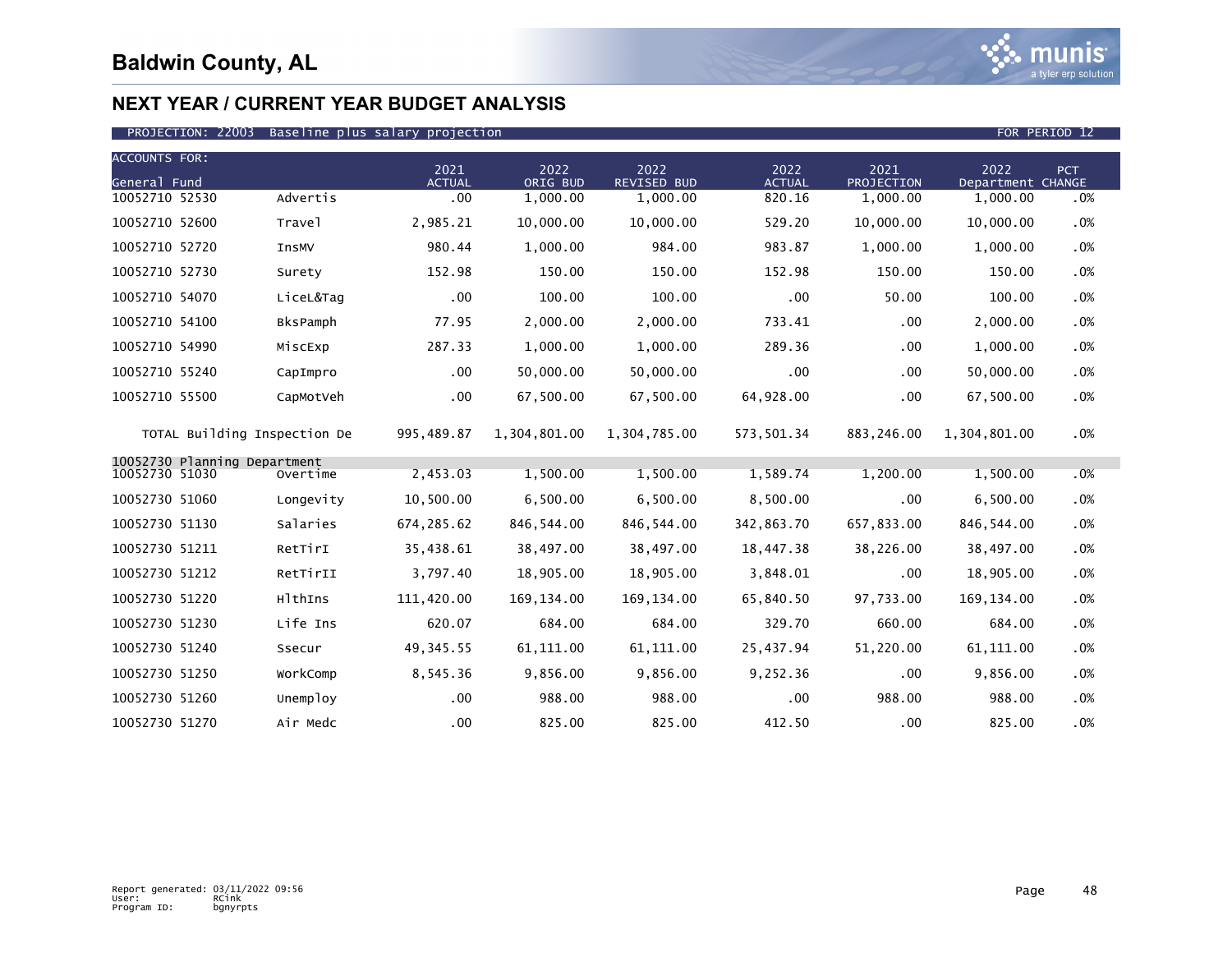

### PROJECTION: 22003 Baseline plus salary projection FOR PERIOD 12

| <b>ACCOUNTS FOR:</b>                         |             | 2021                      | 2022                 | 2022                    | 2022                    | 2021                   | 2022                          | <b>PCT</b> |
|----------------------------------------------|-------------|---------------------------|----------------------|-------------------------|-------------------------|------------------------|-------------------------------|------------|
| General Fund<br>10052730 51290               | Disablil    | <b>ACTUAL</b><br>1,214.20 | ORIG BUD<br>1,560.00 | REVISED BUD<br>1,560.00 | <b>ACTUAL</b><br>675.42 | PROJECTION<br>1,223.00 | Department CHANGE<br>1,560.00 |            |
|                                              |             |                           |                      |                         |                         |                        |                               | .0%        |
| 10052730 51500                               | ContrSvcs   | 16,589.07                 | 25,000.00            | 167,200.00              | 161,059.43              | 156,000.00             | 25,000.00                     | .0%        |
| 10052730 51560                               | EEDrugTest  | 559.25                    | 200.00               | 200.00                  | 162.75                  | 200.00                 | 200.00                        | .0%        |
| 10052730 51700                               | Training    | 6,487.00                  | 14,000.00            | 14,000.00               | 3,112.50                | 5.000.00               | 14,000.00                     | .0%        |
| 10052730 51710                               | Dues        | 395.00                    | 500.00               | 500.00                  | 240.00                  | 200.00                 | 500.00                        | .0%        |
| 10052730 52110                               | OffSupp     | 20,814.67                 | 11,500.00            | 11,500.00               | 4,029.01                | 11,500.00              | 11,500.00                     | .0%        |
| 10052730 52120                               | GasOil      | 4,006.57                  | 3,743.00             | 3,743.00                | 2,737.16                | .00                    | 3,743.00                      | .0%        |
| 10052730 52150                               | Tire        | 845.75                    | 1,000.00             | 1,000.00                | .00                     | 1,000.00               | 1,000.00                      | .0%        |
| 10052730 52190                               | MiscSupp    | 1,697.74                  | 300.00               | 300.00                  | 2,162.54                | 300.00                 | 300.00                        | .0%        |
| 10052730 52210                               | RentExp     | 9,731.04                  | 12,000.00            | 12,000.00               | 4,538.17                | 12,000.00              | 12,000.00                     | .0%        |
| 10052730 52280                               | Uniforms    | 100.00                    | 300.00               | 300.00                  | 330.00                  | .00                    | 300.00                        | .0%        |
| 10052730 52340                               | <b>RMMV</b> | 1,926.28                  | 2,500.00             | 2,500.00                | 1,365.96                | 500.00                 | 2,500.00                      | .0%        |
| 10052730 52350                               | CompMain    | 31,030.83                 | 44,400.00            | 44,400.00               | 6,559.10                | 44,400.00              | 44,400.00                     | .0%        |
| 10052730 52351                               | CompSupp    | 16,090.09                 | 18,640.00            | 18,640.00               | 17,994.00               | .00                    | 18,640.00                     | .0%        |
| 10052730 52510                               | Telephone   | 14,587.58                 | 12,000.00            | 12,000.00               | 5,965.19                | 12,000.00              | 12,000.00                     | .0%        |
| 10052730 52520                               | Postage     | 13,902.68                 | 10,000.00            | 10,000.00               | 9,341.20                | 8,000.00               | 10,000.00                     | .0%        |
| 10052730 52530                               | Advertis    | 32,469.58                 | 21,000.00            | 21,000.00               | 22,833.94               | 21,000.00              | 21,000.00                     | .0%        |
| 10052730 52600                               | Trave1      | 832.01                    | 1,500.00             | 1,500.00                | 103.81                  | 1,500.00               | 1,500.00                      | .0%        |
| 10052730 52720                               | InsMV       | .00                       | 200.00               | .00                     | .00                     | 200.00                 | 200.00                        | .0%        |
| 10052730 55240                               | CapImpro    | $-688.24$                 | 25,270.00            | $.00 \,$                | 31,212.00               | .00                    | 25,270.00                     | .0%        |
| TOTAL Planning Department                    |             | 1,068,996.74              | 1,360,157.00         | 1,476,887.00            | 750,944.01              | 1,122,883.00           | 1,360,157.00                  | .0%        |
| 10055100 Health Department<br>10055100 51530 | Pest Con    | 655.00                    | 700.00               | 700.00                  | 655.00                  | 700.00                 | 700.00                        | $.0\%$     |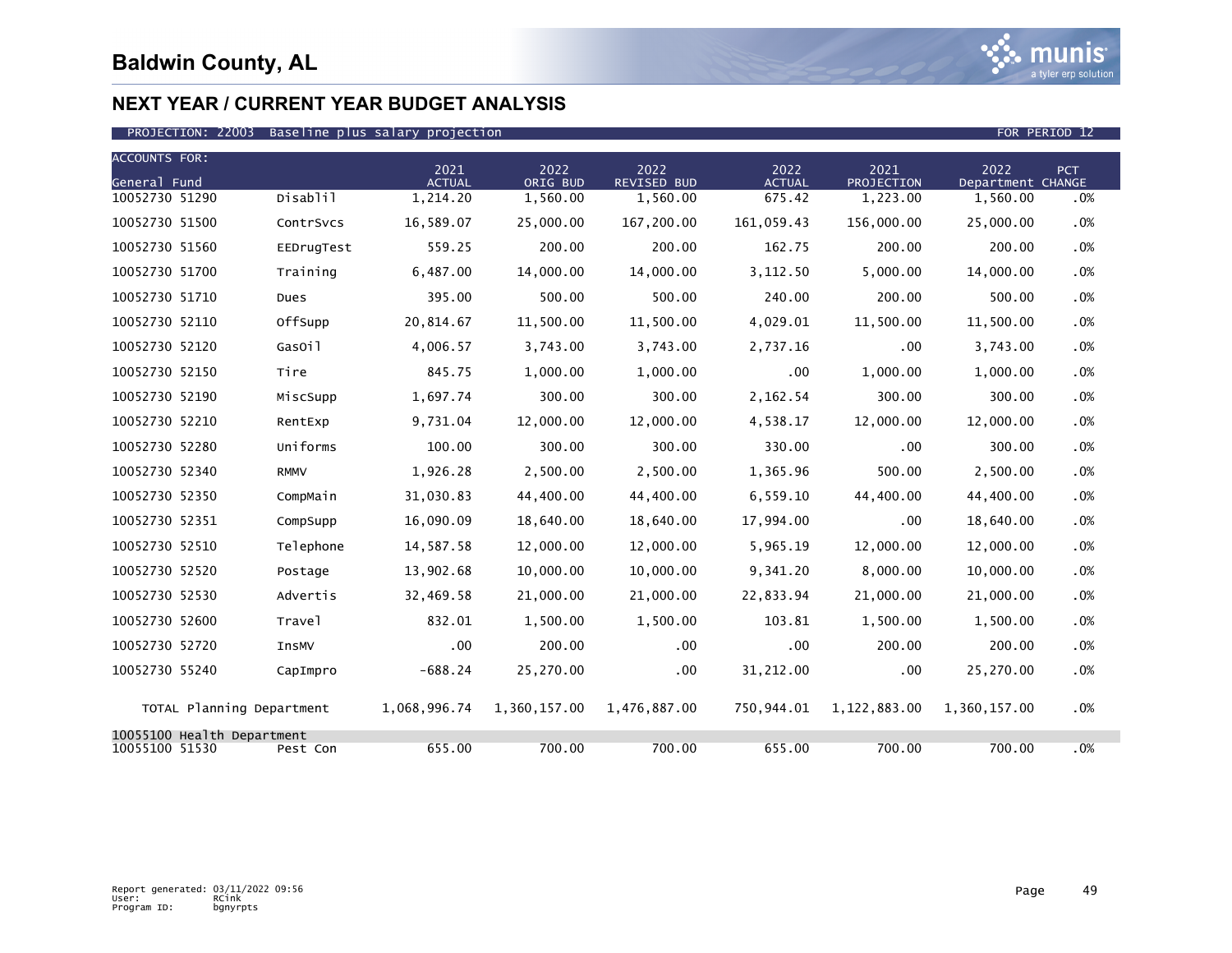

| <b>ACCOUNTS FOR:</b> |                                  |              |                       |                  |                     |                       |                    |                           |     |
|----------------------|----------------------------------|--------------|-----------------------|------------------|---------------------|-----------------------|--------------------|---------------------------|-----|
| General Fund         |                                  |              | 2021<br><b>ACTUAL</b> | 2022<br>ORIG BUD | 2022<br>REVISED BUD | 2022<br><b>ACTUAL</b> | 2021<br>PROJECTION | 2022<br>Department CHANGE | PCT |
| 10055100 52310       |                                  | RMBldgs      | 11,885.27             | 5,000.00         | 5,000.00            | $-1, 208.14$          | 5,000.00           | 5.000.00                  | .0% |
|                      |                                  |              |                       |                  |                     |                       |                    |                           |     |
|                      | TOTAL Health Department          |              | 12,540.27             | 5,700.00         | 5,700.00            | $-553.14$             | 5,700.00           | 5,700.00                  | .0% |
|                      | 10055210 Cigarette Tax Inspector |              |                       |                  |                     |                       |                    |                           |     |
| 10055210 52110       |                                  | OffSupp      | 47,861.10             | 45,000.00        | 45,000.00           | .00                   | 45,000.00          | 45,000.00                 | .0% |
| 10055210 52860       |                                  | BCMentHlth   | 453,596.00            | 500,000.00       | 500,000.00          | 145,800.00            | 500,000.00         | 500,000.00                | .0% |
| 10055210 52861       |                                  | DawnHouse    | 23,461.91             | 26,300.00        | 26,300.00           | 7,541.40              | 26,300.00          | 26,300.00                 | .0% |
| 10055210 52862       |                                  | LightHouse   | 23,461.91             | 26,300.00        | 26,300.00           | 7,541.40              | 26,300.00          | 26,300.00                 | .0% |
| 10055210 52863       |                                  | <b>DptHR</b> | 7,820.67              | 9,000.00         | 9,000.00            | 2,513.81              | 9,000.00           | 9,000.00                  | .0% |
| 10055210 52864       |                                  | CareAppro    | 58,654.60             | 65,000.00        | 65,000.00           | 18,853.44             | 65,000.00          | 65,000.00                 | .0% |
| 10055210 52865       |                                  | BMYouth      | 23,461.91             | 26,300.00        | 26,300.00           | 7,541.40              | 26,300.00          | 26,300.00                 | .0% |
| 10055210 52870       |                                  | FlyYouth     | 23,461.91             | 26,300.00        | 26,300.00           | 7,541.40              | 26,300.00          | 26,300.00                 | .0% |
| 10055210 52880       |                                  | FHYouth      | 21,841.91             | 26,300.00        | 26,300.00           | 7,541.40              | 26,300.00          | 26,300.00                 | .0% |
| 10055210 52890       |                                  | DapYouth     | 23,461.80             | 26,300.00        | 26,300.00           | 7,541.36              | 26,300.00          | 26,300.00                 | .0% |
| 10055210 52910       |                                  | DirectSupp   | 97,757.77             | 100,000.00       | 100,000.00          | 31,422.42             | 100,000.00         | 100,000.00                | .0% |
| 10055210 54850       |                                  | Inf Resf     | 1,620.00              | $.00 \,$         | .00                 | .00                   | .00                | .00                       | .0% |
|                      | TOTAL Cigarette Tax Inspecto     |              | 806,461.49            | 876,800.00       | 876,800.00          | 243,838.03            | 876,800.00         | 876,800.00                | .0% |
|                      | 10056300 Indigent Burial         |              |                       |                  |                     |                       |                    |                           |     |
| 10056300 51990       |                                  | ProfesSvs    | 7,900.00              | 11,000.00        | 11,000.00           | 2,370.00              | 11,000.00          | 11,000.00                 | .0% |
|                      | TOTAL Indigent Burial            |              | 7,900.00              | 11,000.00        | 11,000.00           | 2,370.00              | 11,000.00          | 11,000.00                 | .0% |
| 10057100 52120       | 10057100 Library Services        | Gasoil       | 3,166.23              | 2,360.00         | 2,360.00            | 1,291.52              | .00                | 2.360.00                  | .0% |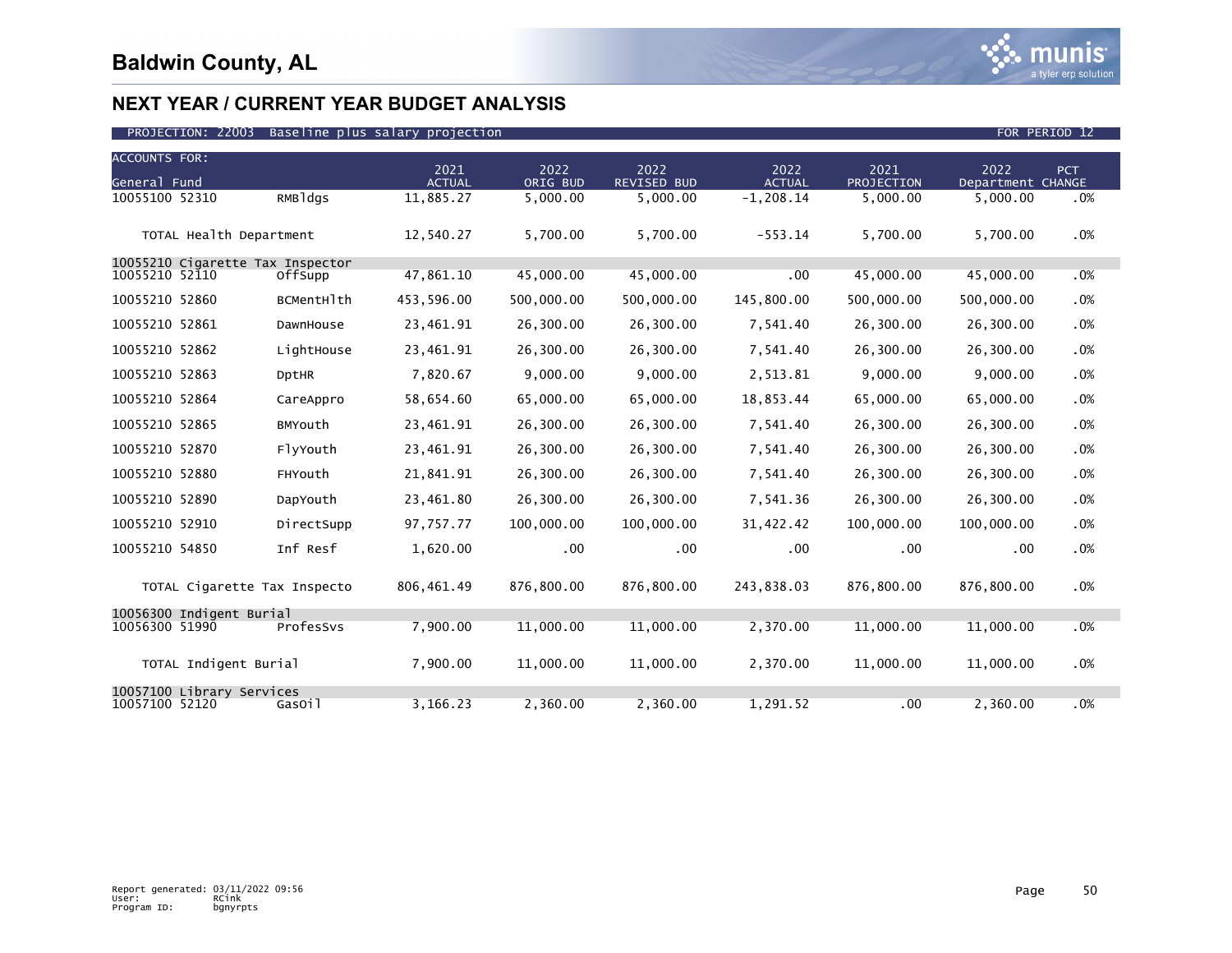

| <b>ACCOUNTS FOR:</b><br>General Fund |                                 |              | 2021<br><b>ACTUAL</b> | 2022<br>ORIG BUD | 2022<br><b>REVISED BUD</b> | 2022<br><b>ACTUAL</b> | 2021<br>PROJECTION | 2022<br>Department CHANGE | PCT |
|--------------------------------------|---------------------------------|--------------|-----------------------|------------------|----------------------------|-----------------------|--------------------|---------------------------|-----|
| 10057100 52510                       |                                 | Telephone    | 4,862.16              | 5,000.00         | 5,000.00                   | 1,311.50              | 5,000.00           | 5,000.00                  | .0% |
| 10057100 52520                       |                                 | Postage      | 1,385.20              | 4.500.00         | 4,500.00                   | 89.92                 | 4,500.00           | 4,500.00                  | .0% |
| 10057100 52905                       |                                 | Approp       | 90,000.00             | 90,000.00        | 90,000.00                  | 100,000.00            | 90,000.00          | 90,000.00                 | .0% |
|                                      | TOTAL Library Services          |              | 99,413.59             | 101,860.00       | 101,860.00                 | 102,692.94            | 99,500.00          | 101,860.00                | .0% |
| 10058100 51500                       | 10058100 Board Of Education     | ContrSvcs    | 45.00                 | 150.00           | 150.00                     | 45.00                 | 150.00             | 150.00                    | .0% |
|                                      |                                 |              |                       |                  |                            |                       |                    |                           |     |
| 10058100 51530                       |                                 | Pest Con     | 170.00                | 150.00           | 150.00                     | 85.00                 | 150.00             | 150.00                    | .0% |
| 10058100 52210                       |                                 | RentExp      | 855.77                | 3,300.00         | 3,300.00                   | 1,082.47              | 3,300.00           | 3,300.00                  | .0% |
| 10058100 52310                       |                                 | RMBldgs      | 1,309.67              | 4,500.00         | 4,500.00                   | 554.58                | 4,500.00           | 4,500.00                  | .0% |
| 10058100 52510                       |                                 | Telephone    | 43,260.00             | 43,260.00        | 43,260.00                  | 14,420.00             | 43,260.00          | 43,260.00                 | .0% |
| 10058100 52520                       |                                 | Postage      | 19,599.16             | 24,000.00        | 24,000.00                  | 6,950.55              | 24,000.00          | 24,000.00                 | .0% |
|                                      | TOTAL Board Of Education        |              | 65,239.60             | 75,360.00        | 75,360.00                  | 23, 137.60            | 75,360.00          | 75,360.00                 | .0% |
|                                      | 10058200 Extension Service Appr |              |                       |                  |                            |                       |                    |                           |     |
| 10058200 52510                       |                                 | Telephone    | 852.00                | 852.00           | 852.00                     | 284.00                | 852.00             | 852.00                    | .0% |
|                                      | TOTAL Extension Service Appr    |              | 852.00                | 852.00           | 852.00                     | 284.00                | 852.00             | 852.00                    | .0% |
| 100<br>100                           | General Fund<br>61114           | <b>TI114</b> | $-50.000.00$          | $-50.000.00$     | $-50.000.00$               | .00                   | $-50,000.00$       | $-50,000.00$              | .0% |
| 100                                  | 61200                           | TI200        | $-1,439,457.50$       | .00              | .00                        | .00                   | $.00 \,$           | .00                       | .0% |
| 100                                  | 61214                           | TI 214       | $-48, 374, 817.60$    | .00              | .00.                       | .00                   | .00                | .00                       | .0% |
| 100                                  | 61721                           | TI721        | $-164, 419.00$        | $-119,488.00$    | $-119,488.00$              | .00                   | $.00 \,$           | $-119,488.00$             | .0% |
| 100                                  | 61722                           | TI F722      | $-7,727.45$           | .00              | $.00 \,$                   | .00                   | $.00 \,$           | .00                       | .0% |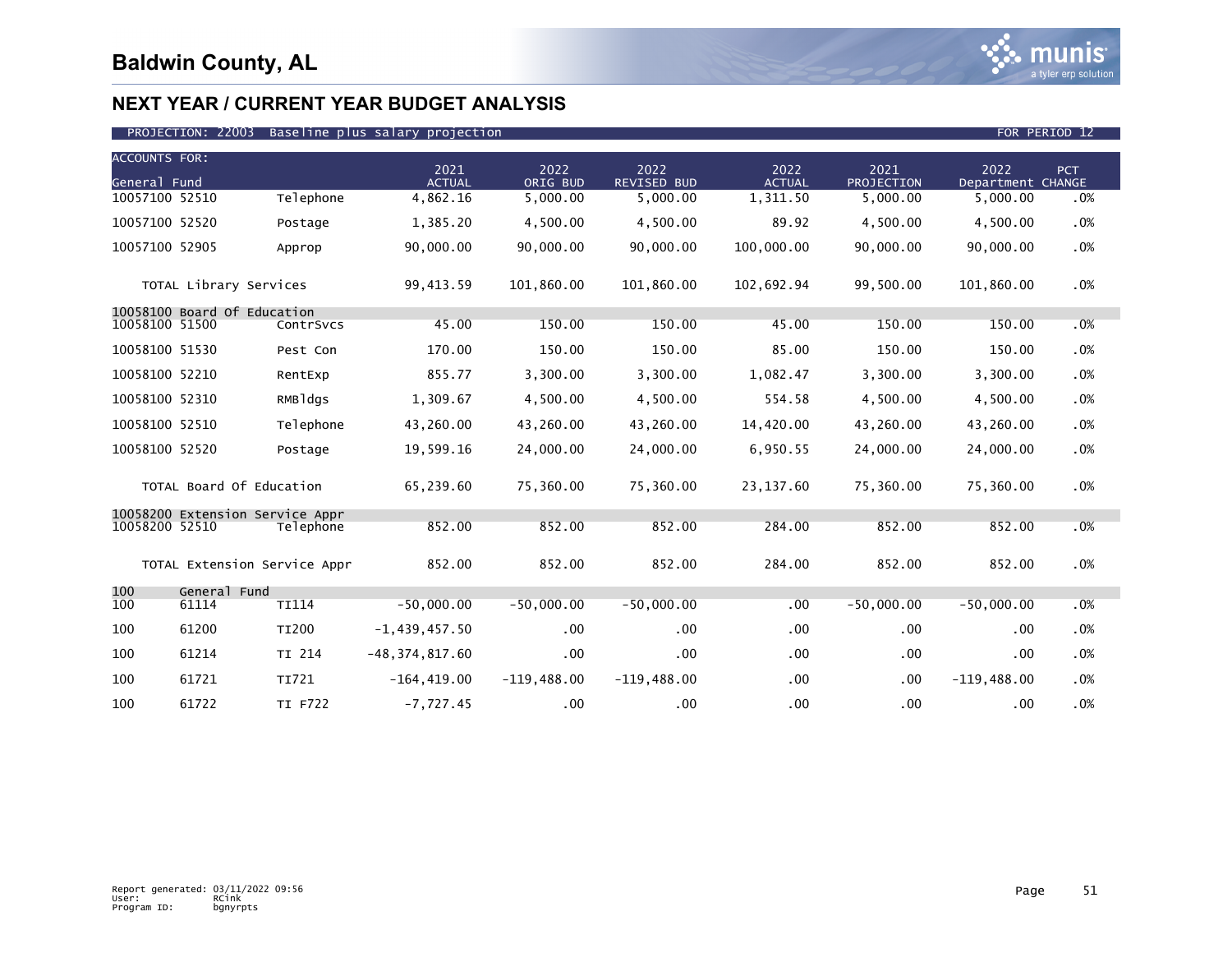

| PROJECTION: 22003<br>Baseline plus salary projection<br>FOR PERIOD 12 |                                          |              |                                    |                       |                                 |                            |                                |                           |            |  |  |
|-----------------------------------------------------------------------|------------------------------------------|--------------|------------------------------------|-----------------------|---------------------------------|----------------------------|--------------------------------|---------------------------|------------|--|--|
| <b>ACCOUNTS FOR:</b><br>General Fund                                  |                                          |              | 2021<br><b>ACTUAL</b>              | 2022<br>ORIG BUD      | 2022<br><b>REVISED BUD</b>      | 2022<br><b>ACTUAL</b>      | 2021<br>PROJECTION             | 2022<br>Department CHANGE | <b>PCT</b> |  |  |
| 100                                                                   | 61770                                    | <b>TI770</b> | $-45.000.00$                       | $-100.000.00$         | $-100.000.00$                   | .00                        | $-45.000.00$                   | $-100.000.00$             | .0%        |  |  |
| 100                                                                   | 61791                                    | <b>TI791</b> | $-304.752.93$                      | $-296.018.00$         | $-296,018.00$                   | .00                        | $-350.018.00$                  | $-296,018.00$             | .0%        |  |  |
| 100                                                                   | 61825                                    | ProcSlsAss   | $-77,680.53$                       | .00                   | .00                             | $-7.365.00$                | .00                            | .00                       | .0%        |  |  |
|                                                                       | TOTAL General Fund<br>TOTAL General Fund |              | $-50, 463, 855.01$<br>7,649,052.40 | $-565, 506.00$<br>.00 | $-565, 506.00$<br>$-679.365.00$ | $-7, 365.00$<br>354.498.48 | $-445.018.00$<br>13,068,071.00 | $-565, 506.00$<br>.00     | $.0\%$ .   |  |  |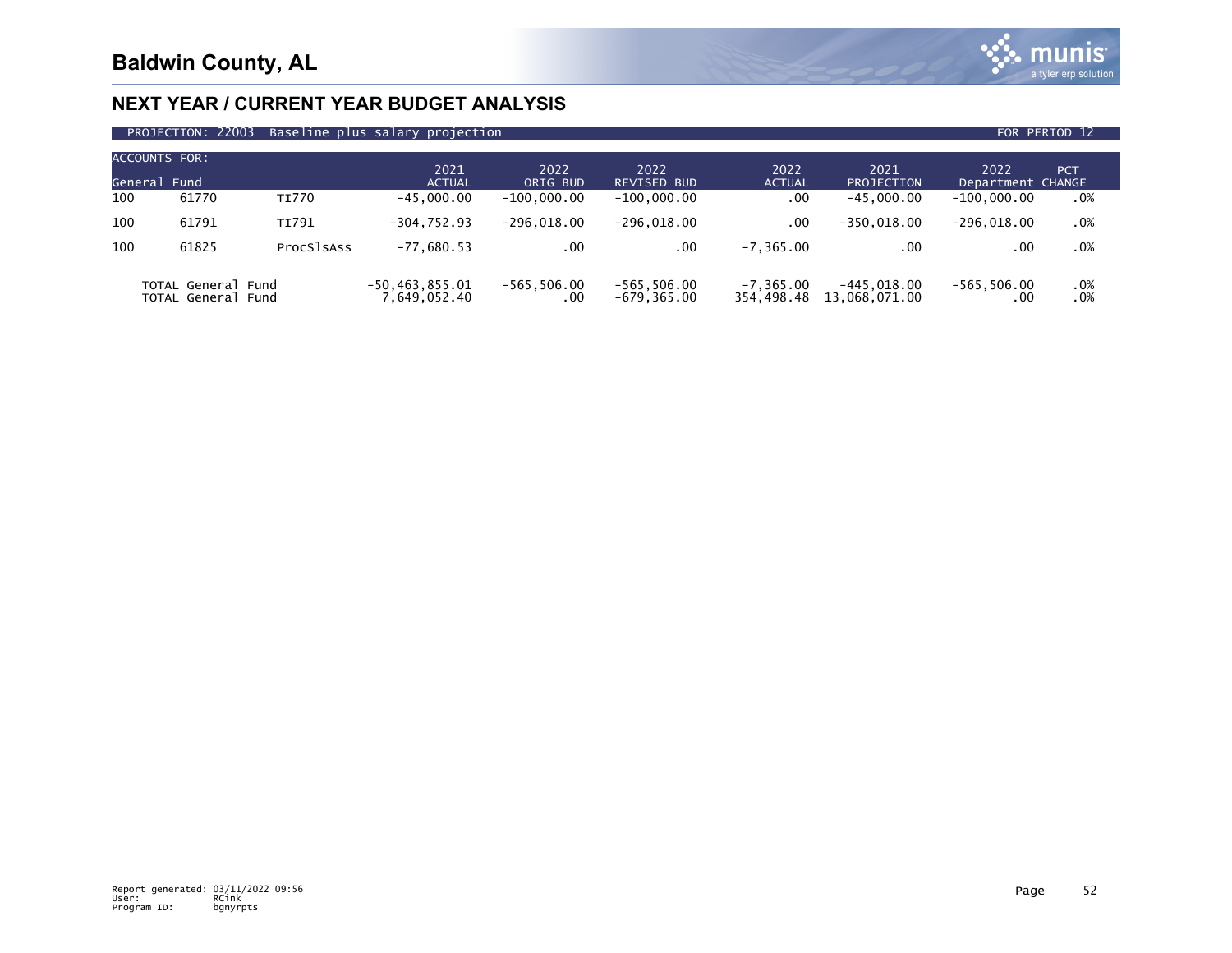

|                       | <b>ACCOUNTS FOR:</b>                               |            |                               |                     |                               |                             |                              |                           |            |  |  |  |
|-----------------------|----------------------------------------------------|------------|-------------------------------|---------------------|-------------------------------|-----------------------------|------------------------------|---------------------------|------------|--|--|--|
| Health Tax Fund       |                                                    |            | 2021<br><b>ACTUAL</b>         | 2022<br>ORIG BUD    | 2022<br><b>REVISED BUD</b>    | 2022<br><b>ACTUAL</b>       | 2021<br>PROJECTION           | 2022<br>Department CHANGE | <b>PCT</b> |  |  |  |
|                       |                                                    |            |                               |                     |                               |                             |                              |                           |            |  |  |  |
| 102<br>102            | Health Tax Fund<br>41101                           | AdValRevCo | $-2,401,647.43$               | $-2, 559, 000.00$   | $-2, 559, 000.00$             | $-1,748,209.89$             | $.00 \,$                     | $-2, 559, 000.00$         | .0%        |  |  |  |
| 102                   | 41102                                              | AdValProb  | $-241, 165.08$                | $-210,000.00$       | $-210,000.00$                 | $-79,859.65$                | $.00 \,$                     | $-210,000.00$             | .0%        |  |  |  |
| 102                   | 44800                                              | PILT       | $-9,670.97$                   | $-11,000.00$        | $-11,000.00$                  | $-2,779.09$                 | $-11,000.00$                 | $-11,000.00$              | .0%        |  |  |  |
| 102                   | 47100                                              | IntInc     | $-1,606.81$                   | $-3,000.00$         | $-3,000.00$                   | $-341.33$                   | $-5,000.00$                  | $-3,000.00$               | .0%        |  |  |  |
| TOTAL Health Tax Fund |                                                    |            | $-2.654.090.29$               |                     | $-2,783,000.00 -2,783,000.00$ | $-1.831.189.96$             | $-16,000.00$                 | $-2.783.000.00$           | .0%        |  |  |  |
|                       | 10255101 Health Department 2                       |            |                               |                     |                               |                             |                              |                           |            |  |  |  |
| 10255101 51620        |                                                    | BankFees   | .00                           | 200.00              | 200.00                        | .00                         | 200.00                       | 200.00                    | .0%        |  |  |  |
| 10255101 52210        |                                                    | RentExp    | .00                           | 72,000.00           | 72,000.00                     | $.00 \,$                    | 72,000.00                    | 72,000.00                 | .0%        |  |  |  |
| 10255101 52310        |                                                    | RMBldgs    | .00                           | 500.00              | 500.00                        | .00                         | 500.00                       | 500.00                    | .0%        |  |  |  |
| 10255101 52520        |                                                    | Postage    | 8,138.51                      | 6,000.00            | 6,000.00                      | 3,131.87                    | 6,000.00                     | 6,000.00                  | .0%        |  |  |  |
| 10255101 52905        |                                                    | Approp     | 1,168,663.16                  | 1,275,587.00        | 1,275,587.00                  | $.00 \,$                    | 943,587.00                   | 1,275,587.00              | .0%        |  |  |  |
| 10255101 62109        |                                                    | TT109      | 1,428,713.00                  | 1,428,713.00        | 1,428,713.00                  | .00                         | 1,428,713.00                 | 1,428,713.00              | .0%        |  |  |  |
|                       | TOTAL Health Department 2<br>TOTAL Health Tax Fund |            | 2,605,514.67<br>$-48, 575.62$ | 2,783,000.00<br>.00 | 2,783,000.00<br>$.00 \cdot$   | 3,131.87<br>$-1,828,058.09$ | 2,451,000.00<br>2,435,000.00 | 2,783,000.00<br>.00       | .0%<br>.0% |  |  |  |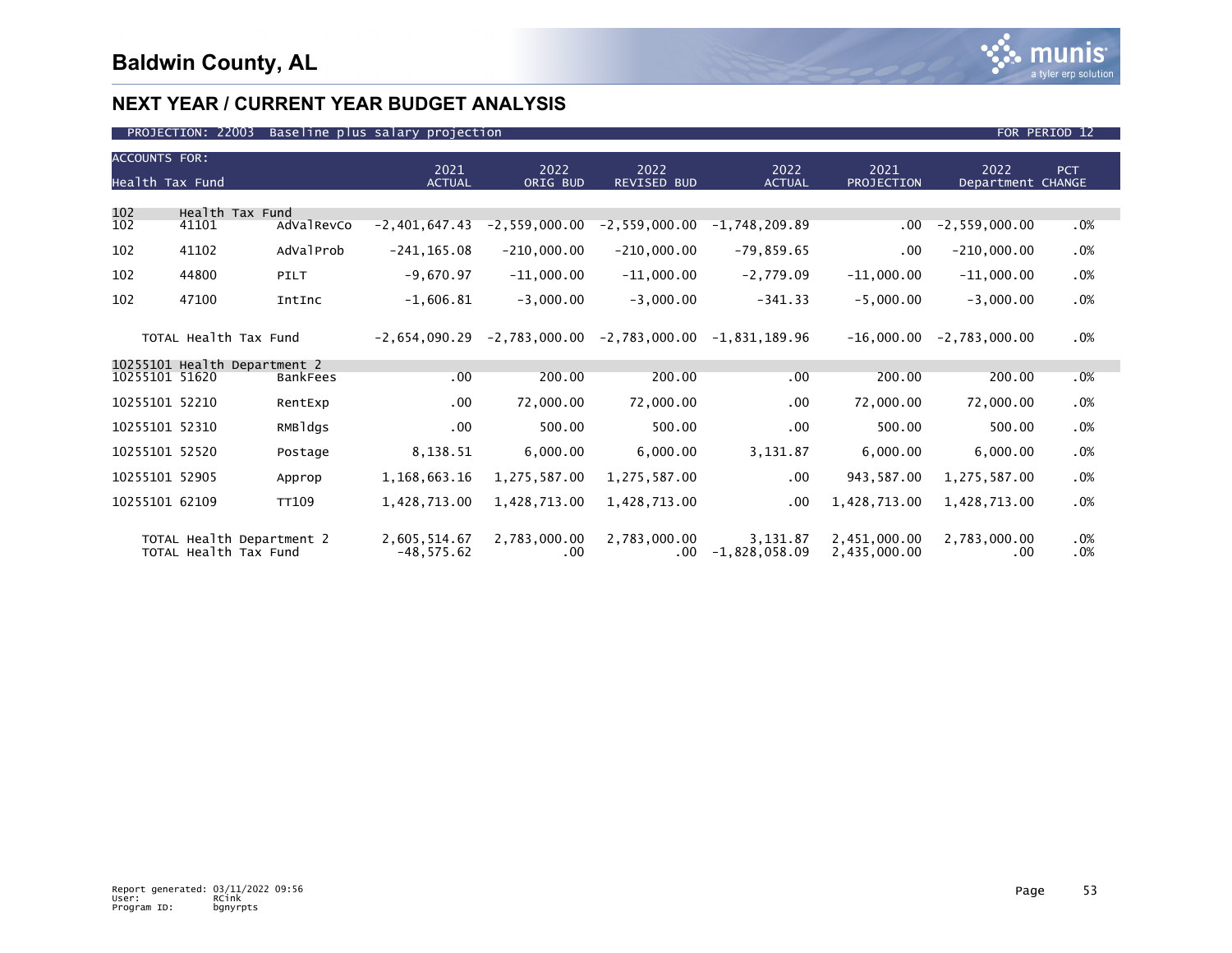| <b>ACCOUNTS FOR:</b> | County Transportation Fund     |                                          | 2021<br><b>ACTUAL</b> | 2022<br>ORIG BUD | 2022<br><b>REVISED BUD</b> | 2022<br><b>ACTUAL</b> | 2021<br>PROJECTION | 2022<br>Department CHANGE | PCT |
|----------------------|--------------------------------|------------------------------------------|-----------------------|------------------|----------------------------|-----------------------|--------------------|---------------------------|-----|
|                      |                                |                                          |                       |                  |                            |                       |                    |                           |     |
| 103<br>103           | 44881                          | County Transportation Fund<br>COVIDReimb | $-1,956.18$           | .00              | .00                        | .00                   | .00                | .00                       | .0% |
| 103                  | 47100                          | IntInc                                   | $-39.73$              | $-50.00$         | $-50.00$                   | $-12.26$              | $-750.00$          | $-50.00$                  | .0% |
| 103                  | 47700                          | Fares                                    | $-480.00$             | .00              | .00                        | $-36.00$              | .00                | .00                       | .0% |
| 103                  | 49000                          | FBRBudget                                | .00                   | .00              | 265.00                     | .00                   | .00                | .00                       | .0% |
|                      | TOTAL County Transportation    |                                          | $-2,475.91$           | $-50.00$         | 215.00                     | $-48.26$              | $-750.00$          | $-50.00$                  | .0% |
|                      | 10351934 County Transportation |                                          |                       |                  |                            |                       |                    |                           |     |
| 10351934 51030       |                                | Overtime                                 | 50.76                 | 100.00           | 100.00                     | .00                   | 100.00             | 100.00                    | .0% |
| 10351934 51060       |                                | Longevity                                | 500.00                | 500.00           | 500.00                     | 500.00                | .00                | 500.00                    | .0% |
| 10351934 51130       |                                | Salaries                                 | 35,259.62             | 36,483.00        | 36,483.00                  | 15,568.72             | 35,385.00          | 36,483.00                 | .0% |
| 10351934 51211       |                                | RetTirI                                  | 2,188.54              | 2,448.00         | 2,448.00                   | 977.53                | 2,058.00           | 2,448.00                  | .0% |
| 10351934 51220       |                                | HlthIns                                  | 12,858.30             | 13,617.00        | 13,617.00                  | 5,401.20              | 13,333.00          | 13,617.00                 | .0% |
| 10351934 51230       |                                | Life Ins                                 | 56.52                 | 57.00            | 57.00                      | 23.55                 | 55.00              | 57.00                     | .0% |
| 10351934 51240       |                                | Ssecur                                   | 2,676.78              | 2,728.00         | 2,728.00                   | 1,204.34              | 2,753.00           | 2,728.00                  | .0% |
| 10351934 51250       |                                | WorkComp                                 | 1,608.70              | 1,743.00         | 1,778.00                   | 1,774.22              | .00                | 1,743.00                  | .0% |
| 10351934 51260       |                                | Unemploy                                 | .00                   | 53.00            | 53.00                      | .00                   | 53.00              | 53.00                     | .0% |
| 10351934 51270       |                                | Air Medc                                 | .00                   | 55.00            | 55.00                      | 55.00                 | .00                | 55.00                     | .0% |
| 10351934 51290       |                                | Disablil                                 | 70.60                 | 71.00            | 71.00                      | 30.10                 | 66.00              | 71.00                     | .0% |
| 10351934 51560       |                                | EEDrugTest                               | 10.75                 | 100.00           | 100.00                     | .00                   | 100.00             | 100.00                    | .0% |
| 10351934 51620       |                                | <b>BankFees</b>                          | .00                   | 200.00           | 200.00                     | $.00 \,$              | 200.00             | 200.00                    | .0% |
| 10351934 52110       |                                | OffSupp                                  | 344.97                | .00              | .00 <sub>1</sub>           | .00                   | .00                | .00                       | .0% |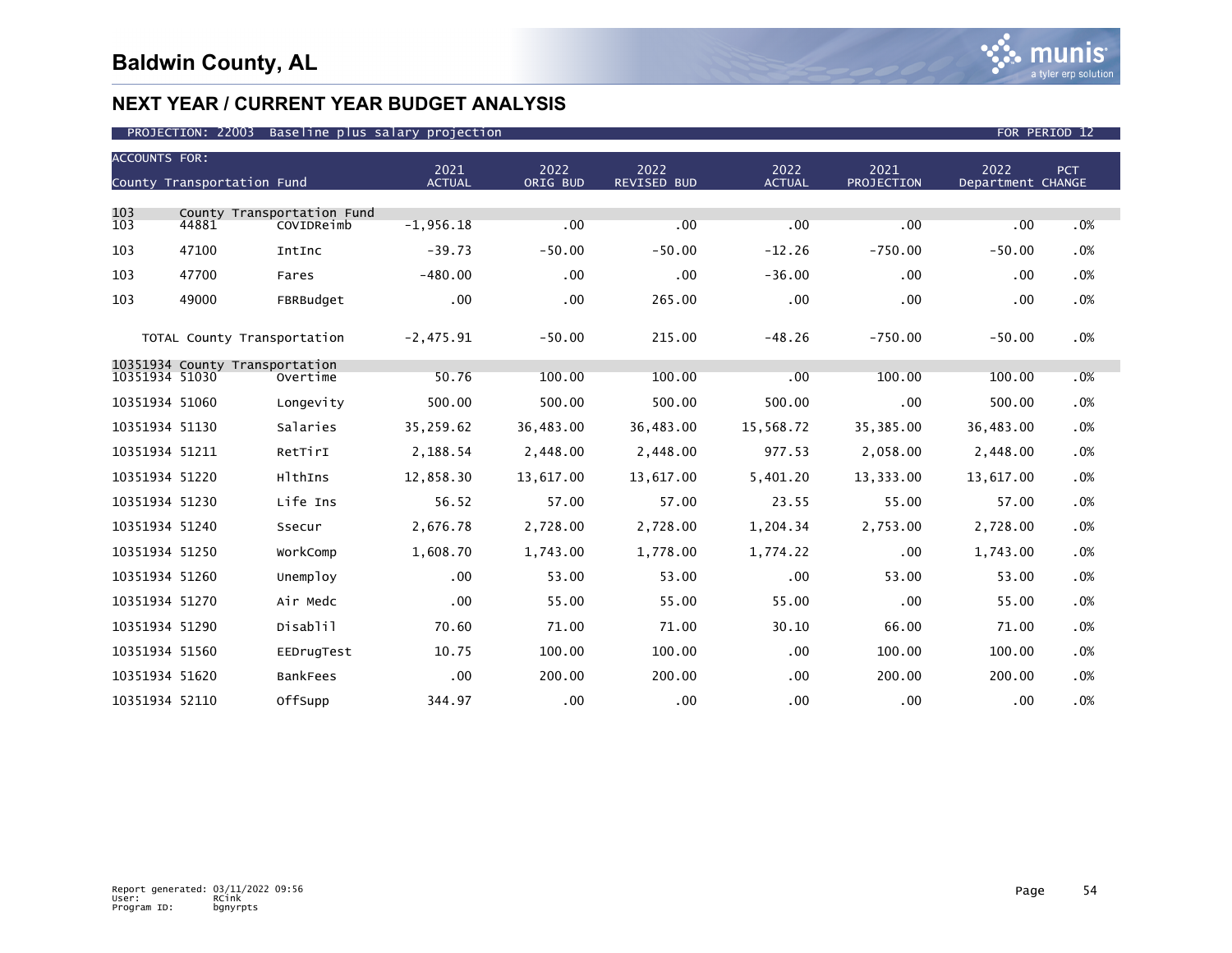

| <b>ACCOUNTS FOR:</b> | County Transportation Fund                                 |                     | 2021<br><b>ACTUAL</b>        | 2022<br>ORIG BUD    | 2022<br><b>REVISED BUD</b> | 2022<br><b>ACTUAL</b>         | 2021<br>PROJECTION           | 2022<br>Department CHANGE | <b>PCT</b> |
|----------------------|------------------------------------------------------------|---------------------|------------------------------|---------------------|----------------------------|-------------------------------|------------------------------|---------------------------|------------|
| 10351934 52120       |                                                            | GasOil              | 1,680.35                     | 3,185.00            | 3,185.00                   | 1,005.54                      | .00.                         | 3,185.00                  | .0%        |
| 10351934 52150       |                                                            | Tire                | 279.96                       | 2,000.00            | 2,000.00                   | .00                           | 2,000.00                     | 2,000.00                  | .0%        |
| 10351934 52280       |                                                            | Uniforms            | 100.00                       | 100.00              | 400.00                     | 100.00                        | 100.00                       | 100.00                    | .0%        |
| 10351934 52340       |                                                            | <b>RMMV</b>         | 2,181.94                     | 2,000.00            | 2,000.00                   | $.00 \,$                      | 2,000.00                     | 2,000.00                  | .0%        |
| 10351934 52720       |                                                            | <b>InsMV</b>        | .00                          | 600.00              | .00.                       | .00                           | 600.00                       | 600.00                    | .0%        |
| 10351934 52750       |                                                            | InsGL               | 887.18                       | 1,500.00            | 1,500.00                   | 796.09                        | 1,500.00                     | 1,500.00                  | .0%        |
|                      | TOTAL County Transportation                                |                     | 60,754.97                    | 67,540.00           | 67,275.00                  | 27,436.29                     | 60,303.00                    | 67,540.00                 | .0%        |
| 103                  | County                                                     | Transportation Fund |                              |                     |                            |                               |                              |                           |            |
| 103                  | 61100                                                      | <b>TI100</b>        | $-65, 376.00$                | $-67,490.00$        | $-67,490.00$               | $-67,490.00$                  | $-65, 376.00$                | $-67, 490.00$             | .0%        |
|                      | TOTAL County Transportation<br>TOTAL County Transportation |                     | $-65, 376.00$<br>$-7,096.94$ | $-67,490.00$<br>.00 | $-67,490.00$<br>.00        | $-67,490.00$<br>$-40, 101.97$ | $-65, 376.00$<br>$-5,823.00$ | $-67,490.00$<br>.00       | .0%<br>.0% |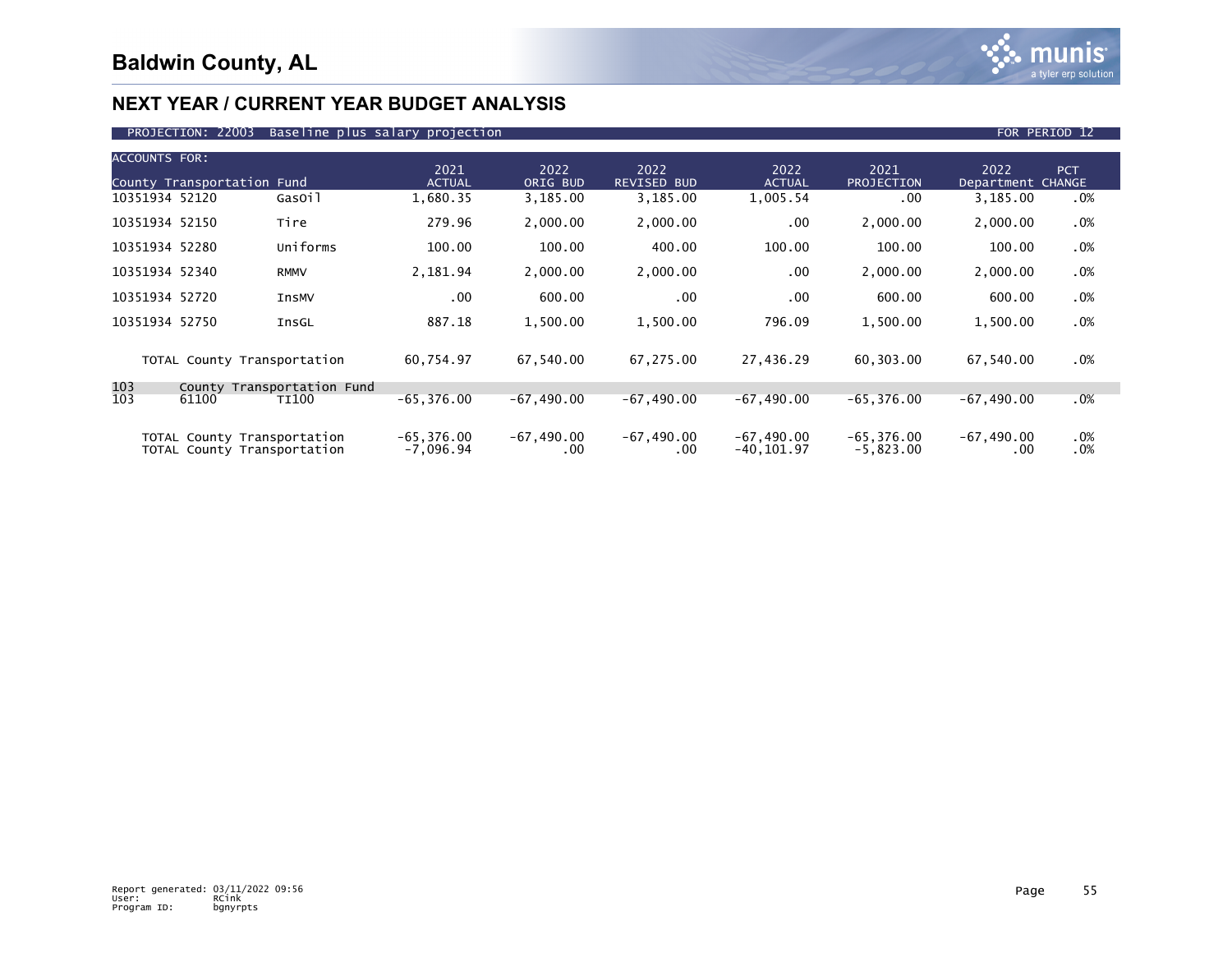

| <b>ACCOUNTS FOR:</b> |                                   |                                                     |                       |                  |                            |                       |                           |                           |     |
|----------------------|-----------------------------------|-----------------------------------------------------|-----------------------|------------------|----------------------------|-----------------------|---------------------------|---------------------------|-----|
|                      | Legislative Del Off Fund          |                                                     | 2021<br><b>ACTUAL</b> | 2022<br>ORIG BUD | 2022<br><b>REVISED BUD</b> | 2022<br><b>ACTUAL</b> | 2021<br><b>PROJECTION</b> | 2022<br>Department CHANGE | PCT |
|                      |                                   |                                                     |                       |                  |                            |                       |                           |                           |     |
| 104<br>104           | Legislative Del Off Fund<br>41218 | LeaseTx                                             | $-248, 395.35$        | $-185, 592.00$   | $-185,592.00$              | $-98,868.12$          | .00                       | $-185, 592.00$            | .0% |
| 104                  | 47100                             | IntInc                                              | $-2, 311.81$          | $-300.00$        | $-300.00$                  | $-1, 186.42$          | $-3,000.00$               | $-300.00$                 | .0% |
| 104                  | 47905                             | InsRec                                              | $-178.12$             | .00              | $.00 \,$                   | .00                   | .00                       | $.00 \,$                  | .0% |
| 104                  | 49000                             | FBRBudget                                           | $.00 \,$              | 66,570.00        | 66,247.00                  | $.00 \,$              | .00                       | 66,570.00                 | .0% |
|                      | TOTAL Legislative Del Off Fu      |                                                     | $-250,885.28$         | $-119, 322.00$   | $-119,645.00$              | $-100,054.54$         | $-3,000.00$               | $-119, 322.00$            | .0% |
| 10451904 51130       |                                   | 10451904 Legislative Office Bay Minette<br>Salaries | 121,864.69            | 121,838.00       | 121,838.00                 | 53, 166. 46           | 168,150.00                | 121,838.00                | .0% |
|                      |                                   |                                                     |                       |                  |                            |                       |                           |                           |     |
| 10451904 51211       |                                   | RetTirI                                             | 2,165.74              | 2,294.00         | 2,294.00                   | 975.20                | 9,753.00                  | 2,294.00                  | .0% |
| 10451904 51212       |                                   | RetTirII                                            | 5,536.08              | 6,074.00         | 6,074.00                   | 2,469.38              | .00                       | 6,074.00                  | .0% |
| 10451904 51220       |                                   | HlthIns                                             | 25,066.50             | 26,515.00        | 26,515.00                  | 10,415.00             | 26,017.00                 | 26,515.00                 | .0% |
| 10451904 51230       |                                   | Life Ins                                            | 169.56                | 171.00           | 171.00                     | 70.65                 | 165.00                    | 171.00                    | .0% |
| 10451904 51240       |                                   | Ssecur                                              | 8,812.59              | 8,816.00         | 8,816.00                   | 3,857.28              | 12,864.00                 | 8,816.00                  | .0% |
| 10451904 51250       |                                   | WorkComp                                            | 179.42                | 198.00           | 203.00                     | 199.30                | .00                       | 198.00                    | .0% |
| 10451904 51260       |                                   | Unemploy                                            | 3,850.00              | 253.00           | 253.00                     | .00                   | 253.00                    | 253.00                    | .0% |
| 10451904 51270       |                                   | Air Medc                                            | .00                   | 165.00           | 165.00                     | 165.00                | .00                       | 165.00                    | .0% |
| 10451904 51290       |                                   | Disablil                                            | 238.70                | 240.00           | 240.00                     | 103.23                | 313.00                    | 240.00                    | .0% |
| 10451904 51500       |                                   | ContrSvcs                                           | 79.00                 | 7,000.00         | 7,000.00                   | 45.00                 | 7,000.00                  | 7,000.00                  | .0% |
| 10451904 51530       |                                   | Pest Con                                            | 82.50                 | 200.00           | 200.00                     | 55.00                 | 200.00                    | 200.00                    | .0% |
| 10451904 51540       |                                   | LegalSvcs                                           | .00                   | 5,000.00         | 5,000.00                   | .00                   | 5,000.00                  | 5,000.00                  | .0% |
| 10451904 51620       |                                   | <b>BankFees</b>                                     | .00                   | 200.00           | 200.00                     | .00                   | 200.00                    | 200.00                    | .0% |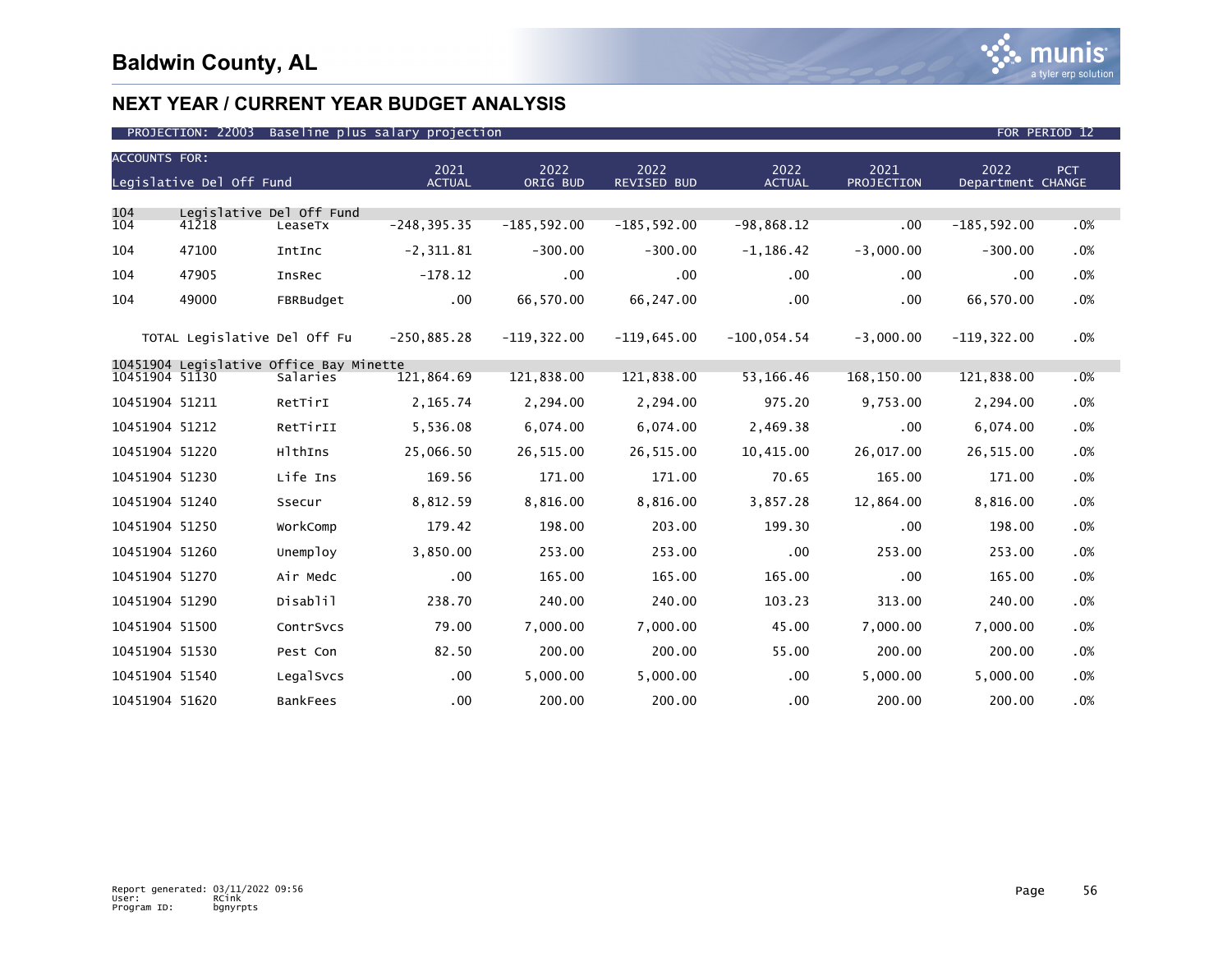

| <b>ACCOUNTS FOR:</b> |                              |                                      |                       |                  |                            |                       |                    |                           |     |
|----------------------|------------------------------|--------------------------------------|-----------------------|------------------|----------------------------|-----------------------|--------------------|---------------------------|-----|
|                      | Legislative Del Off Fund     |                                      | 2021<br><b>ACTUAL</b> | 2022<br>ORIG BUD | 2022<br><b>REVISED BUD</b> | 2022<br><b>ACTUAL</b> | 2021<br>PROJECTION | 2022<br>Department CHANGE | PCT |
| 10451904 51710       |                              | Dues                                 | .00                   | 50.00            | 50.00                      | .00                   | 50.00              | 50.00                     | .0% |
| 10451904 52110       |                              | OffSupp                              | 3,245.55              | 18,000.00        | 18,000.00                  | 206.10                | 12,000.00          | 18,000.00                 | .0% |
| 10451904 52190       |                              | MiscSupp                             | 206.75                | 10,000.00        | 10,000.00                  | 391.83                | 10,000.00          | 10,000.00                 | .0% |
| 10451904 52210       |                              | RentExp                              | 2,559.94              | 1,500.00         | 1,500.00                   | 1,035.87              | 1,500.00           | 1,500.00                  | .0% |
| 10451904 52310       |                              | RMBldgs                              | .00                   | 3,000.00         | 3,000.00                   | .00                   | 3,000.00           | 3,000.00                  | .0% |
| 10451904 52351       |                              | CompSupp                             | 3,656.32              | 2,820.00         | 2,820.00                   | 2,484.00              | .00                | 2,820.00                  | .0% |
| 10451904 52401       |                              | Electricit                           | 2,887.51              | 8,500.00         | 8,500.00                   | 1,378.61              | 8,500.00           | 8,500.00                  | .0% |
| 10451904 52402       |                              | WatSewer                             | 483.14                | 1,900.00         | 1,900.00                   | 142.10                | 1,900.00           | 1,900.00                  | .0% |
| 10451904 52404       |                              | Garbage                              | 234.00                | 1,000.00         | 1,000.00                   | 117.00                | 1,000.00           | 1,000.00                  | .0% |
| 10451904 52510       |                              | Telephone                            | 6,952.10              | 8,495.00         | 8,495.00                   | 2,851.11              | 8,495.00           | 8,495.00                  | .0% |
| 10451904 52520       |                              | Postage                              | 106.12                | 600.00           | 600.00                     | .00                   | 600.00             | 600.00                    | .0% |
| 10451904 52530       |                              | Advertis                             | .00                   | 1,000.00         | 1,000.00                   | .00                   | 1,000.00           | 1,000.00                  | .0% |
| 10451904 52600       |                              | Travel                               | 6,237.72              | 59,000.00        | 59,000.00                  | 2,806.76              | 59,000.00          | 59,000.00                 | .0% |
| 10451904 52700       |                              | Insurance                            | .00                   | 3,000.00         | $.00 \,$                   | $.00 \,$              | 3,000.00           | 3,000.00                  | .0% |
| 10451904 52750       |                              | InsGL                                | 2,661.54              | 2,800.00         | 2,800.00                   | 2,388.26              | 2,800.00           | 2,800.00                  | .0% |
| 10451904 54090       |                              | Subscrip                             | 403.72                | 800.00           | 800.00                     | .00                   | 800.00             | 800.00                    | .0% |
|                      | TOTAL Legislative Office Bay |                                      | 197,679.19            | 301,429.00       | 298,434.00                 | 85, 323. 14           | 343,560.00         | 301,429.00                | .0% |
|                      |                              | 10451905 Legislative Office Fairhope |                       |                  |                            |                       |                    |                           |     |
| 10451905 51270       |                              | Air Medc                             | .00                   | 821.00           | 821.00                     | .00                   | 821.00             | 821.00                    | .0% |
| 10451905 51280       |                              | <b>EAPSVCS</b>                       | 1,437.20              | 72.00            | 72.00                      | 87.33                 | .00                | 72.00                     | .0% |
| 10451905 52110       |                              | OffSupp                              | 9,312.15              | 10,500.00        | 10,500.00                  | 227.28                | 2,500.00           | 10,500.00                 | .0% |
| 10451905 52190       |                              | MiscSupp                             | $.00 \,$              | 2,000.00         | 2,000.00                   | .00                   | 2,000.00           | 2,000.00                  | .0% |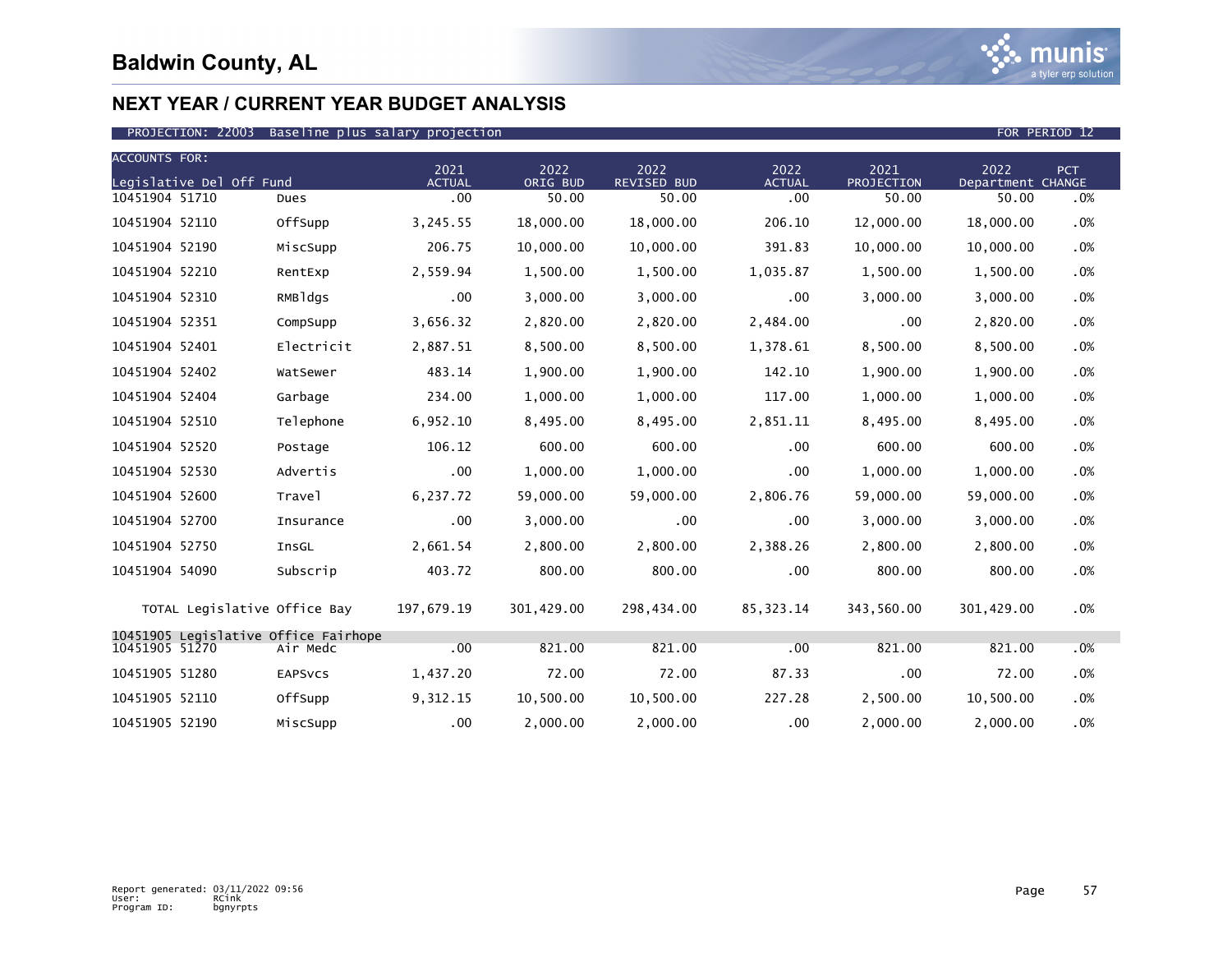

|                          | PROJECTION: 22003 Baseline plus salary projection |                       |                  |                            |                       |                    |                           | FOR PERIOD 12 |
|--------------------------|---------------------------------------------------|-----------------------|------------------|----------------------------|-----------------------|--------------------|---------------------------|---------------|
| ACCOUNTS FOR:            |                                                   |                       |                  |                            |                       |                    |                           |               |
| Legislative Del Off Fund |                                                   | 2021<br><b>ACTUAL</b> | 2022<br>ORIG BUD | 2022<br><b>REVISED BUD</b> | 2022<br><b>ACTUAL</b> | 2021<br>PROJECTION | 2022<br>Department CHANGE | <b>PCT</b>    |
| 10451905 52510           | Telephone                                         | 2.549.93              | 4.000.00         | 4.000.00                   | 1.076.08              | 4.000.00           | 4.000.00                  | .0%           |
| 10451905 52520           | Postage                                           | 260.43                | 500.00           | 500.00                     | 33.39                 | 500.00             | 500.00                    | .0%           |
|                          |                                                   |                       |                  |                            |                       |                    |                           |               |

|            | TOTAL Legislative Office Fai                                 | 13.559.71                      | 17.893.00            | 17.893.00                    | 1.424.08                        | 9.821.00                    | 17.893.00     | .0%        |  |
|------------|--------------------------------------------------------------|--------------------------------|----------------------|------------------------------|---------------------------------|-----------------------------|---------------|------------|--|
| 104<br>104 | Legislative Del Off Fund<br>61100<br>TI100                   | $-200.000.00$                  | $-200.000.00$        | $-200.000.00$                | $-200.000.00$                   | $-200.000.00$               | $-200.000.00$ | .0%        |  |
|            | TOTAL Legislative Del Off Fu<br>TOTAL Legislative Del Off Fu | $-200.000.00$<br>$-239,646.38$ | $-200.000.00$<br>.00 | $-200.000.00$<br>$-3.318.00$ | $-200,000,00$<br>$-213, 307.32$ | $-200.000.00$<br>150,381.00 | $-200.000.00$ | .0%<br>.0% |  |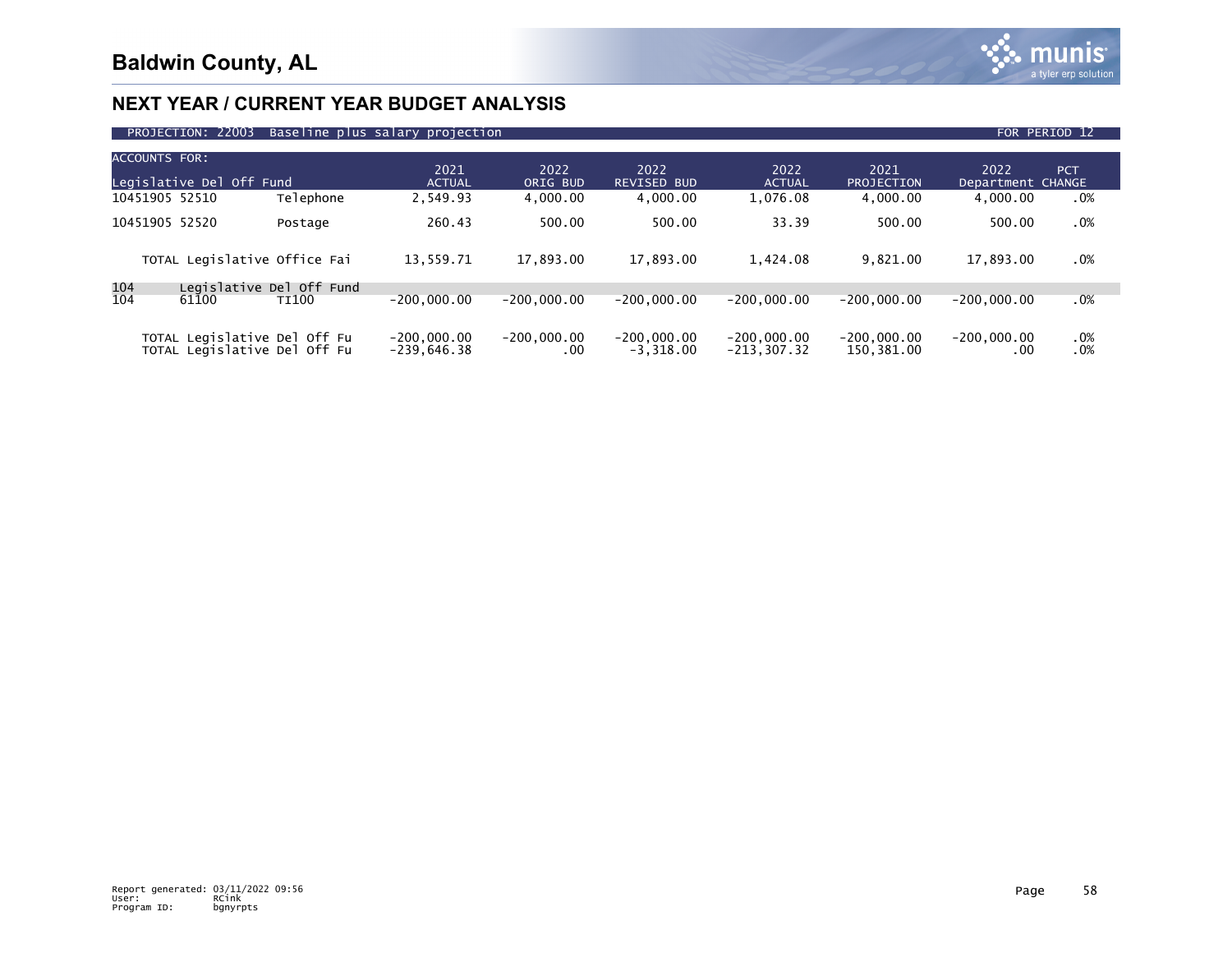| <b>ACCOUNTS FOR:</b> |                              |                                                      |                       |                  |                            |                       |                    |                           |            |  |  |
|----------------------|------------------------------|------------------------------------------------------|-----------------------|------------------|----------------------------|-----------------------|--------------------|---------------------------|------------|--|--|
|                      | Juvenile Detention Fac Fund  |                                                      | 2021<br><b>ACTUAL</b> | 2022<br>ORIG BUD | 2022<br><b>REVISED BUD</b> | 2022<br><b>ACTUAL</b> | 2021<br>PROJECTION | 2022<br>Department CHANGE | <b>PCT</b> |  |  |
|                      |                              |                                                      |                       |                  |                            |                       |                    |                           |            |  |  |
| 105<br>105           | 44272                        | Juvenile Detention Fac Fund<br>StCostJD              | $-185,520.00$         | $-183, 876.00$   | $-183, 876.00$             | $-124,839.00$         | $-183, 876.00$     | $-183, 876.00$            | .0%        |  |  |
| 105                  | 44311                        | CNPReimb                                             | $-50,059.67$          | $-48,500.00$     | $-48,500.00$               | $-17,912.72$          | $-42,000.00$       | $-48,500.00$              | .0%        |  |  |
| 105                  | 44881                        | COVIDReimb                                           | $-15, 115.05$         | $.00 \,$         | $.00 \times$               | 4,239.56              | $.00 \,$           | .00                       | .0%        |  |  |
| 105                  | 45150                        | MuniCtFee                                            | $-367, 569.56$        | $-450,000.00$    | $-450,000.00$              | $-98, 564.87$         | $-450,000.00$      | $-450,000.00$             | .0%        |  |  |
| 105                  | 45152                        | CirClrkLL                                            | $-229, 388.68$        | $-220,000.00$    | $-220,000.00$              | $-78,604.73$          | $-220,000.00$      | $-220,000.00$             | .0%        |  |  |
| 105                  | 45825                        | RevOthCoun                                           | $-47, 565.00$         | $-86,000.00$     | $-86,000.00$               | $-13, 150.00$         | $-80,000.00$       | $-86,000.00$              | .0%        |  |  |
| 105                  | 47100                        | IntInc                                               | $-655.80$             | $-1,000.00$      | $-1,000.00$                | 66.73                 | $-6,000.00$        | $-1,000.00$               | .0%        |  |  |
| 105                  | 47115                        | IntConstr                                            | $-203.36$             | $-1,000.00$      | $-1,000.00$                | $-66.73$              | $-1,000.00$        | $-1,000.00$               | .0%        |  |  |
| 105                  | 49000                        | FBRBudget                                            | .00                   | .00              | $-97.00$                   | .00                   | .00                | .00                       | .0%        |  |  |
|                      | TOTAL Juvenile Detention Fac |                                                      | $-896,077.12$         | $-990, 376.00$   | $-990, 473.00$             | $-328,831.76$         | $-982, 876.00$     | $-990.376.00$             | .0%        |  |  |
| 10551003 52160       |                              | 10551003 Disaster Juvenile Detention Ct<br>CleanSupp | 570.60                | .00              | .00                        | .00                   | .00                | .00                       | .0%        |  |  |
|                      | TOTAL Disaster Juvenile Dete |                                                      | 570.60                | $.00 \,$         | .00                        | .00 <sub>1</sub>      | .00                | .00                       | .0%        |  |  |
|                      |                              | 10552610 Juvenile Detention Fac Oper                 |                       |                  |                            |                       |                    |                           |            |  |  |
| 10552610 51030       |                              | Overtime                                             | 70,926.26             | 58,000.00        | 58,000.00                  | 26,893.90             | 50,000.00          | 58,000.00                 | .0%        |  |  |
| 10552610 51060       |                              | Longevity                                            | 10,500.00             | 10,500.00        | 10,500.00                  | 10,500.00             | .00                | 10,500.00                 | .0%        |  |  |
| 10552610 51130       |                              | Salaries                                             | 790, 351.22           | 854,795.00       | 854,795.00                 | 353,521.68            | 822,400.00         | 854,795.00                | .0%        |  |  |
| 10552610 51211       |                              | RetTirI                                              | 37, 136.24            | 38,448.00        | 38,448.00                  | 17,602.57             | 50,600.00          | 38,448.00                 | .0%        |  |  |
| 10552610 51212       |                              | RetTirII                                             | 16,261.87             | 15,770.00        | 15,770.00                  | 6,865.48              | .00                | 15,770.00                 | .0%        |  |  |
| 10552610 51220       |                              | HlthIns                                              | 158,610.80            | 173,064.00       | 173,064.00                 | 77,132.20             | 177,082.00         | 173,064.00                | .0%        |  |  |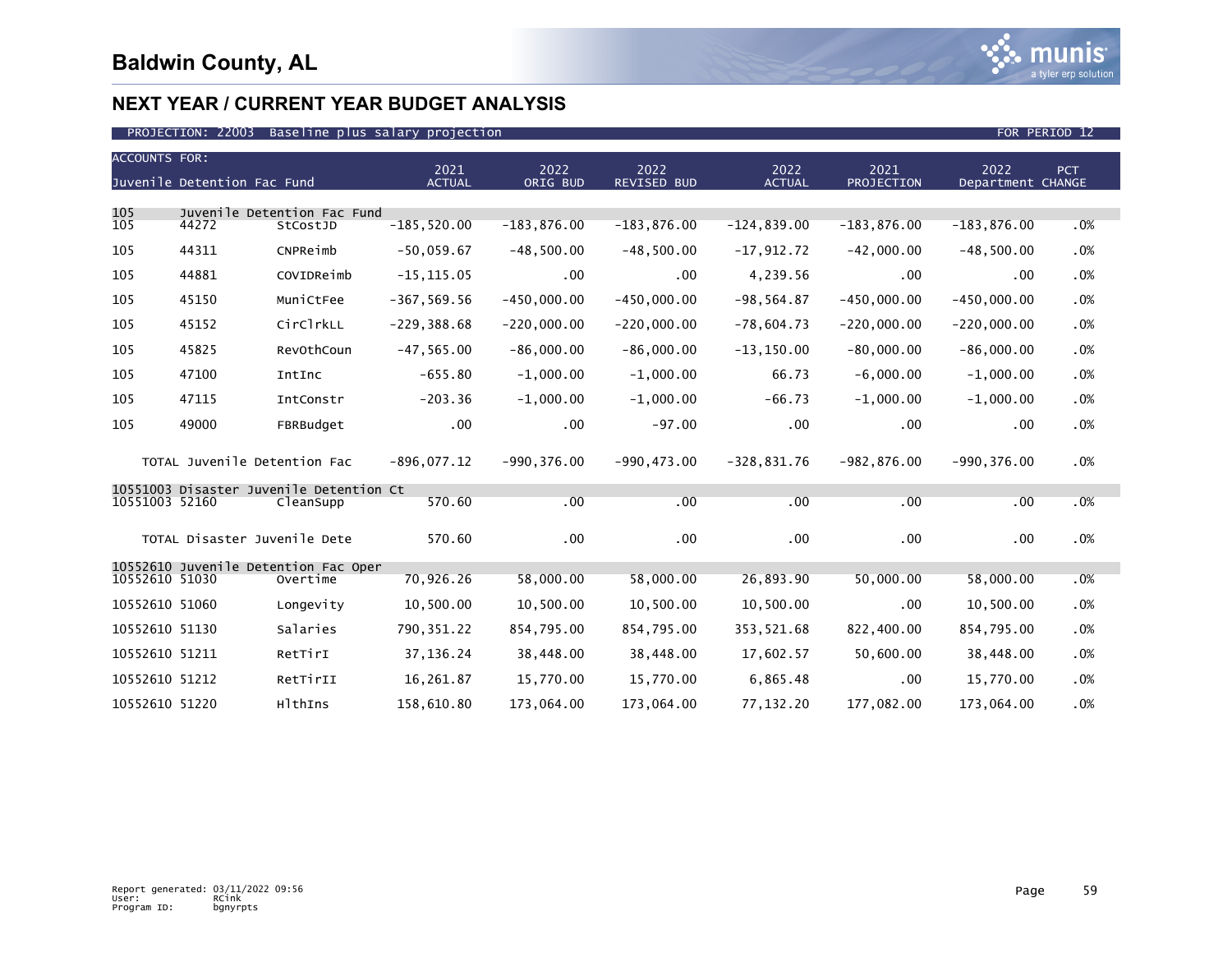

| <b>ACCOUNTS FOR:</b> |                             |                 |                       |                  |                     |                       |                    |                           |            |
|----------------------|-----------------------------|-----------------|-----------------------|------------------|---------------------|-----------------------|--------------------|---------------------------|------------|
|                      | Juvenile Detention Fac Fund |                 | 2021<br><b>ACTUAL</b> | 2022<br>ORIG BUD | 2022<br>REVISED BUD | 2022<br><b>ACTUAL</b> | 2021<br>PROJECTION | 2022<br>Department CHANGE | <b>PCT</b> |
| 10552610 51221       |                             | <b>RETINS</b>   | $.00 \,$              | 5,700.00         | 5,700.00            | .00                   | .00                | 5,700.00                  | .0%        |
| 10552610 51230       |                             | Life Ins        | 885.48                | 912.00           | 912.00              | 409.77                | 935.00             | 912.00                    | .0%        |
| 10552610 51240       |                             | Ssecur          | 61,906.30             | 60,914.00        | 60,914.00           | 27,905.20             | 67,541.00          | 60,914.00                 | .0%        |
| 10552610 51250       |                             | WorkComp        | 24,396.23             | 27,419.00        | 27,419.00           | 26,035.15             | .00                | 27,419.00                 | .0%        |
| 10552610 51260       |                             | Unemploy        | 5,933.03              | 1,232.00         | 1,232.00            | $.00 \times$          | 1,232.00           | 1,232.00                  | .0%        |
| 10552610 51270       |                             | Air Medc        | .00                   | 1,155.00         | 1,155.00            | 506.20                | .00                | 1,155.00                  | .0%        |
| 10552610 51290       |                             | Disablil        | 1,398.40              | 1,486.00         | 1,486.00            | 641.45                | 1,528.00           | 1,486.00                  | .0%        |
| 10552610 51500       |                             | ContrSvcs       | 133,905.45            | 175,000.00       | 173,500.00          | 79,581.03             | 175,000.00         | 175,000.00                | .0%        |
| 10552610 51530       |                             | Pest Con        | $-112.00$             | 486.00           | 486.00              | 87.00                 | 500.00             | 486.00                    | .0%        |
| 10552610 51560       |                             | EEDrugTest      | 1,324.15              | 2,000.00         | 2,000.00            | 349.50                | 2,000.00           | 2,000.00                  | .0%        |
| 10552610 51580       |                             | MedDentPr       | .00                   | 5,000.00         | 5,000.00            | .00                   | 5,000.00           | 5,000.00                  | .0%        |
| 10552610 51620       |                             | <b>BankFees</b> | .00                   | 250.00           | 250.00              | .00 <sub>1</sub>      | 250.00             | 250.00                    | .0%        |
| 10552610 51700       |                             | Training        | 279.07                | 2,000.00         | 2,000.00            | 45.84                 | 2,000.00           | 2,000.00                  | .0%        |
| 10552610 52060       |                             | Medical         | 2,966.57              | 3,000.00         | 3,000.00            | 873.23                | 2,000.00           | 3,000.00                  | .0%        |
| 10552610 52110       |                             | OffSupp         | 2,513.57              | 3,000.00         | 3,000.00            | 309.26                | 3,000.00           | 3,000.00                  | .0%        |
| 10552610 52115       |                             | InmateSupp      | 1,372.95              | $.00 \,$         | 1,500.00            | 1,553.14              | .00                | .00                       | .0%        |
| 10552610 52120       |                             | GasOil          | 1,299.44              | 1,144.00         | 1,144.00            | 400.52                | .00                | 1,144.00                  | .0%        |
| 10552610 52150       |                             | Tire            | 30.00                 | 1,000.00         | 1,000.00            | 636.05                | 1,000.00           | 1,000.00                  | .0%        |
| 10552610 52160       |                             | CleanSupp       | 5,412.62              | 6,000.00         | 6,000.00            | 3,447.28              | 5,500.00           | 6,000.00                  | .0%        |
| 10552610 52180       |                             | EmerFSupp       | 70,130.58             | 65,000.00        | 65,000.00           | 30, 133.48            | 65,000.00          | 65,000.00                 | .0%        |
| 10552610 52190       |                             | MiscSupp        | 6,991.30              | 5,000.00         | 5,000.00            | 4,394.51              | 5,000.00           | 5,000.00                  | $.0\%$     |
| 10552610 52210       |                             | RentExp         | 4,525.12              | 4,000.00         | 4,000.00            | 1,606.48              | 4,000.00           | 4,000.00                  | .0%        |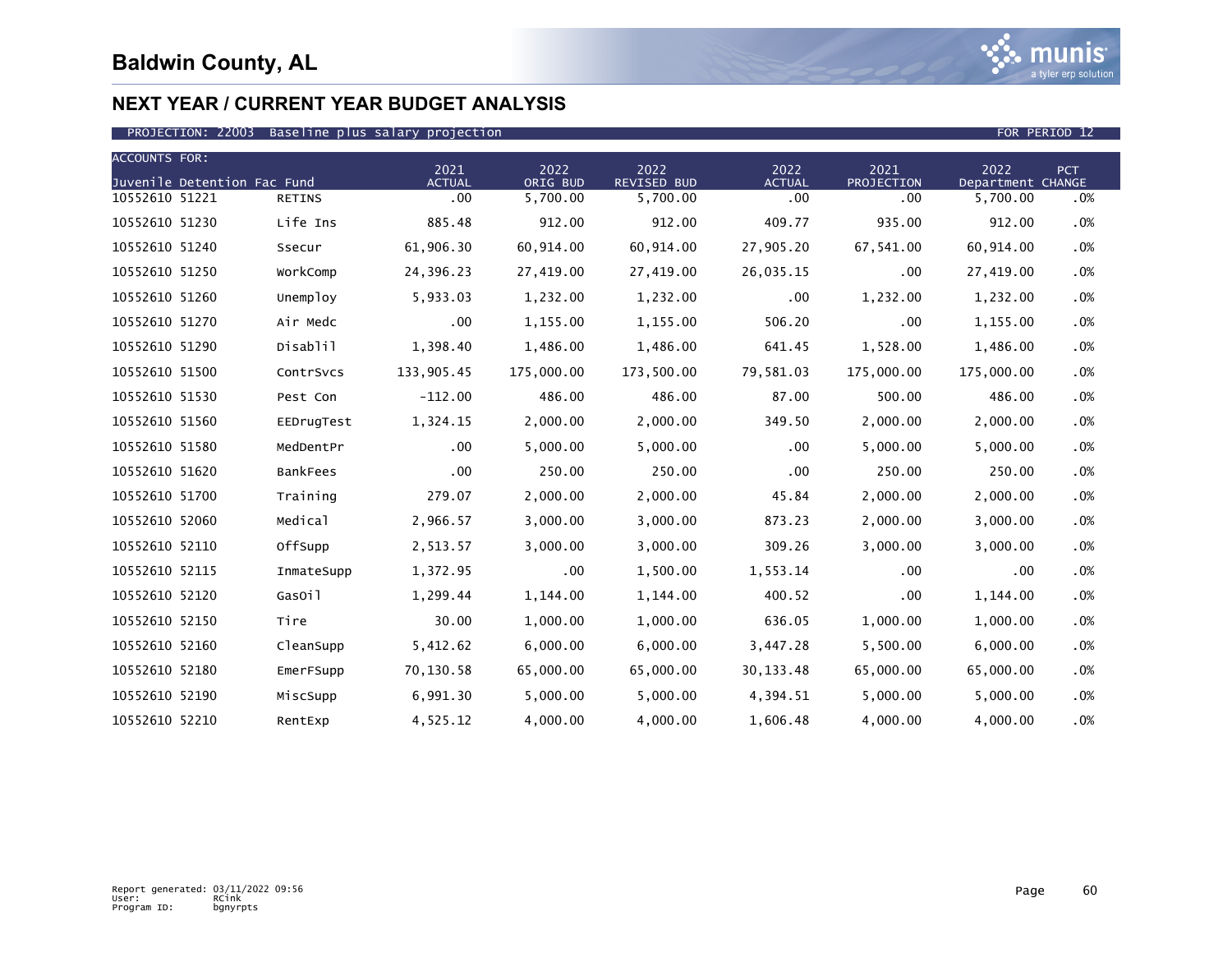

### PROJECTION: 22003 Baseline plus salary projection FOR PERIOD 12

| <b>ACCOUNTS FOR:</b> |                                                              |                                             |                                  |                           |                            |                             |                               |                           |            |
|----------------------|--------------------------------------------------------------|---------------------------------------------|----------------------------------|---------------------------|----------------------------|-----------------------------|-------------------------------|---------------------------|------------|
|                      | Juvenile Detention Fac Fund                                  |                                             | 2021<br><b>ACTUAL</b>            | 2022<br>ORIG BUD          | 2022<br><b>REVISED BUD</b> | 2022<br><b>ACTUAL</b>       | 2021<br>PROJECTION            | 2022<br>Department CHANGE | <b>PCT</b> |
| 10552610 52280       |                                                              | Uniforms                                    | 6,380.09                         | 7,500.00                  | 7,500.00                   | 992.69                      | 7,500.00                      | 7,500.00                  | .0%        |
| 10552610 52310       |                                                              | RMBldgs                                     | 13,014.78                        | 11,000.00                 | 11,000.00                  | 6,924.38                    | 11,000.00                     | 11,000.00                 | .0%        |
| 10552610 52340       |                                                              | <b>RMMV</b>                                 | 221.46                           | 1,500.00                  | 1,500.00                   | .00                         | 1,500.00                      | 1,500.00                  | .0%        |
| 10552610 52350       |                                                              | CompMain                                    | 4,435.12                         | 6,500.00                  | 6,500.00                   | .00                         | 6,500.00                      | 6,500.00                  | .0%        |
| 10552610 52351       |                                                              | CompSupp                                    | 7,212.40                         | 17,201.00                 | 17,201.00                  | 18,213.16                   | .00                           | 17,201.00                 | .0%        |
| 10552610 52401       |                                                              | Electricit                                  | 27,319.16                        | 32,000.00                 | 32,000.00                  | 12,531.66                   | 32,000.00                     | 32,000.00                 | .0%        |
| 10552610 52402       |                                                              | WatSewer                                    | 6,349.79                         | 3,000.00                  | 3,000.00                   | 2,869.56                    | 3,000.00                      | 3,000.00                  | .0%        |
| 10552610 52403       |                                                              | Gas                                         | 4,066.39                         | 5,800.00                  | 5,800.00                   | 1,363.04                    | 5,800.00                      | 5,800.00                  | .0%        |
| 10552610 52510       |                                                              | Telephone                                   | 10,400.72                        | 12,000.00                 | 12,000.00                  | 3,684.42                    | 12,000.00                     | 12,000.00                 | .0%        |
| 10552610 52520       |                                                              | Postage                                     | 484.87                           | 400.00                    | 400.00                     | 165.00                      | 400.00                        | 400.00                    | .0%        |
| 10552610 52530       |                                                              | Advertis                                    | 271.97                           | .00                       | .00                        | $.00 \,$                    | .00                           | $.00 \,$                  | .0%        |
| 10552610 52600       |                                                              | Travel                                      | .95                              | .00                       | $.00 \,$                   | $.00 \times$                | .00                           | .00 <sub>1</sub>          | .0%        |
| 10552610 52700       |                                                              | Insurance                                   | 29.47                            | 18,000.00                 | 18,000.00                  | $.00 \,$                    | 18,000.00                     | 18,000.00                 | .0%        |
| 10552610 52720       |                                                              | InsMV                                       | 119.69                           | 200.00                    | 297.00                     | 296.39                      | 200.00                        | 200.00                    | .0%        |
| 10552610 52750       |                                                              | InsGL                                       | 18,630.77                        | 17,000.00                 | 17,000.00                  | 16,717.80                   | 17,000.00                     | 17,000.00                 | .0%        |
| 10552610 55240       |                                                              | CapImpr                                     | 69,839.66                        | .00                       | $.00 \times$               | $.00 \,$                    | .00                           | .00                       | .0%        |
|                      | TOTAL Juvenile Detention Fac                                 |                                             | 1,577,721.94                     | 1,654,376.00              | 1,654,473.00               | 735,189.02                  | 1,556,468.00                  | 1,654,376.00              | .0%        |
| 105<br>105           | 61100                                                        | Juvenile Detention Fac Fund<br><b>TI100</b> | $-623,041.00$                    | $-314,000.00$             | $-314,000.00$              | $-314,000.00$               | $-623,041.00$                 | $-314,000.00$             | .0%        |
| 105                  | 61810                                                        | TICigTax                                    | $-288, 394.23$                   | $-350,000.00$             | $-350,000.00$              | $-79,564.14$                | .00                           | $-350,000.00$             | .0%        |
|                      |                                                              |                                             |                                  |                           |                            |                             |                               |                           |            |
|                      | TOTAL Juvenile Detention Fac<br>TOTAL Juvenile Detention Fac |                                             | $-911, 435.23$<br>$-229, 219.81$ | $-664,000.00$<br>$.00 \,$ | $-664,000.00$<br>.00       | $-393, 564.14$<br>12.793.12 | $-623.041.00$<br>$-49.449.00$ | $-664,000.00$<br>.00      | .0%<br>.0% |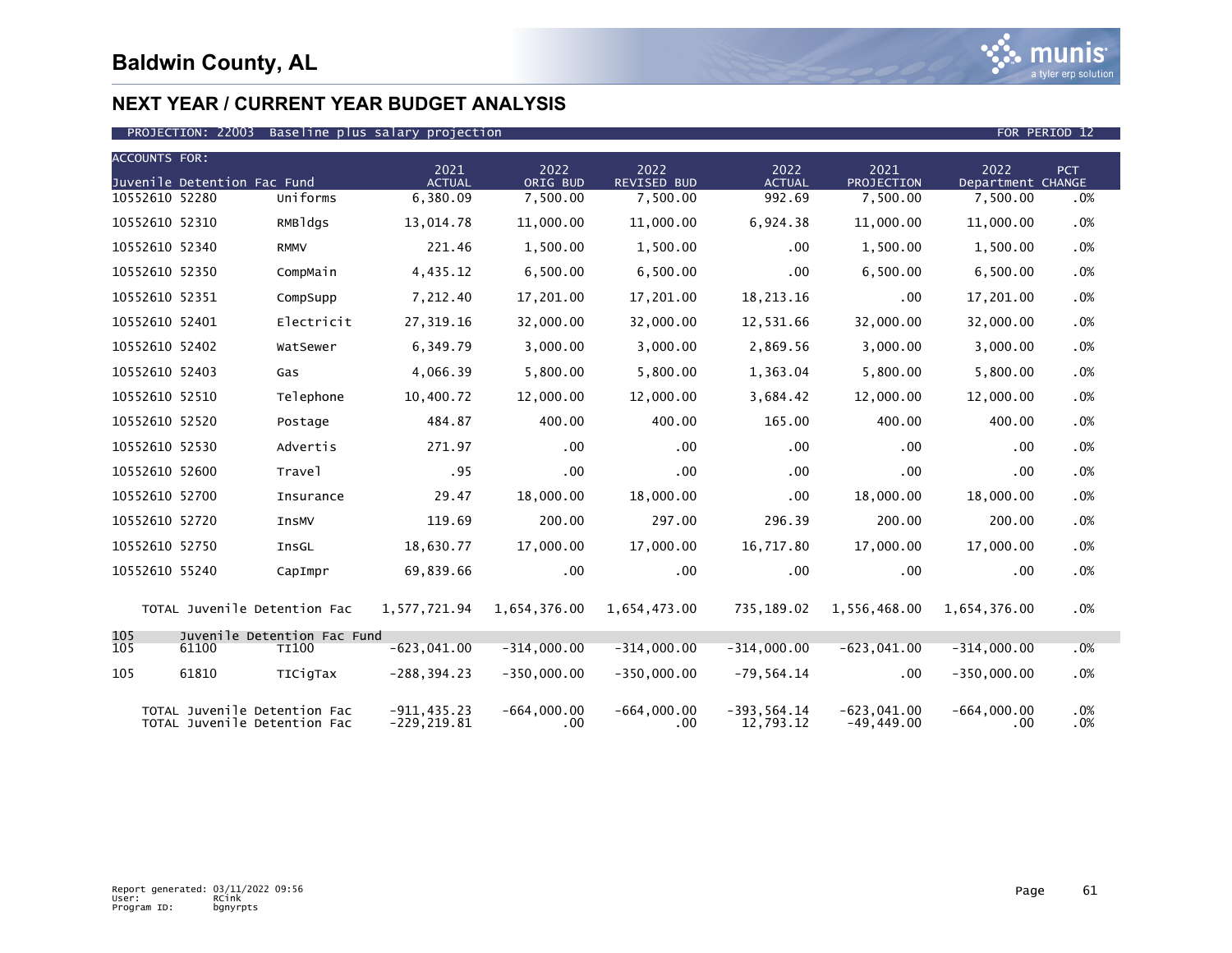

| <b>ACCOUNTS FOR:</b> |                               |                                        |                |                |               |                |                   |                   |     |
|----------------------|-------------------------------|----------------------------------------|----------------|----------------|---------------|----------------|-------------------|-------------------|-----|
|                      |                               |                                        | 2021           | 2022           | 2022          | 2022           | 2021              | 2022              | PCT |
|                      | Baldwin Co Archives Fund      |                                        | <b>ACTUAL</b>  | ORIG BUD       | REVISED BUD   | <b>ACTUAL</b>  | <b>PROJECTION</b> | Department CHANGE |     |
| 106<br>106           | 44881                         | Baldwin Co Archives Fund<br>COVIDReimb | $-2,614.34$    | .00            | .00           | .00            | .00               | .00               | .0% |
|                      |                               |                                        |                |                |               |                |                   |                   |     |
| 106                  | 45152                         | CirClrkLL                              | $-9,623.72$    | $-11,500.00$   | $-11,500.00$  | $-3, 107.49$   | $-11,500.00$      | $-11,500.00$      | .0% |
| 106                  | 45210                         | ProbateFee                             | $-298, 382.00$ | $-275,000.00$  | $-275,000.00$ | $-91,416.50$   | $-215,000.00$     | $-275,000.00$     | .0% |
| 106                  | 45680                         | CopyFees                               | .00            | $-50.00$       | $-50.00$      | $.00 \times$   | $-50.00$          | $-50.00$          | .0% |
| 106                  | 47100                         | IntInc                                 | $-502.78$      | $-500.00$      | $-500.00$     | $-201.61$      | $-500.00$         | $-500.00$         | .0% |
| 106                  | 47701                         | Donations                              | $-200.00$      | .00            | $.00 \,$      | .00            | .00               | .00               | .0% |
| 106                  | 47850                         | Misc Rev                               | $-5, 215.00$   | $-5,000.00$    | $-5.000.00$   | $-10.075.00$   | $-5,000.00$       | $-5,000.00$       | .0% |
| 106                  | 49000                         | FBRBudget                              | $.00 \,$       | $-27, 201.00$  | $-28,641.00$  | .00            | .00               | $-27, 201.00$     | .0% |
|                      | TOTAL Baldwin Co Archives Fu  |                                        | $-316, 537.84$ | $-319, 251.00$ | $-320,691.00$ | $-104, 800.60$ | $-232,050.00$     | $-319, 251.00$    | .0% |
|                      | 10651906 BC Archives Facility |                                        |                |                |               |                |                   |                   |     |
| 10651906 51030       |                               | Overtime                               | 5,437.24       | 16,000.00      | 16,000.00     | 1,155.41       | 16,000.00         | 16,000.00         | .0% |
| 10651906 51060       |                               | Longevity                              | 1,000.00       | 1,000.00       | 1,000.00      | 1,000.00       | .00               | 1,000.00          | .0% |
| 10651906 51130       |                               | Salaries                               | 188,462.36     | 234,407.00     | 234,407.00    | 75,274.28      | 221,936.00        | 234,407.00        | .0% |
| 10651906 51211       |                               | RetTirI                                | 4,473.65       | 5,090.00       | 5,090.00      | 2,055.34       | 13,801.00         | 5,090.00          | .0% |
| 10651906 51212       |                               | RetTirII                               | 7,698.59       | 10,988.00      | 10,988.00     | 2,763.66       | .00               | 10,988.00         | .0% |
| 10651906 51220       |                               | HlthIns                                | 27,273.50      | 60,198.00      | 60,198.00     | 10,520.00      | 45,692.00         | 60,198.00         | .0% |
| 10651906 51230       |                               | Life Ins                               | 216.66         | 285.00         | 285.00        | 65.94          | 275.00            | 285.00            | .0% |
| 10651906 51240       |                               | Ssecur                                 | 14,046.84      | 17,161.00      | 17,161.00     | 5,597.33       | 18,279.00         | 17, 161.00        | .0% |
| 10651906 51250       |                               | WorkComp                               | 684.20         | 798.00         | 798.00        | 768.49         | .00               | 798.00            | .0% |
| 10651906 51260       |                               | Unemploy                               | 4,892.99       | 333.00         | 333.00        | .00            | 333.00            | 333.00            | .0% |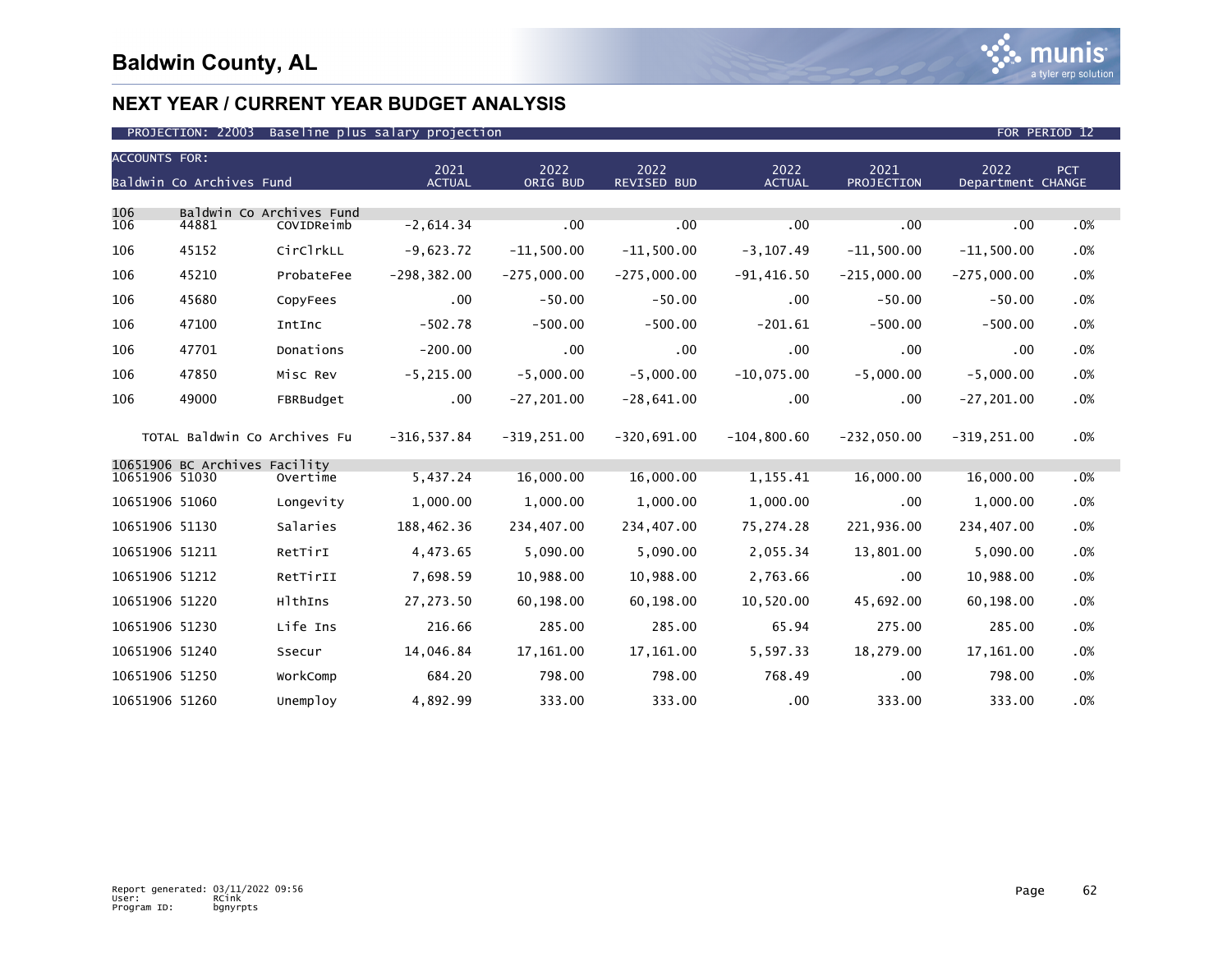

### PROJECTION: 22003 Baseline plus salary projection FOR PERIOD 12

| <b>ACCOUNTS FOR:</b>     |                 |                       |                  |                     |                       |                    |                           |        |
|--------------------------|-----------------|-----------------------|------------------|---------------------|-----------------------|--------------------|---------------------------|--------|
| Baldwin Co Archives Fund |                 | 2021<br><b>ACTUAL</b> | 2022<br>ORIG BUD | 2022<br>REVISED BUD | 2022<br><b>ACTUAL</b> | 2021<br>PROJECTION | 2022<br>Department CHANGE | PCT    |
| 10651906 51270           | Air Medc        | $.00 \,$              | 330.00           | 330.00              | 165.00                | .00                | 330.00                    | .0%    |
| 10651906 51280           | <b>EAPSVCS</b>  | 653.23                | .00              | 250.00              | 22.28                 | 120.00             | .00                       | .0%    |
| 10651906 51290           | Disablil        | 334.04                | 407.00           | 407.00              | 114.82                | 412.00             | 407.00                    | .0%    |
| 10651906 51500           | ContrSvcs       | 48,843.66             | 61,984.00        | 61,984.00           | 31,575.30             | .00                | 61,984.00                 | .0%    |
| 10651906 51502           | ContSvcsJA      | 18,631.93             | 17,000.00        | 17,000.00           | 32,769.90             | .00                | 17,000.00                 | .0%    |
| 10651906 51530           | Pest Con        | 112.50                | 100.00           | 100.00              | 22.50                 | 100.00             | 100.00                    | $.0\%$ |
| 10651906 51560           | EEDrugTest      | 233.75                | 250.00           | 250.00              | 166.75                | 250.00             | 250.00                    | .0%    |
| 10651906 51620           | <b>BankFees</b> | .00                   | 150.00           | 150.00              | .00                   | 150.00             | 150.00                    | .0%    |
| 10651906 51700           | Training        | 444.00                | 1,000.00         | 1,000.00            | 450.00                | 1,000.00           | 1,000.00                  | .0%    |
| 10651906 51710           | Dues            | 2,648.00              | 3,000.00         | 3,000.00            | 3,983.00              | 3,000.00           | 3,000.00                  | .0%    |
| 10651906 52110           | OffSupp         | 8,480.57              | 8,500.00         | 8,500.00            | 6,574.13              | 8,500.00           | 8,500.00                  | $.0\%$ |
| 10651906 52120           | GasOil          | 942.72                | 824.00           | 824.00              | 501.32                | .00                | 824.00                    | .0%    |
| 10651906 52130           | Material        | 4,996.09              | 5,000.00         | 5,500.00            | 5,121.87              | 5,000.00           | 5,000.00                  | .0%    |
| 10651906 52150           | Tire            | $.00 \,$              | 1,000.00         | 1,000.00            | .00                   | 1,000.00           | 1,000.00                  | .0%    |
| 10651906 52160           | CleanSupp       | 124.30                | .00              | .00                 | .00.                  | .00                | .00                       | .0%    |
| 10651906 52190           | MiscSupp        | 2,992.64              | 500.00           | 500.00              | 8,151.70              | 500.00             | 500.00                    | .0%    |
| 10651906 52210           | RentExp         | 3,330.95              | 4,000.00         | 4,000.00            | 1,569.07              | 4,000.00           | 4,000.00                  | .0%    |
| 10651906 52280           | Uniforms        | 110.00                | 240.00           | 240.00              | 100.00                | .00                | 240.00                    | .0%    |
| 10651906 52310           | RMBldgs         | 4,322.64              | 20,000.00        | 19,500.00           | 1,405.72              | 20,000.00          | 20,000.00                 | $.0\%$ |
| 10651906 52330           | RMOffEq         | .00                   | .00              | .00                 | 114.10                | .00                | .00                       | .0%    |
| 10651906 52340           | <b>RMMV</b>     | 1,438.57              | 2,000.00         | 2,000.00            | 1,726.12              | 2,000.00           | 2,000.00                  | $.0\%$ |
| 10651906 52350           | CompMain        | 927.00                | 2,000.00         | 2,000.00            | 812.00                | 2,000.00           | 2,000.00                  | .0%    |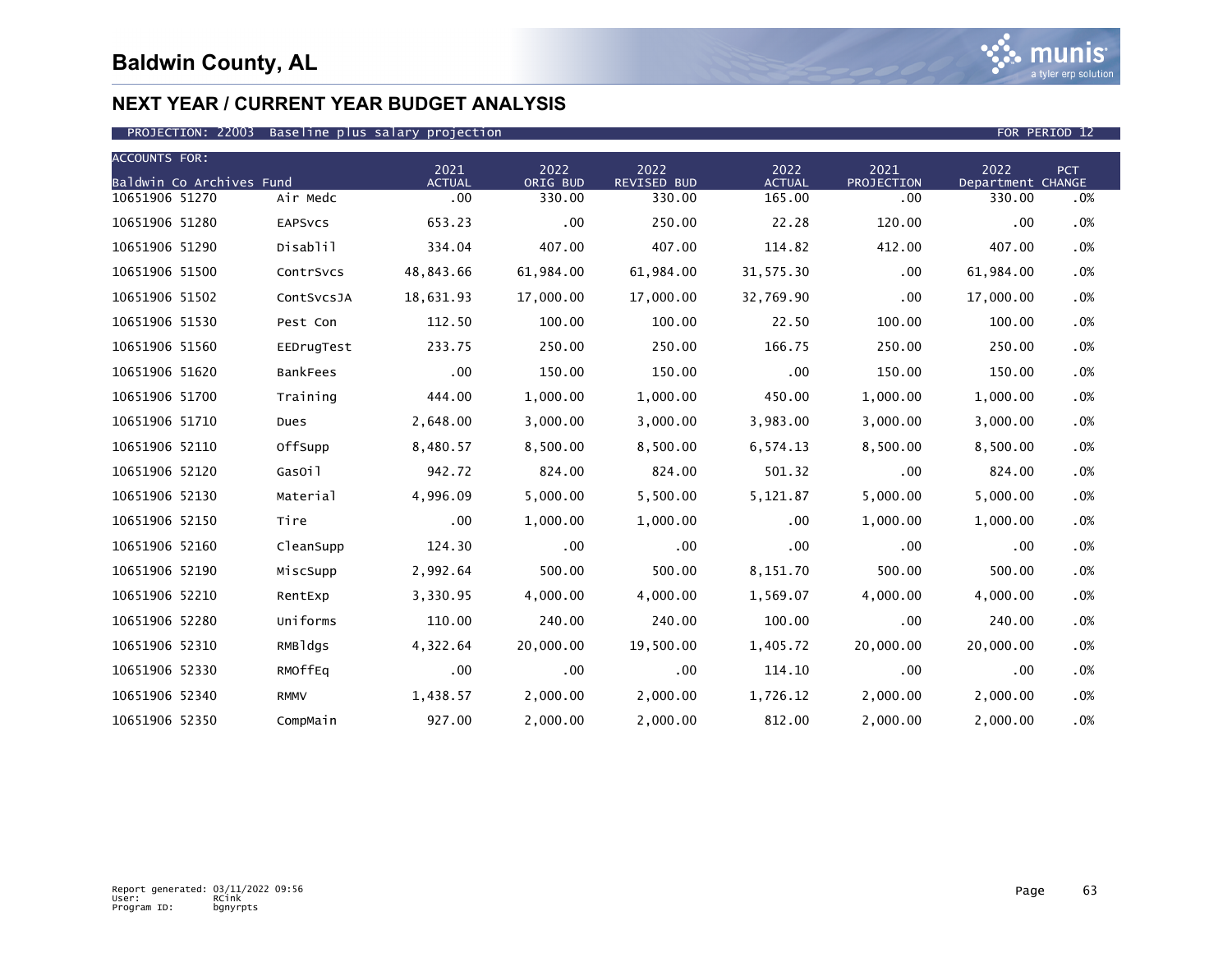

| <b>ACCOUNTS FOR:</b> | Baldwin Co Archives Fund                                     |                 | 2021<br><b>ACTUAL</b>          | 2022<br>ORIG BUD           | 2022<br>REVISED BUD          | 2022<br><b>ACTUAL</b>          | 2021<br>PROJECTION            | 2022<br>Department CHANGE | <b>PCT</b> |
|----------------------|--------------------------------------------------------------|-----------------|--------------------------------|----------------------------|------------------------------|--------------------------------|-------------------------------|---------------------------|------------|
| 10651906 52351       |                                                              | CompSupp        | 5,636.59                       | 4,305.00                   | 4,305.00                     | 5,958.00                       | .00                           | 4,305.00                  | .0%        |
| 10651906 52510       |                                                              | Telephone       | 4,801.34                       | 5,000.00                   | 5,000.00                     | 1,900.37                       | 5,000.00                      | 5,000.00                  | .0%        |
| 10651906 52520       |                                                              | Postage         | 997.08                         | 1,500.00                   | 1,500.00                     | 121.83                         | 1,500.00                      | 1,500.00                  | .0%        |
| 10651906 52530       |                                                              | Advertis        | 7,494.55                       | 8,000.00                   | 8,000.00                     | 4,208.00                       | 8,000.00                      | 8,000.00                  | .0%        |
| 10651906 52600       |                                                              | Travel          | .00                            | 2,500.00                   | 2,300.00                     | .00                            | 2,500.00                      | 2,500.00                  | .0%        |
| 10651906 52720       |                                                              | <b>InsMV</b>    | .00                            | 11,000.00                  | 978.00                       | 977.35                         | 11,000.00                     | 11,000.00                 | .0%        |
| 10651906 52750       |                                                              | InsGL           | 4,435.90                       | 4,500.00                   | 6,500.00                     | 6,368.68                       | 4,500.00                      | 4,500.00                  | .0%        |
| 10651906 54090       |                                                              | Subscrip        | 189.00                         | $.00 \,$                   | 200.00                       | 189.00                         | .00                           | .00                       | .0%        |
| 10651906 54100       |                                                              | <b>BksPamph</b> | 50.00                          | 300.00                     | 300.00                       | .00                            | 300.00                        | 300.00                    | .0%        |
| 10651906 55240       |                                                              | CapImpr         | .00                            | $.00 \,$                   | 11,500.00                    | 11,236.00                      | .00                           | .00                       | .0%        |
| 10651906 62304       |                                                              | <b>TT304</b>    | 42,277.72                      | 35,581.00                  | 35,581.00                    | 16,879.27                      | .00                           | 35,581.00                 | .0%        |
|                      | TOTAL BC Archives Facility                                   |                 | 419,634.80                     | 547,231.00                 | 550,959.00                   | 242,384.53                     | 397,148.00                    | 547,231.00                | .0%        |
| 10651909 52401       | 10651909 Mcleod House                                        | Electricit      | 185.88                         | 200.00                     | 200.00                       | 96.14                          | 200.00                        | 200.00                    | .0%        |
|                      | TOTAL Mcleod House                                           |                 | 185.88                         | 200.00                     | 200.00                       | 96.14                          | 200.00                        | 200.00                    | .0%        |
| 106<br>106           | Baldwin Co Archives Fund<br>61100                            | <b>TI100</b>    | $-220,898.00$                  | $-228, 180.00$             | $-239,680.00$                | $-239.680.00$                  | $-220,898.00$                 | $-228, 180.00$            | .0%        |
|                      | TOTAL Baldwin Co Archives Fu<br>TOTAL Baldwin Co Archives Fu |                 | $-220,898.00$<br>$-117,615.16$ | $-228, 180.00$<br>$.00 \,$ | $-239,680.00$<br>$-9,212.00$ | $-239,680.00$<br>$-101,999.93$ | $-220,898.00$<br>$-55,600.00$ | $-228, 180.00$<br>.00     | .0%<br>.0% |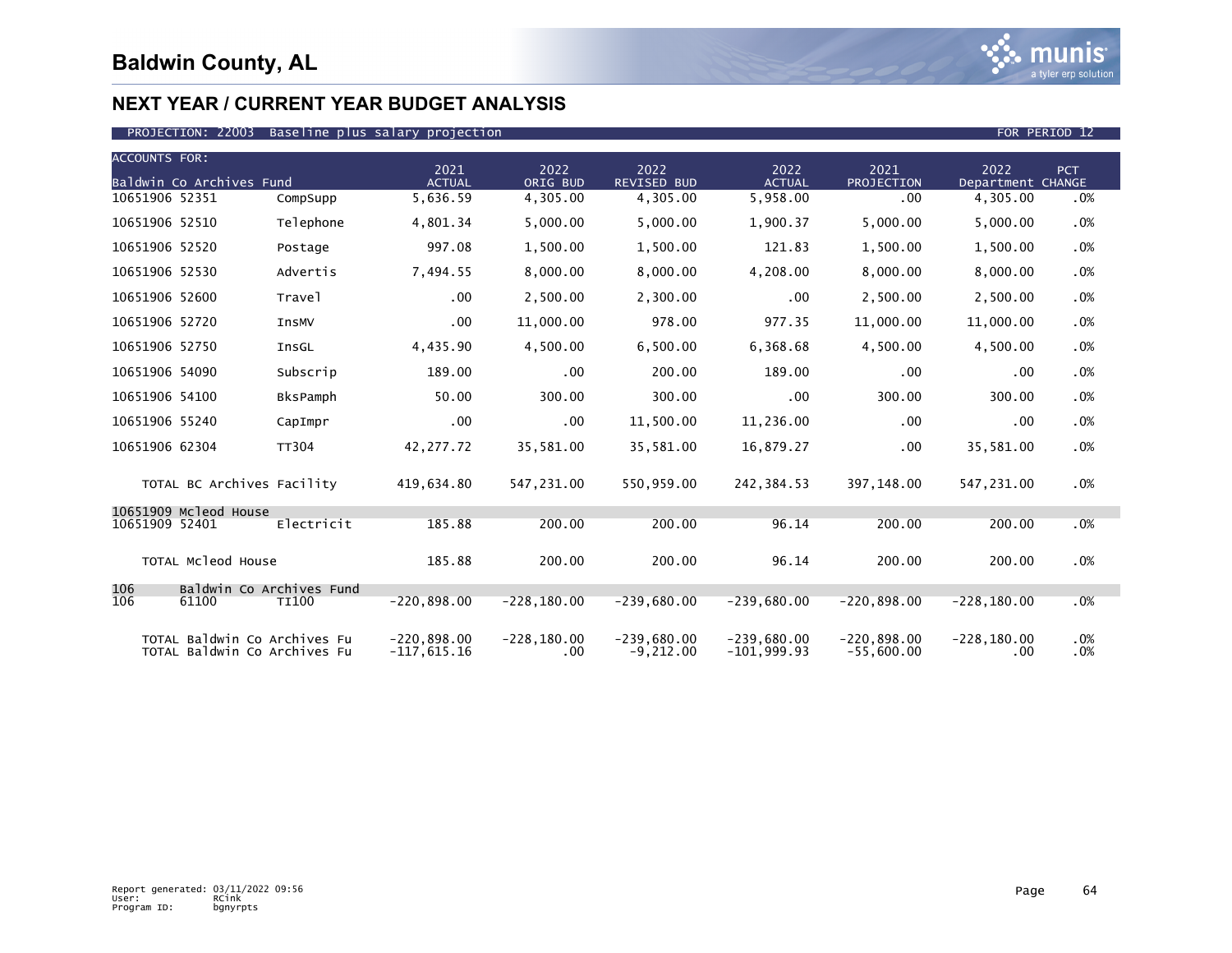| <b>ACCOUNTS FOR:</b><br>Animal Shelter |                         |                                         | 2021<br><b>ACTUAL</b> | 2022<br>ORIG BUD                      | 2022<br><b>REVISED BUD</b>                        | 2022<br><b>ACTUAL</b> | 2021<br>PROJECTION | 2022<br>Department CHANGE  | PCT |
|----------------------------------------|-------------------------|-----------------------------------------|-----------------------|---------------------------------------|---------------------------------------------------|-----------------------|--------------------|----------------------------|-----|
|                                        |                         |                                         |                       |                                       |                                                   |                       |                    |                            |     |
| 109<br>109                             | Animal Shelter<br>44880 | <b>FEMASally</b>                        | .00                   | .00                                   | .00                                               | 1,066.37              | .00                | .00                        | .0% |
| 109                                    | 44881                   | COVIDReimb                              | $-5,966.00$           | .00                                   | $.00 \,$                                          | 177.73                | .00                | .00                        | .0% |
| 109                                    | 45499                   | AnimSFees                               | $-42, 222.83$         | $-50,000.00$                          | $-50,000.00$                                      | $-14,632.00$          | $-50,000.00$       | $-50,000.00$               | .0% |
| 109                                    | 47100                   | IntInc                                  | $-3, 100.41$          | $-4,609.00$                           | $-4,609.00$                                       | $-922.23$             | $-8,000.00$        | $-4,609.00$                | .0% |
| 109                                    | 47850                   | Misc Rev                                | $-30.00$              | .00                                   | $.00 \,$                                          | .00                   | $.00 \,$           | .00                        | .0% |
| 109                                    | 47905                   | InsRec                                  | $-19,429.83$          | .00                                   | .00 <sub>1</sub>                                  | .00                   | .00                | .00                        | .0% |
| 109                                    | 49000                   | FBRBudget                               |                       | $.00 -2, 200, 000.00 -2, 209, 522.00$ |                                                   | .00                   | $.00 \,$           | $-2, 200, 000.00$          | .0% |
|                                        | TOTAL Animal Shelter    |                                         |                       |                                       | $-70, 749.07$ $-2, 254, 609.00$ $-2, 264, 131.00$ | -14,310.13            |                    | $-58,000.00 -2,254,609.00$ | .0% |
|                                        |                         | 10951024 Disaster Weather Animal Shelte |                       |                                       |                                                   |                       |                    |                            |     |
| 10951024 52310                         |                         | RMBldgs                                 | 5,410.00              | .00                                   | .00                                               | .00                   | .00                | .00                        | .0% |
|                                        |                         | TOTAL Disaster Weather Anima            | 5,410.00              | .00                                   | .00 <sub>1</sub>                                  | .00 <sub>1</sub>      | .00                | .00                        | .0% |
|                                        | 10955410 Animal Shelter |                                         |                       |                                       |                                                   |                       |                    |                            |     |
| 10955410 51030                         |                         | Overtime                                | 5,358.36              | 6,000.00                              | 6,000.00                                          | 3,008.91              | 6,000.00           | 6,000.00                   | .0% |
| 10955410 51130                         |                         | Salaries                                | 383,434.17            | 488,910.00                            | 488,910.00                                        | 173,359.61            | 493,794.00         | 488,910.00                 | .0% |
| 10955410 51211                         |                         | RetTirI                                 | 4,983.19              | 5,379.00                              | 5,379.00                                          | 2,287.34              | 28,988.00          | 5,379.00                   | .0% |
| 10955410 51212                         |                         | RetTirII                                | 19,418.09             | 28,327.00                             | 28,327.00                                         | 9,028.33              | .00                | 28,327.00                  | .0% |
| 10955410 51220                         |                         | HlthIns                                 | 68,667.80             | 133,294.00                            | 133,294.00                                        | 29,574.70             | 96,428.00          | 133,294.00                 | .0% |
| 10955410 51230                         |                         | Life Ins                                | 668.82                | 570.00                                | 570.00                                            | 268.47                | 715.00             | 570.00                     | .0% |
| 10955410 51240                         |                         | Ssecur                                  | 28,726.19             | 36,526.00                             | 36,526.00                                         | 13,110.26             | 38,235.00          | 36,526.00                  | .0% |
| 10955410 51250                         |                         | WorkComp                                | 10,471.39             | 4,345.00                              | 4,720.00                                          | 4,694.49              | .00                | 4,345.00                   | .0% |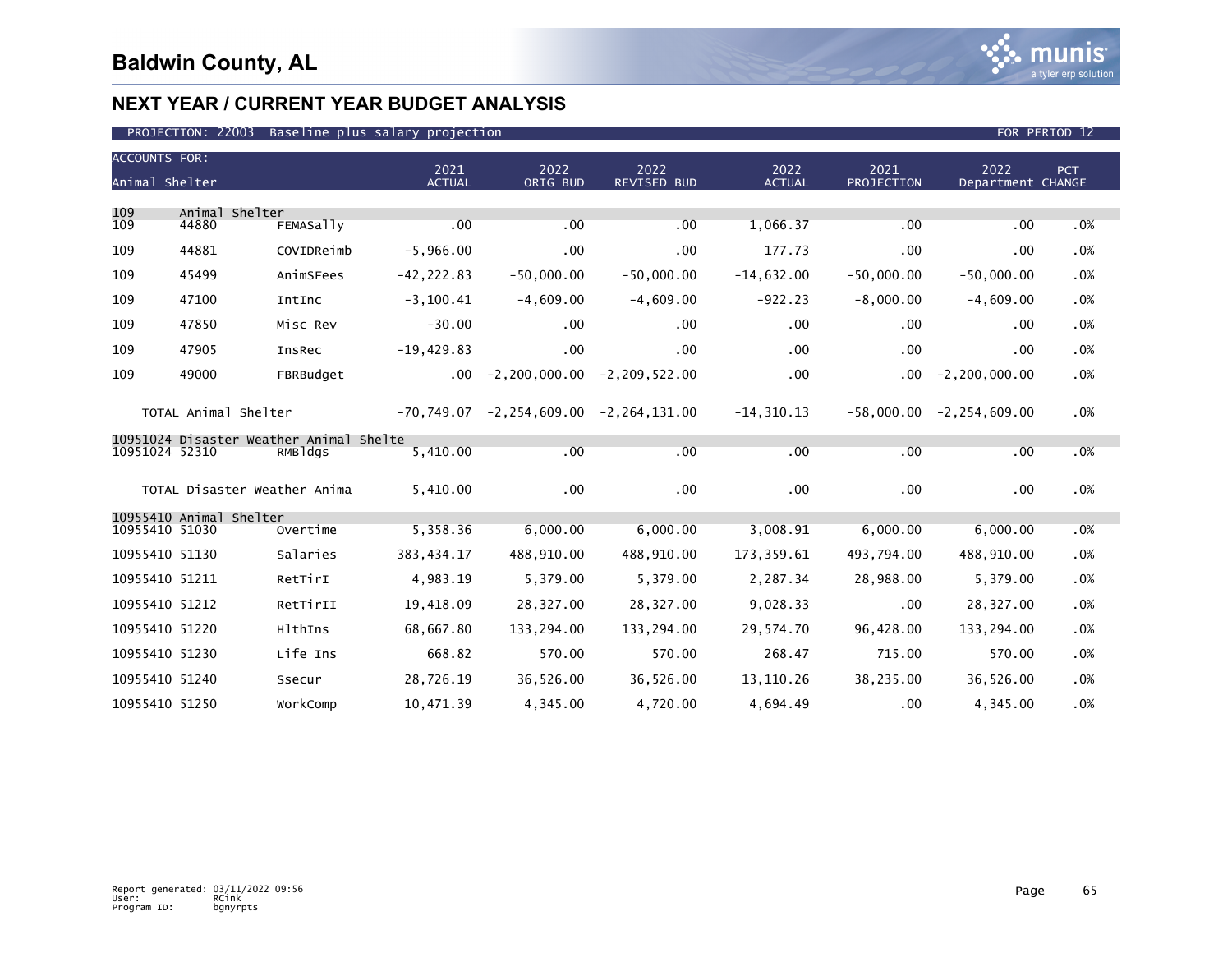

| <b>ACCOUNTS FOR:</b> |                |                       |                  |                            |                       |                    |                           |     |
|----------------------|----------------|-----------------------|------------------|----------------------------|-----------------------|--------------------|---------------------------|-----|
| Animal Shelter       |                | 2021<br><b>ACTUAL</b> | 2022<br>ORIG BUD | 2022<br><b>REVISED BUD</b> | 2022<br><b>ACTUAL</b> | 2021<br>PROJECTION | 2022<br>Department CHANGE | PCT |
| 10955410 51260       | Unemploy       | 1,566.65              | 737.00           | 737.00                     | .00                   | 737.00             | 737.00                    | .0% |
| 10955410 51270       | Air Medc       | .00                   | 825.00           | 825.00                     | 646.80                | .00                | 825.00                    | .0% |
| 10955410 51280       | <b>EAPSVCS</b> | 1,306.44              | 240.00           | 240.00                     | 112.13                | .00                | 240.00                    | .0% |
| 10955410 51290       | Disablil       | 741.44                | 958.00           | 958.00                     | 313.96                | 917.00             | 958.00                    | .0% |
| 10955410 51500       | ContrSvcs      | 64,539.65             | 74,000.00        | 74,000.00                  | 18,239.93             | 74,000.00          | 74,000.00                 | .0% |
| 10955410 51530       | Pest Con       | 385.13                | 1,000.00         | 1,000.00                   | 161.50                | 1,000.00           | 1,000.00                  | .0% |
| 10955410 51560       | EEDrugTest     | 621.00                | 2,000.00         | 2,000.00                   | 63.00                 | 2,000.00           | 2,000.00                  | .0% |
| 10955410 51700       | Training       | 975.00                | 5,000.00         | 5,000.00                   | 1,500.00              | 5,000.00           | 5,000.00                  | .0% |
| 10955410 51710       | Dues           | 100.00                | 100.00           | 100.00                     | .00                   | 100.00             | 100.00                    | .0% |
| 10955410 52060       | Medical        | 52,722.95             | 47,000.00        | 47,000.00                  | 23,912.82             | .00                | 47,000.00                 | .0% |
| 10955410 52110       | OffSupp        | 9,820.65              | 50,000.00        | 50,000.00                  | 4,956.40              | .00                | 50,000.00                 | .0% |
| 10955410 52120       | GasOil         | 14, 111.69            | 17,288.00        | 17,288.00                  | 5,264.86              | .00                | 17,288.00                 | .0% |
| 10955410 52130       | Material       | 13,335.67             | 55,000.00        | 55,000.00                  | 14,049.10             | 55,000.00          | 55,000.00                 | .0% |
| 10955410 52140       | SmTools        | 359.17                | 3,000.00         | 3,000.00                   | 1,211.19              | 3,000.00           | 3,000.00                  | .0% |
| 10955410 52150       | Tire           | 1,587.84              | 4,000.00         | 4,000.00                   | 803.20                | 4,000.00           | 4,000.00                  | .0% |
| 10955410 52160       | CleanSupp      | 2,705.50              | 4,510.00         | 4,510.00                   | 379.03                | 4,510.00           | 4,510.00                  | .0% |
| 10955410 52161       | CleanSupK      | 15,028.76             | 30,000.00        | 30,000.00                  | 6,864.85              | 30,000.00          | 30,000.00                 | .0% |
| 10955410 52180       | EmerFSupp      | 171.00                | 500.00           | 500.00                     | .00                   | 500.00             | 500.00                    | .0% |
| 10955410 52181       | AnimFood       | 11,544.93             | 20,000.00        | 20,000.00                  | 7,852.33              | 20,000.00          | 20,000.00                 | .0% |
| 10955410 52190       | MiscSupp       | 3,052.99              | 5,000.00         | 5,000.00                   | 20.28                 | 5,000.00           | 5,000.00                  | .0% |
| 10955410 52210       | RentExp        | 2,753.23              | 2,700.00         | 2,700.00                   | 1,298.36              | 2,700.00           | 2,700.00                  | .0% |
| 10955410 52280       | Uniforms       | 7,673.55              | 8,000.00         | 8,000.00                   | 3,379.18              | .00                | 8,000.00                  | .0% |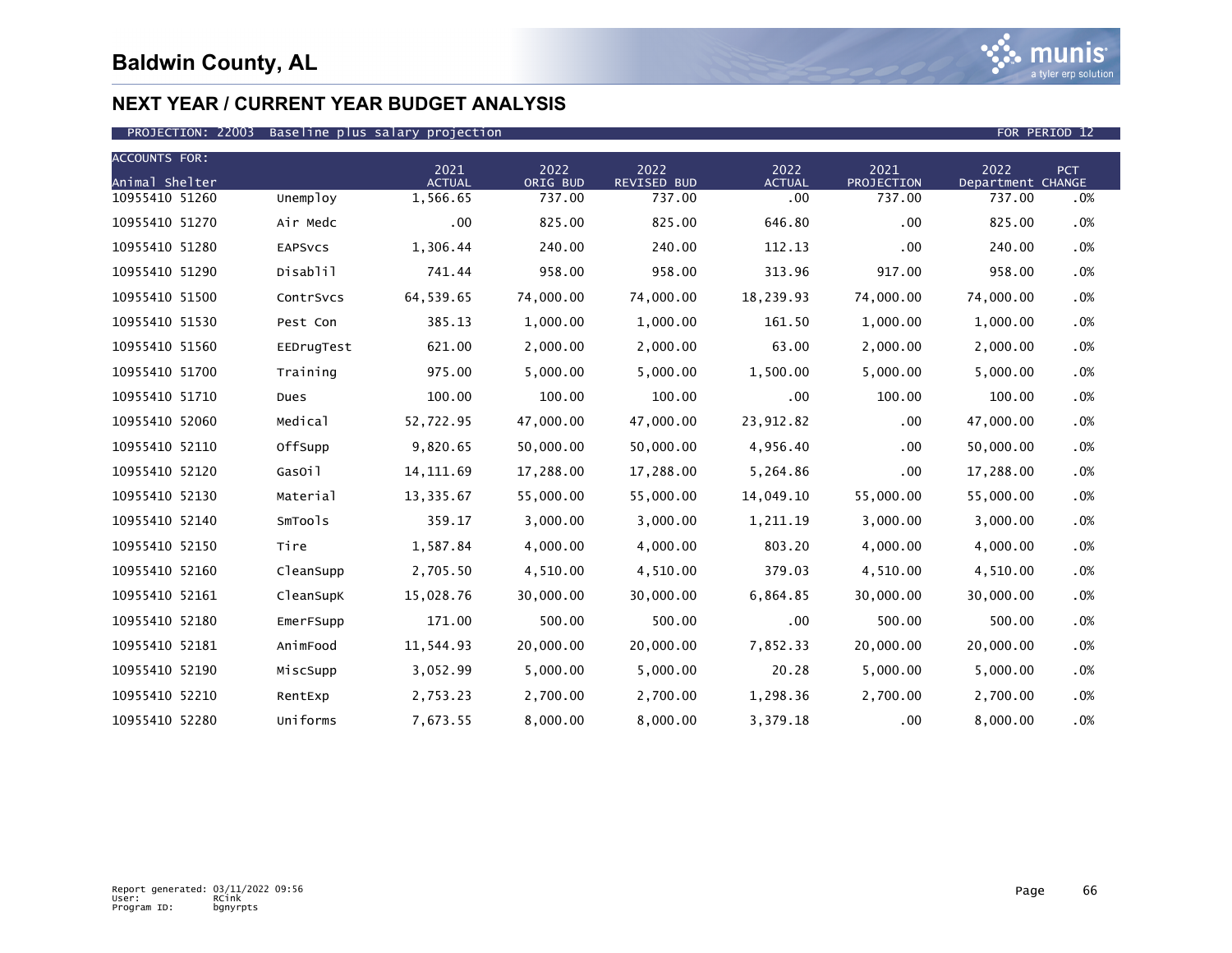

| <b>ACCOUNTS FOR:</b> |                         |              |                       |                                                 |                            |                       |                                 |                           |      |
|----------------------|-------------------------|--------------|-----------------------|-------------------------------------------------|----------------------------|-----------------------|---------------------------------|---------------------------|------|
| Animal Shelter       |                         |              | 2021<br><b>ACTUAL</b> | 2022<br>ORIG BUD                                | 2022<br><b>REVISED BUD</b> | 2022<br><b>ACTUAL</b> | 2021<br>PROJECTION              | 2022<br>Department CHANGE | PCT. |
| 10955410 52281       |                         | PersProte    | 940.56                | 1,000.00                                        | 1,000.00                   | 114.00                | 1,000.00                        | 1,000.00                  | .0%  |
| 10955410 52300       |                         | Landscape    | $.00 \,$              | 10,000.00                                       | 10,000.00                  | .00                   | 10,000.00                       | 10,000.00                 | .0%  |
| 10955410 52310       |                         | RMBldgs      | 28,917.69             | 44,492.00                                       | 44,492.00                  | 7,345.04              | 44,492.00                       | 44,492.00                 | .0%  |
| 10955410 52340       |                         | <b>RMMV</b>  | 3,318.00              | 12,000.00                                       | 12,000.00                  | 2,188.80              | 12,000.00                       | 12,000.00                 | .0%  |
| 10955410 52350       |                         | CompMain     | 499.00                | .00                                             | $.00 \,$                   | .00                   | .00                             | $.00 \,$                  | .0%  |
| 10955410 52351       |                         | CompSupp     | 5,701.42              | 12,321.00                                       | 12,321.00                  | 13,950.00             | .00                             | 12,321.00                 | .0%  |
| 10955410 52401       |                         | Electricit   | 28,941.00             | 55,000.00                                       | 55,000.00                  | 14,218.00             | 55,000.00                       | 55,000.00                 | .0%  |
| 10955410 52402       |                         | WatSewer     | 7,860.13              | 25,000.00                                       | 25,000.00                  | 4,413.39              | 25,000.00                       | 25,000.00                 | .0%  |
| 10955410 52510       |                         | Telephone    | 10,911.31             | 10,000.00                                       | 10,000.00                  | 4,663.87              | 10,000.00                       | 10,000.00                 | .0%  |
| 10955410 52520       |                         | Postage      | 285.57                | 1,000.00                                        | 1,000.00                   | 105.64                | .00                             | 1,000.00                  | .0%  |
| 10955410 52530       |                         | Advertis     | 1,740.12              | 5,000.00                                        | 5,000.00                   | .00                   | 5,000.00                        | 5,000.00                  | .0%  |
| 10955410 52600       |                         | Travel       | 610.00                | 1,500.00                                        | 1,500.00                   | 1,114.06              | 1,500.00                        | 1,500.00                  | .0%  |
| 10955410 52710       |                         | InsBldgs     | 8,717.24              | .00                                             | 9,154.00                   | 9,153.47              | .00                             | .00                       | .0%  |
| 10955410 52720       |                         | InsMV        | 534.23                | 800.00                                          | 793.00                     | 792.13                | 800.00                          | 800.00                    | .0%  |
| 10955410 52750       |                         | InsGL        | 12,733.33             | 20,000.00                                       | 20,000.00                  | 11,941.28             | 20,000.00                       | 20,000.00                 | .0%  |
| 10955410 52960       |                         | Mosquito     | 138,366.00            | 250,000.00                                      | 250,000.00                 | 30,748.00             | 250,000.00                      | 250,000.00                | .0%  |
| 10955410 54990       |                         | MiscExp      | 90.00                 | .00                                             | $.00 \,$                   | .00                   | .00                             | .00                       | .0%  |
| 10955410 55900       |                         | InfraProg    | 30,000.00             | 2,200,000.00                                    | 2,200,000.00               | 4,843,492.00          | 1,045,000.00                    | 2,200,000.00              | .0%  |
|                      | TOTAL Animal Shelter    |              | 1,006,996.85          | 3,683,322.00                                    | 3,692,844.00               | 5,270,600.71          | 2,352,416.00                    | 3,683,322.00              | .0%  |
| 109<br>109           | Animal Shelter<br>61102 | <b>TI102</b> |                       | $-1,428,713.00$ $-1,428,713.00$ $-1,428,713.00$ |                            | .00.                  | $-1,428,713.00$ $-1,428,713.00$ |                           | .0%  |
| 109                  | 61825                   | ProcSlsAss   | $-5,450.00$           | $.00 \,$                                        | $.00 \,$                   | $.00 \,$              | .00                             | .00                       | .0%  |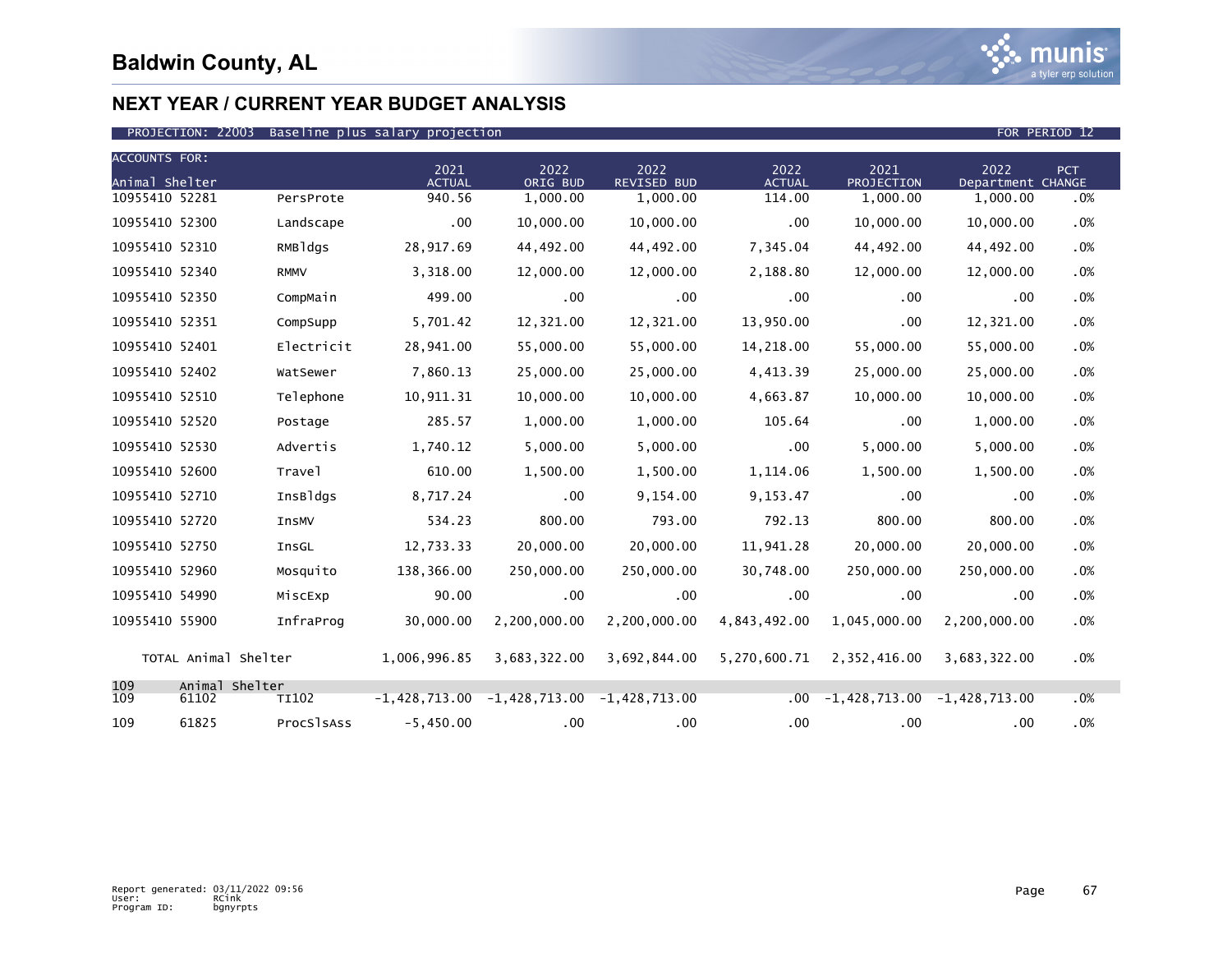

| PROJECTION: 22003 Baseline plus salary projection |                                 |          |                                 |                     |                                               |                   | FOR PERIOD 12   |  |
|---------------------------------------------------|---------------------------------|----------|---------------------------------|---------------------|-----------------------------------------------|-------------------|-----------------|--|
| <b>ACCOUNTS FOR:</b>                              | 2021                            | 2022     | 2022                            | 2022                | 2021                                          | 2022              |                 |  |
| Animal Shelter                                    | <b>ACTUAL</b>                   | ORIG BUD | <b>REVISED BUD</b>              | <b>ACTUAL</b>       | PROJECTION                                    | Department CHANGE | PC <sub>1</sub> |  |
| TOTAL Animal Shelter<br>TOTAL Animal Shelter      | -1.434.163.00<br>$-492, 505.22$ |          | $-1,428,713.00$ $-1,428,713.00$ | .00<br>5,256,290.58 | $-1,428,713.00$ $-1,428,713.00$<br>865,703.00 |                   | .0%<br>.0%      |  |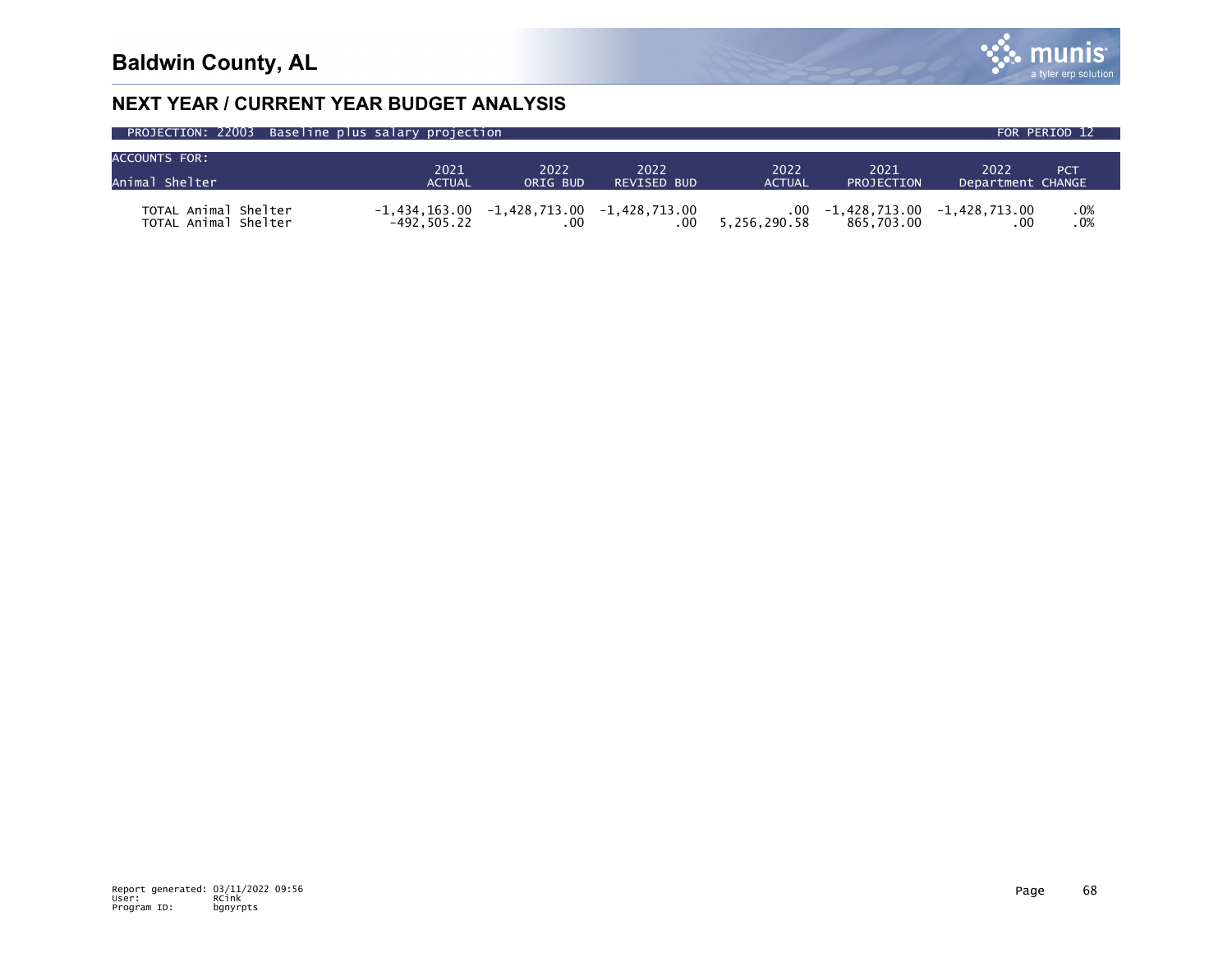

| <b>ACCOUNTS FOR:</b><br>7 Cent Gasoline Tax Fund |       | 2021<br><b>ACTUAL</b>                      | 2022<br>ORIG BUD                                                                                                      | 2022<br><b>REVISED BUD</b> | 2022<br><b>ACTUAL</b> | 2021<br><b>PROJECTION</b> | 2022<br>Department CHANGE | PCT                           |     |
|--------------------------------------------------|-------|--------------------------------------------|-----------------------------------------------------------------------------------------------------------------------|----------------------------|-----------------------|---------------------------|---------------------------|-------------------------------|-----|
| 111<br>111                                       | 41220 | 7 Cent Gasoline Tax Fund<br><b>BCGAXTX</b> | $-9,628,837.51$                                                                                                       | $-9,150,000.00$            | $-9,150,000.00$       | $-2,931,058.65$           | $-8,400,000.00$           | $-9, 150, 000.00$             | .0% |
| 111                                              | 44190 | ALEXCISETX                                 | $-2,449,464.20$                                                                                                       | $-2,500,000.00$            | $-2,500,000.00$       | $-680, 577.97$            |                           | $-2,500,000.00 -2,500,000.00$ | .0% |
| 111                                              | 44221 | StPartEng                                  | $-137,549.76$                                                                                                         | $-127, 125.00$             | $-127, 125.00$        | $-58,458.40$              | $-127, 125.00$            | $-127, 125.00$                | .0% |
| 111                                              | 44225 | StCostSha                                  | $-261, 913.70$                                                                                                        | .00                        | $-538, 273.00$        | $-37, 381.66$             | $.00 \,$                  | .00                           | .0% |
| 111                                              | 44880 | <b>FEMASally</b>                           | $-138, 241.30$                                                                                                        | $.00 \times$               | $.00 \,$              | 793,279.60                | .00                       | .00                           | .0% |
| 111                                              | 44881 | COVIDReimb                                 | $-69, 123.54$                                                                                                         | .00                        | $.00 \,$              | .00                       | .00                       | .00                           | .0% |
| 111                                              | 44882 | StateSally                                 | $.00 \,$                                                                                                              | $.00 \,$                   | $.00 \ \,$            | 155,253.48                | .00                       | .00                           | .0% |
| 111                                              | 44910 | Intergov                                   | $-243,763.56$                                                                                                         | $-200,000.00$              | $-200,000.00$         | $-25, 105.92$             | $-200,000.00$             | $-200,000.00$                 | .0% |
| 111                                              | 45413 | Recycle                                    | $-6,746.25$                                                                                                           | $-20,000.00$               | $-20,000.00$          | $-1,446.00$               | $-20,000.00$              | $-20,000.00$                  | .0% |
| 111                                              | 45691 | SubdivF                                    | $-136, 349.20$                                                                                                        | $-110,000.00$              | $-110,000.00$         | $-79, 453.75$             | $-110,000.00$             | $-110,000.00$                 | .0% |
| 111                                              | 45692 | VacatFee                                   | $-1.800.00$                                                                                                           | $-300.00$                  | $-300.00$             | $-300.00$                 | $-300.00$                 | $-300.00$                     | .0% |
| 111                                              | 47100 | IntInc                                     | $-29,735.19$                                                                                                          | $-85,000.00$               | $-85,000.00$          | $-8, 314.48$              | $-85,000.00$              | $-85,000.00$                  | .0% |
| 111                                              | 47250 | RIConstr                                   | $-385.000.00$                                                                                                         | $-356,000.00$              | $-356,000.00$         | $-352,740.75$             | $-356,000.00$             | $-356,000.00$                 | .0% |
| 111                                              | 47850 | Misc Rev                                   | $-605.66$                                                                                                             | $-25,000.00$               | $-25,591.00$          | $-4, 250.00$              | $-25,000.00$              | $-25,000.00$                  | .0% |
| 111                                              | 47852 | <b>CPP</b>                                 | $-25,000.00$                                                                                                          | $-50,000.00$               | $-50,000.00$          | $.00 \,$                  | $-25,000.00$              | $-50,000.00$                  | .0% |
| 111                                              | 47905 | InsRec                                     | $-112, 954.87$                                                                                                        | $-5,000.00$                | $-59, 233.00$         | $-54, 233.82$             | $-5,000.00$               | $-5,000.00$                   | .0% |
| 111                                              | 49000 | FBRBudget                                  | $.00 \,$                                                                                                              | 471,597.00                 | $-358,718.00$         | $.00 \,$                  | $.00 \times$              | 471,597.00                    | .0% |
|                                                  |       |                                            | TOTAL 7 Cent Gasoline Tax Fu -13,627,084.74 -12,156,828.00 -13,580,240.00 -3,284,788.32 -11,853,425.00 -12,156,828.00 |                            |                       |                           |                           |                               | .0% |

|                | 11151005 Disaster Highway |           |         |     |      |     |     |    |     |
|----------------|---------------------------|-----------|---------|-----|------|-----|-----|----|-----|
| 11151005 52160 |                           | ∶leanSupp | .520.49 | .00 | . 00 | .00 | .00 | 00 | .0% |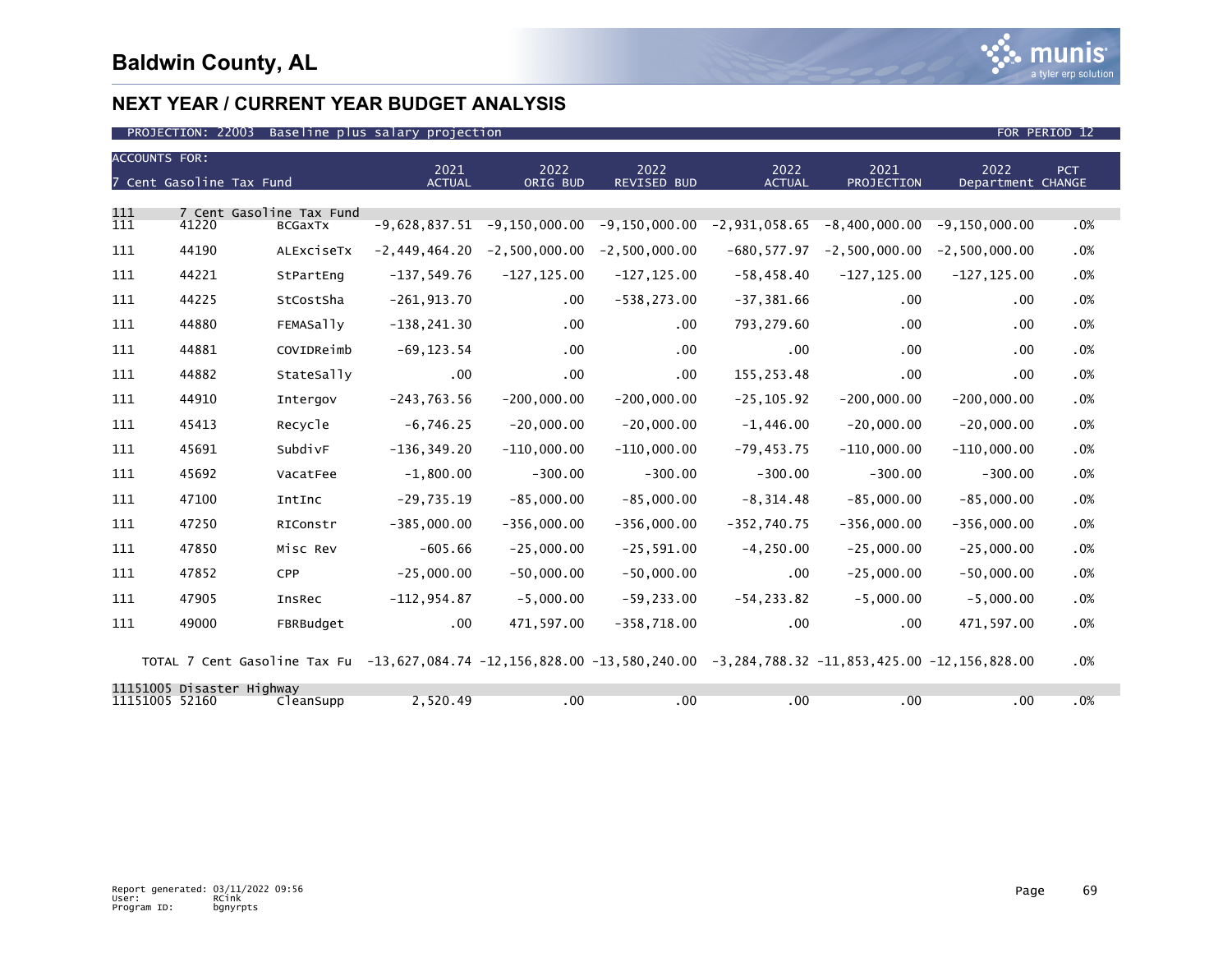| <b>ACCOUNTS FOR:</b><br>7 Cent Gasoline Tax Fund     |                 | 2021<br><b>ACTUAL</b> | 2022<br>ORIG BUD | 2022<br><b>REVISED BUD</b> | 2022<br><b>ACTUAL</b> | 2021<br>PROJECTION | 2022<br>Department CHANGE | PCT |
|------------------------------------------------------|-----------------|-----------------------|------------------|----------------------------|-----------------------|--------------------|---------------------------|-----|
|                                                      |                 |                       |                  |                            |                       |                    |                           |     |
| TOTAL Disaster Highway                               |                 | 2,520.49              | .00              | .00                        | .00                   | .00                | .00                       | .0% |
| 11151025 Disaster Weather Highway<br>11151025 52134  | Asphalt         | 726.31                | .00              | .00                        | .00                   | .00                | .00                       | .0% |
| 11151025 52140                                       | SmTools         | 774.89                | .00              | .00                        | .00                   | .00                | .00                       | .0% |
| 11151025 52310                                       | RMBldgs         | 4,952.00              | .00              | .00                        | .00                   | .00                | .00                       | .0% |
| 11151025 52320                                       | RMEquip         | 8,291.12              | .00              | .00                        | .00                   | .00                | .00                       | .0% |
| 11151025 54775                                       | <b>CROADSVS</b> | 160, 453.49           | .00              | .00                        | .00                   | .00                | .00                       | .0% |
| 11151025 55908                                       | DrainPri        | 142,820.72            | .00              | .00                        | 439, 349. 35          | .00                | .00                       | .0% |
| 11151025 55916                                       | SpecialPri      | 72,711.65             | .00              | .00                        | .00                   | $.00 \,$           | .00                       | .0% |
| TOTAL Disaster Weather Highw                         |                 | 390,730.18            | .00 <sub>1</sub> | .00                        | 439, 349. 35          | .00                | .00                       | .0% |
| 11151040 Disaster Weather2 Highway<br>11151040 54770 | CAT B ProM      | 44,942.95             | .00              | .00                        | .00                   | .00                | .00                       | .0% |
| TOTAL Disaster Weather2 High                         |                 | 44,942.95             | .00              | .00                        | .00                   | $.00 \,$           | .00                       | .0% |
| 11153000 HWY Department Miscellaneous                |                 |                       |                  |                            |                       |                    |                           |     |
| 11153000 51280                                       | <b>EAPSVCS</b>  | 15,546.75             | 3,744.00         | 3,744.00                   | 1,568.37              | .00                | 3,744.00                  | .0% |
| 11153000 51500                                       | ContrSvcs       | 144.40                | .00              | .00                        | 5,000.00              | 8,791,000.00       | .00                       | .0% |
| 11153000 52120                                       | GasOil          | 250.00                | .00              | .00                        | .00                   | .00                | .00                       | .0% |
| 11153000 52520                                       | Postage         | 19.21                 | 50.00            | 50.00                      | .53                   | 50.00              | 50.00                     | .0% |
| 11153000 52905                                       | StateMat        | .00                   | 20,000.00        | 20,000.00                  | .00                   | 60,000.00          | 20,000.00                 | .0% |
| 11153000 52906                                       | StProjMtc       | $.00 \,$              | 120,000.00       | 120,000.00                 | .00                   | .00                | 120,000.00                | .0% |
| 11153000 52952                                       | SWAState        | 26,482.99             | 35,000.00        | 35,000.00                  | 3,877.61              | 35,000.00          | 35,000.00                 | .0% |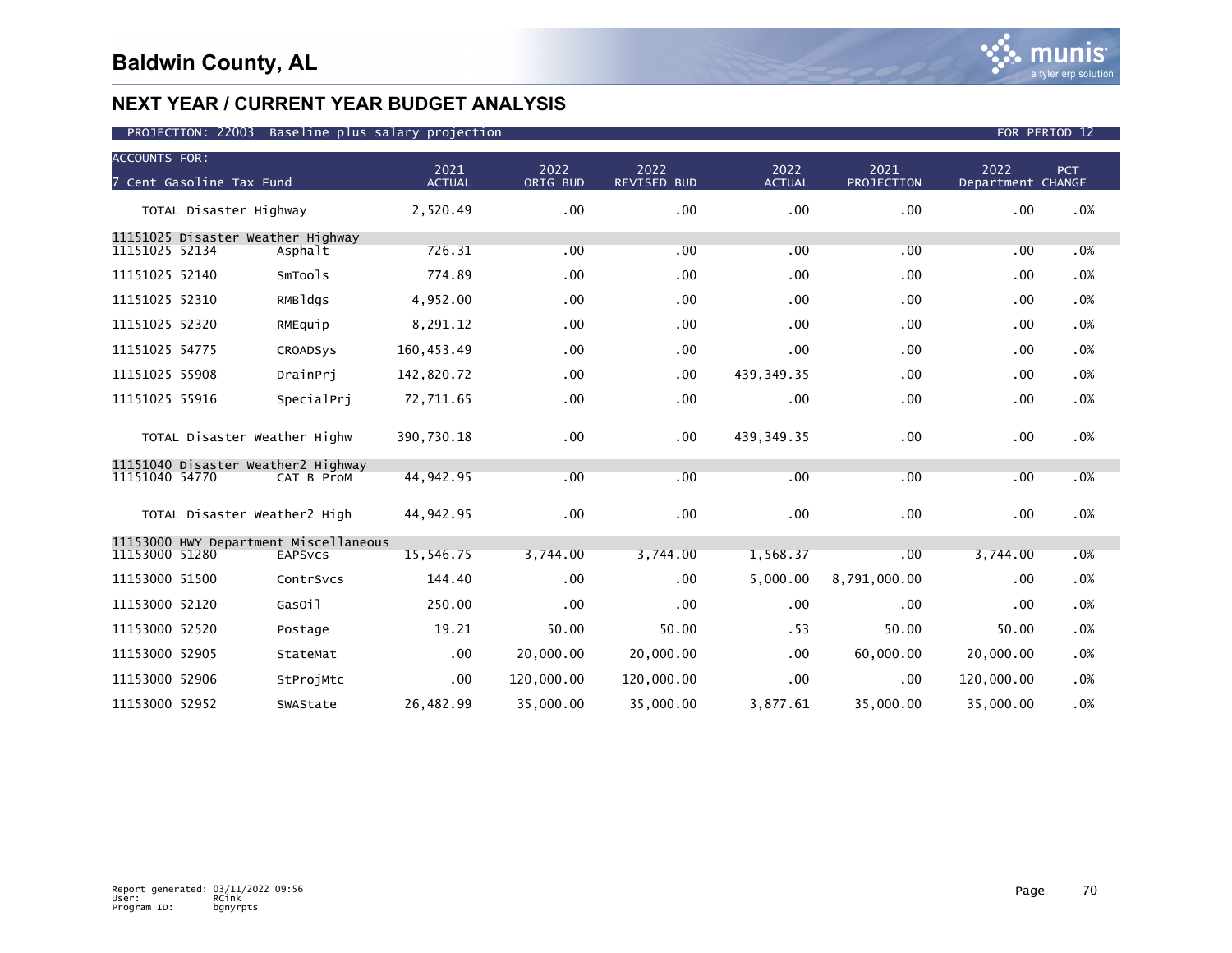| <b>ACCOUNTS FOR:</b><br>2021<br>2022<br>2022<br>2022<br>2021<br>2022<br><b>PCT</b> |                              |            |                 |                 |                                                                 |                 |              |                   |     |
|------------------------------------------------------------------------------------|------------------------------|------------|-----------------|-----------------|-----------------------------------------------------------------|-----------------|--------------|-------------------|-----|
|                                                                                    | 7 Cent Gasoline Tax Fund     |            | <b>ACTUAL</b>   | ORIG BUD        | REVISED BUD                                                     | <b>ACTUAL</b>   | PROJECTION   | Department CHANGE |     |
| 11153000 54850                                                                     |                              | Inf Resf   | 4,307,695.67    | 3,500,000.00    | 3,500,000.00                                                    | 2,843,584.99    | .00          | 3,500,000.00      | .0% |
| 11153000 55901                                                                     |                              | ParkPri    | 3,885.00        | .00             | .00.                                                            | .00             | .00          | .00               | .0% |
| 11153000 55902                                                                     |                              | BridgePrj  | 3,753,479.06    | 1,225,000.00    | 1,225,000.00                                                    | 152, 122.61     | .00          | 1,225,000.00      | .0% |
| 11153000 55904                                                                     |                              | CapacPri   | 411,040.23      | .00             | .00                                                             | .00             | .00          | .00               | .0% |
| 11153000 55906                                                                     |                              | DirtRdPrj  | 420,873.42      | .00             | 22,714.00                                                       | 50,335.22       | .00          | .00               | .0% |
| 11153000 55908                                                                     |                              | DrainPri   | 465,721.94      | 100,000.00      | 109,234.00                                                      | 115,431.17      | .00          | 100,000.00        | .0% |
| 11153000 55910                                                                     |                              | EngStdyPrj | 99,293.65       | 750,000.00      | 759,294.00                                                      | 15,000.00       | .00          | 750,000.00        | .0% |
| 11153000 55912                                                                     |                              | RdConstPri | 584, 177.00     | 275,000.00      | 275,000.00                                                      | 254,600.00      | .00          | 275,000.00        | .0% |
| 11153000 55914                                                                     |                              | SafetyPri  | 511, 346.42     | 3,406,000.00    | 3,506,000.00                                                    | 3,588,381.33    | $.00 \,$     | 3,406,000.00      | .0% |
| 11153000 55916                                                                     |                              | SpecialPri | 736,801.26      | 200,000.00      | 738,273.00                                                      | 43,518.84       | .00.         | 200,000.00        | .0% |
| 11153000 55918                                                                     |                              | AccptMaint | 22,230.97       | 192,000.00      | 192,000.00                                                      | 3,780.00        | .00          | 192,000.00        | .0% |
|                                                                                    | TOTAL HWY Department Miscell |            | 11, 358, 987.97 |                 | 9,826,794.00 10,506,309.00                                      | 7,077,200.67    | 8,886,050.00 | 9,826,794.00      | .0% |
| 11153001 Highway RRR Offset                                                        |                              |            |                 |                 |                                                                 |                 |              |                   |     |
| 11153001 51130                                                                     |                              | Salaries   | $-304, 500.00$  | $-304, 500.00$  | $-304, 500.00$                                                  | $-170,685.80$   | $.00 \,$     | $-304, 500.00$    | .0% |
| 11153001 52130                                                                     |                              | Material   | $-2,000,000.00$ | $-2,000,000.00$ | $-2,000,000.00$                                                 | $-1,476,573.45$ | $.00 \,$     | $-2,000,000.00$   | .0% |
| 11153001 52210                                                                     |                              | RentExp    | .00             | $-385,000.00$   | $-385,000.00$                                                   | .00             | .00          | $-385,000.00$     | .0% |
|                                                                                    | TOTAL Highway RRR Offset     |            |                 |                 | $-2,304,500.00$ $-2,689,500.00$ $-2,689,500.00$ $-1,647,259.25$ |                 | $.00 \,$     | $-2,689,500.00$   | .0% |
| 11153100 51030                                                                     | 11153100 HWY Administration  | Overtime   | 14,431.22       | 9,500.00        | 9,500.00                                                        | 3,815.06        | 9,500.00     | 9,500.00          | .0% |
| 11153100 51060                                                                     |                              | Longevity  | 7,500.00        | 7,500.00        | 7,500.00                                                        | 7,500.00        | .00          | 7,500.00          | .0% |
|                                                                                    |                              |            |                 |                 |                                                                 |                 |              |                   |     |
| 11153100 51130                                                                     |                              | Salaries   | 470,569.05      | 496,467.00      | 496,467.00                                                      | 209,986.85      | 470, 172.00  | 496,467.00        | .0% |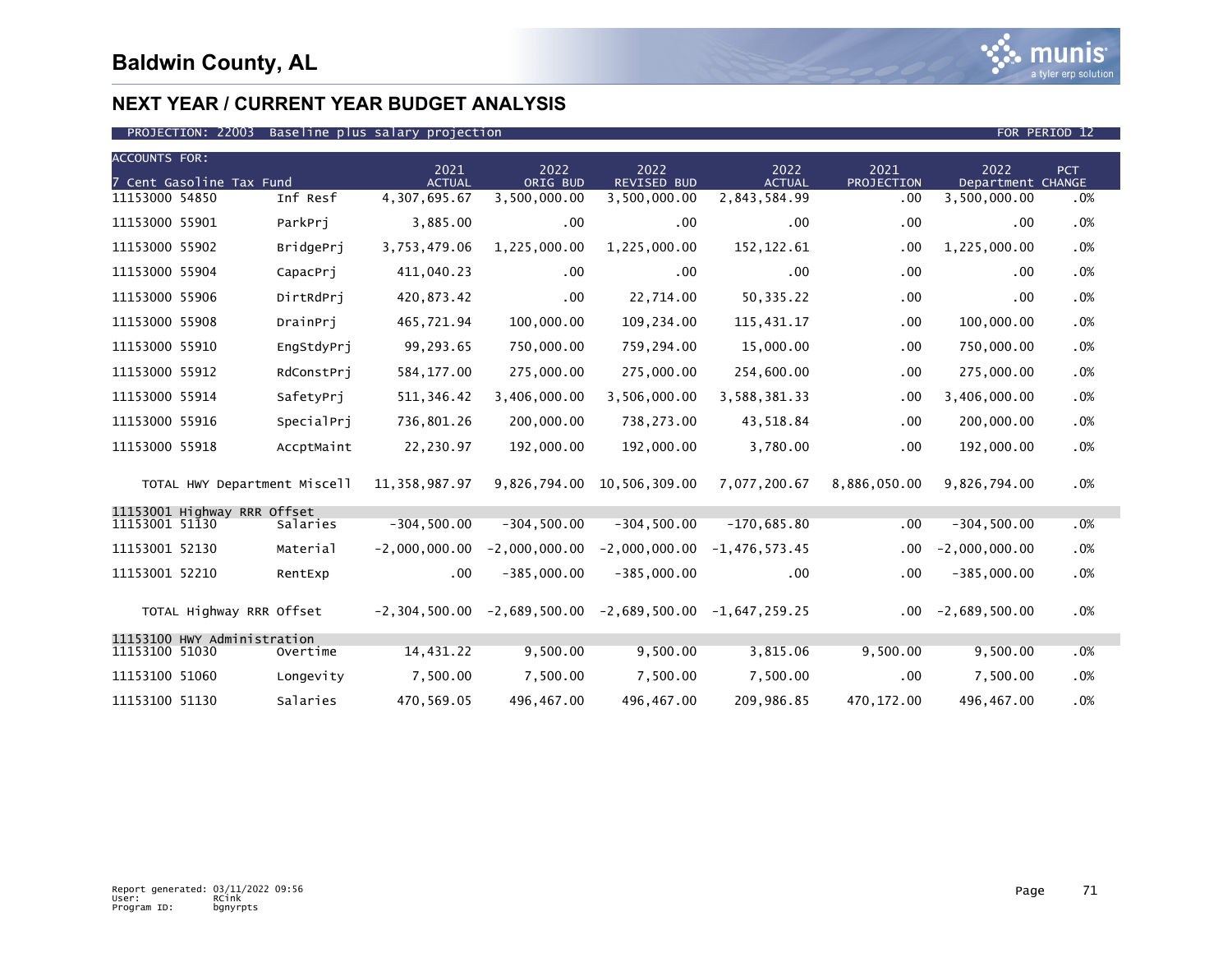

| <b>ACCOUNTS FOR:</b>     |                 |                       |                  |                            |                       |                    |                           |     |
|--------------------------|-----------------|-----------------------|------------------|----------------------------|-----------------------|--------------------|---------------------------|-----|
| 7 Cent Gasoline Tax Fund |                 | 2021<br><b>ACTUAL</b> | 2022<br>ORIG BUD | 2022<br><b>REVISED BUD</b> | 2022<br><b>ACTUAL</b> | 2021<br>PROJECTION | 2022<br>Department CHANGE | PCT |
| 11153100 51211           | RetTirI         | 28,549.00             | 31,368.00        | 31,368.00                  | 13,032.54             | 27,821.00          | 31,368.00                 | .0% |
| 11153100 51212           | RetTirII        | 1,520.01              | 2,008.00         | 2,008.00                   | 802.27                | .00                | 2,008.00                  | .0% |
| 11153100 51220           | HlthIns         | 86,633.30             | 80,983.00        | 80,983.00                  | 31,527.20             | 79,349.00          | 80,983.00                 | .0% |
| 11153100 51221           | <b>RETINS</b>   | .00                   | 81,940.00        | 81,940.00                  | .00                   | .00                | 81,940.00                 | .0% |
| 11153100 51230           | Life Ins        | 442.74                | 456.00           | 456.00                     | 188.40                | 440.00             | 456.00                    | .0% |
| 11153100 51240           | Ssecur          | 33,424.30             | 35,207.00        | 35,207.00                  | 15,957.68             | 37,269.00          | 35,207.00                 | .0% |
| 11153100 51250           | WorkComp        | 6,066.40              | 6,392.00         | 6,392.00                   | 5,982.52              | .00                | 6,392.00                  | .0% |
| 11153100 51260           | Unemploy        | .00                   | 705.00           | 705.00                     | .00                   | 705.00             | 705.00                    | .0% |
| 11153100 51270           | Air Medc        | .00                   | 440.00           | 440.00                     | 440.00                | .00                | 440.00                    | .0% |
| 11153100 51290           | Disablil        | 868.06                | 949.00           | 949.00                     | 373.63                | 874.00             | 949.00                    | .0% |
| 11153100 51500           | ContrSvcs       | 16,743.14             | 15,700.00        | 15,700.00                  | 800.00                | 15,700.00          | 15,700.00                 | .0% |
| 11153100 51560           | EEDrugTest      | 83.75                 | 200.00           | 200.00                     | $.00 \,$              | 200.00             | 200.00                    | .0% |
| 11153100 51620           | <b>BankFees</b> | 318.00                | 900.00           | 900.00                     | .00                   | 900.00             | 900.00                    | .0% |
| 11153100 51700           | Training        | 1,177.88              | 6,000.00         | 6,000.00                   | 995.00                | 4,000.00           | 6,000.00                  | .0% |
| 11153100 51710           | Dues            | 1,075.00              | 1,100.00         | 1,100.00                   | 1,100.00              | .00                | 1,100.00                  | .0% |
| 11153100 52110           | OffSupp         | 11,100.46             | 10,000.00        | 10,000.00                  | 3,886.64              | 10,000.00          | 10,000.00                 | .0% |
| 11153100 52120           | GasOil          | 2,088.49              | 3,626.00         | 3,626.00                   | 947.46                | .00                | 3,626.00                  | .0% |
| 11153100 52150           | Tire            | 20.00                 | 1,000.00         | 1,000.00                   | .00                   | 1,000.00           | 1,000.00                  | .0% |
| 11153100 52160           | CleanSupp       | .00                   | 2,000.00         | 2,000.00                   | .00                   | 2,000.00           | 2,000.00                  | .0% |
| 11153100 52190           | MiscSupp        | 496.47                | 1,700.00         | 1,700.00                   | .00                   | 1,700.00           | 1,700.00                  | .0% |
| 11153100 52210           | RentExp         | 26,574.66             | 25,100.00        | 25,100.00                  | 16,321.40             | 25,100.00          | 25,100.00                 | .0% |
| 11153100 52280           | Uniforms        | .00                   | 700.00           | 700.00                     | 100.00                | 700.00             | 700.00                    | .0% |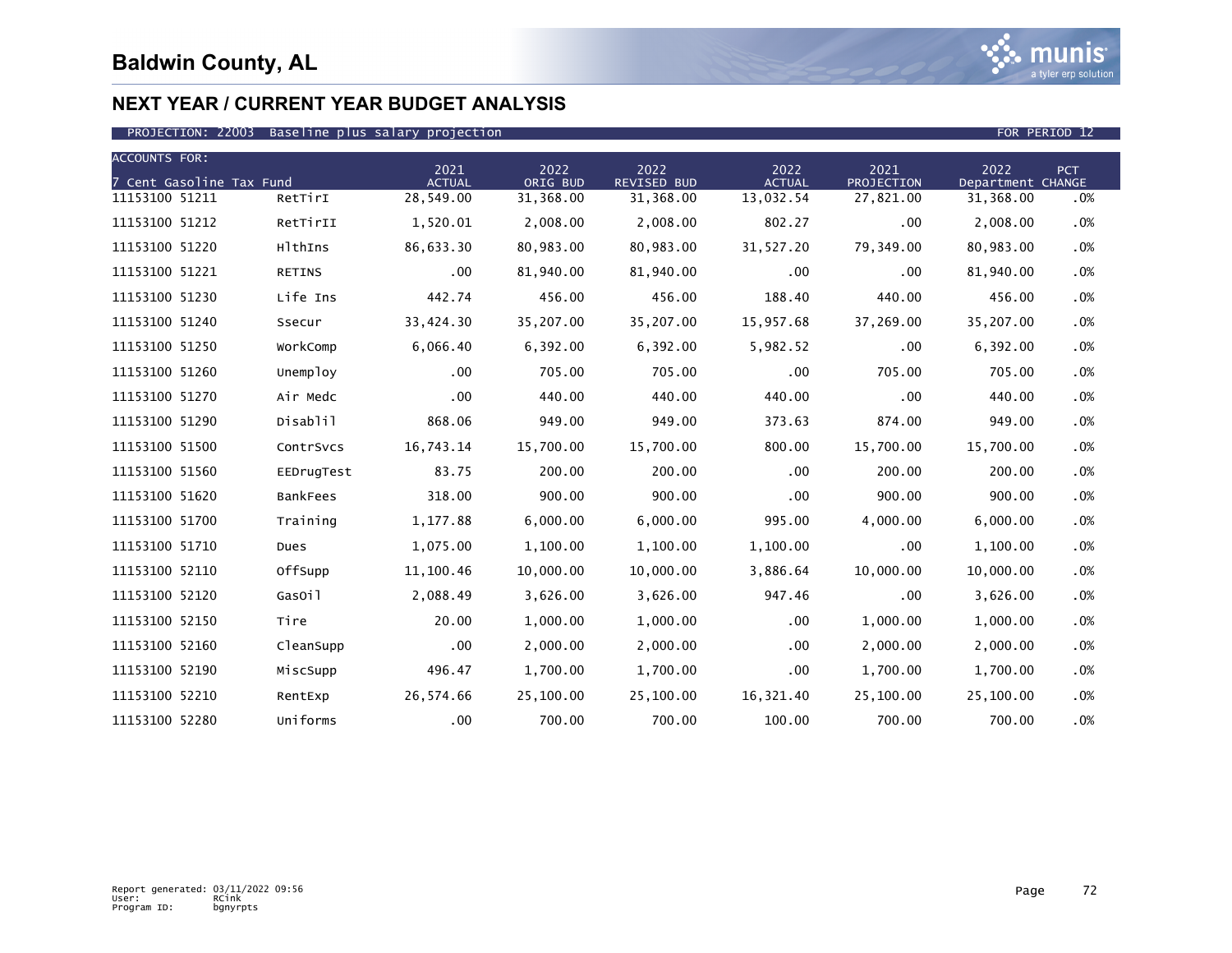

| <b>ACCOUNTS FOR:</b> |                                   |              |                       |                  |                     |                       |                    |                           |     |
|----------------------|-----------------------------------|--------------|-----------------------|------------------|---------------------|-----------------------|--------------------|---------------------------|-----|
|                      | 7 Cent Gasoline Tax Fund          |              | 2021<br><b>ACTUAL</b> | 2022<br>ORIG BUD | 2022<br>REVISED BUD | 2022<br><b>ACTUAL</b> | 2021<br>PROJECTION | 2022<br>Department CHANGE | PCT |
| 11153100 52330       |                                   | RMOffEq      | 590.24                | .00 <sub>1</sub> | .00 <sub>1</sub>    | .00                   | .00                | $.00 \,$                  | .0% |
| 11153100 52340       |                                   | <b>RMMV</b>  | 726.60                | 2,000.00         | 2,000.00            | 32.56                 | 2,000.00           | 2,000.00                  | .0% |
| 11153100 52350       |                                   | CompMain     | 16,887.43             | 37,000.00        | 37,000.00           | 25,772.03             | 19,000.00          | 37,000.00                 | .0% |
| 11153100 52351       |                                   | CompSupp     | 79,846.48             | 65,580.00        | 65,580.00           | 65,789.00             | .00                | 65,580.00                 | .0% |
| 11153100 52510       |                                   | Telephone    | 15,186.19             | 16,000.00        | 16,000.00           | 5,186.58              | 16,000.00          | 16,000.00                 | .0% |
| 11153100 52520       |                                   | Postage      | 475.89                | 750.00           | 750.00              | 177.21                | 750.00             | 750.00                    | .0% |
| 11153100 52530       |                                   | Advertis     | 28,221.16             | 27,000.00        | 27,000.00           | 22,897.47             | 27,000.00          | 27,000.00                 | .0% |
| 11153100 52600       |                                   | Travel       | 60.00                 | 5,000.00         | 5,000.00            | 1,193.89              | 3,500.00           | 5,000.00                  | .0% |
| 11153100 52720       |                                   | InsMV        | 415.38                | 2,100.00         | 398.00              | 395.72                | 2,100.00           | 2,100.00                  | .0% |
| 11153100 52730       |                                   | Surety       | 764.90                | 770.00           | 770.00              | 764.90                | 770.00             | 770.00                    | .0% |
| 11153100 54060       |                                   | ROWACQ       | 101.00                | 100.00           | 100.00              | $.00 \,$              | 100.00             | 100.00                    | .0% |
| 11153100 55240       |                                   | CapImpro     | 40,850.00             | $.00 \,$         | 39,000.00           | 36, 325.80            | .00                | .00                       | .0% |
| 11153100 62304       |                                   | <b>TT304</b> | 4,240,896.19          | 3,792,314.00     | 3,792,314.00        | 1,895,650.17          | .00                | 3,792,314.00              | .0% |
|                      | TOTAL HWY Administration          |              | 5, 134, 703. 39       | 4,770,555.00     | 4,807,853.00        | 2,367,941.98          | 758,650.00         | 4,770,555.00              | .0% |
| 11153101 51230       | 11153101 HWY Right of Way         | Life Ins     | 4.71                  | .00              | .00                 | .00                   | .00                | .00                       | .0% |
|                      |                                   |              |                       |                  |                     |                       |                    |                           |     |
| 11153101 51290       |                                   | Disablil     | $-6.90$               | .00              | .00.                | .00                   | .00.               | .00                       | .0% |
|                      | TOTAL HWY Right of Way            |              | $-2.19$               | .00              | $.00 \,$            | .00                   | .00                | .00                       | .0% |
| 11153111 51030       | 11153111 HWY Area 100 Facility BM | Overtime     | 89,951.91             | 100,000.00       | 100,000.00          | 33,480.33             | 100,000.00         | 100,000.00                | .0% |
| 11153111 51060       |                                   | Longevity    | 21,500.00             | 21,000.00        | 21,000.00           | 21,000.00             | .00                | 21,000.00                 | .0% |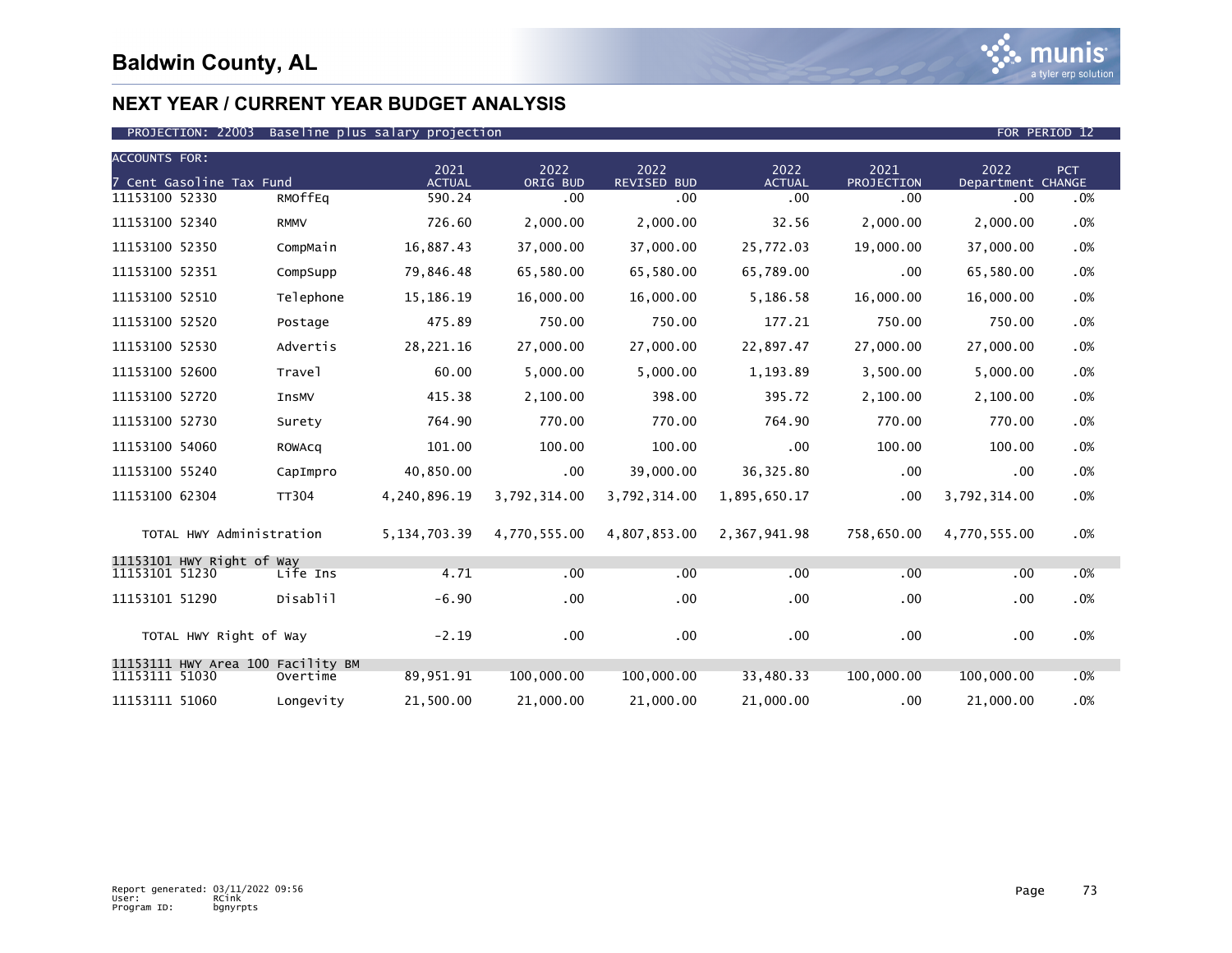

| <b>ACCOUNTS FOR:</b>     |            |                       |                  |                            |                       |                    |                           |        |
|--------------------------|------------|-----------------------|------------------|----------------------------|-----------------------|--------------------|---------------------------|--------|
| 7 Cent Gasoline Tax Fund |            | 2021<br><b>ACTUAL</b> | 2022<br>ORIG BUD | 2022<br><b>REVISED BUD</b> | 2022<br><b>ACTUAL</b> | 2021<br>PROJECTION | 2022<br>Department CHANGE | PCT    |
| 11153111 51130           | Salaries   | 1,316,766.20          | 1,466,753.00     | 1,466,753.00               | 589,666.00            | 1,431,013.00       | 1,466,753.00              | .0%    |
| 11153111 51211           | RetTirI    | 56,322.52             | 54,720.00        | 54,720.00                  | 21,886.66             | 88,799.00          | 54,720.00                 | .0%    |
| 11153111 51212           | RetTirII   | 29,978.58             | 45,133.00        | 45,133.00                  | 16,677.73             | $.00 \,$           | 45,133.00                 | $.0\%$ |
| 11153111 51220           | HlthIns    | 269,731.10            | 319,976.00       | 319,976.00                 | 127,374.40            | 249,609.00         | 319,976.00                | .0%    |
| 11153111 51230           | Life Ins   | 1,679.53              | 1,767.00         | 1,767.00                   | 741.58                | 1,925.00           | 1,767.00                  | .0%    |
| 11153111 51240           | Ssecur     | 102,840.21            | 105,392.00       | 105,392.00                 | 46, 423. 24           | 118,843.00         | 105,392.00                | .0%    |
| 11153111 51250           | WorkComp   | 72,172.70             | 75,826.00        | 75,826.00                  | 72,594.19             | .00                | 75,826.00                 | .0%    |
| 11153111 51260           | Unemploy   | 925.05                | 2,142.00         | 2,142.00                   | $.00 \,$              | 2,142.00           | 2,142.00                  | $.0\%$ |
| 11153111 51270           | Air Medc   | $.00 \,$              | 1,980.00         | 1,980.00                   | 1,595.00              | .00                | 1,980.00                  | .0%    |
| 11153111 51290           | Disablil   | 2,516.69              | 2,778.00         | 2,778.00                   | 1,041.03              | 2,656.00           | 2,778.00                  | .0%    |
| 11153111 51500           | ContrSvcs  | 32,779.93             | 57,000.00        | 57,000.00                  | 15, 114. 27           | 57,000.00          | 57,000.00                 | $.0\%$ |
| 11153111 51530           | Pest Con   | .00                   | 100.00           | 100.00                     | .00                   | 100.00             | 100.00                    | .0%    |
| 11153111 51560           | EEDrugTest | 1,199.25              | 2,000.00         | 2,000.00                   | 246.25                | 2,000.00           | 2,000.00                  | .0%    |
| 11153111 51700           | Training   | 795.30                | 5,000.00         | 5,000.00                   | 143.00                | 3,000.00           | 5,000.00                  | .0%    |
| 11153111 52020           | TrafClDev  | 1,495.50              | 15,000.00        | 15,000.00                  | .00                   | 15,000.00          | 15,000.00                 | .0%    |
| 11153111 52110           | OffSupp    | 3,119.64              | 15,000.00        | 15,591.00                  | 1,274.92              | .00                | 15,000.00                 | $.0\%$ |
| 11153111 52120           | GasOil     | 175, 154.33           | 195,500.00       | 195,500.00                 | 60,268.89             | .00                | 195,500.00                | .0%    |
| 11153111 52130           | Materials  | $-6, 151.06$          | 400,000,00       | 400,000.00                 | $-737.86$             | 400,000.00         | 400,000.00                | .0%    |
| 11153111 52134           | Asphalt    | 85,880.15             | $.00 \,$         | .00.                       | 51,271.53             | .00.               | $.00 \,$                  | .0%    |
| 11153111 52135           | Pipe       | 27,769.40             | $.00 \,$         | $.00 \,$                   | 7,133.52              | .00                | .00                       | .0%    |
| 11153111 52136           | Dirt       | 11,481.25             | $.00 \,$         | $.00 \,$                   | 6,920.24              | .00.               | .00                       | .0%    |
| 11153111 52138           | Limestone  | 130,818.72            | .00              | .00 <sub>1</sub>           | 112,258.29            | .00                | .00                       | .0%    |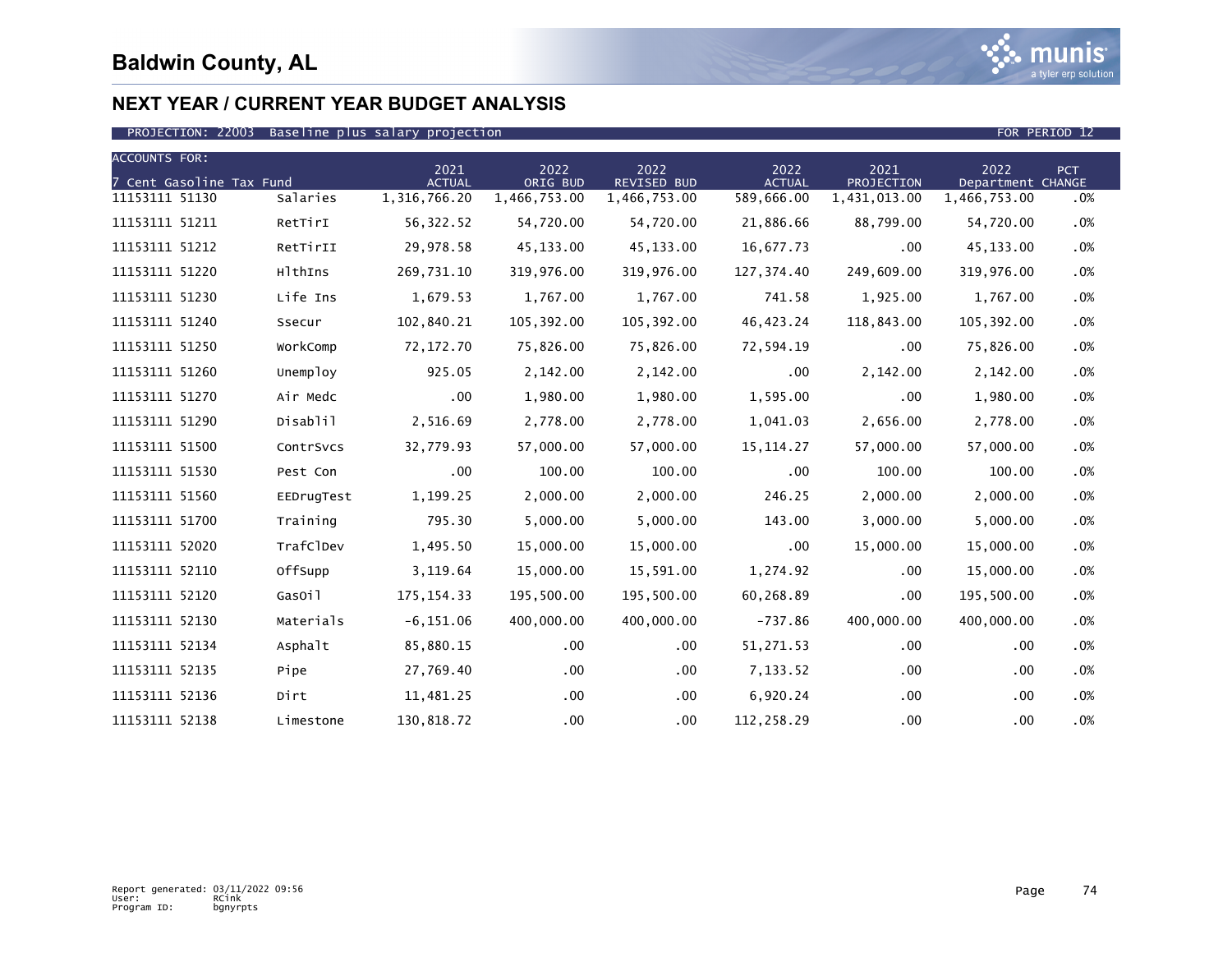

| <b>ACCOUNTS FOR:</b>        |                                          |                       |                  |                            |                       |                    |                           |            |  |
|-----------------------------|------------------------------------------|-----------------------|------------------|----------------------------|-----------------------|--------------------|---------------------------|------------|--|
| 7 Cent Gasoline Tax Fund    |                                          | 2021<br><b>ACTUAL</b> | 2022<br>ORIG BUD | 2022<br><b>REVISED BUD</b> | 2022<br><b>ACTUAL</b> | 2021<br>PROJECTION | 2022<br>Department CHANGE | <b>PCT</b> |  |
| 11153111 52139              | OthrRdBldg                               | 18,950.82             | .00              | .00                        | 6,184.00              | .00                | .00                       | .0%        |  |
| 11153111 52140              | SmTools                                  | 35,979.34             | 45,000.00        | 45,000.00                  | 10,003.79             | 35,000.00          | 45,000.00                 | .0%        |  |
| 11153111 52150              | Tire                                     | 44,424.84             | 50,000.00        | 50,000.00                  | 30,550.69             | 50,000.00          | 50,000.00                 | .0%        |  |
| 11153111 52160              | CleanSupp                                | 3,524.94              | 4,000.00         | 4,000.00                   | 3,395.11              | 4,000.00           | 4,000.00                  | .0%        |  |
| 11153111 52180              | EmerFSupp                                | $.00 \,$              | 2,000.00         | 2,000.00                   | $.00 \times$          | 2,000.00           | 2,000.00                  | .0%        |  |
| 11153111 52190              | MiscSupp                                 | 13.961.48             | 7.000.00         | 7.000.00                   | 4,785.90              | 7.000.00           | 7.000.00                  | .0%        |  |
| 11153111 52210              | RentExp                                  | 16,057.94             | 12,700.00        | 46,700.00                  | 1,095.39              | 12,700.00          | 12,700.00                 | .0%        |  |
| 11153111 52280              | Uniforms                                 | 11,388.10             | 9,100.00         | 9,100.00                   | 3,898.51              | 8,800.00           | 9,100.00                  | .0%        |  |
| 11153111 52281              | PersProte                                | 2,257.81              | 7,200.00         | 7,200.00                   | 1,473.72              | 5,000.00           | 7,200.00                  | .0%        |  |
| 11153111 52310              | RMBldgs                                  | 18,004.60             | 20,000.00        | 20,000.00                  | 595.26                | 20,000.00          | 20,000.00                 | .0%        |  |
| 11153111 52320              | RMEquip                                  | 237,550.68            | 200,000.00       | 220, 233.00                | 57,138.86             | 200,000.00         | 200,000.00                | .0%        |  |
| 11153111 52340              | <b>RMMV</b>                              | 12,524.35             | 15,000.00        | 15,000.00                  | 1,137.71              | 15,000.00          | 15,000.00                 | .0%        |  |
| 11153111 52510              | Telephone                                | 20,037.95             | 29,500.00        | 29,500.00                  | 7,219.50              | 29,383.00          | 29,500.00                 | .0%        |  |
| 11153111 52530              | Advertis                                 | 210.16                | .00              | $.00 \times$               | $.00 \times$          | .00                | .00                       | .0%        |  |
| 11153111 52700              | Insurance                                | 28,629.96             | .00              | .00                        | 710.17                | .00                | .00                       | .0%        |  |
| 11153111 52720              | InsMV                                    | 8,047.73              | 43,000.00        | 46,282.00                  | 45,701.60             | 43,000.00          | 43,000.00                 | .0%        |  |
| 11153111 54070              | LiceL&Tag                                | 122.50                | 100.00           | 100.00                     | .00                   | 100.00             | 100.00                    | .0%        |  |
| 11153111 54990              | MiscExp                                  | 914.52                | $.00 \times$     | .00                        | $.00 \,$              | .00                | .00                       | .0%        |  |
| 11153111 55240              | CapImpr                                  | 2,168,531.66          | .00              | .00                        | 29,638.14             | .00                | .00                       | .0%        |  |
| 11153111 55500              | CapMotVeh                                | 317,607.38            | 95,464.00        | 95,464.00                  | 100,046.16            | 269, 193.00        | 95,464.00                 | .0%        |  |
| 11153111 55600              | CapConstr                                | 1,001,463.00          | 2,517,417.00     | 2,677,417.00               | 2,614,518.77          | 1,216,857.00       | 2,517,417.00              | .0%        |  |
| TOTAL HWY Area 100 Facility |                                          | 6,388,916.66          | 5,944,548.00     | 6,162,654.00               | 4, 104, 466. 49       | 4,390,120.00       | 5,944,548.00              | .0%        |  |
| 11153112<br>11153112 51030  | HWY Area 200 Facility S'Hill<br>Overtime | 98,309.49             | 100,000.00       | 100,000.00                 | 26,476.93             | 100,000.00         | 100,000.00                | .0%        |  |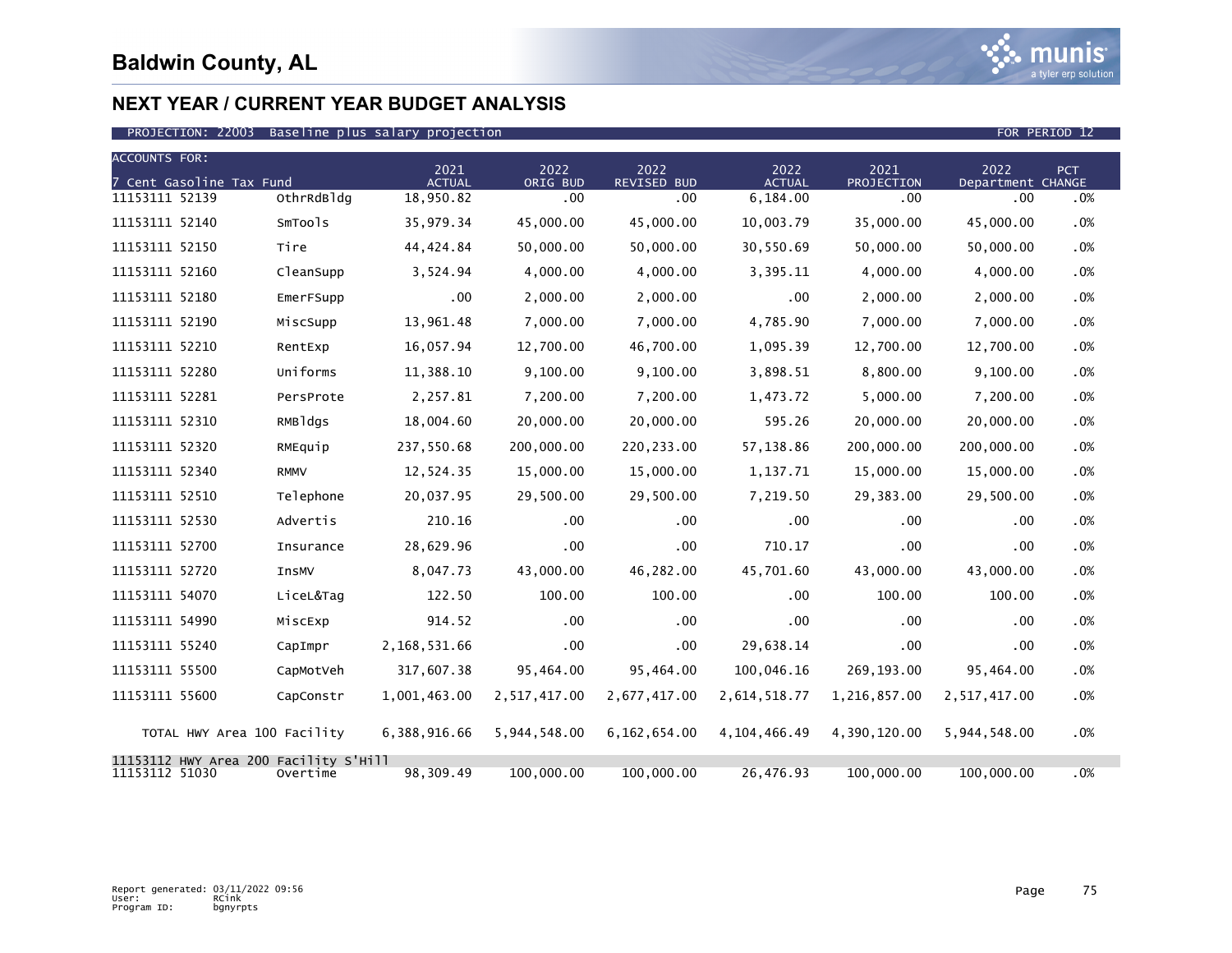

| <b>ACCOUNTS FOR:</b><br>7 Cent Gasoline Tax Fund |            | 2021<br><b>ACTUAL</b> | 2022<br>ORIG BUD | 2022<br>REVISED BUD | 2022<br><b>ACTUAL</b> | 2021<br>PROJECTION | 2022<br>Department CHANGE | <b>PCT</b> |
|--------------------------------------------------|------------|-----------------------|------------------|---------------------|-----------------------|--------------------|---------------------------|------------|
| 11153112 51060                                   | Longevity  | 15,500.00             | 11,500.00        | 11,500.00           | 14,500.00             | .00                | 11,500.00                 | .0%        |
| 11153112 51130                                   | Salaries   | 1,250,555.10          | 1,408,577.00     | 1,408,577.00        | 602,648.44            | 1,352,776.00       | 1,408,577.00              | .0%        |
| 11153112 51211                                   | RetTirI    | 35,265.01             | 35,558.00        | 35,558.00           | 14,411.82             | 84,259.00          | 35,558.00                 | .0%        |
| 11153112 51212                                   | RetTirII   | 49,003.55             | 60,892.00        | 60,892.00           | 21, 127.77            | .00                | 60,892.00                 | .0%        |
| 11153112 51220                                   | HlthIns    | 299,098.90            | 347,571.00       | 347,571.00          | 122,863.10            | 305,778.00         | 347,571.00                | .0%        |
| 11153112 51230                                   | Life Ins   | 1,752.12              | 1,881.00         | 1,881.00            | 711.21                | 1,925.00           | 1,881.00                  | $.0\%$     |
| 11153112 51240                                   | Ssecur     | 97,209.47             | 100,477.00       | 100,477.00          | 46, 345. 15           | 112,363.00         | 100,477.00                | .0%        |
| 11153112 51250                                   | WorkComp   | 69,435.20             | 73,603.00        | 73,603.00           | 70,423.24             | .00                | 73,603.00                 | .0%        |
| 11153112 51260                                   | Unemploy   | 679.00                | 2,023.00         | 2,023.00            | .00                   | 2,023.00           | 2,023.00                  | .0%        |
| 11153112 51270                                   | Air Medc   | $.00 \,$              | 1,980.00         | 1,980.00            | 1,595.00              | .00                | 1,980.00                  | .0%        |
| 11153112 51290                                   | Disablil   | 2,413.00              | 2,749.00         | 2,749.00            | 978.69                | 2,511.00           | 2,749.00                  | $.0\%$     |
| 11153112 51500                                   | ContrSvcs  | 46,934.30             | 75,000.00        | 75,000.00           | 7,741.91              | 67,000.00          | 75,000.00                 | .0%        |
| 11153112 51530                                   | Pest Con   | 798.00                | 250.00           | 250.00              | 190.00                | 250.00             | 250.00                    | .0%        |
| 11153112 51560                                   | EEDrugTest | 1,239.65              | 1,500.00         | 1,500.00            | 507.00                | 1,500.00           | 1,500.00                  | .0%        |
| 11153112 51700                                   | Training   | 49.05                 | 5,000.00         | 5,000.00            | .00                   | 3,000.00           | 5,000.00                  | .0%        |
| 11153112 52020                                   | TrafClDev  | 454.62                | 15,000.00        | 15,000.00           | .00                   | 15,000.00          | 15,000.00                 | .0%        |
| 11153112 52110                                   | OffSupp    | 7,585.80              | 15,000.00        | 15,000.00           | 2,561.41              | 6,500.00           | 15,000.00                 | .0%        |
| 11153112 52120                                   | GasOil     | 154,366.00            | 195,678.00       | 195,678.00          | 46,731.83             | .00                | 195,678.00                | .0%        |
| 11153112 52130                                   | Materials  | $-33, 238.50$         | 425,000.00       | 425,000.00          | $-4,827.50$           | 425,000.00         | 425,000.00                | $.0\%$     |
| 11153112 52134                                   | Asphalt    | 55,279.68             | $.00 \,$         | $.00 \,$            | 43,865.84             | $.00 \,$           | .00                       | .0%        |
| 11153112 52135                                   | Pipe       | 34, 917.45            | .00              | $.00 \,$            | 91, 194.88            | .00.               | .00                       | .0%        |
| 11153112 52136                                   | Dirt       | $-13,044.98$          | .00              | .00                 | $-6.00$               | .00                | .00                       | .0%        |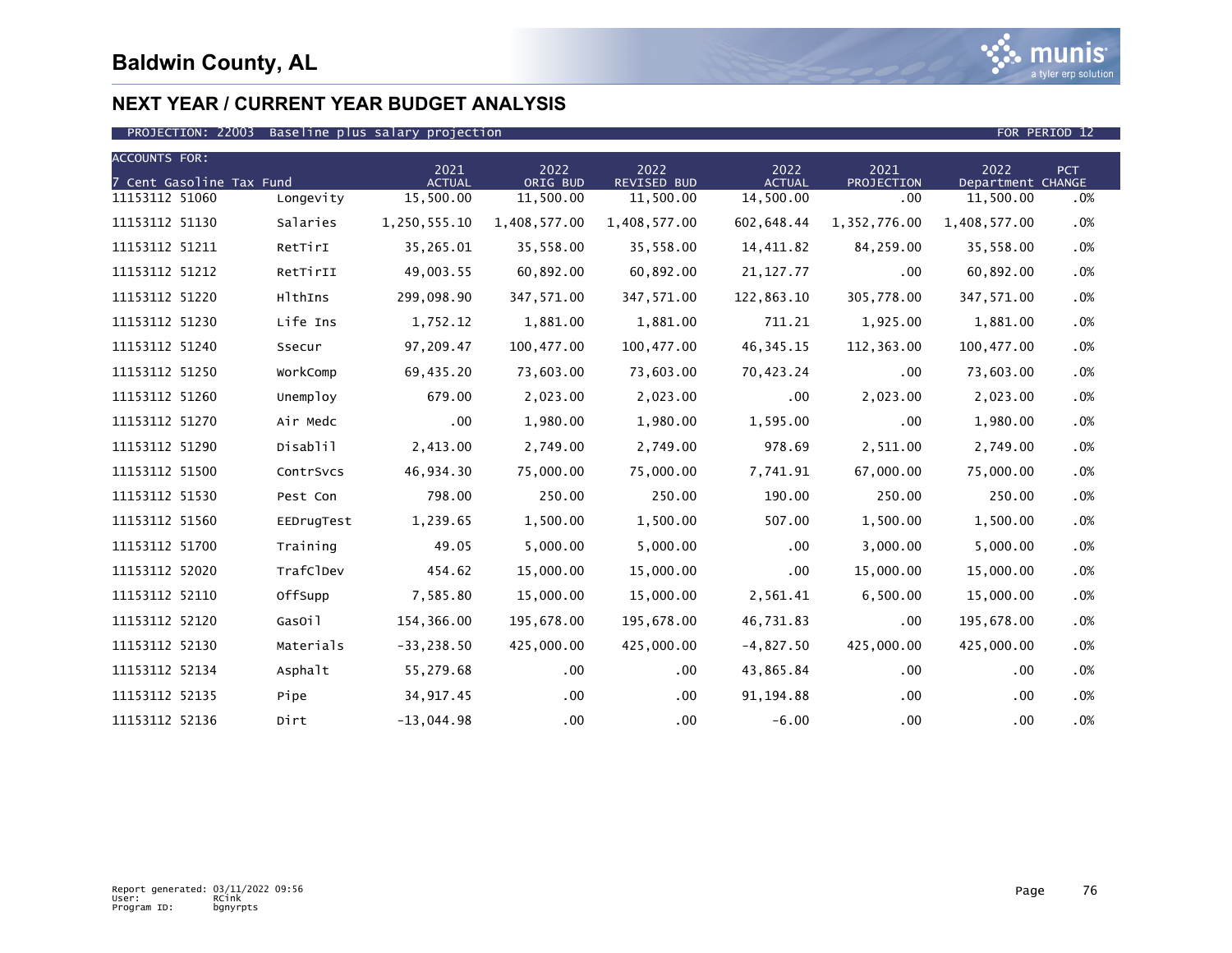

| <b>ACCOUNTS FOR:</b>     |             |                       |                  |                     |                       |                    |                           |            |
|--------------------------|-------------|-----------------------|------------------|---------------------|-----------------------|--------------------|---------------------------|------------|
| 7 Cent Gasoline Tax Fund |             | 2021<br><b>ACTUAL</b> | 2022<br>ORIG BUD | 2022<br>REVISED BUD | 2022<br><b>ACTUAL</b> | 2021<br>PROJECTION | 2022<br>Department CHANGE | <b>PCT</b> |
| 11153112 52138           | Limestone   | 21,074.69             | .00              | .00                 | 79,537.21             | .00                | .00                       | .0%        |
| 11153112 52139           | OthrRdBldg  | 104, 351.72           | .00              | .00                 | 50,275.84             | .00                | .00                       | .0%        |
| 11153112 52140           | SmTools     | 21,631.92             | 48,500.00        | 48,500.00           | 5,561.89              | 35,000.00          | 48,500.00                 | .0%        |
| 11153112 52150           | Tire        | 29,533.97             | 50,000.00        | 50,000.00           | 13,300.99             | 50,000.00          | 50,000.00                 | .0%        |
| 11153112 52160           | CleanSupp   | 5,203.08              | 4,000.00         | 4,000.00            | 1,541.74              | 4,000.00           | 4,000.00                  | .0%        |
| 11153112 52180           | EmerFSupp   | 2,534.47              | 2,000.00         | 2,000.00            | .00                   | 2,000.00           | 2,000.00                  | .0%        |
| 11153112 52190           | MiscSupp    | 26,070.68             | 7,000.00         | 7,000.00            | 11,873.53             | 10,000.00          | 7,000.00                  | .0%        |
| 11153112 52210           | RentExp     | 14,948.35             | 7,700.00         | 7,700.00            | 1,145.91              | 7,700.00           | 7,700.00                  | .0%        |
| 11153112 52280           | Uniforms    | 8,451.28              | 9,100.00         | 9,100.00            | 3,989.08              | 8,800.00           | 9,100.00                  | .0%        |
| 11153112 52281           | PersProte   | 3,343.87              | 7,200.00         | 7,200.00            | 1,676.83              | 6,000.00           | 7,200.00                  | .0%        |
| 11153112 52310           | RMBldgs     | 6,759.60              | 10,000.00        | 10,000.00           | 3,519.44              | 10,000.00          | 10,000.00                 | .0%        |
| 11153112 52320           | RMEquip     | 131, 347.81           | 200,000.00       | 200,000.00          | 37,361.54             | 200,000.00         | 200,000.00                | .0%        |
| 11153112 52340           | <b>RMMV</b> | 12,940.64             | 14,000.00        | 14,000.00           | 3,193.69              | 14,000.00          | 14,000.00                 | .0%        |
| 11153112 52401           | Electricit  | 564.00                | 550.00           | 550.00              | 282.00                | 550.00             | 550.00                    | .0%        |
| 11153112 52510           | Telephone   | 17,960.83             | 26,000.00        | 26,000.00           | 9,556.32              | 26,183.00          | 26,000.00                 | .0%        |
| 11153112 52600           | Travel      | 371.76                | .00              | .00                 | .00                   | .00                | .00                       | .0%        |
| 11153112 52700           | Insurance   | 28,013.95             | .00              | $.00 \,$            | 296.22                | .00                | .00                       | .0%        |
| 11153112 52720           | InsMV       | 9,025.26              | 44,000.00        | 46,050.00           | 46,049.11             | 44,000.00          | 44,000.00                 | .0%        |
| 11153112 54070           | LiceL&Tag   | 28.00                 | 150.00           | 150.00              | .00 <sub>1</sub>      | 150.00             | 150.00                    | .0%        |
| 11153112 55240           | CapImpr     | 250,641.45            | $.00 \,$         | 586,000.00          | 504, 373.05           | .00                | .00                       | .0%        |
| 11153112 55500           | CapMotVeh   | 352,239.88            | 325,831.00       | 325,831.00          | 596,330.36            | 186,390.00         | 325,831.00                | .0%        |
| 11153112 55600           | CapConstr   | 982,762.97            | 2,227,259.00     | 2,484,259.00        | 2,220,779.08          | 1,255,620.00       | 2,227,259.00              | .0%        |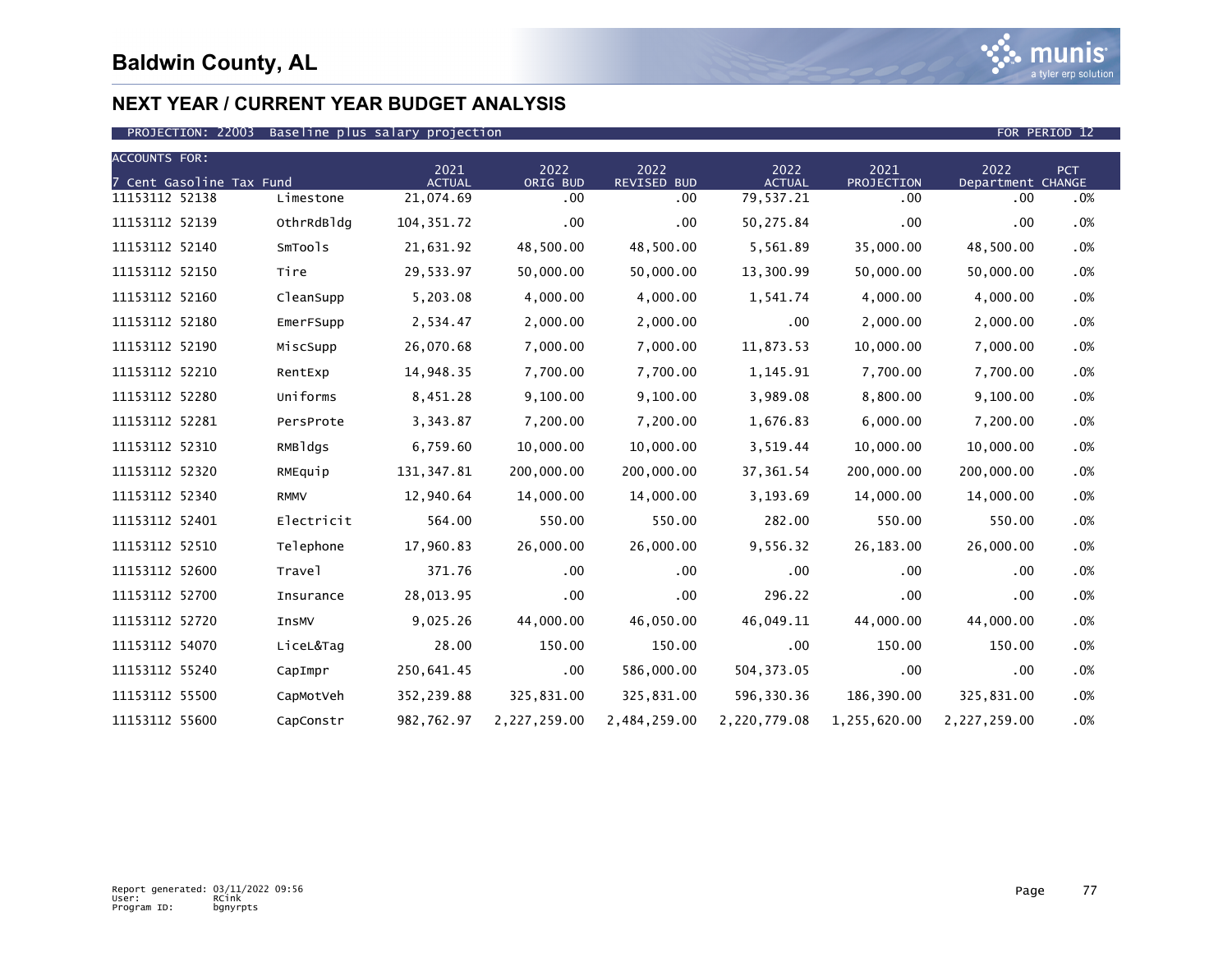

| <b>ACCOUNTS FOR:</b>                 |            |                       |                  |                            |                       |                    | 2022              |     |
|--------------------------------------|------------|-----------------------|------------------|----------------------------|-----------------------|--------------------|-------------------|-----|
| 7 Cent Gasoline Tax Fund             |            | 2021<br><b>ACTUAL</b> | 2022<br>ORIG BUD | 2022<br><b>REVISED BUD</b> | 2022<br><b>ACTUAL</b> | 2021<br>PROJECTION | Department CHANGE | PCT |
| TOTAL HWY Area 200 Facility          |            | 4,204,362.09          | 5,862,529.00     | 6,707,579.00               | 4,700,684.55          | 4,340,278.00       | 5,862,529.00      | .0% |
| 11153113 HWY Area 300 Facility Foley |            |                       |                  |                            |                       |                    |                   |     |
| 11153113 51030                       | Overtime   | 125,032.43            | 120,000.00       | 120,000.00                 | 33,648.38             | 120,000.00         | 120,000.00        | .0% |
| 11153113 51060                       | Longevity  | 18,500.00             | 21,500.00        | 21,500.00                  | 19,500.00             | .00.               | 21,500.00         | .0% |
| 11153113 51130                       | Salaries   | 1,348,030.60          | 1,462,591.00     | 1,462,591.00               | 539, 104. 19          | 1,391,761.00       | 1,462,591.00      | .0% |
| 11153113 51211                       | RetTirI    | 47,228.76             | 46,914.00        | 46,914.00                  | 17,140.20             | 87,682.00          | 46,914.00         | .0% |
| 11153113 51212                       | RetTirII   | 44,433.29             | 50,389.00        | 50,389.00                  | 18,734.87             | .00                | 50,389.00         | .0% |
| 11153113 51220                       | HlthIns    | 297,479.20            | 332,152.00       | 332,152.00                 | 124,569.20            | 351,053.00         | 332, 152.00       | .0% |
| 11153113 51230                       | Life Ins   | 1,863.27              | 1,881.00         | 1,881.00                   | 666.45                | 1,925.00           | 1,881.00          | .0% |
| 11153113 51240                       | Ssecur     | 107,091.21            | 104,546.00       | 104,546.00                 | 42,869.22             | 117,065.00         | 104,546.00        | .0% |
| 11153113 51250                       | WorkComp   | 72,502.88             | 78,677.00        | 78,677.00                  | 75,166.15             | .00                | 78,677.00         | .0% |
| 11153113 51260                       | Unemploy   | .00                   | 2,022.00         | 2,022.00                   | .00                   | 2,022.00           | 2,022.00          | .0% |
| 11153113 51270                       | Air Medc   | .00                   | 1,980.00         | 1,980.00                   | 1,595.00              | .00                | 1,980.00          | .0% |
| 11153113 51290                       | Disablil   | 2,629.03              | 2,786.00         | 2,786.00                   | 957.82                | 2,507.00           | 2,786.00          | .0% |
| 11153113 51500                       | ContrSvcs  | 46,078.07             | 102,000.00       | 102,000.00                 | 10,882.25             | 102,000.00         | 102,000.00        | .0% |
| 11153113 51530                       | Pest Con   | 70.00                 | 150.00           | 150.00                     | .00                   | 150.00             | 150.00            | .0% |
| 11153113 51560                       | EEDrugTest | 1,003.75              | 1,500.00         | 1,500.00                   | 40.75                 | 1,500.00           | 1,500.00          | .0% |
| 11153113 51700                       | Training   | 513.50                | 5,000.00         | 5,000.00                   | 305.35                | 3,000.00           | 5,000.00          | .0% |
| 11153113 52020                       | TrafClDev  | 23,621.98             | 20,000.00        | 20,000.00                  | .00                   | 20,000.00          | 20,000.00         | .0% |
| 11153113 52110                       | OffSupp    | 4,507.76              | 4,500.00         | 4,500.00                   | 1,866.61              | 4,500.00           | 4,500.00          | .0% |
| 11153113 52120                       | GasOil     | 204, 872.04           | 248,959.00       | 248,959.00                 | 77, 167. 26           | .00                | 248,959.00        | .0% |
| 11153113 52130                       | Materials  | 41,316.85             | 450,000.00       | 444,814.00                 | 10,383.62             | 450,000.00         | 450,000.00        | .0% |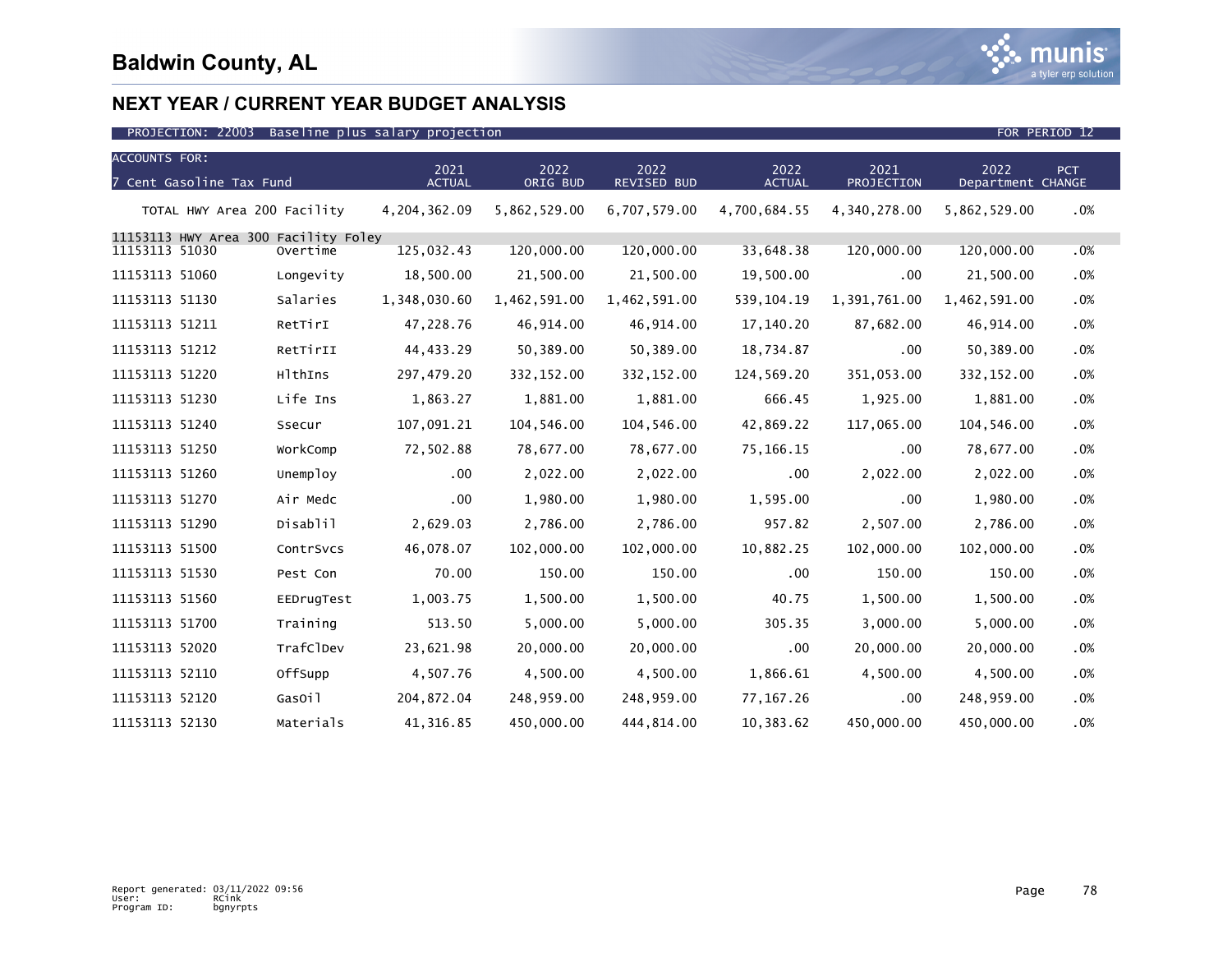| <b>ACCOUNTS FOR:</b>     |             | 2021          | 2022         | 2022               | 2022          | 2021       | 2022              | PCT    |
|--------------------------|-------------|---------------|--------------|--------------------|---------------|------------|-------------------|--------|
| 7 Cent Gasoline Tax Fund |             | <b>ACTUAL</b> | ORIG BUD     | <b>REVISED BUD</b> | <b>ACTUAL</b> | PROJECTION | Department CHANGE |        |
| 11153113 52134           | Asphalt     | 79,106.40     | .00          | $.00 \,$           | 15,515.97     | .00        | .00               | .0%    |
| 11153113 52135           | Pipe        | 123,992.22    | .00          | $.00 \,$           | 150, 181. 72  | .00        | .00               | .0%    |
| 11153113 52136           | Dirt        | 11,443.98     | $.00 \times$ | .00                | 10,633.50     | .00        | .00               | .0%    |
| 11153113 52138           | Limestone   | 174, 185. 53  | .00          | $.00 \,$           | 129, 347. 78  | .00        | .00               | .0%    |
| 11153113 52139           | OthrRdBldg  | 125, 192. 38  | $.00 \,$     | $.00 \,$           | 29,424.63     | .00        | .00               | .0%    |
| 11153113 52140           | SmTools     | 16,129.03     | 28,000.00    | 28,000.00          | 4,127.46      | 20,000.00  | 28,000.00         | .0%    |
| 11153113 52150           | Tire        | 54,588.39     | 60,000.00    | 60,000.00          | 29,176.78     | 60,000.00  | 60,000.00         | .0%    |
| 11153113 52160           | CleanSupp   | 911.58        | 4,000.00     | 4,000.00           | 1,743.97      | 4,000.00   | 4,000.00          | .0%    |
| 11153113 52180           | EmerFSupp   | 1,918.62      | 2,000.00     | 2,000.00           | 918.40        | 2,000.00   | 2,000.00          | .0%    |
| 11153113 52190           | MiscSupp    | 13,773.23     | 7,000.00     | 7,000.00           | 9,311.48      | 15,000.00  | 7,000.00          | .0%    |
| 11153113 52210           | RentExp     | 2,860.57      | 13,000.00    | 13,000.00          | 36,501.10     | 13,000.00  | 13,000.00         | .0%    |
| 11153113 52280           | Uniforms    | 8,206.58      | 9,100.00     | 9,100.00           | 4,298.58      | 8,800.00   | 9,100.00          | .0%    |
| 11153113 52281           | PersProte   | 6,530.43      | 7,200.00     | 7,200.00           | 300.80        | 7,000.00   | 7,200.00          | .0%    |
| 11153113 52310           | RMBldgs     | 10,783.71     | 50,000.00    | 50,000.00          | 5,612.11      | 13,000.00  | 50,000.00         | .0%    |
| 11153113 52320           | RMEquip     | 226,638.72    | 200,000.00   | 200,000.00         | 104,963.28    | 215,000.00 | 200,000.00        | .0%    |
| 11153113 52340           | <b>RMMV</b> | 8,690.82      | 12,000.00    | 12,000.00          | 3,648.76      | 12,000.00  | 12,000.00         | .0%    |
| 11153113 52510           | Telephone   | 20,666.81     | 23,000.00    | 23,000.00          | 9,028.15      | 23,183.00  | 23,000.00         | .0%    |
| 11153113 52600           | Travel      | 185.88        | .00          | $.00 \,$           | .00           | .00        | .00               | .0%    |
| 11153113 52700           | Insurance   | 29,685.26     | 2,500.00     | 2,500.00           | $-2,761.56$   | 2,500.00   | 2,500.00          | .0%    |
| 11153113 52720           | InsMV       | 6,977.04      | 45,000.00    | 46,619.00          | 47,198.76     | 45,000.00  | 45,000.00         | .0%    |
| 11153113 54070           | LiceL&Tag   | 172.25        | 150.00       | 150.00             | $.00 \,$      | 150.00     | 150.00            | $.0\%$ |
| 11153113 55500           | CapMotVeh   | 441,433.88    | 353,891.00   | 353,891.00         | 66,828.00     | 316,723.00 | 353,891.00        | .0%    |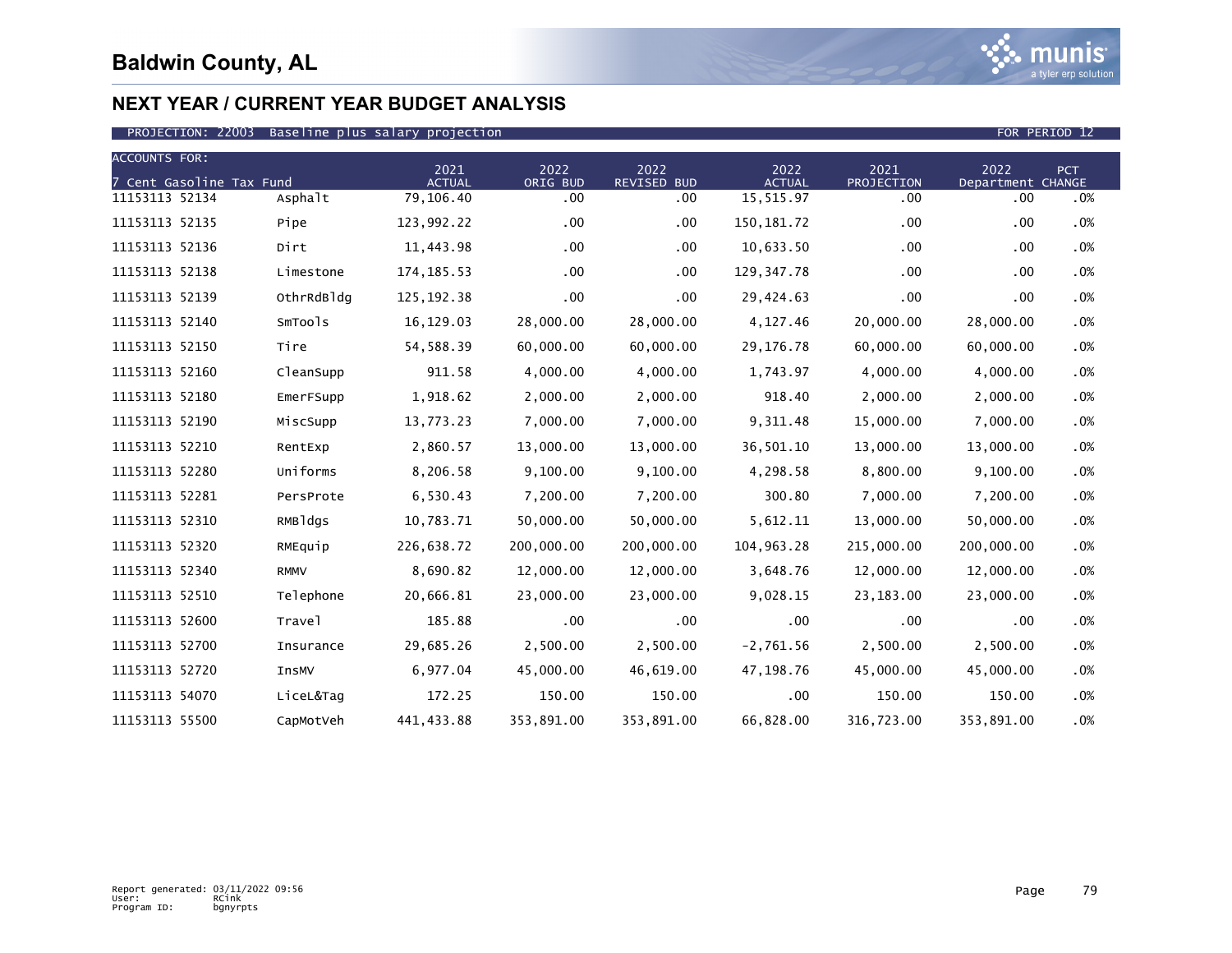

| <b>ACCOUNTS FOR:</b>                  |            |                       |                  |                            |                       |                    |                           |     |
|---------------------------------------|------------|-----------------------|------------------|----------------------------|-----------------------|--------------------|---------------------------|-----|
| 7 Cent Gasoline Tax Fund              |            | 2021<br><b>ACTUAL</b> | 2022<br>ORIG BUD | 2022<br><b>REVISED BUD</b> | 2022<br><b>ACTUAL</b> | 2021<br>PROJECTION | 2022<br>Department CHANGE | PCT |
| 11153113 55600                        | CapConstr  | 1,099,937.58          | 2,114,769.00     | 2,114,769.00               | 2,353,010.48          | 1,232,166.00       | 2, 114, 769.00            | .0% |
| TOTAL HWY Area 300 Facility           |            | 4,850,785.51          | 5,989,157.00     | 5,985,590.00               | 3,983,607.47          | 4,644,687.00       | 5,989,157.00              | .0% |
| 11153120 HWY Construction Engineering |            |                       |                  |                            |                       |                    |                           |     |
| 11153120 51030                        | Overtime   | 9,310.56              | 11,000.00        | 11,000.00                  | 1,796.83              | 11,000.00          | 11,000.00                 | .0% |
| 11153120 51060                        | Longevity  | 1,500.00              | 2,000.00         | 2,000.00                   | 2,000.00              | .00                | 2,000.00                  | .0% |
| 11153120 51130                        | Salaries   | 331,714.73            | 392,396.00       | 392,396.00                 | 159,535.61            | 336,714.00         | 392,396.00                | .0% |
| 11153120 51211                        | RetTirI    | 5,729.79              | 6,138.00         | 6,138.00                   | 2,505.52              | 20,168.00          | 6,138.00                  | .0% |
| 11153120 51212                        | RetTirII   | 14,647.40             | 14,917.00        | 14,917.00                  | 7,406.01              | .00                | 14,917.00                 | .0% |
| 11153120 51220                        | HlthIns    | 69,155.60             | 73,814.00        | 73,814.00                  | 31,799.40             | 64,725.00          | 73,814.00                 | .0% |
| 11153120 51230                        | Life Ins   | 362.67                | 342.00           | 342.00                     | 164.85                | 385.00             | 342.00                    | .0% |
| 11153120 51240                        | Ssecur     | 24,916.82             | 28,391.00        | 28,391.00                  | 11,863.58             | 26,716.00          | 28,391.00                 | .0% |
| 11153120 51250                        | WorkComp   | 6,635.44              | 8,982.00         | 8,982.00                   | 8,376.98              | .00                | 8,982.00                  | .0% |
| 11153120 51260                        | Unemploy   | $.00 \,$              | 506.00           | 506.00                     | .00                   | 506.00             | 506.00                    | .0% |
| 11153120 51270                        | Air Medc   | .00                   | 440.00           | 440.00                     | 440.00                | .00                | 440.00                    | .0% |
| 11153120 51290                        | Disablil   | 622.95                | 592.00           | 592.00                     | 299.93                | 626.00             | 592.00                    | .0% |
| 11153120 51500                        | ContrSvcs  | 125, 166.04           | 150,000.00       | 150,000.00                 | 10,310.00             | 220,000.00         | 150,000.00                | .0% |
| 11153120 51560                        | EEDrugTest | 181.50                | 500.00           | 500.00                     | .00                   | 500.00             | 500.00                    | .0% |
| 11153120 51700                        | Training   | 1,500.00              | 3,500.00         | 3,500.00                   | $.00 \,$              | 3,500.00           | 3,500.00                  | .0% |
| 11153120 52110                        | OffSupp    | 1,504.98              | 3,200.00         | 3,200.00                   | 2,970.98              | 3,200.00           | 3,200.00                  | .0% |
| 11153120 52120                        | GasOil     | 7,958.17              | 11,618.00        | 11,618.00                  | 5,151.08              | .00.               | 11,618.00                 | .0% |
| 11153120 52140                        | SmTools    | 1,432.90              | 600.00           | 600.00                     | 558.97                | 600.00             | 600.00                    | .0% |
| 11153120 52150                        | Tire       | 972.12                | 1,000.00         | 1,000.00                   | .00                   | 1,000.00           | 1,000.00                  | .0% |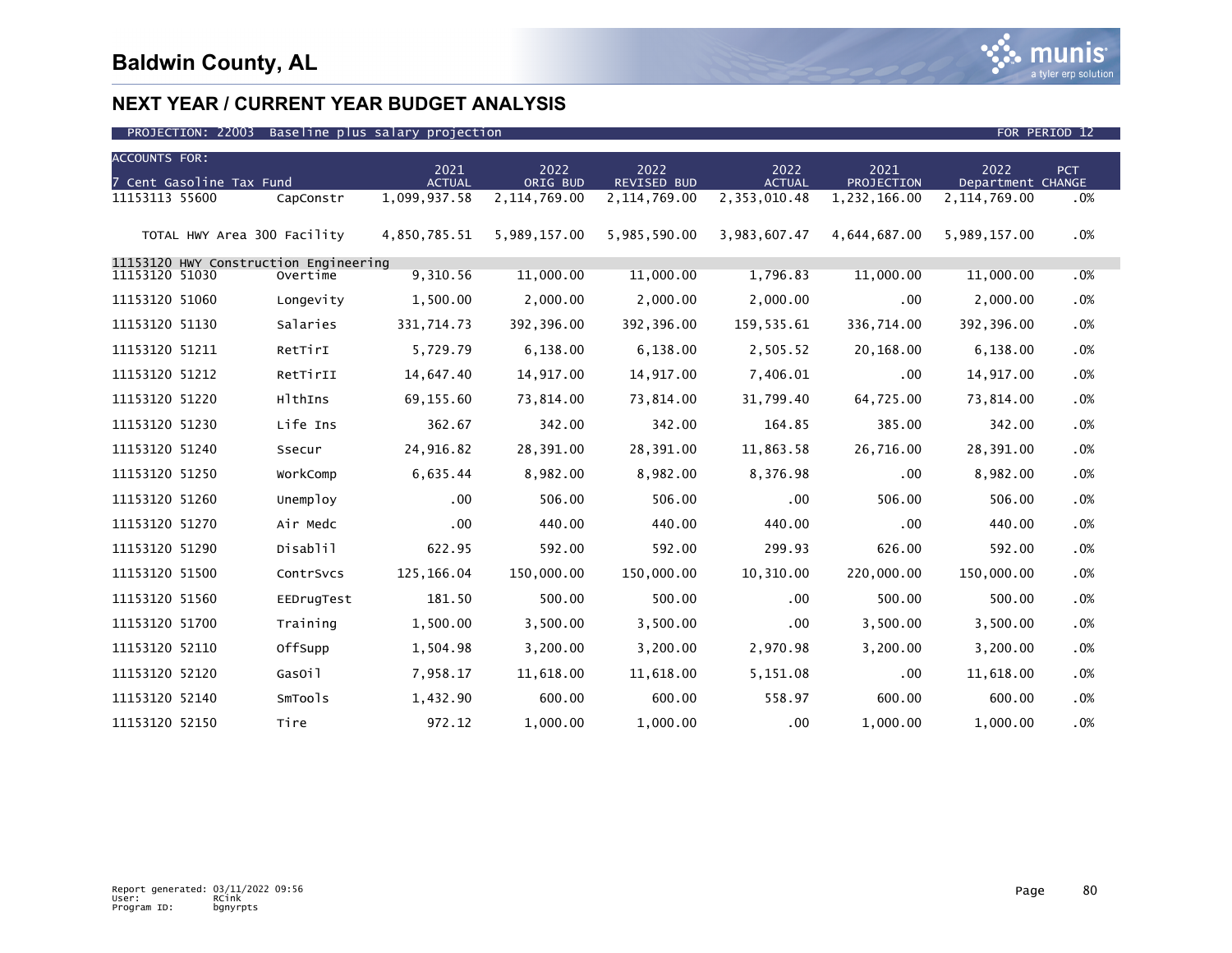

| <b>ACCOUNTS FOR:</b> |                              |                                                  |                       |                  |                            |                       |                    |                           |     |  |
|----------------------|------------------------------|--------------------------------------------------|-----------------------|------------------|----------------------------|-----------------------|--------------------|---------------------------|-----|--|
|                      | 7 Cent Gasoline Tax Fund     |                                                  | 2021<br><b>ACTUAL</b> | 2022<br>ORIG BUD | 2022<br><b>REVISED BUD</b> | 2022<br><b>ACTUAL</b> | 2021<br>PROJECTION | 2022<br>Department CHANGE | PCT |  |
| 11153120 52190       |                              | MiscSupp                                         | 405.50                | 1,000.00         | 1,000.00                   | 68.85                 | 1,000.00           | 1,000.00                  | .0% |  |
| 11153120 52210       |                              | RentExp                                          | 3,918.57              | 20,000.00        | 20,000.00                  | 1,819.08              | 3,400.00           | 20,000.00                 | .0% |  |
| 11153120 52280       |                              | Uniforms                                         | 500.00                | 1,000.00         | 1,000.00                   | 676.00                | 1,000.00           | 1,000.00                  | .0% |  |
| 11153120 52281       |                              | PersProte                                        | 743.57                | 1,500.00         | 1,500.00                   | 29.97                 | 1,500.00           | 1,500.00                  | .0% |  |
| 11153120 52320       |                              | RMEquip                                          | $.00 \,$              | .00              | $.00 \,$                   | 209.41                | .00.               | .00                       | .0% |  |
| 11153120 52340       |                              | <b>RMMV</b>                                      | 2,225.20              | 6.000.00         | 6,000.00                   | 3,146.60              | 6,000.00           | 6,000.00                  | .0% |  |
| 11153120 52350       |                              | CompMain                                         | $.00 \,$              | 1,600.00         | 1,600.00                   | $.00 \,$              | 1,600.00           | 1,600.00                  | .0% |  |
| 11153120 52385       |                              | RMOthr                                           | 14,900.00             | 20,000.00        | 20,000.00                  | .00                   | 20,000.00          | 20,000.00                 | .0% |  |
| 11153120 52510       |                              | Telephone                                        | 7,573.90              | 10,000.00        | 10,000.00                  | 4,582.22              | 10,000.00          | 10,000.00                 | .0% |  |
| 11153120 52600       |                              | Travel                                           | $.00 \,$              | 2,500.00         | 2,500.00                   | 670.40                | 2,500.00           | 2,500.00                  | .0% |  |
| 11153120 52720       |                              | <b>InsMV</b>                                     | 991.95                | 1,800.00         | 2,014.00                   | 2,031.37              | 1,800.00           | 1,800.00                  | .0% |  |
| 11153120 54070       |                              | LiceL&Tag                                        | .00                   | .00              | $.00 \times$               | 24.25                 | .00                | .00                       | .0% |  |
| 11153120 55240       |                              | CapImpr                                          | 20,868.00             | .00              | .00 <sub>1</sub>           | .00                   | .00                | .00                       | .0% |  |
| 11153120 55500       |                              | CapMotVeh                                        | 62,233.00             | 34,201.00        | 34,201.00                  | 31,188.00             | 67,745.00          | 34,201.00                 | .0% |  |
|                      | TOTAL HWY Construction Engin |                                                  | 717,671.36            | 809,537.00       | 809,751.00                 | 289,625.89            | 806,185.00         | 809,537.00                | .0% |  |
| 11153130 51030       |                              | 11153130 HWY Maintenance Engineering<br>Overtime | 13,595.15             | 15,000.00        | 15,000.00                  | 3,467.40              | 15,000.00          | 15,000.00                 | .0% |  |
| 11153130 51060       |                              | Longevity                                        | 4,000.00              | 3,000.00         | 3,000.00                   | 4,000.00              | .00                | 3,000.00                  | .0% |  |
| 11153130 51130       |                              | Salaries                                         | 323,826.85            | 412,480.00       | 412,480.00                 | 143, 117.98           | 350,407.00         | 412,480.00                | .0% |  |
| 11153130 51211       |                              | RetTirI                                          | 12,043.41             | 13, 113.00       | 13, 113.00                 | 5,356.77              | 21, 194.00         | 13, 113.00                | .0% |  |
| 11153130 51212       |                              | RetTirII                                         | 9,114.96              | 15,044.00        | 15,044.00                  | 4,210.25              | .00                | 15,044.00                 | .0% |  |
| 11153130 51220       |                              | HlthIns                                          | 73,775.10             | 94,240.00        | 94,240.00                  | 28, 141.40            | 83,038.00          | 94,240.00                 | .0% |  |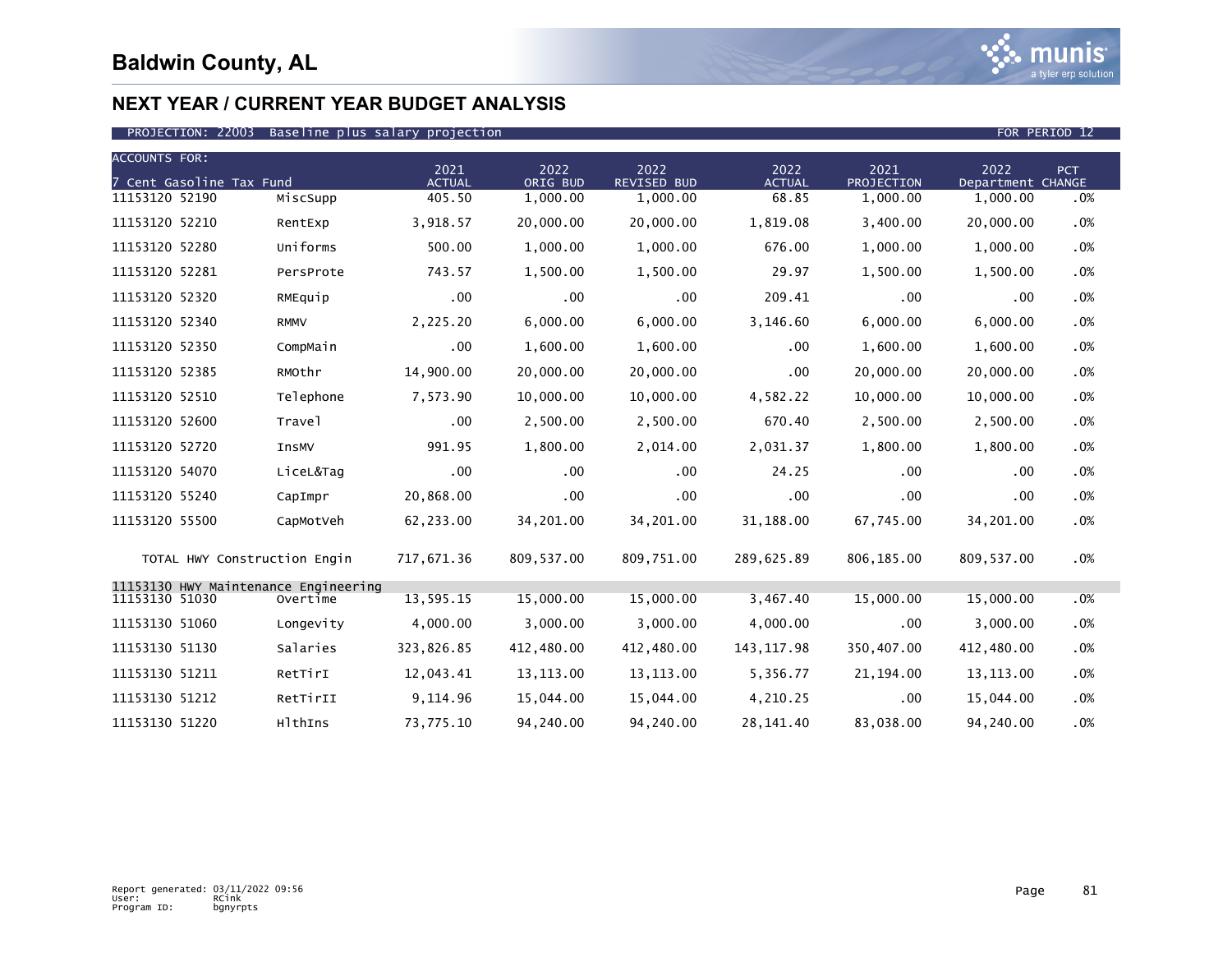

| <b>ACCOUNTS FOR:</b>     |             |                       |                  |                            |                       |                    |                           |        |
|--------------------------|-------------|-----------------------|------------------|----------------------------|-----------------------|--------------------|---------------------------|--------|
| 7 Cent Gasoline Tax Fund |             | 2021<br><b>ACTUAL</b> | 2022<br>ORIG BUD | 2022<br><b>REVISED BUD</b> | 2022<br><b>ACTUAL</b> | 2021<br>PROJECTION | 2022<br>Department CHANGE | PCT    |
| 11153130 51230           | Life Ins    | 349.19                | 342.00           | 342.00                     | 153.50                | 385.00             | 342.00                    | .0%    |
| 11153130 51240           | Ssecur      | 24,326.58             | 29,689.00        | 29,689.00                  | 10,865.00             | 28,261.00          | 29,689.00                 | .0%    |
| 11153130 51250           | WorkComp    | 6,651.98              | 10,432.00        | 10,432.00                  | 9,709.86              | .00                | 10,432.00                 | .0%    |
| 11153130 51260           | Unemploy    | $.00 \,$              | 525.00           | 525.00                     | .00                   | 525.00             | 525.00                    | .0%    |
| 11153130 51270           | Air Medc    | .00                   | 440.00           | 440.00                     | 440.00                | .00                | 440.00                    | .0%    |
| 11153130 51290           | Disablil    | 640.40                | 818.00           | 818.00                     | 283.96                | 651.00             | 818.00                    | .0%    |
| 11153130 51500           | ContrSvcs   | $.00 \,$              | 10,000.00        | 10,000.00                  | 17,460.00             | 60,000.00          | 10,000.00                 | .0%    |
| 11153130 51560           | EEDrugTest  | 250.50                | 500.00           | 500.00                     | $.00 \,$              | 500.00             | 500.00                    | .0%    |
| 11153130 51700           | Training    | 1,608.88              | 6,000.00         | 6,000.00                   | 100.00                | 4,000.00           | 6,000.00                  | .0%    |
| 11153130 52020           | TrafClDev   | 8,657.90              | .00              | $.00 \,$                   | .00                   | .00                | .00                       | .0%    |
| 11153130 52110           | OffSupp     | 2,582.66              | 4,500.00         | 5,000.00                   | 4,888.58              | 4,500.00           | 4,500.00                  | .0%    |
| 11153130 52120           | GasOil      | 6,763.03              | 10,462.00        | 10,462.00                  | 2,373.90              | .00                | 10,462.00                 | .0%    |
| 11153130 52130           | Material    | 75,033.45             | 50,000.00        | 50,000.00                  | 20,765.80             | .00                | 50,000.00                 | .0%    |
| 11153130 52140           | SmTools     | 264.28                | 2,000.00         | 2,000.00                   | 282.17                | 2,000.00           | 2,000.00                  | .0%    |
| 11153130 52150           | Tire        | 20.00                 | 1,500.00         | 1,500.00                   | .00                   | 1,500.00           | 1,500.00                  | .0%    |
| 11153130 52190           | MiscSupp    | 6.00                  | 1,000.00         | 500.00                     | .00                   | 1,000.00           | 1,000.00                  | .0%    |
| 11153130 52280           | Uniforms    | 625.00                | 800.00           | 800.00                     | 390.00                | 800.00             | 800.00                    | .0%    |
| 11153130 52281           | PersProte   | 199.13                | 1,000.00         | 1.000.00                   | $.00 \,$              | 1,000.00           | 1,000.00                  | .0%    |
| 11153130 52310           | RMBldgs     | 3.00                  | 500.00           | 500.00                     | .00                   | 500.00             | 500.00                    | .0%    |
| 11153130 52320           | RMEquip     | 33.33                 | .00              | .00                        | .00                   | .00                | .00                       | .0%    |
| 11153130 52340           | <b>RMMV</b> | 4,880.36              | 2,500.00         | 2,500.00                   | 638.58                | 2,500.00           | 2,500.00                  | $.0\%$ |
| 11153130 52510           | Telephone   | 8,775.14              | 13,500.00        | 13,500.00                  | 3,235.10              | 13,500.00          | 13,500.00                 | .0%    |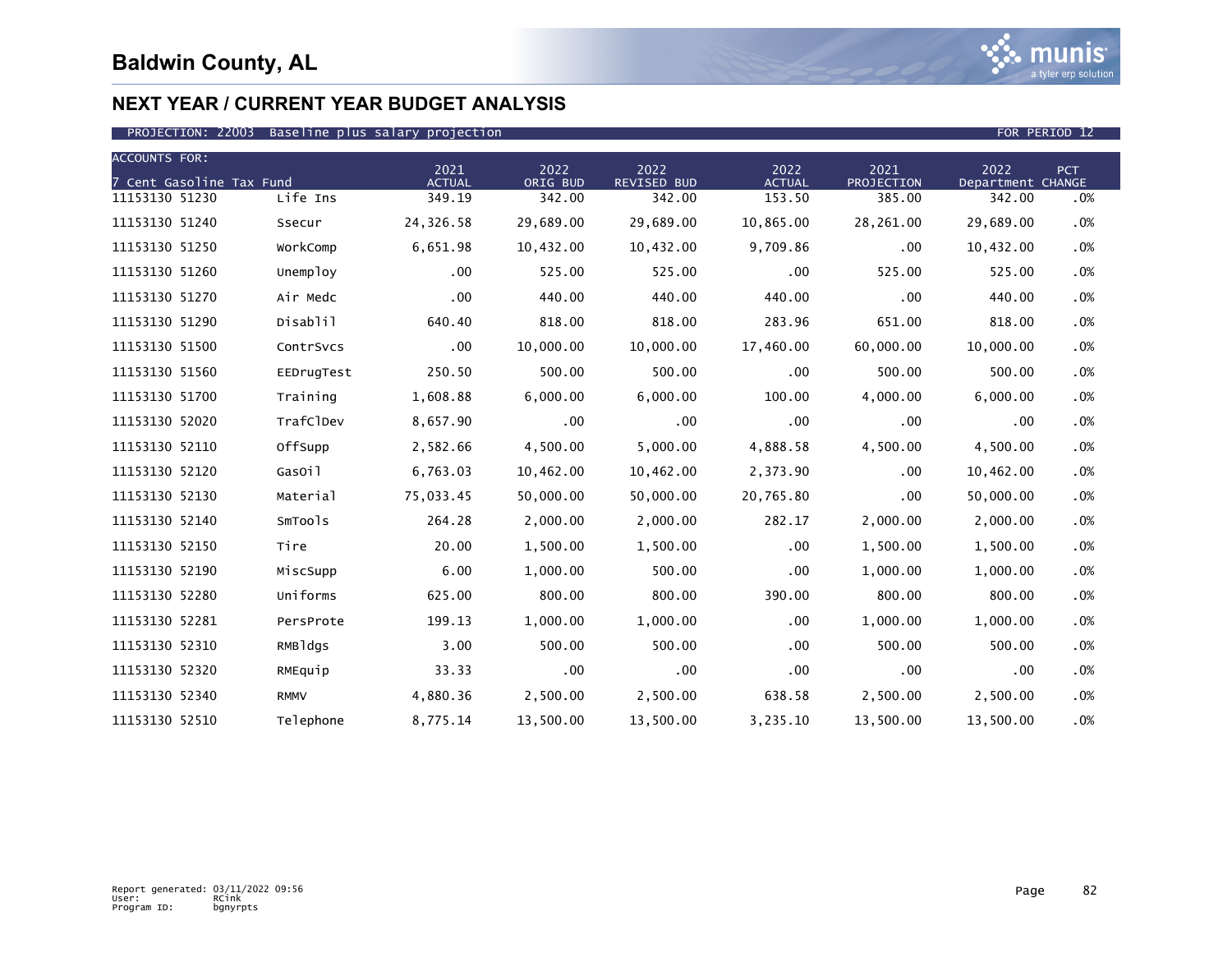

| <b>ACCOUNTS FOR:</b>                         |                              |                       |                  |                            |                       |                    |                           |            |  |
|----------------------------------------------|------------------------------|-----------------------|------------------|----------------------------|-----------------------|--------------------|---------------------------|------------|--|
| 7 Cent Gasoline Tax Fund                     |                              | 2021<br><b>ACTUAL</b> | 2022<br>ORIG BUD | 2022<br><b>REVISED BUD</b> | 2022<br><b>ACTUAL</b> | 2021<br>PROJECTION | 2022<br>Department CHANGE | <b>PCT</b> |  |
| 11153130 52600                               | Travel                       | 2,723.44              | 3,600.00         | 3,600.00                   | 414.78                | 3,600.00           | 3,600.00                  | .0%        |  |
| 11153130 52720                               | InsMV                        | 605.02                | 1,600.00         | 1,127.00                   | 1,126.50              | 1,600.00           | 1,600.00                  | .0%        |  |
| 11153130 54070                               | LiceL&Tag                    | .00                   | .00              | .00                        | 24.25                 | .00                | .00                       | .0%        |  |
| 11153130 55500                               | CapMotVeh                    | .00                   | 85,879.00        | 85,879.00                  | 69,378.00             | 7.700.00           | 85,879.00                 | .0%        |  |
|                                              | TOTAL HWY Maintenance Engine | 581, 354.74           | 790,464.00       | 789.991.00                 | 330,823.78            | 604,161.00         | 790,464.00                | .0%        |  |
| 11153132 HWY Striping Crew<br>11153132 52720 | InsMV                        | .00                   | .00              | 52.00                      | 51.93                 | .00                | .00                       | .0%        |  |
|                                              |                              |                       |                  |                            |                       |                    |                           |            |  |
|                                              | TOTAL HWY Striping Crew      | .00                   | .00              | 52.00                      | 51.93                 | .00                | .00                       | .0%        |  |
| 11153135 HWY Mowing Crew                     |                              |                       |                  |                            |                       |                    |                           |            |  |
| 11153135 51030                               | Overtime                     | 41,250.34             | 50,000.00        | 50,000.00                  | 11,987.56             | 50,000.00          | 50,000.00                 | .0%        |  |
| 11153135 51060                               | Longevity                    | 4,500.00              | 5,000.00         | 5,000.00                   | 5,000.00              | .00                | 5,000.00                  | .0%        |  |
| 11153135 51130                               | Salaries                     | 653,640.74            | 754,936.00       | 754,936.00                 | 284, 154.40           | 718,026.00         | 754,936.00                | .0%        |  |
| 11153135 51211                               | RetTirI                      | 15,450.77             | 16,439.00        | 16,439.00                  | 6,355.34              | 44,544.00          | 16,439.00                 | .0%        |  |
| 11153135 51212                               | RetTirII                     | 27,889.14             | 35,341.00        | 35,341.00                  | 12,484.22             | .00                | 35,341.00                 | .0%        |  |
| 11153135 51220                               | HlthIns                      | 162, 127.80           | 194,569.00       | 194,569.00                 | 64,606.70             | 137,725.00         | 194,569.00                | .0%        |  |
| 11153135 51230                               | Life Ins                     | 950.77                | 969.00           | 969.00                     | 359.89                | 990.00             | 969.00                    | .0%        |  |
| 11153135 51240                               | Ssecur                       | 48,860.10             | 52,800.00        | 52,800.00                  | 21, 101.65            | 59,134.00          | 52,800.00                 | .0%        |  |
| 11153135 51250                               | WorkComp                     | 35, 348.55            | 34, 151.00       | 34, 151.00                 | 31,529.81             | .00                | 34, 151.00                | .0%        |  |
| 11153135 51260                               | Unemploy                     | .00                   | 1,076.00         | 1,076.00                   | $.00 \,$              | 1,076.00           | 1,076.00                  | .0%        |  |
| 11153135 51270                               | Air Medc                     | .00                   | 1,045.00         | 1,045.00                   | 1,045.00              | .00                | 1,045.00                  | .0%        |  |
| 11153135 51290                               | Disablil                     | 1,282.32              | 1,299.00         | 1,299.00                   | 503.65                | 1,332.00           | 1,299.00                  | .0%        |  |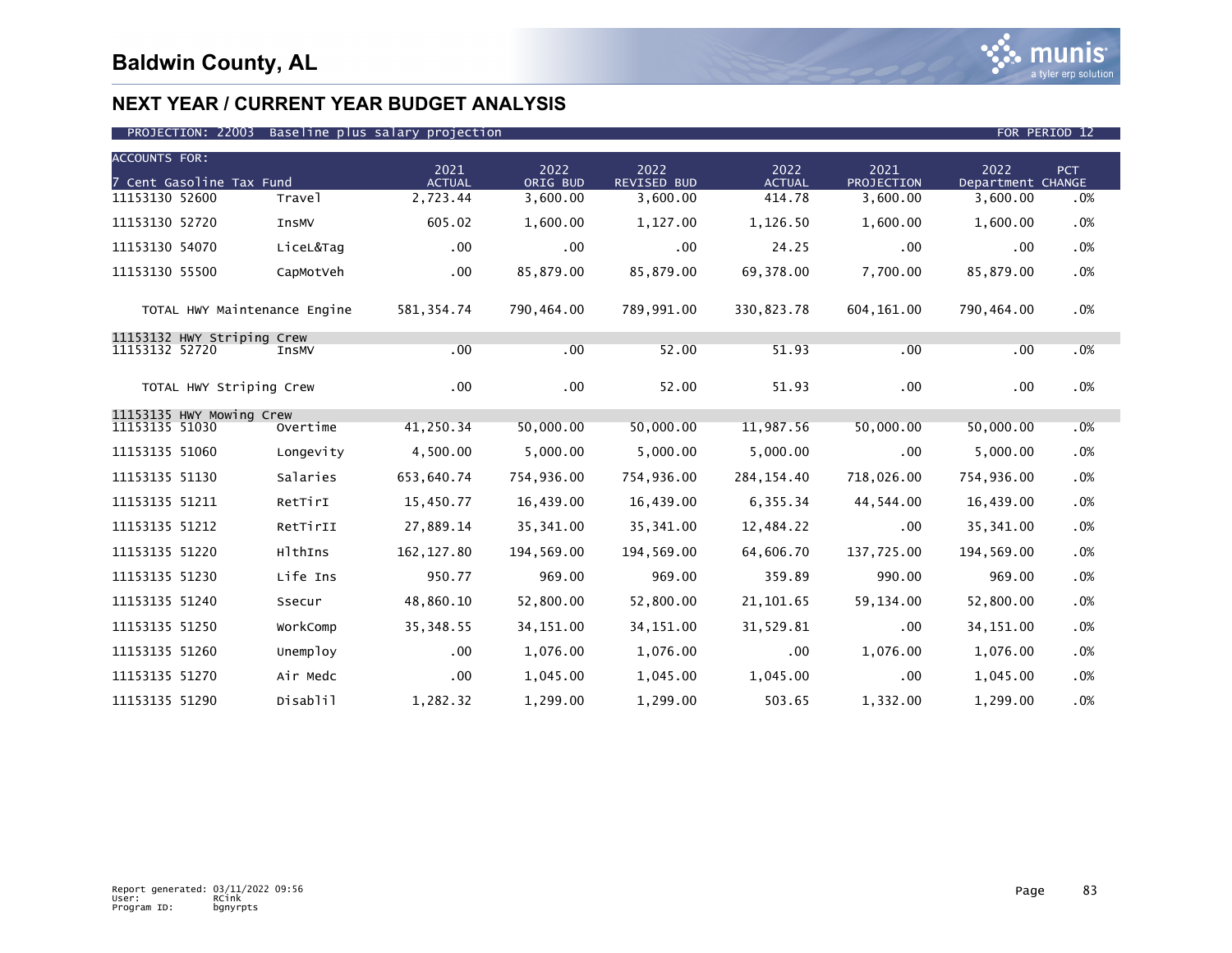

| <b>ACCOUNTS FOR:</b> |                          |             |                       |                  |                     |                       |                    |                           |            |
|----------------------|--------------------------|-------------|-----------------------|------------------|---------------------|-----------------------|--------------------|---------------------------|------------|
|                      | 7 Cent Gasoline Tax Fund |             | 2021<br><b>ACTUAL</b> | 2022<br>ORIG BUD | 2022<br>REVISED BUD | 2022<br><b>ACTUAL</b> | 2021<br>PROJECTION | 2022<br>Department CHANGE | <b>PCT</b> |
| 11153135 51500       |                          | ContrSvcs   | 330.15                | 5,000.00         | 5,000.00            | .00                   | 1,500.00           | 5,000.00                  | .0%        |
| 11153135 51560       |                          | EEDrugTest  | 433.75                | 2,000.00         | 2,000.00            | 100.75                | 2,000.00           | 2,000.00                  | .0%        |
| 11153135 51700       |                          | Training    | 2,140.00              | 6,000.00         | 6,000.00            | 6,381.39              | 6,000.00           | 6,000.00                  | .0%        |
| 11153135 52010       |                          | E911Sign    | 7,011.76              | 8,000.00         | 8,000.00            | 6,675.63              | 8,000.00           | 8,000.00                  | .0%        |
| 11153135 52020       |                          | TrafClDev   | 21, 145.93            | 250,000.00       | 250,000.00          | 6,261.60              | 250,000.00         | 250,000.00                | .0%        |
| 11153135 52022       |                          | Paint       | 57,892.00             | 175,000.00       | 173,348.00          | 41,945.06             | 175,000.00         | 175,000.00                | .0%        |
| 11153135 52023       |                          | TrafSigns   | 110,853.22            | 150,000.00       | 150,000.00          | 35,791.34             | 130,000.00         | 150,000.00                | .0%        |
| 11153135 52110       |                          | OffSupp     | 5,646.61              | 6,000.00         | 6,000.00            | 3,231.35              | 6,000.00           | 6,000.00                  | .0%        |
| 11153135 52120       |                          | GasOil      | 42,438.72             | 45,528.00        | 45,528.00           | 13,064.77             | .00                | 45,528.00                 | .0%        |
| 11153135 52130       |                          | Material    | .00                   | .00              | $.00 \times$        | 1,881.00              | .00                | .00                       | .0%        |
| 11153135 52139       |                          | OthrRdBldg  | 900.11                | 5,000.00         | 5,000.00            | 10,050.00             | 5,000.00           | 5,000.00                  | .0%        |
| 11153135 52140       |                          | SmTools     | 7,922.90              | 19,600.00        | 19,600.00           | 4,666.68              | 4,000.00           | 19,600.00                 | .0%        |
| 11153135 52150       |                          | Tire        | 7,235.03              | 7,000.00         | 7,000.00            | 5,289.52              | 4,000.00           | 7,000.00                  | .0%        |
| 11153135 52160       |                          | CleanSupp   | 322.35                | 600.00           | 600.00              | 183.52                | 600.00             | 600.00                    | .0%        |
| 11153135 52190       |                          | MiscSupp    | 5,131.30              | 4,600.00         | 4,600.00            | 1,104.24              | 4,600.00           | 4,600.00                  | .0%        |
| 11153135 52210       |                          | RentExp     | 56, 310.10            | 62,100.00        | 62,100.00           | 898.31                | 62,100.00          | 62,100.00                 | .0%        |
| 11153135 52280       |                          | Uniforms    | 3,909.19              | 4,900.00         | 4,900.00            | 2,444.32              | 4,900.00           | 4,900.00                  | .0%        |
| 11153135 52281       |                          | PersProte   | 1,453.36              | 1,500.00         | 1,500.00            | .00                   | 1,500.00           | 1,500.00                  | .0%        |
| 11153135 52310       |                          | RMBldgs     | 131.58                | 1,000.00         | 1,000.00            | 82.12                 | 1,000.00           | 1,000.00                  | .0%        |
| 11153135 52320       |                          | RMEquip     | 39,745.36             | 40,000.00        | 40,000.00           | $-9,806.51$           | 30,000.00          | 40,000.00                 | .0%        |
| 11153135 52340       |                          | <b>RMMV</b> | 22,035.60             | 25,000.00        | 25,000.00           | 17,063.79             | 15,000.00          | 25,000.00                 | .0%        |
| 11153135 52490       |                          | TraffLight  | 19,326.82             | 20,000.00        | 20,000.00           | 9,913.87              | 20,000.00          | 20,000.00                 | .0%        |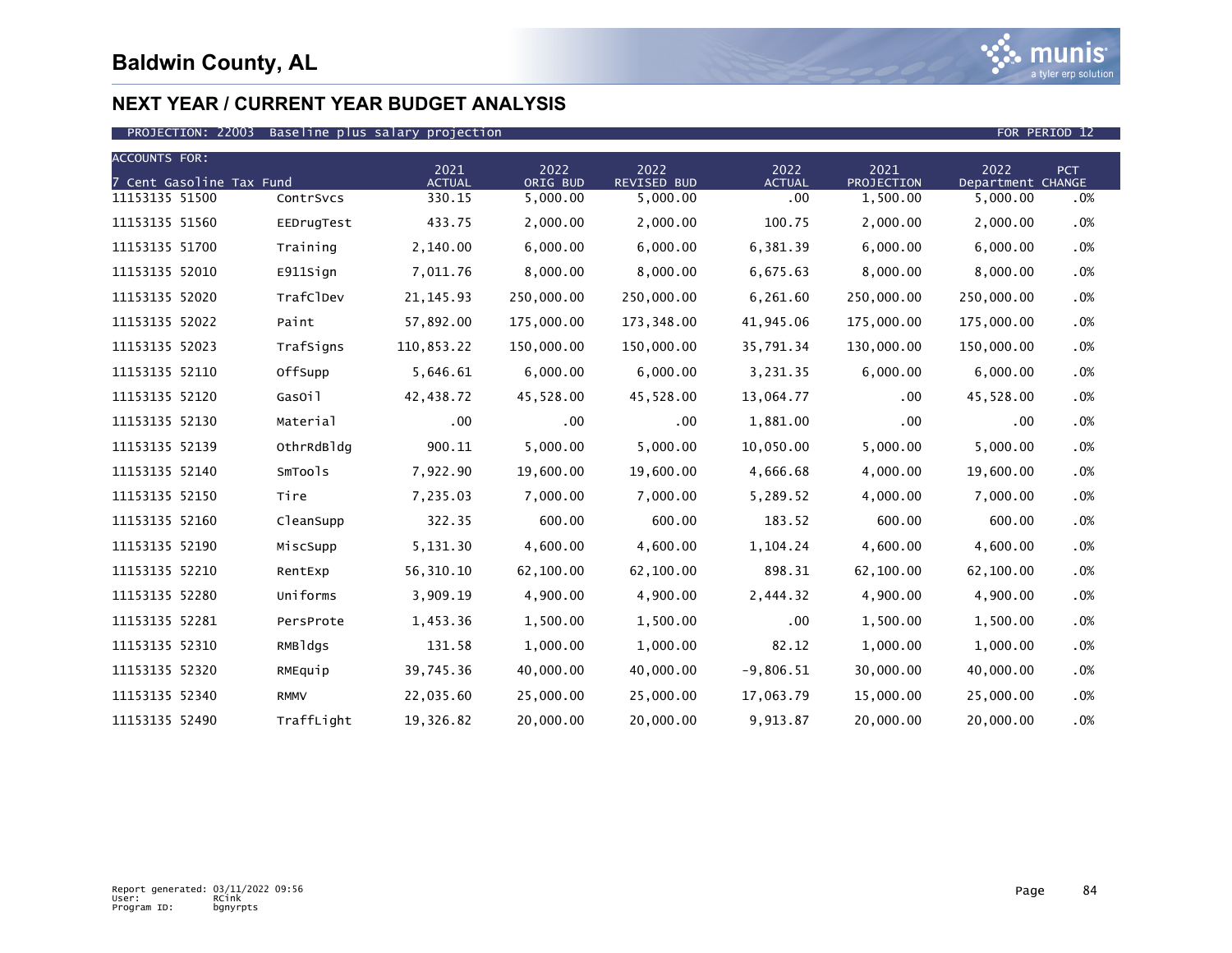

| <b>ACCOUNTS FOR:</b>                 |            |                       |                  |                            |                       |                    |                           |     |
|--------------------------------------|------------|-----------------------|------------------|----------------------------|-----------------------|--------------------|---------------------------|-----|
| 7 Cent Gasoline Tax Fund             |            | 2021<br><b>ACTUAL</b> | 2022<br>ORIG BUD | 2022<br><b>REVISED BUD</b> | 2022<br><b>ACTUAL</b> | 2021<br>PROJECTION | 2022<br>Department CHANGE | PCT |
| 11153135 52510                       | Telephone  | 9,031.48              | 11,000.00        | 11,000.00                  | 5,564.16              | 11,273.00          | 11,000.00                 | .0% |
| 11153135 52600                       | Travel     | 245.88                | 2,500.00         | 2,500.00                   | 201.95                | 2,500.00           | 2,500.00                  | .0% |
| 11153135 52720                       | InsMV      | 2,131.79              | 7,400.00         | 11,290.00                  | 11,289.95             | 7,400.00           | 7.400.00                  | .0% |
| 11153135 54070                       | LiceL&Tag  | 84.50                 | $.00 \,$         | .00.                       | .00                   | .00                | .00                       | .0% |
| 11153135 55500                       | CapMotVeh  | 125,139.00            | 303,560.00       | 303,560.00                 | 33,414.00             | 135,352.00         | 303,560.00                | .0% |
| 11153135 55600                       | CapConstr  | 691,639.20            | 638,631.00       | 638,631.00                 | 908,776.96            | 686,337.00         | 638,631.00                | .0% |
| TOTAL HWY Mowing Crew                |            | 2,231,888.22          | 2,949,544.00     | 2,951,782.00               | 1,555,597.99          | 2,586,889.00       | 2,949,544.00              | .0% |
| 11153150 HWY Subdivision Development |            |                       |                  |                            |                       |                    |                           |     |
| 11153150 51030                       | Overtime   | 7,446.56              | 20,000.00        | 20,000.00                  | 1,242.09              | 20,000.00          | 20,000.00                 | .0% |
| 11153150 51060                       | Longevity  | 3,000.00              | 2,000.00         | 2,000.00                   | 2,000.00              | .00                | 2,000.00                  | .0% |
| 11153150 51130                       | Salaries   | 195, 182. 38          | 245,709.00       | 245,709.00                 | 95,201.50             | 204,829.00         | 245,709.00                | .0% |
| 11153150 51211                       | RetTirI    | 5,538.32              | 4,415.00         | 4,415.00                   | 1,848.18              | 13,040.00          | 4,415.00                  | .0% |
| 11153150 51212                       | RetTirII   | 7,205.73              | 12,467.00        | 12,467.00                  | 4,462.70              | .00                | 12,467.00                 | .0% |
| 11153150 51220                       | HlthIns    | 38,548.80             | 53,389.00        | 53,389.00                  | 15,777.20             | 46,341.00          | 53,389.00                 | .0% |
| 11153150 51230                       | Life Ins   | 211.95                | 228.00           | 228.00                     | 94.20                 | 220.00             | 228.00                    | .0% |
| 11153150 51240                       | Ssecur     | 14,796.60             | 17,946.00        | 17,946.00                  | 7,193.42              | 17,429.00          | 17,946.00                 | .0% |
| 11153150 51250                       | WorkComp   | 3,465.92              | 3,537.00         | 3,537.00                   | 3,343.14              | .00                | 3,537.00                  | .0% |
| 11153150 51260                       | Unemploy   | $.00 \,$              | 307.00           | 307.00                     | .00                   | 307.00             | 307.00                    | .0% |
| 11153150 51270                       | Air Medc   | $.00 \,$              | 275.00           | 275.00                     | 275.00                | .00                | 275.00                    | .0% |
| 11153150 51290                       | Disablil   | 371.62                | 464.00           | 464.00                     | 168.32                | 381.00             | 464.00                    | .0% |
| 11153150 51560                       | EEDrugTest | 21.50                 | 100.00           | 100.00                     | 103.02                | 100.00             | 100.00                    | .0% |
| 11153150 51700                       | Training   | 3,230.00              | 3,500.00         | 3,500.00                   | 110.00                | 3,500.00           | 3,500.00                  | .0% |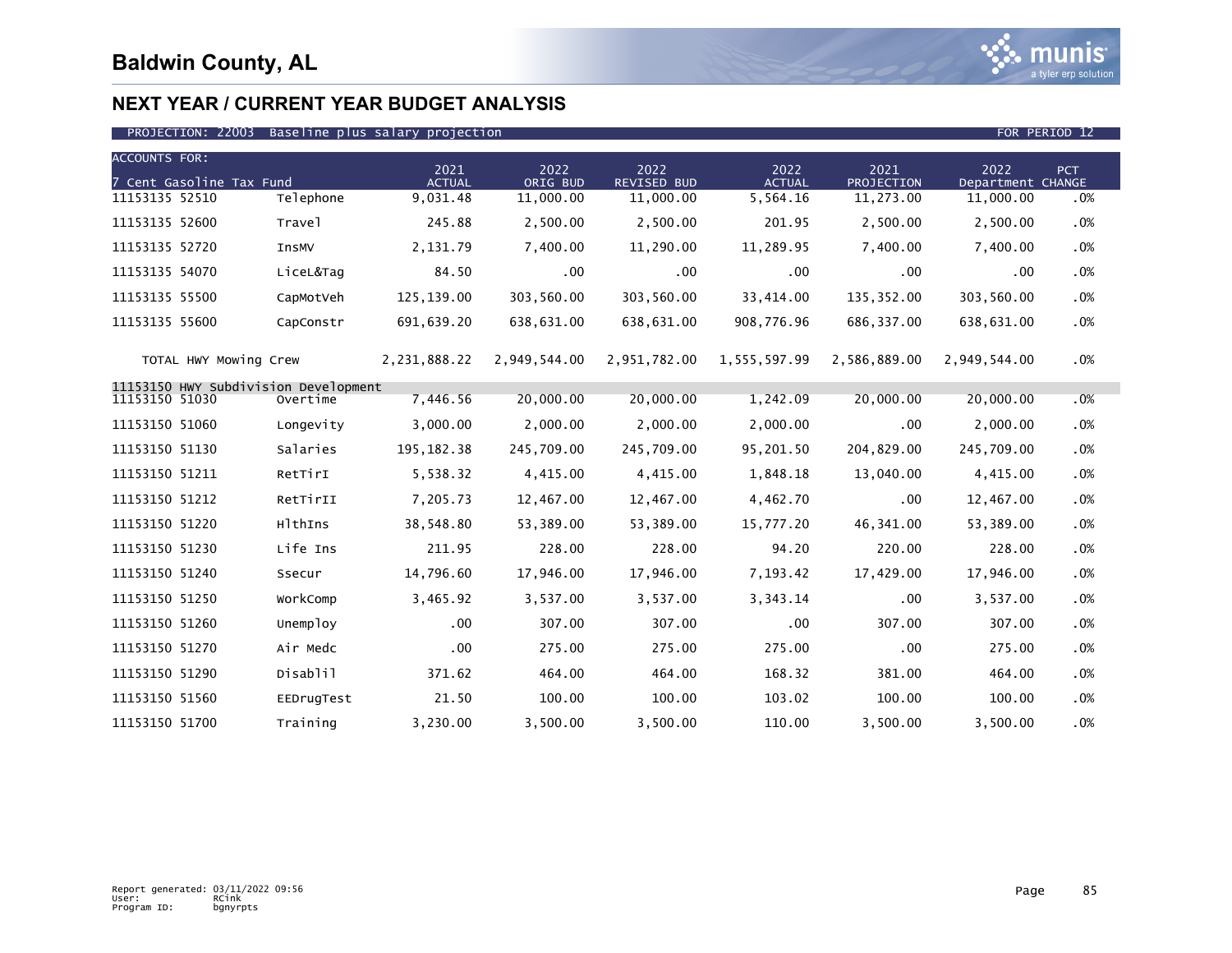

|                | <b>ACCOUNTS FOR:</b>         |                                                |                       |                  |                            |                       |                    |                           |     |  |
|----------------|------------------------------|------------------------------------------------|-----------------------|------------------|----------------------------|-----------------------|--------------------|---------------------------|-----|--|
|                | 7 Cent Gasoline Tax Fund     |                                                | 2021<br><b>ACTUAL</b> | 2022<br>ORIG BUD | 2022<br><b>REVISED BUD</b> | 2022<br><b>ACTUAL</b> | 2021<br>PROJECTION | 2022<br>Department CHANGE | PCT |  |
| 11153150 51710 |                              | Dues                                           | .00                   | 200.00           | 200.00                     | .00                   | 200.00             | 200.00                    | .0% |  |
| 11153150 52110 |                              | OffSupp                                        | 1,663.99              | 2,800.00         | 2,800.00                   | 2,124.94              | 2.800.00           | 2,800.00                  | .0% |  |
| 11153150 52120 |                              | GasOil                                         | 2,288.50              | 4,123.00         | 4,123.00                   | 1,967.09              | .00                | 4,123.00                  | .0% |  |
| 11153150 52140 |                              | SmTools                                        | 108.75                | 500.00           | 500.00                     | .00.                  | 500.00             | 500.00                    | .0% |  |
| 11153150 52190 |                              | MiscSupp                                       | 137.14                | 500.00           | 500.00                     | $.00 \times$          | 500.00             | 500.00                    | .0% |  |
| 11153150 52210 |                              | RentExp                                        | 3,282.23              | 3,800.00         | 3,800.00                   | 1,369.97              | 3,800.00           | 3,800.00                  | .0% |  |
| 11153150 52280 |                              | Uniforms                                       | 500.00                | 400.00           | 400.00                     | 200.00                | 400.00             | 400.00                    | .0% |  |
| 11153150 52281 |                              | PersProte                                      | 130.90                | 500.00           | 500.00                     | .00                   | 500.00             | 500.00                    | .0% |  |
| 11153150 52340 |                              | <b>RMMV</b>                                    | 1,477.51              | 1,000.00         | 1,000.00                   | 1,436.24              | 1,000.00           | 1,000.00                  | .0% |  |
| 11153150 52350 |                              | CompMain                                       | $.00 \,$              | 1,000.00         | 1,000.00                   | 145.00                | 1,000.00           | 1,000.00                  | .0% |  |
| 11153150 52510 |                              | Telephone                                      | 5,392.57              | 5,700.00         | 5,700.00                   | 2,298.12              | 5,700.00           | 5,700.00                  | .0% |  |
| 11153150 52520 |                              | Postage                                        | $.00 \,$              | 2,500.00         | 2,500.00                   | .00                   | 2,500.00           | 2,500.00                  | .0% |  |
| 11153150 52600 |                              | Travel                                         | 1,409.37              | 1,500.00         | 1,500.00                   | .00                   | 1,500.00           | 1,500.00                  | .0% |  |
| 11153150 52720 |                              | InsMV                                          | 588.69                | 1,000.00         | 576.00                     | 575.13                | 1,000.00           | 1,000.00                  | .0% |  |
|                | TOTAL HWY Subdivision Develo |                                                | 295,999.03            | 389,860.00       | 389,436.00                 | 141,935.26            | 327,547.00         | 389,860.00                | .0% |  |
| 11153151 51030 |                              | 11153151 HWY GeoSpatial Operations<br>Overtime | 1,895.33              | 2,000.00         | 2.000.00                   | 291.97                | 500.00             | 2,000.00                  | .0% |  |
| 11153151 51060 |                              | Longevity                                      | 500.00                | 500.00           | 500.00                     | .00                   | .00                | 500.00                    | .0% |  |
| 11153151 51130 |                              | Salaries                                       | 190, 213.28           | 200, 152.00      | 200, 152.00                | 74,039.32             | 195,457.00         | 200, 152.00               | .0% |  |
| 11153151 51211 |                              | RetTirI                                        | 3,321.20              | 4,073.00         | 4,073.00                   | .00                   | 11,366.00          | 4,073.00                  | .0% |  |
| 11153151 51212 |                              | RetTirII                                       | 8,741.82              | 9,664.00         | 9,664.00                   | 4,943.25              | .00                | 9,664.00                  | .0% |  |
| 11153151 51220 |                              | HlthIns                                        | 28,868.40             | 33,683.00        | 33,683.00                  | 11,933.10             | 33,008.00          | 33,683.00                 | .0% |  |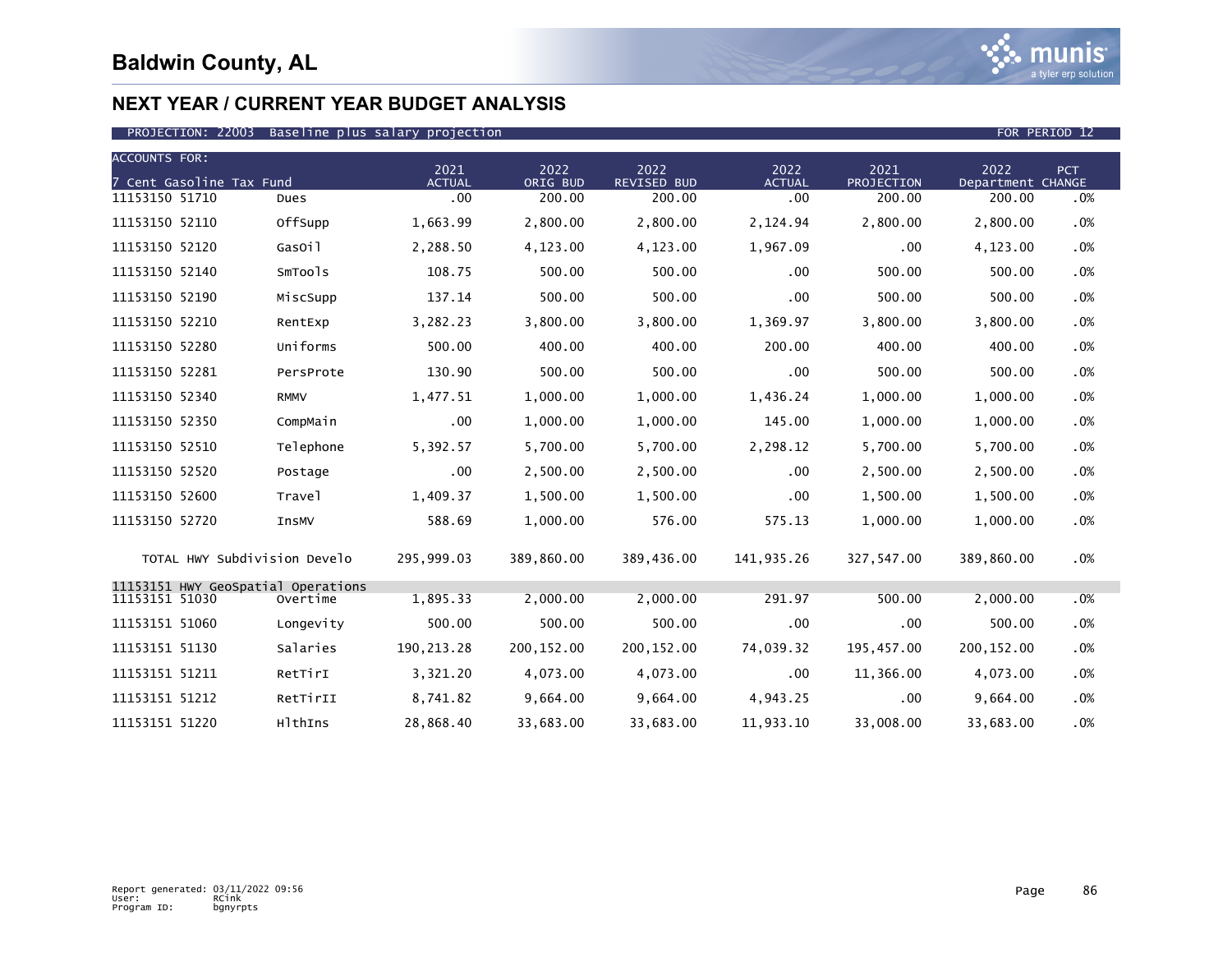

| <b>ACCOUNTS FOR:</b>     |              | 2021          | 2022      | 2022               | 2022          | 2021       | 2022              | <b>PCT</b> |
|--------------------------|--------------|---------------|-----------|--------------------|---------------|------------|-------------------|------------|
| 7 Cent Gasoline Tax Fund |              | <b>ACTUAL</b> | ORIG BUD  | <b>REVISED BUD</b> | <b>ACTUAL</b> | PROJECTION | Department CHANGE |            |
| 11153151 51230           | Life Ins     | 155.43        | 171.00    | 171.00             | 61.23         | 165.00     | 171.00            | .0%        |
| 11153151 51240           | Ssecur       | 14, 161. 24   | 14,643.00 | 14,643.00          | 5,566.53      | 15,029.00  | 14,643.00         | .0%        |
| 11153151 51250           | WorkComp     | 3,137.16      | 3,193.00  | 3,193.00           | 3,074.29      | .00        | 3,193.00          | .0%        |
| 11153151 51260           | Unemploy     | $.00 \,$      | 294.00    | 294.00             | .00           | 294.00     | 294.00            | .0%        |
| 11153151 51270           | Air Medc     | .00           | 165.00    | 165.00             | 165.00        | .00        | 165.00            | .0%        |
| 11153151 51290           | Disablil     | 355.91        | 382.00    | 382.00             | 150.62        | 363.00     | 382.00            | .0%        |
| 11153151 51500           | ContrSvcs    | 12,930.00     | 10,000.00 | 10,000.00          | .00           | .00        | 10,000.00         | .0%        |
| 11153151 51560           | EEDrugTest   | 10.75         | .00       | .00                | 142.75        | .00        | .00               | .0%        |
| 11153151 51700           | Training     | 420.00        | 1,500.00  | 1,500.00           | .00           | 1,500.00   | 1,500.00          | .0%        |
| 11153151 51710           | Dues         | .00           | 500.00    | 500.00             | .00           | 500.00     | 500.00            | .0%        |
| 11153151 52110           | OffSupp      | 551.21        | 2,500.00  | 2,500.00           | 113.97        | 2,500.00   | 2,500.00          | .0%        |
| 11153151 52120           | GasOil       | 1,846.37      | 1,429.00  | 1,429.00           | 972.20        | .00        | 1,429.00          | .0%        |
| 11153151 52140           | SmTools      | 2,689.31      | 3,500.00  | 3,500.00           | 1,536.43      | 3,500.00   | 3,500.00          | .0%        |
| 11153151 52150           | Tire         | $.00 \,$      | 1,000.00  | 1,000.00           | .00           | 1,000.00   | 1,000.00          | .0%        |
| 11153151 52190           | MiscSupp     | 157.49        | 500.00    | 500.00             | .00           | 500.00     | 500.00            | .0%        |
| 11153151 52280           | Uniforms     | 1,195.00      | 550.00    | 550.00             | 400.00        | 550.00     | 550.00            | .0%        |
| 11153151 52281           | PersProte    | 318.01        | 200.00    | 200.00             | 210.11        | 200.00     | 200.00            | .0%        |
| 11153151 52340           | <b>RMMV</b>  | 809.49        | 1,000.00  | 1,000.00           | 207.00        | 1,000.00   | 1,000.00          | .0%        |
| 11153151 52350           | CompMain     | 2,211.49      | 5,000.00  | 5,000.00           | 1,008.00      | 15,000.00  | 5,000.00          | .0%        |
| 11153151 52510           | Telephone    | 2,529.27      | 2,000.00  | 2,000.00           | 1,146.69      | 2,000.00   | 2,000.00          | .0%        |
| 11153151 52720           | <b>InsMV</b> | .00           | 600.00    | 531.00             | 530.60        | 600.00     | 600.00            | .0%        |
| 11153151 55410           | CapFurEqu    | 26,400.85     | 42,940.00 | .00                | .00           | 34,711.00  | 42,940.00         | .0%        |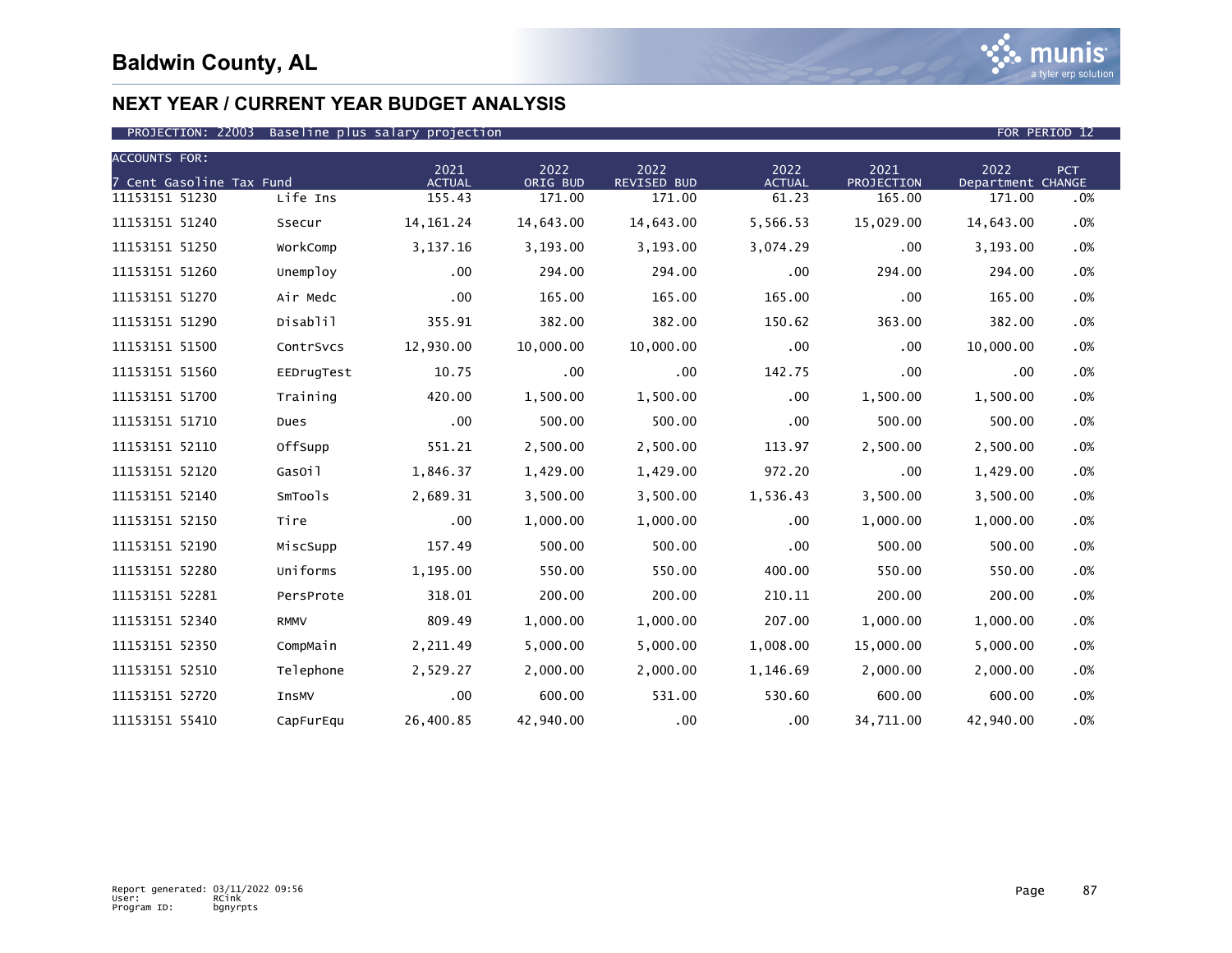

| <b>ACCOUNTS FOR:</b>         |                          |                                         |                       |                  |                     |                       |                    |                           |        |
|------------------------------|--------------------------|-----------------------------------------|-----------------------|------------------|---------------------|-----------------------|--------------------|---------------------------|--------|
|                              | 7 Cent Gasoline Tax Fund |                                         | 2021<br><b>ACTUAL</b> | 2022<br>ORIG BUD | 2022<br>REVISED BUD | 2022<br><b>ACTUAL</b> | 2021<br>PROJECTION | 2022<br>Department CHANGE | PCT.   |
| TOTAL HWY GeoSpatial Operati |                          | 303,419.01                              | 342,139.00            | 299,130.00       | 106,493.06          | 319,743.00            | 342,139.00         | .0%                       |        |
|                              | 11153555 HWY Buildings   |                                         |                       |                  |                     |                       |                    |                           |        |
| 11153555 52401               |                          | Electricit                              | 46,078.05             | 70,560.00        | 70,560.00           | 22,778.54             | 67,200.00          | 70,560.00                 | .0%    |
| 11153555 52402               |                          | WatSewer                                | 15,391.38             | 20,003.00        | 20,003.00           | 3,520.23              | 19,050.00          | 20,003.00                 | .0%    |
| 11153555 52403               |                          | Gas                                     | 12,052.05             | 20,423.00        | 20,423.00           | 2,470.16              | 19,450.00          | 20,423.00                 | .0%    |
| 11153555 52404               |                          | Garbage                                 | 7,816.19              | 11,235.00        | 11,235.00           | 4,138.06              | 10,700.00          | 11,235.00                 | .0%    |
| 11153555 52700               |                          | Insurance                               | $.00 \times$          | 28,665.00        | 10.00               | .00                   | 27,300.00          | 28,665.00                 | .0%    |
| 11153555 52750               |                          | InsGL                                   | 139,012.82            | 136,500.00       | 136,500.00          | 137,630.63            | 130,000.00         | 136,500.00                | .0%    |
|                              | TOTAL HWY Buildings      |                                         | 220,350.49            | 287,386.00       | 258,731.00          | 170,537.62            | 273,700.00         | 287,386.00                | .0%    |
|                              |                          | 11153600 HWY Pre-Construct. Engineering |                       |                  |                     |                       |                    |                           |        |
| 11153600 51030               |                          | Overtime                                | 13, 141. 43           | 17,500.00        | 17,500.00           | 2,759.80              | 17,500.00          | 17,500.00                 | .0%    |
| 11153600 51060               |                          | Longevity                               | 4,500.00              | 5,500.00         | 5,500.00            | 6,500.00              | .00                | 5,500.00                  | .0%    |
| 11153600 51130               |                          | Salaries                                | 475, 212.10           | 581,244.00       | 581, 244.00         | 231, 165. 21          | 517,295.00         | 581,244.00                | .0%    |
| 11153600 51211               |                          | RetTirI                                 | 20,909.27             | 22,555.00        | 22,555.00           | 8,373.59              | 31,020.00          | 22,555.00                 | .0%    |
| 11153600 51212               |                          | RetTirII                                | 9,584.38              | 16,987.00        | 16,987.00           | 5,174.34              | .00                | 16,987.00                 | .0%    |
| 11153600 51220               |                          | HlthIns                                 | 94,012.70             | 121, 115.00      | 121, 115.00         | 40,242.30             | 111,708.00         | 121, 115.00               | .0%    |
| 11153600 51230               |                          | Life Ins                                | 531.51                | 513.00           | 513.00              | 240.21                | 605.00             | 513.00                    | .0%    |
| 11153600 51240               |                          | Ssecur                                  | 34,340.01             | 41, 312.00       | 41, 312.00          | 16,987.86             | 41,257.00          | 41, 312.00                | .0%    |
| 11153600 51250               |                          | WorkComp                                | 6,080.31              | 5,676.00         | 5,676.00            | 5,416.57              | .00                | 5,676.00                  | $.0\%$ |
| 11153600 51260               |                          | Unemploy                                | $.00 \,$              | 775.00           | 775.00              | .00                   | 775.00             | 775.00                    | .0%    |
| 11153600 51270               |                          | Air Medc                                | .00                   | 660.00           | 660.00              | 171.60                | .00                | 660.00                    | $.0\%$ |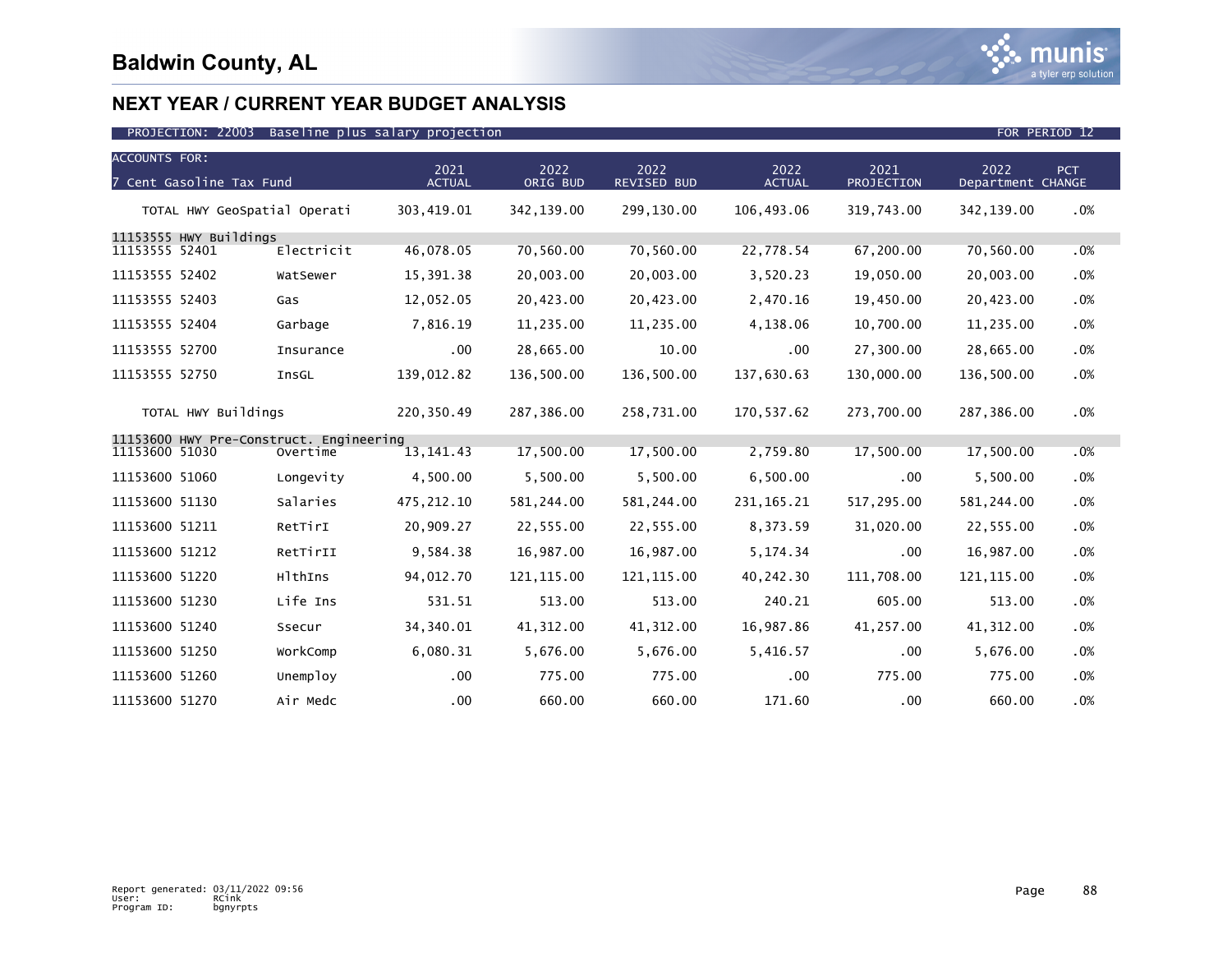

| <b>ACCOUNTS FOR:</b> |                                   |              |                       |                  |                            |                       |                    |                           |     |
|----------------------|-----------------------------------|--------------|-----------------------|------------------|----------------------------|-----------------------|--------------------|---------------------------|-----|
|                      | 7 Cent Gasoline Tax Fund          |              | 2021<br><b>ACTUAL</b> | 2022<br>ORIG BUD | 2022<br><b>REVISED BUD</b> | 2022<br><b>ACTUAL</b> | 2021<br>PROJECTION | 2022<br>Department CHANGE | PCT |
| 11153600 51290       |                                   | Disablil     | 945.15                | 1,058.00         | 1,058.00                   | 411.39                | 959.00             | 1,058.00                  | .0% |
| 11153600 51500       |                                   | ContrSvcs    | 12,080.36             | 150,000.00       | 116,981.00                 | $.00 \,$              | 145,000.00         | 150,000.00                | .0% |
| 11153600 51560       |                                   | EEDrugTest   | 115.25                | 300.00           | 300.00                     | 40.75                 | 300.00             | 300.00                    | .0% |
| 11153600 51650       |                                   | EnginSvcs    | .00                   | 100,000.00       | 98,615.00                  | $.00 \,$              | 114,000.00         | 100,000.00                | .0% |
| 11153600 51700       |                                   | Training     | 2,895.00              | 5,000.00         | 5,000.00                   | .00                   | 5,000.00           | 5,000.00                  | .0% |
| 11153600 51710       |                                   | Dues         | 677.80                | 850.00           | 850.00                     | 3.00                  | 850.00             | 850.00                    | .0% |
| 11153600 52110       |                                   | OffSupp      | 5,629.13              | 2,500.00         | 2,500.00                   | 2,055.87              | 7,000.00           | 2,500.00                  | .0% |
| 11153600 52120       |                                   | GasOil       | 1,033.03              | 2,545.00         | 2,545.00                   | 180.28                | .00                | 2,545.00                  | .0% |
| 11153600 52140       |                                   | SmTools      | 233.45                | 100.00           | 100.00                     | $.00 \times$          | 100.00             | 100.00                    | .0% |
| 11153600 52150       |                                   | Tire         | .00                   | 1,000.00         | 1,000.00                   | $.00 \,$              | 1,000.00           | 1,000.00                  | .0% |
| 11153600 52190       |                                   | MiscSupp     | .00                   | 600.00           | 600.00                     | $.00 \times$          | 600.00             | 600.00                    | .0% |
| 11153600 52280       |                                   | Uniforms     | 690.00                | 700.00           | 700.00                     | $.00 \times$          | 200.00             | 700.00                    | .0% |
| 11153600 52340       |                                   | <b>RMMV</b>  | 155.69                | 1,200.00         | 1.200.00                   | 113.87                | 1,200.00           | 1.200.00                  | .0% |
| 11153600 52350       |                                   | CompMain     | 2,075.15              | 5,000.00         | 5,000.00                   | 510.43                | 5,000.00           | 5,000.00                  | .0% |
| 11153600 52510       |                                   | Telephone    | 5,812.88              | 6,000.00         | 6,000.00                   | 2,445.85              | 6,000.00           | 6,000.00                  | .0% |
| 11153600 52530       |                                   | Advertis     | .00                   | 200.00           | 200.00                     | $.00 \times$          | 200.00             | 200.00                    | .0% |
| 11153600 52600       |                                   | Travel       | $-125.59$             | 2,000.00         | 2,000.00                   | $.00 \times$          | 2,000.00           | 2,000.00                  | .0% |
| 11153600 52720       |                                   | InsMV        | 344.07                | 875.00           | 594.00                     | 593.40                | 875.00             | 875.00                    | .0% |
| 11153600 54060       |                                   | ROWACQ       | $.00 \,$              | 100,000.00       | $.00 \,$                   | $.00 \times$          | 100,000.00         | 100,000.00                | .0% |
|                      | TOTAL HWY Pre-Construct. Eng      |              | 690,873.08            | 1,193,765.00     | 1,059,080.00               | 323,386.32            | 1,110,444.00       | 1, 193, 765, 00           | .0% |
| 111<br>111           | 7 Cent Gasoline Tax Fund<br>61100 | <b>TI100</b> | .00                   | $-300,000.00$    | $-300,000.00$              | .00                   | .00                | $-300,000.00$             | .0% |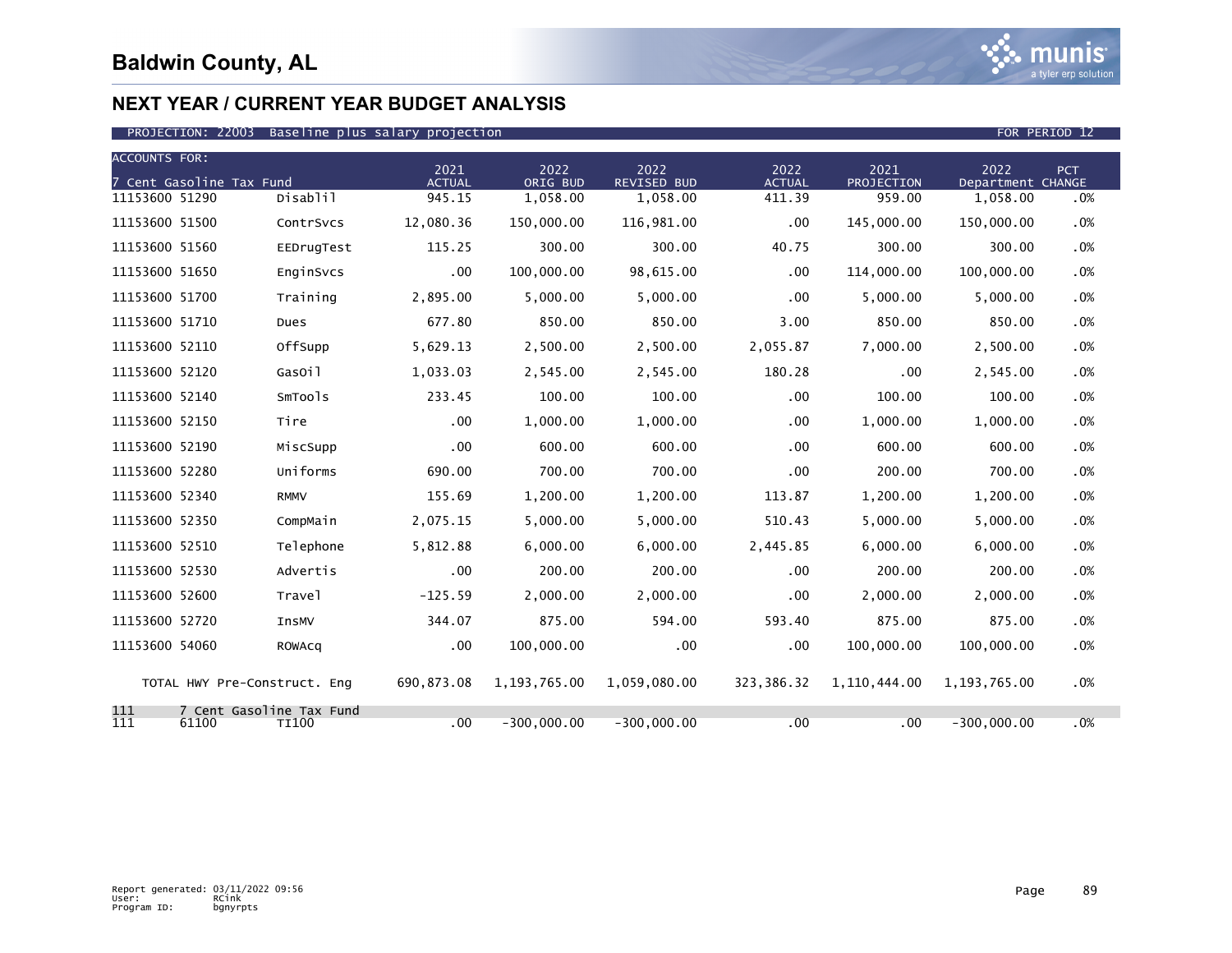

| PROJECTION: 22003 Baseline plus salary projection | FOR PERIOD 12 |
|---------------------------------------------------|---------------|

|     | <b>ACCOUNTS FOR:</b><br>7 Cent Gasoline Tax Fund |              | 2021<br><b>ACTUAL</b>                          | 2022<br>ORIG BUD | 2022<br><b>REVISED BUD</b> | 2022<br><b>ACTUAL</b> | 2021<br><b>PROJECTION</b>                                                 | 2022<br>Department CHANGE             | <b>PCT</b> |
|-----|--------------------------------------------------|--------------|------------------------------------------------|------------------|----------------------------|-----------------------|---------------------------------------------------------------------------|---------------------------------------|------------|
| 111 | 61112                                            | TI112        | $-13,430,000.00 -14,373,500.00 -14,373,500.00$ |                  |                            |                       |                                                                           | $.00 - 13,430,000.00 - 14,373,500.00$ | $.0\%$     |
| 111 | 61113                                            | <b>TI113</b> | $-875.700.00$                                  | $-875.700.00$    | $-875,700.00$              | $.00 \,$              | $-875.700.00$                                                             | $-875.700.00$                         | .0%        |
| 111 | 61114                                            | TI114        | $-153,800.00$                                  | $-153.800.00$    | $-153.800.00$              | $.00 \,$              | $-153.800.00$                                                             | $-153,800.00$                         | .0%        |
| 111 | 61200                                            | <b>TI200</b> | $-388.376.77$                                  | .00              | .00                        | .00                   | .00                                                                       | .00                                   | $.0\%$     |
| 111 | 61812                                            | TrInSITXHW   | $-4.992.229.56$                                | $-4.700.000.00$  | $-4,700,000.00$            | $.00 \,$              | .00                                                                       | $-4,700,000.00$                       | .0%        |
| 111 | 61825                                            | ProcSlsAss   | $-1,454,226.15$                                | $-3,906,950.00$  | $-4.323.950.00$            | $-170.239.00$         | $-1,055,900.00$                                                           | $-3.906.950.00$                       | .0%        |
|     |                                                  | ____         |                                                |                  |                            |                       | $\overline{a}$ and an $\overline{a}$ are inn an $\overline{a}$ and are an |                                       |            |

 TOTAL 7 Cent Gasoline Tax Fu -21,294,332.48 -24,309,950.00 -24,726,950.00 -170,239.00 -15,515,400.00 -24,309,950.00 .0% TOTAL 7 Cent Gasoline Tax Fu 191,585.76 .00 -268,752.00 20,489,415.79 1,679,629.00 .00 .0%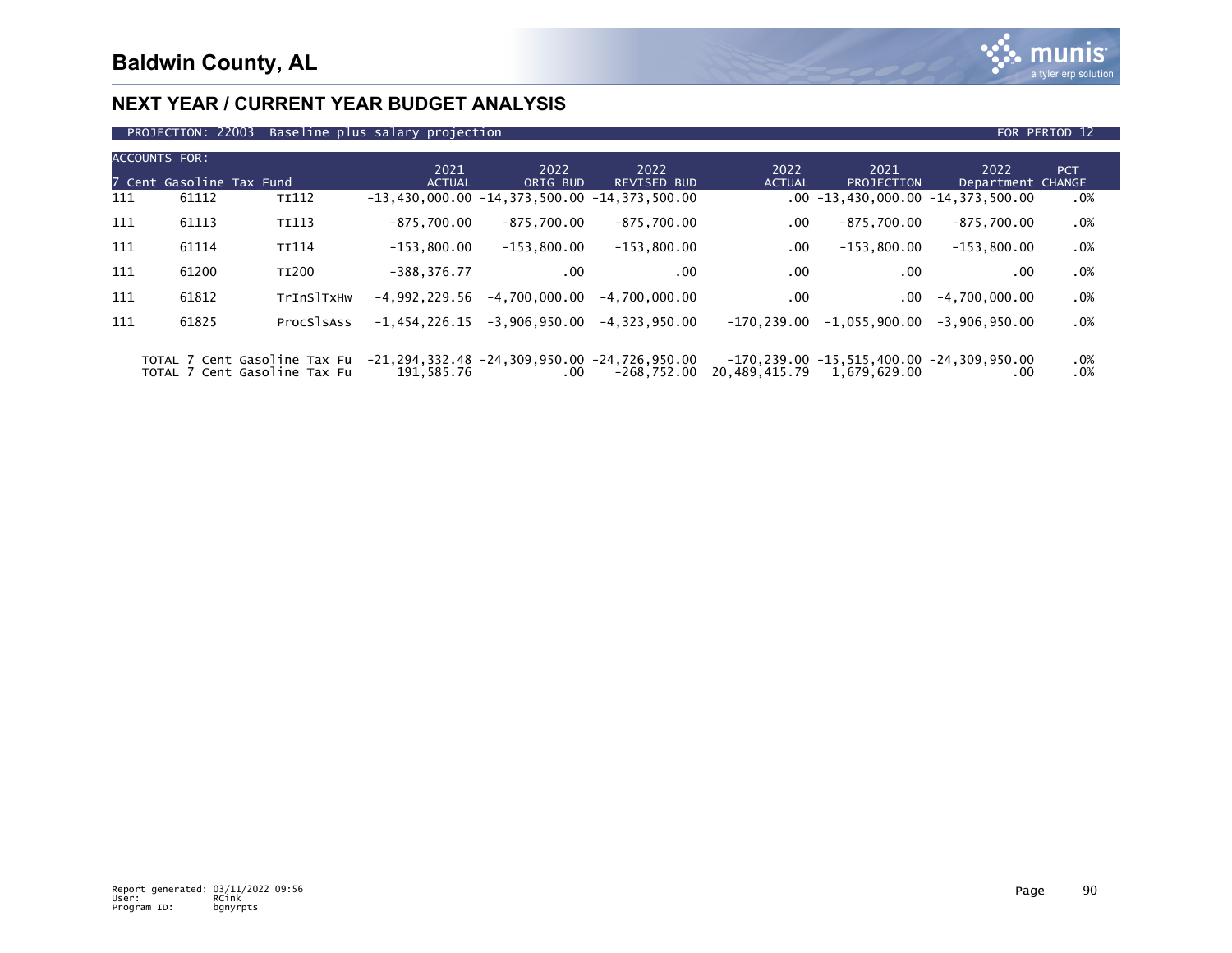

#### PROJECTION: 22003 Baseline plus salary projection FOR PERIOD 12 and 20 April 2014 12:00 FOR PERIOD 12 ACCOUNTS FOR: 2021 2022 2022 2022 2021 2022 PCT Road & Bridge Fund **ACTUAL ACTUAL ORIG BUD REVISED BUD** ACTUAL PROJECTION Department CHANGE 112 Road & Bridge Fund  $-12,008,254.80$   $-12,797,000.00$   $-12,797,000.00$   $-11,967,201.36$  .00  $-12,797,000.00$  .00  $-18,797,000.00$ 112 112 41102 AdValProb -1,130,888.23 -1,312,500.00 -1,312,500.00 -892,471.49 .00 -1,312,500.00 .0% 112 112 44150 BusPrivTx -239,535.52 -245,000.00 -245,000.00 .00 -235,000.00 -245,000.00 .0% 112 112 44800 PILT -48,348.56 -15,000.00 -15,000.00 -13,895.45 -15,000.00 -15,000.00 .0% 112 112 47100 IntInc -4,110.67 -4,000.00 -4,000.00 -2,180.05 -5,000.00 -4,000.00 .0%

| TOTAL Road & Bridge Fund                           |       |           |                                           |     | $-13,431,137.78$ $-14,373,500.00$ $-14,373,500.00$ $-12,875,748.35$ |                                              | $-255,000.00 -14,373,500.00$ | .0%        |
|----------------------------------------------------|-------|-----------|-------------------------------------------|-----|---------------------------------------------------------------------|----------------------------------------------|------------------------------|------------|
| 11253102 Road & Bridge BU<br>11253102 62111        | TT111 |           | 13,430,000.00 14,373,500.00 14,373,500.00 |     |                                                                     | 00 13,430,000 00 14,373,500 00               |                              | .0%        |
| TOTAL Road & Bridge BU<br>TOTAL Road & Bridge Fund |       | -1.137.78 | 13,430,000.00 14,373,500.00 14,373,500.00 | .00 | $.00 - 12,875,748.35$ $13,175,000.00$                               | $00 \quad 13,430,000.00 \quad 14,373,500.00$ |                              | .0%<br>.0% |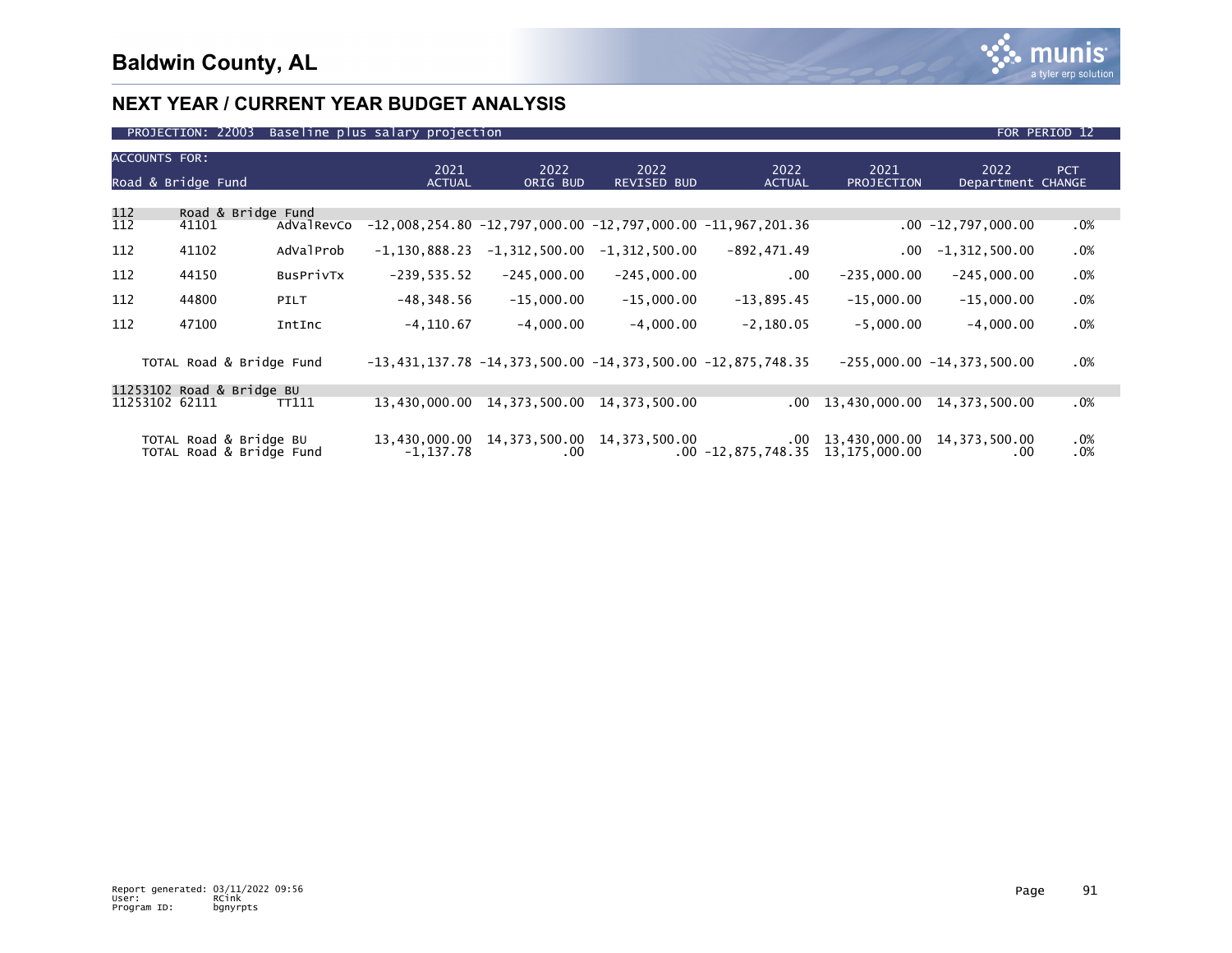

| <b>ACCOUNTS FOR:</b><br>Public Highway & Traffic Fund |                              |                                           | 2021<br><b>ACTUAL</b>      | 2022<br>ORIG BUD  | 2022<br><b>REVISED BUD</b> | 2022<br><b>ACTUAL</b>      | 2021<br><b>PROJECTION</b> | 2022<br>Department CHANGE | <b>PCT</b> |
|-------------------------------------------------------|------------------------------|-------------------------------------------|----------------------------|-------------------|----------------------------|----------------------------|---------------------------|---------------------------|------------|
|                                                       |                              |                                           |                            |                   |                            |                            |                           |                           |            |
| 113<br>113                                            | 44165                        | Public Highway & Traffic Fund<br>21%MVReg | $-508,018.38$              | $-475,000.00$     | $-475,000.00$              | $-204, 241.76$             | $-475,000.00$             | $-475,000.00$             | .0%        |
| 113                                                   | 44170                        | MVRegBase                                 | $-318, 146.49$             | $-300,000.00$     | $-300,000.00$              | $-125, 845.22$             | $-300,000.00$             | $-300,000.00$             | .0%        |
| 113                                                   | 44180                        | DriversLic                                | $-89,097.00$               | $-100,000.00$     | $-100,000.00$              | $-32,497.50$               | $-100,000.00$             | $-100,000.00$             | .0%        |
| 113                                                   | 47100                        | IntInc                                    | $-352.11$                  | $-700.00$         | $-700.00$                  | $-229.38$                  | $-700.00$                 | $-700.00$                 | .0%        |
|                                                       | TOTAL Public Highway & Traff |                                           | $-915,613.98$              | $-875,700.00$     | $-875,700.00$              | $-362, 813.86$             | $-875.700.00$             | $-875,700.00$             | .0%        |
| 11353103                                              | PH&T Fund BU                 |                                           |                            |                   |                            |                            |                           |                           |            |
| 11353103                                              | 62111                        | <b>TT111</b>                              | 875.700.00                 | 875.700.00        | 875,700.00                 | .00.                       | 875,700.00                | 875,700.00                | .0%        |
| TOTAL PH&T Fund BU<br>TOTAL Public Highway & Traff    |                              |                                           | 875,700.00<br>$-39,913.98$ | 875,700.00<br>.00 | 875,700.00<br>.00.         | $.00 \,$<br>$-362, 813.86$ | 875,700.00<br>.00         | 875,700.00<br>.00         | .0%<br>.0% |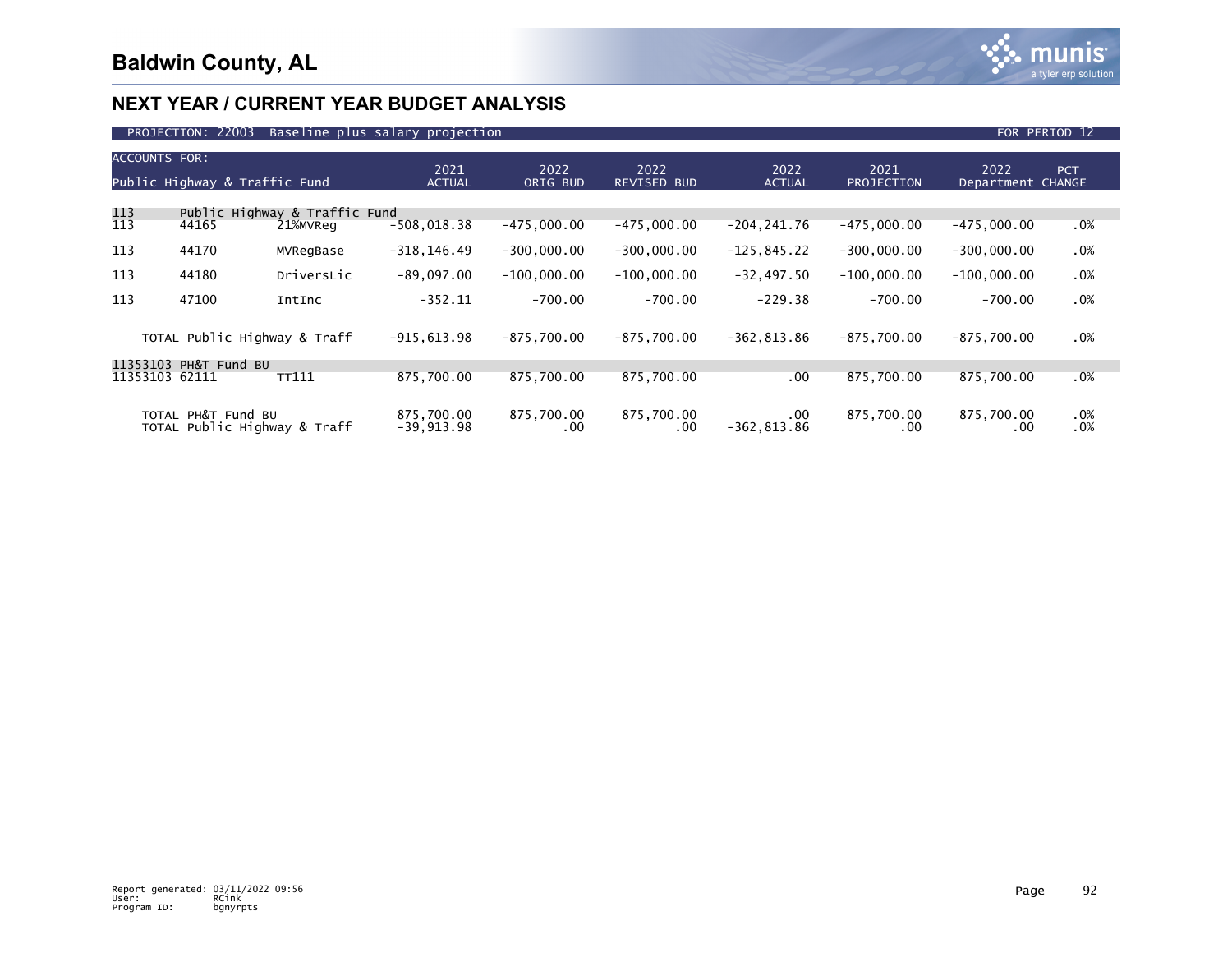

| <b>ACCOUNTS FOR:</b><br>Severed Material Severance Tax |                                                              | 2021<br><b>ACTUAL</b>                  | 2022<br>ORIG BUD       | 2022<br><b>REVISED BUD</b> | 2022<br><b>ACTUAL</b>  | 2021<br><b>PROJECTION</b> | 2022<br>Department CHANGE | <b>PCT</b>             |            |
|--------------------------------------------------------|--------------------------------------------------------------|----------------------------------------|------------------------|----------------------------|------------------------|---------------------------|---------------------------|------------------------|------------|
|                                                        |                                                              |                                        |                        |                            |                        |                           |                           |                        |            |
| 114                                                    |                                                              | Severed Material Severance             | Tax                    |                            |                        |                           |                           |                        |            |
| 114                                                    | 42000                                                        | SevMatTxRd                             | $-164, 675.64$         | $-150,000.00$              | $-150,000.00$          | $-64,976.31$              | $-150,000.00$             | $-150,000.00$          | .0%        |
| 114                                                    | 42001                                                        | SevMatTxGF                             | $-36, 562.94$          | $-53,000.00$               | $-53,000.00$           | $-5,226.60$               | $-53,000.00$              | $-53,000.00$           | .0%        |
| 114                                                    | 47100                                                        | IntInc                                 | $-286.75$              | $-1,000.00$                | $-1,000.00$            | $-165.89$                 | $-1,000.00$               | $-1,000.00$            | .0%        |
|                                                        | TOTAL Severed Material Sever                                 |                                        | $-201, 525.33$         | $-204,000.00$              | $-204,000.00$          | $-70, 368.80$             | $-204,000.00$             | $-204,000.00$          | .0%        |
|                                                        |                                                              | 11453114 Severed Material Sever Tax BU |                        |                            |                        |                           |                           |                        |            |
| 11453114 51620                                         |                                                              | <b>BankFees</b>                        | .00                    | 200.00                     | 200.00                 | .00                       | 200.00                    | 200.00                 | .0%        |
| 11453114 62100                                         |                                                              | <b>TT100</b>                           | 50,000.00              | 50,000.00                  | 50,000.00              | $.00 \,$                  | 50,000.00                 | 50,000.00              | .0%        |
| 11453114 62111                                         |                                                              | TT111                                  | 153,800.00             | 153,800.00                 | 153,800.00             | $.00 \,$                  | 153,800.00                | 153,800.00             | .0%        |
|                                                        | TOTAL Severed Material Sever<br>TOTAL Severed Material Sever |                                        | 203,800.00<br>2,274.67 | 204,000.00<br>.00.         | 204,000.00<br>$.00 \,$ | $.00 \,$<br>$-70, 368.80$ | 204,000.00<br>.00         | 204,000.00<br>$.00 \,$ | .0%<br>.0% |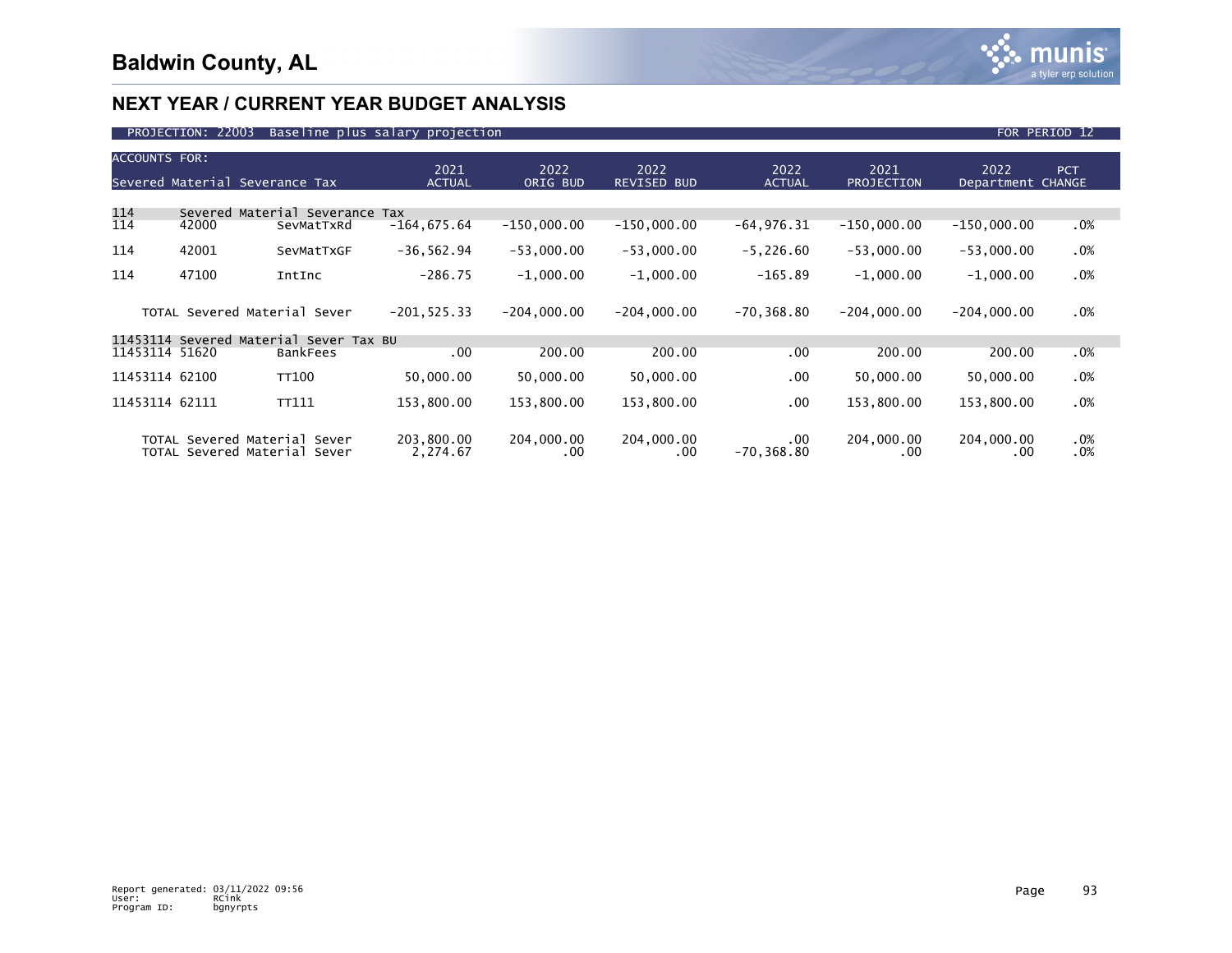

| PROJECTION: 22003<br>Baseline plus salary projection |                            |                                  |                                |                      |                            |                                   |                             |                           | FOR PERIOD 12 |
|------------------------------------------------------|----------------------------|----------------------------------|--------------------------------|----------------------|----------------------------|-----------------------------------|-----------------------------|---------------------------|---------------|
| <b>ACCOUNTS FOR:</b>                                 | Rebuild Alabama Fund       |                                  | 2021<br><b>ACTUAL</b>          | 2022<br>ORIG BUD     | 2022<br><b>REVISED BUD</b> | 2022<br><b>ACTUAL</b>             | 2021<br><b>PROJECTION</b>   | 2022<br>Department CHANGE | <b>PCT</b>    |
| 115                                                  | Rebuild Alabama Fund       |                                  |                                |                      |                            |                                   |                             |                           |               |
| 115                                                  | 44195                      | FuelTx192                        | $-1.975.475.68$                | $-2,100,000.00$      | $-2,100,000.00$            | -1,019,495.47                     | $-1.600.000.00$             | $-2, 100, 000.00$         | .0%           |
| 115                                                  | 47100                      | IntInc                           | $-1,536.72$                    | $-1,000.00$          | $-1,000.00$                | $-616.43$                         | $-1.000.00$                 | $-1,000.00$               | .0%           |
|                                                      | TOTAL Rebuild Alabama Fund |                                  | -1.977.012.40                  | -2.101.000.00        |                            | $-2, 101, 000.00 -1, 020, 111.90$ | -1.601.000.00               | $-2.101.000.00$           | .0%           |
|                                                      |                            | 11553115 Rebuild Alabama Fund BU |                                |                      |                            |                                   |                             |                           |               |
| 11553115 51620                                       |                            | BankFees                         | .00                            | 1.000.00             | 1,000.00                   | .00                               | 1,000.00                    | 1,000.00                  | $.0\%$        |
| 11553115 54850                                       |                            | Inf Resf                         | 1,242,821.46                   | 2,100,000.00         | 2.100.000.00               | 143,659.95                        | .00                         | 2,100,000.00              | .0%           |
|                                                      | TOTAL Rebuild Alabama Fund | TOTAL Rebuild Alabama Fund B     | 1,242,821.46<br>$-734, 190.94$ | 2,101,000.00<br>.00. | 2,101,000.00<br>.00        | 143,659.95<br>-876,451.95         | 1,000.00<br>$-1,600,000.00$ | 2,101,000.00<br>.00       | $.0\%$<br>.0% |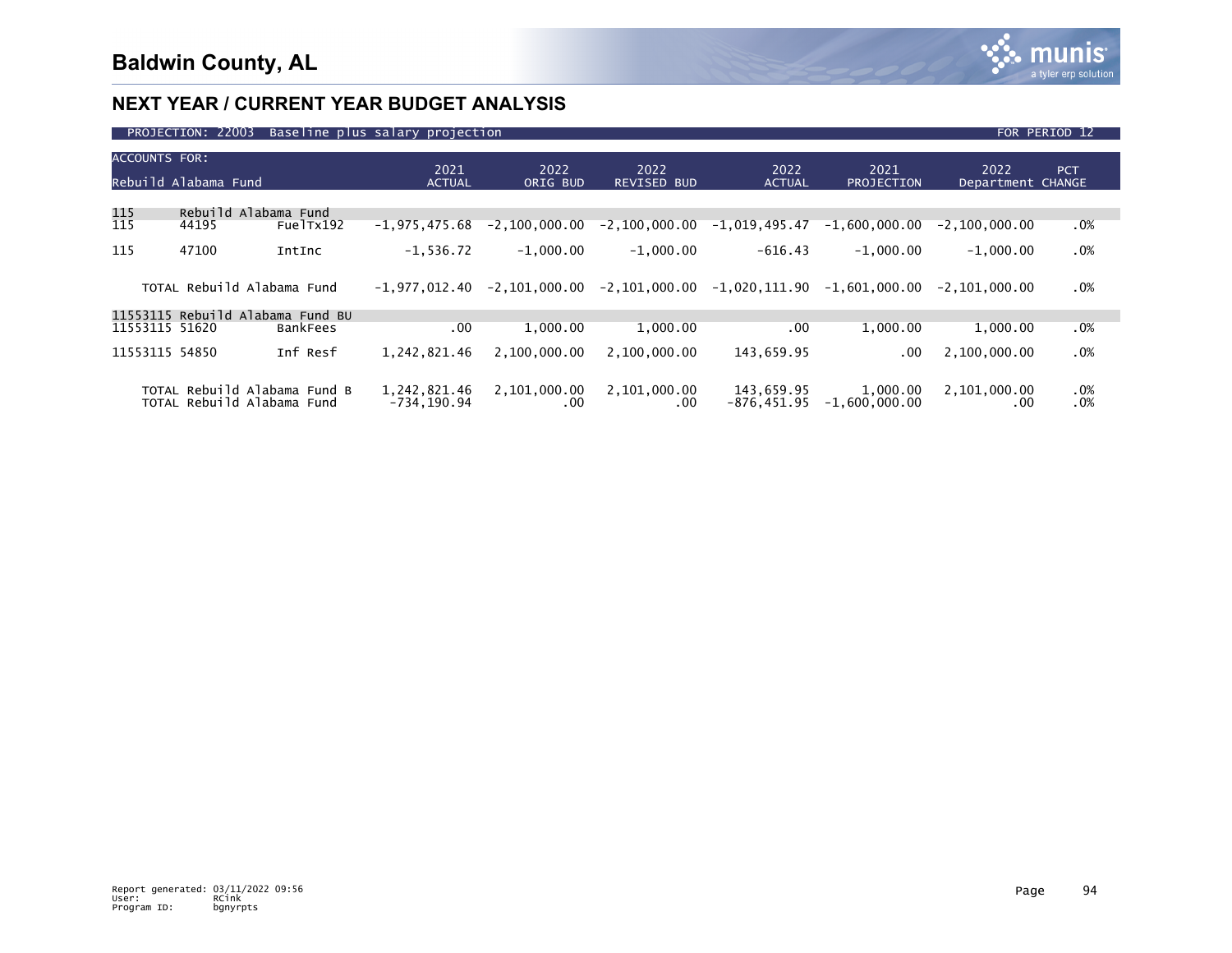

| PROJECTION: 22003<br>Baseline plus salary projection<br>FOR PERIOD 12 |                          |                                                |                             |                   |                            |                       |                           |                           |            |  |  |
|-----------------------------------------------------------------------|--------------------------|------------------------------------------------|-----------------------------|-------------------|----------------------------|-----------------------|---------------------------|---------------------------|------------|--|--|
| <b>ACCOUNTS FOR:</b>                                                  | Capital Improvement Fund |                                                | 2021<br><b>ACTUAL</b>       | 2022<br>ORIG BUD  | 2022<br><b>REVISED BUD</b> | 2022<br><b>ACTUAL</b> | 2021<br><b>PROJECTION</b> | 2022<br>Department CHANGE | <b>PCT</b> |  |  |
| 116<br>116                                                            | Capital<br>44197         | Improvement Fund<br>OilGasPmt                  | $-830, 501.01$              | $-720,000.00$     | $-720,000.00$              | .00                   | $-720,000.00$             | $-720,000.00$             | .0%        |  |  |
| 116                                                                   | 47100                    | IntInc                                         | $-299.06$                   | $-300.00$         | $-300.00$                  | $-115.34$             | $-300.00$                 | $-300.00$                 | .0%        |  |  |
|                                                                       |                          | TOTAL Capital Improvement Fu                   | $-830, 800.07$              | $-720.300.00$     | $-720, 300.00$             | $-115.34$             | $-720.300.00$             | $-720.300.00$             | .0%        |  |  |
|                                                                       | 11653116 Capital         | Improvement BU                                 |                             |                   |                            |                       |                           |                           |            |  |  |
| 11653116 51620                                                        |                          | BankFees                                       | .00                         | 200.00            | 200.00                     | .00                   | 200.00                    | 200.00                    | $.0\%$     |  |  |
| 11653116 62304                                                        |                          | <b>TT304</b>                                   | 720,000.00                  | 720,100.00        | 720,100.00                 | .00                   | 720,100.00                | 720,100.00                | .0%        |  |  |
|                                                                       | TOTAL Capital            | Improvement BU<br>TOTAL Capital Improvement Fu | 720,000.00<br>$-110,800.07$ | 720,300.00<br>.00 | 720,300.00<br>.00          | .00<br>$-115.34$      | 720,300.00<br>.00         | 720,300.00<br>.00         | .0%<br>.0% |  |  |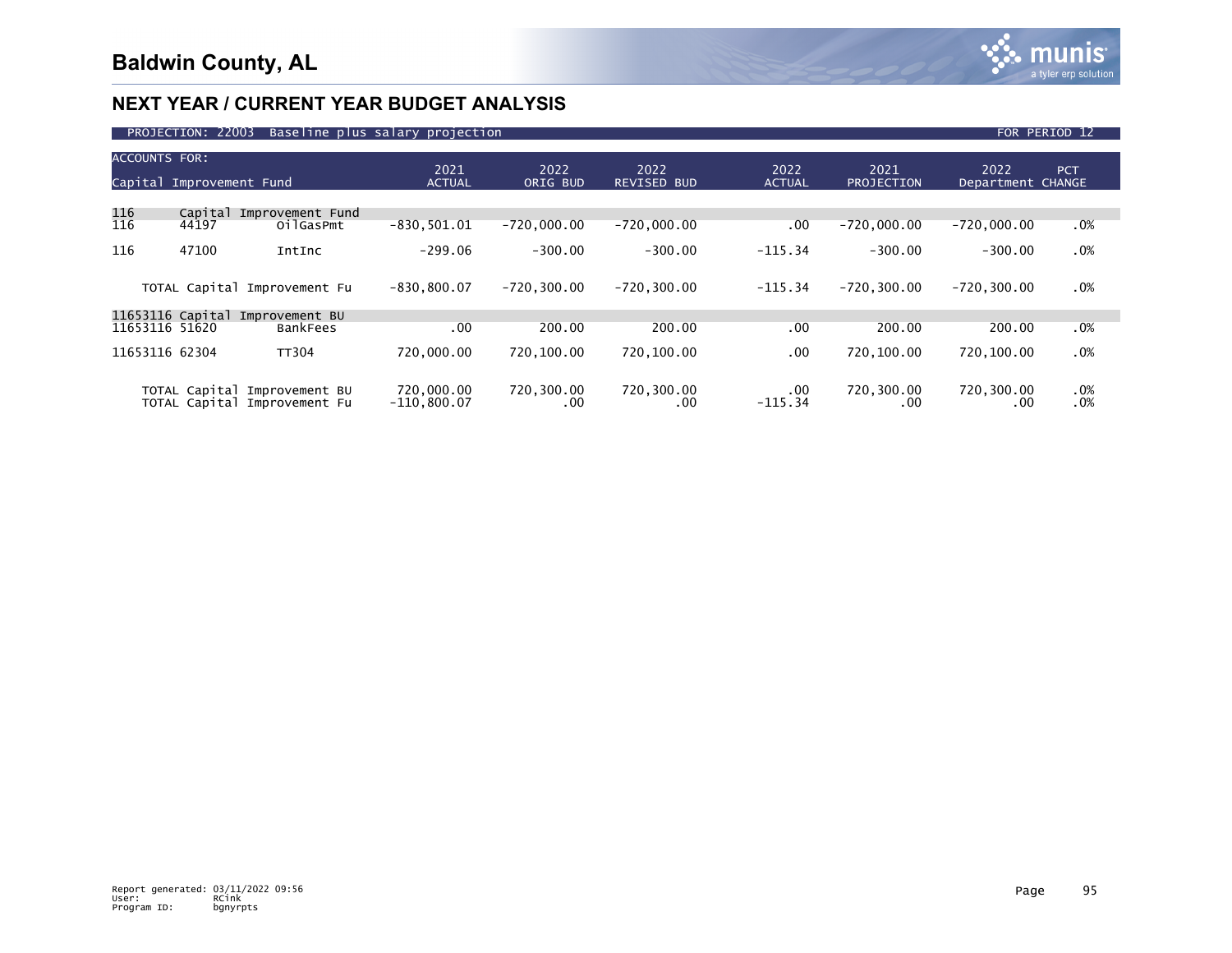

| <b>ACCOUNTS FOR:</b>       | RRR Gasoline Tax Fund                       |                 | 2021<br><b>ACTUAL</b>        | 2022<br>ORIG BUD    | 2022<br><b>REVISED BUD</b> | 2022<br><b>ACTUAL</b>      | 2021<br><b>PROJECTION</b> | 2022<br>Department CHANGE | PCT        |
|----------------------------|---------------------------------------------|-----------------|------------------------------|---------------------|----------------------------|----------------------------|---------------------------|---------------------------|------------|
| 117<br>117                 | RRR Gasoline Tax Fund<br>44171              | MVLicenAd       | $-428,731.16$                | $-360,000.00$       | $-360,000.00$              | $-254, 343.58$             | $-360,000.00$             | $-360,000.00$             | .0%        |
| 117                        | 44190                                       | ALEXCISETX      | $-1,456,800.69$              | $-1,475,000.00$     | $-1,475,000.00$            | $-805,698.99$              | $-1,475,000.00$           | $-1,475,000.00$           | .0%        |
| 117                        | 44192                                       | PetroInsp       | $-117,983.00$                | $-125,000.00$       | $-125,000.00$              | $-39, 236.32$              | $-125,000.00$             | $-125,000.00$             | .0%        |
| 117                        | 44196                                       | 93GaxTx         | $-699, 846.96$               | $-725,000.00$       | $-725,000.00$              | $-266,609.51$              | $-725,000.00$             | $-725,000.00$             | .0%        |
| 117                        | 47100                                       | IntInc          | $-915.79$                    | $-4,620.00$         | $-4,620.00$                | $-719.77$                  | $-4,620.00$               | $-4,620.00$               | .0%        |
|                            | TOTAL RRR Gasoline Tax Fund                 |                 | $-2,704,277.60$              | -2,689,620.00       | -2,689,620.00              | $-1,366,608.17$            | -2,689,620.00             | -2,689,620.00             | $.0\%$     |
| 11753117<br>11753117 51130 | <b>RRR BU</b>                               | Salaries        | 304,500.00                   | 304,500.00          | 304,500.00                 | 170,685.80                 | 304,500.00                | 304,500.00                | $.0\%$     |
| 11753117 51620             |                                             | <b>BankFees</b> | $.00 \,$                     | 120.00              | 120.00                     | $.00 \,$                   | 120.00                    | 120.00                    | .0%        |
| 11753117 52130             |                                             | Materials       | 2,000,000.00                 | 2,000,000.00        | 2,000,000.00               | 1,476,573.45               | 2,000,000.00              | 2,000,000.00              | .0%        |
| 11753117 52210             |                                             | RentExp         | 385,000.00                   | 385,000.00          | 385,000.00                 | 352,740.75                 | 385,000.00                | 385,000.00                | .0%        |
|                            | TOTAL RRR BU<br>TOTAL RRR Gasoline Tax Fund |                 | 2,689,500.00<br>$-14,777.60$ | 2,689,620.00<br>.00 | 2,689,620.00<br>.00.       | 2,000,000.00<br>633,391.83 | 2,689,620.00<br>$.00 \,$  | 2,689,620.00<br>.00       | .0%<br>.0% |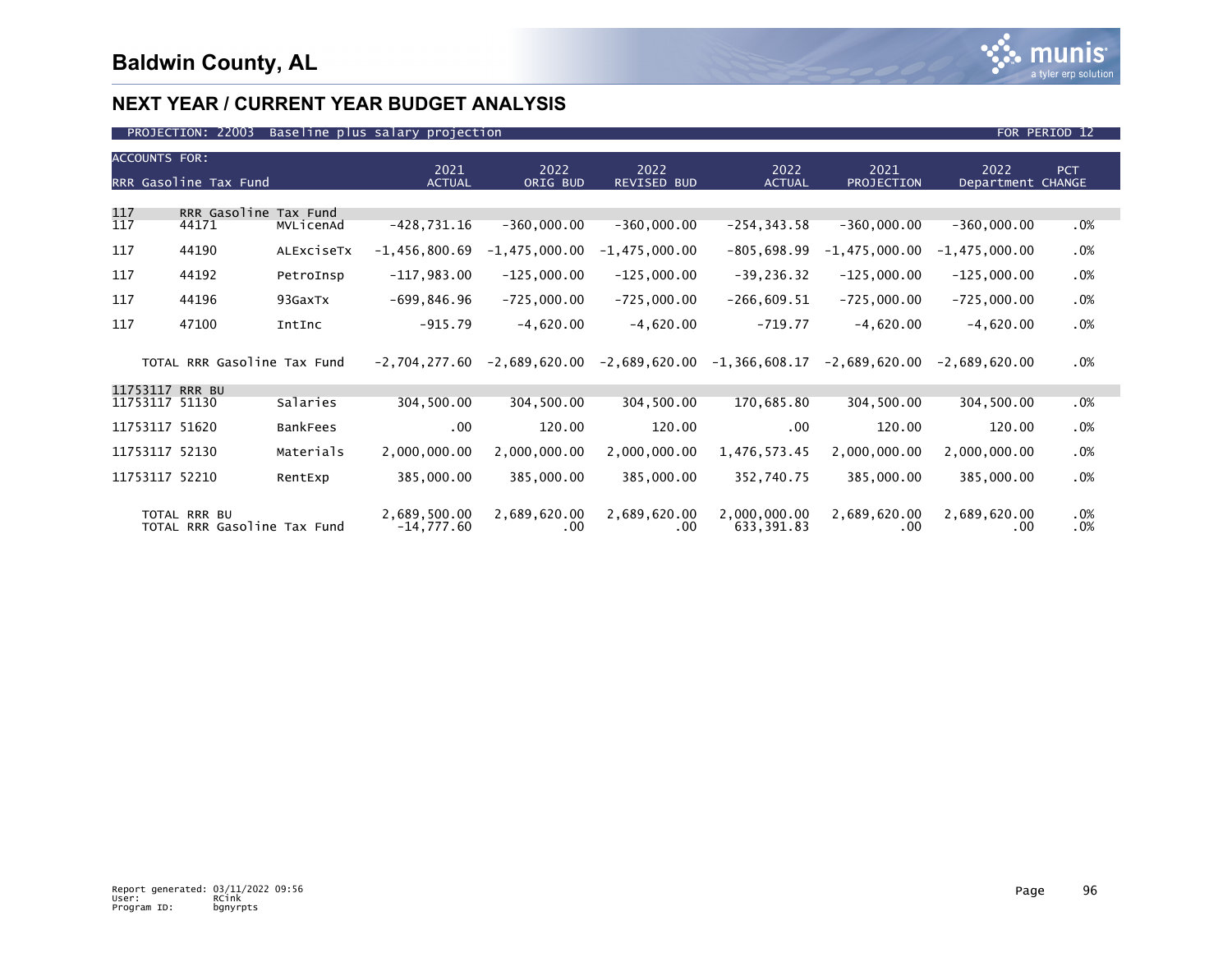

|                      | PROJECTION: 22003                                            | Baseline plus salary projection                           |                       |                   |                            |                           |                           |                           | FOR PERIOD 12 |
|----------------------|--------------------------------------------------------------|-----------------------------------------------------------|-----------------------|-------------------|----------------------------|---------------------------|---------------------------|---------------------------|---------------|
| <b>ACCOUNTS FOR:</b> | Federal Aid Exchange Fund                                    |                                                           | 2021<br><b>ACTUAL</b> | 2022<br>ORIG BUD  | 2022<br><b>REVISED BUD</b> | 2022<br><b>ACTUAL</b>     | 2021<br><b>PROJECTION</b> | 2022<br>Department CHANGE | <b>PCT</b>    |
| 118<br>118           | Aid<br>Federal<br>44195                                      | Exchange Fund<br>FuelTx192                                | $-400.000.00$         | $-400.000.00$     | $-400.000.00$              | $-400.000.00$             | $-400.000.00$             | $-400.000.00$             | .0%           |
| 118                  | 47100                                                        | IntInc                                                    | $-915.72$             | .00               | .00.                       | $-527.25$                 | .00                       | $.00 \,$                  | .0%           |
|                      | TOTAL Federal Aid Exchange F                                 |                                                           | $-400, 915.72$        | $-400.000.00$     | $-400.000.00$              | $-400.527.25$             | $-400.000.00$             | $-400.000.00$             | .0%           |
| 11853118 55902       |                                                              | 11853118 Federal Aid Exchange Fund BU<br><b>BridgePri</b> | .00                   | 400,000,00        | 400,000,00                 | .00                       | .00                       | 400,000,00                | .0%           |
|                      | TOTAL Federal Aid Exchange F<br>TOTAL Federal Aid Exchange F |                                                           | .00<br>$-400, 915.72$ | 400,000.00<br>.00 | 400,000.00<br>.00          | $.00 \,$<br>$-400.527.25$ | .00.<br>$-400.000.00$     | 400,000.00<br>.00         | .0%<br>.0%    |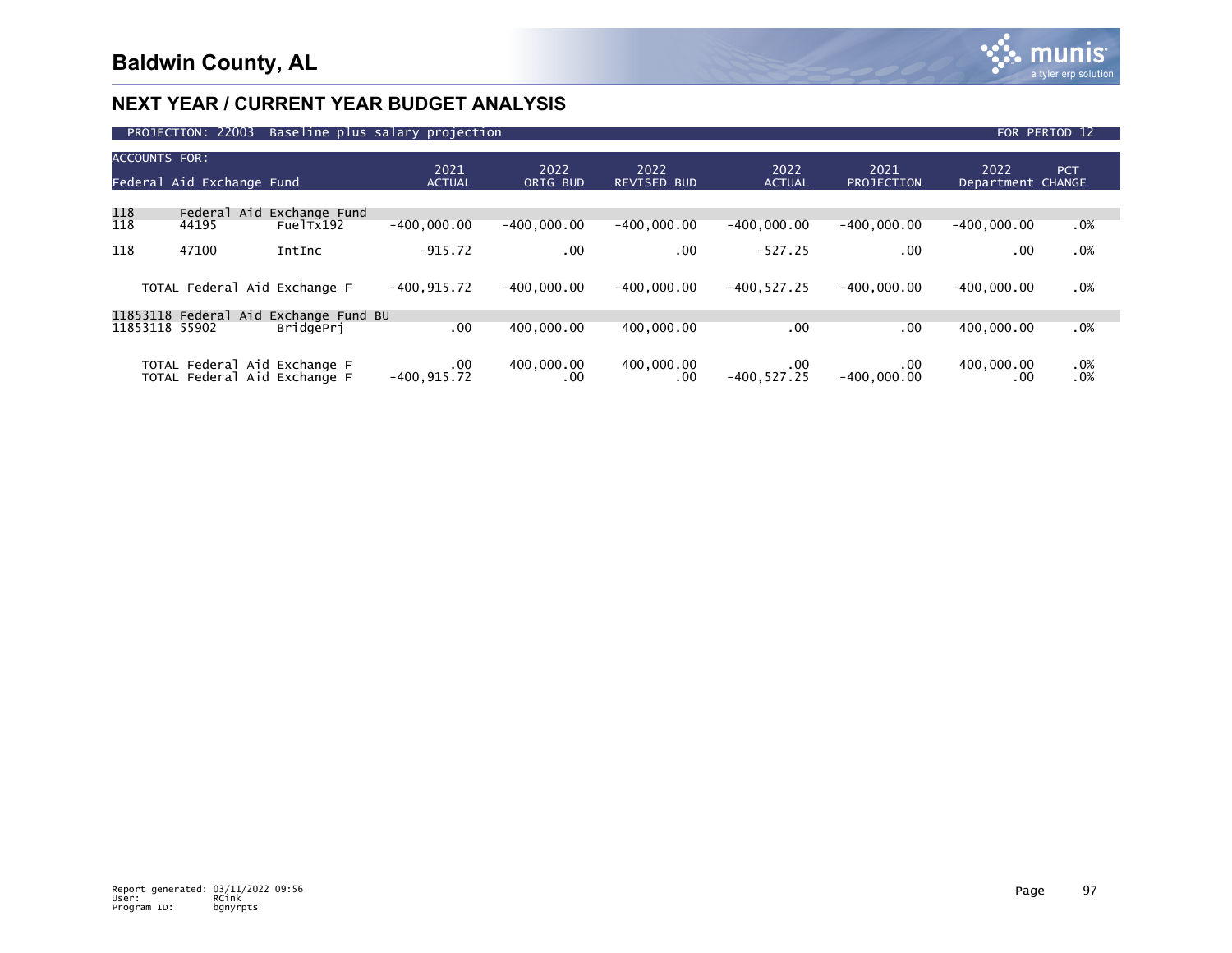

| <b>ACCOUNTS FOR:</b><br>Reappraisal Fund |                               |                  | 2021<br><b>ACTUAL</b> | 2022<br>ORIG BUD | 2022<br>REVISED BUD                                   | 2022<br><b>ACTUAL</b> | 2021<br><b>PROJECTION</b> | 2022<br>Department CHANGE | PCT |
|------------------------------------------|-------------------------------|------------------|-----------------------|------------------|-------------------------------------------------------|-----------------------|---------------------------|---------------------------|-----|
| 120                                      | Reappraisal Fund              |                  |                       |                  |                                                       |                       |                           |                           |     |
| 120                                      | 41115                         | GenPropTx        | $-5,506,877.98$       |                  | $-6, 227, 794.00$ $-6, 227, 794.00$ $-5, 173, 177.06$ |                       | $.00 \,$                  | $-6, 227, 794.00$         | .0% |
| 120                                      | 44205                         | <b>ALDOTRP</b>   | $-10,000.00$          | .00              | .00                                                   | $.00 \times$          | .00                       | .00                       | .0% |
| 120                                      | 44880                         | <b>FEMASally</b> | .00                   | .00              | .00                                                   | 1,061.96              | .00                       | .00                       | .0% |
| 120                                      | 44881                         | COVIDReimb       | $-44, 374.34$         | .00              | .00                                                   | $.00 \,$              | .00                       | .00                       | .0% |
| 120                                      | 44882                         | StateSally       | $.00 \,$              | .00              | .00 <sub>1</sub>                                      | 176.99                | .00                       | .00                       | .0% |
| 120                                      | 47100                         | IntInc           | $-4,989.89$           | $-20,000.00$     | $-20,000.00$                                          | $-1,740.51$           | $-20,000.00$              | $-20,000.00$              | .0% |
| 120                                      | 49000                         | FBRBudget        | $.00 \,$              | $-573, 157.00$   | $-573, 157.00$                                        | $.00 \,$              | .00                       | $-573, 157.00$            | .0% |
|                                          | TOTAL Reappraisal Fund        |                  | $-5,566,242.21$       |                  | $-6,820,951.00 -6,820,951.00 -5,173,678.62$           |                       | $-20,000.00$              | $-6,820,951.00$           | .0% |
|                                          | 12051006 Disaster Reappraisal |                  |                       |                  |                                                       |                       |                           |                           |     |
| 12051006 52110                           |                               | OffSupp          | 400.00                | .00              | .00                                                   | .00                   | .00                       | .00                       | .0% |
| 12051006 52190                           |                               | MiscSupp         | $-59.00$              | .00              | $.00 \,$                                              | $.00 \,$              | .00                       | .00                       | .0% |
|                                          | TOTAL Disaster Reappraisal    |                  | 341.00                | .00              | .00                                                   | $.00 \times$          | .00                       | .00                       | .0% |
| 12051810 51030                           | 12051810 Reappraisal          | Overtime         | 40,016.57             | 40,000.00        | 40,000.00                                             | 19,340.82             | 40,000.00                 | 40,000.00                 | .0% |
|                                          |                               |                  |                       |                  |                                                       |                       |                           |                           |     |
| 12051810 51060                           |                               | Longevity        | 30,000.00             | 29,000.00        | 29,000.00                                             | 29,000.00             | .00                       | 29,000.00                 | .0% |
| 12051810 51130                           |                               | Salaries         | 2,130,684.49          | 3,219,870.00     | 3,219,870.00                                          | 979, 167.51           | 2,969,834.00              | 3,219,870.00              | .0% |
| 12051810 51211                           |                               | RetTirI          | 80,256.03             | 87,034.00        | 87,034.00                                             | 35,638.81             | 174,573.00                | 87,034.00                 | .0% |
| 12051810 51212                           |                               | RetTirII         | 54,009.50             | 135,737.00       | 135,737.00                                            | 28,266.28             | .00                       | 135,737.00                | .0% |
| 12051810 51220                           |                               | HlthIns          | 401,199.80            | 803,380.00       | 803,380.00                                            | 169,012.70            | 531, 174.00               | 803,380.00                | .0% |
| 12051810 51221                           |                               | <b>RETINS</b>    | $.00 \,$              | 12,600.00        | 12,600.00                                             | $.00 \,$              | .00                       | 12,600.00                 | .0% |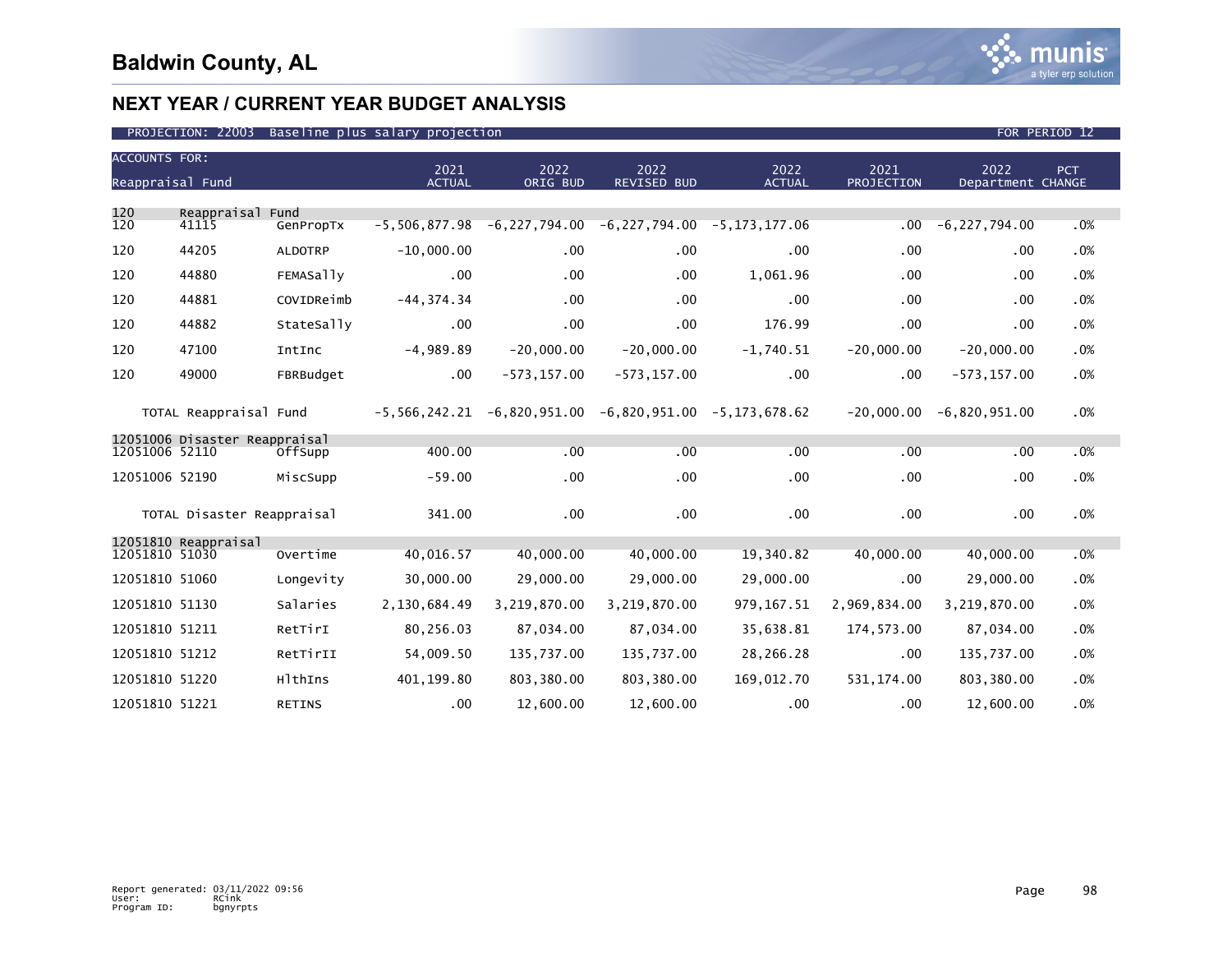

| <b>ACCOUNTS FOR:</b> |                 |                       |                  |                            |                       |                    |                           |            |
|----------------------|-----------------|-----------------------|------------------|----------------------------|-----------------------|--------------------|---------------------------|------------|
| Reappraisal Fund     |                 | 2021<br><b>ACTUAL</b> | 2022<br>ORIG BUD | 2022<br><b>REVISED BUD</b> | 2022<br><b>ACTUAL</b> | 2021<br>PROJECTION | 2022<br>Department CHANGE | <b>PCT</b> |
| 12051810 51230       | Life Ins        | 2,391.99              | 2,622.00         | 2,622.00                   | 1,006.77              | 3,575.00           | 2,622.00                  | .0%        |
| 12051810 51240       | Ssecur          | 157,026.79            | 234,339.00       | 234, 339.00                | 73,881.20             | 232,619.00         | 234,339.00                | .0%        |
| 12051810 51250       | WorkComp        | 28,380.46             | 28,682.00        | 28,682.00                  | 27, 197.89            | .00                | 28,682.00                 | .0%        |
| 12051810 51260       | Unemploy        | $.00 \,$              | 4,460.00         | 4,460.00                   | $.00 \,$              | 4,460.00           | 4,460.00                  | .0%        |
| 12051810 51270       | Air Medc        | .00                   | 3,905.00         | 3,905.00                   | 2,910.60              | .00                | 3,905.00                  | .0%        |
| 12051810 51280       | <b>EAPSVCS</b>  | 5,879.06              | 1,152.00         | 1,152.00                   | 525.17                | .00                | 1,152.00                  | .0%        |
| 12051810 51290       | Disablil        | 4, 133.44             | 5,993.00         | 5,993.00                   | 1,809.77              | 5,516.00           | 5,993.00                  | .0%        |
| 12051810 51500       | ContrSvcs       | 255,406.57            | 570,000.00       | 570,000.00                 | 52,664.42             | 390,000.00         | 570,000.00                | .0%        |
| 12051810 51540       | LegalSvcs       | 15, 171.83            | 60,000.00        | 60,000.00                  | 3,475.14              | 60,000.00          | 60,000.00                 | .0%        |
| 12051810 51560       | EEDrugTest      | 862.25                | 1,500.00         | 1,500.00                   | 60.00                 | 1,500.00           | 1,500.00                  | .0%        |
| 12051810 51620       | <b>BankFees</b> | .00                   | 250.00           | 250.00                     | .00                   | 250.00             | 250.00                    | .0%        |
| 12051810 51700       | Training        | 9,144.98              | 25,000.00        | 25,000.00                  | 10,425.00             | 25,000.00          | 25,000.00                 | .0%        |
| 12051810 51710       | Dues            | 2,456.26              | 4,700.00         | 4,700.00                   | 2,690.00              | 4,700.00           | 4,700.00                  | .0%        |
| 12051810 52110       | OffSupp         | 101,450.30            | 110,000.00       | 110,000.00                 | 22,269.15             | 110,000.00         | 110,000.00                | .0%        |
| 12051810 52120       | GasOil          | 13,580.14             | 15,471.00        | 15,471.00                  | 8,410.22              | .00                | 15,471.00                 | .0%        |
| 12051810 52150       | Tire            | 3,047.39              | 5,200.00         | 5,200.00                   | $.00 \,$              | 5,200.00           | 5,200.00                  | .0%        |
| 12051810 52160       | CleanSupp       | 5,832.21              | 6,000.00         | 6,000.00                   | 2,244.71              | 6,000.00           | 6,000.00                  | .0%        |
| 12051810 52190       | MiscSupp        | 1,184.23              | 1,000.00         | 1,000.00                   | .00                   | 1,000.00           | 1,000.00                  | .0%        |
| 12051810 52210       | RentExp         | 9,388.99              | 14,200.00        | 14,200.00                  | 5,750.97              | 14,200.00          | 14,200.00                 | $.0\%$     |
| 12051810 52280       | Uniforms        | 4,203.95              | 7,000.00         | 7,000.00                   | 1,670.00              | 7,000.00           | 7,000.00                  | .0%        |
| 12051810 52290       | OthrChqs        | 3,870.12              | 8,000.00         | 8,000.00                   | .00                   | 8,000.00           | 8,000.00                  | .0%        |
| 12051810 52310       | RMBldgs         | 13,422.76             | 5,000.00         | 5,000.00                   | .00                   | 5,000.00           | 5,000.00                  | .0%        |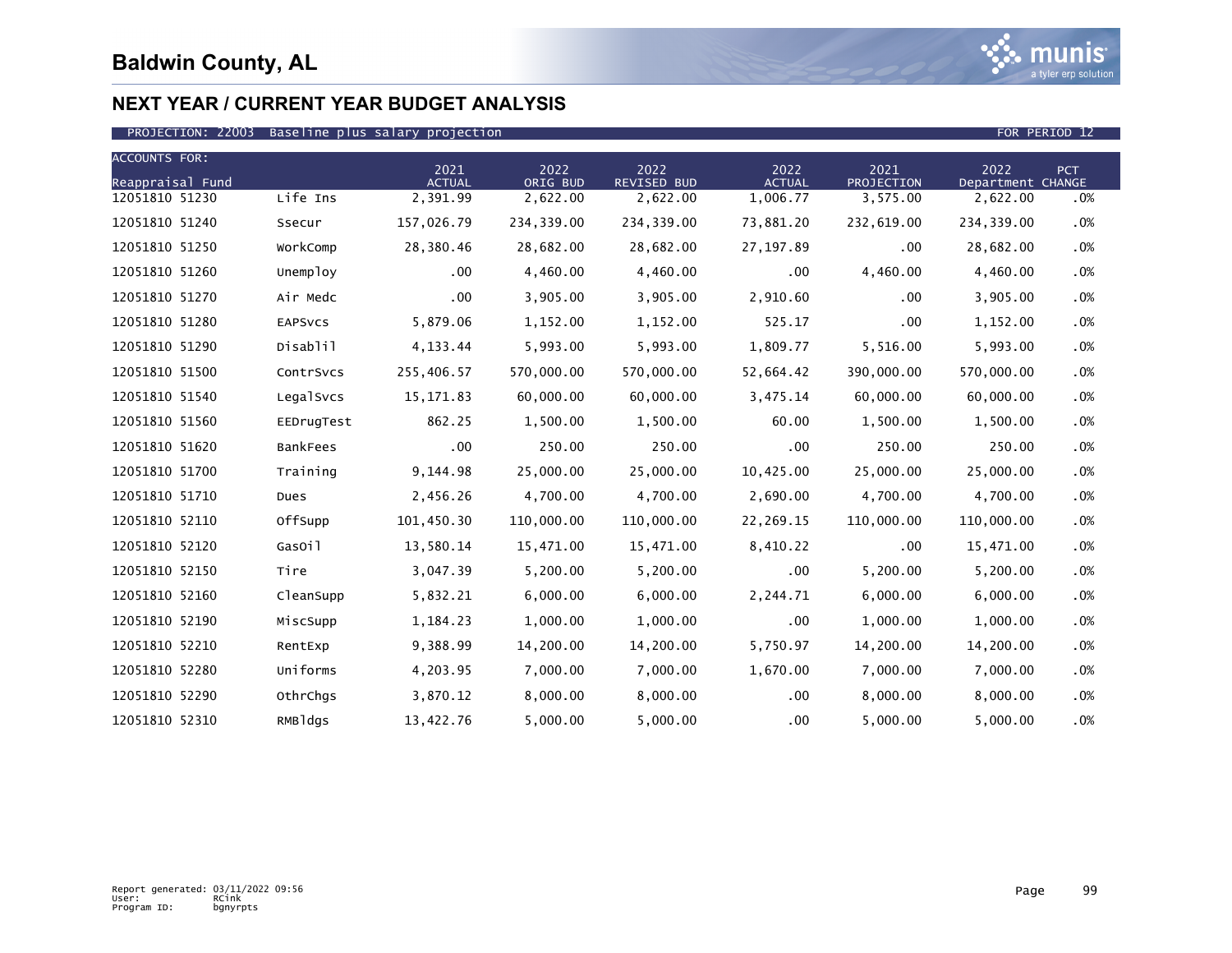

| <b>ACCOUNTS FOR:</b> |                           |                    |                       |                  |                            |                       |                    |                           |        |
|----------------------|---------------------------|--------------------|-----------------------|------------------|----------------------------|-----------------------|--------------------|---------------------------|--------|
| Reappraisal Fund     |                           |                    | 2021<br><b>ACTUAL</b> | 2022<br>ORIG BUD | 2022<br><b>REVISED BUD</b> | 2022<br><b>ACTUAL</b> | 2021<br>PROJECTION | 2022<br>Department CHANGE | PCT    |
| 12051810 52330       |                           | RMOffEq            | 1,989.00              | 3,000.00         | 3,000.00                   | 1,068.00              | 3,000.00           | 3,000.00                  | .0%    |
| 12051810 52340       |                           | <b>RMMV</b>        | 8,566.68              | 15,000.00        | 15,000.00                  | 6,476.22              | 15,000.00          | 15,000.00                 | .0%    |
| 12051810 52350       |                           | CompMain           | 77,472.08             | 550,000,00       | 523,000,00                 | 113,648.65            | .00                | 550.000.00                | .0%    |
| 12051810 52351       |                           | CompSupp           | 35,018.82             | 4,656.00         | 4,656.00                   | 40,356.00             | .00                | 4,656.00                  | .0%    |
| 12051810 52401       |                           | Electricit         | .00                   | 51,000.00        | 51,000.00                  | 25,710.54             | 51,000.00          | 51,000.00                 | .0%    |
| 12051810 52402       |                           | WatSewer           | .00                   | 2,600.00         | 2,600.00                   | 249.44                | 2,600.00           | 2,600.00                  | $.0\%$ |
| 12051810 52403       |                           | Gas                | .00                   | 16,000.00        | 16,000.00                  | $.00 \times$          | 16,000.00          | 16,000.00                 | .0%    |
| 12051810 52404       |                           | Garbage            | .00                   | 2.000.00         | 2,000.00                   | .00                   | 2,000.00           | 2,000.00                  | .0%    |
| 12051810 52510       |                           | Telephone          | 43,939.13             | 42,000.00        | 42,000.00                  | 16.652.82             | 42,000.00          | 42,000.00                 | .0%    |
| 12051810 52520       |                           | Postage            | 81,090.25             | 100,000.00       | 100,000.00                 | 1,468.86              | 100,000.00         | 100,000.00                | $.0\%$ |
| 12051810 52530       |                           | Advertis           | 1,260.00              | 2,000.00         | 2,000.00                   | .00                   | 2,000.00           | 2,000.00                  | .0%    |
| 12051810 52600       |                           | Trave <sup>1</sup> | 14,026.48             | 30,000.00        | 30,000.00                  | 1.069.22              | 30,000.00          | 30,000.00                 | $.0\%$ |
| 12051810 52720       |                           | <b>InsMV</b>       | 1,189.45              | 1,500.00         | 1,500.00                   | 905.84                | 1,500.00           | 1,500.00                  | .0%    |
| 12051810 52750       |                           | InsGL              | 39,035.90             | 40,000.00        | 56,000.00                  | 55,725.99             | 40,000.00          | 40,000.00                 | .0%    |
| 12051810 54070       |                           | LiceL&Tag          | .00                   | 100.00           | 100.00                     | $.00 \times$          | 100.00             | 100.00                    | .0%    |
| 12051810 54090       |                           | Subscrip           | 11,734.60             | 19,000.00        | 19,000.00                  | 9,116.86              | 19,000.00          | 19,000.00                 | $.0\%$ |
| 12051810 54990       |                           | MiscExp            | 23,664.00             | 350,000.00       | 334,000.00                 | 84, 393.62            | .00                | 350,000.00                | $.0\%$ |
| 12051810 55240       |                           | CapImpr            | 141, 152.00           | .00              | 27,000.00                  | 26,299.00             | .00                | .00                       | .0%    |
| 12051810 55500       |                           | CapMotVeh          | 125, 124.00           | 150,000.00       | 150,000.00                 | $.00 \,$              | .00                | 150,000.00                | $.0\%$ |
|                      | TOTAL Reappraisal         |                    | 3,978,262.50          | 6,820,951.00     | 6,820,951.00               | 1,860,558.19          | 4,923,801.00       | 6,820,951.00              | $.0\%$ |
| 120<br>120           | Reappraisal Fund<br>61825 | ProcSlsAss         | $-14,605.00$          | .00              | .00                        | .00                   | .00                | .00                       | .0%    |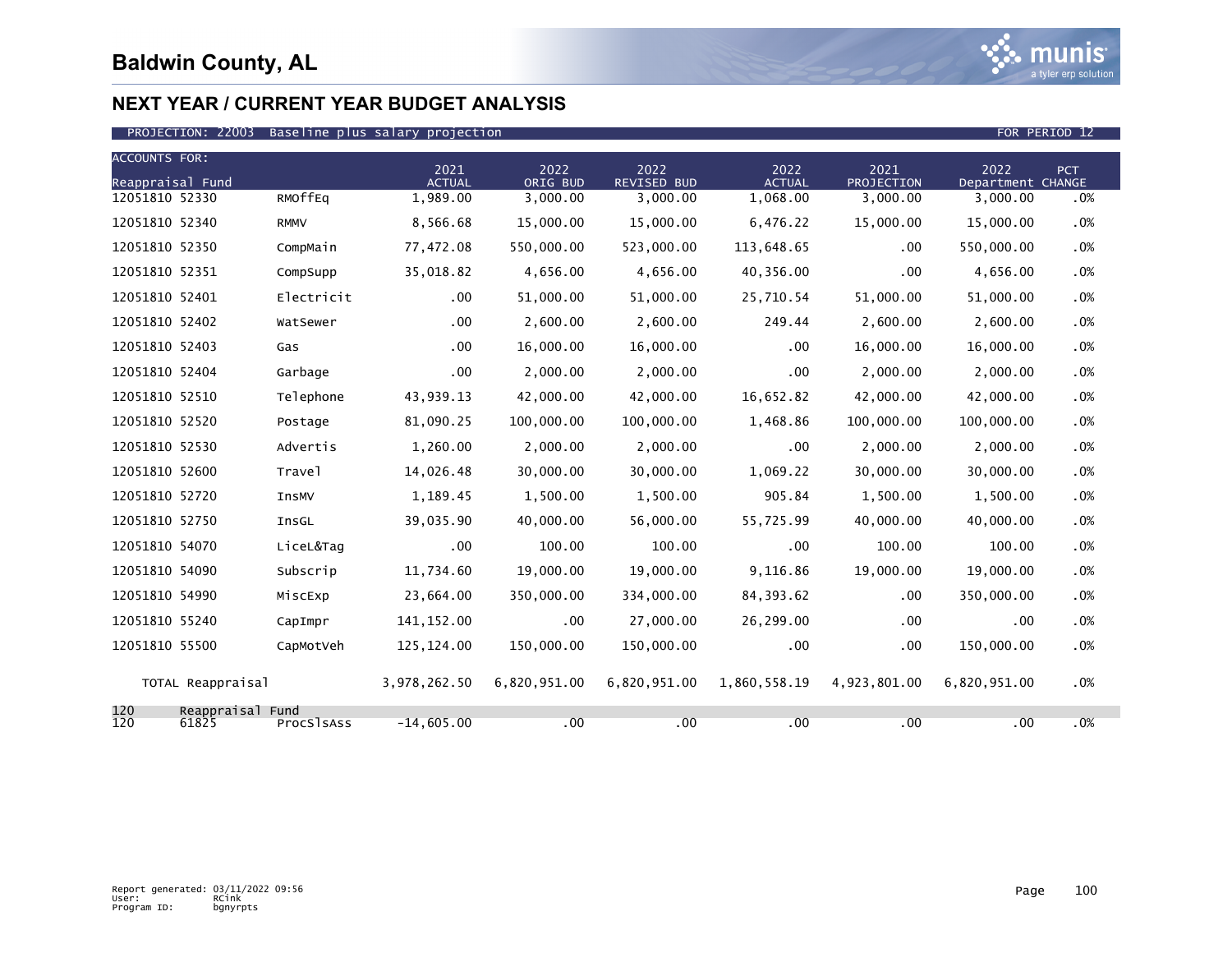

| PROJECTION: 22003 Baseline plus salary projection |                                 |            |                    |                                |                      | FOR PERIOD 12'           |
|---------------------------------------------------|---------------------------------|------------|--------------------|--------------------------------|----------------------|--------------------------|
| <b>ACCOUNTS FOR:</b>                              |                                 |            |                    |                                |                      |                          |
|                                                   | 2021                            | 2022       | 2022               | 2022                           | 2021                 | 2022<br><b>PCT</b>       |
| Reappraisal Fund                                  | <b>ACTUAL</b>                   | ORIG BUD   | <b>REVISED BUD</b> | <b>ACTUAL</b>                  | <b>PROJECTION</b>    | Department CHANGE        |
| TOTAL Reappraisal Fund<br>TOTAL Reappraisal Fund  | $-14.605.00$<br>$-1,602,243.71$ | .00<br>.00 | $.00 \,$<br>.00    | $.00 \cdot$<br>$-3.313.120.43$ | . 00<br>4.903.801.00 | .0%<br>.00<br>.0%<br>.00 |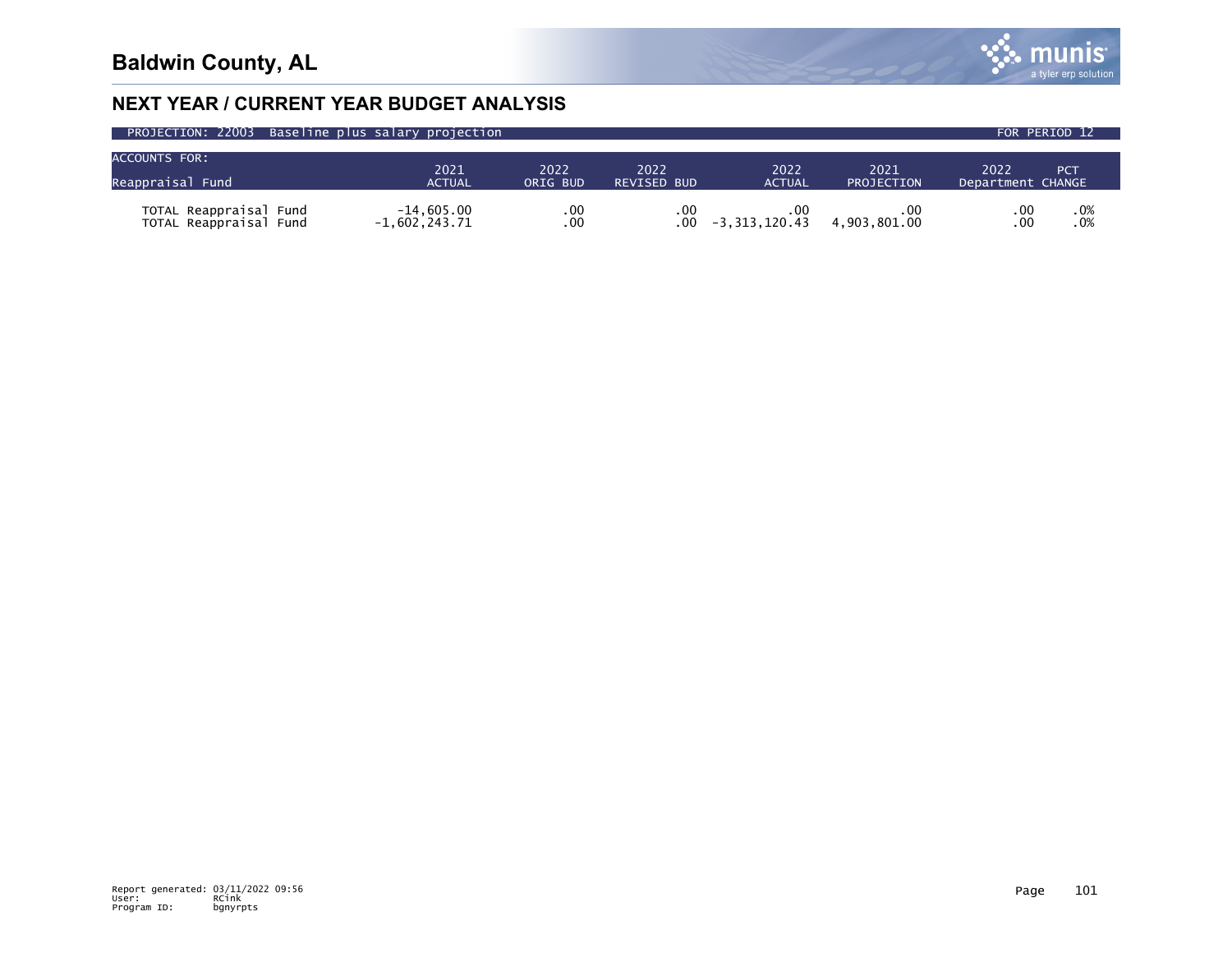|                                | PROJECTION: 22003                                    |                     | Baseline plus salary projection    |                    |                            |                       |                           |                           | FOR PERIOD 12     |
|--------------------------------|------------------------------------------------------|---------------------|------------------------------------|--------------------|----------------------------|-----------------------|---------------------------|---------------------------|-------------------|
| <b>ACCOUNTS FOR:</b>           | Board of Equalization                                |                     | 2021<br><b>ACTUAL</b>              | 2022<br>ORIG BUD   | 2022<br><b>REVISED BUD</b> | 2022<br><b>ACTUAL</b> | 2021<br><b>PROJECTION</b> | 2022<br>Department CHANGE | <b>PCT</b>        |
| 121<br>121<br>121              | Board of Equalization<br>41115<br>47100              | GenPropTx<br>IntInc | $-10,000.00$<br>$-19.87$           | .00<br>.00         | .00<br>.00                 | .00<br>$-5.53$        | .00<br>.00                | .00<br>.00                | .0%<br>.0%        |
|                                | TOTAL Board of Equalization                          |                     | $-10,019.87$                       | .00                | .00                        | $-5.53$               | .00                       | .00                       | .0%               |
| 12151811 51500                 | 12151811 Board of Equalization                       | ContrSvcs           | 2,000.00                           | .00                | .00                        | .00                   | .00                       | .00                       | .0%               |
| 12151811 52600<br><b>TOTAL</b> | TOTAL Board of Equalization<br>Board of Equalization | Trave1              | 787.36<br>2,787.36<br>$-7, 232.51$ | .00<br>.00.<br>.00 | .00<br>.00<br>.00          | .00<br>.00<br>$-5.53$ | .00<br>.00<br>.00         | .00<br>.00<br>.00         | .0%<br>.0%<br>.0% |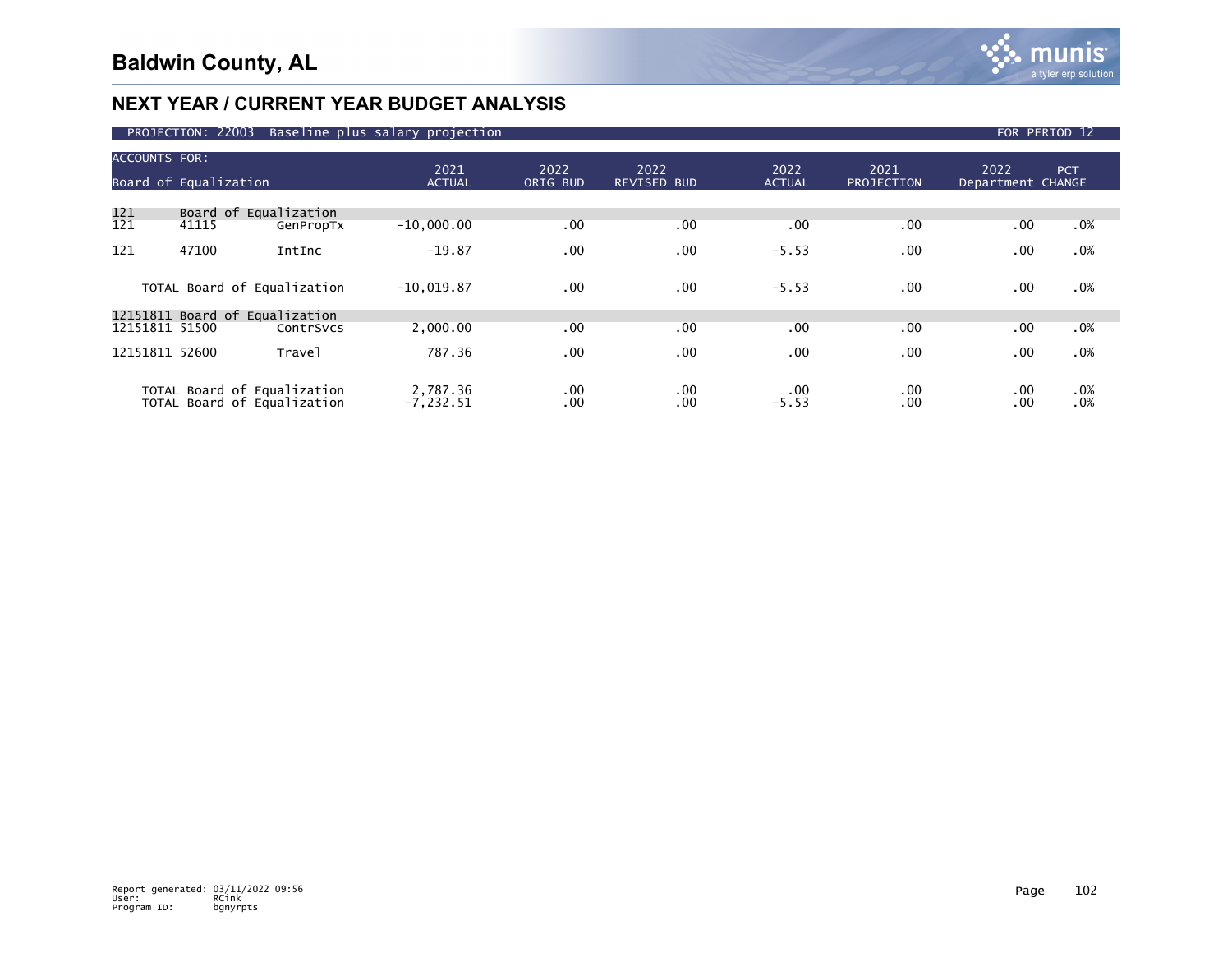

| <b>ACCOUNTS FOR:</b> |                             |                                       |                       |                  |                     |                       |                    |                           |     |
|----------------------|-----------------------------|---------------------------------------|-----------------------|------------------|---------------------|-----------------------|--------------------|---------------------------|-----|
|                      | Council on Aging Fund       |                                       | 2021<br><b>ACTUAL</b> | 2022<br>ORIG BUD | 2022<br>REVISED BUD | 2022<br><b>ACTUAL</b> | 2021<br>PROJECTION | 2022<br>Department CHANGE | PCT |
| 140                  | Council on Aging Fund       |                                       |                       |                  |                     |                       |                    |                           |     |
| 140                  | 44400                       | SARPCont                              | $-73,875.00$          | $-126, 498.00$   | $-126, 498.00$      | $-59,551.75$          | $-126, 498.00$     | $-126, 498.00$            | .0% |
| 140                  | 44881                       | COVIDReimb                            | $-7,772.80$           | $.00 \,$         | $.00 \times$        | 6,487.56              | .00                | .00                       | .0% |
| 140                  | 47100                       | IntInc                                | $-350.77$             | $-1.000.00$      | $-1.000.00$         | $-149.22$             | $-1,000.00$        | $-1,000.00$               | .0% |
| 140                  | 47105                       | IntSrTrea                             | $-41.01$              | $-250.00$        | $-250.00$           | $-16.96$              | $-250.00$          | $-250.00$                 | .0% |
| 140                  | 47380                       | SenTreas                              | $-3, 335.12$          | $-2,500.00$      | $-2,500.00$         | $-1,776.95$           | $-2,500.00$        | $-2,500.00$               | .0% |
| 140                  | 49000                       | FBRBudget                             | .00                   | .00              | $-7,525.00$         | .00                   | .00                | .00                       | .0% |
|                      | TOTAL Council on Aging Fund |                                       | $-85, 374.70$         | $-130, 248.00$   | $-137,773.00$       | $-55,007.32$          | $-130, 248.00$     | $-130, 248.00$            | .0% |
| 14051007 52160       | 14051007 Disaster CO Aging  | CleanSupp                             | 140.80                | .00              | .00                 | .00                   | .00                | .00                       | .0% |
|                      | TOTAL Disaster CO Aging     |                                       | 140.80                | $.00 \times$     | .00                 | .00                   | .00                | .00                       | .0% |
|                      |                             | 14056200 Baldwin County Aging Program |                       |                  |                     |                       |                    |                           |     |
| 14056200 51030       |                             | Overtime                              | 1,043.88              | 1,500.00         | 1,500.00            | 1,012.56              | 1,500.00           | 1,500.00                  | .0% |
| 14056200 51060       |                             | Longevity                             | 7,000.00              | 7,500.00         | 7,500.00            | 7,500.00              | .00                | 7,500.00                  | .0% |
| 14056200 51130       |                             | Salaries                              | 390,400.47            | 425, 122.00      | 425,122.00          | 166,540.56            | 401, 214.00        | 425,122.00                | .0% |
| 14056200 51211       |                             | RetTirI                               | 19,449.77             | 21,689.00        | 21,689.00           | 7,875.49              | 23,358.00          | 21,689.00                 | .0% |
| 14056200 51212       |                             | RetTirII                              | 3,883.16              | 5,714.00         | 5,714.00            | 2,289.53              | .00                | 5,714.00                  | .0% |
| 14056200 51220       |                             | HlthIns                               | 80,440.90             | 94,600.00        | 94,600.00           | 34,853.10             | 92,682.00          | 94,600.00                 | .0% |
| 14056200 51230       |                             | Life Ins                              | 434.24                | 513.00           | 513.00              | 178.27                | 440.00             | 513.00                    | .0% |
| 14056200 51240       |                             | Ssecur                                | 27,967.12             | 30,048.00        | 30,048.00           | 12,391.95             | 31, 345.00         | 30,048.00                 | .0% |
| 14056200 51250       |                             | WorkComp                              | 2,229.95              | 2,004.00         | 2,029.00            | 2,022.69              | .00                | 2,004.00                  | .0% |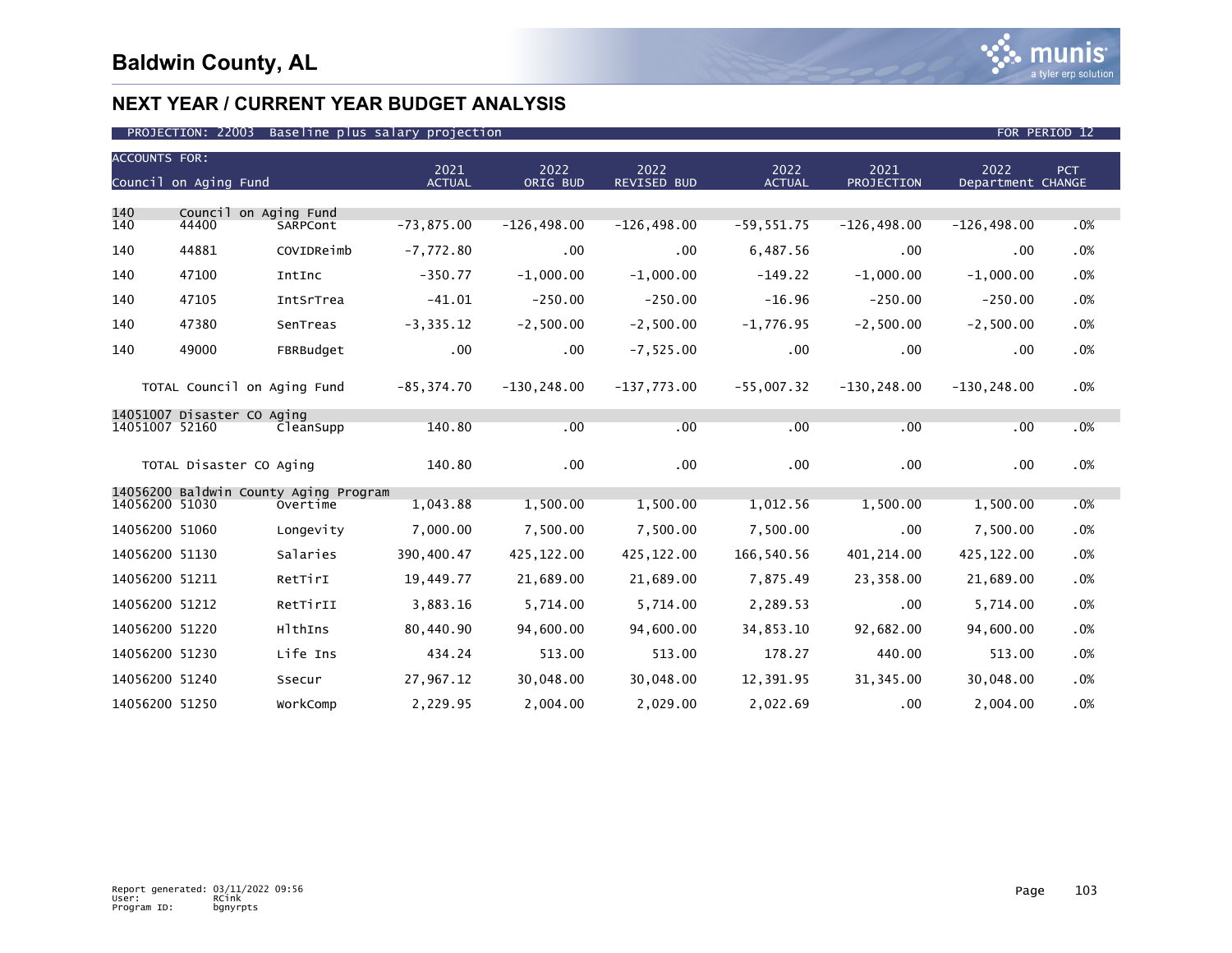| <b>ACCOUNTS FOR:</b>  |                |                       |                  |                            |                       |                    |                           |            |
|-----------------------|----------------|-----------------------|------------------|----------------------------|-----------------------|--------------------|---------------------------|------------|
| Council on Aging Fund |                | 2021<br><b>ACTUAL</b> | 2022<br>ORIG BUD | 2022<br><b>REVISED BUD</b> | 2022<br><b>ACTUAL</b> | 2021<br>PROJECTION | 2022<br>Department CHANGE | <b>PCT</b> |
| 14056200 51260        | Unemploy       | 675.36                | 600.00           | 600.00                     | .00                   | 600.00             | 600.00                    | .0%        |
| 14056200 51270        | Air Medc       | .00                   | 605.00           | 605.00                     | 323.40                | .00                | 605.00                    | .0%        |
| 14056200 51280        | <b>EAPSVCS</b> | 653.23                | .00              | .00                        | 22.28                 | 200.00             | .00                       | .0%        |
| 14056200 51290        | Disablil       | 692.91                | 755.00           | 755.00                     | 287.59                | 744.00             | 755.00                    | .0%        |
| 14056200 51500        | ContrSvcs      | 32,460.26             | 85,000.00        | 85,000.00                  | 29,289.37             | 85,000.00          | 85,000.00                 | .0%        |
| 14056200 51530        | Pest Con       | 200.00                | 250.00           | 250.00                     | 232.50                | 250.00             | 250.00                    | .0%        |
| 14056200 51560        | EEDrugTest     | 156.00                | 250.00           | 250.00                     | $.00 \,$              | 250.00             | 250.00                    | .0%        |
| 14056200 51620        | BankFees       | .00                   | 400.00           | 400.00                     | $.00 \,$              | 400.00             | 400.00                    | .0%        |
| 14056200 51700        | Training       | .00                   | 300.00           | 300.00                     | $.00 \,$              | 300.00             | 300.00                    | .0%        |
| 14056200 51710        | Dues           | .00                   | 100.00           | 300.00                     | .00                   | 100.00             | 100.00                    | .0%        |
| 14056200 52110        | OffSupp        | 5,984.22              | 8,900.00         | 8,900.00                   | 10,960.51             | 8,900.00           | 8,900.00                  | .0%        |
| 14056200 52120        | GasOil         | 1,540.74              | 2,096.00         | 2,096.00                   | 725.44                | .00                | 2,096.00                  | .0%        |
| 14056200 52130        | Material       | 1,451.27              | 1,500.00         | 1,500.00                   | 663.65                | 1,500.00           | 1,500.00                  | .0%        |
| 14056200 52150        | Tire           | 187.39                | 1,000.00         | 1,000.00                   | .00                   | 1,000.00           | 1,000.00                  | .0%        |
| 14056200 52160        | CleanSupp      | 436.55                | 1,500.00         | 1,500.00                   | 814.99                | 1,500.00           | 1,500.00                  | .0%        |
| 14056200 52190        | MiscSupp       | 377.24                | 500.00           | 500.00                     | 50.83                 | 500.00             | 500.00                    | .0%        |
| 14056200 52210        | RentExp        | 2,346.57              | 2,000.00         | 2,000.00                   | 1,351.40              | 2,000.00           | 2,000.00                  | .0%        |
| 14056200 52310        | RMBldgs        | 1,479.00              | 2,000.00         | 2,000.00                   | 152.95                | 2,000.00           | 2,000.00                  | .0%        |
| 14056200 52340        | <b>RMMV</b>    | 1,994.87              | 2,250.00         | 2,250.00                   | 872.38                | 1,200.00           | 2,250.00                  | .0%        |
| 14056200 52350        | CompMain       | 126.09                | 900.00           | 8,200.00                   | 8,822.81              | 900.00             | 900.00                    | .0%        |
| 14056200 52351        | CompSupp       | 4,144.65              | 5,835.00         | 5,835.00                   | 6,054.70              | .00                | 5,835.00                  | .0%        |
| 14056200 52400        | Utilities      | 1,029.20              | 1,400.00         | 1,400.00                   | 18.20                 | 1,400.00           | 1,400.00                  | .0%        |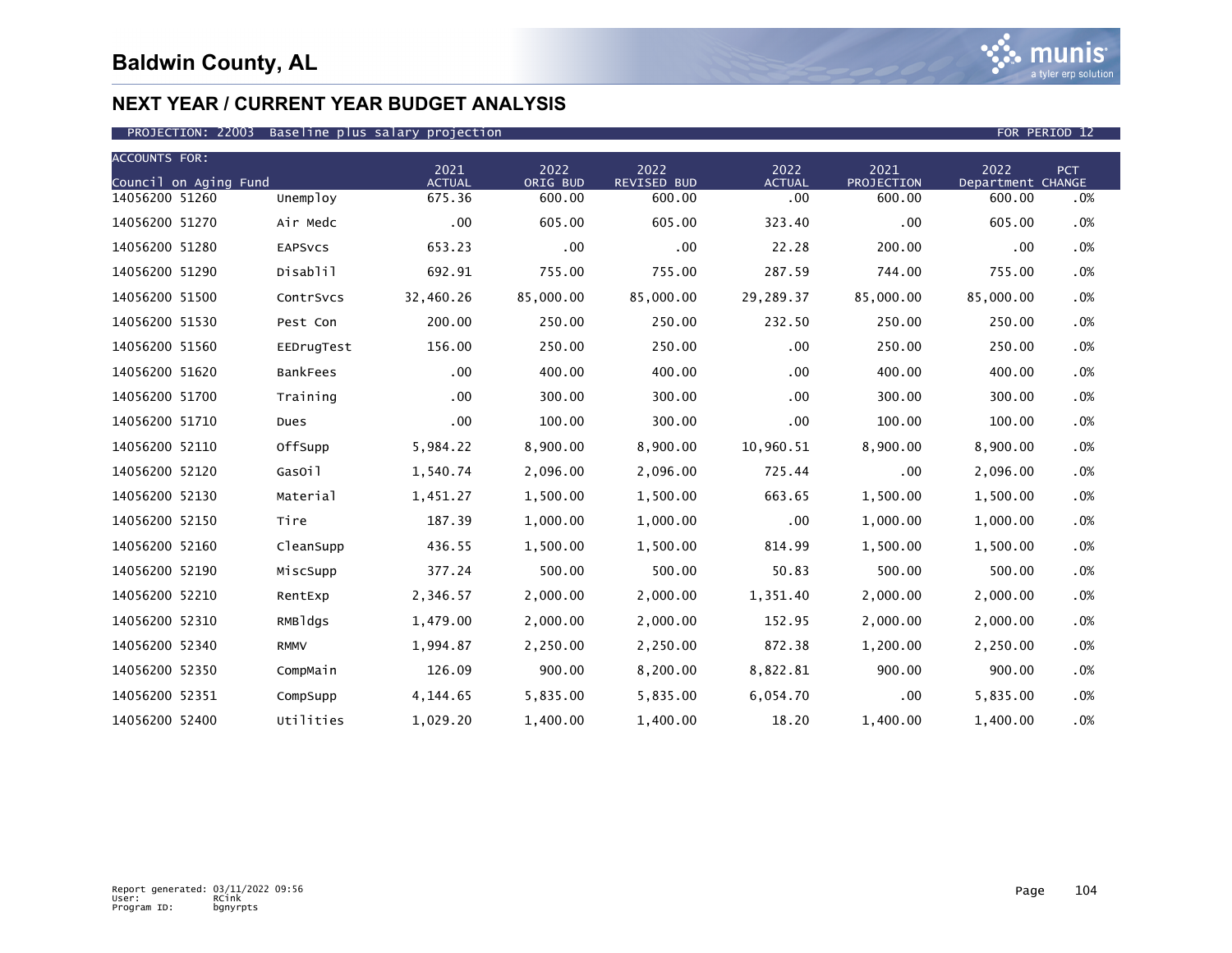

| <b>ACCOUNTS FOR:</b>  |                                                            |                            |                       |                            |                                  |                            |                            |            |
|-----------------------|------------------------------------------------------------|----------------------------|-----------------------|----------------------------|----------------------------------|----------------------------|----------------------------|------------|
| Council on Aging Fund |                                                            | 2021<br><b>ACTUAL</b>      | 2022<br>ORIG BUD      | 2022<br><b>REVISED BUD</b> | 2022<br><b>ACTUAL</b>            | 2021<br>PROJECTION         | 2022<br>Department CHANGE  | <b>PCT</b> |
| 14056200 52401        | Electricit                                                 | 4,961.76                   | 6,700.00              | 6,700.00                   | 2,676.00                         | 4,700.00                   | 6,700.00                   | .0%        |
| 14056200 52402        | WatSewer                                                   | 5,163.46                   | 800.00                | 800.00                     | 500.56                           | 600.00                     | 800.00                     | .0%        |
| 14056200 52404        | Garbage                                                    | 1,818.77                   | 2,000.00              | 2,000.00                   | 174.73                           | 2,000.00                   | 2,000.00                   | .0%        |
| 14056200 52510        | Telephone                                                  | 11,954.32                  | 11,500.00             | 11,500.00                  | 3,465.80                         | 11,500.00                  | 11,500.00                  | .0%        |
| 14056200 52520        | Postage                                                    | 938.53                     | 1,200.00              | 1,200.00                   | 450.45                           | 1,200.00                   | 1,200.00                   | .0%        |
| 14056200 52530        | Advertis                                                   | 1,273.64                   | 1,600.00              | 1,600.00                   | 748.79                           | 1,600.00                   | 1,600.00                   | .0%        |
| 14056200 52600        | Travel                                                     | 121.30                     | 500.00                | 500.00                     | .00                              | 500.00                     | 500.00                     | .0%        |
| 14056200 52670        | SrAidTrav                                                  | 2,655.73                   | 2,625.00              | 2,625.00                   | 1,006.20                         | 2,625.00                   | 2,625.00                   | .0%        |
| 14056200 52700        | <b>Insurance</b>                                           | .00                        | 2,550.00              | 2,550.00                   | $.00 \times$                     | 2,550.00                   | 2,550.00                   | .0%        |
| 14056200 52720        | <b>InsMV</b>                                               | .00                        | 200.00                | 200.00                     | $.00 \times$                     | 200.00                     | 200.00                     | .0%        |
| 14056200 52730        | Surety                                                     | 305.96                     | 300.00                | 300.00                     | 305.96                           | 300.00                     | 300.00                     | .0%        |
| 14056200 52750        | InsGL                                                      | 8,871.79                   | 9,000.00              | 9,000.00                   | 8,756.94                         | 9,000.00                   | 9,000.00                   | .0%        |
|                       | TOTAL Baldwin County Aging P                               | 626,850.30                 | 745,806.00            | 753,331.00                 | 313, 392.58                      | 696,058.00                 | 745,806.00                 | .0%        |
| 140                   | Council on Aging Fund                                      |                            |                       |                            |                                  |                            |                            |            |
| 140<br>61100          | TI100                                                      | $-518,633.00$              | $-615, 558.00$        | $-615, 558.00$             | $-615.558.00$                    | $-518.633.00$              | $-615, 558.00$             | .0%        |
|                       | TOTAL Council on Aging Fund<br>TOTAL Council on Aging Fund | $-518,633.00$<br>22,983.40 | $-615, 558.00$<br>.00 | $-615, 558.00$<br>.00      | $-615, 558.00$<br>$-357, 172.74$ | $-518,633.00$<br>47,177.00 | $-615, 558.00$<br>$.00 \,$ | .0%<br>.0% |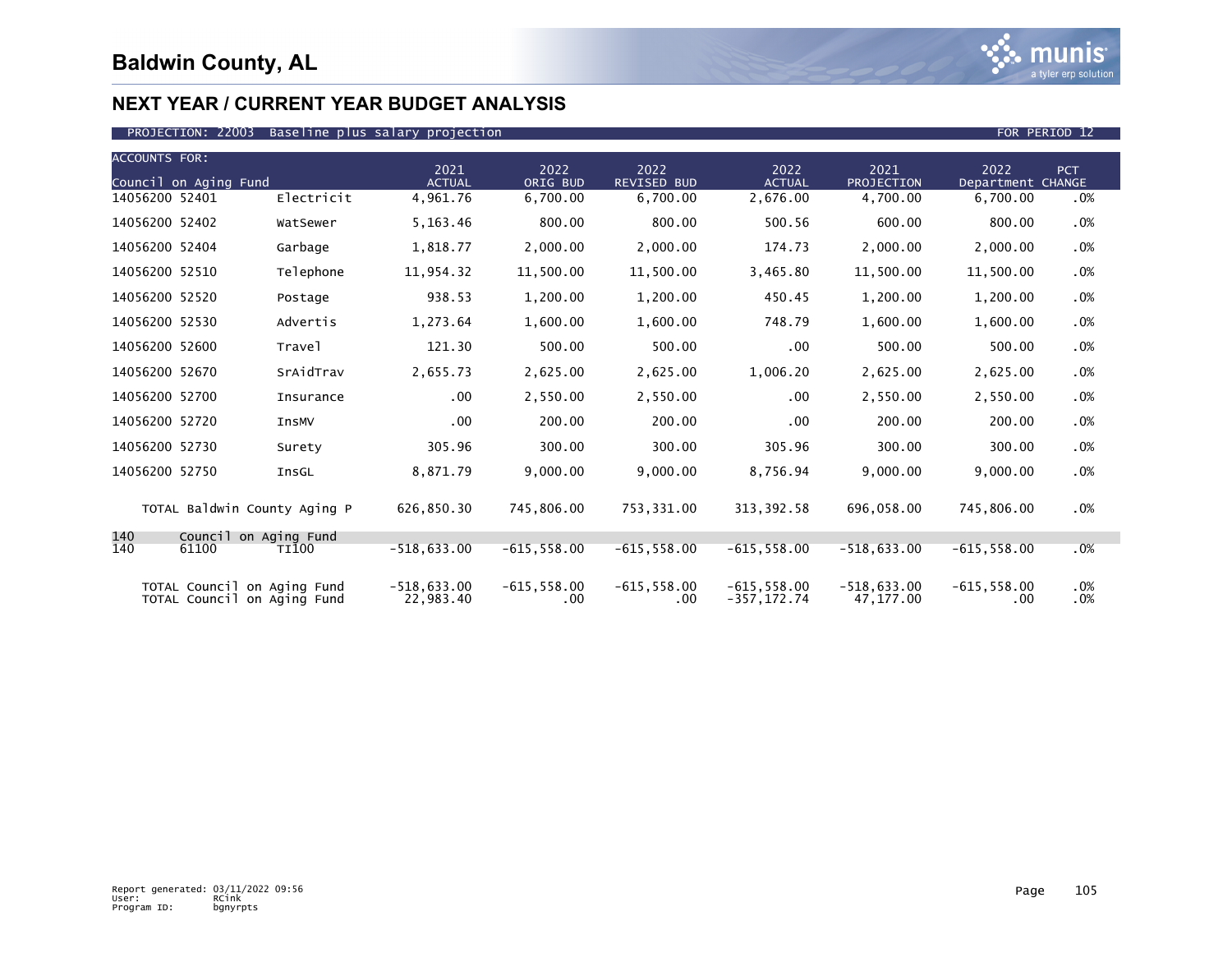

| <b>ACCOUNTS FOR:</b>           |                               |                  | 2021           | 2022                                        | 2022                                                  | 2022          | 2021                                        | 2022              | PCT |
|--------------------------------|-------------------------------|------------------|----------------|---------------------------------------------|-------------------------------------------------------|---------------|---------------------------------------------|-------------------|-----|
| Section 18 Fund                |                               |                  | <b>ACTUAL</b>  | ORIG BUD                                    | REVISED BUD                                           | <b>ACTUAL</b> | PROJECTION                                  | Department CHANGE |     |
| 143<br>143                     | Section 18 Fund<br>44284      | DAPMatch         | .00            | $-50,000.00$                                | $-50,000.00$                                          | .00           | $.00 \,$                                    | $-50,000.00$      | .0% |
| 143                            | 44285                         | FHMatch          | $.00 \,$       | $-217,590.00$                               | $-217,590.00$                                         | $.00 \,$      | $-217,590.00$                               | $-217,590.00$     | .0% |
| 143                            | 44287                         | LXMatch          | $.00 \,$       | $-156, 527.00$                              | $-156, 527.00$                                        | $.00 \,$      | $.00 \,$                                    | $-156, 527.00$    | .0% |
| 143                            | 44300                         | Grants           |                | $-1,797,000.00 -5,282,842.00 -5,282,842.00$ |                                                       | $.00 \,$      | $.00 \,$                                    | $-5, 282, 842.00$ | .0% |
| 143                            | 44880                         | <b>FEMASally</b> | .00            | $.00 \times$                                | .00 <sub>1</sub>                                      | 12,524.60     | $.00 \,$                                    | .00               | .0% |
| 143                            | 44881                         | COVIDReimb       | $-29, 362.14$  | $.00 \times$                                | .00 <sub>1</sub>                                      | .00           | $.00 \,$                                    | .00               | .0% |
| 143                            | 44882                         | StateSally       | .00            | $.00 \,$                                    | $.00 \,$                                              | 2,087.43      | $.00 \,$                                    | .00               | .0% |
| 143                            | 45610                         | ContrSvcs        | $-115, 287.57$ | $-150,000.00$                               | $-150,000.00$                                         | $-65,798.15$  | $.00 \,$                                    | $-150,000.00$     | .0% |
| 143                            | 47100                         | IntInc           | $-524.24$      | .00                                         | $.00 \cdot$                                           | $-136.52$     | $.00 \,$                                    | .00               | .0% |
| 143                            | 47700                         | Fares            | $-159, 390.27$ | $-150,000.00$                               | $-150,000.00$                                         | $-77,900.39$  | $.00 \,$                                    | $-150,000.00$     | .0% |
| 143                            | 47850                         | Misc Rev         | $-39,526.41$   | $-57,000.00$                                | $-57,000.00$                                          | $-16,791.69$  | $-57,000.00$                                | $-57,000.00$      | .0% |
| 143                            | 47905                         | <b>InsRec</b>    | $-11, 365.15$  | $.00 \,$                                    | .00                                                   | $.00 \,$      | $.00 \,$                                    | .00               | .0% |
| 143                            | 49000                         | FBRBudget        | .00            | 327,420.00                                  | 325,323.00                                            | $.00 \,$      | $.00 \,$                                    | 327,420.00        | .0% |
|                                | TOTAL Section 18 Fund         |                  |                |                                             | $-2, 152, 455.78$ $-5, 736, 539.00$ $-5, 738, 636.00$ |               | $-146,014.72$ $-274,590.00$ $-5,736,539.00$ |                   | .0% |
| 14351028 TBD<br>14351028 52310 |                               | RMBldgs          | 497.00         | .00                                         | .00                                                   | .00           | .00                                         | .00               | .0% |
|                                | TOTAL TBD                     |                  | 497.00         | $.00 \times$                                | $.00 \times$                                          | .00           | $.00 \,$                                    | .00               | .0% |
| 14351930 51030                 | 14351930 BRATS Administration | Overtime         | 584.07         | 7,000.00                                    | 7,000.00                                              | 278.85        | 7.000.00                                    | 7,000.00          | .0% |
| 14351930 51060                 |                               | Longevity        | 5,000.00       | 5,000.00                                    | 5,000.00                                              | 5,000.00      | $.00 \,$                                    | 5,000.00          | .0% |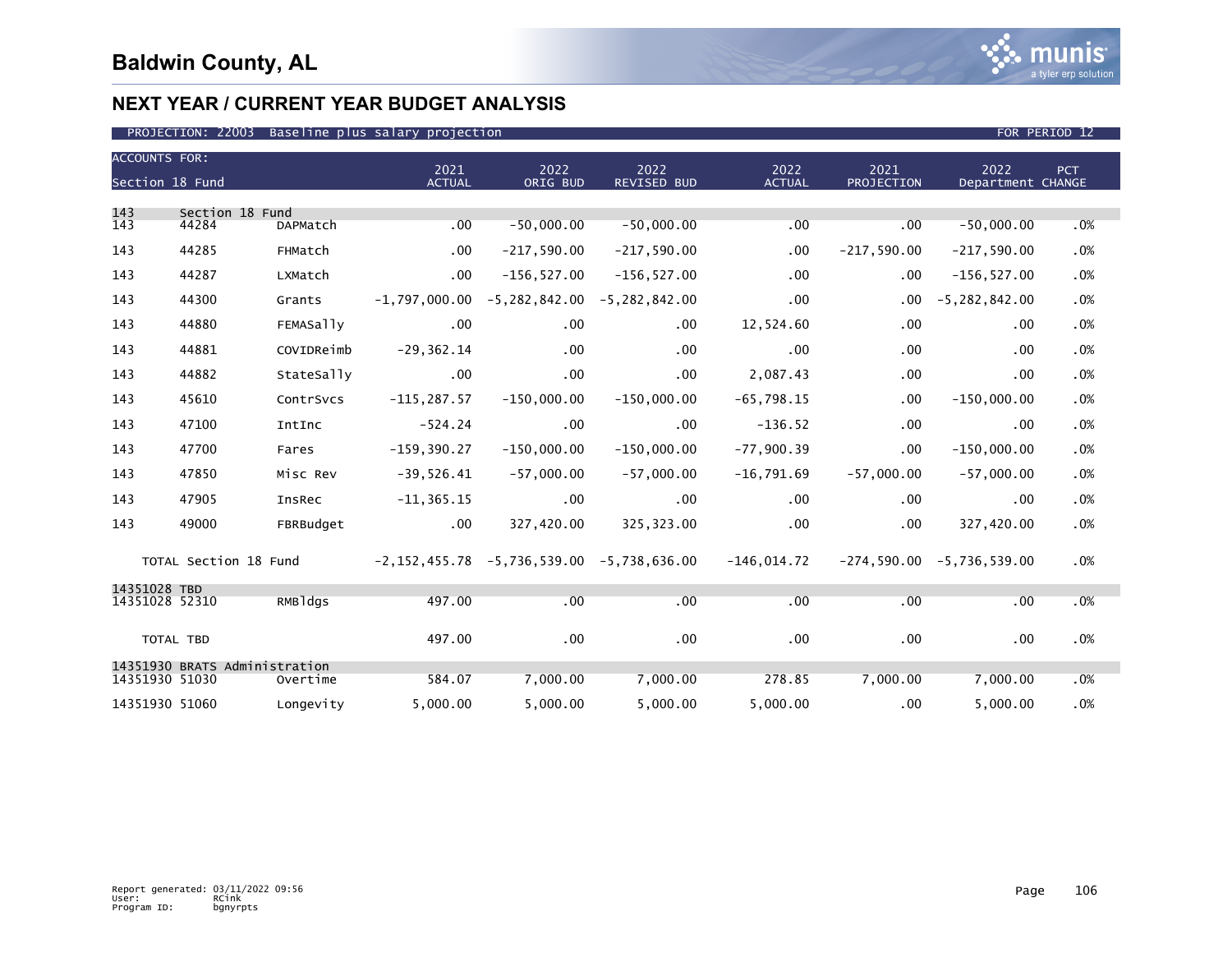

| <b>ACCOUNTS FOR:</b> |                 |                       |                  |                            |                       |                    |                           |            |
|----------------------|-----------------|-----------------------|------------------|----------------------------|-----------------------|--------------------|---------------------------|------------|
| Section 18 Fund      |                 | 2021<br><b>ACTUAL</b> | 2022<br>ORIG BUD | 2022<br><b>REVISED BUD</b> | 2022<br><b>ACTUAL</b> | 2021<br>PROJECTION | 2022<br>Department CHANGE | <b>PCT</b> |
| 14351930 51130       | Salaries        | 409, 357.40           | 571,138.00       | 571,138.00                 | 217,987.26            | 432, 377.00        | 571,138.00                | .0%        |
| 14351930 51211       | RetTirI         | 18,166.65             | 24,707.00        | 24,707.00                  | 9,127.05              | 25,487.00          | 24,707.00                 | .0%        |
| 14351930 51212       | RetTirII        | 5,997.35              | 11,779.00        | 11,779.00                  | 3,937.77              | .00                | 11,779.00                 | .0%        |
| 14351930 51220       | HlthIns         | 86,750.60             | 128,283.00       | 128,283.00                 | 34,160.40             | 92,682.00          | 128,283.00                | .0%        |
| 14351930 51221       | <b>RETINS</b>   | .00                   | 18,300.00        | 18,300.00                  | .00                   | .00                | 18,300.00                 | .0%        |
| 14351930 51230       | Life Ins        | 452.16                | 513.00           | 513.00                     | 200.88                | 495.00             | 513.00                    | .0%        |
| 14351930 51240       | Ssecur          | 29,285.47             | 41,081.00        | 41,081.00                  | 16,176.08             | 33,998.00          | 41,081.00                 | .0%        |
| 14351930 51250       | WorkComp        | 3,988.74              | 4,547.00         | 4,612.00                   | 4,604.80              | .00                | 4,547.00                  | .0%        |
| 14351930 51260       | Unemploy        | .00                   | 649.00           | 649.00                     | .00                   | 649.00             | 649.00                    | .0%        |
| 14351930 51270       | Air Medc        | .00                   | 660.00           | 660.00                     | 660.00                | .00                | 660.00                    | .0%        |
| 14351930 51280       | <b>EAPSVCS</b>  | 3,396.84              | .00              | $.00 \times$               | 133.66                | 942.00             | .00                       | .0%        |
| 14351930 51290       | Disablil        | 760.76                | 1,041.00         | 1,041.00                   | 356.80                | 802.00             | 1,041.00                  | .0%        |
| 14351930 51500       | ContrSvcs       | 41,951.40             | 2,150,585.00     | 2,000,585.00               | 9,745.39              | .00                | 2,150,585.00              | .0%        |
| 14351930 51530       | Pest Con        | 866.00                | 1,000.00         | 1,000.00                   | 704.00                | 1,000.00           | 1,000.00                  | .0%        |
| 14351930 51560       | EEDrugTest      | 3,167.00              | 2,000.00         | 2,000.00                   | 909.75                | 2,000.00           | 2,000.00                  | .0%        |
| 14351930 51620       | <b>BankFees</b> | $.00 \,$              | 500.00           | 500.00                     | .00                   | 500.00             | 500.00                    | .0%        |
| 14351930 51700       | Training        | 130.00                | 2,000.00         | 2,000.00                   | .00                   | 2,000.00           | 2,000.00                  | .0%        |
| 14351930 51710       | Dues            | 4,500.00              | 2,600.00         | 2.600.00                   | 1,250.00              | 2,600.00           | 2.600.00                  | .0%        |
| 14351930 52110       | OffSupp         | 9,161.43              | 25,000.00        | 25,000.00                  | 4,141.49              | 25,000.00          | 25,000.00                 | .0%        |
| 14351930 52120       | GasOil          | 2,186.78              | 2,638.00         | 2,638.00                   | 933.68                | .00                | 2,638.00                  | .0%        |
| 14351930 52140       | SmTools         | 21,110.49             | 30,000.00        | 30,000.00                  | 9,358.64              | 30,000.00          | 30,000,00                 | .0%        |
| 14351930 52190       | MiscSupp        | .00                   | $.00 \,$         | $.00 \,$                   | 55.29                 | .00                | .00                       | .0%        |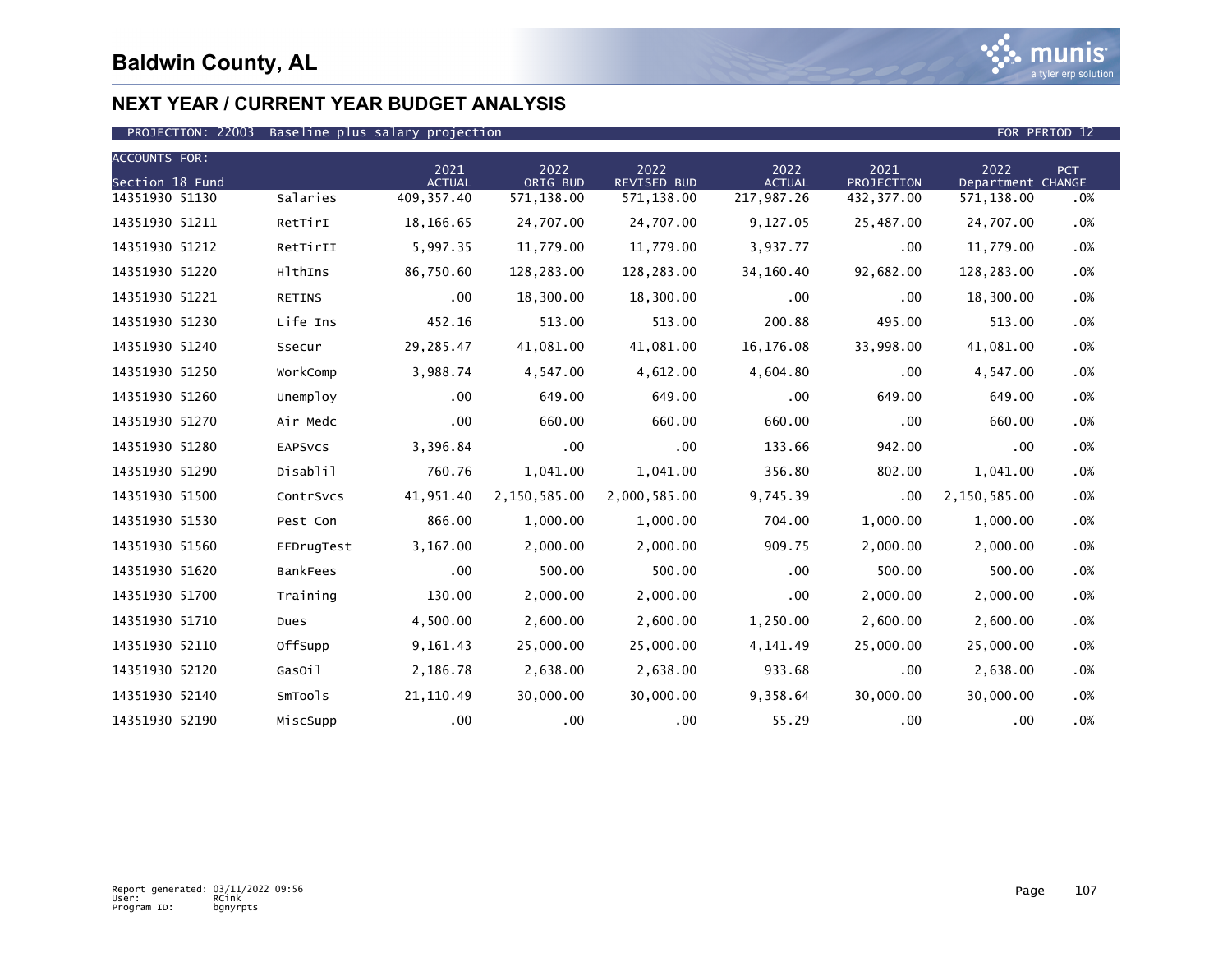

| <b>ACCOUNTS FOR:</b> |                                                  |                       |                  |                            |                       |                    |                           |            |
|----------------------|--------------------------------------------------|-----------------------|------------------|----------------------------|-----------------------|--------------------|---------------------------|------------|
| Section 18 Fund      |                                                  | 2021<br><b>ACTUAL</b> | 2022<br>ORIG BUD | 2022<br><b>REVISED BUD</b> | 2022<br><b>ACTUAL</b> | 2021<br>PROJECTION | 2022<br>Department CHANGE | <b>PCT</b> |
| 14351930 52210       | RentExp                                          | 3,856.45              | 3,500.00         | 3,500.00                   | 1,495.76              | 3,500.00           | 3,500.00                  | .0%        |
| 14351930 52280       | Uniforms                                         | 85.00                 | .00              | $.00 \times$               | 1,033.06              | .00                | .00                       | .0%        |
| 14351930 52310       | RMBldgs                                          | 2,346.56              | 8,500.00         | 8,500.00                   | 4,817.63              | 8,500.00           | 8,500.00                  | .0%        |
| 14351930 52350       | CompMain                                         | 225,006.80            | 216,000.00       | 216,000.00                 | 67,500.00             | 330,000.00         | 216,000.00                | .0%        |
| 14351930 52351       | CompSupp                                         | 10,530.81             | 11,254.00        | 11,254.00                  | 11,471.00             | .00                | 11,254.00                 | .0%        |
| 14351930 52400       | Utilities                                        | .00                   | 750.00           | 750.00                     | .00                   | 750.00             | 750.00                    | .0%        |
| 14351930 52510       | Telephone                                        | 22,619.46             | 12,500.00        | 12,500.00                  | 5,028.70              | 12,500.00          | 12,500.00                 | .0%        |
| 14351930 52520       | Postage                                          | 467.54                | 800.00           | 800.00                     | 130.00                | 800.00             | 800.00                    | .0%        |
| 14351930 52530       | Advertis                                         | 1,524.33              | 10,000.00        | 10,000.00                  | 1,394.75              | 10,000.00          | 10,000.00                 | .0%        |
| 14351930 52600       | Travel                                           | 1,550.02              | 16,000.00        | 16,000.00                  | 616.37                | 16,000.00          | 16,000.00                 | .0%        |
| 14351930 52720       | InsMV                                            | 11,033.07             | 20,600.00        | 19,809.00                  | 11, 182.51            | 20,600.00          | 20,600.00                 | .0%        |
| 14351930 55500       | CapMotVeh                                        | .00                   | 386,696.00       | 386,696.00                 | 39,300.40             | .00                | 386,696.00                | .0%        |
| 14351930 55950       | CapCIP                                           | .00                   | .00              | .00                        | 5,094.29              | .00                | .00                       | .0%        |
|                      | TOTAL BRATS Administration                       | 925,833.18            | 3,717,621.00     | 3,566,895.00               | 468,786.26            | 1,060,182.00       | 3,717,621.00              | .0%        |
| 14351935 51030       | 14351935 County Transportation Sec18<br>Overtime | 8, 153. 43            | 20,000.00        | 20,000.00                  | 2,550.74              | 20,000.00          | 20,000.00                 | .0%        |
|                      |                                                  |                       |                  |                            |                       |                    |                           |            |
| 14351935 51060       | Longevity                                        | 9,000.00              | 10,500.00        | 10,500.00                  | 10,500.00             | .00                | 10,500.00                 | .0%        |
| 14351935 51130       | Salaries                                         | 883, 143.80           | 1, 151, 743.00   | 1, 151, 743.00             | 386,278.73            | 1,124,251.00       | 1, 151, 743.00            | .0%        |
| 14351935 51211       | RetTirI                                          | 20,772.70             | 22,788.00        | 22,788.00                  | 9,227.78              | 66,370.00          | 22,788.00                 | .0%        |
| 14351935 51212       | RetTirII                                         | 30,951.35             | 49,304.00        | 49,304.00                  | 13,356.79             | .00                | 49,304.00                 | .0%        |
| 14351935 51220       | HlthIns                                          | 203, 558.10           | 270,183.00       | 270, 183.00                | 89,504.40             | 228,383.00         | 270, 183.00               | .0%        |
| 14351935 51230       | Life Ins                                         | 1,051.41              | 1,254.00         | 1,254.00                   | 463.52                | 1,375.00           | 1,254.00                  | .0%        |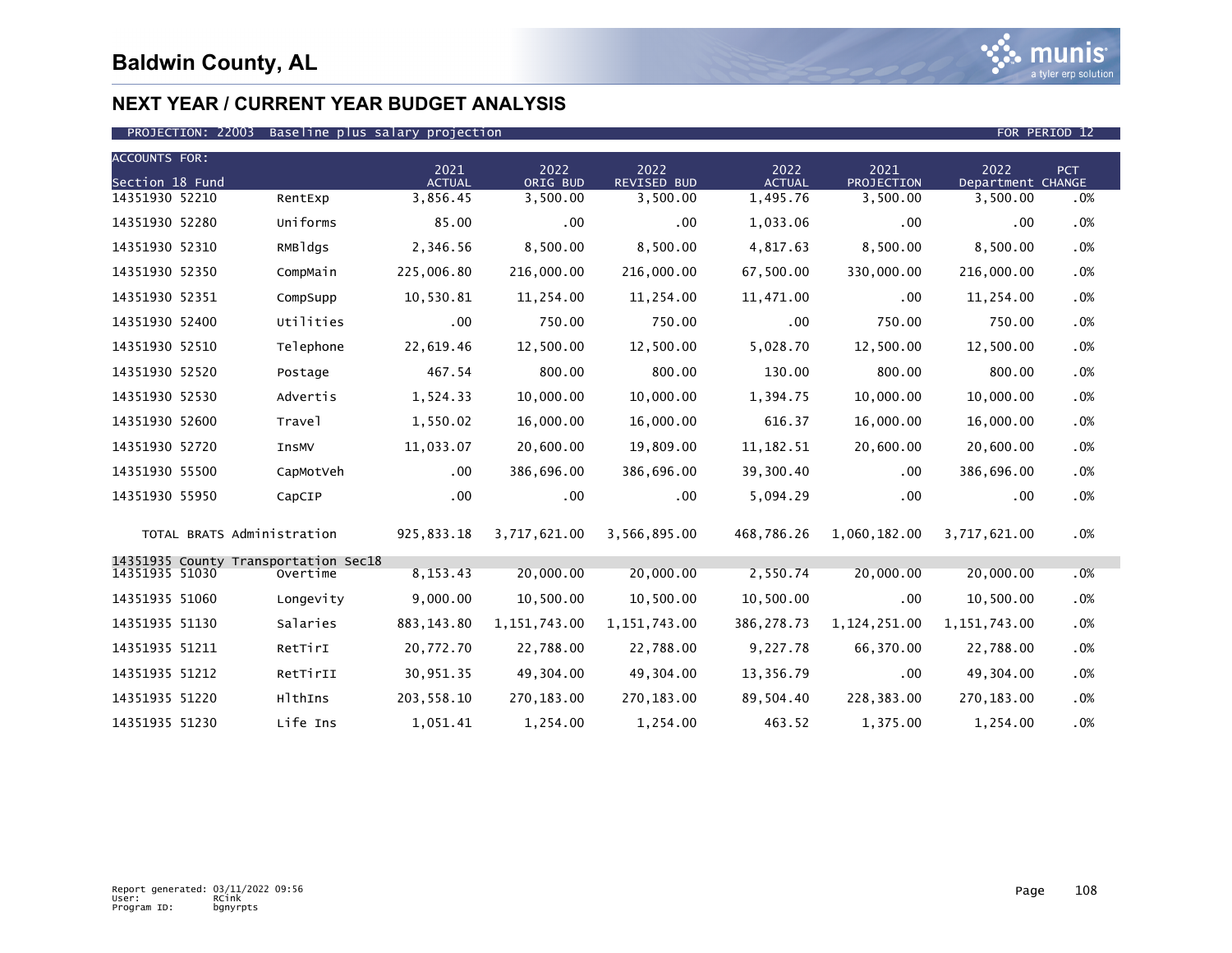

| <b>ACCOUNTS FOR:</b><br>Section 18 Fund         |              | 2021<br><b>ACTUAL</b> | 2022<br>ORIG BUD | 2022<br><b>REVISED BUD</b> | 2022<br><b>ACTUAL</b> | 2021<br>PROJECTION | 2022<br>Department CHANGE | <b>PCT</b> |
|-------------------------------------------------|--------------|-----------------------|------------------|----------------------------|-----------------------|--------------------|---------------------------|------------|
| 14351935 51240                                  | Ssecur       | 63,952.39             | 83, 374.00       | 83,374.00                  | 28,652.33             | 88,222.00          | 83, 374.00                | .0%        |
| 14351935 51250                                  | WorkComp     | 49,473.37             | 46,229.00        | 47,729.00                  | 47,439.62             | .00                | 46,229.00                 | .0%        |
| 14351935 51260                                  | Unemploy     | 1,427.50              | 1,679.00         | 1,679.00                   | .00                   | 1,679.00           | 1,679.00                  | .0%        |
| 14351935 51270                                  | Air Medc     | .00                   | 2,035.00         | 2,035.00                   | 957.00                | .00                | 2,035.00                  | .0%        |
| 14351935 51290                                  | Disablil     | 1,515.72              | 1,629.00         | 1,629.00                   | 665.92                | 2,086.00           | 1,629.00                  | .0%        |
| 14351935 51500                                  | ContrSvcs    | 82,958.83             | $.00 \,$         | 150,000.00                 | 63,938.47             | .00                | .00                       | .0%        |
| 14351935 51560                                  | EEDrugTest   | 742.75                | 1,000.00         | 1,000.00                   | 207.50                | 1,000.00           | 1,000.00                  | .0%        |
| 14351935 52120                                  | GasOil       | 225,052.94            | 208,950.00       | 208,950.00                 | 106,858.46            | .00                | 208,950.00                | .0%        |
| 14351935 52140                                  | SmTools      | .00                   | 500.00           | 500.00                     | 2,995.00              | 500.00             | 500.00                    | .0%        |
| 14351935 52150                                  | Tire         | 11,648.00             | 18,000.00        | 18,000.00                  | 8,320.00              | 15,000.00          | 18,000.00                 | .0%        |
| 14351935 52280                                  | Uniforms     | 4,747.34              | 5,500.00         | 5,500.00                   | 1,648.10              | 5,500.00           | 5,500.00                  | .0%        |
| 14351935 52310                                  | RMBldgs      | 876.78                | 3,500.00         | 3,500.00                   | 254.19                | 3,500.00           | 3,500.00                  | .0%        |
| 14351935 52340                                  | <b>RMMV</b>  | 49,037.30             | 41,600.00        | 41,600.00                  | 29,992.01             | 41,600.00          | 41,600.00                 | .0%        |
| 14351935 52530                                  | Advertis     | 200.89                | $.00 \,$         | .00                        | .00                   | .00                | .00                       | .0%        |
| 14351935 52720                                  | <b>InsMV</b> | 799.83                | $.00 \,$         | 791.00                     | 790.47                | .00                | .00                       | .0%        |
| 14351935 52730                                  | Surety       | 1,835.76              | 1,900.00         | 1,900.00                   | 1,835.76              | 1,900.00           | 1,900.00                  | .0%        |
| 14351935 52780                                  | InsDeduc     | 500.00                | 500.00           | 500.00                     | .00                   | 500.00             | 500.00                    | .0%        |
| 14351935 54990                                  | MiscExp      | 78.50                 | $.00 \times$     | .00                        | .00                   | .00                | .00                       | .0%        |
| TOTAL County Transportation                     |              | 1,651,478.69          | 1,942,168.00     | 2,094,459.00               | 806,436.79            | 1,601,866.00       | 1,942,168.00              | .0%        |
| 14352555 BRATS Building Costs<br>14352555 52401 | Electricit   | 13,545.61             | 16,600.00        | 16,600.00                  | 6,334.46              | 16,600.00          | 16,600.00                 | .0%        |
| 14352555 52402                                  | WatSewer     | 2,044.00              | 3,500.00         | 3,500.00                   | 1,180.76              | 3,500.00           | 3,500.00                  | .0%        |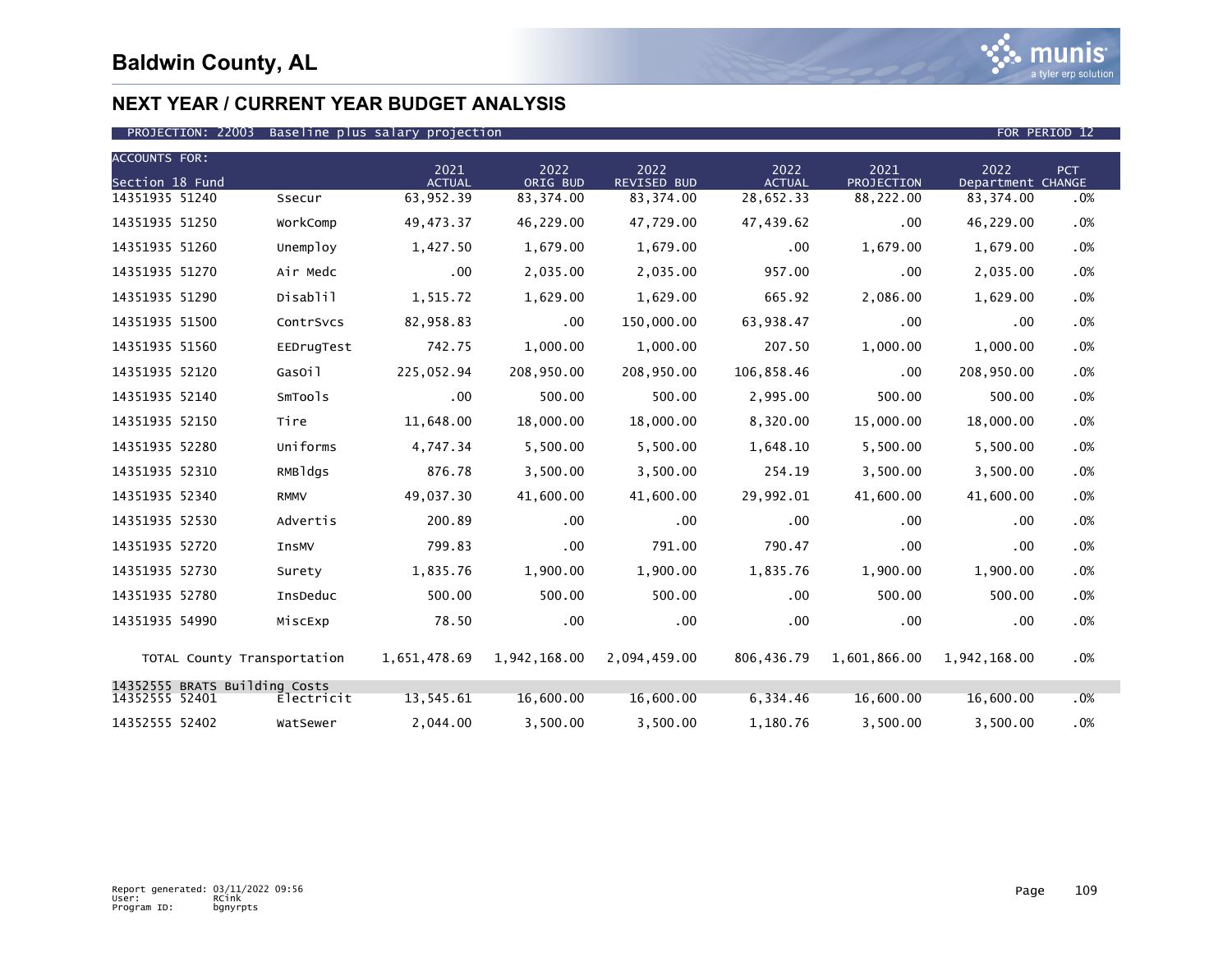

| PROJECTION: 22003 Baseline plus salary projection |  | FOR PERIOD 12 |  |
|---------------------------------------------------|--|---------------|--|
|                                                   |  |               |  |

| ACCOUNTS FOR:                                       |           |                         |                  |                            |                           |                           |                           |            |
|-----------------------------------------------------|-----------|-------------------------|------------------|----------------------------|---------------------------|---------------------------|---------------------------|------------|
| Section 18 Fund                                     |           | 2021<br><b>ACTUAL</b>   | 2022<br>ORIG BUD | 2022<br><b>REVISED BUD</b> | 2022<br><b>ACTUAL</b>     | 2021<br>PROJECTION        | 2022<br>Department CHANGE | <b>PCT</b> |
| 14352555 52403                                      | Gas       | 1,535.77                | 3,000.00         | 3,000.00                   | 1,133.73                  | .00                       | 3,000.00                  | .0%        |
| 14352555 52404                                      | Garbage   | 2,750.11                | 2.650.00         | 2,650.00                   | 1,241.15                  | 2.650.00                  | 2,650.00                  | .0%        |
| 14352555 52700                                      | Insurance | .00                     | 11,000.00        | .00                        | .00                       | 11,000.00                 | 11,000.00                 | .0%        |
| 14352555 52750                                      | InsGL     | 35,487.18               | 40.000.00        | 40.000.00                  | 39.008.19                 | 40.000.00                 | 40.000.00                 | .0%        |
| TOTAL BRATS Building Costs<br>TOTAL Section 18 Fund |           | 55,362.67<br>480,715.76 | 76,750.00<br>.00 | 65,750.00<br>$-11.532.00$  | 48,898.29<br>1,178,106.62 | 73,750.00<br>2,461,208.00 | 76,750.00<br>.00          | .0%<br>.0% |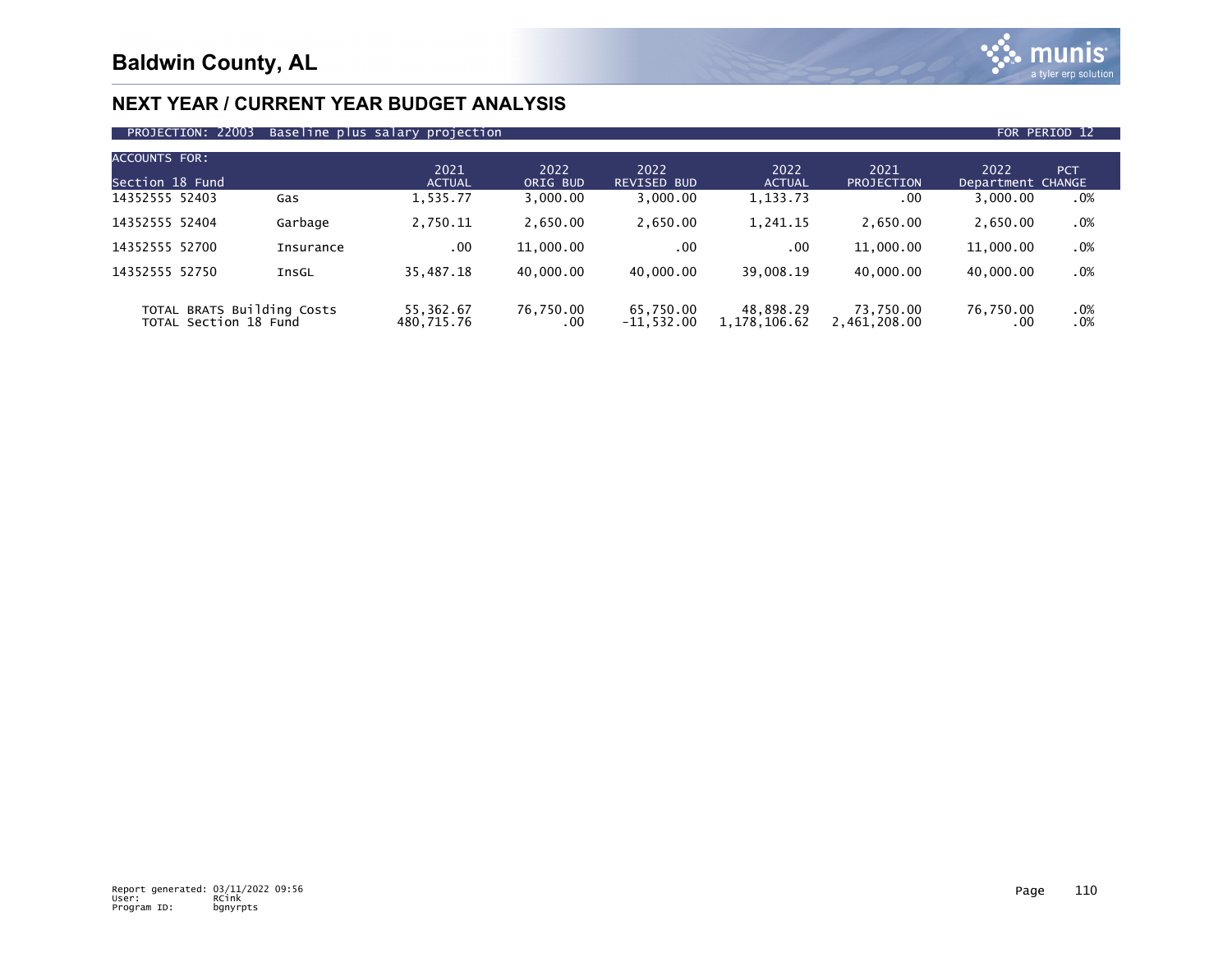| <b>ACCOUNTS FOR:</b> |                                 |                              |                 |               |                    |                  |               |                   |     |
|----------------------|---------------------------------|------------------------------|-----------------|---------------|--------------------|------------------|---------------|-------------------|-----|
|                      |                                 |                              | 2021            | 2022          | 2022               | 2022             | 2021          | 2022              | PCT |
| Parks Fund           |                                 |                              | <b>ACTUAL</b>   | ORIG BUD      | <b>REVISED BUD</b> | <b>ACTUAL</b>    | PROJECTION    | Department CHANGE |     |
| 144                  | Parks Fund                      |                              |                 |               |                    |                  |               |                   |     |
| 144                  | 44300                           | Grants                       | $-2,617,375.00$ | .00           | .00                | .00              | .00           | .00               | .0% |
| 144                  | 44800                           | PILT                         | $-73, 219.37$   | $-125,000.00$ | $-125,000.00$      | $.00 \,$         | $-125,000.00$ | $-125,000.00$     | .0% |
| 144                  | 44881                           | COVIDReimb                   | $-8, 133.19$    | .00           | .00                | 30,608.68        | .00           | .00               | .0% |
| 144                  | 45100                           | Launch                       | $-2,460.00$     | $-23,000.00$  | $-23,000.00$       | $.00 \times$     | $-15,000.00$  | $-23,000.00$      | .0% |
| 144                  | 45101                           | Camping                      | $-90, 192.14$   | $-125.000.00$ | $-125,000.00$      | .00              | $-35,000.00$  | $-125,000.00$     | .0% |
| 144                  | 45102                           | Tourny                       | $-3,685.00$     | $-6,500.00$   | $-6,500.00$        | $-335.00$        | $-6,000.00$   | $-6,500.00$       | .0% |
| 144                  | 45625                           | ParksRen                     | $-54,550.00$    | $-50,000.00$  | $-50,000.00$       | $-63, 475.00$    | $-3.000.00$   | $-50,000.00$      | .0% |
| 144                  | 47100                           | IntInc                       | $-622.24$       | $-2,000.00$   | $-2,000.00$        | $-388.56$        | $-2,000.00$   | $-2,000.00$       | .0% |
| 144                  | 47850                           | Misc Rev                     | $-2, 111.46$    | $-500.00$     | $-500.00$          | $-22,723.82$     | $-500.00$     | $-500.00$         | .0% |
| 144                  | 47905                           | InsRec                       | $-114, 128.38$  | .00           | $.00 \times$       | .00              | .00           | .00               | .0% |
| 144                  | 49000                           | FBRBudget                    | $.00 \,$        | $-75,000.00$  | $-94, 297.00$      | $.00 \,$         | .00           | $-75,000.00$      | .0% |
|                      | TOTAL Parks Fund                |                              | $-2,966,476.78$ | $-407,000.00$ | $-426, 297.00$     | $-56, 313.70$    | $-186,500.00$ | $-407,000.00$     | .0% |
|                      | 14451009 Disaster Parks         |                              |                 |               |                    |                  |               |                   |     |
| 14451009 52160       |                                 | CleanSupp                    | 328.77          | .00           | .00                | .00              | .00           | .00               | .0% |
|                      | TOTAL Disaster Parks            |                              | 328.77          | .00           | .00                | $.00 \,$         | .00           | .00               | .0% |
|                      | 14451029 Disaster Weather Parks |                              |                 |               |                    |                  |               |                   |     |
| 14451029 52140       |                                 | SmTools                      | 172.45          | .00           | .00                | .00              | .00           | .00               | .0% |
| 14451029 52320       |                                 | RMEquip                      | $-87.00$        | .00           | $.00 \,$           | .00              | .00           | $.00 \,$          | .0% |
|                      |                                 | TOTAL Disaster Weather Parks | 85.45           | .00           | $.00 \,$           | .00 <sub>1</sub> | .00           | .00               | .0% |
| 14457200 51030       | 14457200 Parks Department       | Overtime                     | 18,878.75       | 35,000.00     | 35,000.00          | 11,760.36        | 35,000.00     | 35,000.00         | .0% |
|                      |                                 |                              |                 |               |                    |                  |               |                   |     |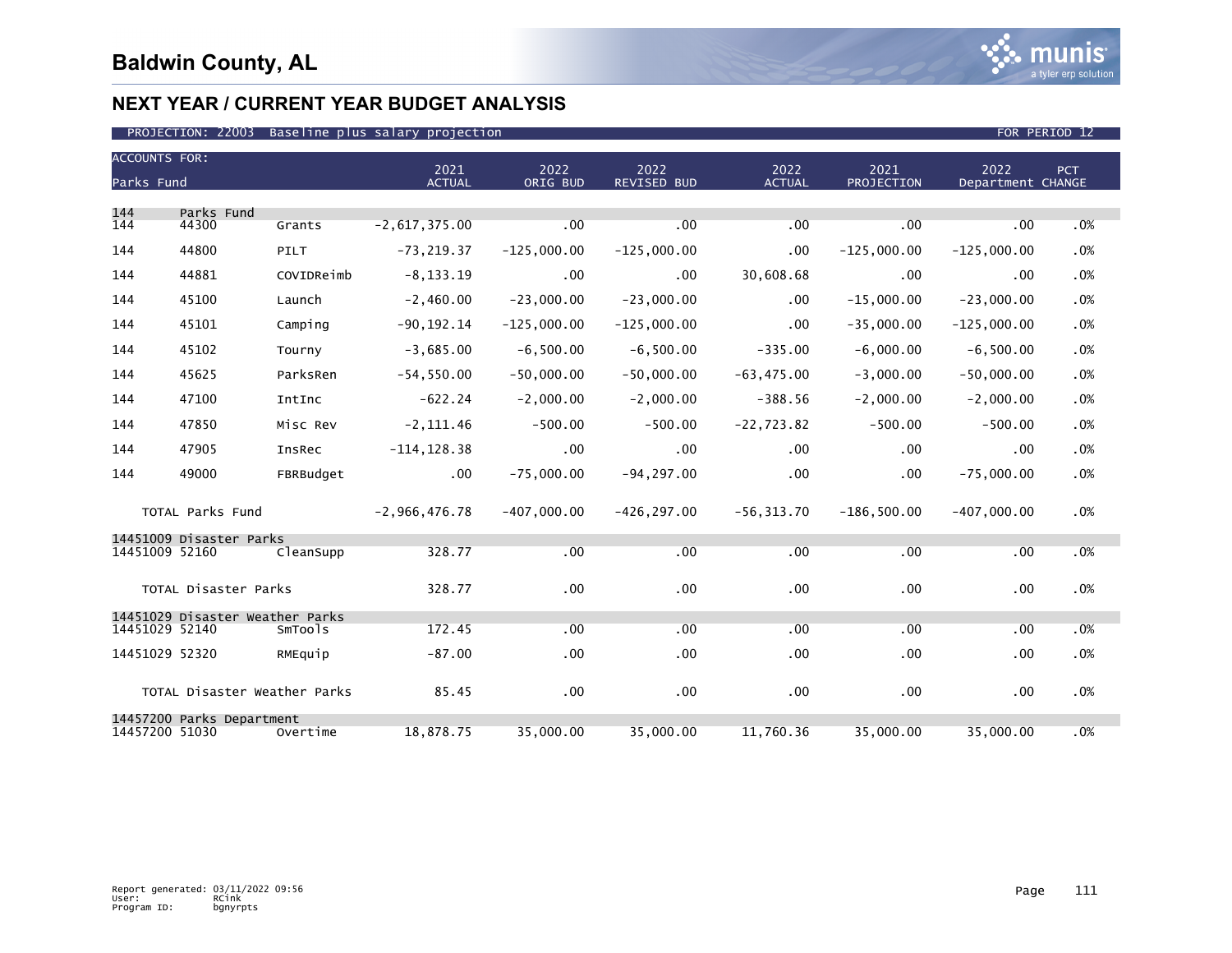

| <b>ACCOUNTS FOR:</b> |                |                       |                  |                            |                       |                    |                           |            |
|----------------------|----------------|-----------------------|------------------|----------------------------|-----------------------|--------------------|---------------------------|------------|
| Parks Fund           |                | 2021<br><b>ACTUAL</b> | 2022<br>ORIG BUD | 2022<br><b>REVISED BUD</b> | 2022<br><b>ACTUAL</b> | 2021<br>PROJECTION | 2022<br>Department CHANGE | <b>PCT</b> |
| 14457200 51060       | Longevity      | 6,000.00              | 8,000.00         | 8,000.00                   | 8,000.00              | .00                | 8,000.00                  | .0%        |
| 14457200 51130       | Salaries       | 701,900.53            | 908,255.00       | 908,255.00                 | 324, 114.66           | 763, 387.00        | 908,255.00                | .0%        |
| 14457200 51211       | RetTirI        | 22,065.21             | 23,563.00        | 23,563.00                  | 11,986.70             | 46,307.00          | 23,563.00                 | .0%        |
| 14457200 51212       | RetTirII       | 22,993.68             | 38,605.00        | 38,605.00                  | 9,579.82              | .00                | 38,605.00                 | .0%        |
| 14457200 51220       | HlthIns        | 150, 111.60           | 240,791.00       | 240,791.00                 | 66,223.40             | 156,102.00         | 240,791.00                | .0%        |
| 14457200 51230       | Life Ins       | 997.80                | 1,026.00         | 1,026.00                   | 443.91                | 1,100.00           | 1,026.00                  | .0%        |
| 14457200 51240       | Ssecur         | 51,622.67             | 65,255.00        | 65,255.00                  | 24,669.26             | 61,539.00          | 65,255.00                 | .0%        |
| 14457200 51250       | WorkComp       | 18,916.84             | 19,472.00        | 19,472.00                  | 19,054.00             | .00                | 19,472.00                 | .0%        |
| 14457200 51260       | Unemploy       | .00                   | 1,149.00         | 1,149.00                   | .00                   | 1,149.00           | 1,149.00                  | .0%        |
| 14457200 51270       | Air Medc       | .00                   | 1,375.00         | 1,375.00                   | 970.00                | .00                | 1,375.00                  | .0%        |
| 14457200 51280       | <b>EAPSVCS</b> | 1,959.70              | .00              | $.00 \,$                   | 66.84                 | 381.00             | .00                       | .0%        |
| 14457200 51290       | Disablil       | 1,361.82              | 1,621.00         | 1,621.00                   | 624.85                | 1,419.00           | 1,621.00                  | .0%        |
| 14457200 51500       | ContrSvcs      | 147,612.21            | 21,850.00        | 21,850.00                  | 56,050.95             | .00                | 21,850.00                 | .0%        |
| 14457200 51530       | Pest Con       | 90.00                 | 500.00           | 500.00                     | 45.00                 | 500.00             | 500.00                    | .0%        |
| 14457200 51550       | ContrProj      | 41,031.00             | .00              | $.00 \,$                   | .00                   | .00                | .00                       | .0%        |
| 14457200 51560       | EEDrugTest     | 1,856.50              | 1,000.00         | 1,000.00                   | 552.25                | 1,000.00           | 1,000.00                  | .0%        |
| 14457200 51620       | BankFees       | .00                   | 250.00           | 250.00                     | .00                   | 250.00             | 250.00                    | .0%        |
| 14457200 51700       | Training       | .00                   | 100.00           | 100.00                     | .00 <sub>1</sub>      | 100.00             | 100.00                    | .0%        |
| 14457200 52110       | OffSupp        | 1,982.63              | 2,500.00         | 2,500.00                   | 682.86                | 2,500.00           | 2,500.00                  | .0%        |
| 14457200 52120       | GasOil         | 39,499.17             | 48,161.00        | 48,161.00                  | 20,095.88             | .00                | 48,161.00                 | .0%        |
| 14457200 52130       | Materials      | 8,516.05              | 1,500.00         | 1,500.00                   | 267.25                | 1,500.00           | 1,500.00                  | .0%        |
| 14457200 52138       | Limestone      | 525.80                | .00              | $.00 \,$                   | 1,757.50              | .00                | .00                       | .0%        |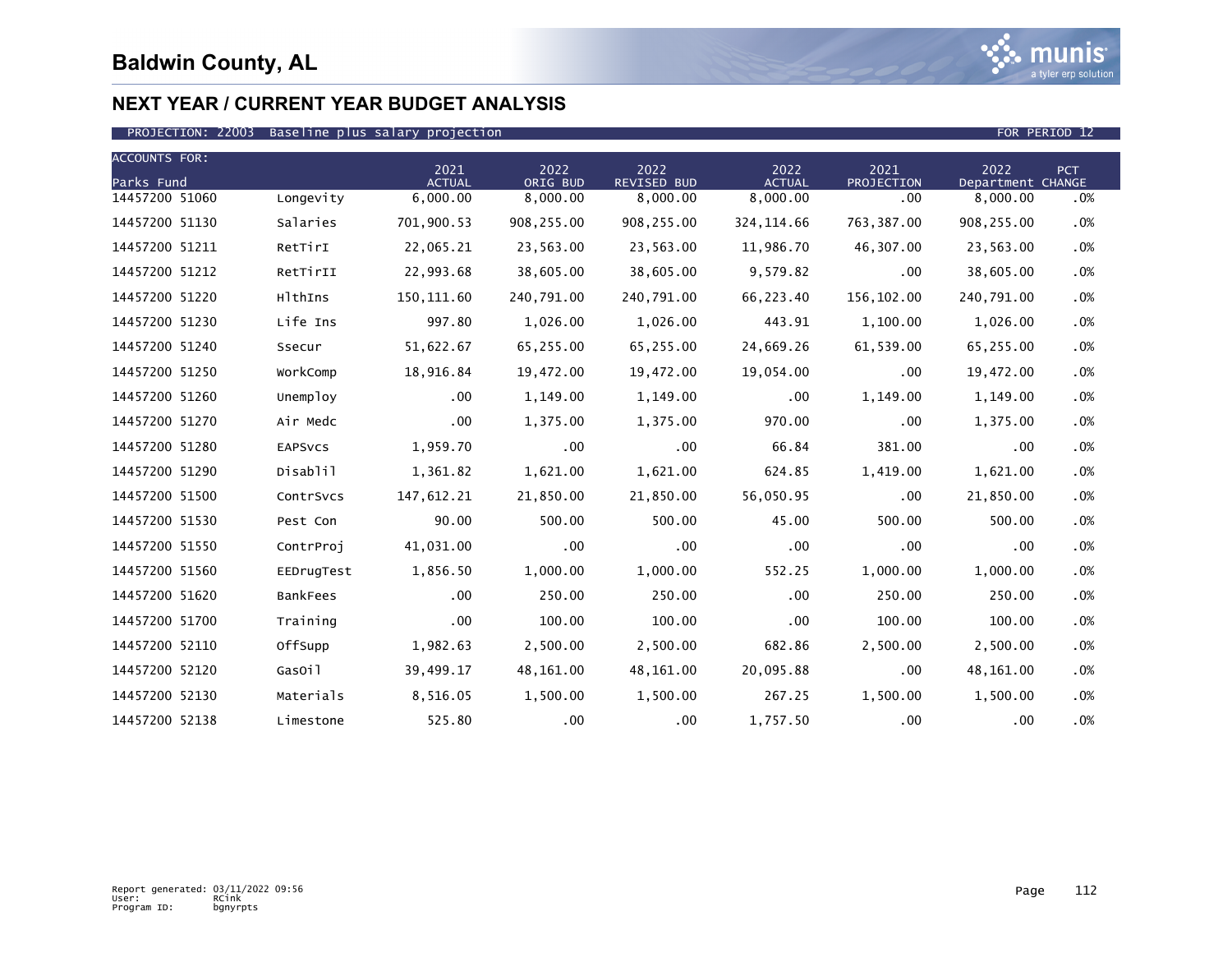

| <b>ACCOUNTS FOR:</b> |             |                       |                  |                            |                       |                    |                           |            |
|----------------------|-------------|-----------------------|------------------|----------------------------|-----------------------|--------------------|---------------------------|------------|
| Parks Fund           |             | 2021<br><b>ACTUAL</b> | 2022<br>ORIG BUD | 2022<br><b>REVISED BUD</b> | 2022<br><b>ACTUAL</b> | 2021<br>PROJECTION | 2022<br>Department CHANGE | <b>PCT</b> |
| 14457200 52140       | SmTools     | 13,943.18             | 24,000.00        | 24,000.00                  | 1,689.64              | $.00 \,$           | 24,000.00                 | .0%        |
| 14457200 52150       | Tire        | 11,466.71             | 10,000.00        | 10,000.00                  | 4,491.59              | 10,000.00          | 10,000.00                 | .0%        |
| 14457200 52160       | CleanSupp   | 765.66                | 5,000.00         | 5,000.00                   | $.00 \,$              | 5,000.00           | 5,000.00                  | .0%        |
| 14457200 52180       | EmerFSupp   | 1,062.68              | 5,500.00         | 5,500.00                   | .00                   | 5,500.00           | 5,500.00                  | .0%        |
| 14457200 52190       | MiscSupp    | 8,616.28              | 10,000.00        | 10,000.00                  | 4,267.62              | .00                | 10,000.00                 | .0%        |
| 14457200 52210       | RentExp     | 314.16                | 500.00           | 500.00                     | 138.74                | 500.00             | 500.00                    | .0%        |
| 14457200 52280       | Uniforms    | 6,890.24              | 5,000.00         | 5,000.00                   | 3,235.32              | 5,000.00           | 5,000.00                  | .0%        |
| 14457200 52281       | PersProte   | 2,414.14              | 4,000.00         | 4,000.00                   | 35.97                 | 4,000.00           | 4,000.00                  | .0%        |
| 14457200 52310       | RMBldgs     | 30,970.72             | 10,000.00        | 10,000.00                  | 4,627.60              | 10,000.00          | 10,000.00                 | .0%        |
| 14457200 52320       | RMEquip     | 30,076.31             | 25,000.00        | 25,000.00                  | 9,080.65              | 25,000.00          | 25,000.00                 | .0%        |
| 14457200 52340       | <b>RMMV</b> | 33,248.65             | 15,000.00        | 15,000.00                  | 6,618.15              | .00                | 15,000.00                 | .0%        |
| 14457200 52351       | CompSupp    | 3, 155.43             | 6,566.00         | 6,566.00                   | 6,876.00              | .00                | 6,566.00                  | .0%        |
| 14457200 52401       | Electricit  | 12,704.14             | 12,000.00        | 12,000.00                  | 6,238.93              | 12,000.00          | 12,000.00                 | .0%        |
| 14457200 52402       | WatSewer    | 3,243.03              | 3,200.00         | 3,200.00                   | 1,457.40              | 3,200.00           | 3,200.00                  | .0%        |
| 14457200 52403       | Gas         | 95.59                 | 150.00           | 150.00                     | 68.38                 | 150.00             | 150.00                    | .0%        |
| 14457200 52510       | Telephone   | 12,417.63             | 10,000,00        | 10,000.00                  | 5,831.17              | 10,000.00          | 10,000.00                 | .0%        |
| 14457200 52530       | Advertis    | 275.35                | .00              | .00                        | 68.64                 | .00                | .00                       | .0%        |
| 14457200 52700       | Insurance   | 4,648.31              | 350.00           | 350.00                     | 399.83                | 350.00             | 350.00                    | .0%        |
| 14457200 52720       | InsMV       | 2,522.20              | 6,100.00         | 7,999.00                   | 7,998.86              | 6,100.00           | 6,100.00                  | .0%        |
| 14457200 52750       | InsGL       | 16,856.41             | 20,000.00        | 20,000.00                  | 19,859.81             | 20,000.00          | 20,000.00                 | .0%        |
| 14457200 52905       | LandscRes   | 12,521.59             | .00.             | $.00 \,$                   | 1,252.15              | .00                | .00                       | $.0\%$     |
| 14457200 52907       | LndScpRes   | 20,087.64             | 25,000.00        | 25,000.00                  | 11,088.73             | .00                | 25,000.00                 | .0%        |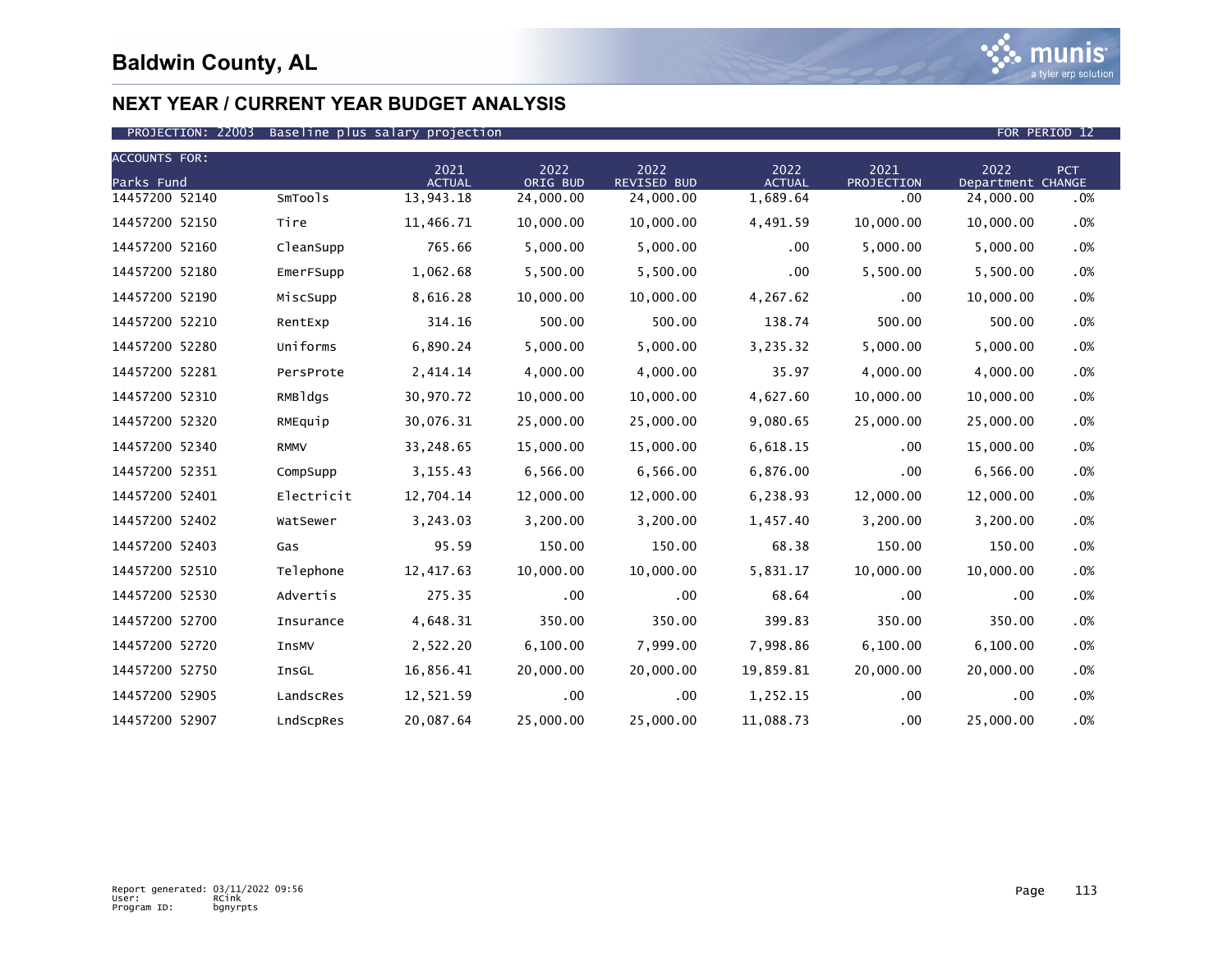| <b>ACCOUNTS FOR:</b>   |              |                       |                  |                            |                       |                    |                           |     |
|------------------------|--------------|-----------------------|------------------|----------------------------|-----------------------|--------------------|---------------------------|-----|
| Parks Fund             |              | 2021<br><b>ACTUAL</b> | 2022<br>ORIG BUD | 2022<br><b>REVISED BUD</b> | 2022<br><b>ACTUAL</b> | 2021<br>PROJECTION | 2022<br>Department CHANGE | PCT |
| 14457200 54070         | LiceL&Tag    | 24.25                 | 50.00            | 50.00                      | 48.50                 | 50.00              | 50.00                     | .0% |
| 14457200 54990         | MiscExp      | 61.64                 | .00              | .00                        | .00                   | .00                | .00                       | .0% |
| 14457200 55110         | CapLand      | .00                   | .00              | $.00 \,$                   | 5,965.12              | .00                | .00                       | .0% |
| 14457200 55240         | CapImpro     | 1,998,877.58          | .00              | $.00 \,$                   | .00                   | .00                | .00                       | .0% |
| 14457200 55500         | CapMotVeh    | $.00 \,$              | 261,700.00       | 261,700.00                 | 288,043.84            | .00                | 261,700.00                | .0% |
| 14457200 55600         | CapConstr    | 273,906.88            | 165,471.00       | 165,471.00                 | 151,926.10            | .00                | 165,471.00                | .0% |
| 14457200 55901         | ParkPri      | 3,450,366.68          | 575,975.00       | 575,975.00                 | $-34, 209.83$         | .00                | 575,975.00                | .0% |
| 14457200 62304         | <b>TT304</b> | 126,275.61            | 128,748.00       | 128,748.00                 | .00                   | 125,748.00         | 128,748.00                | .0% |
| TOTAL Parks Department |              | 7,315,730.65          | 2,749,283.00     | 2,751,182.00               | 1,064,044.40          | 1,314,832.00       | 2,749,283.00              | .0% |
| 14457238 Live Oak Park |              | 22,485.68             | 26,125.00        |                            |                       | .00                |                           | .0% |
| 14457238 51500         | ContrSvcs    |                       |                  | 26,125.00                  | 14,512.00             |                    | 26,125.00                 |     |
| 14457238 52110         | OffSupp      | 1,861.91              | .00              | $.00 \times$               | .00                   | .00                | $.00 \,$                  | .0% |
| 14457238 52130         | Material     | 5,050.00              | 20,000.00        | 19,800.00                  | $.00 \,$              | 20,000.00          | 20,000.00                 | .0% |
| 14457238 52160         | CleanSupp    | 1,392.00              | .00              | .00                        | .00                   | .00                | .00                       | .0% |
| 14457238 52190         | MiscSupp     | 7,786.99              | 500.00           | 500.00                     | 45.36                 | 500.00             | 500.00                    | .0% |
| 14457238 52300         | Landscape    | 2,104.61              | .00              | $.00 \times$               | .00                   | .00                | .00                       | .0% |
| 14457238 52310         | RMBldgs      | 22,509.06             | 2,500.00         | 2,500.00                   | 661.28                | 2,500.00           | 2,500.00                  | .0% |
| 14457238 52401         | Electricit   | 20,525.67             | 4,000.00         | 4,000.00                   | 12,796.00             | 4,000.00           | 4,000.00                  | .0% |
| 14457238 52402         | WatSewer     | 6,207.01              | 1,000.00         | 1,000.00                   | 3,513.13              | 1,000.00           | 1,000.00                  | .0% |
| 14457238 52510         | Telephone    | 1,024.48              | .00              | $.00 \,$                   | 601.37                | .00                | .00                       | .0% |
| 14457238 52700         | Insurance    | .00                   | 4,100.00         | $.00 \,$                   | .00                   | 4,100.00           | 4,100.00                  | .0% |
| 14457238 55240         | CapImpro     | 162, 227.37           | 15,000.00        | 25,000.00                  | 23,255.00             | .00                | 15,000.00                 | .0% |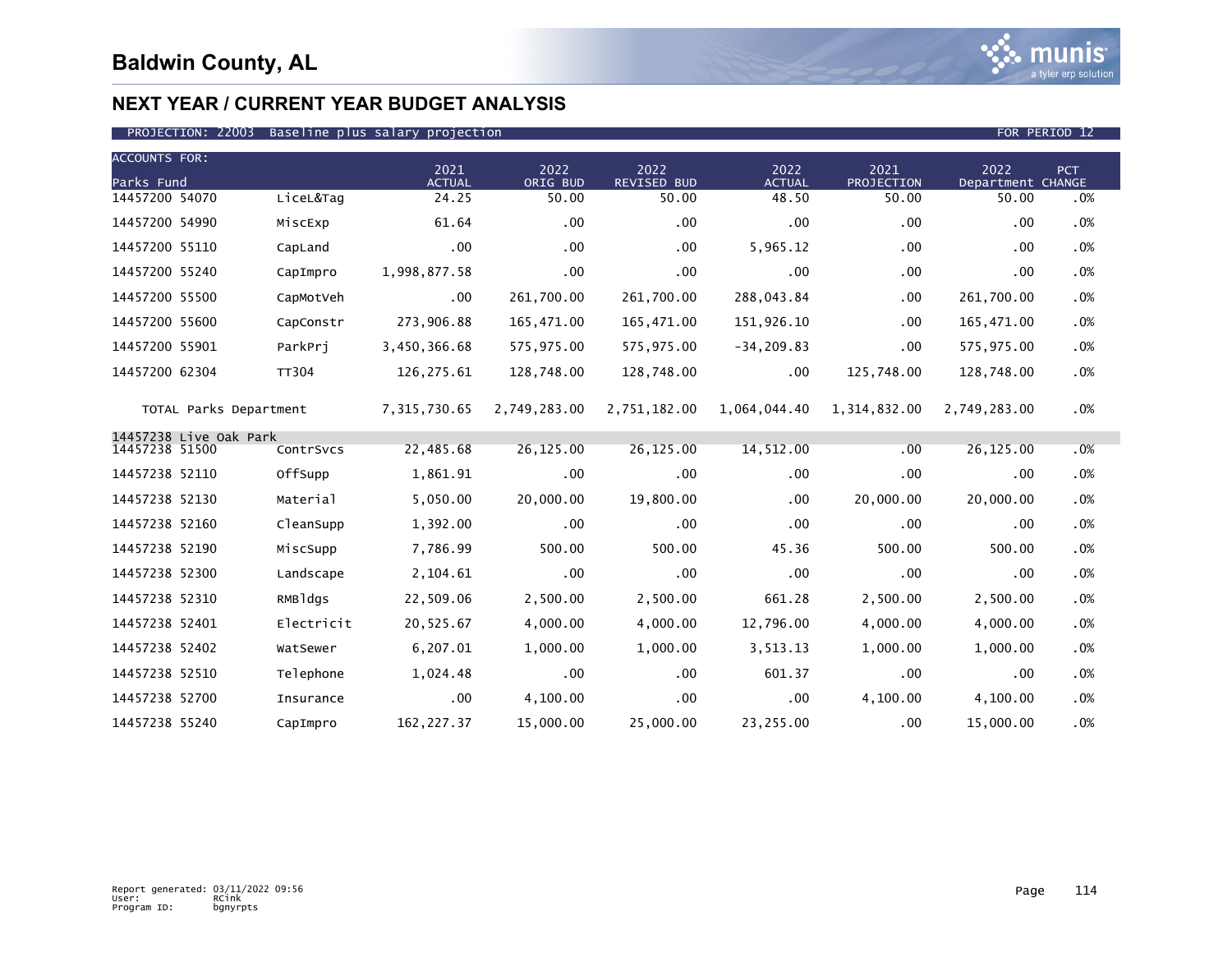

| <b>ACCOUNTS FOR:</b> |                                      |              |                               |                             |                     |                                                                                 |                                  |                           |            |
|----------------------|--------------------------------------|--------------|-------------------------------|-----------------------------|---------------------|---------------------------------------------------------------------------------|----------------------------------|---------------------------|------------|
| Parks Fund           |                                      |              | 2021<br><b>ACTUAL</b>         | 2022<br>ORIG BUD            | 2022<br>REVISED BUD | 2022<br><b>ACTUAL</b>                                                           | 2021<br>PROJECTION               | 2022<br>Department CHANGE | PCT        |
| 14457238 55500       |                                      | CapMv        | 15,936.73                     | .00                         | $.00 \,$            | .00                                                                             | 125,000.00                       | .00                       | .0%        |
|                      |                                      |              |                               |                             |                     |                                                                                 |                                  |                           |            |
|                      | TOTAL Live Oak Park                  |              | 269, 111.51                   | 73,225.00                   | 78,925.00           | 55,384.14                                                                       | 157,100.00                       | 73,225.00                 | .0%        |
|                      | 14457239 Bicentennial Park           |              |                               |                             |                     |                                                                                 |                                  |                           |            |
| 14457239 51500       |                                      | ContrSvcs    | 14,394.94                     | 23,000.00                   | 23,000.00           | 11,318.89                                                                       | 7,500.00                         | 23,000.00                 | .0%        |
| 14457239 51530       |                                      | Pest Con     | 122.00                        | 700.00                      | 700.00              | 30.50                                                                           | 700.00                           | 700.00                    | .0%        |
| 14457239 52160       |                                      | CleanSupp    | .00                           | 500.00                      | 500.00              | 595.16                                                                          | 500.00                           | 500.00                    | .0%        |
| 14457239 52190       |                                      | MiscSupp     | 541.55                        | 500.00                      | 500.00              | 701.01                                                                          | 500.00                           | 500.00                    | .0%        |
| 14457239 52300       |                                      | Landscape    | 2,694.34                      | 13,000.00                   | 13,000.00           | .00                                                                             | .00                              | 13,000.00                 | .0%        |
| 14457239 52310       |                                      | RMBldgs      | 41, 198. 32                   | 25,000.00                   | 25,000.00           | 520.80                                                                          | 25,000.00                        | 25,000.00                 | .0%        |
| 14457239 52401       |                                      | Electricit   | 4,869.00                      | 6,400.00                    | 6,400.00            | 4,964.00                                                                        | 6,400.00                         | 6,400.00                  | .0%        |
| 14457239 52402       |                                      | WatSewer     | 401.04                        | 750.00                      | 750.00              | 287.88                                                                          | 750.00                           | 750.00                    | .0%        |
| 14457239 52510       |                                      | Telephone    | 6,024.31                      | 4,300.00                    | 4,300.00            | 5,397.57                                                                        | 4,300.00                         | 4,300.00                  | .0%        |
| 14457239 52530       |                                      | Advertis     | 5,420.55                      | 4,000.00                    | 4,000.00            | 2,852.00                                                                        | 4,000.00                         | 4,000.00                  | .0%        |
| 14457239 52700       |                                      | Insurance    | .00                           | 9,000.00                    | .00                 | .00                                                                             | 9,000.00                         | 9,000.00                  | .0%        |
| 14457239 55240       |                                      | CapImpr      | $.00 \,$                      | 75,000.00                   | 75,000.00           | 7,950.00                                                                        | .00                              | 75,000.00                 | .0%        |
|                      | TOTAL Bicentennial Park              |              | 75,666.05                     | 162,150.00                  | 153,150.00          | 34,617.81                                                                       | 58,650.00                        | 162,150.00                | .0%        |
|                      |                                      |              |                               |                             |                     |                                                                                 |                                  |                           |            |
| 144<br>144           | Parks Fund<br>61100                  | <b>TI100</b> | $-3.967.140.00$               |                             |                     | $-2,549,158.00$ $-2,549,158.00$ $-1,000,000.00$ $-1,967,140.00$ $-2,549,158.00$ |                                  |                           | .0%        |
| 144                  | 61825                                | ProcSlsAss   | $-33,960.99$                  | $-28,500.00$                | $-28,500.00$        | .00                                                                             | .00                              | $-28,500.00$              | .0%        |
|                      |                                      |              |                               |                             |                     |                                                                                 |                                  |                           |            |
|                      | TOTAL Parks Fund<br>TOTAL Parks Fund |              | $-4,001,100.99$<br>693.344.66 | $-2,577,658.00$<br>$.00 \,$ | $-20,698.00$        | $-2,577,658.00 -1,000,000.00$<br>97.732.65                                      | $-1,967,140.00$<br>$-623.058.00$ | $-2,577,658.00$<br>.00    | .0%<br>.0% |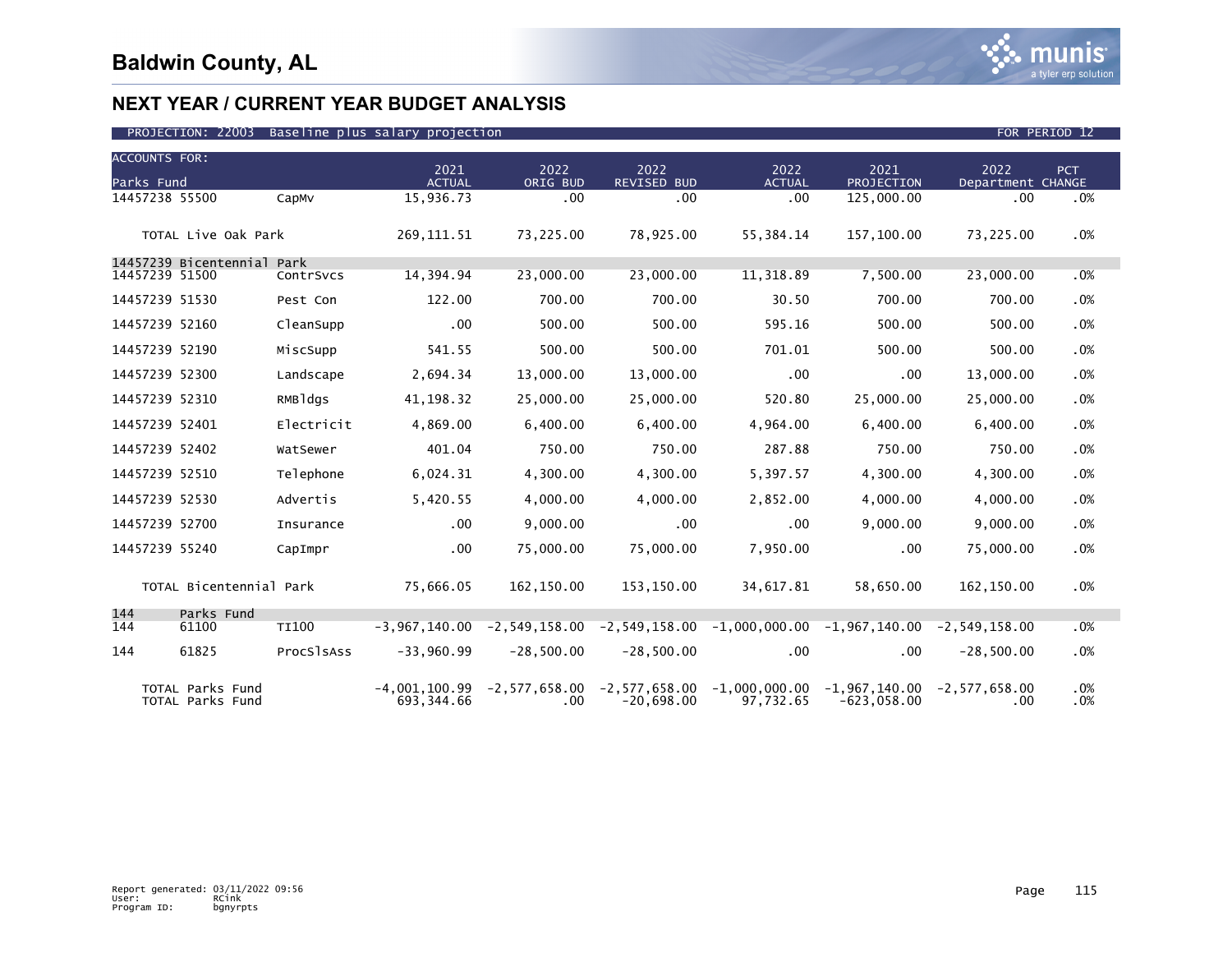

| PROJECTION: 22003 Baseline plus salary projection |                                                |                       |                                      |                     |                       |                           |                           |            |  |
|---------------------------------------------------|------------------------------------------------|-----------------------|--------------------------------------|---------------------|-----------------------|---------------------------|---------------------------|------------|--|
| <b>ACCOUNTS FOR:</b>                              | BRATS Section 5307                             | 2021<br><b>ACTUAL</b> | 2022<br>ORIG BUD                     | 2022<br>REVISED BUD | 2022<br><b>ACTUAL</b> | 2021<br><b>PROJECTION</b> | 2022<br>Department CHANGE | PCT        |  |
| 145<br>145                                        | BRATS Section 5307<br>47100<br>IntInc          | $-.21$                | $.00 \,$                             | .00                 | -.08                  | .00                       | .00                       | .0%        |  |
| <b>TOTAL</b>                                      | BRATS Section 5307<br>TOTAL BRATS Section 5307 | $-.21$<br>$-.21$      | .00 <sub>1</sub><br>.00 <sub>1</sub> | .00<br>.00          | $-.08$<br>$-.08$      | .00<br>.00                | .00<br>.00                | .0%<br>.0% |  |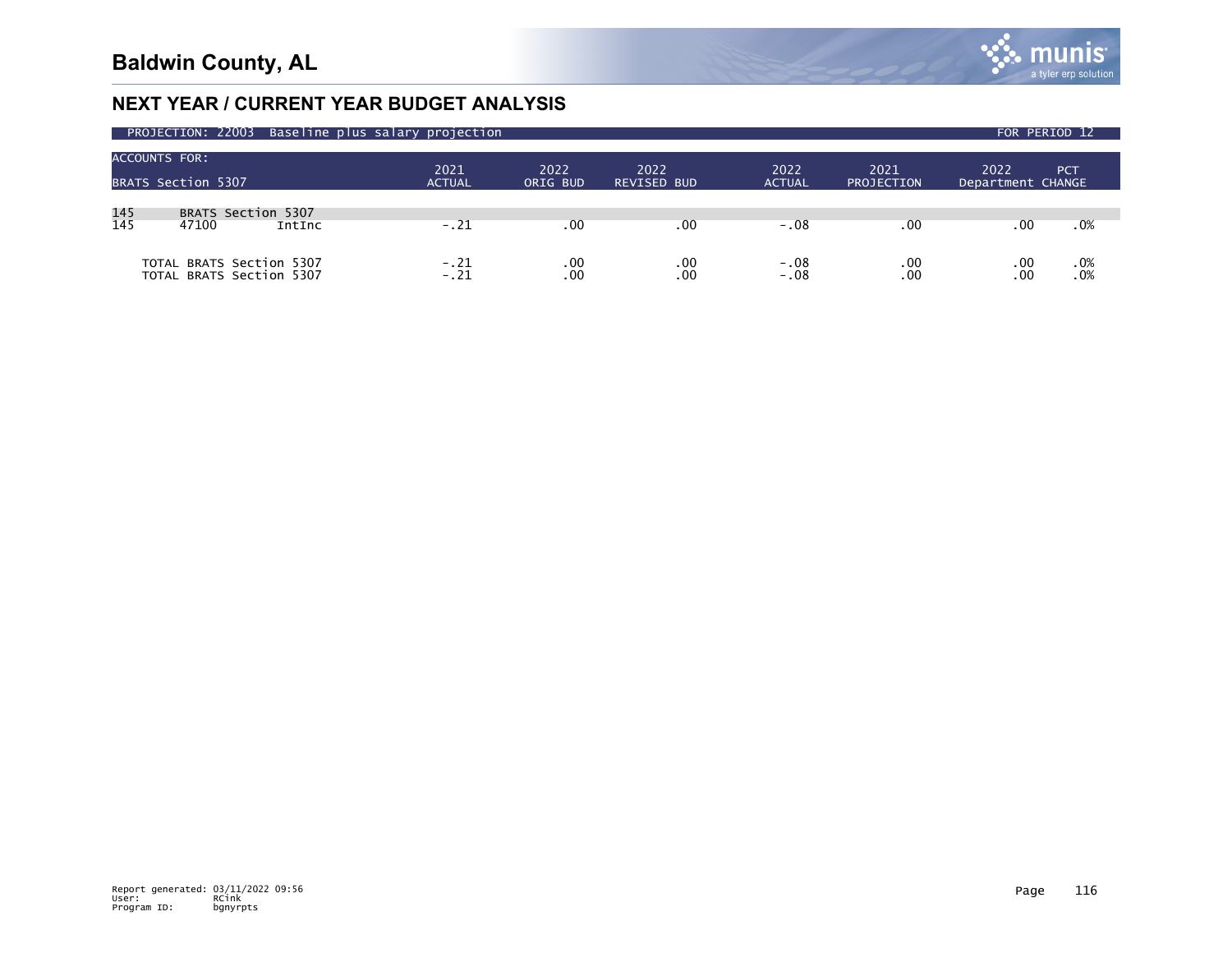### PROJECTION: 22003 Baseline plus salary projection FOR PERIOD 12

| <b>ACCOUNTS FOR:</b> | Eastern Shore Metro Planning O |                                            | 2021<br><b>ACTUAL</b> | 2022<br>ORIG BUD | 2022<br><b>REVISED BUD</b> | 2022<br><b>ACTUAL</b> | 2021<br>PROJECTION | 2022<br>Department CHANGE | <b>PCT</b> |
|----------------------|--------------------------------|--------------------------------------------|-----------------------|------------------|----------------------------|-----------------------|--------------------|---------------------------|------------|
|                      |                                |                                            |                       |                  |                            |                       |                    |                           |            |
| 146<br>146           | 44910                          | Eastern Shore Metro Planning O<br>Intergov | $-116, 221.00$        | $-143,541.00$    | $-143.541.00$              | $-28, 277.00$         | .00                | $-143,541.00$             | .0%        |
| 146                  | 49000                          | FBRBudget                                  | $.00 \,$              | $.00 \,$         | $-2,005.00$                | $.00 \,$              | .00                | .00                       | .0%        |
|                      | TOTAL Eastern Shore Metro Pl   |                                            | $-116, 221.00$        | $-143,541.00$    | $-145, 546.00$             | $-28, 277.00$         | .00                | $-143,541.00$             | .0%        |
| 14651932 51060       | 14651932 Eastern Shore MPO     |                                            | 500.00                | 500.00           | 500.00                     | 500.00                | .00                | 500.00                    | .0%        |
|                      |                                | Longevity                                  |                       |                  |                            |                       |                    |                           |            |
| 14651932 51130       |                                | Salaries                                   | 85,654.68             | 101,166.00       | 101, 166.00                | 43,877.15             | .00                | 101,166.00                | .0%        |
| 14651932 51212       |                                | RetTirII                                   | 5,456.70              | 7,011.00         | 7,011.00                   | 2,902.14              | .00                | 7,011.00                  | .0%        |
| 14651932 51220       |                                | HlthIns                                    | 19,809.40             | 27,234.00        | 25,634.00                  | 7,969.60              | .00                | 27,234.00                 | .0%        |
| 14651932 51230       |                                | Life Ins                                   | 89.49                 | 57.00            | 57.00                      | 41.46                 | .00                | 57.00                     | .0%        |
| 14651932 51240       |                                | Ssecur                                     | 5,809.56              | 7,151.00         | 7,151.00                   | 3,160.61              | .00                | 7,151.00                  | .0%        |
| 14651932 51250       |                                | WorkComp                                   | 157.75                | 110.00           | 115.00                     | 114.08                | .00                | 110.00                    | .0%        |
| 14651932 51270       |                                | Air Medc                                   | .00                   | 110.00           | 110.00                     | 110.00                | .00                | 110.00                    | .0%        |
| 14651932 51290       |                                | Disablil                                   | 172.93                | 202.00           | 202.00                     | 86.73                 | .00                | 202.00                    | .0%        |
| 14651932 51500       |                                | ContrSvcs                                  | 51,883.50             | .00 <sub>1</sub> | .00                        | 100,000.00            | .00                | .00 <sub>1</sub>          | .0%        |
| 14651932 51560       |                                | EEDrugTest                                 | 67.40                 | .00              | .00                        | .00                   | .00                | .00                       | .0%        |
| 14651932 51700       |                                | Training                                   | 215.00                | $.00 \times$     | .00                        | 300.00                | .00                | $.00 \,$                  | .0%        |
| 14651932 52110       |                                | OffSupp                                    | 1,850.77              | .00              | .00                        | 9,638.02              | .00                | .00                       | .0%        |
| 14651932 52190       |                                | MiscSupp                                   | 50.32                 | .00              | .00                        | .00                   | .00                | .00                       | .0%        |
| 14651932 52210       |                                | RentExp                                    | 1,818.35              | .00              | .00                        | 516.78                | .00                | .00                       | .0%        |
| 14651932 52340       |                                | <b>RMMV</b>                                | 43.65                 | .00              | .00                        | .00                   | .00                | .00                       | .0%        |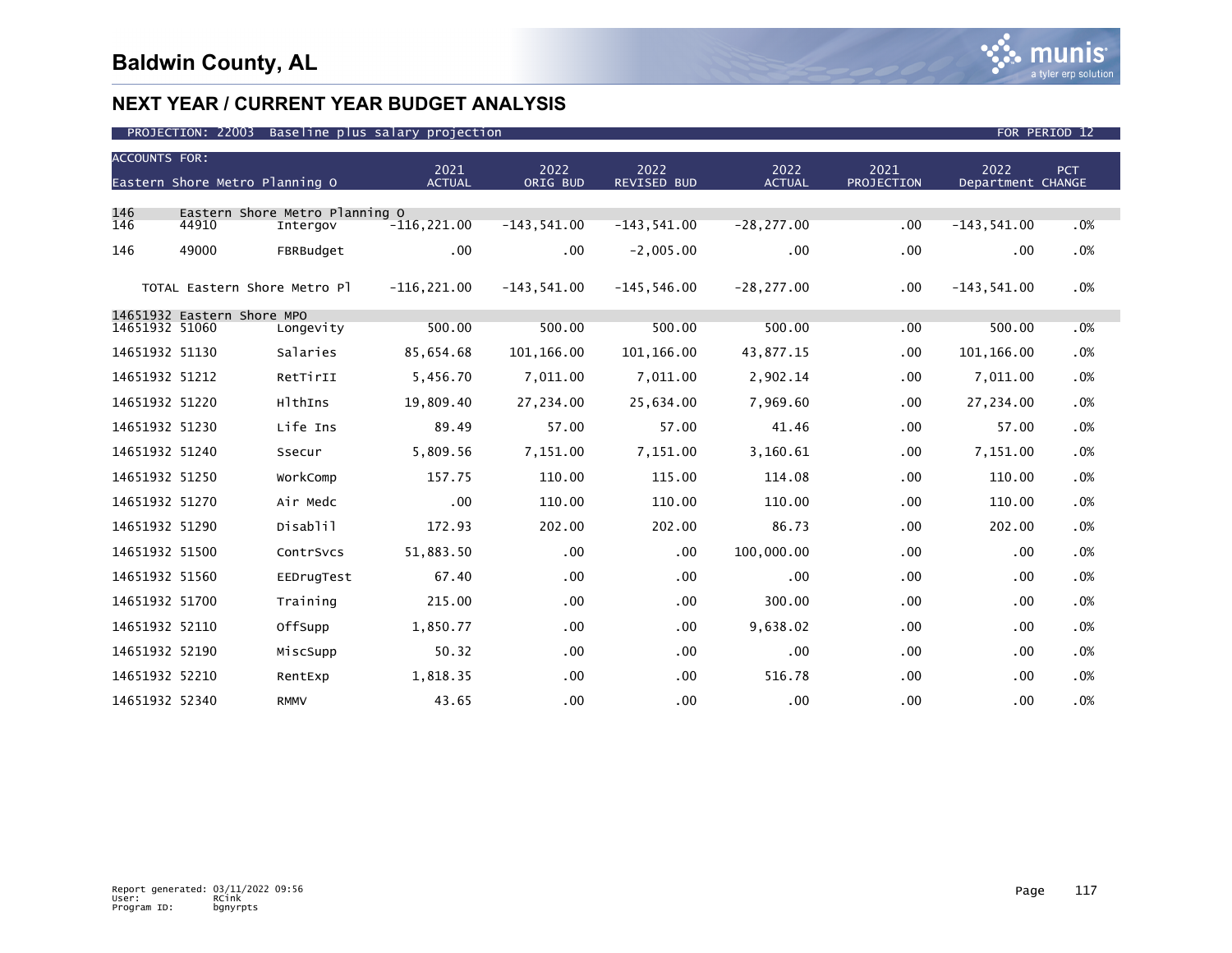

### PROJECTION: 22003 Baseline plus salary projection FOR PERIOD 12

| <b>ACCOUNTS FOR:</b><br>Eastern Shore Metro Planning O |                              | 2021<br><b>ACTUAL</b>   | 2022<br>ORIG BUD  | 2022<br><b>REVISED BUD</b> | 2022<br><b>ACTUAL</b>    | 2021<br>PROJECTION | 2022<br>Department CHANGE | PCT.       |
|--------------------------------------------------------|------------------------------|-------------------------|-------------------|----------------------------|--------------------------|--------------------|---------------------------|------------|
| 14651932 52510                                         | Telephone                    | 1,049.85                | $.00 \times$      | 2,000.00                   | 405.58                   | .00                | .00                       | .0%        |
| 14651932 52520                                         | Postage                      | 2,100.40                | .00               | .00                        | 333.62                   | .00                | .00                       | .0%        |
| 14651932 52530                                         | Advertis                     | 2,408.48                | .00               | .00                        | 1,329.68                 | .00                | .00                       | .0%        |
| 14651932 52600                                         | Trave <sub>1</sub>           | 22.43                   | .00               | .00                        | .00                      | .00.               | .00                       | .0%        |
| 14651932 52750                                         | InsGL                        | 1,774.36                | .00               | 1,600.00                   | 1,592.17                 | .00                | .00                       | .0%        |
| TOTAL Eastern Shore MPO                                | TOTAL Eastern Shore Metro Pl | 180,935.02<br>64,714.02 | 143,541.00<br>.00 | 145,546.00<br>.00          | 172.877.62<br>144,600.62 | .00<br>.00         | 143,541.00<br>.00         | .0%<br>.0% |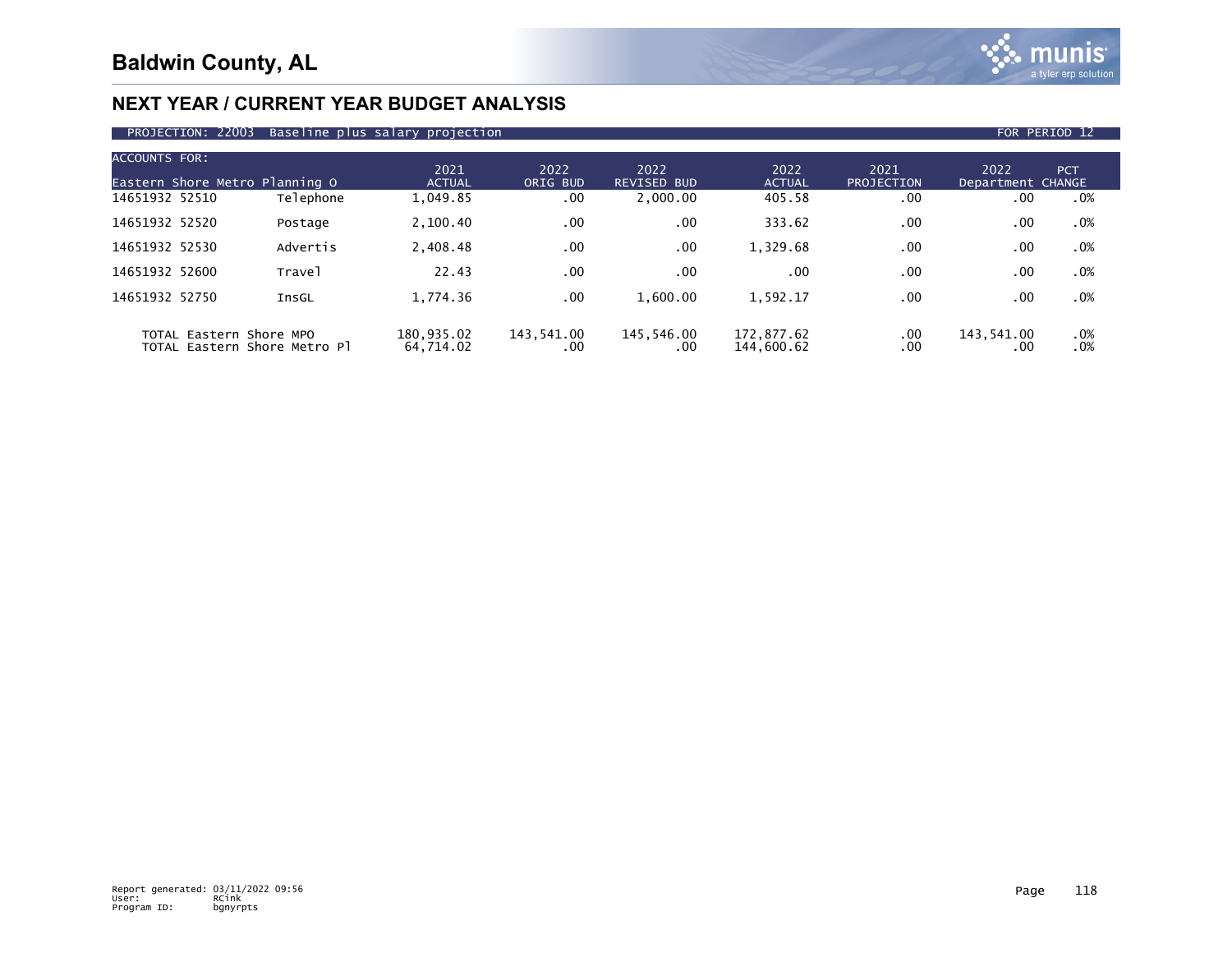

| PROJECTION: 22003 Baseline plus salary projection | FOR PERIOD 12 |  |  |
|---------------------------------------------------|---------------|--|--|
|---------------------------------------------------|---------------|--|--|

| <b>ACCOUNTS FOR:</b> | Gulf Mexico EnergySec Act 2006                   |                    | 2021<br><b>ACTUAL</b>        | 2022<br>ORIG BUD | 2022<br><b>REVISED BUD</b>     | 2022<br><b>ACTUAL</b> | 2021<br>PROJECTION     | 2022<br>Department CHANGE | <b>PCT</b>    |
|----------------------|--------------------------------------------------|--------------------|------------------------------|------------------|--------------------------------|-----------------------|------------------------|---------------------------|---------------|
|                      |                                                  |                    |                              |                  |                                |                       |                        |                           |               |
| 165                  | Gulf Mexico                                      | EnergySec Act 2006 |                              |                  |                                |                       |                        |                           |               |
| 165                  | 44167                                            | LeaseRoyTx         | $-3, 194, 876.69$            |                  | $-2,800,000.00 -10,234,000.00$ | .00                   | $-2,800,000.00$        | $-2,800,000.00$           | $.0\%$        |
| 165                  | 47100                                            | IntInc             | $-15,549.13$                 | $-25,000.00$     | $-25,000.00$                   | $-4,487.21$           | $-25,000.00$           | $-25,000.00$              | $.0\%$        |
|                      | TOTAL Gulf Mexico EnergySec                      |                    | $-3, 210, 425.82$            |                  | $-2,825,000.00 -10,259,000.00$ | $-4,487.21$           | $-2,825,000.00$        | $-2,825,000.00$           | $.0\%$        |
|                      | 16553165 GOMESA BU                               |                    |                              |                  |                                |                       |                        |                           |               |
| 16553165 55901       |                                                  | ParkPri            | 665,813.11                   | 1,412,500.00     | 8,846,500.00                   | 6,520,844.88          | $.00 \,$               | 1,412,500.00              | $.0\%$        |
| 16553165 55906       |                                                  | DirtRdPri          | 465,928.67                   | 1,412,500.00     | 1,412,500.00                   | 166,684.24            | $.00 \,$               | 1,412,500.00              | $.0\%$        |
|                      | TOTAL GOMESA BU                                  |                    | 1, 131, 741. 78              | 2,825,000.00     | 10,259,000.00                  | 6,687,529.12          | .00.                   | 2,825,000.00              | .0%           |
|                      | 16570174 Boat Launch                             |                    |                              |                  |                                |                       |                        |                           |               |
| 16570174 55110       |                                                  | CapLand            | 17,346.56                    | $.00 \times$     | $.00 \times$                   | .00                   | .00.                   | .00                       | $.0\%$        |
|                      | TOTAL Boat Launch<br>TOTAL Gulf Mexico EnergySec |                    | 17,346.56<br>$-2,061,337.48$ | $.00 \,$<br>.00. | $.00 \,$<br>.00                | .00.<br>6,683,041.91  | .00<br>$-2,825,000.00$ | .00<br>.00                | $.0\%$<br>.0% |
|                      |                                                  |                    |                              |                  |                                |                       |                        |                           |               |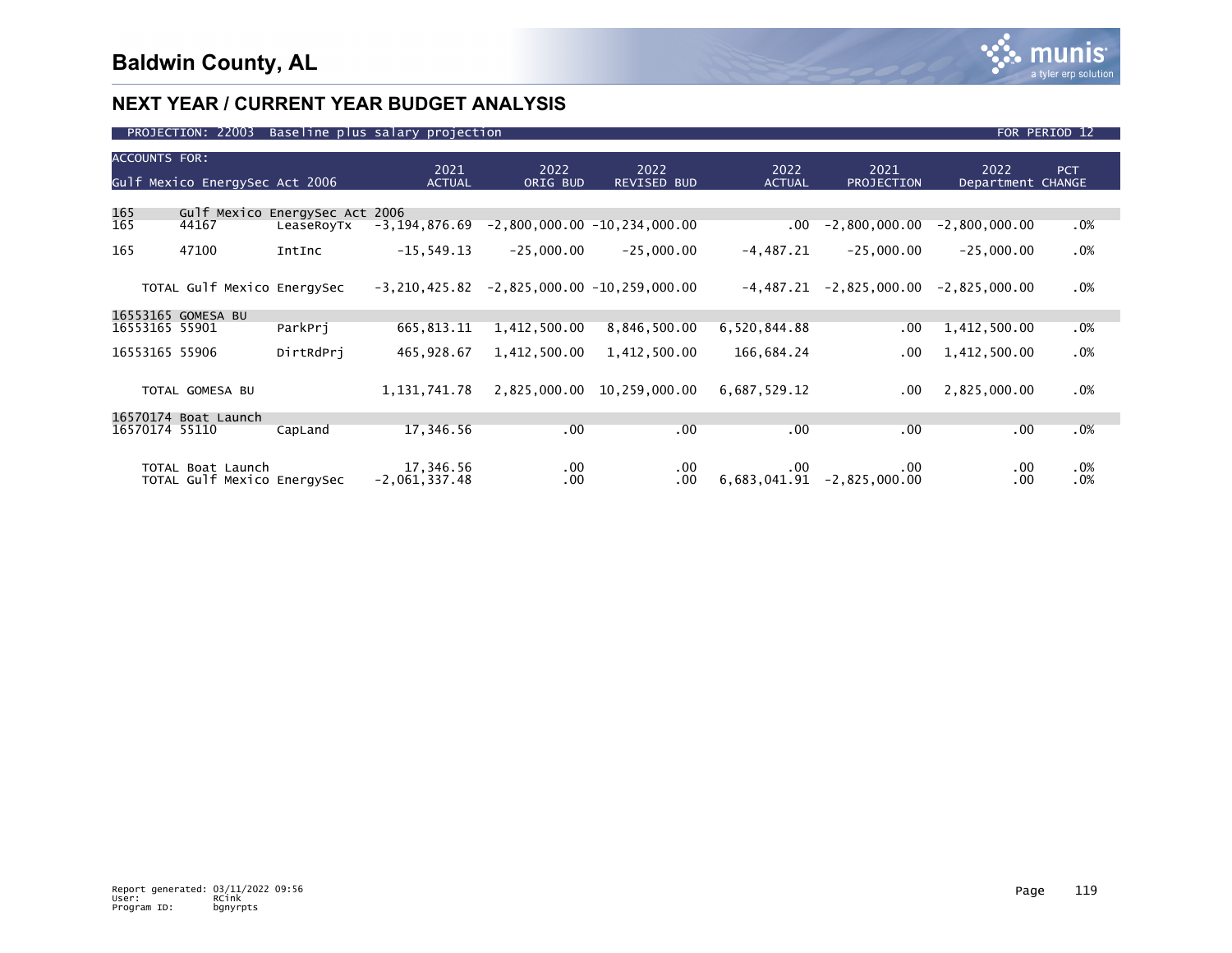

|                      | PROJECTION: 22003                             |         | Baseline plus salary projection |                   |                            |                       |                           |                           | FOR PERIOD 12      |
|----------------------|-----------------------------------------------|---------|---------------------------------|-------------------|----------------------------|-----------------------|---------------------------|---------------------------|--------------------|
| <b>ACCOUNTS FOR:</b> | BP Restore Act Fund                           |         | 2021<br><b>ACTUAL</b>           | 2022<br>ORIG BUD  | 2022<br><b>REVISED BUD</b> | 2022<br><b>ACTUAL</b> | 2021<br><b>PROJECTION</b> | 2022<br>Department CHANGE | <b>PCT</b>         |
|                      | BP Restore Act Fund                           |         |                                 |                   |                            |                       |                           |                           |                    |
| 166<br>166           | 44300                                         | Grants  | .00                             | $-621.460.00$     | $-621, 460.00$             | .00                   | .00.                      | $-621,460.00$             | $.0\%$             |
|                      | TOTAL BP Restore Act Fund                     |         | .00                             | $-621,460.00$     | $-621,460.00$              | .00                   | .00                       | $-621,460.00$             | .0%                |
|                      | 16653166 Restore BU                           |         |                                 |                   |                            |                       |                           |                           |                    |
| 16653166 55901       |                                               | ParkPri | 116,614.00                      | 621,460.00        | 621,460.00                 | .00                   | $.00 \,$                  | 621,460.00                | .0%                |
|                      | TOTAL Restore BU<br>TOTAL BP Restore Act Fund |         | 116,614.00<br>116,614.00        | 621,460.00<br>.00 | 621,460.00<br>.00          | .00<br>.00            | .00<br>.00                | 621,460.00<br>$.00 \,$    | $\substack{.0\%0}$ |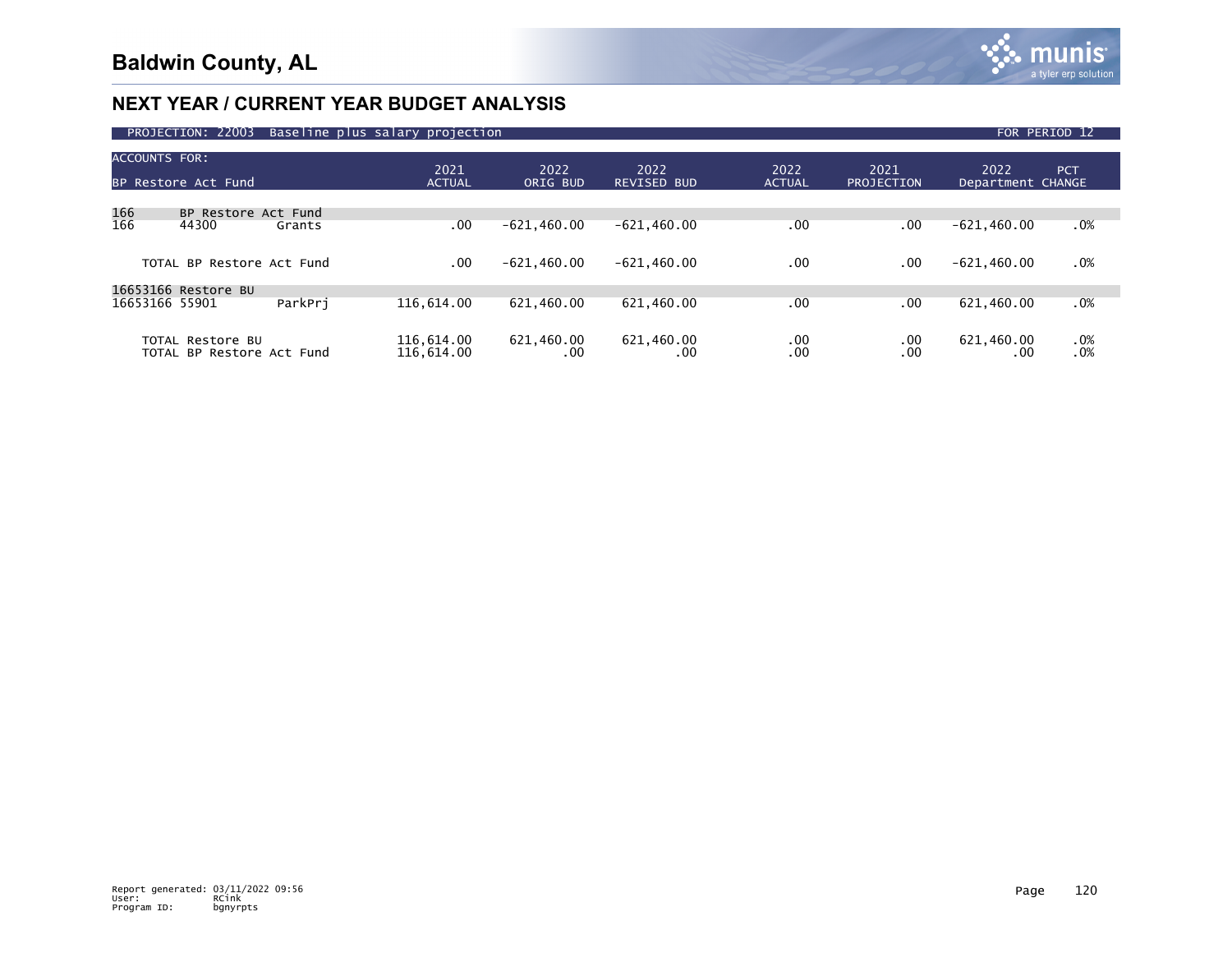

| <b>ACCOUNTS FOR:</b> |                                                    |              |                                                                    |                 |                                                                 |                                              |                   |                                |            |
|----------------------|----------------------------------------------------|--------------|--------------------------------------------------------------------|-----------------|-----------------------------------------------------------------|----------------------------------------------|-------------------|--------------------------------|------------|
|                      |                                                    |              | 2021                                                               | 2022            | 2022                                                            | 2022                                         | 2021              | 2022                           | <b>PCT</b> |
|                      | Debt Service Fund                                  |              | <b>ACTUAL</b>                                                      | ORIG BUD        | <b>REVISED BUD</b>                                              | <b>ACTUAL</b>                                | <b>PROJECTION</b> | Department CHANGE              |            |
|                      | 30410304 Debt Service Fund                         |              |                                                                    |                 |                                                                 |                                              |                   |                                |            |
| 30410304 56210       |                                                    | DebtSvcPr    |                                                                    |                 | 41, 439, 692.37 12, 391, 690.00 12, 391, 690.00 13, 646, 176.20 |                                              | .00               | 12,391,690.00                  | .0%        |
| 30410304 56211       |                                                    | LsePurchPr   | 1,346,780.22                                                       | .00             | $.00 \,$                                                        | 977,916.89                                   | .00               | .00                            | .0%        |
| 30410304 56212       |                                                    | InstPurch    | 220,865.00                                                         | .00             | $.00 \,$                                                        | .00                                          | .00               | .00                            | .0%        |
| 30410304 56214       |                                                    | <b>DSE</b>   | 285,715.00                                                         | .00             | $.00 \times$                                                    | $.00 \,$                                     | .00               | .00                            | .0%        |
| 30410304 56220       |                                                    | DebtsvcInt   | 2,051,283.01                                                       | .00             | $.00 \,$                                                        | 836,966.81                                   | .00               | .00                            | .0%        |
| 30410304 56221       |                                                    | LsePurcPr    | 1,614,965.39                                                       | $.00 \,$        | .00.                                                            | 1,023,384.70                                 | .00               | .00                            | .0%        |
| 30410304 56600       |                                                    | FiscAgent    | 9,100.00                                                           | .00             | .00                                                             | 13,105.00                                    | .00               | .00                            | .0%        |
|                      |                                                    |              |                                                                    |                 |                                                                 |                                              |                   |                                |            |
|                      | TOTAL Debt Service Fund                            |              |                                                                    |                 | 46,968,400.99 12,391,690.00 12,391,690.00 16,497,549.60         |                                              |                   | $.00 \quad 12,391,690.00$      | .0%        |
| 304                  | Debt Service Fund                                  |              |                                                                    |                 |                                                                 |                                              |                   |                                |            |
| 304                  | 47100                                              | IntInc       | $-22.12$                                                           | .00             | .00                                                             | $-3.27$                                      | .00               | .00                            | .0%        |
| 304                  | 47125                                              | InvInc       | $-376.35$                                                          | $.00 \times$    | $.00 \,$                                                        | $-272.94$                                    | .00               | .00                            | .0%        |
| 304                  | 61100                                              | TI100        | $-41,749,275.10$                                                   | -7,669,312.00   | -7,669,312.00                                                   | $-3,564,786.24$                              | .00 <sub>1</sub>  | $-7,669,312.00$                | .0%        |
| 304                  | 61106                                              | <b>TI106</b> | $-42.277.72$                                                       | $-35,581.00$    | $-35,581.00$                                                    | $-16.879.27$                                 | .00               | $-35,581.00$                   | .0%        |
| 304                  | 61111                                              | TI111        | $-4, 240, 896.19$                                                  | $-3,792,314.00$ | $-3,792,314.00$                                                 | $-1,895,650.17$                              | $.00 \,$          | $-3,792,314.00$                | .0%        |
| 304                  | 61116                                              | TI116        | $-720,000.00$                                                      | $-720, 100.00$  | $-720, 100.00$                                                  | $.00 \,$                                     | .00               | $-720, 100.00$                 | .0%        |
| 304                  | 61144                                              | <b>TI144</b> | $-126, 275.61$                                                     | $-128,748.00$   | $-128,748.00$                                                   | $.00 \times$                                 | .00               | $-128,748.00$                  | .0%        |
| 304                  | 61510                                              | TI510        | $-54, 224.78$                                                      | $-45,635.00$    | $-45,635.00$                                                    | $-21,649.10$                                 | $.00 \,$          | $-45,635.00$                   | .0%        |
| 304                  | 61830                                              | WarrProc     | $-33,695,000.00$                                                   | $.00 \,$        | .00                                                             | $.00 \times$                                 | .00               | .00                            | .0%        |
|                      |                                                    |              |                                                                    |                 |                                                                 |                                              |                   |                                |            |
|                      | TOTAL Debt Service Fund<br>TOTAL Debt Service Fund |              | $-80,628,347.87 -12,391,690.00 -12,391,690.00$<br>$-33.659.946.88$ | $.00 \,$        |                                                                 | $-5,499,240.99$<br>$.00 \quad 10,998,308.61$ | $.00 \,$          | $.00 - 12, 391, 690.00$<br>.00 | .0%<br>.0% |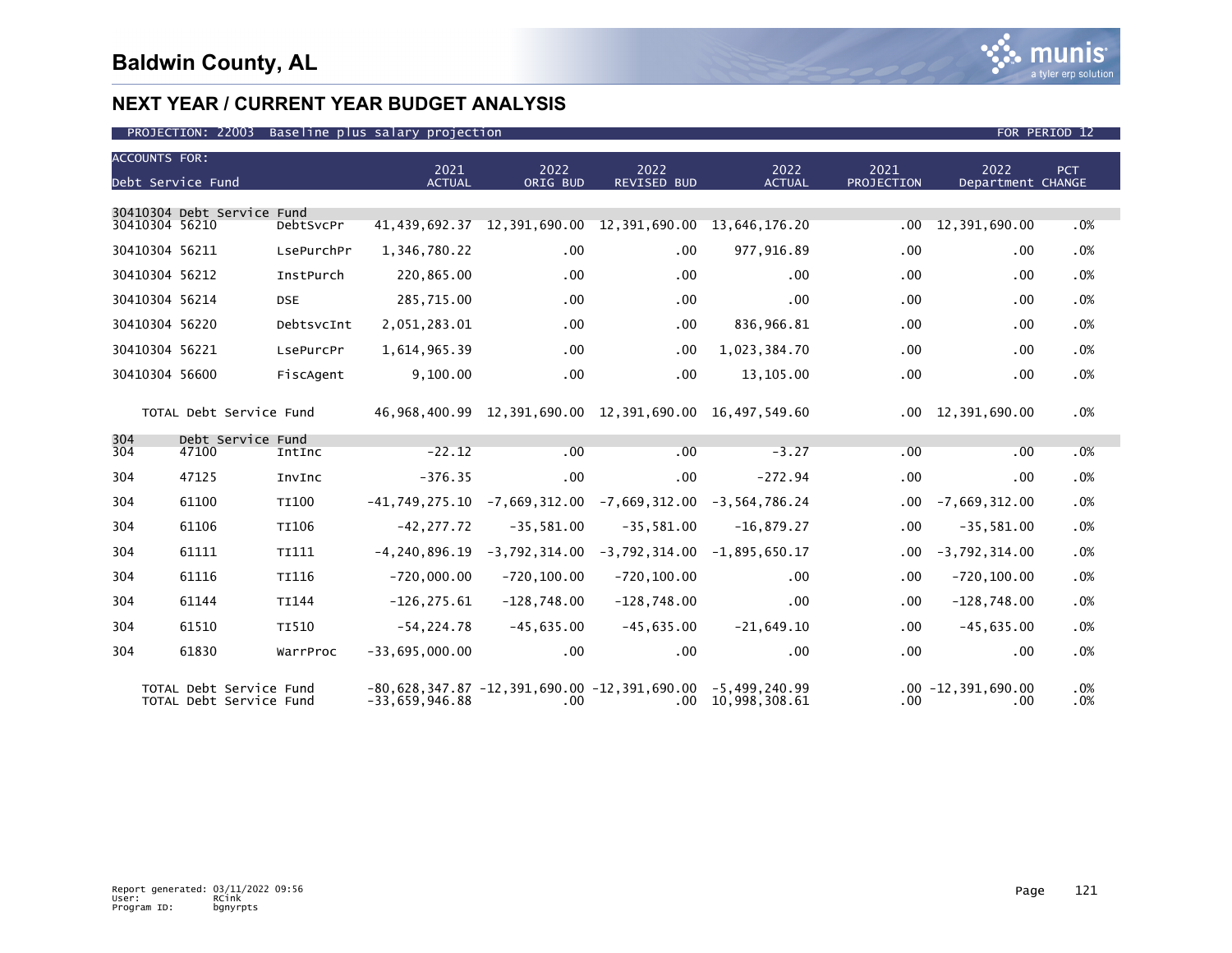

| <b>ACCOUNTS FOR:</b> |                                       |            |                                                                                   |                                       |                                                                              |                       |                    |                                 |      |  |
|----------------------|---------------------------------------|------------|-----------------------------------------------------------------------------------|---------------------------------------|------------------------------------------------------------------------------|-----------------------|--------------------|---------------------------------|------|--|
|                      | Solid Waste Fund                      |            | 2021<br><b>ACTUAL</b>                                                             | 2022<br>ORIG BUD                      | 2022<br><b>REVISED BUD</b>                                                   | 2022<br><b>ACTUAL</b> | 2021<br>PROJECTION | 2022<br>Department CHANGE       | PCT. |  |
|                      |                                       |            |                                                                                   |                                       |                                                                              |                       |                    |                                 |      |  |
| 510<br>510           | Solid Waste Fund<br>44881             | COVIDReimb | $-24, 450.17$                                                                     | .00                                   | .00                                                                          | 45,481.85             | .00                | .00                             | .0%  |  |
| 510                  | 45412                                 | Disposal   |                                                                                   |                                       | $-18, 257, 610, 80$ $-9, 504, 701, 00$ $-9, 504, 701, 00$ $-3, 726, 875, 43$ |                       | $.00 \,$           | $-9,504,701.00$                 | .0%  |  |
| 510                  | 45413                                 | Recycle    | $-19,258.70$                                                                      | $-15,000.00$                          | $-15,000.00$                                                                 | $.00 \,$              | $-15,000.00$       | $-15,000.00$                    | .0%  |  |
| 510                  | 47100                                 | IntInc     | $-27,921.85$                                                                      | $-35,000.00$                          | $-35,000.00$                                                                 | $-16,795.16$          | $-50,000.00$       | $-35,000.00$                    | .0%  |  |
| 510                  | 47109                                 | FinAssure  | $-6.18$                                                                           | $.00 \,$                              | $.00 \,$                                                                     | $-3.05$               | $.00 \,$           | .00                             | .0%  |  |
| 510                  | 47125                                 | InvInc     | $-14, 230.45$                                                                     | $-75,000.00$                          | $-75,000.00$                                                                 | $-4.754.94$           | $-95,000.00$       | $-75,000.00$                    | .0%  |  |
| 510                  | 47210                                 | RIBldgs    | $-9,227.00$                                                                       | $-10,500.00$                          | $-10,500.00$                                                                 | $-450.00$             | $-10,500.00$       | $-10,500.00$                    | .0%  |  |
| 510                  | 47850                                 | Misc Rev   | $-14, 199.75$                                                                     | $.00 \,$                              | $.00 \,$                                                                     | $-10,922.69$          | .00                | .00                             | .0%  |  |
| 510                  | 47901                                 | AssetDisp  | $.00 \,$                                                                          | $-35,719.00$                          | $-35,719.00$                                                                 | $.00 \times$          | $-30,000.00$       | $-35,719.00$                    | .0%  |  |
| 510                  | 47905                                 | InsRec     | $-570,087.76$                                                                     | $.00 \,$                              | $.00 \cdot$                                                                  | $.00 \,$              | $.00 \,$           | $.00 \,$                        | .0%  |  |
| 510                  | 49000                                 | FBRBudget  |                                                                                   | $-0.00 - 8,125,000.00 - 8,444,635.00$ |                                                                              | $.00 \,$              |                    | $.00 - 8, 125, 000.00$          | .0%  |  |
|                      |                                       |            | TOTAL Solid Waste Fund -18,936,992.66 -17,800,920.00 -18,120,555.00 -3,714,319.42 |                                       |                                                                              |                       |                    | $-200, 500.00 -17, 800, 920.00$ | .0%  |  |
|                      | 51051010 Disaster Solid Waste         |            |                                                                                   |                                       |                                                                              |                       |                    |                                 |      |  |
| 51051010 52160       |                                       | CleanSupp  | 786.00                                                                            | .00                                   | .00                                                                          | .00                   | .00                | .00                             | .0%  |  |
|                      | TOTAL Disaster Solid Waste            |            | 786.00                                                                            | .00                                   | .00 <sub>1</sub>                                                             | .00                   | .00                | .00                             | .0%  |  |
|                      | 51051031 Disaster Weather Solid Waste |            |                                                                                   |                                       |                                                                              |                       |                    |                                 |      |  |
| 51051031 51500       |                                       | ContrSvcs  | 8,203.75                                                                          | .00                                   | .00                                                                          | .00                   | .00                | .00                             | .0%  |  |
| 51051031 52190       |                                       | MiscSupp   | 7,939.44                                                                          | .00                                   | $.00 \,$                                                                     | $.00 \,$              | .00                | $.00 \,$                        | .0%  |  |
| 51051031 52310       |                                       | RMBldgs    | 641.19                                                                            | .00                                   | $.00 \,$                                                                     | $.00 \,$              | .00                | $.00 \,$                        | .0%  |  |
| 51051031 52510       |                                       | Telephone  | 1.042.50                                                                          | .00 <sub>1</sub>                      | .00 <sub>1</sub>                                                             | $.00 \,$              | .00                | .00 <sub>1</sub>                | .0%  |  |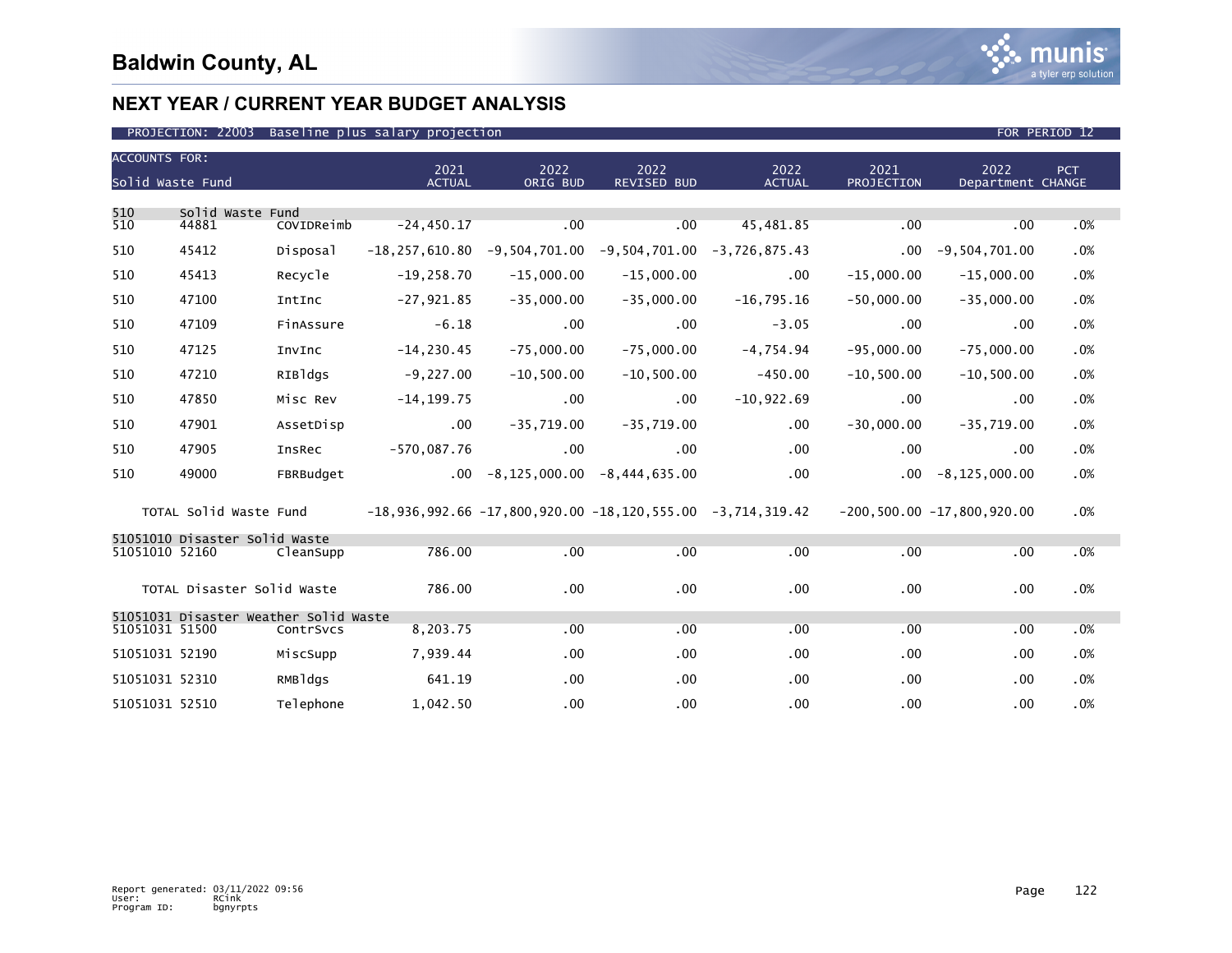### PROJECTION: 22003 Baseline plus salary projection FOR PERIOD 12

| <b>ACCOUNTS FOR:</b>                |               |                       |                  |                     |                       |                    |                           |            |
|-------------------------------------|---------------|-----------------------|------------------|---------------------|-----------------------|--------------------|---------------------------|------------|
| Solid Waste Fund                    |               | 2021<br><b>ACTUAL</b> | 2022<br>ORIG BUD | 2022<br>REVISED BUD | 2022<br><b>ACTUAL</b> | 2021<br>PROJECTION | 2022<br>Department CHANGE | <b>PCT</b> |
| 51051031 54760                      | CAT A DC      | 96, 378.79            | .00              | .00                 | $-145.11$             | .00                | .00                       | .0%        |
| 51051031 54780                      | CAT D-Wate    | 54,425.10             | .00              | .00                 | .00                   | .00                | .00                       | .0%        |
| 51051031 54860                      | CAT E BE      | 54,427.57             | $.00 \times$     | .00                 | .00                   | .00                | .00                       | .0%        |
| TOTAL Disaster Weather Solid        |               | 223,058.34            | .00              | $.00 \,$            | $-145.11$             | .00                | .00                       | .0%        |
| 51054100 Solid Waste Administration |               |                       |                  |                     |                       |                    |                           |            |
| 51054100 51030                      | Overtime      | 71,904.11             | 25,000.00        | 25,000.00           | 667.86                | .00                | 25,000.00                 | $.0\%$     |
| 51054100 51060                      | Longevity     | 3,500.00              | 3,500.00         | 3,500.00            | 3,500.00              | .00                | 3,500.00                  | .0%        |
| 51054100 51130                      | Salaries      | 394, 467.40           | 454,097.00       | 454,097.00          | 164,812.72            | 423,999.00         | 454,097.00                | .0%        |
| 51054100 51211                      | RetTirI       | 27,674.35             | 27,456.00        | 27,456.00           | 10,835.46             | 25,028.00          | 27,456.00                 | .0%        |
| 51054100 51212                      | RetTirII      | .00                   | 3,113.00         | 3,113.00            | .00                   | .00                | 3,113.00                  | .0%        |
| 51054100 51220                      | HlthIns       | 44,454.00             | 60,917.00        | 60,917.00           | 19,459.50             | 52,683.00          | 60,917.00                 | .0%        |
| 51054100 51221                      | <b>RETINS</b> | $.00 \,$              | 5,700.00         | 5,700.00            | .00                   | .00                | 5,700.00                  | .0%        |
| 51054100 51230                      | Life Ins      | 282.60                | 285.00           | 285.00              | 113.04                | 330.00             | 285.00                    | .0%        |
| 51054100 51240                      | Ssecur        | 33,826.48             | 32,585.00        | 32,585.00           | 11,928.49             | 33,277.00          | 32,585.00                 | .0%        |
| 51054100 51250                      | WorkComp      | 5,095.32              | 5,436.00         | 5,436.00            | 5,130.03              | .00                | 5,436.00                  | .0%        |
| 51054100 51260                      | Unemploy      | .00                   | 636.00           | 636.00              | .00                   | 636.00             | 636.00                    | .0%        |
| 51054100 51270                      | Air Medc      | .00                   | 330.00           | 330.00              | 165.00                | .00                | 330.00                    | .0%        |
| 51054100 51290                      | Disablil      | 775.29                | 867.00           | 867.00              | 332.07                | 787.00             | 867.00                    | .0%        |
| 51054100 51400                      | EEBenefits    | 17,871.30             | 3,486.00         | 3,486.00            | .00                   | .00                | 3,486.00                  | .0%        |
| 51054100 51500                      | ContrSvcs     | 377,834.00            | 357, 382.00      | 357,382.00          | 7,565.00              | 357, 382.00        | 357,382.00                | .0%        |
| 51054100 51540                      | LegalSvcs     | 39,482.00             | 60,000.00        | 60,000.00           | 8,859.55              | .00                | 60,000.00                 | .0%        |
| 51054100 51560                      | EEDrugTest    | 53.75                 | 150.00           | 150.00              | 40.00                 | 150.00             | 150.00                    | .0%        |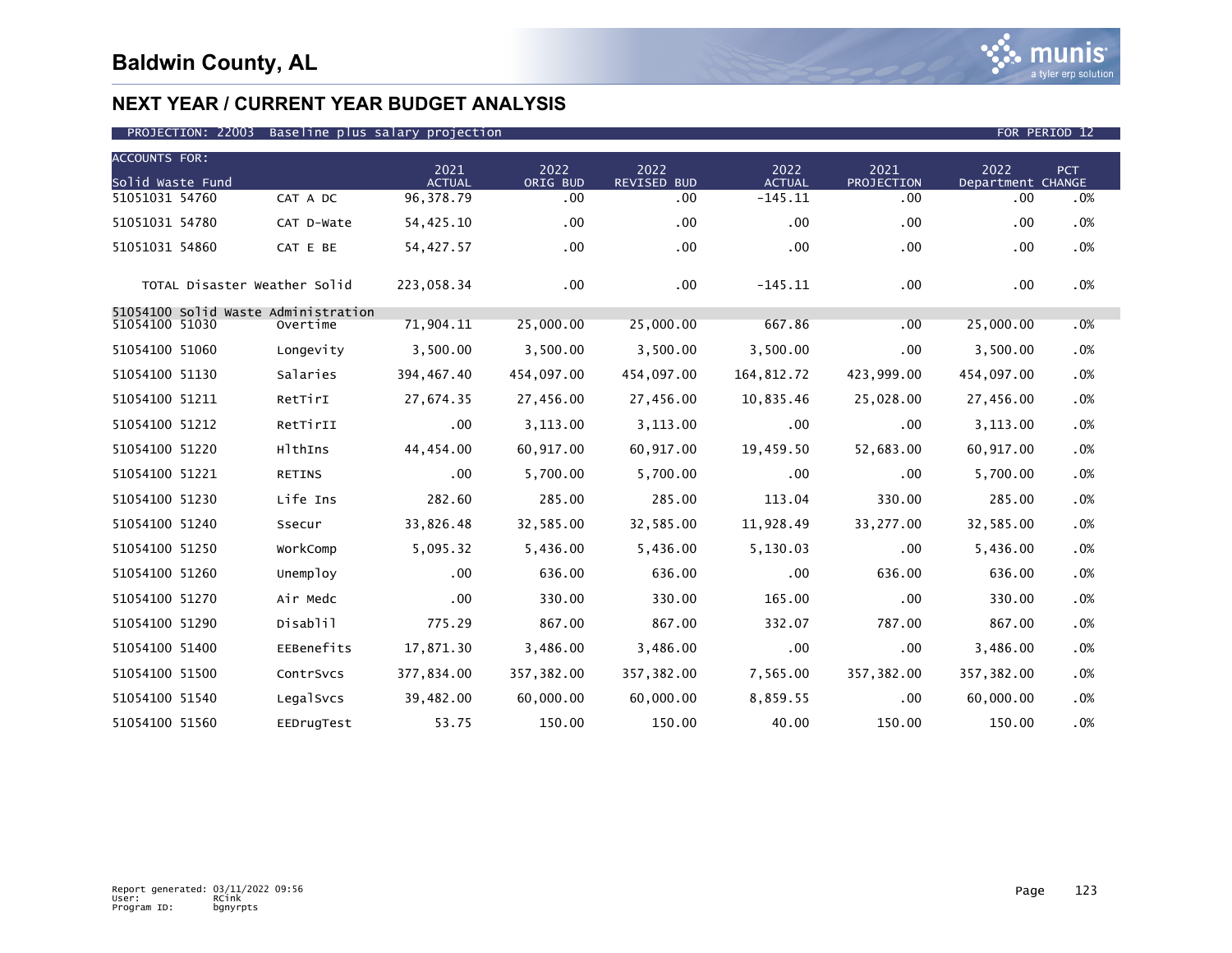

| <b>ACCOUNTS FOR:</b> |                 | 2021          | 2022       | 2022               | 2022          | 2021       | 2022              | <b>PCT</b> |
|----------------------|-----------------|---------------|------------|--------------------|---------------|------------|-------------------|------------|
| Solid Waste Fund     |                 | <b>ACTUAL</b> | ORIG BUD   | <b>REVISED BUD</b> | <b>ACTUAL</b> | PROJECTION | Department CHANGE |            |
| 51054100 51620       | <b>BankFees</b> | 1,502.88      | 2,000.00   | 2,000.00           | 717.76        | 2,000.00   | 2,000.00          | .0%        |
| 51054100 51700       | Training        | 10,546.50     | 20,000.00  | 20,000.00          | 170.95        | 20,000.00  | 20,000.00         | .0%        |
| 51054100 51710       | Dues            | 2,914.00      | 1,100.00   | 1,100.00           | 441.00        | 1,000.00   | 1,100.00          | .0%        |
| 51054100 52110       | OffSupp         | 8,982.38      | 15,000.00  | 15,000.00          | 6,163.42      | 10,000.00  | 15,000.00         | .0%        |
| 51054100 52120       | GasOil          | 11,071.79     | 14, 159.00 | 14,159.00          | 2,928.62      | .00        | 14,159.00         | .0%        |
| 51054100 52150       | Tire            | 28.00         | 1,000.00   | 1,000.00           | .00           | 1,000.00   | 1,000.00          | .0%        |
| 51054100 52160       | CleanSupp       | 865.66        | 1,000.00   | 1,000.00           | 341.27        | 1,000.00   | 1,000.00          | .0%        |
| 51054100 52190       | MiscSupp        | 2,357.25      | 1,000.00   | 1,000.00           | 80.34         | 1,000.00   | 1,000.00          | .0%        |
| 51054100 52210       | RentExp         | 5,212.93      | 4,510.00   | 4,510.00           | 2,361.15      | 4,510.00   | 4,510.00          | .0%        |
| 51054100 52280       | Uniforms        | 778.64        | 500.00     | 500.00             | 264.85        | 500.00     | 500.00            | .0%        |
| 51054100 52290       | OthrChqs        | 1,111.68      | 1,500.00   | 1,500.00           | 370.56        | 1,500.00   | 1,500.00          | .0%        |
| 51054100 52310       | RMBldgs         | 7,177.69      | 20,000.00  | 20,000.00          | 8,621.37      | 20,000.00  | 20,000.00         | .0%        |
| 51054100 52340       | <b>RMMV</b>     | 4,603.58      | 5,000.00   | 5,000.00           | .00           | 800.00     | 5,000.00          | $.0\%$     |
| 51054100 52350       | CompMain        | 17,656.95     | 50,000.00  | 50,000.00          | 5,040.15      | 50,000.00  | 50,000.00         | .0%        |
| 51054100 52351       | CompSupp        | 34, 317.86    | 44,016.00  | 44,016.00          | 42,530.00     | .00        | 44,016.00         | .0%        |
| 51054100 52510       | Telephone       | 27,199.88     | 26,000.00  | 26,000.00          | 9,777.09      | 26,000.00  | 26,000.00         | .0%        |
| 51054100 52520       | Postage         | 1,765.05      | 1,750.00   | 1,750.00           | 664.88        | 1,750.00   | 1,750.00          | .0%        |
| 51054100 52530       | Advertis        | 9,753.82      | 3,100.00   | 3,100.00           | 208.10        | 3,100.00   | 3,100.00          | .0%        |
| 51054100 52600       | Travel          | 4,596.24      | 7,000.00   | 7,000.00           | 1,006.20      | 7,000.00   | 7,000.00          | .0%        |
| 51054100 52700       | Insurance       | .00           | .00.       | $.00 \,$           | $-2,047.90$   | .00        | .00               | .0%        |
| 51054100 52720       | InsMV           | 392.71        | 500.00     | 217.00             | 217.00        | 500.00     | 500.00            | .0%        |
| 51054100 52730       | Surety          | 305.96        | 325.00     | 325.00             | 305.96        | 325.00     | 325.00            | .0%        |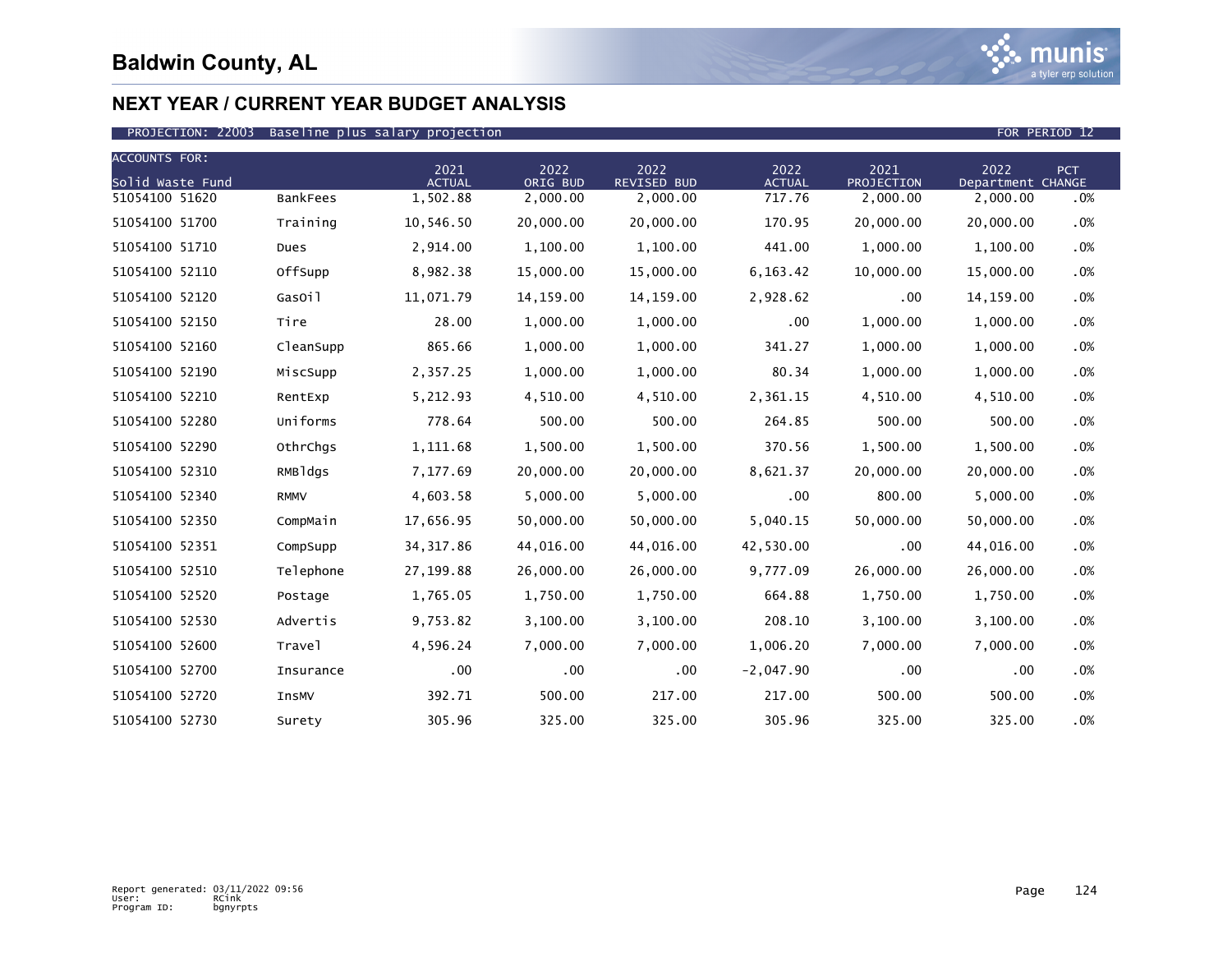

### PROJECTION: 22003 Baseline plus salary projection FOR PERIOD 12

| <b>ACCOUNTS FOR:</b>                              |              |                       |                  |                            |                       |                    |                           |            |
|---------------------------------------------------|--------------|-----------------------|------------------|----------------------------|-----------------------|--------------------|---------------------------|------------|
| Solid Waste Fund                                  |              | 2021<br><b>ACTUAL</b> | 2022<br>ORIG BUD | 2022<br><b>REVISED BUD</b> | 2022<br><b>ACTUAL</b> | 2021<br>PROJECTION | 2022<br>Department CHANGE | <b>PCT</b> |
| 51054100 52800                                    | DeprecExp    | 10,994.20             | 12,000.00        | 12,000.00                  | .00                   | .00                | 12,000.00                 | .0%        |
| 51054100 52901                                    | ContRes      | 5.000.00              | 40,000,00        | 40.000.00                  | 5.000.00              | 40,000.00          | 40.000.00                 | .0%        |
| 51054100 54070                                    | LiceL&Tag    | 24.25                 | .00              | .00                        | $.00 \times$          | .00                | $.00 \,$                  | .0%        |
| 51054100 54090                                    | Subscrip     | 42.00                 | 50.00            | 50.00                      | $.00 \,$              | 50.00              | 50.00                     | .0%        |
| 51054100 54990                                    | MiscExp      | 14, 169. 75           | .00              | .00                        | .00                   | .00                | .00                       | .0%        |
| 51054100 55240                                    | CapImpr      | $.00 \,$              | 675,000.00       | 675,000.00                 | .00                   | .00                | 675,000.00                | .0%        |
| 51054100 58011                                    | PenGen       | 132,483.72            | 100,000.00       | 100,000.00                 | 123,793.41            | 100,000.00         | 100,000.00                | .0%        |
| 51054100 62304                                    | <b>TT304</b> | 54, 224. 78           | 45,635.00        | 45,635.00                  | 21,649.10             | .00                | 45,635.00                 | .0%        |
| TOTAL Solid Waste Administra                      |              | 1,387,300.75          | 2,133,085.00     | 2,132,802.00               | 464,014.00            | 1,186,307.00       | 2,133,085.00              | .0%        |
| 51054205 Solid Waste Bio Solids<br>51054205 51030 | Overtime     | 15,385.09             | 2.000.00         | 2,000.00                   | 4,096.01              | 2,000.00           | 2,000.00                  | .0%        |
| 51054205 51060                                    | Longevity    | 1,000.00              | 1,000.00         | 1,000.00                   | 1,000.00              | .00                | 1,000.00                  | .0%        |
| 51054205 51130                                    | Salaries     | 38,576.63             | 37,586.00        | 37,586.00                  | 17,575.49             | 36,998.00          | 37,586.00                 | .0%        |
| 51054205 51211                                    | RetTirI      | 2,844.66              | 2,522.00         | 2,522.00                   | 1,387.04              | 2,262.00           | 2,522.00                  | .0%        |
| 51054205 51220                                    | HlthIns      | 6,119.10              | 6,449.00         | 6,449.00                   | 2,559.40              | 6,342.00           | 6,449.00                  | .0%        |
| 51054205 51230                                    | Life Ins     | 56.52                 | 57.00            | 57.00                      | 23.55                 | 55.00              | 57.00                     | .0%        |
| 51054205 51240                                    | Ssecur       | 4,104.74              | 2,776.00         | 2,776.00                   | 1,694.60              | 3,060.00           | 2,776.00                  | .0%        |
| 51054205 51250                                    | WorkComp     | 2,502.36              | 2,668.00         | 2,668.00                   | 2,628.59              | .00                | 2,668.00                  | .0%        |
| 51054205 51260                                    | Unemploy     | $.00 \,$              | 55.00            | 55.00                      | .00                   | 55.00              | 55.00                     | .0%        |
| 51054205 51270                                    | Air Medc     | .00                   | 55.00            | 55.00                      | 55.00                 | .00                | 55.00                     | .0%        |
| 51054205 51290                                    | Disablil     | 73.83                 | 74.00            | 74.00                      | 31.73                 | 69.00              | 74.00                     | .0%        |
| 51054205 51400                                    | EEBenefits   | 1,818.32              | .00              | .00                        | .00                   | .00                | .00                       | .0%        |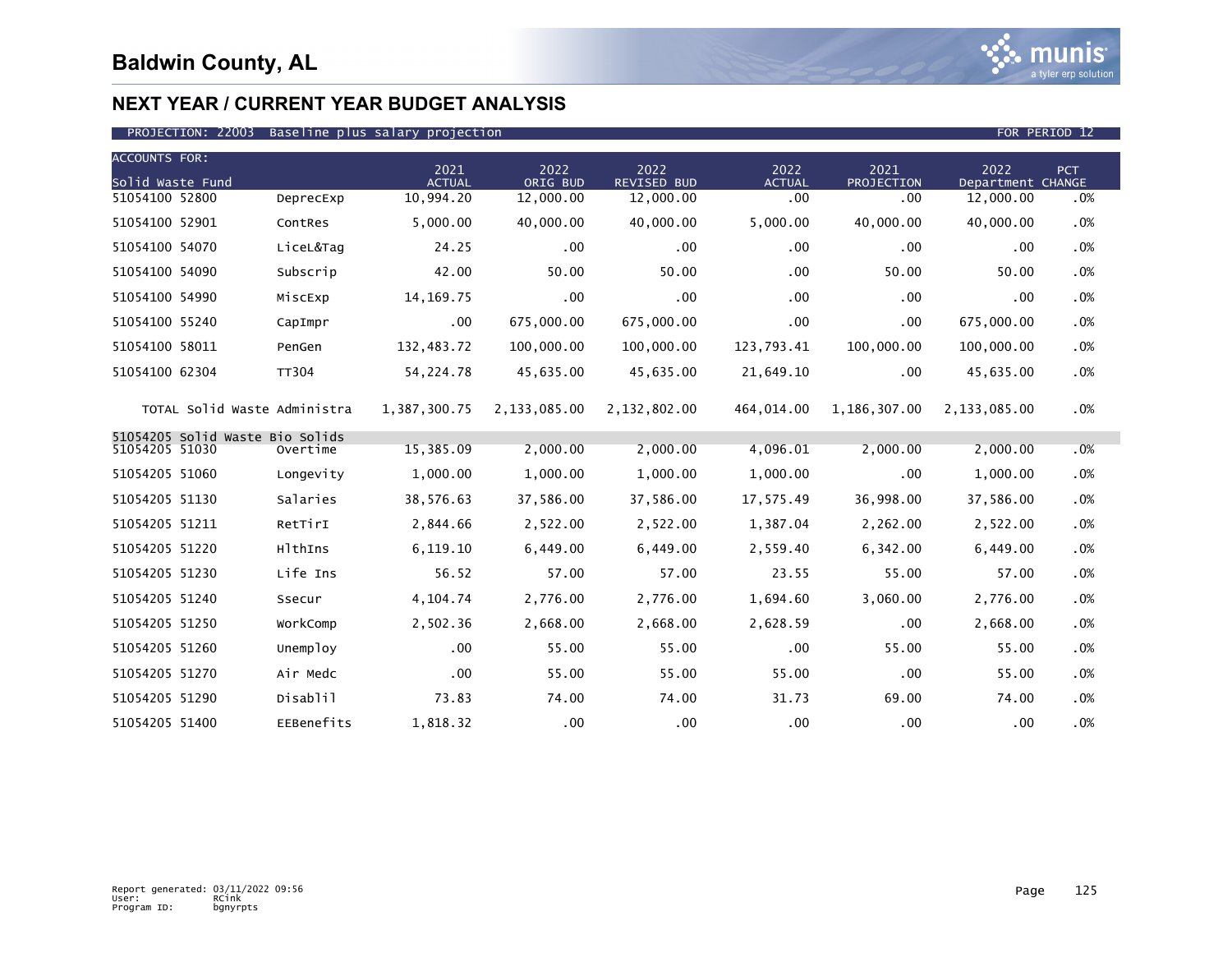

### PROJECTION: 22003 Baseline plus salary projection FOR PERIOD 12

| <b>ACCOUNTS FOR:</b>                   |            |                       |                  |                            |                       |                           |                           |        |
|----------------------------------------|------------|-----------------------|------------------|----------------------------|-----------------------|---------------------------|---------------------------|--------|
| Solid Waste Fund                       |            | 2021<br><b>ACTUAL</b> | 2022<br>ORIG BUD | 2022<br><b>REVISED BUD</b> | 2022<br><b>ACTUAL</b> | 2021<br><b>PROJECTION</b> | 2022<br>Department CHANGE | PCT    |
| 51054205 51560                         | EEDrugTest | 10.75                 | 100.00           | 100.00                     | .00                   | 100.00                    | 100.00                    | .0%    |
| 51054205 52150                         | Tire       | 99.90                 | 1,000.00         | 1,000.00                   | .00                   | 1,000.00                  | 1,000.00                  | .0%    |
| 51054205 52190                         | MiscSupp   | 12,776.14             | 10,000.00        | 10,000.00                  | 3,580.66              | 10,000.00                 | 10,000.00                 | .0%    |
| 51054205 52280                         | Uniforms   | 174.64                | 400.00           | 400.00                     | 134.32                | 400.00                    | 400.00                    | .0%    |
| 51054205 52310                         | RMBldgs    | 21.78                 | $.00 \,$         | $.00 \,$                   | .00                   | .00                       | .00                       | .0%    |
| 51054205 52320                         | RMEquip    | 16,468.64             | 30,000.00        | 30,000.00                  | 2,485.91              | 30,000.00                 | 30,000.00                 | $.0\%$ |
| 51054205 52380                         | SchEquipM  | 48.87                 | .00              | $.00 \,$                   | .00                   | .00                       | $.00 \,$                  | .0%    |
| 51054205 52385                         | RMOthr     | .00                   | $.00 \times$     | .00 <sub>1</sub>           | 300.00                | .00                       | .00                       | .0%    |
| 51054205 52800                         | DeprecExp  | $.00 \,$              | 763.00           | 763.00                     | .00                   | 763.00                    | 763.00                    | .0%    |
| TOTAL Solid Waste Bio Solids           |            | 102,081.97            | 97,505.00        | 97,505.00                  | 37,552.30             | 93,104.00                 | 97,505.00                 | .0%    |
| 51054300 Solid Waste Magnolia Landfill | Overtime   |                       | 85,000.00        | 85,000.00                  | 21,606.78             | 75,000.00                 |                           | .0%    |
| 51054300 51030                         |            | 156,698.37            |                  |                            |                       |                           | 85,000.00                 |        |
| 51054300 51060                         | Longevity  | 4,000.00              | 6,000.00         | 6,000.00                   | 6,000.00              | .00                       | 6,000.00                  | .0%    |
| 51054300 51130                         | Salaries   | 508,878.03            | 708,389.00       | 708,389.00                 | 277,753.16            | 596,400.00                | 708,389.00                | .0%    |
| 51054300 51211                         | RetTirI    | 11,415.84             | 10,477.00        | 10,477.00                  | 8,654.94              | 38,941.00                 | 10,477.00                 | .0%    |
| 51054300 51212                         | RetTirII   | 25,800.64             | 38,272.00        | 38,272.00                  | 10,384.26             | .00                       | 38,272.00                 | .0%    |
| 51054300 51220                         | HlthIns    | 84,456.74             | 187,762.00       | 187,762.00                 | 37,884.30             | 109, 112.00               | 187,762.00                | .0%    |
| 51054300 51230                         | Life Ins   | 663.63                | 741.00           | 741.00                     | 310.62                | 880.00                    | 741.00                    | .0%    |
| 51054300 51240                         | Ssecur     | 50,176.86             | 52,948.00        | 52,948.00                  | 22,891.72             | 51,671.00                 | 52,948.00                 | .0%    |
| 51054300 51250                         | WorkComp   | 38,876.42             | 36,991.00        | 36,991.00                  | 36,725.23             | .00                       | 36,991.00                 | .0%    |
| 51054300 51260                         | Unemploy   | 148.52                | 893.00           | 893.00                     | .00                   | 893.00                    | 893.00                    | .0%    |
| 51054300 51270                         | Air Medc   | .00                   | 990.00           | 990.00                     | 565.40                | .00                       | 990.00                    | $.0\%$ |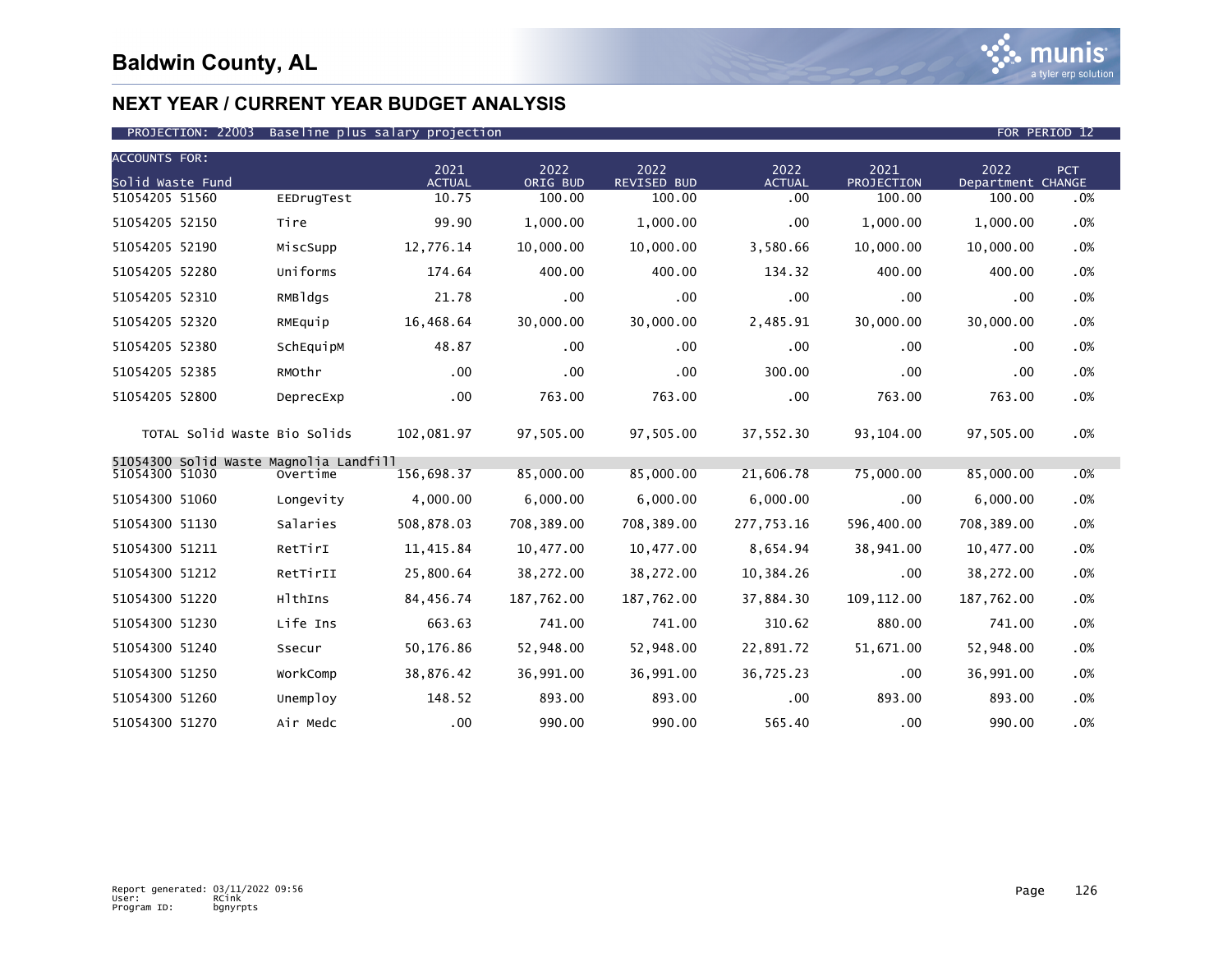

| <b>ACCOUNTS FOR:</b> |                |                       |                  |                            |                       |                    |                           |            |
|----------------------|----------------|-----------------------|------------------|----------------------------|-----------------------|--------------------|---------------------------|------------|
| Solid Waste Fund     |                | 2021<br><b>ACTUAL</b> | 2022<br>ORIG BUD | 2022<br><b>REVISED BUD</b> | 2022<br><b>ACTUAL</b> | 2021<br>PROJECTION | 2022<br>Department CHANGE | <b>PCT</b> |
| 51054300 51280       | <b>EAPSVCS</b> | 3,919.34              | 2,376.00         | 2,376.00                   | 1,618.73              | .00                | 2,376.00                  | .0%        |
| 51054300 51290       | Disablil       | 980.56                | 1,382.00         | 1,382.00                   | 479.04                | 1,108.00           | 1,382.00                  | .0%        |
| 51054300 51400       | EEBenefits     | 15,087.69             | .00              | .00                        | .00                   | .00                | .00                       | .0%        |
| 51054300 51500       | ContrSvcs      | 283,605.24            | 25,000.00        | 25,000.00                  | 29,270.29             | 25,000.00          | 25,000.00                 | .0%        |
| 51054300 51530       | Pest Con       | 2,170.00              | 2,500.00         | 2,500.00                   | 1,187.50              | 2,500.00           | 2,500.00                  | .0%        |
| 51054300 51560       | EEDrugTest     | 589.75                | 1,500.00         | 1,500.00                   | 376.50                | 1,500.00           | 1,500.00                  | .0%        |
| 51054300 51700       | Training       | 377.50                | 2,000.00         | 2,000.00                   | 885.00                | 2,000.00           | 2,000.00                  | .0%        |
| 51054300 51710       | Dues           | 150.00                | 100.00           | 350.00                     | 404.00                | 100.00             | 100.00                    | .0%        |
| 51054300 51730       | StormWtr       | 14,079.00             | 20,000.00        | 20,000.00                  | 4,607.44              | 20,000.00          | 20,000.00                 | .0%        |
| 51054300 51990       | ProfesSvs      | 306,220.59            | 200,000.00       | 200,000.00                 | 71,530.00             | 200,000.00         | 200,000.00                | .0%        |
| 51054300 52110       | OffSupp        | 6,723.99              | 7,000.00         | 7,000.00                   | 1,560.65              | 4,500.00           | 7,000.00                  | .0%        |
| 51054300 52117       | LandfillSu     | 26,730.83             | 40,000.00        | 40,000.00                  | 8,539.29              | .00                | 40,000.00                 | .0%        |
| 51054300 52120       | GasOil         | 315, 158.62           | 310, 110.00      | 310, 110.00                | 119,224.50            | .00                | 310, 110.00               | .0%        |
| 51054300 52130       | Materials      | 65,665.48             | 75,000.00        | 75,000.00                  | 51,850.25             | 60,000.00          | 75,000.00                 | $.0\%$     |
| 51054300 52140       | SmTools        | 26,820.30             | 19,000.00        | 19,000.00                  | 6,504.33              | 15,000.00          | 19,000.00                 | .0%        |
| 51054300 52150       | Tire           | 36, 574.73            | 40,000.00        | 40,000.00                  | 16,001.17             | 40,000.00          | 40,000.00                 | .0%        |
| 51054300 52160       | CleanSupp      | 2,753.07              | 2,000.00         | 2,000.00                   | 561.15                | 2,000.00           | 2,000.00                  | .0%        |
| 51054300 52190       | MiscSupp       | 63,828.22             | 35,000.00        | 35,000.00                  | 25,396.82             | 60,000.00          | 35,000.00                 | .0%        |
| 51054300 52210       | RentExp        | 2,301.72              | 1,500.00         | 1,500.00                   | 31, 517.49            | 1,500.00           | 1,500.00                  | $.0\%$     |
| 51054300 52280       | Uniforms       | 2,355.72              | 6,000.00         | 6,000.00                   | 1,836.40              | 6,000.00           | 6,000.00                  | .0%        |
| 51054300 52310       | RMBldgs        | 51,028.57             | 40,000.00        | 40,000.00                  | 692.90                | 40,000.00          | 40,000.00                 | .0%        |
| 51054300 52320       | RMEquip        | 331,008.07            | 275,000.00       | 275,000.00                 | 95,580.27             | 250,000.00         | 275,000.00                | .0%        |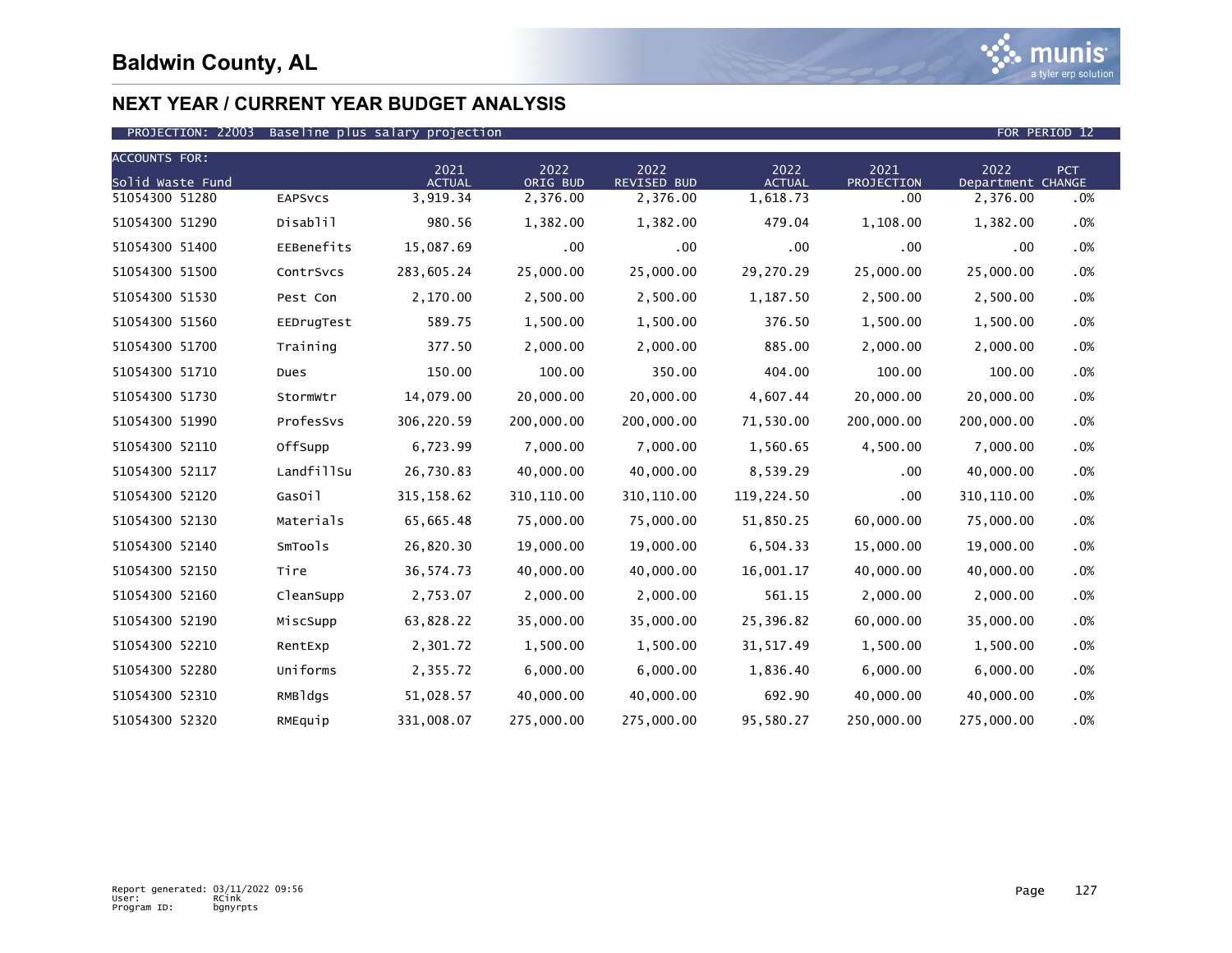

| <b>ACCOUNTS FOR:</b>                  |                      | 2021           | 2022         | 2022                                     | 2022          | 2021       | 2022                       |     |
|---------------------------------------|----------------------|----------------|--------------|------------------------------------------|---------------|------------|----------------------------|-----|
| Solid Waste Fund                      |                      | <b>ACTUAL</b>  | ORIG BUD     | <b>REVISED BUD</b>                       | <b>ACTUAL</b> | PROJECTION | Department CHANGE          | PCT |
| 51054300 52340                        | <b>RMMV</b>          | 1,118.25       | 15,000.00    | 15,000.00                                | 1,624.75      | 15,000.00  | 15,000.00                  | .0% |
| 51054300 52350                        | CompMain             | 336.40         | .00          | $.00 \times$                             | .00           | .00        | .00                        | .0% |
| 51054300 52380                        | SchEquipM            | 314,851.61     | 375,000.00   | 375,000.00                               | 235,308.11    | 325,000.00 | 375,000.00                 | .0% |
| 51054300 52385                        | RMOthr               | 23,288.59      | 10,000.00    | 10,000.00                                | 633.75        | 10,000.00  | 10,000.00                  | .0% |
| 51054300 52510                        | Telephone            | 5,477.66       | 9,000.00     | 9,000.00                                 | 2,246.06      | 9,000.00   | 9,000.00                   | .0% |
| 51054300 52520                        | Postage              | 1,477.22       | 1,000.00     | 1,000.00                                 | 290.07        | 1,000.00   | 1,000.00                   | .0% |
| 51054300 52530                        | Advertis             | 24.75          | .00          | .00                                      | 2,295.54      | .00        | .00                        | .0% |
| 51054300 52600                        | Travel               | 281.20         | 500.00       | 500.00                                   | 288.99        | 500.00     | 500.00                     | .0% |
| 51054300 52720                        | InsMV                | 2,816.86       | 40,000.00    | 55,229.00                                | 55,085.28     | 40,000.00  | 40,000.00                  | .0% |
| 51054300 52755                        | Inspoll              | 25,600.06      | 50,000.00    | 50,000.00                                | .00           | 50,000.00  | 50,000.00                  | .0% |
| 51054300 52800                        | DeprecExp            | 1, 111, 269.45 | 1,200,000.00 | 1,200,000.00                             | .00           | $.00 \,$   | 1,200,000.00               | .0% |
| 51054300 54070                        | LiceL&Tag            | 48.50          | $.00 \,$     | .00                                      | .00           | .00        | .00                        | .0% |
| 51054300 54090                        | Subscrip             | 230.40         | 500.00       | 500.00                                   | 104.29        | 500.00     | 500.00                     | .0% |
| 51054300 54700                        | Closure              | 315, 543.49    | 325,000.00   | 325,000.00                               | .00           | 325,000.00 | 325,000.00                 | .0% |
| 51054300 54960                        | SWRecyc <sub>1</sub> | 406,303.68     | 337,000.00   | 337,000.00                               | 81, 357.38    | 250,000.00 | 337,000.00                 | .0% |
| 51054300 54970                        | BadDebt              | $-31,444.69$   | 10,000.00    | 10,000.00                                | .00           | .00        | 10,000.00                  | .0% |
| 51054300 55240                        | CapImpr              | 2,428.75       | 5,620,000.00 | 5,620,000.00                             | 2,387,278.70  | .00        | 5,620,000.00               | .0% |
| TOTAL Solid Waste Magnolia L          |                      |                |              | 4,618,896.22 10,226,931.00 10,242,410.00 | 3,658,913.05  |            | 2,630,105.00 10,226,931.00 | .0% |
| 51054325 Solid Waste Transfer Station |                      |                |              |                                          |               |            |                            |     |
| 51054325 51030                        | Overtime             | 59,809.35      | 45,000.00    | 45,000.00                                | 16,282.44     | 30,000.00  | 45,000.00                  | .0% |
| 51054325 51060                        | Longevity            | 2,500.00       | 3,000.00     | 3,000.00                                 | 3,000.00      | .00        | 3,000.00                   | .0% |
| 51054325 51130                        | Salaries             | 260.157.16     | 255.839.00   | 255.839.00                               | 104.640.45    | 246.035.00 | 255.839.00                 | .0% |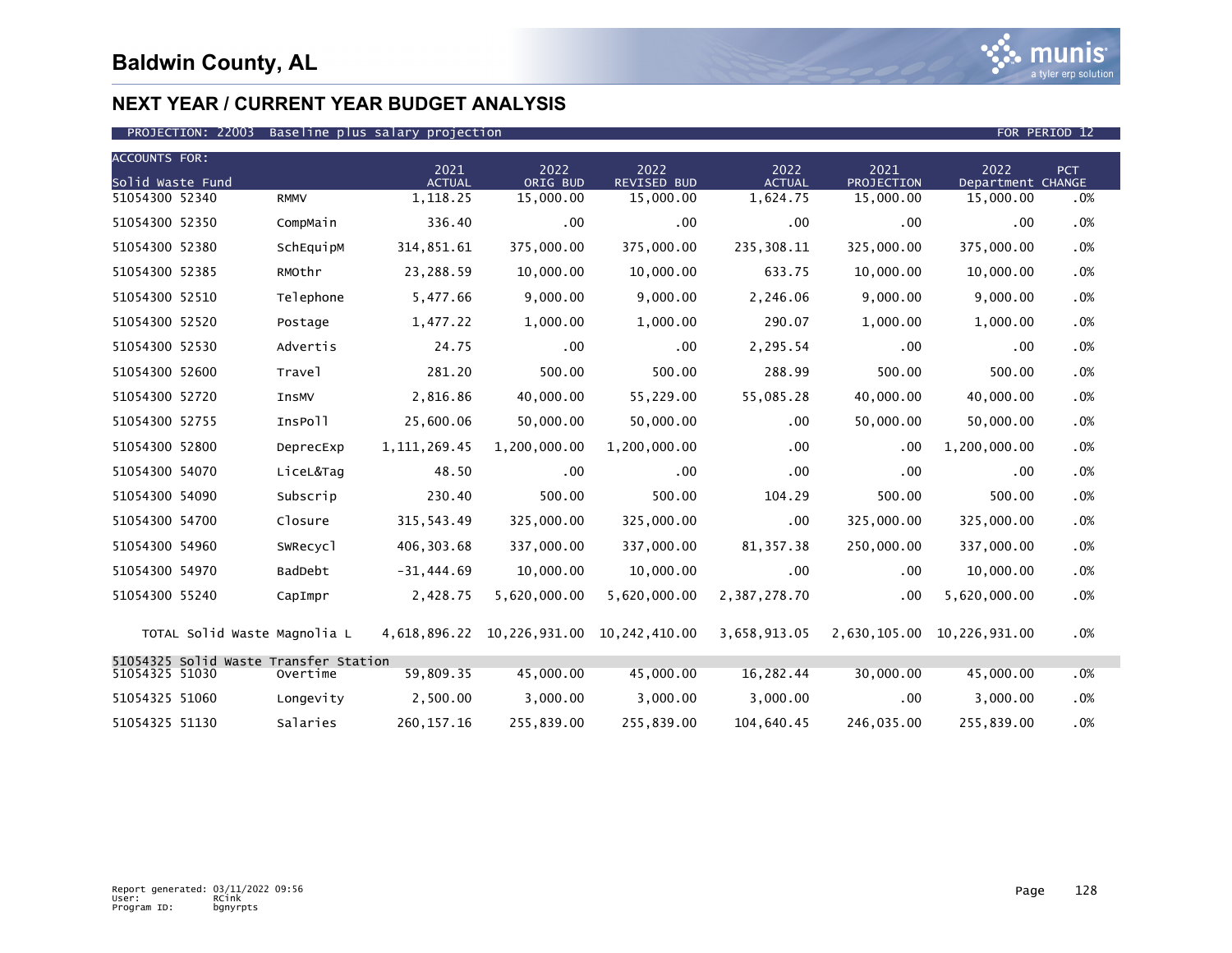

| <b>ACCOUNTS FOR:</b> |            |                       |                  |                            |                       |                           |                           |     |
|----------------------|------------|-----------------------|------------------|----------------------------|-----------------------|---------------------------|---------------------------|-----|
| Solid Waste Fund     |            | 2021<br><b>ACTUAL</b> | 2022<br>ORIG BUD | 2022<br><b>REVISED BUD</b> | 2022<br><b>ACTUAL</b> | 2021<br><b>PROJECTION</b> | 2022<br>Department CHANGE | PCT |
| 51054325 51211       | RetTirI    | 10,952.41             | 10, 112.00       | 10, 112.00                 | 4,510.14              | 16,010.00                 | 10, 112.00                | .0% |
| 51054325 51212       | RetTirII   | 8,031.15              | 7,287.00         | 7,287.00                   | 3,250.66              | .00                       | 7,287.00                  | .0% |
| 51054325 51220       | HlthIns    | 57,552.30             | 60,917.00        | 60,917.00                  | 16,508.70             | 59,674.00                 | 60,917.00                 | .0% |
| 51054325 51230       | Life Ins   | 339.12                | 342.00           | 342.00                     | 108.33                | 330.00                    | 342.00                    | .0% |
| 51054325 51240       | Ssecur     | 22,474.75             | 17,355.00        | 17,355.00                  | 8,862.47              | 21,308.00                 | 17,355.00                 | .0% |
| 51054325 51250       | WorkComp   | 14,470.56             | 18,157.00        | 18, 157.00                 | 17,712.13             | .00                       | 18, 157.00                | .0% |
| 51054325 51260       | Unemploy   | .00                   | 369.00           | 369.00                     | .00                   | 369.00                    | 369.00                    | .0% |
| 51054325 51270       | Air Medc   | .00                   | 330.00           | 330.00                     | 330.00                | .00                       | 330.00                    | .0% |
| 51054325 51290       | Disablil   | 493.32                | 496.00           | 496.00                     | 167.51                | 457.00                    | 496.00                    | .0% |
| 51054325 51400       | EEBenefits | 10,468.34             | .00              | $.00 \times$               | $.00 \,$              | .00                       | .00                       | .0% |
| 51054325 51500       | ContrSvcs  | 1,446.25              | 11,500.00        | 11,500.00                  | 635.80                | 11,500.00                 | 11,500.00                 | .0% |
| 51054325 51530       | Pest Con   | 210.00                | 200.00           | 200.00                     | 87.50                 | 200.00                    | 200.00                    | .0% |
| 51054325 51560       | EEDrugTest | 83.00                 | 500.00           | 500.00                     | 152.25                | 500.00                    | 500.00                    | .0% |
| 51054325 51700       | Training   | 125.00                | 500.00           | 500.00                     | $.00 \,$              | 500.00                    | 500.00                    | .0% |
| 51054325 52110       | OffSupp    | 1,023.90              | 750.00           | 750.00                     | 118.50                | 750.00                    | 750.00                    | .0% |
| 51054325 52120       | GasOil     | 74,843.53             | 70,522.00        | 70,522.00                  | 42,403.26             | .00                       | 70,522.00                 | .0% |
| 51054325 52140       | SmTools    | 2,145.55              | 4,000.00         | 4,000.00                   | 902.39                | 4,000.00                  | 4,000.00                  | .0% |
| 51054325 52150       | Tire       | 48,912.46             | 60,000.00        | 60,000.00                  | 11,648.91             | 53,000.00                 | 60,000.00                 | .0% |
| 51054325 52160       | CleanSupp  | 756.59                | 1,500.00         | 1,500.00                   | 144.31                | 1,500.00                  | 1,500.00                  | .0% |
| 51054325 52190       | MiscSupp   | 3,649.21              | 5,000.00         | 5,000.00                   | 893.75                | 5,000.00                  | 5,000.00                  | .0% |
| 51054325 52210       | RentExp    | 2,344.23              | 3,000.00         | 3,000.00                   | 977.88                | 3,000.00                  | 3,000.00                  | .0% |
| 51054325 52280       | Uniforms   | 1,392.31              | 2,500.00         | 2,500.00                   | 773.85                | 2,500.00                  | 2,500.00                  | .0% |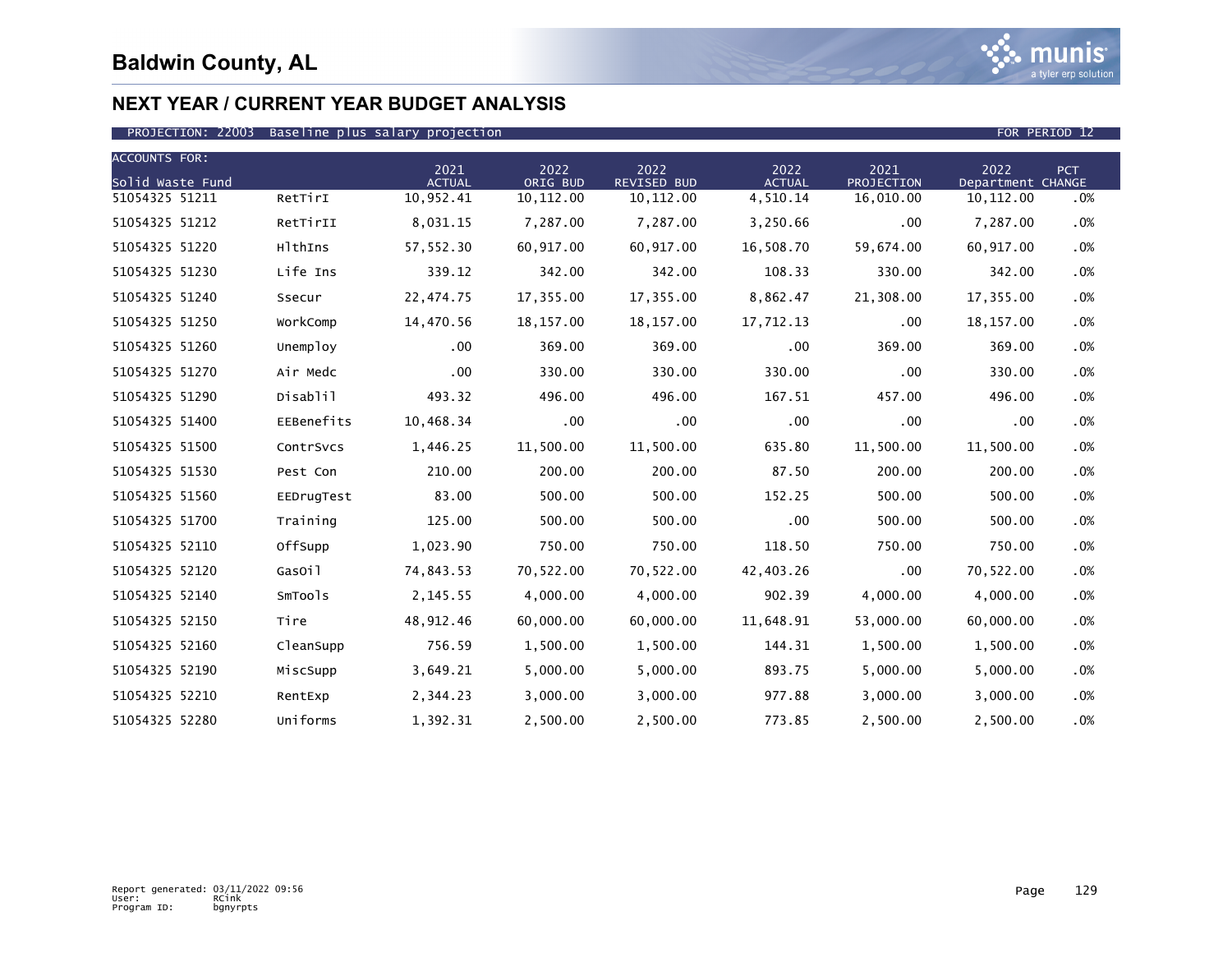

### PROJECTION: 22003 Baseline plus salary projection FOR PERIOD 12

| <b>ACCOUNTS FOR:</b>                              |             |                       |                  |                            |                       |                    |                           |     |
|---------------------------------------------------|-------------|-----------------------|------------------|----------------------------|-----------------------|--------------------|---------------------------|-----|
| Solid Waste Fund                                  |             | 2021<br><b>ACTUAL</b> | 2022<br>ORIG BUD | 2022<br><b>REVISED BUD</b> | 2022<br><b>ACTUAL</b> | 2021<br>PROJECTION | 2022<br>Department CHANGE | PCT |
| 51054325 52310                                    | RMBldgs     | 9,632.01              | 30,000.00        | 30,000.00                  | 879.16                | 20,000.00          | 30,000.00                 | .0% |
| 51054325 52320                                    | RMEquip     | 33,434.13             | 95,000.00        | 95,000.00                  | 51,780.34             | 85,000.00          | 95,000.00                 | .0% |
| 51054325 52340                                    | <b>RMMV</b> | .00                   | 7,500.00         | 7,500.00                   | .00                   | 7,500.00           | 7,500.00                  | .0% |
| 51054325 52380                                    | SchEquipM   | 17,332.47             | 70,000.00        | 70,000.00                  | 5,886.09              | 70,000.00          | 70,000.00                 | .0% |
| 51054325 52385                                    | RMOthr      | 1,275.00              | 1,600.00         | 1,600.00                   | 2,340.00              | 1,600.00           | 1,600.00                  | .0% |
| 51054325 52510                                    | Telephone   | 1,193.22              | 1,000.00         | 1,000.00                   | 468.36                | 1,000.00           | 1,000.00                  | .0% |
| 51054325 52720                                    | InsMV       | 2,092.46              | 7,000.00         | 7,074.00                   | 6,787.32              | 7,000.00           | 7,000.00                  | .0% |
| 51054325 52800                                    | DeprecExp   | 188,951.71            | 200,000.00       | 200,000.00                 | .00                   | .00                | 200,000.00                | .0% |
| 51054325 54070                                    | LiceL&Tag   | 133.00                | 500.00           | 500.00                     | .00                   | 500.00             | 500.00                    | .0% |
| 51054325 55240                                    | CapImpr     | .00                   | 115,000.00       | 115,000.00                 | 39,692.00             | .00                | 115,000.00                | .0% |
| TOTAL Solid Waste Transfer S                      |             | 838,224.49            | 1,106,776.00     | 1,106,850.00               | 341,944.50            | 649,233.00         | 1,106,776.00              | .0% |
| 51054330 McBride Inert Landfill<br>51054330 51030 | Overtime    | 50,583.38             | 35,000.00        | 35,000.00                  | 6,398.43              | 27,000.00          | 35,000.00                 | .0% |
| 51054330 51060                                    | Longevity   | 3,500.00              | 3,500.00         | 3,500.00                   | 4,000.00              | .00                | 3,500.00                  | .0% |
| 51054330 51130                                    | Salaries    | 178,294.08            | 198,370.00       | 198,370.00                 | 100,709.80            | 193,761.00         | 198,370.00                | .0% |
| 51054330 51211                                    | RetTirI     | 8,359.04              | 5,895.00         | 5,895.00                   | 2,005.17              | 12,804.00          | 5,895.00                  | .0% |
| 51054330 51212                                    | RetTirII    | 4,345.23              | 7,658.00         | 7,658.00                   | 4,416.40              | .00                | 7,658.00                  | .0% |
| 51054330 51220                                    | HlthIns     | 22,949.56             | 40,132.00        | 40,132.00                  | 11,944.40             | 39,350.00          | 40,132.00                 | .0% |
| 51054330 51230                                    | Life Ins    | 214.05                | 228.00           | 228.00                     | 95.37                 | 275.00             | 228.00                    | .0% |
| 51054330 51240                                    | Ssecur      | 17,161.96             | 14,573.00        | 14,573.00                  | 8,303.37              | 17,156.00          | 14,573.00                 | .0% |
| 51054330 51250                                    | WorkComp    | 12,675.47             | 11,245.00        | 11,245.00                  | 11,215.19             | .00                | 11,245.00                 | .0% |
| 51054330 51260                                    | Unemploy    | .00                   | 291.00           | 291.00                     | .00                   | 291.00             | 291.00                    | .0% |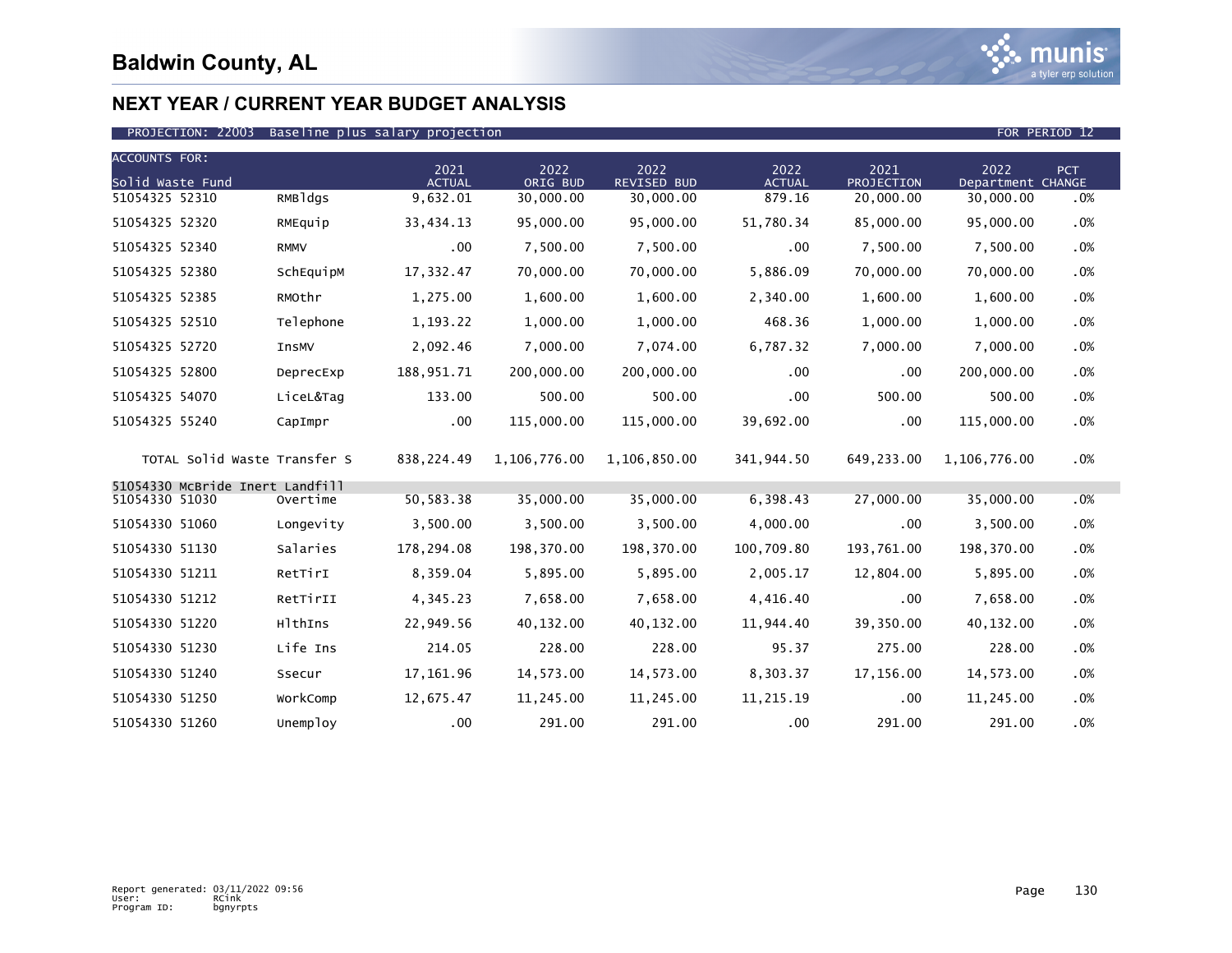

| <b>ACCOUNTS FOR:</b> |             |                       |                  |                            |                       |                    |                           |        |
|----------------------|-------------|-----------------------|------------------|----------------------------|-----------------------|--------------------|---------------------------|--------|
| Solid Waste Fund     |             | 2021<br><b>ACTUAL</b> | 2022<br>ORIG BUD | 2022<br><b>REVISED BUD</b> | 2022<br><b>ACTUAL</b> | 2021<br>PROJECTION | 2022<br>Department CHANGE | PCT    |
| 51054330 51270       | Air Medc    | $.00 \,$              | 275.00           | 275.00                     | 275.00                | .00                | 275.00                    | .0%    |
| 51054330 51290       | Disablil    | 319.95                | 382.00           | 382.00                     | 136.13                | 359.00             | 382.00                    | .0%    |
| 51054330 51400       | EEBenefits  | 8,491.45              | .00              | .00                        | .00                   | .00                | .00                       | .0%    |
| 51054330 51500       | ContrSvcs   | 42,690.17             | 12,000.00        | 12,000.00                  | 40,792.29             | 12,000.00          | 12,000.00                 | .0%    |
| 51054330 51530       | Pest Con    | 70.00                 | 200.00           | 200.00                     | 35.00                 | 200.00             | 200.00                    | .0%    |
| 51054330 51560       | EEDrugTest  | 125.25                | 200.00           | 200.00                     | 212.50                | 200.00             | 200.00                    | .0%    |
| 51054330 51990       | ProfesSvs   | 54,491.25             | 20,000.00        | 20,000.00                  | 4,200.00              | 20,000.00          | 20,000.00                 | .0%    |
| 51054330 52110       | OffSupp     | 985.10                | 500.00           | 500.00                     | 526.84                | 500.00             | 500.00                    | .0%    |
| 51054330 52120       | GasOil      | 60,500.53             | 80,000.00        | 80,000.00                  | 50,959.30             | .00                | 80,000.00                 | .0%    |
| 51054330 52130       | Materials   | 21,282.82             | 35,000.00        | 35,000.00                  | 7,826.00              | 35,000.00          | 35,000.00                 | .0%    |
| 51054330 52140       | SmTools     | 491.23                | 5,000.00         | 5,000.00                   | 45.00                 | 5,000.00           | 5,000.00                  | .0%    |
| 51054330 52150       | Tire        | 10,700.81             | 13,000.00        | 13,000.00                  | 7,988.62              | 13,000.00          | 13,000.00                 | .0%    |
| 51054330 52160       | CleanSupp   | 278.05                | 400.00           | 400.00                     | 458.92                | 400.00             | 400.00                    | .0%    |
| 51054330 52190       | MiscSupp    | 2,895.31              | 8,000.00         | 8,000.00                   | 5,924.04              | 8,000.00           | 8,000.00                  | .0%    |
| 51054330 52210       | RentExp     | 4,861.36              | 2,200.00         | 2,200.00                   | 842.64                | 2,200.00           | 2,200.00                  | .0%    |
| 51054330 52280       | Uniforms    | 1,085.89              | 1,800.00         | 1,800.00                   | 900.35                | 1,800.00           | 1,800.00                  | .0%    |
| 51054330 52310       | RMBldgs     | 24,298.37             | 10,000.00        | 10,000.00                  | 14,871.77             | 10,000.00          | 10,000.00                 | .0%    |
| 51054330 52320       | RMEquip     | 162,691.57            | 100,000.00       | 100,000.00                 | 42,011.75             | 100,000.00         | 100,000.00                | .0%    |
| 51054330 52340       | <b>RMMV</b> | 1,078.65              | 7,500.00         | 7,500.00                   | 209.78                | 7,500.00           | 7,500.00                  | $.0\%$ |
| 51054330 52380       | SchEquipM   | 84, 376.54            | 80,000.00        | 80,000.00                  | 20,041.99             | 80,000.00          | 80,000.00                 | .0%    |
| 51054330 52510       | Telephone   | 1,795.16              | 2,600.00         | 2,600.00                   | 521.45                | 2,600.00           | 2,600.00                  | $.0\%$ |
| 51054330 52720       | InsMV       | 223.19                | 12,000.00        | 14,800.00                  | 14,799.45             | 12,000.00          | 12,000.00                 | .0%    |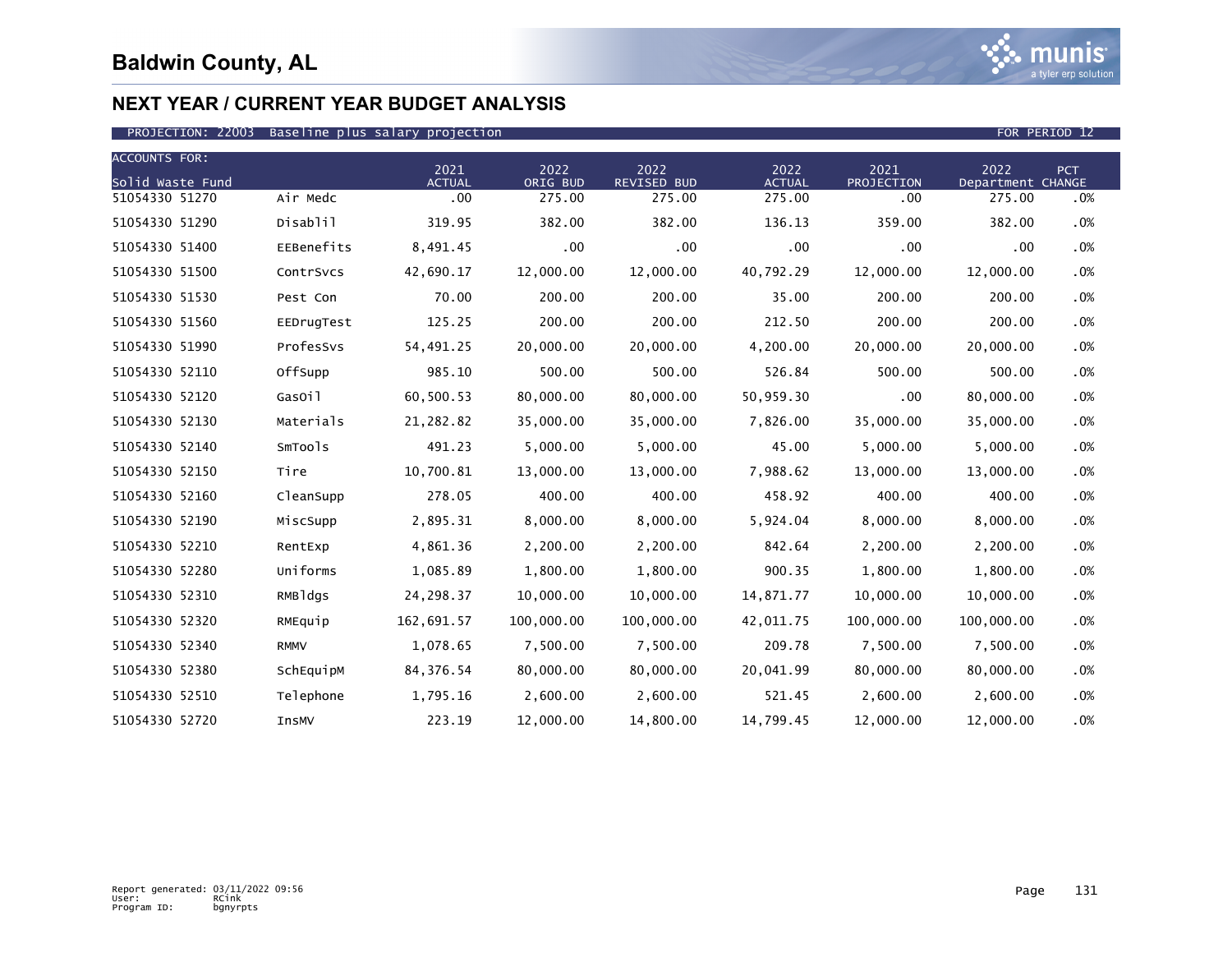

| <b>ACCOUNTS FOR:</b>             |                      |                       |                  |                            |                       |                    |                           |        |
|----------------------------------|----------------------|-----------------------|------------------|----------------------------|-----------------------|--------------------|---------------------------|--------|
| Solid Waste Fund                 |                      | 2021<br><b>ACTUAL</b> | 2022<br>ORIG BUD | 2022<br><b>REVISED BUD</b> | 2022<br><b>ACTUAL</b> | 2021<br>PROJECTION | 2022<br>Department CHANGE | PCT    |
| 51054330 52800                   | DeprecExp            | 285,598.69            | 375,000.00       | 375,000.00                 | .00                   | .00                | 375,000.00                | .0%    |
| 51054330 54070                   | LiceL&Tag            | 24.25                 | .00              | $.00 \times$               | .00                   | .00                | .00                       | .0%    |
| 51054330 54090                   | Subscrip             | 385.20                | 500.00           | 500.00                     | 96.30                 | 500.00             | 500.00                    | .0%    |
| 51054330 54960                   | SWRecyc <sub>1</sub> | 91,306.80             | 103,000.00       | 103,000.00                 | 22,022.60             | 75,000.00          | 103,000.00                | .0%    |
| 51054330 55240                   | CapImpr              | 154,500.00            | 1,300,000.00     | 1,300,000.00               | 69,552.00             | .00                | 1,300,000.00              | .0%    |
| TOTAL MCBride Inert Landfill     |                      | 1,313,630.36          | 2,486,449.00     | 2,489,249.00               | 454,337.85            | 676,896.00         | 2,486,449.00              | $.0\%$ |
| 51054331 Eastfork Inert Landfill |                      |                       |                  |                            |                       |                    |                           |        |
| 51054331 51030                   | Overtime             | 35,249.64             | 17,000.00        | 17,000,00                  | 6,480.99              | 17,000.00          | 17,000.00                 | .0%    |
| 51054331 51060                   | Longevity            | .00                   | 500.00           | 500.00                     | .00                   | .00                | 500.00                    | .0%    |
| 51054331 51130                   | Salaries             | 94, 284. 32           | 76,918.00        | 76,918.00                  | 27,709.54             | 107,685.00         | 76,918.00                 | .0%    |
| 51054331 51211                   | RetTirI              | 1,451.54              | 2,317.00         | 2,317.00                   | 1,107.63              | 7,231.00           | 2,317.00                  | .0%    |
| 51054331 51212                   | RetTirII             | 5,860.20              | 2,938.00         | 2,938.00                   | 777.60                | .00                | 2,938.00                  | .0%    |
| 51054331 51220                   | HlthIns              | 9,100.20              | 12,898.00        | 12,898.00                  | 3,476.80              | 12,684.00          | 12,898.00                 | .0%    |
| 51054331 51230                   | Life Ins             | 141.30                | 114.00           | 114.00                     | 32.97                 | 165.00             | 114.00                    | $.0\%$ |
| 51054331 51240                   | Ssecur               | 9,727.63              | 5,772.00         | 5,772.00                   | 2,599.69              | 9,539.00           | 5,772.00                  | .0%    |
| 51054331 51250                   | WorkComp             | 6,878.26              | 7,889.00         | 7,889.00                   | 7,738.46              | .00                | 7,889.00                  | .0%    |
| 51054331 51260                   | Unemploy             | .00                   | 162.00           | 162.00                     | .00                   | 162.00             | 162.00                    | .0%    |
| 51054331 51270                   | Air Medc             | .00                   | 110.00           | 110.00                     | 110.00                | .00                | 110.00                    | $.0\%$ |
| 51054331 51290                   | Disablil             | 183.77                | 151.00           | 151.00                     | 42.05                 | 200.00             | 151.00                    | .0%    |
| 51054331 51400                   | EEBenefits           | 718.09                | .00              | .00                        | .00                   | .00                | .00                       | .0%    |
| 51054331 51500                   | ContrSvcs            | 83,352.00             | 41,000.00        | 41,000,00                  | 6,527.15              | 5,000.00           | 41,000,00                 | .0%    |
| 51054331 51530                   | Pest Con             | 110.00                | 100.00           | 100.00                     | 27.50                 | 100.00             | 100.00                    | .0%    |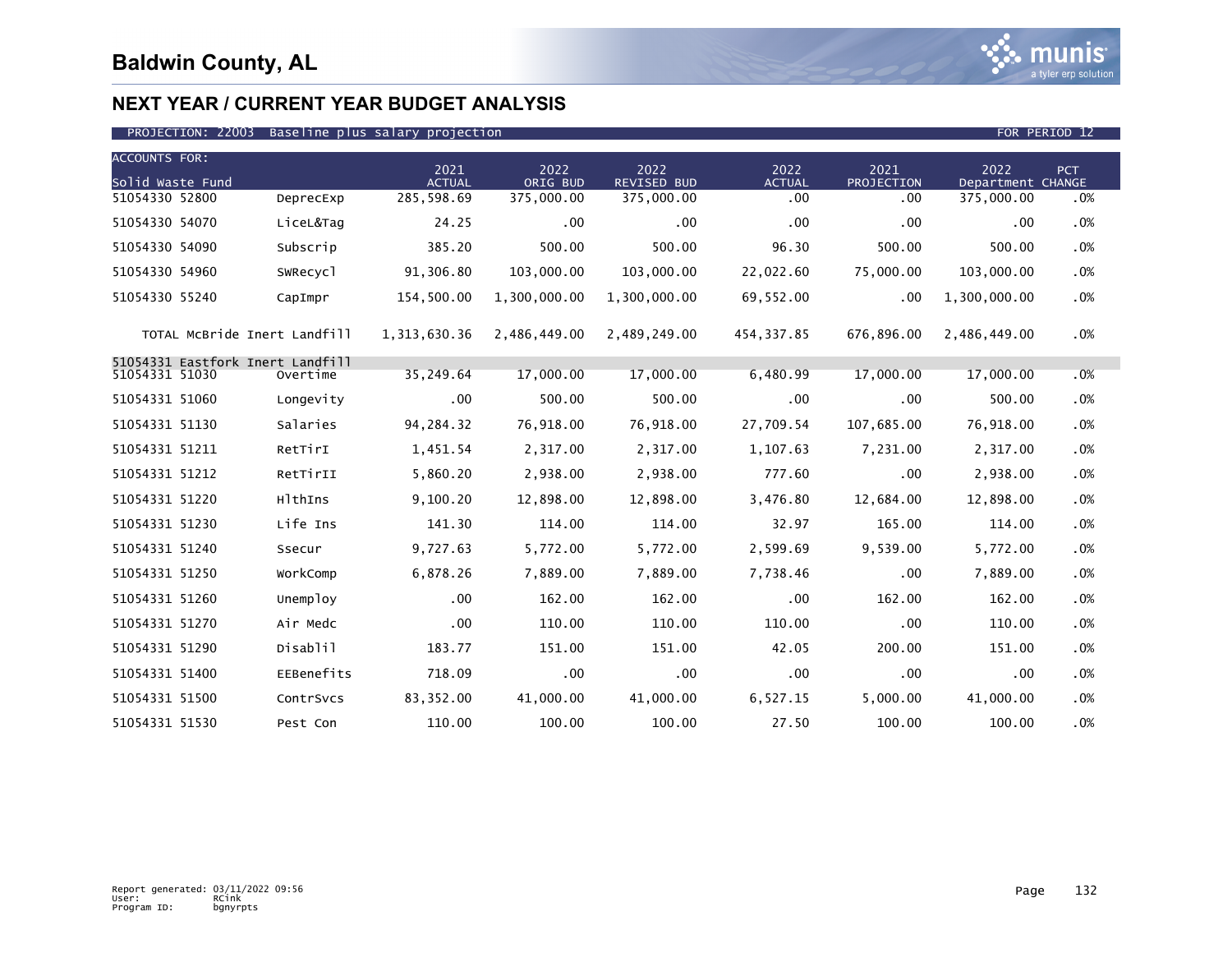

| <b>ACCOUNTS FOR:</b>                               |            | 2021                    | 2022              | 2022                        | 2022                   | 2021                | 2022                       | <b>PCT</b> |
|----------------------------------------------------|------------|-------------------------|-------------------|-----------------------------|------------------------|---------------------|----------------------------|------------|
| Solid Waste Fund<br>51054331 51560                 | EEDrugTest | <b>ACTUAL</b><br>114.50 | ORIG BUD<br>50.00 | <b>REVISED BUD</b><br>50.00 | <b>ACTUAL</b><br>63.00 | PROJECTION<br>50.00 | Department CHANGE<br>50.00 | .0%        |
| 51054331 51990                                     | ProfesSvs  | 32,015.13               | 30,000.00         | 30,000.00                   | 1,400.00               | 5,000.00            | 30,000.00                  | .0%        |
| 51054331 52110                                     | OffSupp    | 1,635.15                | 4,000.00          | 4,000.00                    | 365.77                 | 4,000.00            | 4,000.00                   | .0%        |
| 51054331 52120                                     | GasOil     | 30,561.60               | 45,000.00         | 45,000.00                   | 16,496.66              | .00                 | 45,000.00                  | .0%        |
| 51054331 52130                                     | Materials  | 419.70                  | 2,500.00          | 2,500.00                    | .00                    | 2,500.00            | 2,500.00                   | .0%        |
| 51054331 52140                                     | SmTools    | 472.15                  | 1.000.00          | 1,000.00                    | 86.76                  | 1,000.00            | 1,000.00                   | .0%        |
| 51054331 52150                                     | Tire       | 2,875.27                | .00               | .00                         | .00                    | .00                 | .00                        | .0%        |
| 51054331 52160                                     | CleanSupp  | 28.78                   | 600.00            | 600.00                      | 58.82                  | 600.00              | 600.00                     | .0%        |
| 51054331 52190                                     | MiscSupp   | 4,624.34                | 6,000.00          | 6,000.00                    | 13.06                  | 6,000.00            | 6,000.00                   | .0%        |
| 51054331 52280                                     | Uniforms   | 286.77                  | 600.00            | 600.00                      | 264.85                 | 600.00              | 600.00                     | .0%        |
| 51054331 52310                                     | RMBldgs    | 10,842.78               | 10,000.00         | 10,000.00                   | 455.15                 | 10.000.00           | 10,000.00                  | .0%        |
| 51054331 52320                                     | RMEquip    | 63,436.26               | 18,000.00         | 18,000.00                   | 9,137.30               | 15,000.00           | 18,000.00                  | .0%        |
| 51054331 52380                                     | SchEquipM  | 7,370.38                | 4,000.00          | 4,000.00                    | 4,944.86               | 4,000.00            | 4,000.00                   | .0%        |
| 51054331 52510                                     | Telephone  | 702.96                  | 1,500.00          | 1,500.00                    | 312.87                 | .00                 | 1,500.00                   | .0%        |
| 51054331 52720                                     | InsMV      | .00                     | 500.00            | 98.00                       | 97.23                  | 500.00              | 500.00                     | .0%        |
| 51054331 52800                                     | DeprecExp  | .00                     | 2,500.00          | 2,500.00                    | $.00 \,$               | 2,500.00            | 2,500.00                   | .0%        |
| 51054331 54960                                     | SWRecyc1   | 51,037.59               | 21,000.00         | 21,000.00                   | 8,699.92               | 10.000.00           | 21,000.00                  | .0%        |
| 51054331 55240                                     | CapImpr    | 131,628.62              | 125,000.00        | 125,000.00                  | 39,692.00              | .00                 | 125,000.00                 | .0%        |
| TOTAL Eastfork Inert Landfil                       |            | 585,108.93              | 440, 119.00       | 439,717.00                  | 138,718.63             | 221,516.00          | 440,119.00                 | .0%        |
| 51054332 Redhill Inert Landfill<br>51054332 51990  | ProfesSys  | 7.935.00                | 7.500.00          | 7.500.00                    | .00                    | 7.500.00            | 7.500.00                   | .0%        |
| TOTAL Redhill Inert Landfill                       |            | 7,935.00                | 7,500.00          | 7,500.00                    | .00                    | 7,500.00            | 7,500.00                   | .0%        |
| 51054370 Solid Waste Equip Maint<br>51054370 51030 | Overtime   | 49,856.43               | 45,000.00         | 45,000.00                   | 12,601.02              | 33,000.00           | 45,000.00                  | .0%        |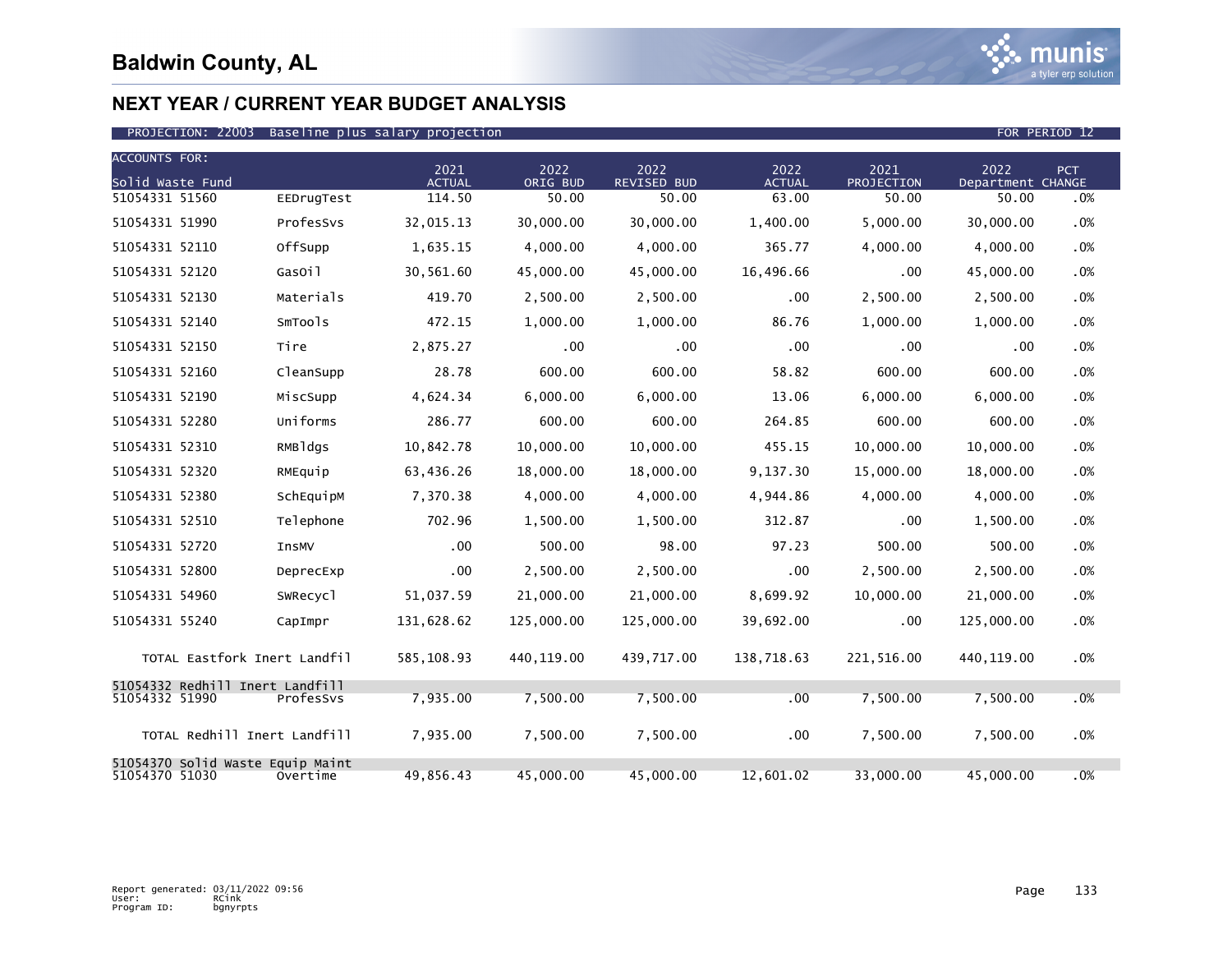

| <b>ACCOUNTS FOR:</b> |            |                       |                  |                            |                       |                    |                           |            |
|----------------------|------------|-----------------------|------------------|----------------------------|-----------------------|--------------------|---------------------------|------------|
| Solid Waste Fund     |            | 2021<br><b>ACTUAL</b> | 2022<br>ORIG BUD | 2022<br><b>REVISED BUD</b> | 2022<br><b>ACTUAL</b> | 2021<br>PROJECTION | 2022<br>Department CHANGE | <b>PCT</b> |
| 51054370 51060       | Longevity  | 4,000.00              | 4,000.00         | 4,000.00                   | 4,000.00              | .00                | 4,000.00                  | .0%        |
| 51054370 51130       | Salaries   | 261,818.94            | 276,682.00       | 276,682.00                 | 106,047.86            | 256,886.00         | 276,682.00                | .0%        |
| 51054370 51211       | RetTirI    | 13,996.46             | 13,072.00        | 13,072.00                  | 6,251.57              | 16,814.00          | 13,072.00                 | .0%        |
| 51054370 51212       | RetTirII   | 4,555.19              | 5,673.00         | 5,673.00                   | 1,419.38              | .00                | 5,673.00                  | .0%        |
| 51054370 51220       | HlthIns    | 50,091.00             | 60,557.00        | 60,557.00                  | 18,619.00             | 52,683.00          | 60,557.00                 | .0%        |
| 51054370 51230       | Life Ins   | 310.86                | 285.00           | 285.00                     | 117.75                | 330.00             | 285.00                    | .0%        |
| 51054370 51240       | Ssecur     | 22,680.48             | 19,885.00        | 19,885.00                  | 8,863.12              | 22,482.00          | 19,885.00                 | .0%        |
| 51054370 51250       | WorkComp   | 10,346.53             | 6,228.00         | 9,228.00                   | 9,129.77              | .00                | 6,228.00                  | .0%        |
| 51054370 51260       | Unemploy   | $.00 \,$              | 386.00           | 386.00                     | .00                   | 386.00             | 386.00                    | .0%        |
| 51054370 51270       | Air Medc   | $.00 \,$              | 330.00           | 330.00                     | 330.00                | .00                | 330.00                    | .0%        |
| 51054370 51290       | Disablil   | 487.63                | 543.00           | 543.00                     | 197.88                | 476.00             | 543.00                    | .0%        |
| 51054370 51400       | EEBenefits | 8,759.58              | $.00 \,$         | $.00 \times$               | .00                   | .00                | .00                       | .0%        |
| 51054370 51560       | EEDrugTest | 165.25                | 400.00           | 400.00                     | .00                   | 400.00             | 400.00                    | .0%        |
| 51054370 52110       | OffSupp    | 4,123.41              | 3,000.00         | 3,000.00                   | 1,425.86              | 3,000.00           | 3,000.00                  | .0%        |
| 51054370 52120       | GasOil     | 9,075.78              | 14, 159.00       | 14,159.00                  | 4,291.06              | .00                | 14,159.00                 | .0%        |
| 51054370 52140       | SmTools    | 6,064.22              | 35,000.00        | 35,000.00                  | 10,231.66             | 35,000.00          | 35,000.00                 | .0%        |
| 51054370 52150       | Tire       | 4,242.30              | 2,000.00         | 2,000.00                   | 1,946.74              | 2,000.00           | 2,000.00                  | .0%        |
| 51054370 52160       | CleanSupp  | 1,470.64              | 1,000.00         | 1,000.00                   | 174.92                | 1,000.00           | 1,000.00                  | .0%        |
| 51054370 52190       | MiscSupp   | 13,267.17             | 13,500.00        | 13,500.00                  | 4,278.29              | 13,500.00          | 13,500.00                 | .0%        |
| 51054370 52210       | RentExp    | 2,108.79              | 3,500.00         | 3,500.00                   | 885.95                | 3,500.00           | 3,500.00                  | .0%        |
| 51054370 52280       | Uniforms   | 1,406.39              | 2,000.00         | 2,000.00                   | 733.08                | 2,000.00           | 2,000.00                  | .0%        |
| 51054370 52310       | RMBldgs    | 3,995.77              | 25,000.00        | 25,000.00                  | 5,458.18              | 25,000.00          | 25,000.00                 | .0%        |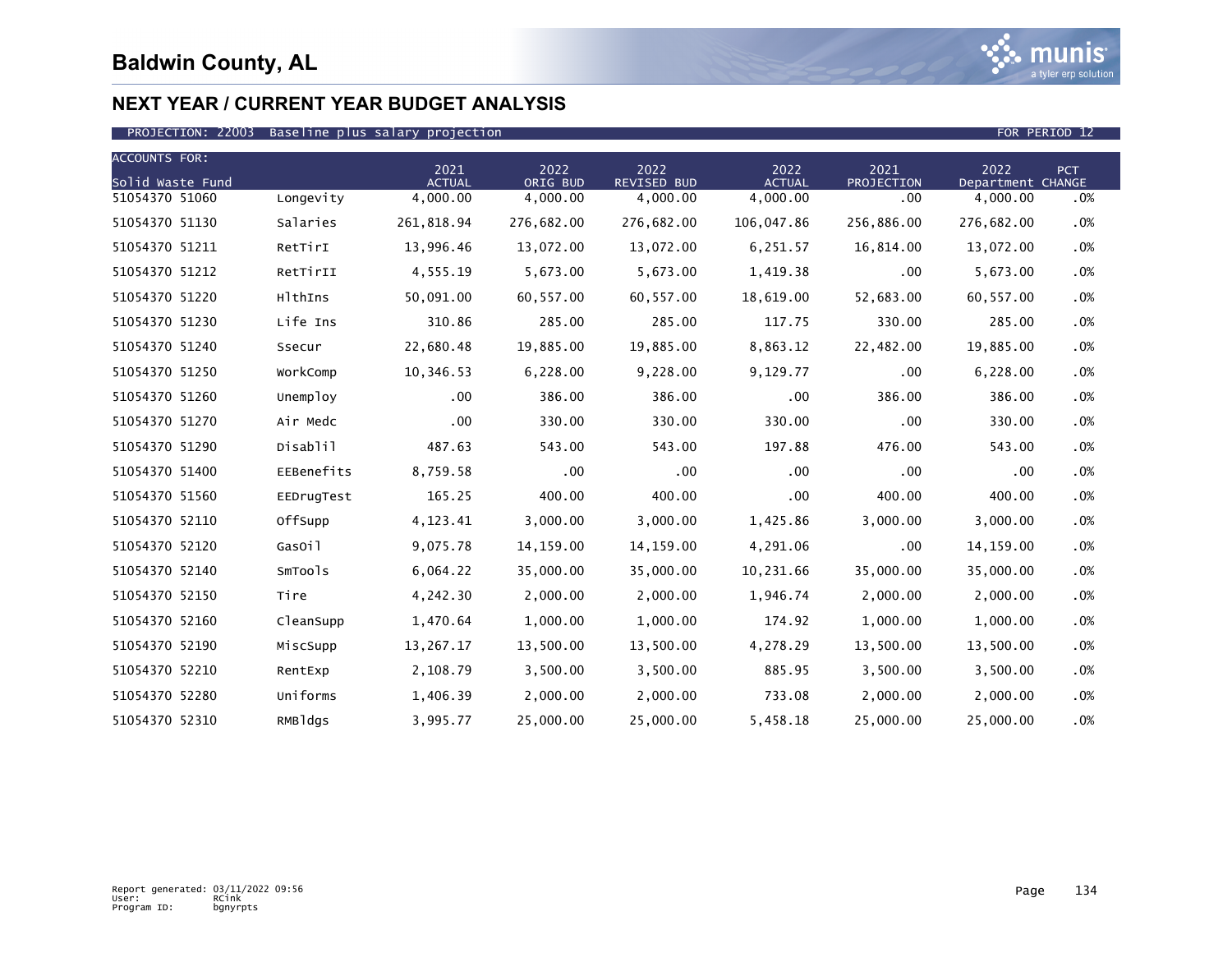

| <b>ACCOUNTS FOR:</b>                                    |             |                       |                  |                            |                       |                    |                           |     |
|---------------------------------------------------------|-------------|-----------------------|------------------|----------------------------|-----------------------|--------------------|---------------------------|-----|
| Solid Waste Fund                                        |             | 2021<br><b>ACTUAL</b> | 2022<br>ORIG BUD | 2022<br><b>REVISED BUD</b> | 2022<br><b>ACTUAL</b> | 2021<br>PROJECTION | 2022<br>Department CHANGE | PCT |
| 51054370 52320                                          | RMEquip     | 580.73                | $-260, 416.00$   | .00 <sub>1</sub>           | 2,086.36              | $-260, 416.00$     | $-260, 416.00$            | .0% |
| 51054370 52340                                          | <b>RMMV</b> | 529.38                | .00              | .00 <sub>1</sub>           | .00                   | .00                | .00                       | .0% |
| 51054370 52385                                          | RMOthr      | 3,216.20              | .00              | .00                        | 400.10                | .00                | .00                       | .0% |
| 51054370 52510                                          | Telephone   | 475.83                | 1,400.00         | 1,400.00                   | 526.18                | 1,400.00           | 1,400.00                  | .0% |
| 51054370 52720                                          | InsMV       | 801.51                | 2,500.00         | 978.00                     | 968.56                | 2,500.00           | 2,500.00                  | .0% |
| 51054370 52800                                          | DeprecExp   | 8,019.65              | 40,000.00        | 40,000.00                  | .00                   | .00                | 40,000.00                 | .0% |
| 51054370 55500                                          | CapMv       | .00                   | 290,000.00       | .00                        | .00                   | .00                | 290,000.00                | .0% |
| TOTAL Solid Waste Equip Main                            |             | 486,446.12            | 605,684.00       | 577,578.00                 | 200,984.29            | 211,941.00         | 605,684.00                | .0% |
| 51054555 Solid Waste Building Costs<br>51054555 52401   | Electricit  | 65,249.90             | 84,300.00        | 84,300.00                  | 32,534.21             | 84,300.00          | 84,300.00                 | .0% |
| 51054555 52402                                          | WatSewer    | 18,544.68             | 24,500.00        | 23,500.00                  | 9,854.09              | 24,500.00          | 24,500.00                 | .0% |
| 51054555 52700                                          | Insurance   | 6.66                  | 28,500.00        | 5,259.00                   | 478.64                | 28,500.00          | 28,500.00                 | .0% |
| 51054555 52750                                          | InsGL       | 35,487.18             | 36,000.00        | 37,000.00                  | 36,619.94             | 36,000.00          | 36,000.00                 | .0% |
| TOTAL Solid Waste Building C                            |             | 119.288.42            | 173.300.00       | 150.059.00                 | 79.486.88             | 173.300.00         | 173.300.00                | .0% |
| 51054850 Garbage Collec. Work Release<br>51054850 51030 | Overtime    | 18,691.91             | 3.000.00         | 3,000.00                   | 25.59                 | 1,500.00           | 3,000.00                  | .0% |
| 51054850 51060                                          | Longevity   | 4.000.00              | 3,000.00         | 3,000.00                   | 3,000.00              | .00                | 3.000.00                  | .0% |
| 51054850 51130                                          | Salaries    | 133,493.26            | 94,307.00        | 94,307.00                  | 41,007.59             | 189, 157.00        | 94,307.00                 | .0% |
| 51054850 51211                                          | RetTirI     | 6,390.24              | 6,327.00         | 6,327.00                   | 2,619.14              | 11,057.00          | 6,327.00                  | .0% |
| 51054850 51212                                          | RetTirII    | 3,093.43              | .00              | .00.                       | .00                   | .00                | .00                       | .0% |
| 51054850 51220                                          | HlthIns     | 35,448.60             | 27,234.00        | 27,234.00                  | 10,234.90             | 52,683.00          | 27,234.00                 | .0% |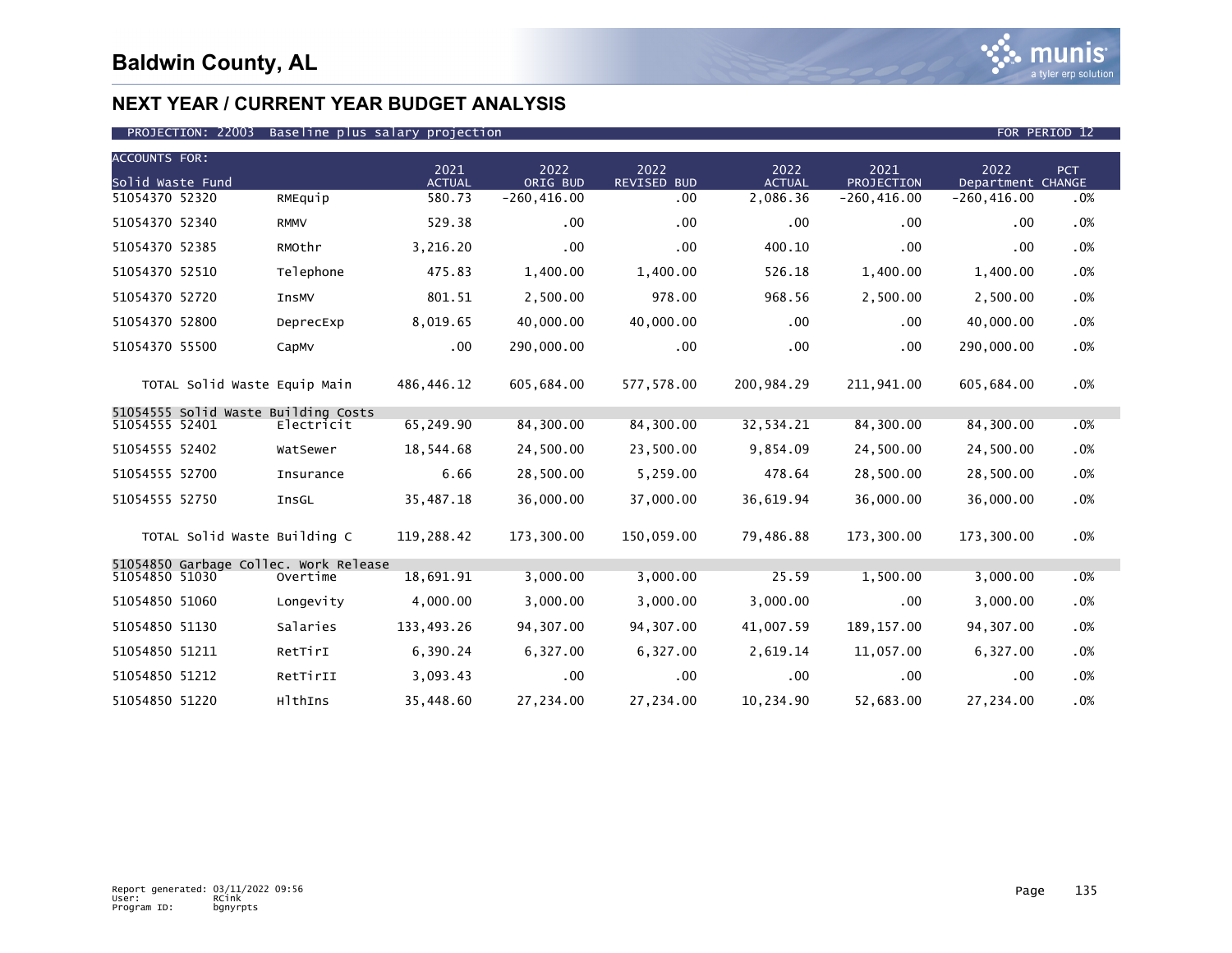

### PROJECTION: 22003 Baseline plus salary projection FOR PERIOD 12

| <b>ACCOUNTS FOR:</b> |              | 2021          | 2022       | 2022               | 2022          | 2021              | 2022              | PCT |
|----------------------|--------------|---------------|------------|--------------------|---------------|-------------------|-------------------|-----|
| Solid Waste Fund     |              | <b>ACTUAL</b> | ORIG BUD   | <b>REVISED BUD</b> | <b>ACTUAL</b> | <b>PROJECTION</b> | Department CHANGE |     |
| 51054850 51230       | Life Ins     | 159.66        | 114.00     | 114.00             | 42.39         | 275.00            | 114.00            | .0% |
| 51054850 51240       | Ssecur       | 11, 181. 38   | 6,452.00   | 6,452.00           | 3,078.87      | 14,853.00         | 6,452.00          | .0% |
| 51054850 51250       | WorkComp     | 6,807.49      | 3,341.00   | 3,441.00           | 3,423.43      | .00               | 3,341.00          | .0% |
| 51054850 51260       | Unemploy     | .00           | 283.00     | 283.00             | $.00 \,$      | 283.00            | 283.00            | .0% |
| 51054850 51270       | Air Medc     | .00           | 110.00     | 110.00             | 110.00        | .00.              | 110.00            | .0% |
| 51054850 51290       | Disablil     | 251.18        | 183.00     | 183.00             | 70.37         | 351.00            | 183.00            | .0% |
| 51054850 51400       | EEBenefits   | 3,243.02      | .00        | $.00 \times$       | $.00 \,$      | .00               | .00               | .0% |
| 51054850 51500       | ContrSvcs    | 241,200.00    | 300,000.00 | 300,000.00         | 134,000.00    | 30,000.00         | 300,000.00        | .0% |
| 51054850 51560       | EEDrugTest   | 103.00        | 300.00     | 300.00             | $.00 \times$  | 300.00            | 300.00            | .0% |
| 51054850 52110       | OffSupp      | 206.94        | 250.00     | 250.00             | 21.18         | 250.00            | 250.00            | .0% |
| 51054850 52120       | GasOil       | 8,546.18      | 15,270.00  | 15,270.00          | 27, 175.66    | .00               | 15,270.00         | .0% |
| 51054850 52140       | SmTools      | 432.42        | 2,000.00   | 2,000.00           | $.00 \,$      | 2,000.00          | 2,000.00          | .0% |
| 51054850 52150       | Tire         | 787.81        | 6,000.00   | 6,000.00           | 301.48        | 6,000.00          | 6,000.00          | .0% |
| 51054850 52160       | CleanSupp    | .00           | 100.00     | 100.00             | 64.22         | 100.00            | 100.00            | .0% |
| 51054850 52180       | EmerFSupp    | 831.81        | 30,000.00  | 30,000.00          | 1,869.81      | 30,000.00         | 30,000.00         | .0% |
| 51054850 52190       | MiscSupp     | 262.00        | 10,000.00  | 10,000.00          | 308.00        | 10,000.00         | 10,000.00         | .0% |
| 51054850 52280       | Uniforms     | 1,370.88      | 2,300.00   | 2,300.00           | 689.42        | 2,300.00          | 2,300.00          | .0% |
| 51054850 52310       | RMBldgs      | .00           | 500.00     | 500.00             | $.00 \,$      | 500.00            | 500.00            | .0% |
| 51054850 52320       | RMEquip      | 1,614.21      | 20,000.00  | 20,000.00          | 6,673.19      | 20,000.00         | 20,000.00         | .0% |
| 51054850 52510       | Telephone    | 1,799.87      | 1,500.00   | 1,500.00           | 866.92        | 1,500.00          | 1,500.00          | .0% |
| 51054850 52720       | <b>InsMV</b> | 868.07        | 1,000.00   | 973.00             | 837.52        | 1,000.00          | 1,000.00          | .0% |
| 51054850 52800       | DeprecExp    | 33,467.87     | 40,000.00  | 40,000.00          | $.00 \,$      | .00               | 40,000.00         | .0% |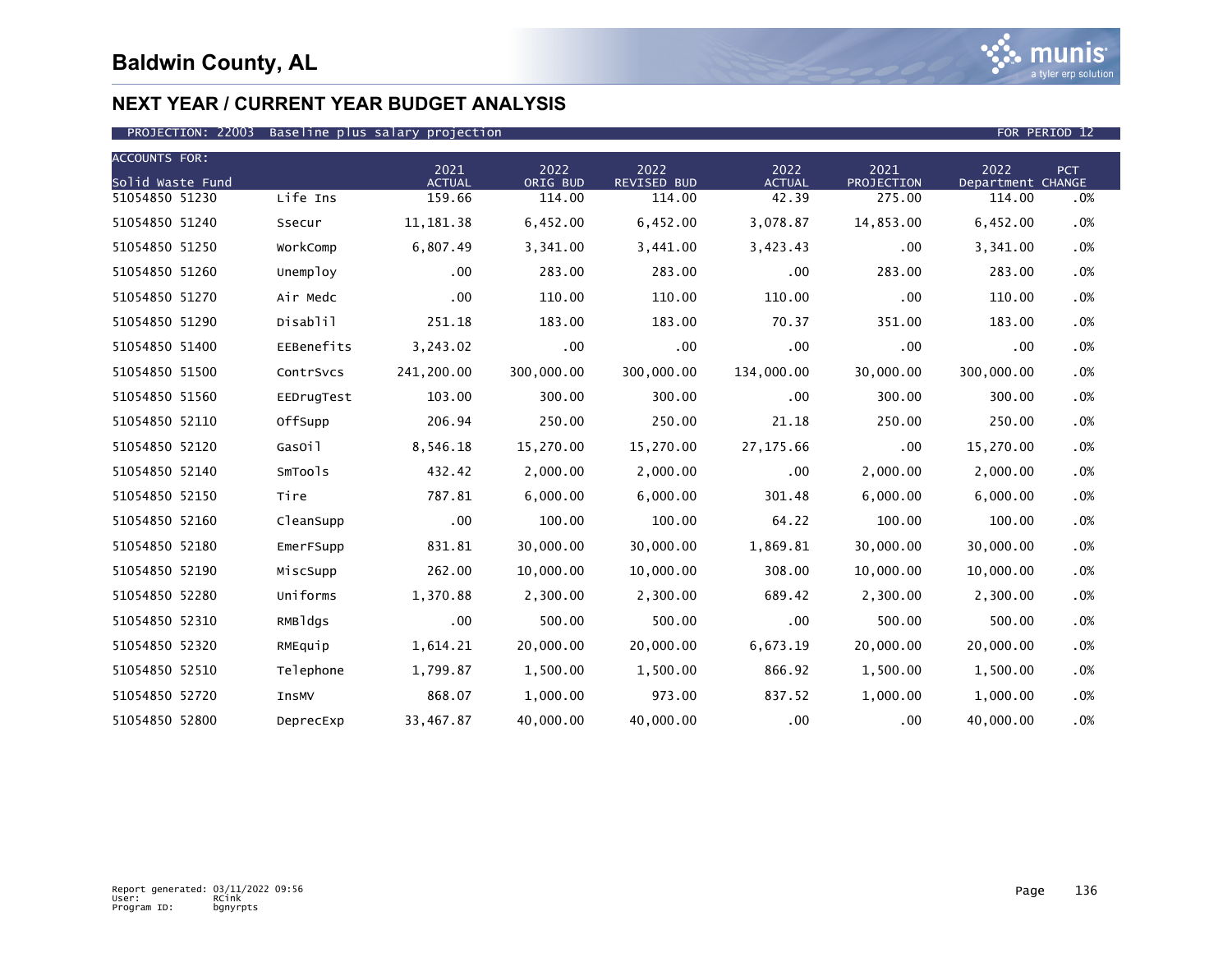

| PROJECTION: 22003<br>Baseline plus salary projection<br>FOR PERIOD 12 |                                 |                          |                               |                         |                           |                           |            |  |  |  |  |
|-----------------------------------------------------------------------|---------------------------------|--------------------------|-------------------------------|-------------------------|---------------------------|---------------------------|------------|--|--|--|--|
| <b>ACCOUNTS FOR:</b><br>Solid Waste Fund                              | 2021<br><b>ACTUAL</b>           | 2022<br>ORIG BUD         | 2022<br>REVISED BUD           | 2022<br><b>ACTUAL</b>   | 2021<br><b>PROJECTION</b> | 2022<br>Department CHANGE | <b>PCT</b> |  |  |  |  |
| TOTAL Garbage Collec. Work R                                          | 514,251.23                      | 573,571.00               | 573.644.00                    | 236.419.68              | 374.109.00                | 573.571.00                | .0%        |  |  |  |  |
| 510<br>Solid Waste Fund<br>510<br>61825<br>ProcSlsAss                 | $-62,980.00$                    | $-50.000.00$             | $-50.000.00$                  | .00                     | .00                       | $-50.000.00$              | .0%        |  |  |  |  |
| TOTAL Solid Waste Fund<br>TOTAL Solid Waste Fund                      | $-62,980.00$<br>$-8,802,964.83$ | $-50,000.00$<br>$.00 \,$ | $-50,000.00$<br>$-353.241.00$ | $.00\,$<br>1,897,906.65 | .00<br>6.023.511.00       | $-50,000.00$<br>.00       | .0%<br>.0% |  |  |  |  |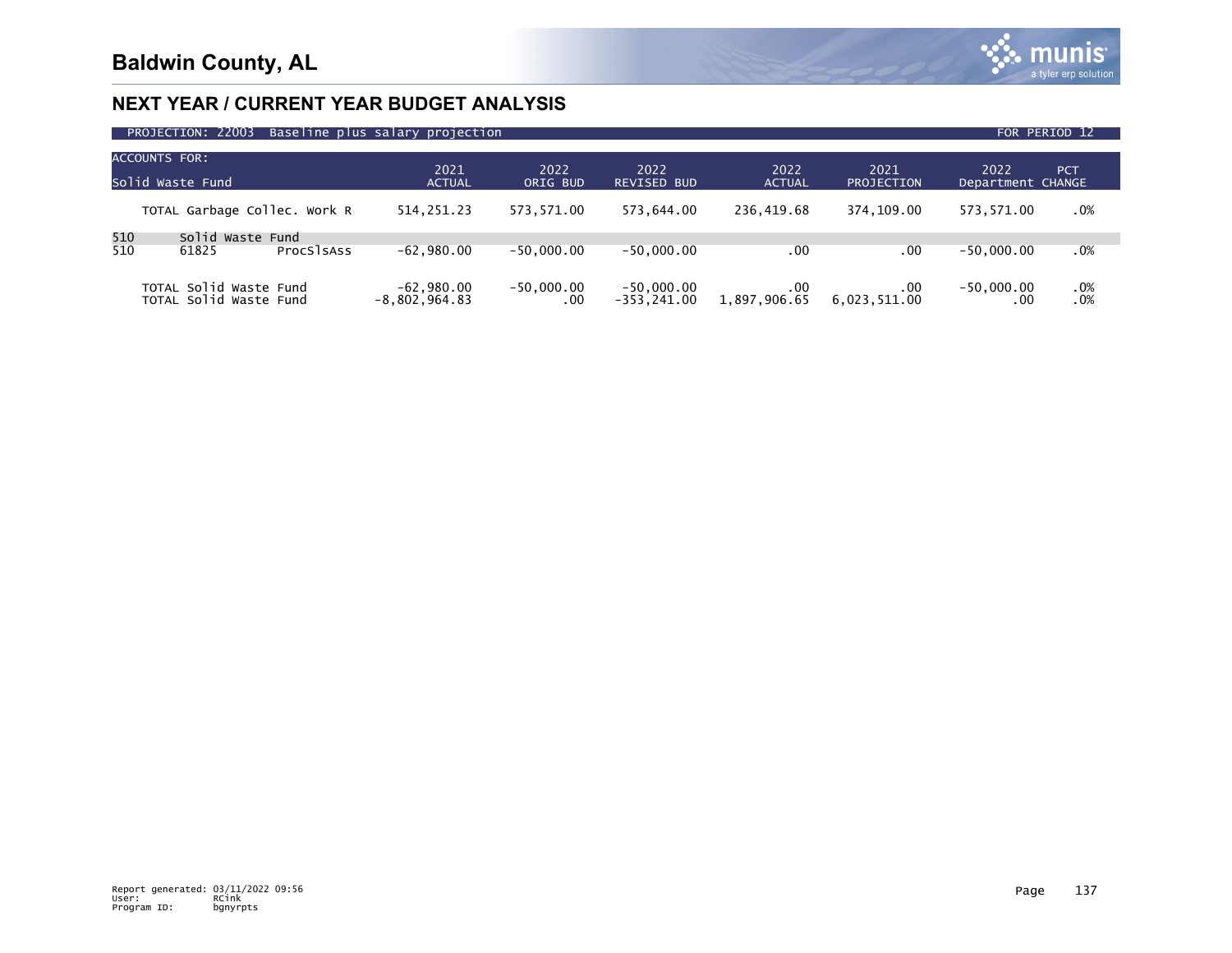

| <b>ACCOUNTS FOR:</b> | Solid Waste Collection Fund        |                                           | 2021<br><b>ACTUAL</b> | 2022<br>ORIG BUD | 2022<br><b>REVISED BUD</b>                                        | 2022<br><b>ACTUAL</b> | 2021<br>PROJECTION | 2022<br>Department CHANGE    | PCT. |
|----------------------|------------------------------------|-------------------------------------------|-----------------------|------------------|-------------------------------------------------------------------|-----------------------|--------------------|------------------------------|------|
|                      |                                    |                                           |                       |                  |                                                                   |                       |                    |                              |      |
| 511<br>511           | 44881                              | Solid Waste Collection Fund<br>COVIDReimb | $-66, 544.20$         | .00              | .00                                                               | 5,429.48              | .00                | .00                          | .0%  |
| 511                  | 45411                              | Collect                                   | $-9.242.770.18$       |                  | $-9,767,861.00$ $-9,767,861.00$                                   | $-3, 313, 867.07$     | $.00 \,$           | $-9,767,861.00$              | .0%  |
| 511                  | 47100                              | IntInc                                    | $-6,581.10$           | $-40,000.00$     | $-40,000.00$                                                      | $-3,781.87$           | $-45,000.00$       | $-40,000.00$                 | .0%  |
| 511                  | 47850                              | Misc Rev                                  | $.00 \,$              | $-3,000,000.00$  | $-3,000,000.00$                                                   | .00                   | $.00 \,$           | $-3,000,000.00$              | .0%  |
| 511                  | 47901                              | AssetDisp                                 | $.00 \,$              | $-136,067.00$    | $-136,067.00$                                                     | $.00 \,$              | $-135,000.00$      | $-136,067.00$                | .0%  |
| 511                  | 49000                              | FBRBudget                                 | $.00 \ \,$            |                  | $-1,530,000.00 -1,531,229.00$                                     | .00                   | $.00 \,$           | $-1,530,000.00$              | .0%  |
|                      | TOTAL Solid Waste Collection       |                                           |                       |                  | $-9,315,895.48$ $-14,473,928.00$ $-14,475,157.00$ $-3,312,219.46$ |                       |                    | $-180,000.00 -14,473,928.00$ | .0%  |
|                      | 51151011 Disaster Solid Waste Coll |                                           |                       |                  |                                                                   |                       |                    |                              |      |
| 51151011 52160       |                                    | CleanSupp                                 | 2,046.74              | .00              | .00.                                                              | .00                   | .00                | .00                          | .0%  |
| 51151011 52190       |                                    | MiscSupp                                  | 1,785.01              | .00              | $.00 \times$                                                      | .00                   | .00                | $.00 \,$                     | .0%  |
|                      | TOTAL Disaster Solid Waste C       |                                           | 3.831.75              | .00              | .00                                                               | .00                   | .00                | .00                          | .0%  |
|                      |                                    | 51151032 Disaster Weather Solid Waste     |                       |                  |                                                                   |                       |                    |                              |      |
| 51151032 52320       |                                    | RMEquip                                   | 5,633.33              | .00              | .00.                                                              | .00                   | .00                | .00                          | .0%  |
| 51151032 52350       |                                    | CompMain                                  | 33.16                 | .00              | .00                                                               | .00                   | .00                | .00                          | .0%  |
| 51151032 54760       |                                    | CAT A DC                                  | 515.45                | .00              | .00 <sub>1</sub>                                                  | .00                   | .00                | .00                          | .0%  |
| 51151032 54860       |                                    | CAT E BE                                  | 12,166.65             | $.00 \times$     | .00                                                               | .00                   | .00                | .00                          | .0%  |
|                      | TOTAL Disaster Weather Solid       |                                           | 18,348.59             | $.00 \times$     | .00                                                               | .00                   | .00                | .00                          | .0%  |
| 51154800 51030       | 51154800 Garbage Collection        | Overtime                                  | 287.661.45            | 200,000,00       | 200,000.00                                                        | 50.549.53             | .00                | 200,000.00                   | .0%  |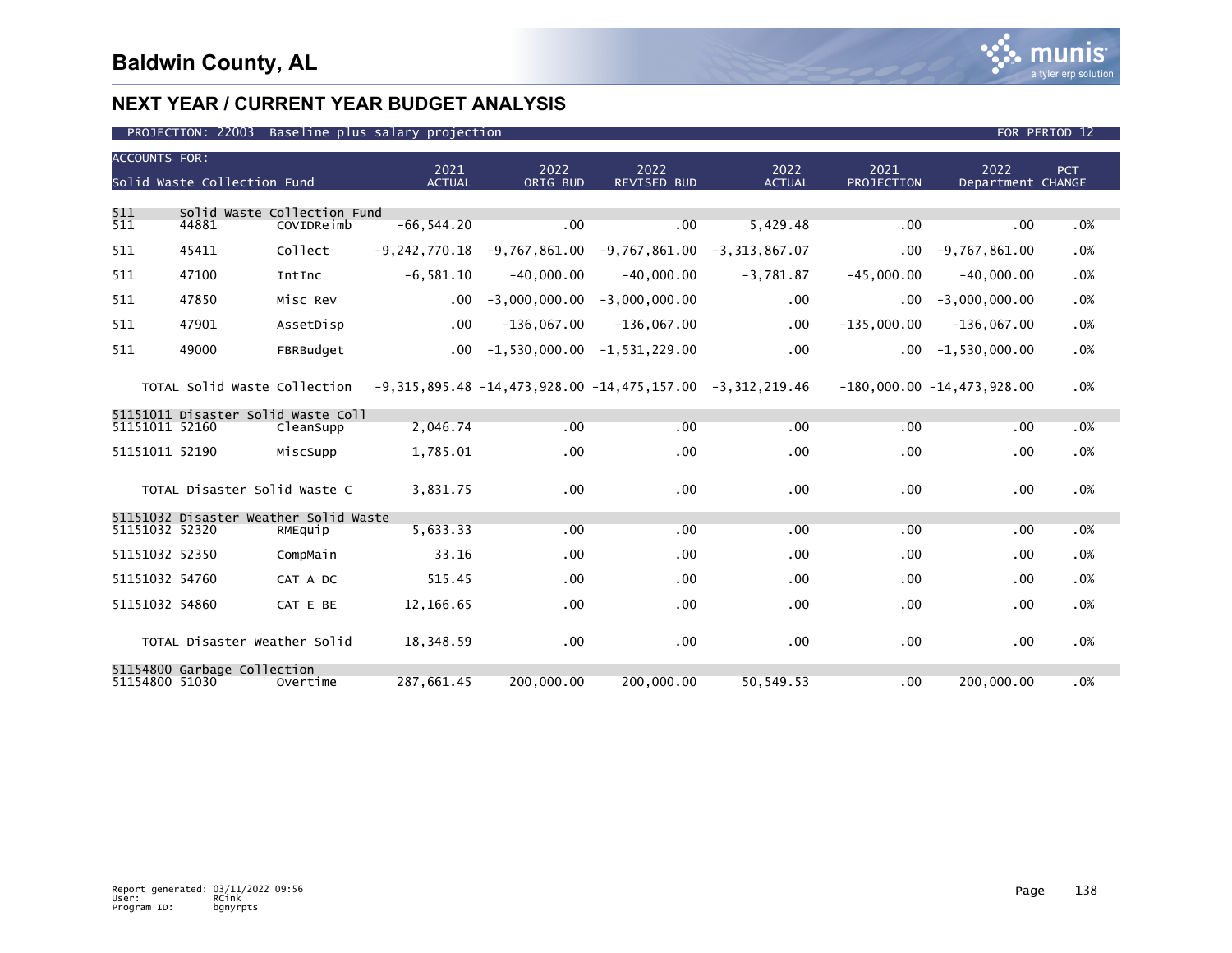

| <b>ACCOUNTS FOR:</b>        |                | 2021          | 2022         | 2022         | 2022          | 2021         | 2022              | PCT    |
|-----------------------------|----------------|---------------|--------------|--------------|---------------|--------------|-------------------|--------|
| Solid Waste Collection Fund |                | <b>ACTUAL</b> | ORIG BUD     | REVISED BUD  | <b>ACTUAL</b> | PROJECTION   | Department CHANGE |        |
| 51154800 51060              | Longevity      | 35,000.00     | 34,500.00    | 34,500.00    | 34,000.00     | .00          | 34,500.00         | .0%    |
| 51154800 51130              | Salaries       | 2,158,012.51  | 2,323,347.00 | 2,323,347.00 | 975,489.58    | 2,353,867.00 | 2,323,347.00      | .0%    |
| 51154800 51211              | RetTirI        | 87,518.15     | 78,602.00    | 78,602.00    | 36,207.17     | 144,355.00   | 78,602.00         | .0%    |
| 51154800 51212              | RetTirII       | 58,082.11     | 77,809.00    | 77,809.00    | 30,106.67     | .00          | 77,809.00         | .0%    |
| 51154800 51220              | HlthIns        | 429,552.30    | 555,037.00   | 555,037.00   | 188,839.10    | 527,987.00   | 555,037.00        | .0%    |
| 51154800 51230              | Life Ins       | 2,846.25      | 2,793.00     | 2,793.00     | 1,229.31      | 3,355.00     | 2,793.00          | .0%    |
| 51154800 51240              | Ssecur         | 178,548.04    | 166,843.00   | 166,843.00   | 76,367.83     | 193,077.00   | 166,843.00        | .0%    |
| 51154800 51250              | WorkComp       | 135,466.20    | 127,538.00   | 127,538.00   | 126,505.59    | .00          | 127,538.00        | .0%    |
| 51154800 51260              | Unemploy       | 1,882.78      | 3,525.00     | 3,525.00     | $.00 \,$      | 3,525.00     | 3,525.00          | .0%    |
| 51154800 51270              | Air Medc       | .00           | 3,190.00     | 3,190.00     | 3,190.00      | .00          | 3,190.00          | .0%    |
| 51154800 51280              | <b>EAPSVCS</b> | 7,707.97      | .00          | 500.00       | 245.06        | 1,623.00     | .00               | .0%    |
| 51154800 51290              | Disablil       | 4,001.70      | 4,466.00     | 4,466.00     | 1,779.59      | 4,371.00     | 4,466.00          | .0%    |
| 51154800 51400              | EEBenefits     | 8,478.10      | .00          | .00          | .00           | .00          | .00               | .0%    |
| 51154800 51500              | ContrSvcs      | 902,771.75    | 30,000.00    | 30,000.00    | 58,199.49     | .00          | 30,000.00         | .0%    |
| 51154800 51501              | TipFees        | 810,578.04    | 1,450,000.00 | 1,450,000.00 | 445,094.09    | $.00 \,$     | 1,450,000.00      | .0%    |
| 51154800 51560              | EEDrugTest     | 1,528.45      | 5,600.00     | 5,600.00     | 101.65        | 5,600.00     | 5,600.00          | .0%    |
| 51154800 51630              | Data Pro       | 15,600.00     | 15,600.00    | 15,600.00    | 6,500.00      | 15,600.00    | 15,600.00         | .0%    |
| 51154800 51700              | Training       | 450.00        | 1,000.00     | 1,000.00     | .00           | 1,000.00     | 1,000.00          | .0%    |
| 51154800 52110              | OffSupp        | 4, 161. 16    | 11,000.00    | 11,000.00    | 7,892.78      | 11,000.00    | 11,000.00         | .0%    |
| 51154800 52120              | GasOil         | 446,146.59    | 544,754.00   | 544,754.00   | 183,852.90    | .00          | 544,754.00        | .0%    |
| 51154800 52130              | Materials      | $.00 \,$      | 2,000.00     | 2,000.00     | $.00 \,$      | 2,000.00     | 2,000.00          | $.0\%$ |
| 51154800 52140              | SmTools        | 16,367.52     | 20,000.00    | 20,000.00    | 5,363.55      | 20,000.00    | 20,000.00         | .0%    |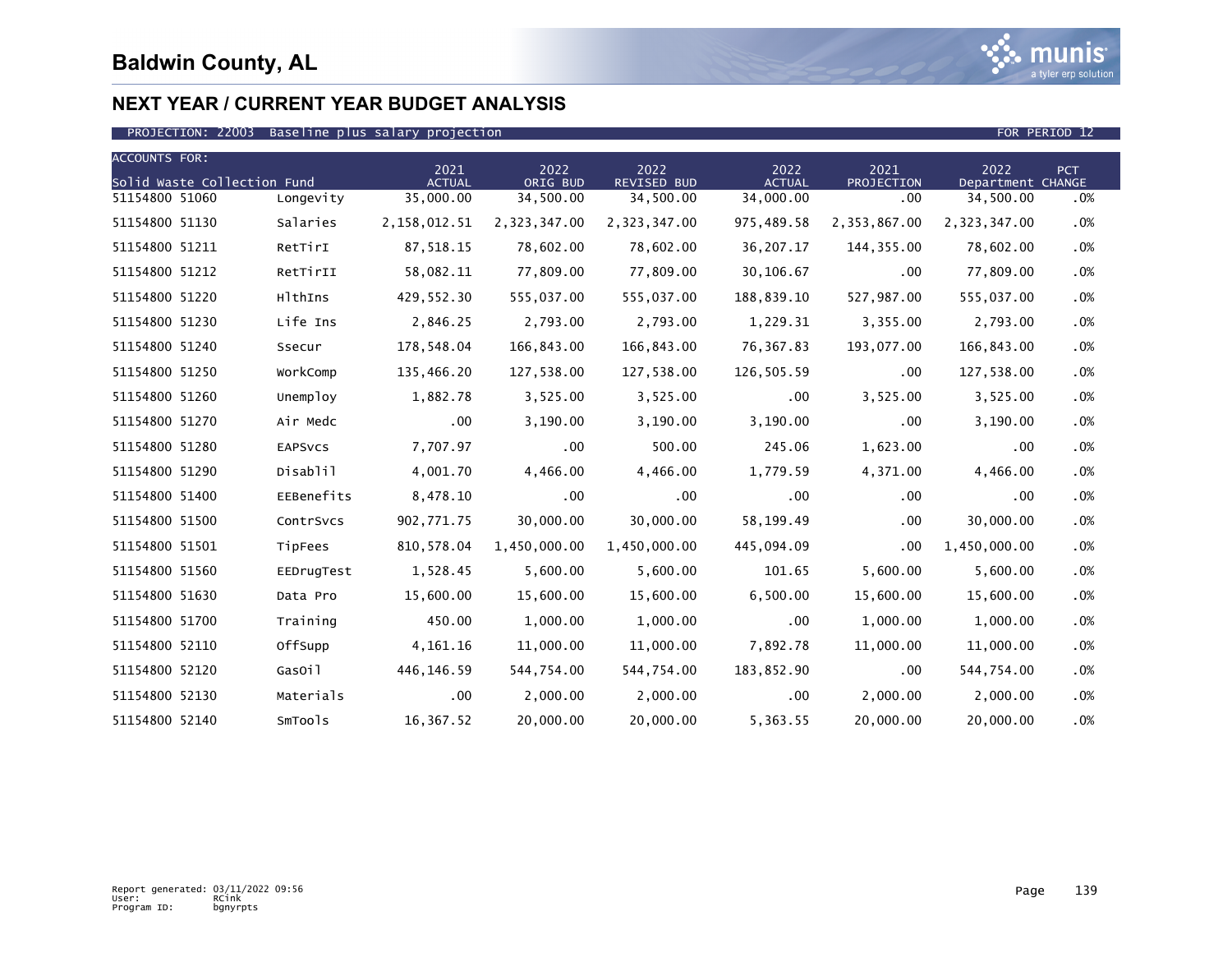

| <b>ACCOUNTS FOR:</b> |                             |                                                   |                       |                  |                            |                       |                    |                           |            |
|----------------------|-----------------------------|---------------------------------------------------|-----------------------|------------------|----------------------------|-----------------------|--------------------|---------------------------|------------|
|                      | Solid Waste Collection Fund |                                                   | 2021<br><b>ACTUAL</b> | 2022<br>ORIG BUD | 2022<br><b>REVISED BUD</b> | 2022<br><b>ACTUAL</b> | 2021<br>PROJECTION | 2022<br>Department CHANGE | <b>PCT</b> |
| 51154800 52150       |                             | Tire                                              | 223, 141. 26          | 195,000.00       | 195,000.00                 | 99,682.96             | .00                | 195,000.00                | .0%        |
| 51154800 52160       |                             | CleanSupp                                         | 3,917.83              | 4,000.00         | 4,000.00                   | 545.36                | 2,500.00           | 4,000.00                  | .0%        |
| 51154800 52190       |                             | MiscSupp                                          | 42,487.92             | 40,000.00        | 40,000.00                  | 12, 199.82            | 40,000.00          | 40,000.00                 | .0%        |
| 51154800 52194       |                             | GarbCart                                          | 268,169.88            | 225,000.00       | 225,000.00                 | 162,899.38            | 225,000.00         | 225,000.00                | .0%        |
| 51154800 52210       |                             | RentExp                                           | 3,737.94              | 5,200.00         | 5,200.00                   | 1,536.53              | 5,200.00           | 5,200.00                  | .0%        |
| 51154800 52280       |                             | Uniforms                                          | 12,001.91             | 27,000.00        | 27,000.00                  | 10,261.16             | 27,000.00          | 27,000.00                 | .0%        |
| 51154800 52310       |                             | RMBldgs                                           | 266.00                | 7,000.00         | 7,000.00                   | .00                   | 7,000.00           | 7,000.00                  | .0%        |
| 51154800 52320       |                             | RMEquip                                           | 557,238.63            | 725,416.00       | 725,416.00                 | 233,013.86            | 725,416.00         | 725,416.00                | .0%        |
| 51154800 52340       |                             | <b>RMMV</b>                                       | 13,739.86             | 10,000.00        | 10,000.00                  | 6,881.58              | 10,000.00          | 10,000.00                 | .0%        |
| 51154800 52380       |                             | SchEquipM                                         | 35,588.46             | 50,000.00        | 50,000.00                  | 6,005.17              | 50,000.00          | 50,000.00                 | .0%        |
| 51154800 52385       |                             | RMOthr                                            | 25,542.50             | 20,000.00        | 20,000.00                  | 6,823.75              | 20,000.00          | 20,000.00                 | .0%        |
| 51154800 52510       |                             | Telephone                                         | 49,608.79             | 40,000.00        | 40,000.00                  | 23,554.86             | 40,000.00          | 40,000.00                 | .0%        |
| 51154800 52520       |                             | Postage                                           | 1,919.78              | 6,000.00         | 6,000.00                   | 3,277.89              | 6,000.00           | 6,000.00                  | .0%        |
| 51154800 52530       |                             | Advertis                                          | 9,852.00              | 5,000.00         | 5,000.00                   | 1,417.75              | 5,000.00           | 5,000.00                  | .0%        |
| 51154800 52720       |                             | InsMV                                             | 26,707.76             | 45,000.00        | 45,000.00                  | 32,572.84             | 45,000.00          | 45,000.00                 | .0%        |
| 51154800 52800       |                             | DeprecExp                                         | 1, 161, 189. 16       | 1,200,000.00     | 1,200,000.00               | .00                   | .00                | 1,200,000.00              | .0%        |
| 51154800 54070       |                             | LiceL&Tag                                         | 174.00                | 300.00           | 300.00                     | 18.00                 | 300.00             | 300.00                    | .0%        |
| 51154800 54970       |                             | BadDebt                                           | $-4,739.60$           | 20,000.00        | 20,000.00                  | $.00 \,$              | 20,000.00          | 20,000.00                 | .0%        |
| 51154800 55240       |                             | CapImpr                                           | $.00 \,$              | 900,000.00       | 900,000.00                 | 886, 571.65           | .00                | 900,000.00                | .0%        |
| 51154800 58011       |                             | PenGen                                            | 152,486.11            | 135,000.00       | 135,000.00                 | 160,995.93            | 135,000.00         | 135,000.00                | .0%        |
|                      | TOTAL Garbage Collection    |                                                   | 8, 175, 391.26        | 9,317,520.00     | 9,318,020.00               | 3,879,772.38          | 4,650,776.00       | 9, 317, 520, 00           | .0%        |
| 51154801 51030       |                             | 51154801 SW Collection Administration<br>Overtime | 3,237.95              | 4,000.00         | 4.000.00                   | 202.58                | 4,000.00           | 4.000.00                  | .0%        |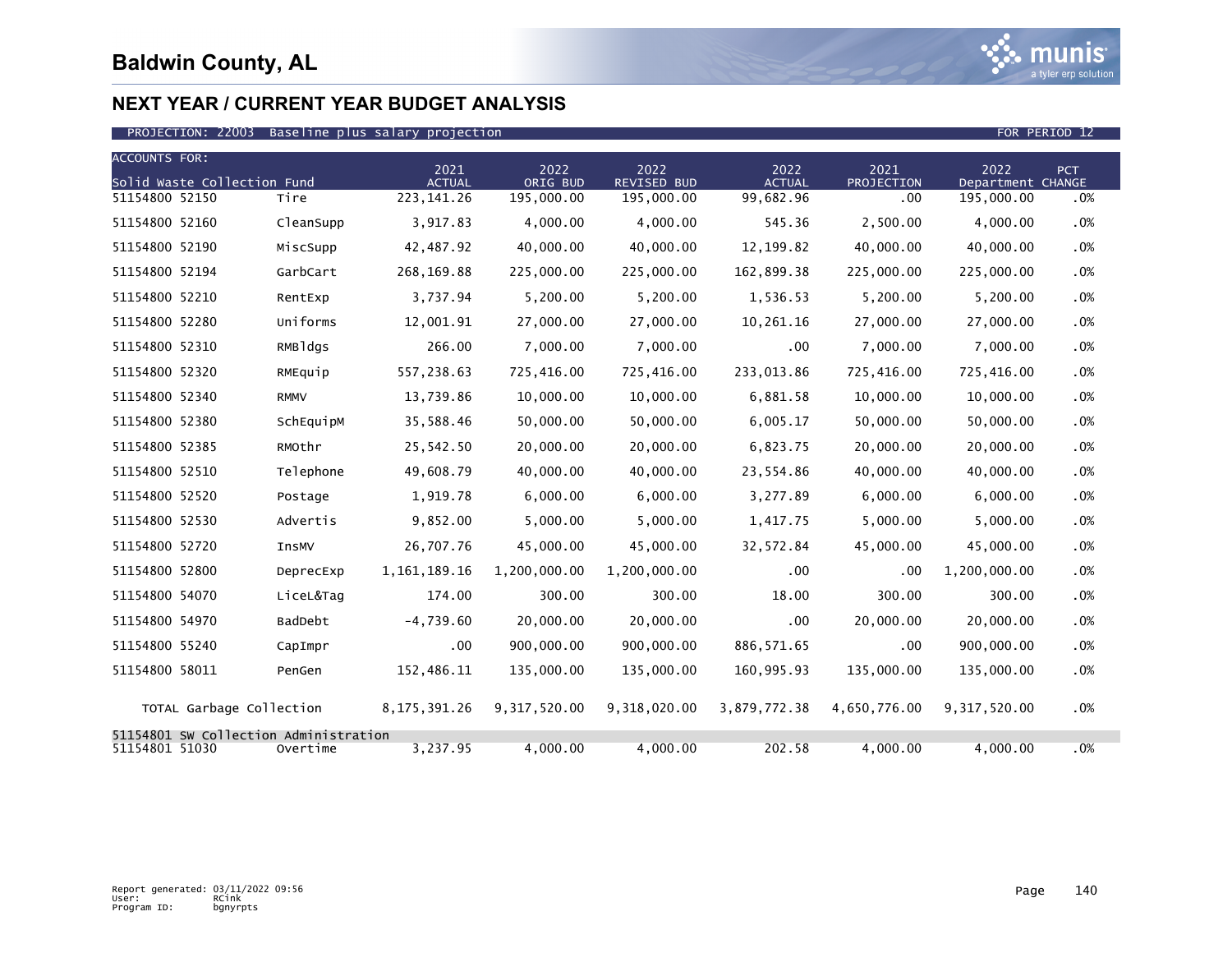

| <b>ACCOUNTS FOR:</b>        |            |                       |                  |                     |                       |                    |                           |     |
|-----------------------------|------------|-----------------------|------------------|---------------------|-----------------------|--------------------|---------------------------|-----|
| Solid Waste Collection Fund |            | 2021<br><b>ACTUAL</b> | 2022<br>ORIG BUD | 2022<br>REVISED BUD | 2022<br><b>ACTUAL</b> | 2021<br>PROJECTION | 2022<br>Department CHANGE | PCT |
| 51154801 51060              | Longevity  | 5,000.00              | 4,500.00         | 4,500.00            | 4,000.00              | .00                | 4,500.00                  | .0% |
| 51154801 51130              | Salaries   | 395,944.59            | 450,210.00       | 450,210.00          | 142,979.29            | 481, 242.00        | 450,210.00                | .0% |
| 51154801 51211              | RetTirI    | 8,976.30              | 9,042.00         | 9,042.00            | 3,694.50              | 28,144.00          | 9,042.00                  | .0% |
| 51154801 51212              | RetTirII   | 16, 179. 15           | 21,861.00        | 21,861.00           | 5,483.21              | .00                | 21,861.00                 | .0% |
| 51154801 51220              | HlthIns    | 79,157.60             | 99,970.00        | 99,970.00           | 24, 101.90            | 84,393.00          | 99,970.00                 | .0% |
| 51154801 51230              | Life Ins   | 612.30                | 627.00           | 627.00              | 211.95                | 715.00             | 627.00                    | .0% |
| 51154801 51240              | Ssecur     | 28,536.23             | 31,865.00        | 31,865.00           | 10,623.68             | 37,506.00          | 31,865.00                 | .0% |
| 51154801 51250              | WorkComp   | 676.86                | 3,290.00         | 3,290.00            | 2,896.70              | .00                | 3,290.00                  | .0% |
| 51154801 51260              | Unemploy   | .00                   | 723.00           | 723.00              | $.00 \,$              | 723.00             | 723.00                    | .0% |
| 51154801 51270              | Air Medc   | .00                   | 660.00           | 660.00              | 660.00                | .00                | 660.00                    | .0% |
| 51154801 51290              | Disablil   | 781.48                | 883.00           | 883.00              | 276.72                | 895.00             | 883.00                    | .0% |
| 51154801 51400              | EEBenefits | 1,027.76              | .00              | .00                 | $.00 \,$              | .00                | .00                       | .0% |
| 51154801 51500              | ContrSvcs  | 393, 119.76           | 352,322.00       | 352,322.00          | 46,963.62             | 352,322.00         | 352, 322.00               | .0% |
| 51154801 51560              | EEDrugTest | 103.75                | 500.00           | 500.00              | 242.25                | 500.00             | 500.00                    | .0% |
| 51154801 51620              | BankFees   | 9,486.62              | 20,000.00        | 20,000.00           | 4,072.10              | 20,000.00          | 20,000.00                 | .0% |
| 51154801 51700              | Training   | .00                   | 5,000.00         | 5,000.00            | .00                   | 5,000.00           | 5,000.00                  | .0% |
| 51154801 52110              | OffSupp    | 9,103.11              | 14,500.00        | 14,500.00           | 2,973.83              | 14,500.00          | 14,500.00                 | .0% |
| 51154801 52120              | GasOil     | 1,881.64              | 2,385.00         | 2,385.00            | 1,252.09              | .00                | 2,385.00                  | .0% |
| 51154801 52150              | Tire       | 359.80                | $.00 \cdot$      | .00                 | .00                   | .00                | .00                       | .0% |
| 51154801 52190              | MiscSupp   | 651.98                | 500.00           | 500.00              | 635.50                | 500.00             | 500.00                    | .0% |
| 51154801 52210              | RentExp    | 7,980.31              | 11,300.00        | 11,300.00           | 13,979.16             | 11,300.00          | 11,300.00                 | .0% |
| 51154801 52310              | RMBldgs    | 3,068.63              | 1,000.00         | 1,000.00            | .00                   | 1,000.00           | 1,000.00                  | .0% |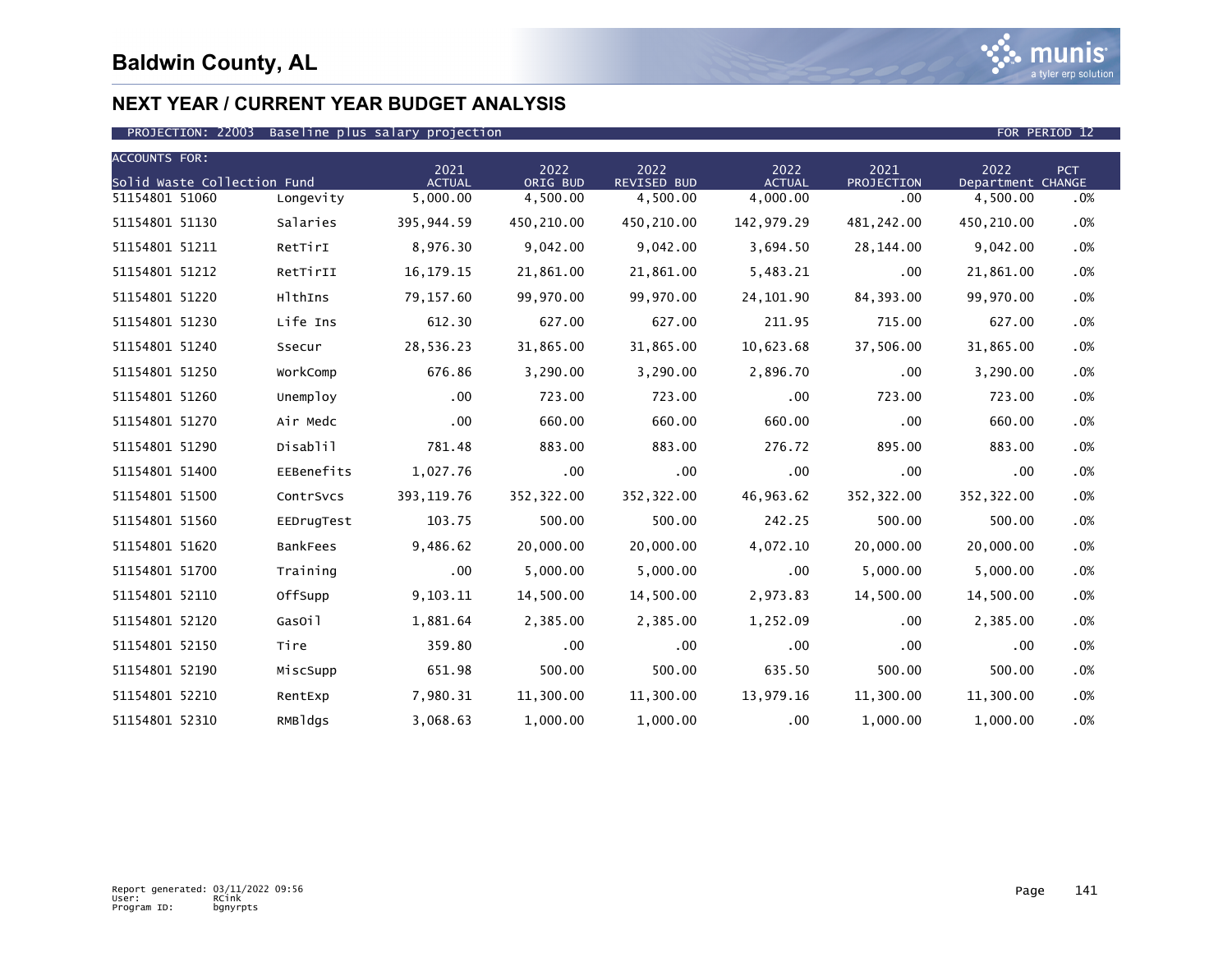

| <b>ACCOUNTS FOR:</b> |                              |             |                       |                  |                            |                       |                    |                           |            |
|----------------------|------------------------------|-------------|-----------------------|------------------|----------------------------|-----------------------|--------------------|---------------------------|------------|
|                      | Solid Waste Collection Fund  |             | 2021<br><b>ACTUAL</b> | 2022<br>ORIG BUD | 2022<br><b>REVISED BUD</b> | 2022<br><b>ACTUAL</b> | 2021<br>PROJECTION | 2022<br>Department CHANGE | <b>PCT</b> |
| 51154801 52340       |                              | <b>RMMV</b> | 1,902.53              | 200.00           | 200.00                     | .00                   | 200.00             | 200.00                    | .0%        |
| 51154801 52350       |                              | CompMain    | 48, 352. 75           | 45,000.00        | 45,000.00                  | 20,236.30             | 45,000.00          | 45,000.00                 | .0%        |
| 51154801 52510       |                              | Telephone   | 14, 377. 34           | 15,000.00        | 15,000.00                  | 5,089.42              | 15,000.00          | 15,000.00                 | .0%        |
| 51154801 52520       |                              | Postage     | 87,160.33             | 100,000.00       | 100,000.00                 | 39,941.78             | 100,000.00         | 100,000.00                | .0%        |
| 51154801 52600       |                              | Travel      | $.00 \,$              | 1,000.00         | 1,000.00                   | .00                   | 1,000.00           | 1,000.00                  | .0%        |
| 51154801 52720       |                              | InsMV       | 327.73                | 250.00           | 979.00                     | 977.71                | 250.00             | 250.00                    | .0%        |
| 51154801 52730       |                              | Surety      | 458.94                | 500.00           | 500.00                     | 458.94                | 500.00             | 500.00                    | .0%        |
| 51154801 52750       |                              | InsGL       | 55,892.31             | 60,000.00        | 60,000.00                  | 54, 133.82            | 60,000.00          | 60,000.00                 | .0%        |
| 51154801 52800       |                              | DeprecExp   | 9,457.02              | 5,102.00         | 5,102.00                   | $.00 \,$              | 5,102.00           | 5,102.00                  | .0%        |
| 51154801 54090       |                              | Subscrip    | 419.88                | .00              | .00                        | .00.                  | .00                | .00                       | .0%        |
| 51154801 55240       |                              | CapImpr     | $.00 \,$              | 30,000.00        | 30,000.00                  | .00                   | .00                | 30,000.00                 | .0%        |
| 51154801 57010       |                              | AppropDA    | 140,000.00            | 140,000.00       | 140,000.00                 | 105,000.00            | 140,000.00         | 140,000.00                | .0%        |
|                      | TOTAL SW Collection Administ |             | 1,324,234.65          | 1,432,190.00     | 1,432,919.00               | 491,087.05            | 1,409,792.00       | 1,432,190.00              | .0%        |
| 51154802 51990       | 51154802 Recycle Center      | ProfesSvs   | .00                   | 10,000.00        | 10,000.00                  | .00                   | 10,000.00          | 10,000.00                 | .0%        |
| 51154802 52120       |                              | GasOil      | 2,869.83              | 3,218.00         | 3,218.00                   | .00                   | .00                | 3,218.00                  | .0%        |
| 51154802 52140       |                              | SmTools     | $.00 \,$              | 75,000.00        | 75,000.00                  | $.00 \,$              | .00                | 75,000.00                 | .0%        |
| 51154802 52150       |                              | Tire        | 406.24                | 4,500.00         | 4,500.00                   | .00                   | 4,500.00           | 4,500.00                  | .0%        |
| 51154802 52190       |                              | MiscSupp    | 1,770.05              | 2,500.00         | 2,500.00                   | .00                   | 2,500.00           | 2,500.00                  | .0%        |
| 51154802 52320       |                              | RMEquip     | 9,699.70              | 15,000.00        | 15,000.00                  | $-89.25$              | 15,000.00          | 15,000.00                 | .0%        |
| 51154802 52800       |                              | DeprecExp   | 20,488.89             | 14,000.00        | 14,000.00                  | $.00 \,$              | .00                | 14,000.00                 | .0%        |
| 51154802 55240       |                              | CapImpr     | $.00 \,$              | 3,600,000.00     | 3,600,000.00               | 684,029.92            | .00                | 3,600,000.00              | .0%        |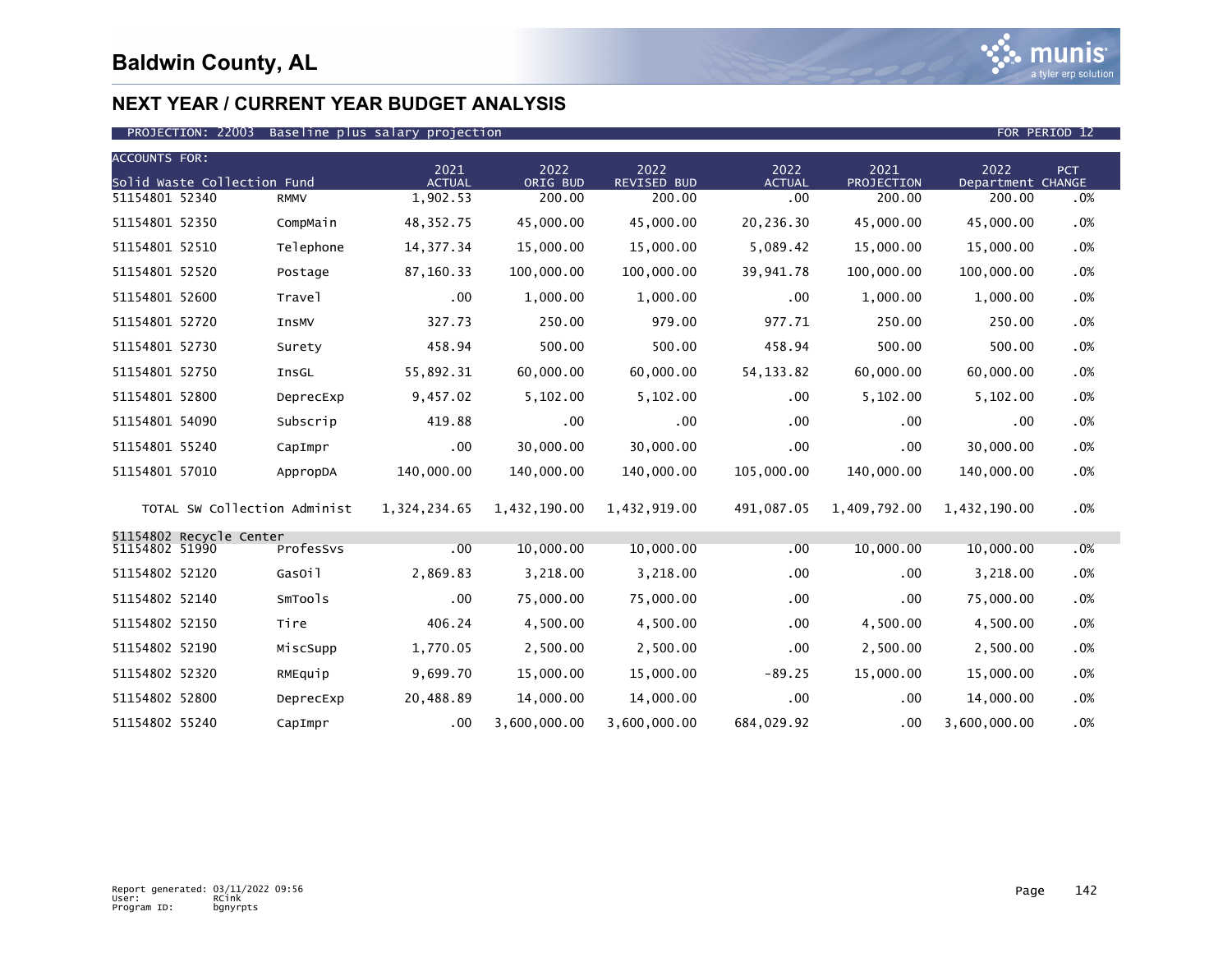

| PROJECTION: 22003<br>Baseline plus salary projection |                                                              |                                           |                               |                  |                            |                          |                     |                           | FOR PERIOD 12 |  |
|------------------------------------------------------|--------------------------------------------------------------|-------------------------------------------|-------------------------------|------------------|----------------------------|--------------------------|---------------------|---------------------------|---------------|--|
| ACCOUNTS FOR:<br>Solid Waste Collection Fund         |                                                              |                                           | 2021<br><b>ACTUAL</b>         | 2022<br>ORIG BUD | 2022<br><b>REVISED BUD</b> | 2022<br><b>ACTUAL</b>    | 2021<br>PROJECTION  | 2022<br>Department CHANGE | <b>PCT</b>    |  |
|                                                      | TOTAL Recycle Center                                         |                                           | 35.234.71                     | 3,724,218.00     | 3.724.218.00               | 683,940.67               | 32,000,00           | 3,724,218.00              | .0%           |  |
| 511<br>511                                           | 61825                                                        | Solid Waste Collection Fund<br>ProcSlsAss | $-281.960.00$                 | .00              | .00                        | .00                      | .00                 | .00                       | .0%           |  |
|                                                      | TOTAL Solid Waste Collection<br>TOTAL Solid Waste Collection |                                           | $-281,960.00$<br>$-40.814.52$ | .00<br>.00       | .00<br>.00                 | $.00 \,$<br>1,742,580.64 | .00<br>5,912,568.00 | .00<br>.00                | .0%<br>.0%    |  |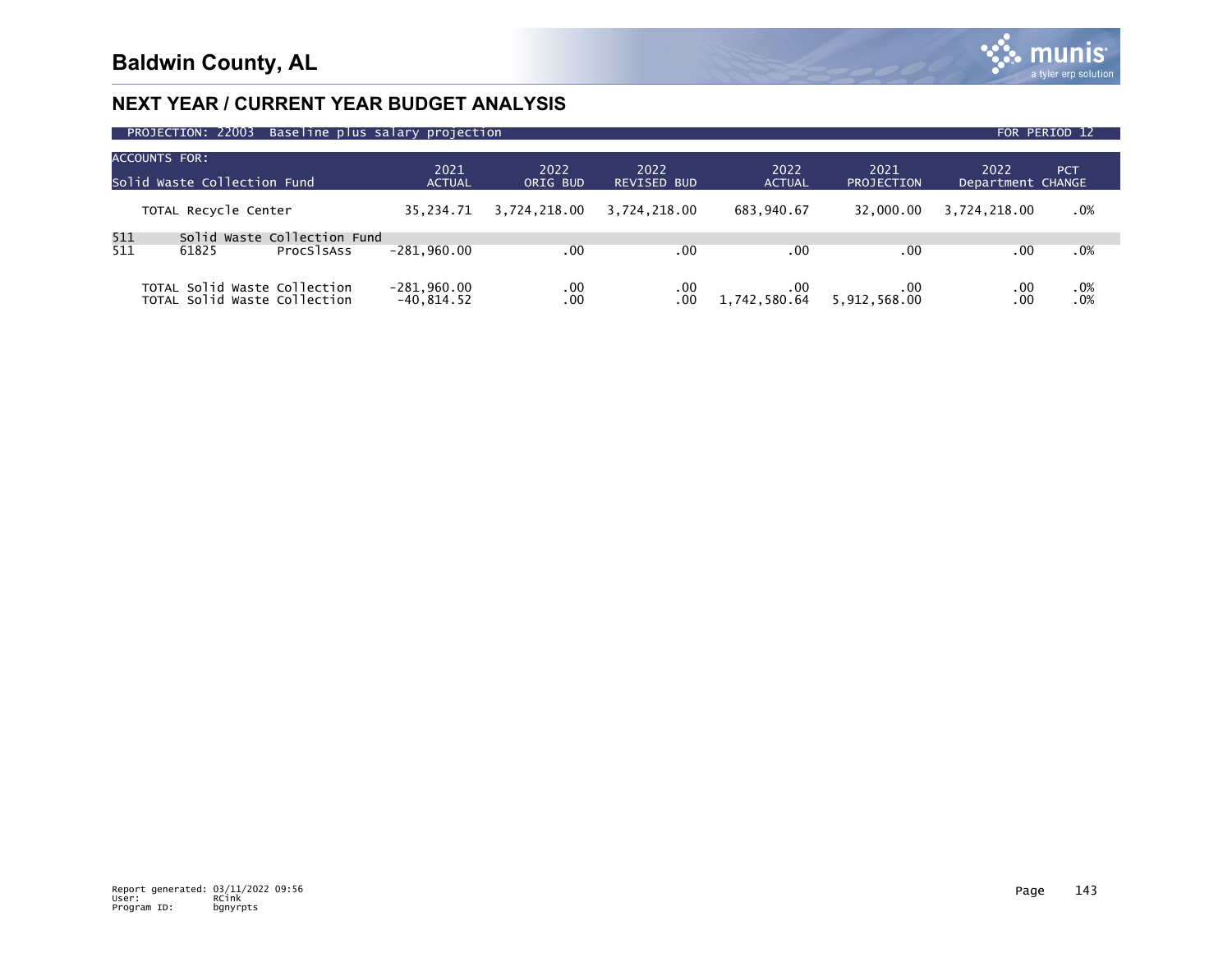

| <b>ACCOUNTS FOR:</b> |                                         |                | 2021           | 2022           | 2022           | 2022          | 2021           | 2022              | PCT    |
|----------------------|-----------------------------------------|----------------|----------------|----------------|----------------|---------------|----------------|-------------------|--------|
|                      | Community Corrections                   |                | <b>ACTUAL</b>  | ORIG BUD       | REVISED BUD    | <b>ACTUAL</b> | PROJECTION     | Department CHANGE |        |
| 708                  | Community Corrections                   |                |                |                |                |               |                |                   |        |
| 708                  | 45160                                   | PretrialRv     | $-398, 433.04$ | $-528, 250.00$ | $-528, 250.00$ | $-134,872.25$ | $-420, 200.00$ | $-528, 250.00$    | .0%    |
| 708                  | 47100                                   | IntInc         | $-503.16$      | $-200.00$      | $-200.00$      | $-74.72$      | $-1,500.00$    | $-200.00$         | .0%    |
| 708                  | 49000                                   | FBRBudget      | .00            | $-75,000.00$   | $-75,000.00$   | .00           | .00            | $-75,000.00$      | .0%    |
|                      | TOTAL Community Corrections             |                | $-398,936.20$  | $-603, 450.00$ | $-603, 450.00$ | $-134,946.97$ | $-421.700.00$  | $-603, 450.00$    | .0%    |
| 70852250 52800       | 70852250 B.C. Comm. Corrections Operati | DeprecExp      | .00            | 9,000.00       | 9,000.00       | .00           | 9,000.00       | 9,000.00          | .0%    |
|                      |                                         |                |                |                |                |               |                |                   |        |
|                      | TOTAL B.C. Comm. Corrections            |                | .00            | 9,000.00       | 9,000.00       | $.00 \,$      | 9,000.00       | 9,000.00          | $.0\%$ |
|                      | 70852708 Community Corrections          |                |                |                |                |               |                |                   |        |
| 70852708 51030       |                                         | Overtime       | 4.962.50       | 10,000.00      | 10.000.00      | 1,446.93      | 10,000.00      | 10,000.00         | .0%    |
| 70852708 51060       |                                         | Longevity      | 5.000.00       | 6.000.00       | 6.000.00       | 4,500.00      | 5.000.00       | 6.000.00          | .0%    |
| 70852708 51070       |                                         | Subsisten      | 10,458.00      | 19,908.00      | 19,908.00      | 5,054.40      | 17,220.00      | 19,908.00         | .0%    |
| 70852708 51130       |                                         | Salaries       | 452,714.30     | 581,569.00     | 581,569.00     | 205, 961.44   | .00            | 581,569.00        | .0%    |
| 70852708 51211       |                                         | RetTirI        | 20,560.23      | 30,235.00      | 30,235.00      | 9,240.07      | .00.           | 30,235.00         | .0%    |
| 70852708 51212       |                                         | RetTirII       | 13,252.02      | 9,558.00       | 9,558.00       | 5,675.40      | .00            | 9,558.00          | .0%    |
| 70852708 51220       |                                         | HlthIns        | 80,705.20      | 127,702.00     | 127,702.00     | 37, 124.80    | .00.           | 127,702.00        | .0%    |
| 70852708 51230       |                                         | Life Ins       | 527.52         | 678.00         | 678.00         | 235.50        | .00.           | 678.00            | .0%    |
| 70852708 51240       |                                         | Ssecur         | 33,921.16      | 44,452.00      | 44,452.00      | 15,682.58     | .00.           | 44,452.00         | .0%    |
| 70852708 51250       |                                         | WorkComp       | 10,250.18      | 14,637.00      | 14,637.00      | 10,140.52     | .00            | 14,637.00         | .0%    |
| 70852708 51270       |                                         | Air Medc       | .00            | 660.00         | 660.00         | 660.00        | .00            | 660.00            | .0%    |
| 70852708 51280       |                                         | <b>EAPSVCS</b> | 187.04         | 240.00         | 240.00         | 81.83         | 220.00         | 240.00            | .0%    |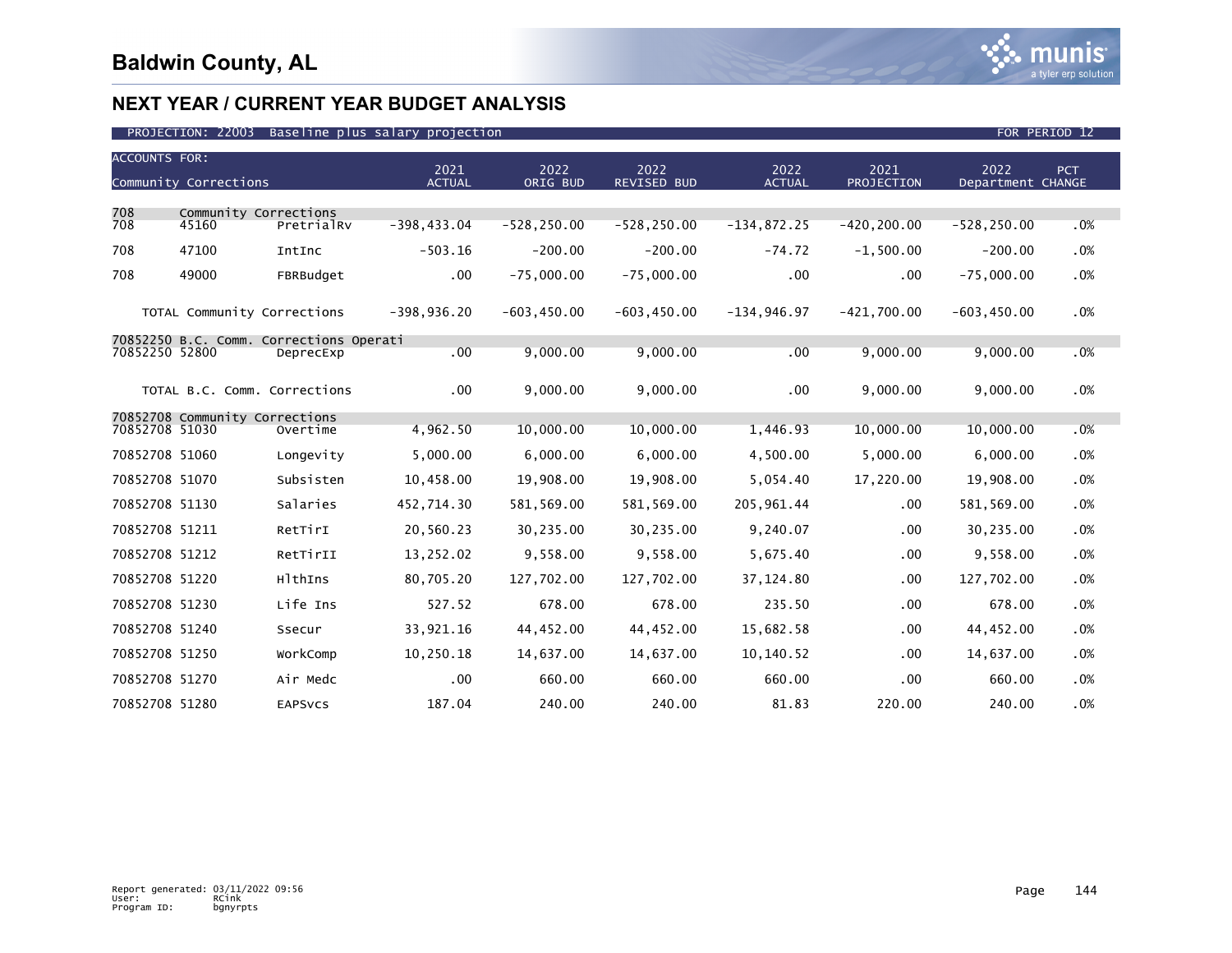

#### PROJECTION: 22003 Baseline plus salary projection FOR PERIOD 12 Annual Communication FOR PERIOD 12

| <b>ACCOUNTS FOR:</b>                    |                 | 2021                    | 2022                 | 2022                           | 2022                    | 2021              | 2022                          | PCT    |
|-----------------------------------------|-----------------|-------------------------|----------------------|--------------------------------|-------------------------|-------------------|-------------------------------|--------|
| Community Corrections<br>70852708 51290 | Disablil        | <b>ACTUAL</b><br>907.77 | ORIG BUD<br>1,180.00 | <b>REVISED BUD</b><br>1,180.00 | <b>ACTUAL</b><br>328.42 | PROJECTION<br>.00 | Department CHANGE<br>1,180.00 | .0%    |
| 70852708 51410                          | CafeAdmin       | 67.10                   | 157.00               | 157.00                         | 41.30                   | 114.00            | 157.00                        | $.0\%$ |
| 70852708 51500                          | ContrSvcs       | 300,704.84              | 350,000.00           | 350,000.00                     | 114,077.80              | 275,220.00        | 350,000.00                    | .0%    |
| 70852708 51530                          | Pest Con        | 390.00                  | 375.00               | 375.00                         | 195.00                  | 375.00            | 375.00                        | $.0\%$ |
| 70852708 51560                          | EEDrugTest      | 73.00                   | 400.00               | 400.00                         | .00                     | 400.00            | 400.00                        | $.0\%$ |
| 70852708 51620                          | <b>BankFees</b> | $.00 \,$                | 700.00               | 700.00                         | .00 <sub>1</sub>        | 700.00            | 700.00                        | .0%    |
| 70852708 52110                          | OffSupp         | 9,079.33                | 8,000.00             | 8,000.00                       | 3,403.69                | 9,000.00          | 8,000.00                      | $.0\%$ |
| 70852708 52113                          | VehEquip        | .00                     | 15,565.00            | 15,565.00                      | 5,661.39                | .00               | 15,565.00                     | .0%    |
| 70852708 52120                          | GasOil          | 13,611.40               | 15,609.00            | 15,609.00                      | 5,986.44                | .00               | 15,609.00                     | $.0\%$ |
| 70852708 52150                          | Tire            | 283.54                  | 2,000.00             | 2,000.00                       | 3,225.60                | 2,000.00          | 2,000.00                      | $.0\%$ |
| 70852708 52160                          | CleanSupp       | .00                     | 300.00               | 300.00                         | .00                     | 300.00            | 300.00                        | $.0\%$ |
| 70852708 52190                          | MiscSupp        | 4,468.48                | 5,000.00             | 5,000.00                       | 2,817.20                | 10,000.00         | 5,000.00                      | .0%    |
| 70852708 52210                          | RentExp         | 3,055.57                | 2,800.00             | 2,800.00                       | 1,263.36                | 2,800.00          | 2,800.00                      | $.0\%$ |
| 70852708 52280                          | Uniforms        | 1,638.00                | 5,000.00             | 5,000.00                       | 1,071.00                | 7,500.00          | 5,000.00                      | .0%    |
| 70852708 52310                          | RMBldgs         | 28.04                   | 2,500.00             | 2,500.00                       | $.00 \,$                | 2,500.00          | 2,500.00                      | $.0\%$ |
| 70852708 52340                          | <b>RMMV</b>     | 492.35                  | 6,000.00             | 6,000.00                       | 101.28                  | 11,400.00         | 6,000.00                      | $.0\%$ |
| 70852708 52350                          | CompMain        | .00                     | 3,000.00             | 3,000.00                       | .00                     | 3,000.00          | 3,000.00                      | .0%    |
| 70852708 52351                          | CompSupp        | 441.40                  | 4,577.00             | 4,577.00                       | .00                     | 4,577.00          | 4,577.00                      | $.0\%$ |
| 70852708 52401                          | Electricit      | 18,296.89               | 20,000.00            | 20,000.00                      | 9,258.03                | 20,000.00         | 20,000.00                     | .0%    |
| 70852708 52402                          | WatSewer        | 1,066.75                | 1,000.00             | 1,000.00                       | 527.70                  | 1,000.00          | 1,000.00                      | $.0\%$ |
| 70852708 52403                          | Gas             | 294.91                  | 500.00               | 500.00                         | 133.02                  | 500.00            | 500.00                        | .0%    |
| 70852708 52510                          | Telephone       | 6,266.90                | 8,000.00             | 8,000.00                       | 3,411.26                | 8,000.00          | 8,000.00                      | .0%    |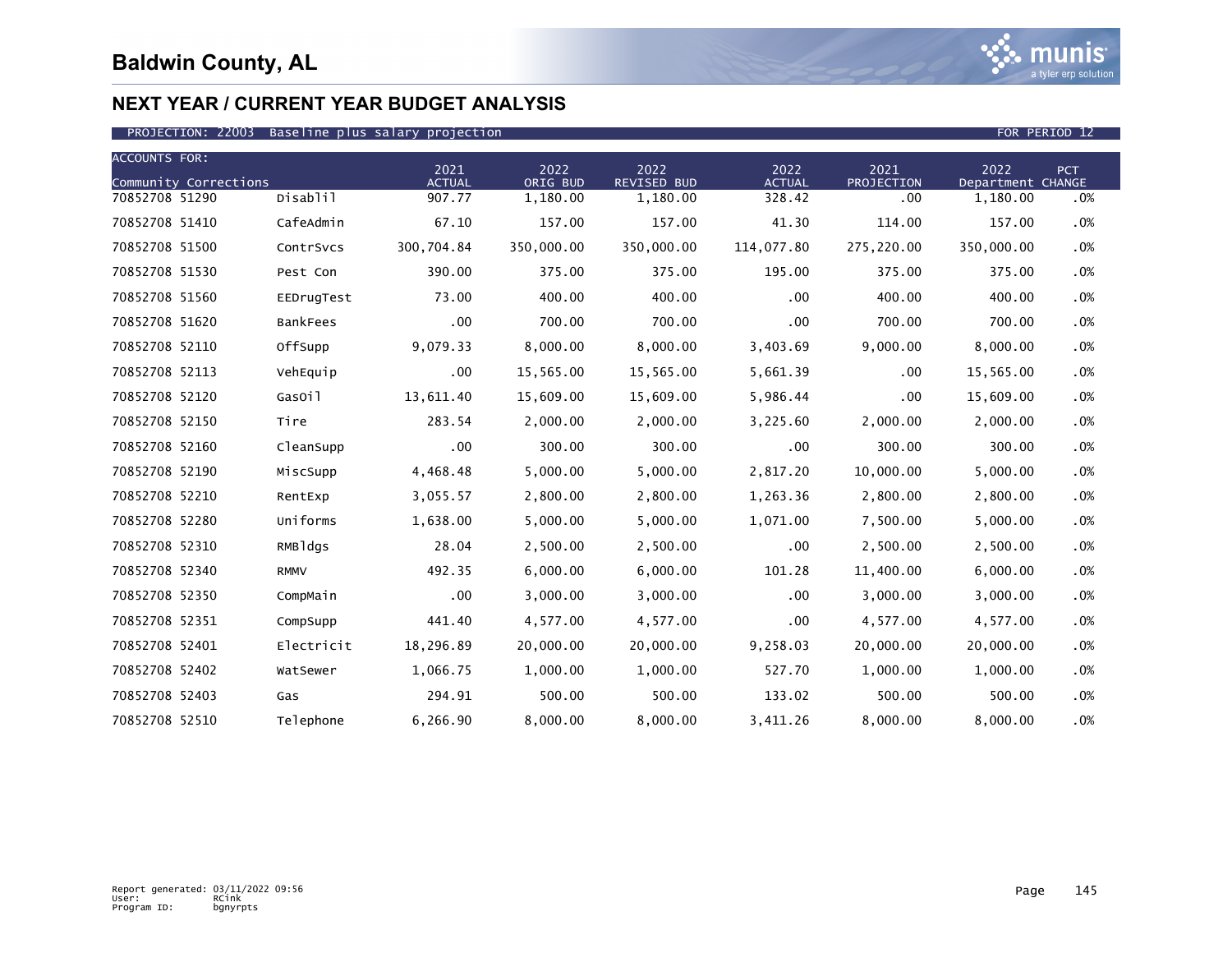

#### PROJECTION: 22003 Baseline plus salary projection FOR PERIOD 12 Annual Prosection FOR PERIOD 12

| <b>ACCOUNTS FOR:</b> | Community Corrections                                      |              | 2021<br><b>ACTUAL</b>          | 2022<br>ORIG BUD          | 2022<br><b>REVISED BUD</b> | 2022<br><b>ACTUAL</b>  | 2021<br>PROJECTION              | 2022<br>Department CHANGE | PCT.       |
|----------------------|------------------------------------------------------------|--------------|--------------------------------|---------------------------|----------------------------|------------------------|---------------------------------|---------------------------|------------|
| 70852708 52520       |                                                            | Postage      | 8.15                           | 100.00                    | 100.00                     | 1.06                   | 100.00                          | 100.00                    | .0%        |
| 70852708 52550       |                                                            | Communic     | $.00 \,$                       | 3,700.00                  | 3,700.00                   | .00                    | 1,200.00                        | 3,700.00                  | .0%        |
| 70852708 52720       |                                                            | InsMV        | 1,215.95                       | 2,000.00                  | 2,000.00                   | 1,015.49               | 2,000.00                        | 2,000.00                  | .0%        |
| 70852708 52750       |                                                            | InsGL        | 7,984.62                       | 10,000.00                 | 10,000.00                  | 9,553.03               | 10,000.00                       | 10,000.00                 | .0%        |
| 70852708 52800       |                                                            | DeprecExp    | 29,059.36                      | 11,000.00                 | 11,000.00                  | .00                    | 11,000.00                       | 11,000.00                 | .0%        |
| 70852708 54070       |                                                            | LiceL&Tag    | .00                            | 25.00                     | 25.00                      | .00                    | 19.00                           | 25.00                     | .0%        |
| 70852708 54990       |                                                            | MiscExp      | 4,390.65                       | $.00 \,$                  | $.00 \,$                   | .00                    | 4,000.00                        | .00                       | .0%        |
| 70852708 55500       |                                                            | CapMotVeh    | 35, 151.77                     | 35,200.00                 | 35,200.00                  | 35, 151.77             | 43,960.00                       | 35,200.00                 | .0%        |
| 70852708 55510       |                                                            | MVEquip      | $.00 \,$                       | 7,000.00                  | 7,000.00                   | 6,500.00               | .00                             | 7,000.00                  | .0%        |
|                      | TOTAL Community Corrections                                |              | 1,071,514.92                   | 1,367,327.00              | 1,367,327.00               | 499, 527.31            | 464,105.00                      | 1,367,327.00              | .0%        |
| 708                  | Community Corrections                                      |              |                                |                           |                            |                        |                                 |                           |            |
| 708                  | 61100                                                      | <b>TI100</b> | $-746, 174.00$                 | $-772,877.00$             | $-772, 877.00$             | $.00 \,$               | $-746, 174.00$                  | $-772,877.00$             | .0%        |
|                      | TOTAL Community Corrections<br>TOTAL Community Corrections |              | $-746, 174.00$<br>$-73,595.28$ | $-772,877.00$<br>$.00 \,$ | $-772, 877.00$<br>$.00 \,$ | $.00 \,$<br>364,580.34 | $-746, 174.00$<br>$-694,769.00$ | -772,877.00<br>.00        | .0%<br>.0% |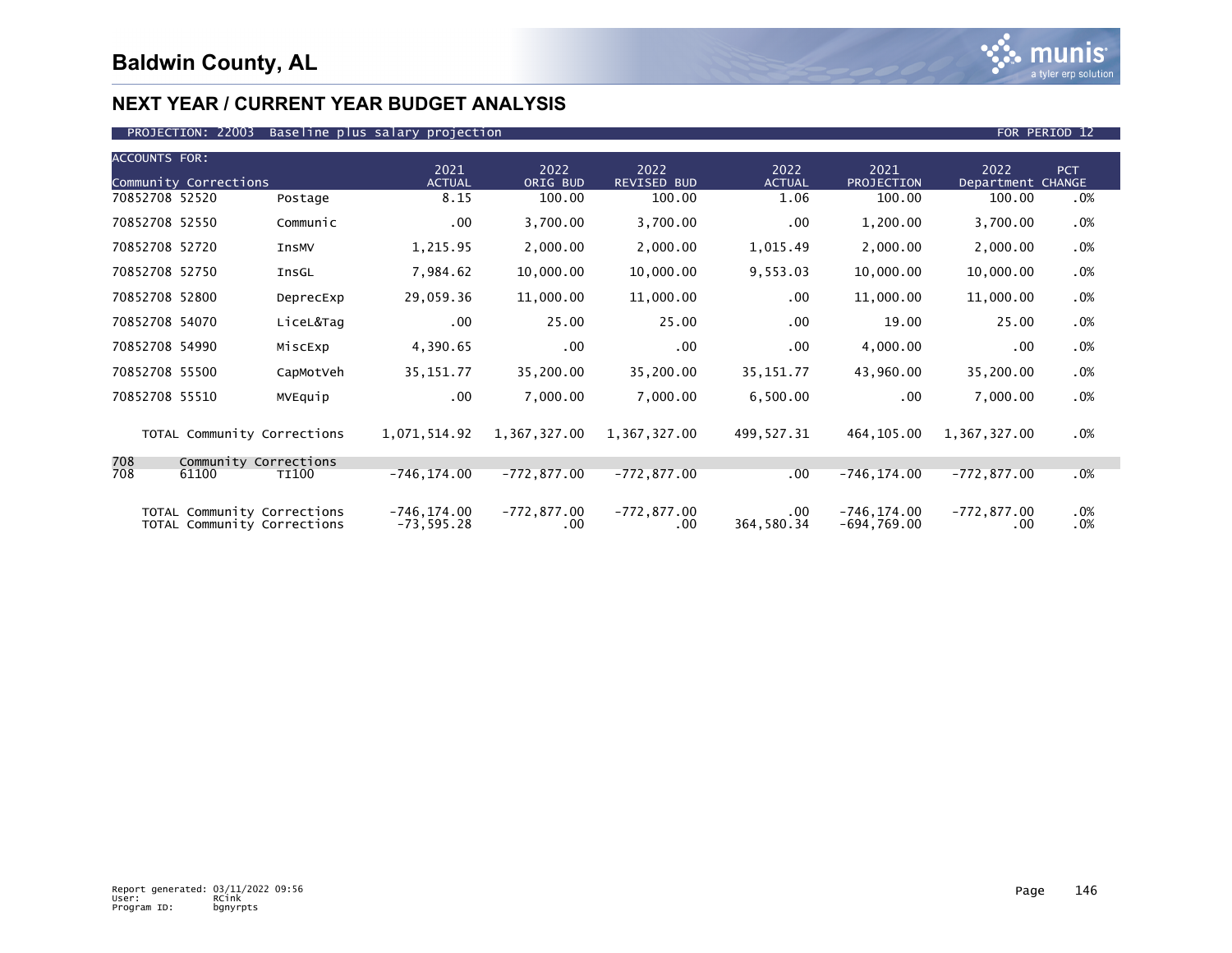

|                      | PROJECTION: 22003           |                                          | Baseline plus salary projection |                   |                            |                       |                           | FOR PERIOD 12             |               |
|----------------------|-----------------------------|------------------------------------------|---------------------------------|-------------------|----------------------------|-----------------------|---------------------------|---------------------------|---------------|
| <b>ACCOUNTS FOR:</b> | Planning & Zoning Comm Fund |                                          | 2021<br><b>ACTUAL</b>           | 2022<br>ORIG BUD  | 2022<br><b>REVISED BUD</b> | 2022<br><b>ACTUAL</b> | 2021<br><b>PROJECTION</b> | 2022<br>Department CHANGE | <b>PCT</b>    |
| 770<br>770           | 45693                       | Planning & Zoning Comm Fund<br>PlnZonFee | $-158,903.10$                   | $-100,000.00$     | $-100,000.00$              | $-84, 298.50$         | $-45,000.00$              | $-100,000.00$             | $.0\%$        |
| 770                  | 47100                       | IntInc                                   | $-226.32$                       | $-200.00$         | $-200.00$                  | $-130.03$             | $-200.00$                 | $-200.00$                 | $.0\%$        |
| 770                  | 47850                       | Misc Rev                                 | $-60.00$                        | .00               | .00                        | $.00 \,$              | .00                       | .00                       | $.0\%$        |
|                      |                             | TOTAL Planning & Zoning Comm             | $-159, 189.42$                  | $-100, 200.00$    | $-100, 200.00$             | $-84, 428.53$         | $-45, 200.00$             | $-100, 200.00$            | $.0\%$        |
|                      | 77051958 Planning & Zoning  |                                          |                                 |                   |                            |                       |                           |                           |               |
|                      | 77051958 51620              | <b>BankFees</b>                          | $.00 \,$                        | 200.00            | 200.00                     | .00                   | 200.00                    | 200.00                    | $.0\%$        |
|                      | 77051958 62100              | <b>TT100</b>                             | 45,000.00                       | 100,000.00        | 100,000.00                 | .00                   | 45,000.00                 | 100,000.00                | .0%           |
|                      | TOTAL Planning & Zoning     | TOTAL Planning & Zoning Comm             | 45.000.00<br>$-114, 189.42$     | 100,200.00<br>.00 | 100,200.00<br>.00          | .00.<br>$-84, 428.53$ | 45,200.00<br>.00          | 100,200.00<br>.00         | $.0\%$<br>.0% |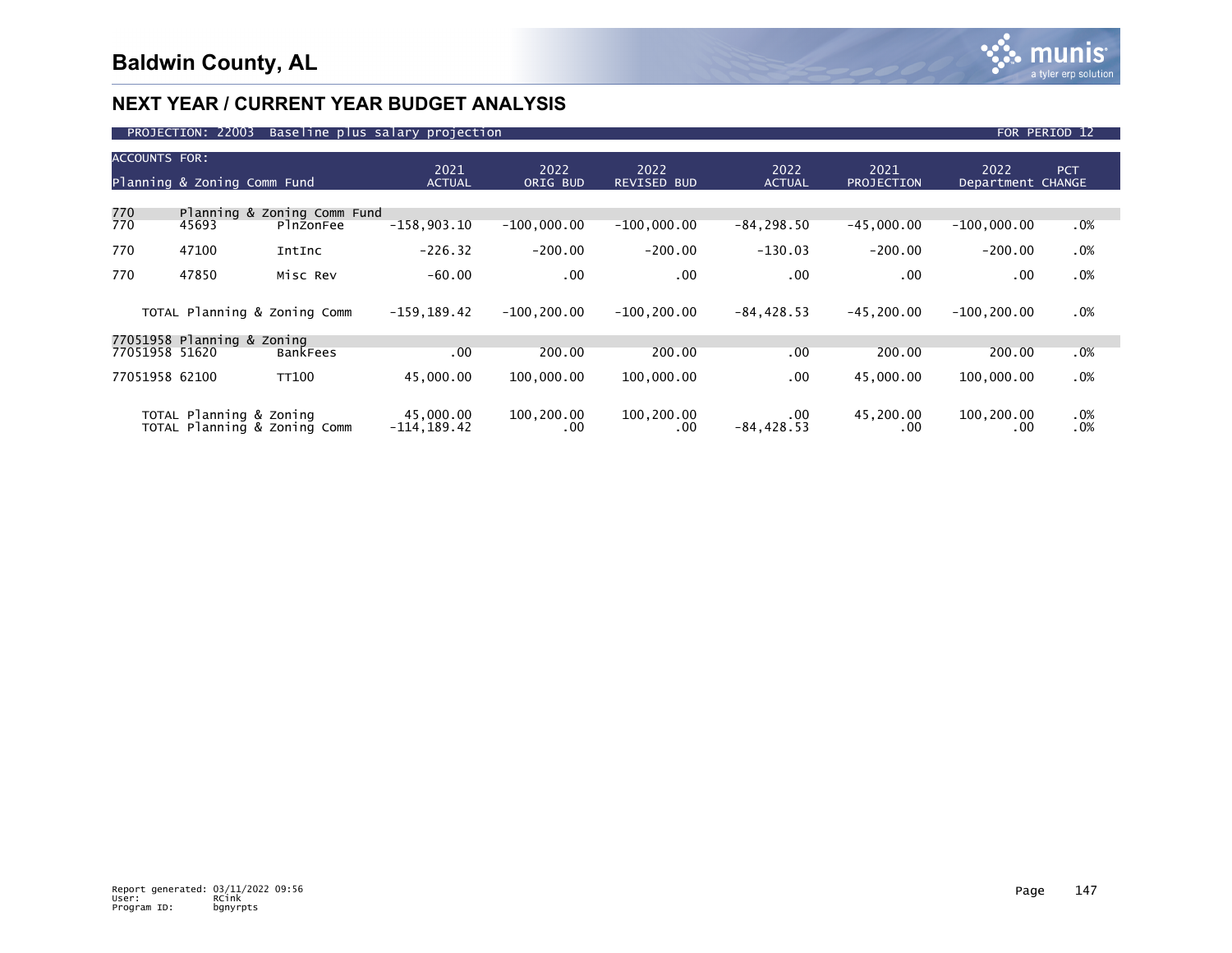

|     | PROJECTION: 22003                                        |                    | Baseline plus salary projection |                               |                               |                              |                            |                               | FOR PERIOD 12 |  |
|-----|----------------------------------------------------------|--------------------|---------------------------------|-------------------------------|-------------------------------|------------------------------|----------------------------|-------------------------------|---------------|--|
|     | <b>ACCOUNTS FOR:</b><br>Oil & Gas Trust Fund             |                    | 2021<br><b>ACTUAL</b>           | 2022<br>ORIG BUD              | 2022<br><b>REVISED BUD</b>    | 2022<br><b>ACTUAL</b>        | 2021<br>PROJECTION         | 2022<br>Department CHANGE     | PCT.          |  |
|     | 79110791 Gas & Oil Trust<br>79110791 62100               | <b>TT100</b>       | 304,752.93                      | 296,018.00                    | 296,018.00                    | .00                          | 350,018.00                 | 296,018.00                    | .0%           |  |
|     | TOTAL Gas & Oil Trust                                    |                    | 304,752.93                      | 296,018.00                    | 296,018.00                    | $.00 \,$                     | 350,018.00                 | 296,018.00                    | .0%           |  |
| 791 | Oil & Gas Trust Fund                                     |                    |                                 |                               |                               |                              |                            |                               |               |  |
| 791 | 47100                                                    | IntInc             | $-11,711.73$                    | $-20,000.00$                  | $-20,000.00$                  | $-4, 100.26$                 | $-80,000.00$               | $-20,000.00$                  | $.0\%$        |  |
| 791 | 47101                                                    | IntFGF             | $-301,618.00$                   | $-308,909.00$                 | $-308,909.00$                 | $-82,420.59$                 | $.00 \,$                   | $-308,909.00$                 | .0%           |  |
|     | TOTAL Oil & Gas Trust Fund<br>TOTAL Oil & Gas Trust Fund |                    | $-313, 329.73$<br>$-8.576.80$   | $-328,909.00$<br>$-32,891.00$ | $-328,909.00$<br>$-32.891.00$ | $-86,520.85$<br>$-86,520.85$ | $-80,000.00$<br>270,018.00 | $-328,909.00$<br>$-32,891.00$ | .0%<br>.0%    |  |
|     |                                                          | <b>GRAND TOTAL</b> | $-39,586,012.19$                | $-32,891.00$                  | $-1,379,009.00$               | 29,242,506.82                | 44,738,368.00              | $-32,891.00$                  | .0%           |  |
|     | ** END OF REPORT - Generated by Ronald Cink **           |                    |                                 |                               |                               |                              |                            |                               |               |  |